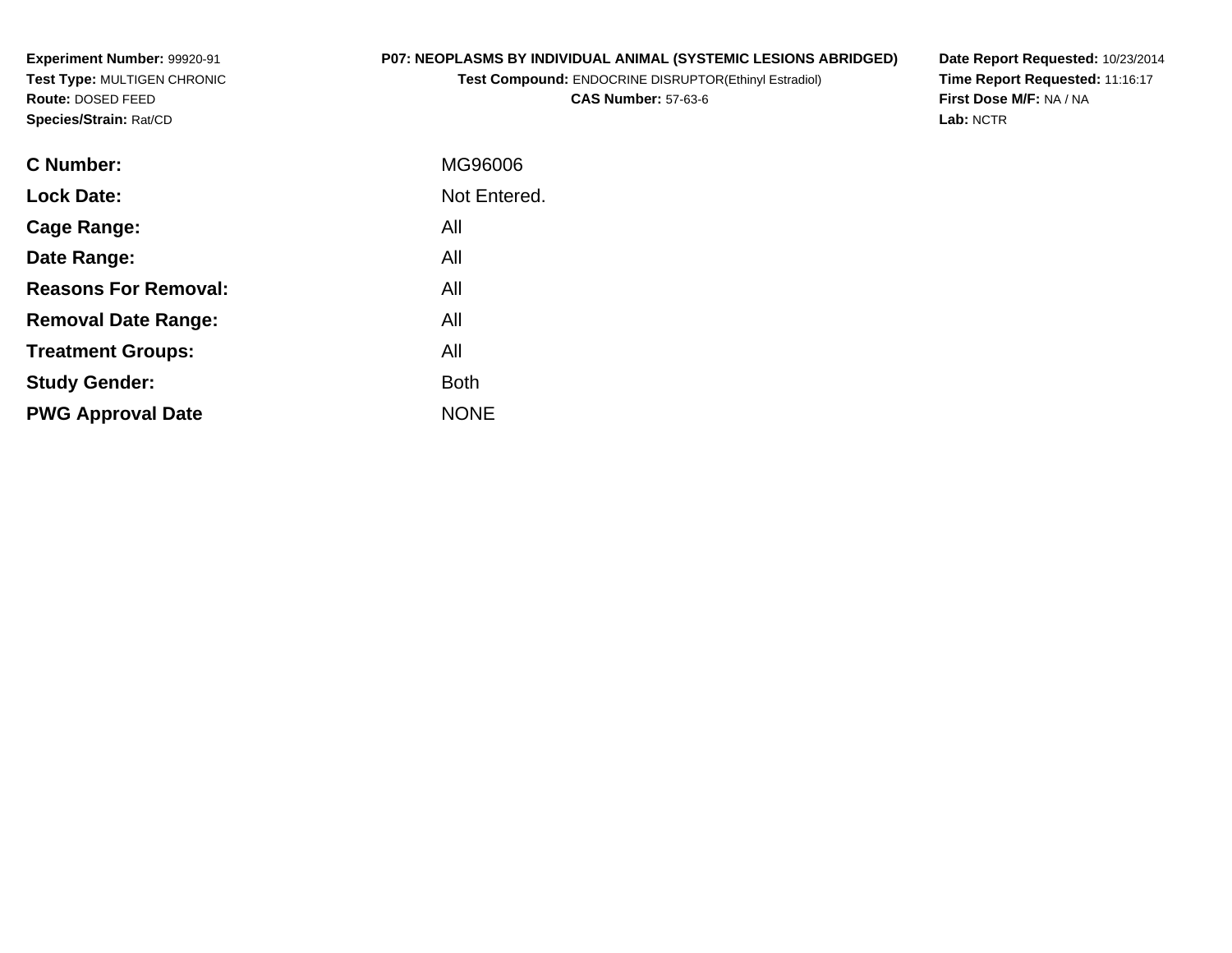**Test Compound:** ENDOCRINE DISRUPTOR(Ethinyl Estradiol)

### **CAS Number:** 57-63-6

**Date Report Requested:** 10/23/2014**Time Report Requested:** 11:16:17**First Dose M/F:** NA / NA**Lab:** NCTR

|                                         | DAY ON TEST      | 0<br>$\boldsymbol{l}$           | 0<br>$\boldsymbol{l}$                                     | 0<br>$\boldsymbol{l}$                | $\frac{\boldsymbol{\theta}}{\boldsymbol{I}}$ | 0<br>$\boldsymbol{l}$                                        | 0<br>$\boldsymbol{l}$                                         | 0<br>$\boldsymbol{l}$                                            | 0<br>$\boldsymbol{l}$                                   | 0<br>$\boldsymbol{l}$         | $\boldsymbol{l}$                                              | 0<br>$\boldsymbol{l}$                  | 0<br>$\boldsymbol{l}$ | 0<br>$\boldsymbol{l}$                              | 0<br>$\boldsymbol{l}$                                    | 0<br>$\boldsymbol{l}$                               | 0<br>$\boldsymbol{l}$                                          | $\boldsymbol{\theta}$<br>$\overline{\mathbf{I}}$         | $\frac{\theta}{I}$ | 0<br>$\boldsymbol{l}$                            | $\frac{\theta}{I}$                          | 0<br>$\boldsymbol{l}$     | 0<br>$\boldsymbol{l}$                                      | 0<br>$\boldsymbol{l}$                          | 0<br>$\boldsymbol{l}$                                                    | $\boldsymbol{\theta}$<br>$\bm{l}$                             |                       |
|-----------------------------------------|------------------|---------------------------------|-----------------------------------------------------------|--------------------------------------|----------------------------------------------|--------------------------------------------------------------|---------------------------------------------------------------|------------------------------------------------------------------|---------------------------------------------------------|-------------------------------|---------------------------------------------------------------|----------------------------------------|-----------------------|----------------------------------------------------|----------------------------------------------------------|-----------------------------------------------------|----------------------------------------------------------------|----------------------------------------------------------|--------------------|--------------------------------------------------|---------------------------------------------|---------------------------|------------------------------------------------------------|------------------------------------------------|--------------------------------------------------------------------------|---------------------------------------------------------------|-----------------------|
| <b>CD Rat Male</b><br><b>FO CONTROL</b> |                  | 4<br>0                          | $\boldsymbol{4}$<br>$\pmb{\theta}$                        | $\boldsymbol{4}$<br>$\pmb{\theta}$   | $\boldsymbol{4}$<br>$\pmb{\theta}$           | $\boldsymbol{4}$<br>$\pmb{\theta}$                           | $\boldsymbol{4}$<br>$\boldsymbol{\delta}$                     | $\boldsymbol{4}$<br>$\pmb{8}$                                    | $\boldsymbol{4}$<br>8                                   | $\boldsymbol{4}$<br>$\pmb{8}$ | $\boldsymbol{4}$<br>$\pmb{8}$                                 | $\boldsymbol{\beta}$<br>9              | $\boldsymbol{4}$<br>9 | $\boldsymbol{4}$<br>$\boldsymbol{9}$               | $\boldsymbol{4}$<br>9                                    | $\boldsymbol{4}$<br>9                               | $\sqrt{5}$<br>0                                                | $5\overline{)}$<br>0                                     | 5<br>0             | $\mathfrak{s}$<br>$\boldsymbol{\theta}$          | 5<br>0                                      | 5<br>$\boldsymbol{\beta}$ | 5<br>$\boldsymbol{\beta}$                                  | 5<br>$\boldsymbol{\beta}$                      | 5<br>$\boldsymbol{\beta}$                                                | 5<br>$\boldsymbol{\beta}$                                     |                       |
|                                         | <b>ANIMAL ID</b> | $\mathbf 0$<br>0<br>0<br>$_8^3$ | $\boldsymbol{0}$<br>0<br>$\mathbf 0$<br>3<br>$\mathbf{Q}$ | $\pmb{0}$<br>0<br>0<br>4<br>$\Omega$ | $\mathbf 0$<br>0<br>0<br>4                   | $\pmb{0}$<br>$\pmb{0}$<br>$\mathbf 0$<br>4<br>$\overline{2}$ | $\Omega$<br>$\mathbf 0$<br>$\mathbf 0$<br>$\overline{7}$<br>8 | $\mathbf 0$<br>$\mathbf 0$<br>$\mathbf 0$<br>$\overline{7}$<br>9 | $\Omega$<br>$\mathbf 0$<br>$\mathbf 0$<br>8<br>$\Omega$ | $\Omega$<br>0<br>0<br>8       | $\Omega$<br>$\mathbf 0$<br>$\mathbf 0$<br>8<br>$\mathfrak{D}$ | $\Omega$<br>0<br>$\mathbf 0$<br>9<br>8 | $\Omega$<br>0<br>9    | $\Omega$<br>$\Omega$<br>$\overline{a}$<br>$\Omega$ | $\Omega$<br>$\mathbf 0$<br>$\mathbf 1$<br>$\overline{2}$ | $\Omega$<br>$\mathbf 0$<br>1<br>$\overline{2}$<br>3 | $\Omega$<br>0<br>$\mathbf{1}$<br>$\,$ 5 $\,$<br>$\overline{9}$ | $\Omega$<br>$\mathbf 0$<br>$\mathbf{1}$<br>6<br>$\Omega$ | $\Omega$<br>0<br>6 | $\mathbf 0$<br>$\mathbf 0$<br>6<br>$\mathcal{P}$ | $\mathbf 0$<br>$\mathbf 0$<br>$\frac{6}{3}$ | $\Omega$<br>0<br>9<br>9   | $\Omega$<br>$\mathbf 0$<br>$\overline{2}$<br>0<br>$\Omega$ | $\Omega$<br>$\mathbf 0$<br>$\overline{2}$<br>0 | $\Omega$<br>$\mathbf 0$<br>$\overline{c}$<br>$\pmb{0}$<br>$\overline{2}$ | $\Omega$<br>$\Omega$<br>$\overline{a}$<br>0<br>$\overline{3}$ | <i><b>*TOTALS</b></i> |
| <b>Alimentary System</b>                |                  |                                 |                                                           |                                      |                                              |                                                              |                                                               |                                                                  |                                                         |                               |                                                               |                                        |                       |                                                    |                                                          |                                                     |                                                                |                                                          |                    |                                                  |                                             |                           |                                                            |                                                |                                                                          |                                                               |                       |
| Esophagus                               |                  |                                 |                                                           |                                      |                                              |                                                              |                                                               |                                                                  |                                                         |                               |                                                               | $\ddot{}$                              |                       |                                                    |                                                          |                                                     |                                                                |                                                          |                    |                                                  |                                             |                           |                                                            |                                                |                                                                          |                                                               | 1                     |
| Liver                                   |                  |                                 |                                                           |                                      |                                              |                                                              |                                                               |                                                                  |                                                         |                               |                                                               |                                        |                       |                                                    |                                                          |                                                     |                                                                |                                                          |                    |                                                  |                                             |                           |                                                            |                                                |                                                                          |                                                               | 24                    |
| Pancreas                                |                  |                                 |                                                           |                                      |                                              |                                                              |                                                               |                                                                  |                                                         |                               |                                                               | $\ddot{}$                              |                       |                                                    |                                                          |                                                     |                                                                |                                                          |                    |                                                  |                                             |                           |                                                            |                                                |                                                                          |                                                               | 1                     |
| <b>Cardiovascular System</b>            |                  |                                 |                                                           |                                      |                                              |                                                              |                                                               |                                                                  |                                                         |                               |                                                               |                                        |                       |                                                    |                                                          |                                                     |                                                                |                                                          |                    |                                                  |                                             |                           |                                                            |                                                |                                                                          |                                                               |                       |
| <b>Blood Vessel</b>                     |                  |                                 |                                                           |                                      |                                              |                                                              |                                                               |                                                                  |                                                         |                               |                                                               | $\ddot{}$                              |                       |                                                    |                                                          |                                                     |                                                                |                                                          |                    |                                                  |                                             |                           |                                                            |                                                |                                                                          |                                                               | 1                     |
| Heart                                   |                  |                                 |                                                           |                                      |                                              |                                                              |                                                               |                                                                  |                                                         |                               |                                                               | $\ddot{}$                              |                       |                                                    |                                                          |                                                     |                                                                |                                                          |                    |                                                  |                                             |                           |                                                            |                                                |                                                                          |                                                               | 1                     |
| <b>Endocrine System</b>                 |                  |                                 |                                                           |                                      |                                              |                                                              |                                                               |                                                                  |                                                         |                               |                                                               |                                        |                       |                                                    |                                                          |                                                     |                                                                |                                                          |                    |                                                  |                                             |                           |                                                            |                                                |                                                                          |                                                               |                       |
| <b>Adrenal Cortex</b>                   |                  |                                 |                                                           |                                      |                                              |                                                              |                                                               |                                                                  |                                                         |                               |                                                               |                                        |                       |                                                    |                                                          |                                                     |                                                                |                                                          |                    |                                                  |                                             |                           |                                                            |                                                |                                                                          |                                                               | 24                    |
| <b>Adrenal Medulla</b>                  |                  |                                 |                                                           |                                      |                                              |                                                              |                                                               |                                                                  |                                                         |                               |                                                               |                                        |                       |                                                    |                                                          |                                                     |                                                                |                                                          |                    |                                                  |                                             |                           |                                                            |                                                |                                                                          |                                                               | 23                    |
| <b>Pituitary Gland</b>                  |                  |                                 |                                                           |                                      |                                              |                                                              |                                                               |                                                                  |                                                         |                               |                                                               |                                        |                       |                                                    |                                                          |                                                     |                                                                |                                                          |                    |                                                  |                                             |                           |                                                            |                                                |                                                                          |                                                               | 24                    |
| <b>Thyroid Gland</b>                    |                  |                                 |                                                           |                                      |                                              |                                                              |                                                               |                                                                  |                                                         |                               |                                                               |                                        |                       |                                                    |                                                          |                                                     |                                                                |                                                          |                    |                                                  |                                             |                           |                                                            |                                                |                                                                          |                                                               | 24                    |
| <b>General Body System</b>              |                  |                                 |                                                           |                                      |                                              |                                                              |                                                               |                                                                  |                                                         |                               |                                                               |                                        |                       |                                                    |                                                          |                                                     |                                                                |                                                          |                    |                                                  |                                             |                           |                                                            |                                                |                                                                          |                                                               |                       |
| <b>NONE</b>                             |                  |                                 |                                                           |                                      |                                              |                                                              |                                                               |                                                                  |                                                         |                               |                                                               |                                        |                       |                                                    |                                                          |                                                     |                                                                |                                                          |                    |                                                  |                                             |                           |                                                            |                                                |                                                                          |                                                               |                       |
| <b>Genital System</b>                   |                  |                                 |                                                           |                                      |                                              |                                                              |                                                               |                                                                  |                                                         |                               |                                                               |                                        |                       |                                                    |                                                          |                                                     |                                                                |                                                          |                    |                                                  |                                             |                           |                                                            |                                                |                                                                          |                                                               |                       |
| <b>Coagulating Gland</b>                |                  |                                 |                                                           |                                      |                                              |                                                              |                                                               |                                                                  |                                                         |                               |                                                               |                                        |                       |                                                    |                                                          |                                                     |                                                                |                                                          |                    |                                                  |                                             |                           |                                                            |                                                |                                                                          |                                                               | 24                    |
| Epididymis                              |                  |                                 |                                                           |                                      |                                              |                                                              |                                                               |                                                                  |                                                         |                               |                                                               |                                        |                       |                                                    |                                                          |                                                     |                                                                |                                                          |                    |                                                  |                                             |                           |                                                            |                                                |                                                                          |                                                               | 25                    |
| Prostate, Dorsal/Lateral Lobe           |                  |                                 |                                                           |                                      |                                              |                                                              |                                                               |                                                                  |                                                         |                               |                                                               |                                        |                       |                                                    |                                                          |                                                     |                                                                |                                                          |                    |                                                  |                                             |                           |                                                            |                                                |                                                                          |                                                               | 24                    |
| Prostate, Ventral Lobe                  |                  |                                 |                                                           |                                      |                                              |                                                              |                                                               |                                                                  |                                                         |                               |                                                               |                                        |                       |                                                    |                                                          |                                                     |                                                                |                                                          |                    |                                                  |                                             |                           |                                                            |                                                |                                                                          |                                                               | 24                    |
| <b>Rete Testes</b>                      |                  |                                 |                                                           |                                      |                                              |                                                              |                                                               |                                                                  |                                                         |                               |                                                               |                                        |                       |                                                    |                                                          |                                                     |                                                                |                                                          |                    |                                                  |                                             |                           |                                                            |                                                |                                                                          |                                                               | 25                    |

\* ..Total animals with tissue examined microscopically; Total animals with tumor **M** ...Missing tissue M ...Missing tissue A ..Autolysis precludes evaluation + ..Tissue examined microscopically X ..Lesion present BLANK ..Not examined microscopicallyI ..Insufficient tissue

<sup>+</sup>

**Experiment Number:** 99920-91**Test Type:** MULTIGEN CHRONIC

**Route:** DOSED FEED**Species/Strain:** Rat/CD

<sup>+</sup> <sup>+</sup> <sup>+</sup> <sup>+</sup> <sup>+</sup> <sup>+</sup> <sup>+</sup> <sup>+</sup> <sup>+</sup> <sup>+</sup> <sup>+</sup> <sup>+</sup> <sup>+</sup> <sup>+</sup> <sup>+</sup> <sup>+</sup> <sup>+</sup> <sup>+</sup> <sup>+</sup> <sup>+</sup> <sup>+</sup> <sup>+</sup> <sup>+</sup> <sup>+</sup> <sup>25</sup>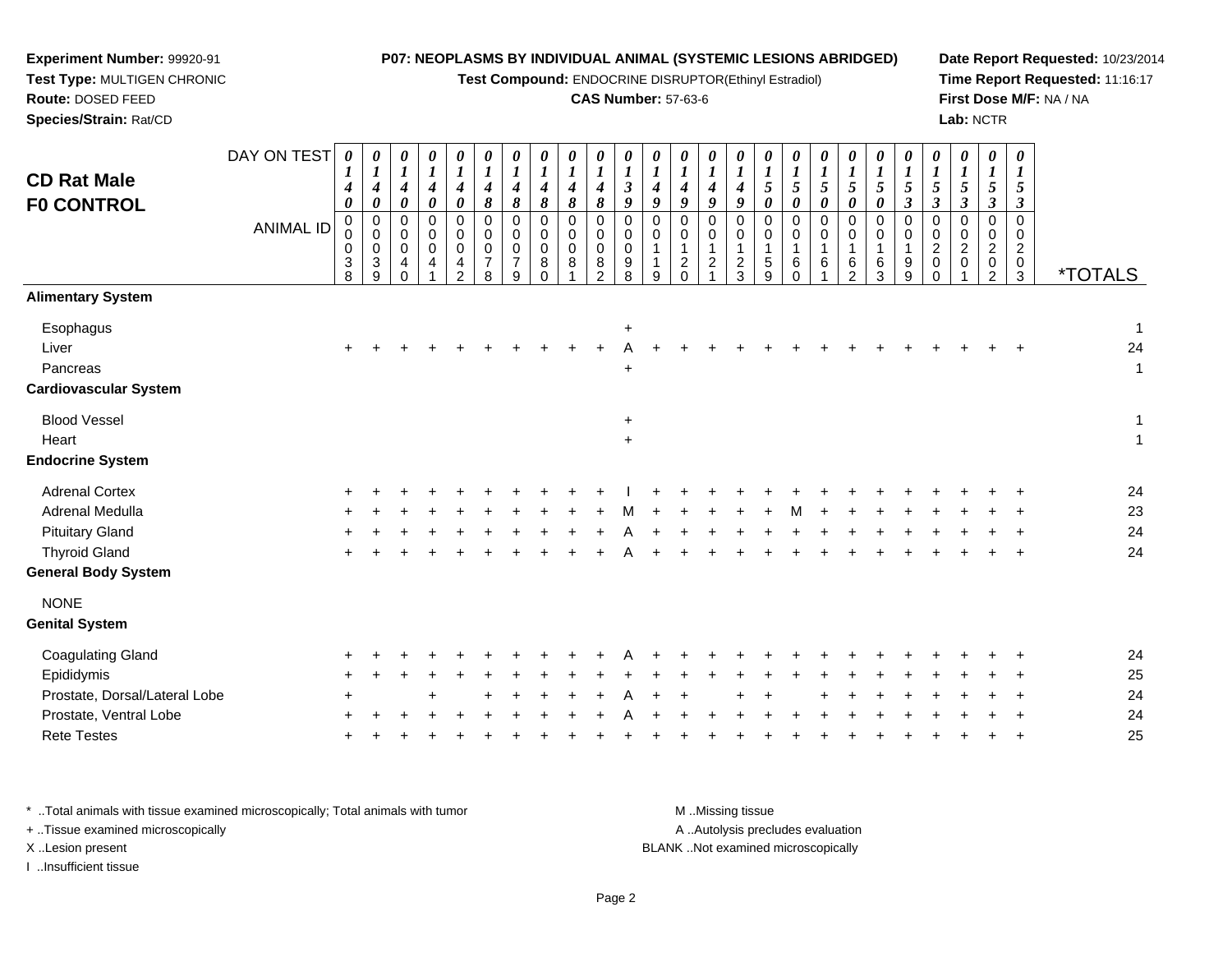**Test Compound:** ENDOCRINE DISRUPTOR(Ethinyl Estradiol)

### **CAS Number:** 57-63-6

**Date Report Requested:** 10/23/2014**Time Report Requested:** 11:16:17**First Dose M/F:** NA / NA**Lab:** NCTR

**Experiment Number:** 99920-91 **Test Type:** MULTIGEN CHRONIC**Route:** DOSED FEED**Species/Strain:** Rat/CD

| <b>CD Rat Male</b><br><b>F0 CONTROL</b> | DAY ON TEST<br><b>ANIMAL ID</b> | $\boldsymbol{\theta}$<br>$\bm{l}$<br>$\boldsymbol{4}$<br>$\boldsymbol{\theta}$<br>0<br>$\pmb{0}$<br>$\pmb{0}$<br>$\sqrt{3}$ | 0<br>1<br>$\boldsymbol{4}$<br>$\pmb{\theta}$<br>$\mathbf 0$<br>$\pmb{0}$<br>0<br>3 | 0<br>$\boldsymbol{l}$<br>$\boldsymbol{4}$<br>$\pmb{\theta}$<br>$\mathbf 0$<br>$\pmb{0}$<br>0<br>4 | $\pmb{\theta}$<br>$\boldsymbol{l}$<br>$\boldsymbol{4}$<br>$\pmb{\theta}$<br>0<br>$\pmb{0}$<br>0<br>4 | $\pmb{\theta}$<br>$\boldsymbol{l}$<br>$\boldsymbol{4}$<br>$\pmb{\theta}$<br>$\pmb{0}$<br>$\pmb{0}$<br>$\mathbf 0$<br>4 | $\boldsymbol{\theta}$<br>$\boldsymbol{l}$<br>$\boldsymbol{4}$<br>$\pmb{8}$<br>$\mathbf 0$<br>$\pmb{0}$<br>$\mathbf 0$<br>$\overline{7}$ | $\pmb{\theta}$<br>$\boldsymbol{l}$<br>$\boldsymbol{4}$<br>8<br>$\pmb{0}$<br>$\pmb{0}$<br>0<br>$\overline{7}$ | $\pmb{\theta}$<br>$\boldsymbol{l}$<br>$\boldsymbol{4}$<br>8<br>$\mathbf 0$<br>$\mathbf 0$<br>0<br>8 | 0<br>$\boldsymbol{l}$<br>$\boldsymbol{4}$<br>8<br>0<br>0<br>0<br>8 | $\boldsymbol{\theta}$<br>$\boldsymbol{l}$<br>$\boldsymbol{4}$<br>8<br>$\mathbf 0$<br>0<br>$\mathbf 0$<br>8 | 0<br>$\boldsymbol{l}$<br>$\mathfrak{z}$<br>9<br>$\Omega$<br>0<br>$\mathbf 0$<br>9 | 0<br>$\boldsymbol{l}$<br>$\boldsymbol{4}$<br>9<br>$\Omega$<br>0<br>$\mathbf{1}$ | 0<br>1<br>$\boldsymbol{4}$<br>9<br>$\Omega$<br>0<br>$\mathbf{1}$<br>$\overline{c}$ | 0<br>$\boldsymbol{l}$<br>$\boldsymbol{4}$<br>9<br>$\Omega$<br>0<br>$\mathbf 1$<br>2 | $\boldsymbol{\theta}$<br>$\boldsymbol{l}$<br>$\boldsymbol{4}$<br>9<br>$\mathbf 0$<br>0<br>$\mathbf{1}$<br>$\frac{2}{3}$ | $\pmb{\theta}$<br>$\boldsymbol{l}$<br>$\sqrt{5}$<br>$\pmb{\theta}$<br>$\mathbf 0$<br>$\mathbf 0$<br>$\mathbf{1}$<br>$\frac{5}{9}$ | $\boldsymbol{\theta}$<br>$\boldsymbol{l}$<br>$\overline{5}$<br>$\pmb{\theta}$<br>$\mathbf 0$<br>$\mathbf 0$<br>1<br>6 | $\pmb{\theta}$<br>$\boldsymbol{l}$<br>$\sqrt{5}$<br>$\pmb{\theta}$<br>$\pmb{0}$<br>$\pmb{0}$<br>6 | $\pmb{\theta}$<br>$\boldsymbol{l}$<br>$\mathfrak{S}$<br>$\pmb{\theta}$<br>0<br>$\pmb{0}$<br>$\mathbf{1}$<br>6 | 0<br>$\boldsymbol{l}$<br>$\mathfrak{s}$<br>$\pmb{\theta}$<br>0<br>0<br>1<br>6 | $\boldsymbol{\theta}$<br>$\boldsymbol{l}$<br>$\sqrt{5}$<br>$\mathfrak{z}$<br>$\Omega$<br>$\mathbf 0$<br>1<br>9 | $\pmb{\theta}$<br>$\boldsymbol{l}$<br>5<br>$\boldsymbol{\beta}$<br>$\Omega$<br>0<br>$\overline{2}$<br>0 | $\pmb{\theta}$<br>$\boldsymbol{l}$<br>$\mathfrak{s}$<br>$\boldsymbol{\beta}$<br>$\Omega$<br>0<br>$\overline{c}$<br>0 | 0<br>$\boldsymbol{l}$<br>5<br>$\boldsymbol{\beta}$<br>$\Omega$<br>0<br>$\overline{c}$<br>0 | $\boldsymbol{\theta}$<br>1<br>5<br>3<br>$\Omega$<br>0<br>$\overline{c}$<br>0 |                       |
|-----------------------------------------|---------------------------------|-----------------------------------------------------------------------------------------------------------------------------|------------------------------------------------------------------------------------|---------------------------------------------------------------------------------------------------|------------------------------------------------------------------------------------------------------|------------------------------------------------------------------------------------------------------------------------|-----------------------------------------------------------------------------------------------------------------------------------------|--------------------------------------------------------------------------------------------------------------|-----------------------------------------------------------------------------------------------------|--------------------------------------------------------------------|------------------------------------------------------------------------------------------------------------|-----------------------------------------------------------------------------------|---------------------------------------------------------------------------------|------------------------------------------------------------------------------------|-------------------------------------------------------------------------------------|-------------------------------------------------------------------------------------------------------------------------|-----------------------------------------------------------------------------------------------------------------------------------|-----------------------------------------------------------------------------------------------------------------------|---------------------------------------------------------------------------------------------------|---------------------------------------------------------------------------------------------------------------|-------------------------------------------------------------------------------|----------------------------------------------------------------------------------------------------------------|---------------------------------------------------------------------------------------------------------|----------------------------------------------------------------------------------------------------------------------|--------------------------------------------------------------------------------------------|------------------------------------------------------------------------------|-----------------------|
|                                         |                                 | $\overline{8}$                                                                                                              | 9                                                                                  | $\Omega$                                                                                          |                                                                                                      | $\mathcal{P}$                                                                                                          | 8                                                                                                                                       | 9                                                                                                            | $\Omega$                                                                                            |                                                                    | $\Omega$                                                                                                   | 8                                                                                 | 9                                                                               | $\Omega$                                                                           |                                                                                     |                                                                                                                         |                                                                                                                                   | $\Omega$                                                                                                              |                                                                                                   | $\mathcal{P}$                                                                                                 | 3                                                                             | 9                                                                                                              | $\Omega$                                                                                                |                                                                                                                      | $\mathfrak{p}$                                                                             | $\mathfrak{Z}$                                                               | <i><b>*TOTALS</b></i> |
| Seminal Vesicle                         |                                 | $\ddot{}$                                                                                                                   |                                                                                    |                                                                                                   |                                                                                                      |                                                                                                                        |                                                                                                                                         |                                                                                                              |                                                                                                     |                                                                    |                                                                                                            | A                                                                                 |                                                                                 |                                                                                    |                                                                                     |                                                                                                                         |                                                                                                                                   |                                                                                                                       |                                                                                                   |                                                                                                               |                                                                               |                                                                                                                |                                                                                                         |                                                                                                                      |                                                                                            | $\ddot{}$                                                                    | 24                    |
| <b>Testes</b>                           |                                 | $\ddot{}$                                                                                                                   |                                                                                    |                                                                                                   |                                                                                                      |                                                                                                                        |                                                                                                                                         |                                                                                                              |                                                                                                     |                                                                    |                                                                                                            |                                                                                   |                                                                                 |                                                                                    |                                                                                     |                                                                                                                         |                                                                                                                                   |                                                                                                                       |                                                                                                   |                                                                                                               |                                                                               |                                                                                                                |                                                                                                         |                                                                                                                      |                                                                                            |                                                                              | 25                    |
| <b>Hematopoietic System</b>             |                                 |                                                                                                                             |                                                                                    |                                                                                                   |                                                                                                      |                                                                                                                        |                                                                                                                                         |                                                                                                              |                                                                                                     |                                                                    |                                                                                                            |                                                                                   |                                                                                 |                                                                                    |                                                                                     |                                                                                                                         |                                                                                                                                   |                                                                                                                       |                                                                                                   |                                                                                                               |                                                                               |                                                                                                                |                                                                                                         |                                                                                                                      |                                                                                            |                                                                              |                       |
| <b>Bone Marrow</b>                      |                                 | ÷                                                                                                                           |                                                                                    |                                                                                                   |                                                                                                      |                                                                                                                        |                                                                                                                                         |                                                                                                              |                                                                                                     |                                                                    |                                                                                                            |                                                                                   |                                                                                 |                                                                                    |                                                                                     |                                                                                                                         |                                                                                                                                   |                                                                                                                       |                                                                                                   |                                                                                                               |                                                                               |                                                                                                                |                                                                                                         |                                                                                                                      |                                                                                            |                                                                              | 24                    |
| Spleen                                  |                                 |                                                                                                                             |                                                                                    |                                                                                                   |                                                                                                      |                                                                                                                        |                                                                                                                                         |                                                                                                              |                                                                                                     |                                                                    |                                                                                                            |                                                                                   |                                                                                 |                                                                                    |                                                                                     |                                                                                                                         |                                                                                                                                   |                                                                                                                       |                                                                                                   |                                                                                                               |                                                                               |                                                                                                                |                                                                                                         |                                                                                                                      |                                                                                            |                                                                              | 24                    |
| Thymus                                  |                                 | ÷                                                                                                                           |                                                                                    |                                                                                                   |                                                                                                      |                                                                                                                        |                                                                                                                                         |                                                                                                              |                                                                                                     |                                                                    |                                                                                                            |                                                                                   |                                                                                 |                                                                                    |                                                                                     |                                                                                                                         |                                                                                                                                   |                                                                                                                       |                                                                                                   |                                                                                                               |                                                                               |                                                                                                                |                                                                                                         |                                                                                                                      |                                                                                            |                                                                              | 24                    |
| <b>Integumentary System</b>             |                                 |                                                                                                                             |                                                                                    |                                                                                                   |                                                                                                      |                                                                                                                        |                                                                                                                                         |                                                                                                              |                                                                                                     |                                                                    |                                                                                                            |                                                                                   |                                                                                 |                                                                                    |                                                                                     |                                                                                                                         |                                                                                                                                   |                                                                                                                       |                                                                                                   |                                                                                                               |                                                                               |                                                                                                                |                                                                                                         |                                                                                                                      |                                                                                            |                                                                              |                       |
| Mammary Gland                           |                                 | $\ddot{}$                                                                                                                   |                                                                                    |                                                                                                   |                                                                                                      |                                                                                                                        |                                                                                                                                         |                                                                                                              |                                                                                                     |                                                                    |                                                                                                            |                                                                                   |                                                                                 |                                                                                    |                                                                                     |                                                                                                                         |                                                                                                                                   |                                                                                                                       |                                                                                                   |                                                                                                               |                                                                               |                                                                                                                |                                                                                                         |                                                                                                                      |                                                                                            |                                                                              | 24                    |
| Skin                                    |                                 |                                                                                                                             |                                                                                    |                                                                                                   |                                                                                                      |                                                                                                                        |                                                                                                                                         |                                                                                                              |                                                                                                     |                                                                    |                                                                                                            | $\ddot{}$                                                                         |                                                                                 |                                                                                    |                                                                                     |                                                                                                                         |                                                                                                                                   |                                                                                                                       |                                                                                                   |                                                                                                               |                                                                               |                                                                                                                |                                                                                                         |                                                                                                                      |                                                                                            |                                                                              | $\mathbf{1}$          |
| <b>Musculoskeletal System</b>           |                                 |                                                                                                                             |                                                                                    |                                                                                                   |                                                                                                      |                                                                                                                        |                                                                                                                                         |                                                                                                              |                                                                                                     |                                                                    |                                                                                                            |                                                                                   |                                                                                 |                                                                                    |                                                                                     |                                                                                                                         |                                                                                                                                   |                                                                                                                       |                                                                                                   |                                                                                                               |                                                                               |                                                                                                                |                                                                                                         |                                                                                                                      |                                                                                            |                                                                              |                       |
| Bone                                    |                                 | $\ddot{}$                                                                                                                   |                                                                                    |                                                                                                   |                                                                                                      |                                                                                                                        |                                                                                                                                         |                                                                                                              |                                                                                                     |                                                                    |                                                                                                            |                                                                                   |                                                                                 |                                                                                    |                                                                                     |                                                                                                                         |                                                                                                                                   |                                                                                                                       |                                                                                                   |                                                                                                               |                                                                               |                                                                                                                |                                                                                                         |                                                                                                                      |                                                                                            |                                                                              | 25                    |
| <b>Nervous System</b>                   |                                 |                                                                                                                             |                                                                                    |                                                                                                   |                                                                                                      |                                                                                                                        |                                                                                                                                         |                                                                                                              |                                                                                                     |                                                                    |                                                                                                            |                                                                                   |                                                                                 |                                                                                    |                                                                                     |                                                                                                                         |                                                                                                                                   |                                                                                                                       |                                                                                                   |                                                                                                               |                                                                               |                                                                                                                |                                                                                                         |                                                                                                                      |                                                                                            |                                                                              |                       |
| <b>Brain</b>                            |                                 |                                                                                                                             |                                                                                    |                                                                                                   |                                                                                                      |                                                                                                                        |                                                                                                                                         |                                                                                                              |                                                                                                     |                                                                    |                                                                                                            | $\ddot{}$                                                                         |                                                                                 |                                                                                    |                                                                                     |                                                                                                                         |                                                                                                                                   |                                                                                                                       |                                                                                                   |                                                                                                               |                                                                               |                                                                                                                |                                                                                                         |                                                                                                                      |                                                                                            |                                                                              | $\mathbf{1}$          |
| Spinal Cord                             |                                 |                                                                                                                             |                                                                                    |                                                                                                   |                                                                                                      |                                                                                                                        |                                                                                                                                         |                                                                                                              |                                                                                                     |                                                                    |                                                                                                            | $\ddot{}$                                                                         |                                                                                 |                                                                                    |                                                                                     |                                                                                                                         |                                                                                                                                   |                                                                                                                       |                                                                                                   |                                                                                                               |                                                                               |                                                                                                                |                                                                                                         |                                                                                                                      |                                                                                            |                                                                              | $\mathbf{1}$          |
| <b>Respiratory System</b>               |                                 |                                                                                                                             |                                                                                    |                                                                                                   |                                                                                                      |                                                                                                                        |                                                                                                                                         |                                                                                                              |                                                                                                     |                                                                    |                                                                                                            |                                                                                   |                                                                                 |                                                                                    |                                                                                     |                                                                                                                         |                                                                                                                                   |                                                                                                                       |                                                                                                   |                                                                                                               |                                                                               |                                                                                                                |                                                                                                         |                                                                                                                      |                                                                                            |                                                                              |                       |
| Lung                                    |                                 |                                                                                                                             |                                                                                    |                                                                                                   |                                                                                                      |                                                                                                                        |                                                                                                                                         |                                                                                                              |                                                                                                     |                                                                    |                                                                                                            | $\ddot{}$                                                                         |                                                                                 |                                                                                    |                                                                                     |                                                                                                                         |                                                                                                                                   |                                                                                                                       |                                                                                                   |                                                                                                               |                                                                               |                                                                                                                |                                                                                                         |                                                                                                                      |                                                                                            |                                                                              | $\mathbf{1}$          |
| Trachea                                 |                                 |                                                                                                                             |                                                                                    |                                                                                                   |                                                                                                      |                                                                                                                        |                                                                                                                                         |                                                                                                              |                                                                                                     |                                                                    |                                                                                                            | Α                                                                                 |                                                                                 |                                                                                    |                                                                                     |                                                                                                                         |                                                                                                                                   |                                                                                                                       |                                                                                                   |                                                                                                               |                                                                               |                                                                                                                |                                                                                                         |                                                                                                                      |                                                                                            |                                                                              | $\boldsymbol{0}$      |
| <b>Special Senses System</b>            |                                 |                                                                                                                             |                                                                                    |                                                                                                   |                                                                                                      |                                                                                                                        |                                                                                                                                         |                                                                                                              |                                                                                                     |                                                                    |                                                                                                            |                                                                                   |                                                                                 |                                                                                    |                                                                                     |                                                                                                                         |                                                                                                                                   |                                                                                                                       |                                                                                                   |                                                                                                               |                                                                               |                                                                                                                |                                                                                                         |                                                                                                                      |                                                                                            |                                                                              |                       |
| Eye                                     |                                 |                                                                                                                             |                                                                                    |                                                                                                   |                                                                                                      |                                                                                                                        |                                                                                                                                         |                                                                                                              |                                                                                                     |                                                                    |                                                                                                            | $\ddot{}$                                                                         |                                                                                 |                                                                                    |                                                                                     |                                                                                                                         |                                                                                                                                   |                                                                                                                       |                                                                                                   |                                                                                                               |                                                                               |                                                                                                                |                                                                                                         |                                                                                                                      |                                                                                            |                                                                              | $\mathbf{1}$          |
|                                         |                                 |                                                                                                                             |                                                                                    |                                                                                                   |                                                                                                      |                                                                                                                        |                                                                                                                                         |                                                                                                              |                                                                                                     |                                                                    |                                                                                                            |                                                                                   |                                                                                 |                                                                                    |                                                                                     |                                                                                                                         |                                                                                                                                   |                                                                                                                       |                                                                                                   |                                                                                                               |                                                                               |                                                                                                                |                                                                                                         |                                                                                                                      |                                                                                            |                                                                              |                       |

\* ..Total animals with tissue examined microscopically; Total animals with tumor **M** . Missing tissue M ..Missing tissue

+ ..Tissue examined microscopically

I ..Insufficient tissue

A ..Autolysis precludes evaluation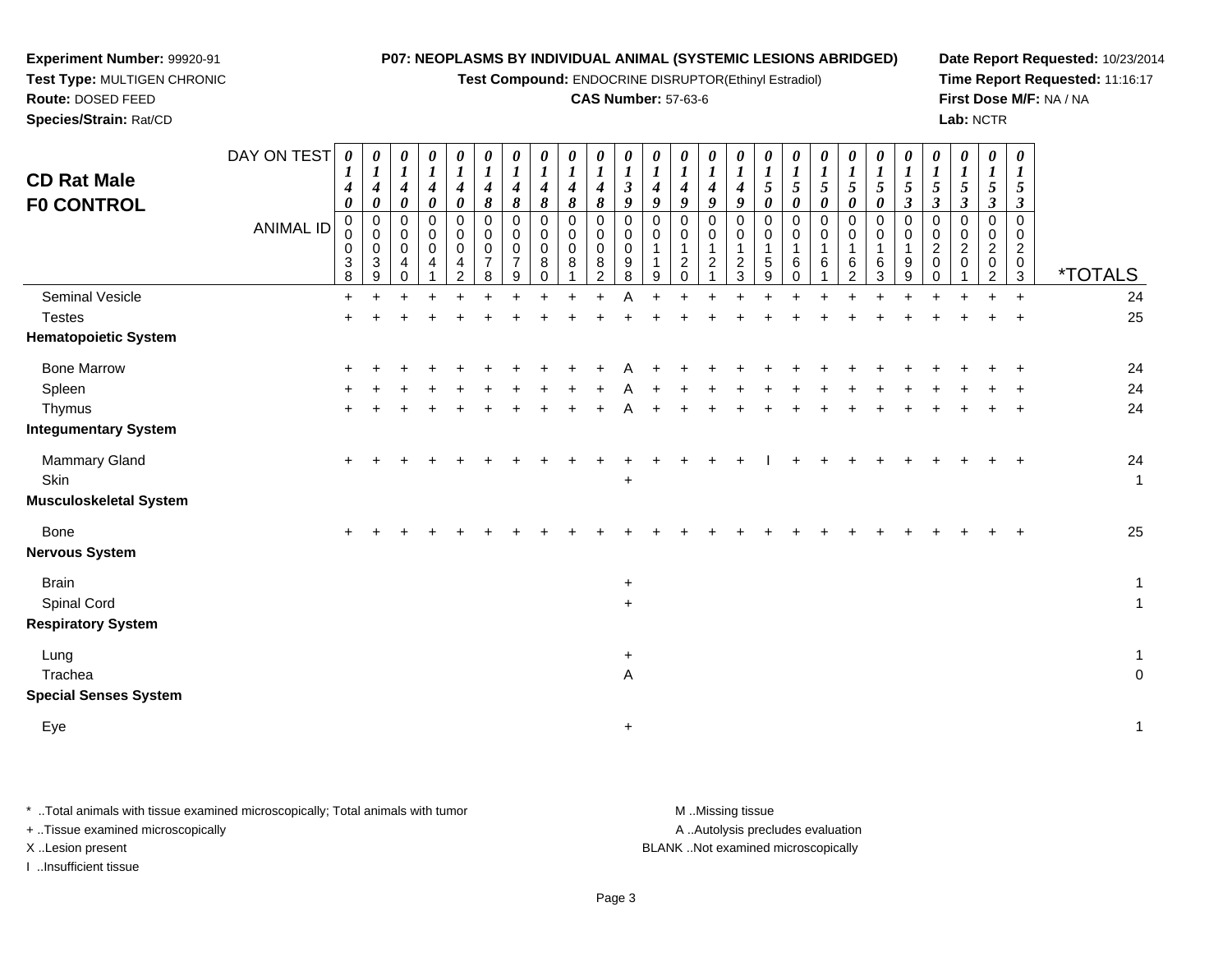**Test Compound:** ENDOCRINE DISRUPTOR(Ethinyl Estradiol)

## **CAS Number:** 57-63-6

**Date Report Requested:** 10/23/2014**Time Report Requested:** 11:16:17**First Dose M/F:** NA / NA**Lab:** NCTR

 **Test Type:** MULTIGEN CHRONIC**Route:** DOSED FEED**Species/Strain:** Rat/CD

**Experiment Number:** 99920-91

| <b>CD Rat Male</b><br><b>FO CONTROL</b>                                              | DAY ON TEST<br>ANIMAL ID | 0<br>$\overline{ }$<br>4<br>$\boldsymbol{\theta}$<br>0<br>$\mathbf 0$<br>$\mathbf{3}$<br>8 | 0<br>x.<br>4<br>$\boldsymbol{\theta}$<br>0<br>$\pmb{0}$<br>0<br>$\mathbf{3}$<br>9 | 0<br>L<br>4<br>$\boldsymbol{\theta}$<br>0<br>0<br>0<br>4 | 0<br>$\mathbf{I}$<br>4<br>0<br>0<br>$\overline{0}$<br>$\mathbf 0$<br>4 | $\boldsymbol{\theta}$<br>1<br>$\boldsymbol{4}$<br>$\boldsymbol{\theta}$<br>0<br>$\mathbf 0$<br>$\boldsymbol{0}$<br>$\overline{4}$<br>$\sim$ | 0<br>$\overline{1}$<br>$\boldsymbol{4}$<br>8<br>0<br>$\bar{0}$<br>0<br>$\rightarrow$<br>R | $\boldsymbol{\theta}$<br>$\mathbf{I}$<br>4<br>8<br>0<br>$\mathsf 0$<br>$\mathbf 0$<br>$\overline{ }$<br>9 | $\boldsymbol{\theta}$<br>$\overline{I}$<br>$\boldsymbol{4}$<br>8<br>$\mathbf 0$<br>$\mathbf 0$<br>0<br>8 | 0<br>4<br>8<br>0<br>0<br>0<br>8 | 0<br>×.<br>$\boldsymbol{4}$<br>8<br>0<br>$\mathsf{O}\xspace$<br>$\pmb{0}$<br>$\bf 8$<br>$\sim$ | 0<br>$\overline{ }$<br>$\rightarrow$<br>J<br>9<br>$\begin{smallmatrix}0\\0\end{smallmatrix}$<br>0<br>$\boldsymbol{9}$<br>8 | $\boldsymbol{\theta}$<br>$\overline{ }$<br>4<br>9<br>0<br>$\pmb{0}$ | 0<br>$\boldsymbol{4}$<br>$\boldsymbol{q}$<br>0<br>0<br>$\overline{2}$ | 0<br>4<br>9<br>0<br>0<br>$\overline{2}$ | 0<br>$\mathbf{I}$<br>4<br>9<br>$\mathbf 0$<br>$\mathbf 0$<br>$\boldsymbol{2}$<br>$\sim$ | 0<br>$\overline{ }$<br>$\mathfrak{s}$<br>0<br>$\boldsymbol{0}$<br>$\ddot{\mathbf{0}}$<br>$\overline{5}$<br>9 | 0<br>$\mathbf{I}$<br>5<br>0<br>$_{\rm 0}^{\rm 0}$<br>6 | 0<br>$\mathbf{I}$<br>5<br>0<br>0<br>$\pmb{0}$<br>6 | $\boldsymbol{\theta}$<br>┻<br>$\mathfrak{p}$<br>0<br>0<br>0<br>6<br>ົ | $\boldsymbol{\theta}$<br>$\overline{ }$<br>$5\overline{)}$<br>$\boldsymbol{\theta}$<br>$\overline{0}$<br>$\mathbf 0$<br>6<br>3 | 0<br>$\mathbf{I}$<br>$\mathfrak{s}$<br>$\mathbf{\Omega}$<br>J<br>0<br>$\mathsf 0$<br>$\boldsymbol{9}$<br>9 | 0<br>$\overline{ }$<br>5<br>$\boldsymbol{\beta}$<br>0<br>$\pmb{0}$<br>$\begin{smallmatrix} 2 \\ 0 \end{smallmatrix}$ | 0<br>5<br>0<br>0<br>$\overline{c}$<br>0 | $\boldsymbol{\theta}$<br>$5\overline{)}$<br>3<br>0<br>$\mathbf 0$<br>$\overline{c}$<br>$\pmb{0}$<br>C | $\boldsymbol{\theta}$<br>$\boldsymbol{l}$<br>5<br>$\boldsymbol{\beta}$<br>$\mathbf 0$<br>$\mathbf 0$<br>$\overline{2}$<br>$\mathbf 0$<br>3 | <i><b>*TOTALS</b></i>         |
|--------------------------------------------------------------------------------------|--------------------------|--------------------------------------------------------------------------------------------|-----------------------------------------------------------------------------------|----------------------------------------------------------|------------------------------------------------------------------------|---------------------------------------------------------------------------------------------------------------------------------------------|-------------------------------------------------------------------------------------------|-----------------------------------------------------------------------------------------------------------|----------------------------------------------------------------------------------------------------------|---------------------------------|------------------------------------------------------------------------------------------------|----------------------------------------------------------------------------------------------------------------------------|---------------------------------------------------------------------|-----------------------------------------------------------------------|-----------------------------------------|-----------------------------------------------------------------------------------------|--------------------------------------------------------------------------------------------------------------|--------------------------------------------------------|----------------------------------------------------|-----------------------------------------------------------------------|--------------------------------------------------------------------------------------------------------------------------------|------------------------------------------------------------------------------------------------------------|----------------------------------------------------------------------------------------------------------------------|-----------------------------------------|-------------------------------------------------------------------------------------------------------|--------------------------------------------------------------------------------------------------------------------------------------------|-------------------------------|
| <b>Urinary System</b><br>Kidney<br><b>Urinary Bladder</b><br><b>SYSTEMIC LESIONS</b> |                          | $+$                                                                                        |                                                                                   |                                                          |                                                                        |                                                                                                                                             |                                                                                           |                                                                                                           |                                                                                                          |                                 |                                                                                                | $\ddot{}$                                                                                                                  |                                                                     |                                                                       |                                         |                                                                                         |                                                                                                              |                                                        |                                                    |                                                                       |                                                                                                                                |                                                                                                            |                                                                                                                      |                                         |                                                                                                       | $\ddot{}$                                                                                                                                  | 24<br>$\overline{\mathbf{A}}$ |
| Multiple Organ                                                                       |                          |                                                                                            |                                                                                   |                                                          |                                                                        |                                                                                                                                             |                                                                                           |                                                                                                           |                                                                                                          |                                 |                                                                                                |                                                                                                                            |                                                                     |                                                                       |                                         |                                                                                         |                                                                                                              |                                                        |                                                    |                                                                       |                                                                                                                                |                                                                                                            |                                                                                                                      |                                         |                                                                                                       | -1                                                                                                                                         | 25                            |

\* ..Total animals with tissue examined microscopically; Total animals with tumor **M** . Missing tissue M ..Missing tissue

+ ..Tissue examined microscopically

I ..Insufficient tissue

A ..Autolysis precludes evaluation X ..Lesion present BLANK ..Not examined microscopically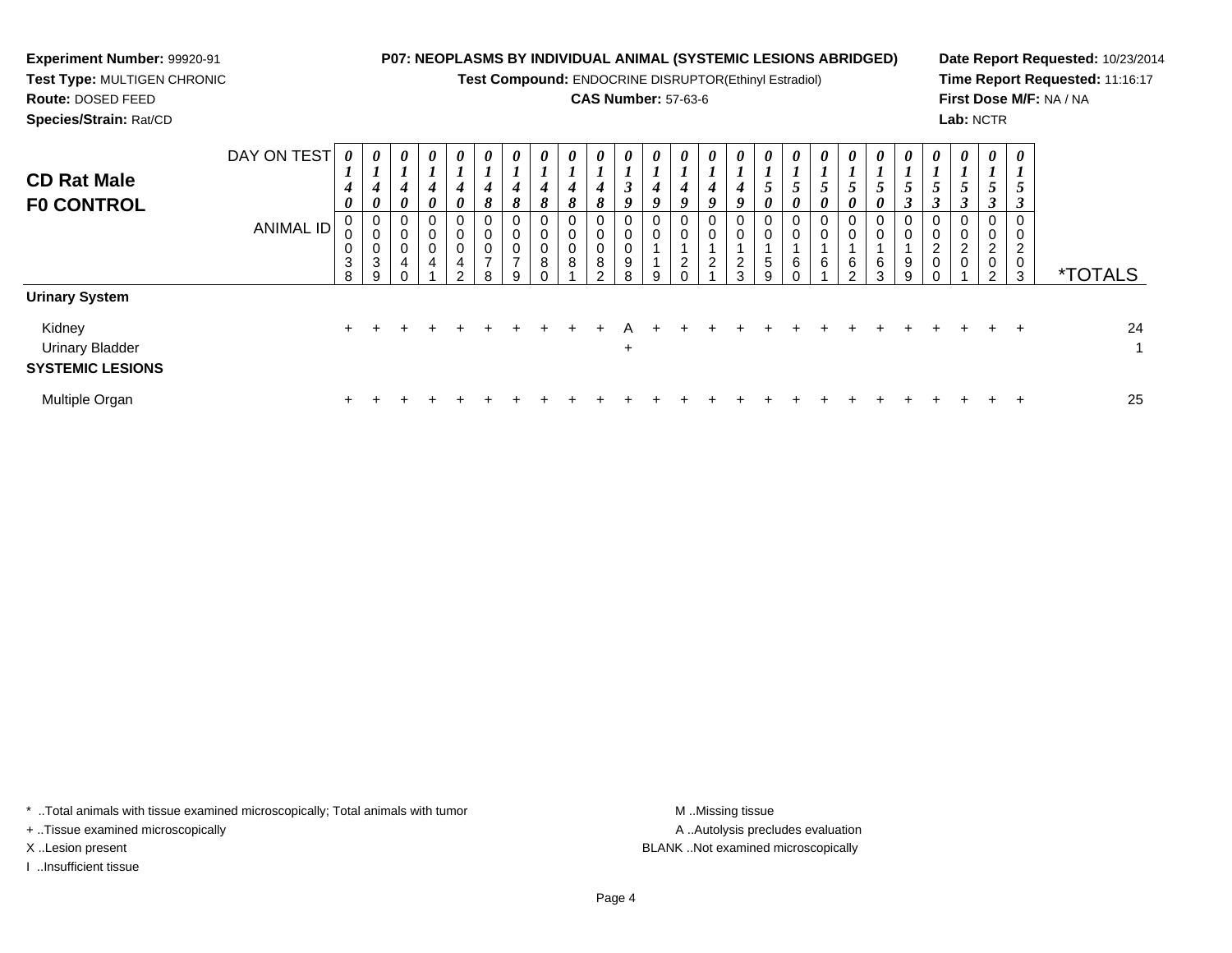**Test Compound:** ENDOCRINE DISRUPTOR(Ethinyl Estradiol)

#### **CAS Number:** 57-63-6

**Date Report Requested:** 10/23/2014**Time Report Requested:** 11:16:17**First Dose M/F:** NA / NA**Lab:** NCTR

| <b>CD Rat Male</b><br>F0 2.0 PPB          | DAY ON TEST<br><b>ANIMAL ID</b> | $\boldsymbol{\theta}$<br>1<br>0<br>$\mathbf 0$<br>0<br>4<br>3 | 0<br>4<br>0<br>0<br>0<br>0<br>4 | 0<br>$\boldsymbol{l}$<br>4<br>$\pmb{\theta}$<br>0<br>$\boldsymbol{0}$<br>$\boldsymbol{0}$<br>4<br>5 | 0<br>$\boldsymbol{l}$<br>$\boldsymbol{4}$<br>$\pmb{\theta}$<br>0<br>$\pmb{0}$<br>$\pmb{0}$<br>4<br>6 | $\pmb{\theta}$<br>$\boldsymbol{I}$<br>$\boldsymbol{4}$<br>$\boldsymbol{\theta}$<br>0<br>0<br>$\pmb{0}$<br>4<br>$\overline{7}$ | 0<br>$\boldsymbol{l}$<br>4<br>8<br>0<br>0<br>0<br>8<br>3 | 0<br>$\boldsymbol{l}$<br>4<br>8<br>$\Omega$<br>$\mathbf 0$<br>$\mathbf 0$<br>8 | 0<br>$\boldsymbol{l}$<br>4<br>8<br>$\Omega$<br>$\mathbf 0$<br>$\mathbf 0$<br>8<br>5 | 0<br>8<br>0<br>$\Omega$<br>8<br>6 | 0<br>4<br>8<br>$\Omega$<br>0<br>$\pmb{0}$<br>8 | 0<br>4<br>9<br>$\Omega$<br>0<br>$\mathbf{1}$<br>$\overline{c}$<br>$\Delta$ | 0<br>1<br>4<br>9<br>0<br>0<br>1<br>$\frac{2}{5}$ | 0<br>$\boldsymbol{l}$<br>4<br>9<br>$\Omega$<br>0<br>$\mathbf{1}$<br>$\frac{2}{6}$ | 0<br>$\boldsymbol{l}$<br>4<br>9<br>0<br>0<br>1<br>$\frac{2}{7}$ | 0<br>4<br>9<br>0<br>0<br>1<br>$_{\rm 8}^2$ | 0<br>$\mathfrak{s}$<br>$\boldsymbol{\theta}$<br>$\Omega$<br>0<br>6<br>4 | 5<br>0<br>6<br>5 | 0<br>$\boldsymbol{l}$<br>5<br>0<br>0<br>0<br>6<br>6 | 0<br>$\boldsymbol{l}$<br>5<br>$\boldsymbol{\theta}$<br>0<br>0<br>1<br>6<br>$\overline{ }$ | 0<br>1<br>$\sqrt{5}$<br>0<br>0<br>0<br>1<br>6<br>8 | 0<br>$\boldsymbol{l}$<br>$\sqrt{5}$<br>$\boldsymbol{\beta}$<br>0<br>0<br>$\boldsymbol{2}$<br>$\mathbf 0$<br>4 | 0<br>$\boldsymbol{l}$<br>$\overline{5}$<br>$\boldsymbol{\beta}$<br>0<br>0<br>$\overline{c}$<br>0<br>5 | 0<br>$\boldsymbol{l}$<br>5<br>$\boldsymbol{\beta}$<br>0<br>$\mathbf 0$<br>2<br>0<br>6 | 0<br>$\boldsymbol{l}$<br>$\mathfrak{s}$<br>3<br>0<br>0<br>$\boldsymbol{2}$<br>0 | $\boldsymbol{\theta}$<br>$\boldsymbol{l}$<br>5<br>3<br>$\Omega$<br>$\Omega$<br>$\boldsymbol{2}$<br>0<br>8 | <i><b>*TOTALS</b></i> |
|-------------------------------------------|---------------------------------|---------------------------------------------------------------|---------------------------------|-----------------------------------------------------------------------------------------------------|------------------------------------------------------------------------------------------------------|-------------------------------------------------------------------------------------------------------------------------------|----------------------------------------------------------|--------------------------------------------------------------------------------|-------------------------------------------------------------------------------------|-----------------------------------|------------------------------------------------|----------------------------------------------------------------------------|--------------------------------------------------|-----------------------------------------------------------------------------------|-----------------------------------------------------------------|--------------------------------------------|-------------------------------------------------------------------------|------------------|-----------------------------------------------------|-------------------------------------------------------------------------------------------|----------------------------------------------------|---------------------------------------------------------------------------------------------------------------|-------------------------------------------------------------------------------------------------------|---------------------------------------------------------------------------------------|---------------------------------------------------------------------------------|-----------------------------------------------------------------------------------------------------------|-----------------------|
| <b>Alimentary System</b>                  |                                 |                                                               |                                 |                                                                                                     |                                                                                                      |                                                                                                                               |                                                          |                                                                                |                                                                                     |                                   |                                                |                                                                            |                                                  |                                                                                   |                                                                 |                                            |                                                                         |                  |                                                     |                                                                                           |                                                    |                                                                                                               |                                                                                                       |                                                                                       |                                                                                 |                                                                                                           |                       |
| Liver<br><b>Cardiovascular System</b>     |                                 |                                                               |                                 |                                                                                                     |                                                                                                      |                                                                                                                               |                                                          |                                                                                |                                                                                     |                                   |                                                |                                                                            |                                                  |                                                                                   |                                                                 |                                            |                                                                         |                  |                                                     |                                                                                           |                                                    |                                                                                                               |                                                                                                       |                                                                                       | $\ddot{}$                                                                       |                                                                                                           | $\mathbf{1}$          |
| <b>NONE</b><br><b>Endocrine System</b>    |                                 |                                                               |                                 |                                                                                                     |                                                                                                      |                                                                                                                               |                                                          |                                                                                |                                                                                     |                                   |                                                |                                                                            |                                                  |                                                                                   |                                                                 |                                            |                                                                         |                  |                                                     |                                                                                           |                                                    |                                                                                                               |                                                                                                       |                                                                                       |                                                                                 |                                                                                                           |                       |
| <b>NONE</b><br><b>General Body System</b> |                                 |                                                               |                                 |                                                                                                     |                                                                                                      |                                                                                                                               |                                                          |                                                                                |                                                                                     |                                   |                                                |                                                                            |                                                  |                                                                                   |                                                                 |                                            |                                                                         |                  |                                                     |                                                                                           |                                                    |                                                                                                               |                                                                                                       |                                                                                       |                                                                                 |                                                                                                           |                       |
| <b>NONE</b><br><b>Genital System</b>      |                                 |                                                               |                                 |                                                                                                     |                                                                                                      |                                                                                                                               |                                                          |                                                                                |                                                                                     |                                   |                                                |                                                                            |                                                  |                                                                                   |                                                                 |                                            |                                                                         |                  |                                                     |                                                                                           |                                                    |                                                                                                               |                                                                                                       |                                                                                       |                                                                                 |                                                                                                           |                       |
| <b>Coagulating Gland</b>                  |                                 |                                                               |                                 |                                                                                                     |                                                                                                      |                                                                                                                               |                                                          |                                                                                |                                                                                     |                                   |                                                |                                                                            |                                                  |                                                                                   |                                                                 |                                            |                                                                         |                  |                                                     |                                                                                           |                                                    |                                                                                                               |                                                                                                       |                                                                                       |                                                                                 |                                                                                                           | 25                    |
| Epididymis                                |                                 | +                                                             |                                 |                                                                                                     |                                                                                                      |                                                                                                                               |                                                          |                                                                                |                                                                                     |                                   |                                                |                                                                            |                                                  |                                                                                   |                                                                 |                                            |                                                                         |                  |                                                     |                                                                                           |                                                    |                                                                                                               |                                                                                                       |                                                                                       |                                                                                 | $\ddot{}$                                                                                                 | 25                    |
| <b>Preputial Gland</b>                    |                                 |                                                               |                                 |                                                                                                     |                                                                                                      |                                                                                                                               |                                                          |                                                                                |                                                                                     |                                   |                                                |                                                                            |                                                  |                                                                                   |                                                                 |                                            | +                                                                       |                  |                                                     |                                                                                           |                                                    |                                                                                                               |                                                                                                       |                                                                                       |                                                                                 |                                                                                                           | $\overline{c}$        |
| Prostate, Dorsal/Lateral Lobe             |                                 |                                                               |                                 |                                                                                                     |                                                                                                      |                                                                                                                               |                                                          |                                                                                |                                                                                     |                                   |                                                |                                                                            |                                                  |                                                                                   |                                                                 |                                            |                                                                         |                  |                                                     |                                                                                           |                                                    |                                                                                                               |                                                                                                       |                                                                                       |                                                                                 |                                                                                                           | 25                    |
| Prostate, Ventral Lobe                    |                                 |                                                               |                                 |                                                                                                     |                                                                                                      |                                                                                                                               |                                                          |                                                                                |                                                                                     |                                   |                                                |                                                                            |                                                  |                                                                                   |                                                                 |                                            |                                                                         |                  |                                                     |                                                                                           |                                                    |                                                                                                               |                                                                                                       |                                                                                       |                                                                                 |                                                                                                           | 25                    |
| <b>Rete Testes</b>                        |                                 |                                                               |                                 |                                                                                                     |                                                                                                      |                                                                                                                               |                                                          |                                                                                |                                                                                     |                                   |                                                |                                                                            |                                                  |                                                                                   |                                                                 |                                            |                                                                         |                  |                                                     |                                                                                           |                                                    |                                                                                                               |                                                                                                       |                                                                                       |                                                                                 |                                                                                                           | 23                    |
| Seminal Vesicle                           |                                 |                                                               |                                 |                                                                                                     |                                                                                                      |                                                                                                                               |                                                          |                                                                                |                                                                                     |                                   |                                                |                                                                            |                                                  |                                                                                   |                                                                 |                                            |                                                                         |                  |                                                     |                                                                                           |                                                    |                                                                                                               |                                                                                                       |                                                                                       |                                                                                 |                                                                                                           | 25                    |
| <b>Testes</b>                             |                                 |                                                               |                                 |                                                                                                     |                                                                                                      |                                                                                                                               |                                                          |                                                                                |                                                                                     |                                   |                                                |                                                                            |                                                  |                                                                                   |                                                                 |                                            |                                                                         |                  |                                                     |                                                                                           |                                                    |                                                                                                               |                                                                                                       |                                                                                       |                                                                                 |                                                                                                           | 25                    |
| $\cdots$                                  |                                 |                                                               |                                 |                                                                                                     |                                                                                                      |                                                                                                                               |                                                          |                                                                                |                                                                                     |                                   |                                                |                                                                            |                                                  |                                                                                   |                                                                 |                                            |                                                                         |                  |                                                     |                                                                                           |                                                    |                                                                                                               |                                                                                                       |                                                                                       |                                                                                 |                                                                                                           |                       |

**Hematopoietic System**

**Experiment Number:** 99920-91**Test Type:** MULTIGEN CHRONIC

**Route:** DOSED FEED**Species/Strain:** Rat/CD

NONE

\* ..Total animals with tissue examined microscopically; Total animals with tumor **M** . Missing tissue M ..Missing tissue

+ ..Tissue examined microscopically

I ..Insufficient tissue

A ..Autolysis precludes evaluation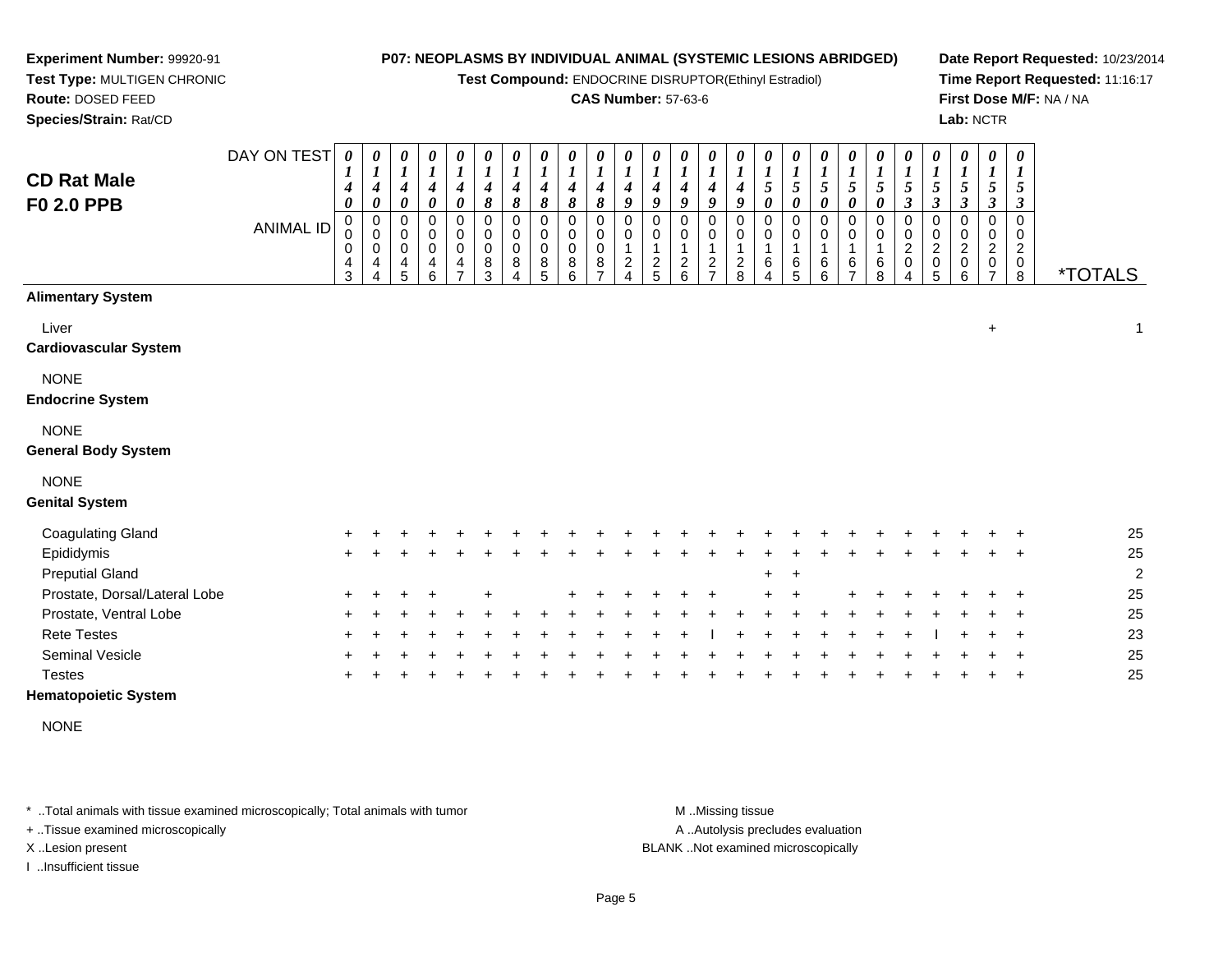**Test Compound:** ENDOCRINE DISRUPTOR(Ethinyl Estradiol)

## **CAS Number:** 57-63-6

**Date Report Requested:** 10/23/2014**Time Report Requested:** 11:16:17**First Dose M/F:** NA / NA**Lab:** NCTR

| <b>CD Rat Male</b><br><b>F0 2.0 PPB</b>                | DAY ON TEST<br><b>ANIMAL ID</b> | 0<br>$\mathbf{I}$<br>4<br>$\boldsymbol{\theta}$<br>$\mathbf 0$<br>0<br>0<br>4<br>3 | 0<br>$\boldsymbol{l}$<br>$\boldsymbol{4}$<br>$\boldsymbol{\theta}$<br>$\pmb{0}$<br>$\pmb{0}$<br>$\pmb{0}$<br>4<br>4 | $\pmb{\theta}$<br>$\boldsymbol{l}$<br>$\boldsymbol{4}$<br>$\boldsymbol{\theta}$<br>$\pmb{0}$<br>$\,0\,$<br>$\,0\,$<br>4<br>5 | $\begin{matrix} 0 \\ 1 \end{matrix}$<br>$\boldsymbol{4}$<br>$\boldsymbol{\theta}$<br>$\begin{matrix} 0 \\ 0 \\ 0 \end{matrix}$<br>4<br>6 | $\boldsymbol{\theta}$<br>$\boldsymbol{l}$<br>$\boldsymbol{4}$<br>$\boldsymbol{\theta}$<br>$\pmb{0}$<br>$\pmb{0}$<br>$\pmb{0}$<br>$\overline{\mathbf{4}}$<br>$\overline{ }$ | 0<br>$\boldsymbol{l}$<br>$\boldsymbol{4}$<br>$\pmb{8}$<br>0<br>0<br>$\pmb{0}$<br>$\bf 8$<br>3 | 0<br>$\boldsymbol{l}$<br>$\boldsymbol{4}$<br>$\pmb{8}$<br>0<br>$\pmb{0}$<br>$\pmb{0}$<br>$\bf 8$ | 0<br>$\boldsymbol{l}$<br>4<br>8<br>0<br>0<br>$\pmb{0}$<br>8<br>5 | $\pmb{\theta}$<br>$\boldsymbol{l}$<br>4<br>$\pmb{8}$<br>$\mathbf 0$<br>0<br>$\pmb{0}$<br>8<br>6 | 0<br>$\boldsymbol{l}$<br>8<br>0<br>$\mathbf 0$<br>8 | $\pmb{\theta}$<br>$\boldsymbol{l}$<br>4<br>9<br>0<br>0<br>$\overline{c}$ | $\pmb{\theta}$<br>$\boldsymbol{l}$<br>$\boldsymbol{4}$<br>9<br>0<br>0<br>$\frac{2}{5}$ | $\pmb{\theta}$<br>$\boldsymbol{l}$<br>$\boldsymbol{4}$<br>9<br>0<br>0<br>$\boldsymbol{2}$<br>6 | $\boldsymbol{\theta}$<br>$\boldsymbol{l}$<br>4<br>9<br>0<br>0<br>$\mathbf{1}$<br>$\overline{\mathbf{c}}$<br>$\overline{ }$ | 0<br>4<br>9<br>0<br>0<br>$\mathbf 1$<br>$_{\rm 2}^2$ | $\pmb{\theta}$<br>$\boldsymbol{l}$<br>5<br>$\boldsymbol{\theta}$<br>$\mathbf 0$<br>0<br>$\overline{\mathbf{1}}$<br>$\,6\,$ | 0<br>$\boldsymbol{l}$<br>$\sqrt{5}$<br>$\pmb{\theta}$<br>$\mathbf 0$<br>0<br>6<br>5 | $\pmb{\theta}$<br>$\boldsymbol{l}$<br>$\sqrt{5}$<br>$\boldsymbol{\theta}$<br>0<br>0<br>6<br>6 | $\pmb{\theta}$<br>$\boldsymbol{l}$<br>5<br>$\boldsymbol{\theta}$<br>0<br>0<br>1<br>6<br>$\overline{ }$ | 0<br>$\boldsymbol{l}$<br>$\sqrt{5}$<br>0<br>0<br>0<br>6<br>8 | $\pmb{\theta}$<br>$\boldsymbol{l}$<br>$\mathfrak{s}$<br>$\boldsymbol{\beta}$<br>0<br>0<br>$\overline{c}$<br>$\pmb{0}$<br>4 | $\begin{matrix} 0 \\ 1 \end{matrix}$<br>$\sqrt{5}$<br>$\boldsymbol{\beta}$<br>$\pmb{0}$<br>$\,0\,$<br>$\boldsymbol{2}$<br>$\mathsf{O}\xspace$<br>5 | $\pmb{\theta}$<br>$\boldsymbol{l}$<br>$\mathfrak{s}$<br>$\boldsymbol{\beta}$<br>0<br>0<br>$\overline{c}$<br>0<br>6 | 0<br>$\boldsymbol{l}$<br>5<br>$\boldsymbol{\beta}$<br>0<br>$\overline{c}$<br>0 | $\boldsymbol{\theta}$<br>$\boldsymbol{l}$<br>5<br>$\boldsymbol{\beta}$<br>$\mathbf 0$<br>0<br>$\overline{c}$<br>$\pmb{0}$<br>$\bf8$ | <i><b>*TOTALS</b></i> |                    |
|--------------------------------------------------------|---------------------------------|------------------------------------------------------------------------------------|---------------------------------------------------------------------------------------------------------------------|------------------------------------------------------------------------------------------------------------------------------|------------------------------------------------------------------------------------------------------------------------------------------|----------------------------------------------------------------------------------------------------------------------------------------------------------------------------|-----------------------------------------------------------------------------------------------|--------------------------------------------------------------------------------------------------|------------------------------------------------------------------|-------------------------------------------------------------------------------------------------|-----------------------------------------------------|--------------------------------------------------------------------------|----------------------------------------------------------------------------------------|------------------------------------------------------------------------------------------------|----------------------------------------------------------------------------------------------------------------------------|------------------------------------------------------|----------------------------------------------------------------------------------------------------------------------------|-------------------------------------------------------------------------------------|-----------------------------------------------------------------------------------------------|--------------------------------------------------------------------------------------------------------|--------------------------------------------------------------|----------------------------------------------------------------------------------------------------------------------------|----------------------------------------------------------------------------------------------------------------------------------------------------|--------------------------------------------------------------------------------------------------------------------|--------------------------------------------------------------------------------|-------------------------------------------------------------------------------------------------------------------------------------|-----------------------|--------------------|
| <b>Integumentary System</b>                            |                                 |                                                                                    |                                                                                                                     |                                                                                                                              |                                                                                                                                          |                                                                                                                                                                            |                                                                                               |                                                                                                  |                                                                  |                                                                                                 |                                                     |                                                                          |                                                                                        |                                                                                                |                                                                                                                            |                                                      |                                                                                                                            |                                                                                     |                                                                                               |                                                                                                        |                                                              |                                                                                                                            |                                                                                                                                                    |                                                                                                                    |                                                                                |                                                                                                                                     |                       |                    |
| Mammary Gland<br>Skin<br><b>Musculoskeletal System</b> |                                 | $\ddot{}$                                                                          |                                                                                                                     |                                                                                                                              |                                                                                                                                          |                                                                                                                                                                            |                                                                                               |                                                                                                  |                                                                  |                                                                                                 |                                                     |                                                                          |                                                                                        | $\ddot{}$                                                                                      |                                                                                                                            |                                                      |                                                                                                                            |                                                                                     |                                                                                               |                                                                                                        |                                                              |                                                                                                                            |                                                                                                                                                    |                                                                                                                    |                                                                                | $\overline{+}$                                                                                                                      |                       | 24<br>$\mathbf{1}$ |
| <b>NONE</b><br><b>Nervous System</b>                   |                                 |                                                                                    |                                                                                                                     |                                                                                                                              |                                                                                                                                          |                                                                                                                                                                            |                                                                                               |                                                                                                  |                                                                  |                                                                                                 |                                                     |                                                                          |                                                                                        |                                                                                                |                                                                                                                            |                                                      |                                                                                                                            |                                                                                     |                                                                                               |                                                                                                        |                                                              |                                                                                                                            |                                                                                                                                                    |                                                                                                                    |                                                                                |                                                                                                                                     |                       |                    |
| <b>NONE</b><br><b>Respiratory System</b>               |                                 |                                                                                    |                                                                                                                     |                                                                                                                              |                                                                                                                                          |                                                                                                                                                                            |                                                                                               |                                                                                                  |                                                                  |                                                                                                 |                                                     |                                                                          |                                                                                        |                                                                                                |                                                                                                                            |                                                      |                                                                                                                            |                                                                                     |                                                                                               |                                                                                                        |                                                              |                                                                                                                            |                                                                                                                                                    |                                                                                                                    |                                                                                |                                                                                                                                     |                       |                    |
| <b>NONE</b><br><b>Special Senses System</b>            |                                 |                                                                                    |                                                                                                                     |                                                                                                                              |                                                                                                                                          |                                                                                                                                                                            |                                                                                               |                                                                                                  |                                                                  |                                                                                                 |                                                     |                                                                          |                                                                                        |                                                                                                |                                                                                                                            |                                                      |                                                                                                                            |                                                                                     |                                                                                               |                                                                                                        |                                                              |                                                                                                                            |                                                                                                                                                    |                                                                                                                    |                                                                                |                                                                                                                                     |                       |                    |
| <b>NONE</b><br><b>Urinary System</b>                   |                                 |                                                                                    |                                                                                                                     |                                                                                                                              |                                                                                                                                          |                                                                                                                                                                            |                                                                                               |                                                                                                  |                                                                  |                                                                                                 |                                                     |                                                                          |                                                                                        |                                                                                                |                                                                                                                            |                                                      |                                                                                                                            |                                                                                     |                                                                                               |                                                                                                        |                                                              |                                                                                                                            |                                                                                                                                                    |                                                                                                                    |                                                                                |                                                                                                                                     |                       |                    |
| Kidney<br><b>SYSTEMIC LESIONS</b>                      |                                 |                                                                                    |                                                                                                                     |                                                                                                                              |                                                                                                                                          |                                                                                                                                                                            |                                                                                               |                                                                                                  |                                                                  |                                                                                                 |                                                     | $+$ $+$                                                                  |                                                                                        |                                                                                                |                                                                                                                            |                                                      |                                                                                                                            |                                                                                     |                                                                                               |                                                                                                        |                                                              |                                                                                                                            |                                                                                                                                                    |                                                                                                                    |                                                                                | $+$ $+$                                                                                                                             |                       | $\overline{4}$     |
| Multiple Organ                                         |                                 |                                                                                    |                                                                                                                     |                                                                                                                              |                                                                                                                                          |                                                                                                                                                                            |                                                                                               |                                                                                                  |                                                                  |                                                                                                 |                                                     |                                                                          |                                                                                        |                                                                                                |                                                                                                                            |                                                      |                                                                                                                            |                                                                                     |                                                                                               |                                                                                                        |                                                              |                                                                                                                            |                                                                                                                                                    |                                                                                                                    |                                                                                |                                                                                                                                     |                       | 25                 |

\* ..Total animals with tissue examined microscopically; Total animals with tumor **M** . Missing tissue M ..Missing tissue A ..Autolysis precludes evaluation + ..Tissue examined microscopically X ..Lesion present BLANK ..Not examined microscopicallyI ..Insufficient tissue

**Experiment Number:** 99920-91**Test Type:** MULTIGEN CHRONIC

**Route:** DOSED FEED**Species/Strain:** Rat/CD

Page 6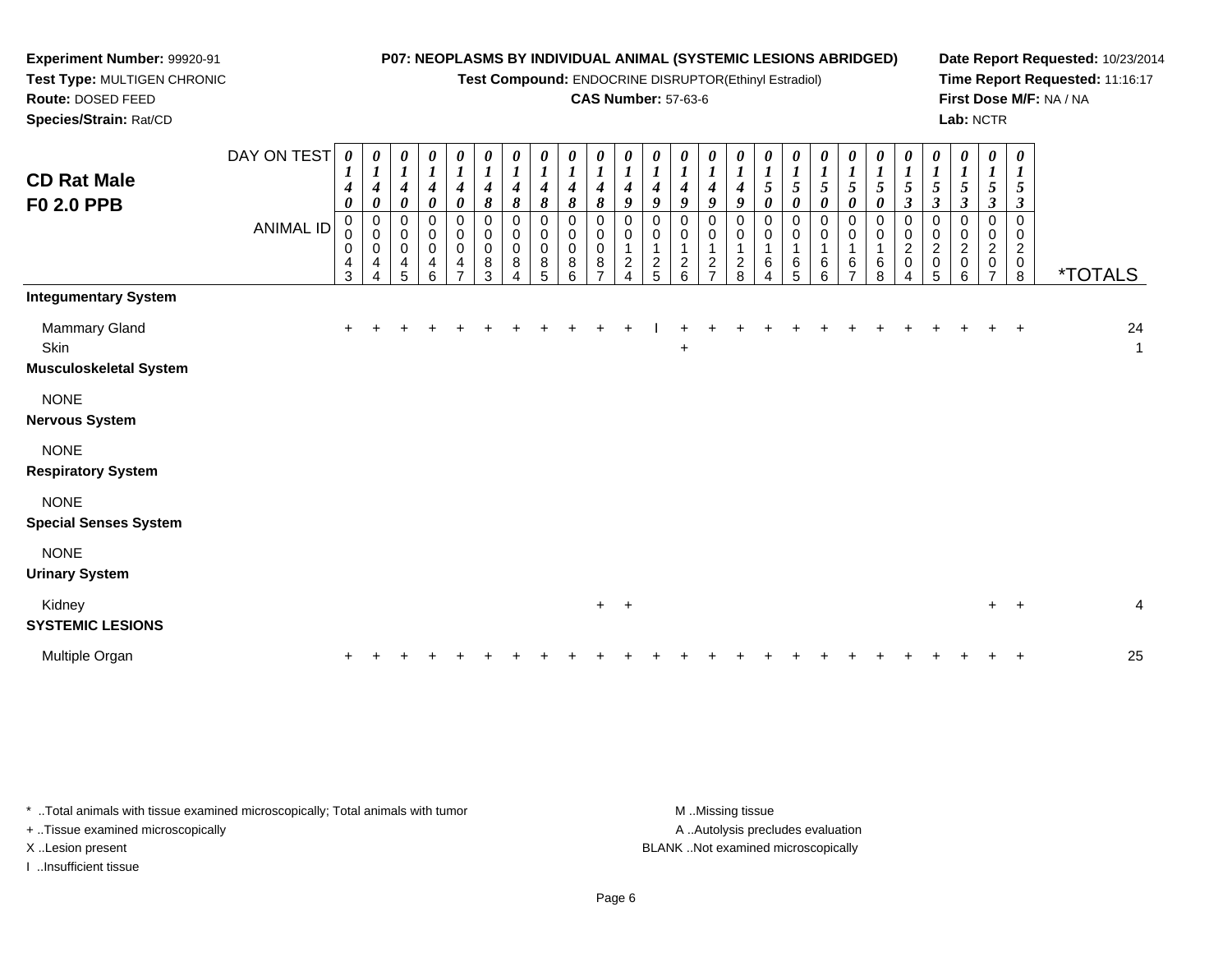**Test Compound:** ENDOCRINE DISRUPTOR(Ethinyl Estradiol)

#### **CAS Number:** 57-63-6

**Date Report Requested:** 10/23/2014**Time Report Requested:** 11:16:17**First Dose M/F:** NA / NA**Lab:** NCTR

| <b>CD Rat Male</b><br><b>F0 10 PPB</b>    | DAY ON TEST<br><b>ANIMAL ID</b> | $\boldsymbol{\theta}$<br>4<br>0<br>$\pmb{0}$<br>$\pmb{0}$<br>0<br>4<br>8 | 0<br>$\boldsymbol{l}$<br>4<br>$\boldsymbol{\theta}$<br>$\mathbf 0$<br>$\mathbf 0$<br>0<br>4<br>9 | 0<br>$\boldsymbol{l}$<br>$\boldsymbol{4}$<br>0<br>$\mathbf 0$<br>$\mathbf 0$<br>$\pmb{0}$<br>$\,$ 5 $\,$<br>$\Omega$ | 0<br>$\boldsymbol{l}$<br>$\boldsymbol{4}$<br>0<br>$\mathbf 0$<br>$\mathbf 0$<br>$\mathbf 0$<br>5 | $\boldsymbol{\theta}$<br>$\boldsymbol{l}$<br>$\boldsymbol{4}$<br>0<br>$\mathsf 0$<br>$\pmb{0}$<br>$\pmb{0}$<br>$\,$ 5 $\,$<br>$\mathcal{D}$ | 0<br>$\boldsymbol{l}$<br>4<br>8<br>$\mathbf 0$<br>0<br>0<br>8<br>8 | 0<br>$\boldsymbol{l}$<br>$\boldsymbol{4}$<br>8<br>$\mathbf 0$<br>0<br>$\pmb{0}$<br>8<br>9 | 0<br>$\boldsymbol{l}$<br>$\boldsymbol{4}$<br>8<br>$\mathbf 0$<br>0<br>$\mathbf 0$<br>9<br>$\Omega$ | $\boldsymbol{\theta}$<br>$\boldsymbol{l}$<br>$\boldsymbol{4}$<br>8<br>$\pmb{0}$<br>$\pmb{0}$<br>$\pmb{0}$<br>9 | 0<br>$\boldsymbol{l}$<br>4<br>8<br>$\mathbf 0$<br>0<br>0<br>9<br>$\mathcal{P}$ | 0<br>$\boldsymbol{l}$<br>4<br>9<br>$\Omega$<br>0<br>$\overline{c}$<br>9 | 0<br>$\boldsymbol{l}$<br>9<br>$\mathbf 0$<br>0<br>3<br>$\Omega$ | 0<br>$\boldsymbol{l}$<br>4<br>9<br>$\mathbf 0$<br>$\mathbf 0$<br>$\mathbf{3}$ | $\frac{\theta}{I}$<br>4<br>9<br>0<br>0<br>3<br>$\mathcal{P}$ | 0<br>$\boldsymbol{l}$<br>4<br>9<br>0<br>0<br>$\mathbf{1}$<br>3<br>3 | 0<br>$\boldsymbol{l}$<br>$\sqrt{5}$<br>$\boldsymbol{\theta}$<br>$\mathbf 0$<br>0<br>$\mathbf{1}$<br>$\,6$<br>9 | $\begin{matrix} 0 \\ 1 \end{matrix}$<br>$\sqrt{5}$<br>0<br>$\mathbf 0$<br>$\pmb{0}$<br>$\mathbf{1}$<br>$\boldsymbol{7}$<br>$\Omega$ | $\boldsymbol{\theta}$<br>$\boldsymbol{l}$<br>$\overline{5}$<br>$\boldsymbol{\theta}$<br>$\mathbf 0$<br>0<br>1<br>$\overline{7}$ | 0<br>$\boldsymbol{l}$<br>5<br>0<br>$\Omega$<br>0<br>$\overline{7}$<br>$\overline{2}$ | $\boldsymbol{\theta}$<br>$\boldsymbol{l}$<br>5<br>0<br>$\mathbf 0$<br>0<br>1<br>$\overline{7}$<br>3 | 0<br>$\boldsymbol{l}$<br>5<br>3<br>0<br>0<br>$\overline{c}$<br>$\mathbf 0$<br>9 | $\boldsymbol{\theta}$<br>$\boldsymbol{l}$<br>$\sqrt{5}$<br>$\mathfrak{z}$<br>0<br>0<br>$\overline{2}$ | $\boldsymbol{l}$<br>$\sqrt{5}$<br>3<br>$\Omega$<br>0<br>$\boldsymbol{2}$ | 0<br>$\mathbf{I}$<br>5<br>$\boldsymbol{\beta}$<br>$\mathbf 0$<br>0<br>$\overline{2}$<br>$\mathcal{P}$ | 0<br>5<br>3<br>$\Omega$<br>0<br>$\overline{2}$<br>3 | <i><b>*TOTALS</b></i> |
|-------------------------------------------|---------------------------------|--------------------------------------------------------------------------|--------------------------------------------------------------------------------------------------|----------------------------------------------------------------------------------------------------------------------|--------------------------------------------------------------------------------------------------|---------------------------------------------------------------------------------------------------------------------------------------------|--------------------------------------------------------------------|-------------------------------------------------------------------------------------------|----------------------------------------------------------------------------------------------------|----------------------------------------------------------------------------------------------------------------|--------------------------------------------------------------------------------|-------------------------------------------------------------------------|-----------------------------------------------------------------|-------------------------------------------------------------------------------|--------------------------------------------------------------|---------------------------------------------------------------------|----------------------------------------------------------------------------------------------------------------|-------------------------------------------------------------------------------------------------------------------------------------|---------------------------------------------------------------------------------------------------------------------------------|--------------------------------------------------------------------------------------|-----------------------------------------------------------------------------------------------------|---------------------------------------------------------------------------------|-------------------------------------------------------------------------------------------------------|--------------------------------------------------------------------------|-------------------------------------------------------------------------------------------------------|-----------------------------------------------------|-----------------------|
| <b>Alimentary System</b>                  |                                 |                                                                          |                                                                                                  |                                                                                                                      |                                                                                                  |                                                                                                                                             |                                                                    |                                                                                           |                                                                                                    |                                                                                                                |                                                                                |                                                                         |                                                                 |                                                                               |                                                              |                                                                     |                                                                                                                |                                                                                                                                     |                                                                                                                                 |                                                                                      |                                                                                                     |                                                                                 |                                                                                                       |                                                                          |                                                                                                       |                                                     |                       |
| Liver<br><b>Cardiovascular System</b>     |                                 |                                                                          |                                                                                                  |                                                                                                                      |                                                                                                  |                                                                                                                                             | $\ddot{}$                                                          |                                                                                           |                                                                                                    |                                                                                                                |                                                                                |                                                                         |                                                                 |                                                                               |                                                              |                                                                     |                                                                                                                |                                                                                                                                     |                                                                                                                                 |                                                                                      |                                                                                                     |                                                                                 |                                                                                                       | $\ddot{}$                                                                |                                                                                                       |                                                     | $\overline{a}$        |
| <b>NONE</b><br><b>Endocrine System</b>    |                                 |                                                                          |                                                                                                  |                                                                                                                      |                                                                                                  |                                                                                                                                             |                                                                    |                                                                                           |                                                                                                    |                                                                                                                |                                                                                |                                                                         |                                                                 |                                                                               |                                                              |                                                                     |                                                                                                                |                                                                                                                                     |                                                                                                                                 |                                                                                      |                                                                                                     |                                                                                 |                                                                                                       |                                                                          |                                                                                                       |                                                     |                       |
| <b>NONE</b><br><b>General Body System</b> |                                 |                                                                          |                                                                                                  |                                                                                                                      |                                                                                                  |                                                                                                                                             |                                                                    |                                                                                           |                                                                                                    |                                                                                                                |                                                                                |                                                                         |                                                                 |                                                                               |                                                              |                                                                     |                                                                                                                |                                                                                                                                     |                                                                                                                                 |                                                                                      |                                                                                                     |                                                                                 |                                                                                                       |                                                                          |                                                                                                       |                                                     |                       |
| <b>NONE</b><br><b>Genital System</b>      |                                 |                                                                          |                                                                                                  |                                                                                                                      |                                                                                                  |                                                                                                                                             |                                                                    |                                                                                           |                                                                                                    |                                                                                                                |                                                                                |                                                                         |                                                                 |                                                                               |                                                              |                                                                     |                                                                                                                |                                                                                                                                     |                                                                                                                                 |                                                                                      |                                                                                                     |                                                                                 |                                                                                                       |                                                                          |                                                                                                       |                                                     |                       |
| <b>Coagulating Gland</b>                  |                                 |                                                                          |                                                                                                  |                                                                                                                      |                                                                                                  |                                                                                                                                             |                                                                    |                                                                                           |                                                                                                    |                                                                                                                |                                                                                |                                                                         |                                                                 |                                                                               |                                                              |                                                                     |                                                                                                                |                                                                                                                                     |                                                                                                                                 |                                                                                      |                                                                                                     |                                                                                 |                                                                                                       |                                                                          |                                                                                                       |                                                     | 25                    |
| Epididymis                                |                                 |                                                                          |                                                                                                  |                                                                                                                      |                                                                                                  |                                                                                                                                             |                                                                    |                                                                                           |                                                                                                    |                                                                                                                |                                                                                |                                                                         |                                                                 |                                                                               |                                                              |                                                                     |                                                                                                                |                                                                                                                                     |                                                                                                                                 |                                                                                      |                                                                                                     |                                                                                 |                                                                                                       |                                                                          |                                                                                                       |                                                     | 25                    |
| <b>Preputial Gland</b>                    |                                 |                                                                          |                                                                                                  |                                                                                                                      |                                                                                                  |                                                                                                                                             |                                                                    |                                                                                           |                                                                                                    |                                                                                                                |                                                                                |                                                                         | $\ddot{}$                                                       |                                                                               |                                                              |                                                                     |                                                                                                                |                                                                                                                                     |                                                                                                                                 | $\ddot{}$                                                                            |                                                                                                     |                                                                                 | $\ddot{}$                                                                                             |                                                                          |                                                                                                       |                                                     | 3                     |
| Prostate, Dorsal/Lateral Lobe             |                                 |                                                                          |                                                                                                  |                                                                                                                      |                                                                                                  |                                                                                                                                             |                                                                    |                                                                                           |                                                                                                    |                                                                                                                |                                                                                |                                                                         |                                                                 |                                                                               |                                                              |                                                                     |                                                                                                                |                                                                                                                                     |                                                                                                                                 |                                                                                      |                                                                                                     |                                                                                 |                                                                                                       |                                                                          |                                                                                                       | ÷                                                   | 25                    |
| Prostate, Ventral Lobe                    |                                 |                                                                          |                                                                                                  |                                                                                                                      |                                                                                                  |                                                                                                                                             |                                                                    |                                                                                           |                                                                                                    |                                                                                                                |                                                                                |                                                                         |                                                                 |                                                                               |                                                              |                                                                     |                                                                                                                |                                                                                                                                     |                                                                                                                                 |                                                                                      |                                                                                                     |                                                                                 |                                                                                                       |                                                                          |                                                                                                       |                                                     | 25                    |
| <b>Rete Testes</b>                        |                                 |                                                                          |                                                                                                  |                                                                                                                      |                                                                                                  |                                                                                                                                             |                                                                    |                                                                                           |                                                                                                    |                                                                                                                |                                                                                |                                                                         |                                                                 |                                                                               |                                                              |                                                                     |                                                                                                                |                                                                                                                                     |                                                                                                                                 |                                                                                      |                                                                                                     |                                                                                 |                                                                                                       |                                                                          |                                                                                                       |                                                     | 24                    |
| <b>Seminal Vesicle</b>                    |                                 |                                                                          |                                                                                                  |                                                                                                                      |                                                                                                  |                                                                                                                                             |                                                                    |                                                                                           |                                                                                                    |                                                                                                                |                                                                                |                                                                         |                                                                 |                                                                               |                                                              |                                                                     |                                                                                                                |                                                                                                                                     |                                                                                                                                 |                                                                                      |                                                                                                     |                                                                                 |                                                                                                       |                                                                          |                                                                                                       |                                                     | 25                    |
| <b>Testes</b>                             |                                 |                                                                          |                                                                                                  |                                                                                                                      |                                                                                                  |                                                                                                                                             |                                                                    |                                                                                           |                                                                                                    |                                                                                                                |                                                                                |                                                                         |                                                                 |                                                                               |                                                              |                                                                     |                                                                                                                |                                                                                                                                     |                                                                                                                                 |                                                                                      |                                                                                                     |                                                                                 |                                                                                                       |                                                                          |                                                                                                       |                                                     | 25                    |
| <b>Hematopoietic System</b>               |                                 |                                                                          |                                                                                                  |                                                                                                                      |                                                                                                  |                                                                                                                                             |                                                                    |                                                                                           |                                                                                                    |                                                                                                                |                                                                                |                                                                         |                                                                 |                                                                               |                                                              |                                                                     |                                                                                                                |                                                                                                                                     |                                                                                                                                 |                                                                                      |                                                                                                     |                                                                                 |                                                                                                       |                                                                          |                                                                                                       |                                                     |                       |

NONE

\* ..Total animals with tissue examined microscopically; Total animals with tumor **M** . Missing tissue M ..Missing tissue

+ ..Tissue examined microscopically

**Experiment Number:** 99920-91**Test Type:** MULTIGEN CHRONIC

**Route:** DOSED FEED**Species/Strain:** Rat/CD

I ..Insufficient tissue

A ..Autolysis precludes evaluation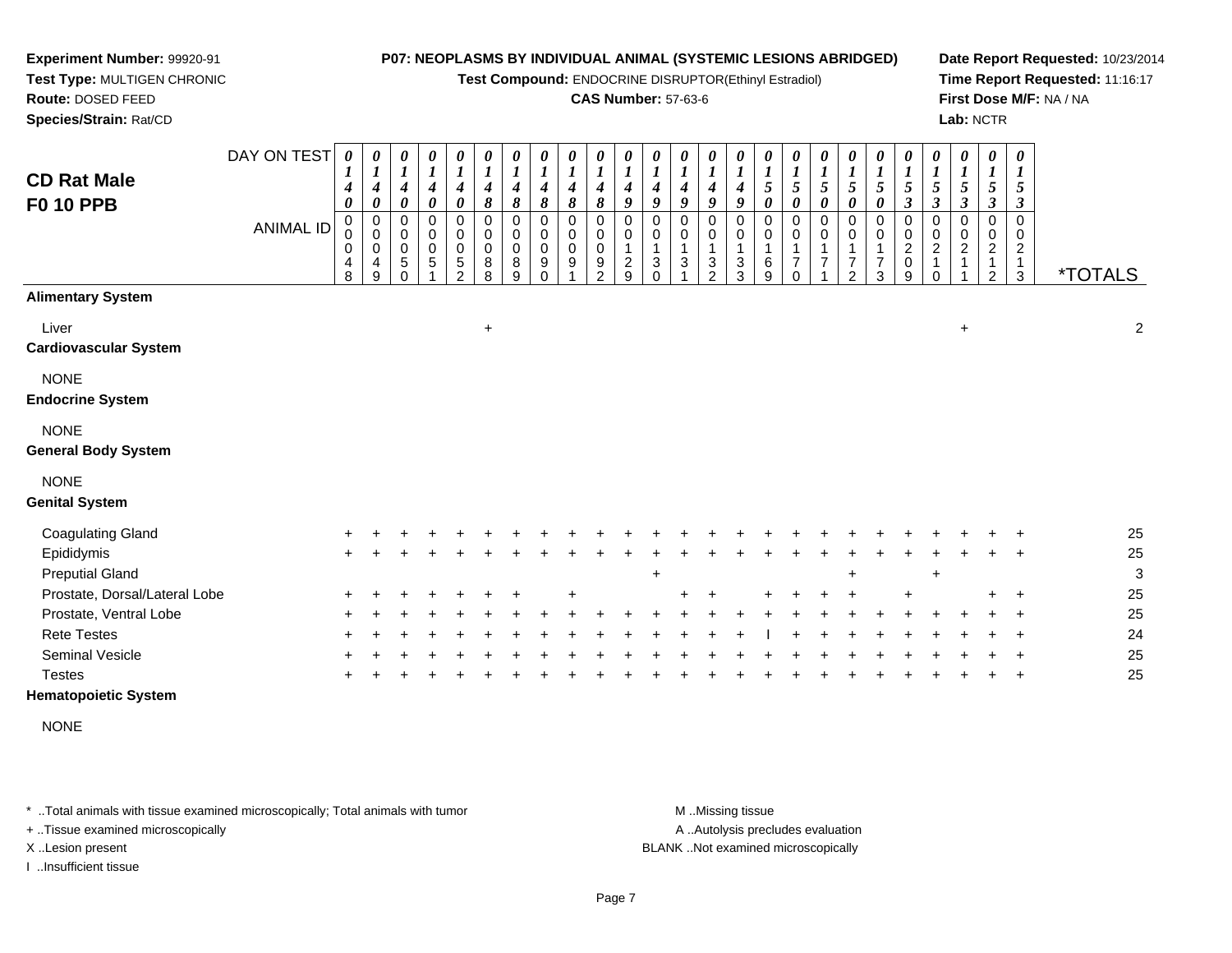**Test Compound:** ENDOCRINE DISRUPTOR(Ethinyl Estradiol)

## **CAS Number:** 57-63-6

DAY ON TEST*0000000000000000000000000*

**Date Report Requested:** 10/23/2014**Time Report Requested:** 11:16:18**First Dose M/F:** NA / NA**Lab:** NCTR

| <b>CD Rat Male</b><br><b>F0 10 PPB</b>                | <b>ANIMAL ID</b> | $\overline{I}$<br>$\boldsymbol{4}$<br>$\boldsymbol{\theta}$<br>0<br>0<br>0 | $\overline{I}$<br>$\boldsymbol{4}$<br>0<br>0<br>0<br>0 | $\boldsymbol{l}$<br>$\boldsymbol{4}$<br>$\boldsymbol{\theta}$<br>0<br>$\pmb{0}$<br>$\pmb{0}$ | $\frac{1}{4}$<br>0<br>0<br>$\begin{array}{c} 0 \\ 0 \\ 5 \end{array}$ | $\frac{1}{4}$<br>$\boldsymbol{\theta}$<br>0<br>$\pmb{0}$<br>0 | $\boldsymbol{I}$<br>4<br>8<br>0<br>0<br>$\boldsymbol{0}$ | 4<br>8<br>0<br>$\pmb{0}$<br>0 | $\boldsymbol{4}$<br>8<br>0<br>0<br>$\mathbf 0$ | $\boldsymbol{\mathit{I}}$<br>$\boldsymbol{4}$<br>8<br>0<br>0<br>$\mathbf 0$ | $\boldsymbol{l}$<br>4<br>8<br>0<br>0<br>$\mathbf 0$ | $\mathbf{I}$<br>$\boldsymbol{4}$<br>9<br>0<br>0 | $\mathbf{I}$<br>$\boldsymbol{4}$<br>9<br>0<br>0 | $\overline{I}$<br>$\boldsymbol{4}$<br>9<br>0<br>0 | $\overline{I}$<br>$\boldsymbol{4}$<br>9<br>0<br>0 | $\boldsymbol{4}$<br>9<br>0<br>0 | $\overline{1}$<br>$\mathfrak{s}$<br>$\boldsymbol{\theta}$<br>0<br>0 | $\boldsymbol{I}$<br>$\mathfrak{s}$<br>$\boldsymbol{\theta}$<br>0<br>0 | $\boldsymbol{l}$<br>5<br>$\boldsymbol{\theta}$ | $rac{1}{5}$<br>$\boldsymbol{\theta}$<br>0<br>0 | $rac{1}{5}$<br>$\boldsymbol{\theta}$<br>0<br>0 | $rac{1}{5}$<br>$\boldsymbol{\beta}$<br>0<br>0 | $\frac{1}{5}$<br>$\mathfrak{z}$<br>0<br>$\pmb{0}$<br>$\overline{\mathbf{c}}$ | $\sqrt{5}$<br>$\mathfrak{z}$<br>0<br>$\pmb{0}$<br>$\overline{c}$ | $\overline{I}$<br>5<br>$\mathbf{3}$<br>0<br>0<br>$\overline{c}$ | $\boldsymbol{l}$<br>$\sqrt{5}$<br>$\mathfrak{z}$<br>0<br>0<br>$\overline{c}$ |                       |    |
|-------------------------------------------------------|------------------|----------------------------------------------------------------------------|--------------------------------------------------------|----------------------------------------------------------------------------------------------|-----------------------------------------------------------------------|---------------------------------------------------------------|----------------------------------------------------------|-------------------------------|------------------------------------------------|-----------------------------------------------------------------------------|-----------------------------------------------------|-------------------------------------------------|-------------------------------------------------|---------------------------------------------------|---------------------------------------------------|---------------------------------|---------------------------------------------------------------------|-----------------------------------------------------------------------|------------------------------------------------|------------------------------------------------|------------------------------------------------|-----------------------------------------------|------------------------------------------------------------------------------|------------------------------------------------------------------|-----------------------------------------------------------------|------------------------------------------------------------------------------|-----------------------|----|
|                                                       |                  | 4<br>8                                                                     | 4<br>9                                                 | $\sqrt{5}$                                                                                   |                                                                       | $\overline{5}$<br>$\mathcal{P}$                               | $\,8\,$<br>8                                             | 8<br>9                        | 9                                              | 9                                                                           | 9<br>$\mathcal{P}$                                  | $\overline{c}$<br>9                             | 3<br>$\Omega$                                   | 3                                                 | 3<br>$\overline{2}$                               | 3<br>3                          | 6<br>9                                                              | $\overline{7}$<br>0                                                   | 7                                              | $\overline{2}$                                 | $\overline{7}$<br>3                            | $^2_{\rm 0}$<br>9                             |                                                                              |                                                                  | 1<br>2                                                          | $\mathbf{1}$<br>$\mathbf{3}$                                                 | <i><b>*TOTALS</b></i> |    |
| <b>Integumentary System</b>                           |                  |                                                                            |                                                        |                                                                                              |                                                                       |                                                               |                                                          |                               |                                                |                                                                             |                                                     |                                                 |                                                 |                                                   |                                                   |                                 |                                                                     |                                                                       |                                                |                                                |                                                |                                               |                                                                              |                                                                  |                                                                 |                                                                              |                       |    |
| <b>Mammary Gland</b><br><b>Musculoskeletal System</b> |                  | $\ddot{}$                                                                  |                                                        |                                                                                              |                                                                       |                                                               |                                                          |                               |                                                |                                                                             |                                                     |                                                 |                                                 |                                                   |                                                   |                                 |                                                                     |                                                                       |                                                |                                                |                                                |                                               |                                                                              |                                                                  |                                                                 | $\ddot{}$                                                                    |                       | 25 |
| <b>NONE</b><br><b>Nervous System</b>                  |                  |                                                                            |                                                        |                                                                                              |                                                                       |                                                               |                                                          |                               |                                                |                                                                             |                                                     |                                                 |                                                 |                                                   |                                                   |                                 |                                                                     |                                                                       |                                                |                                                |                                                |                                               |                                                                              |                                                                  |                                                                 |                                                                              |                       |    |
| <b>NONE</b><br><b>Respiratory System</b>              |                  |                                                                            |                                                        |                                                                                              |                                                                       |                                                               |                                                          |                               |                                                |                                                                             |                                                     |                                                 |                                                 |                                                   |                                                   |                                 |                                                                     |                                                                       |                                                |                                                |                                                |                                               |                                                                              |                                                                  |                                                                 |                                                                              |                       |    |
|                                                       |                  |                                                                            |                                                        |                                                                                              |                                                                       |                                                               |                                                          |                               |                                                |                                                                             |                                                     |                                                 |                                                 |                                                   |                                                   |                                 |                                                                     |                                                                       |                                                |                                                |                                                |                                               |                                                                              |                                                                  |                                                                 |                                                                              |                       |    |
| <b>NONE</b><br><b>Special Senses System</b>           |                  |                                                                            |                                                        |                                                                                              |                                                                       |                                                               |                                                          |                               |                                                |                                                                             |                                                     |                                                 |                                                 |                                                   |                                                   |                                 |                                                                     |                                                                       |                                                |                                                |                                                |                                               |                                                                              |                                                                  |                                                                 |                                                                              |                       |    |
| <b>NONE</b><br><b>Urinary System</b>                  |                  |                                                                            |                                                        |                                                                                              |                                                                       |                                                               |                                                          |                               |                                                |                                                                             |                                                     |                                                 |                                                 |                                                   |                                                   |                                 |                                                                     |                                                                       |                                                |                                                |                                                |                                               |                                                                              |                                                                  |                                                                 |                                                                              |                       |    |
| <b>NONE</b><br><b>SYSTEMIC LESIONS</b>                |                  |                                                                            |                                                        |                                                                                              |                                                                       |                                                               |                                                          |                               |                                                |                                                                             |                                                     |                                                 |                                                 |                                                   |                                                   |                                 |                                                                     |                                                                       |                                                |                                                |                                                |                                               |                                                                              |                                                                  |                                                                 |                                                                              |                       |    |

Multiple Organn  $+$ <sup>+</sup> <sup>+</sup> <sup>+</sup> <sup>+</sup> <sup>+</sup> <sup>+</sup> <sup>+</sup> <sup>+</sup> <sup>+</sup> <sup>+</sup> <sup>+</sup> <sup>+</sup> <sup>+</sup> <sup>+</sup> <sup>+</sup> <sup>+</sup> <sup>+</sup> <sup>+</sup> <sup>+</sup> <sup>+</sup> <sup>+</sup> <sup>+</sup> <sup>+</sup> <sup>+</sup> <sup>25</sup>

\* ..Total animals with tissue examined microscopically; Total animals with tumor **M** ...Missing tissue M ...Missing tissue

+ ..Tissue examined microscopically

**Experiment Number:** 99920-91**Test Type:** MULTIGEN CHRONIC

**Route:** DOSED FEED**Species/Strain:** Rat/CD

I ..Insufficient tissue

A .. Autolysis precludes evaluation X ..Lesion present BLANK ..Not examined microscopically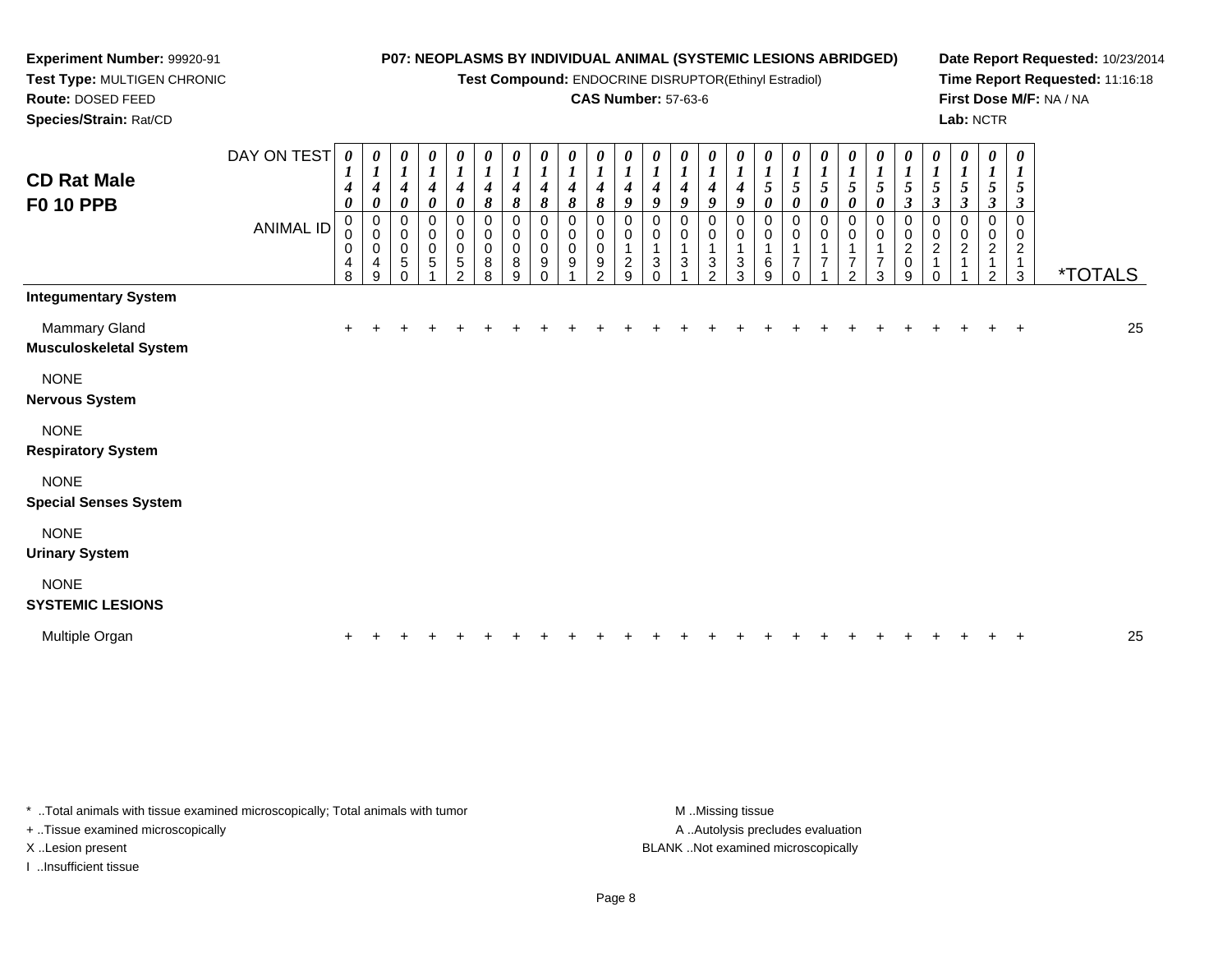**Test Compound:** ENDOCRINE DISRUPTOR(Ethinyl Estradiol)

## **CAS Number:** 57-63-6

**Date Report Requested:** 10/23/2014**Time Report Requested:** 11:16:18**First Dose M/F:** NA / NA**Lab:** NCTR

| <b>CD Rat Male</b><br><b>F0 50 PPB</b>                         | DAY ON TEST<br><b>ANIMAL ID</b> | 0<br>0<br>6<br>$\boldsymbol{\beta}$<br>0<br>0<br>0<br>0 | $\pmb{\theta}$<br>$\boldsymbol{I}$<br>$\boldsymbol{4}$<br>$\boldsymbol{\theta}$<br>$\pmb{0}$<br>$\mathsf 0$<br>$\overline{0}$<br>$\overline{5}$<br>3 | 0<br>$\boldsymbol{l}$<br>$\boldsymbol{4}$<br>$\pmb{\theta}$<br>$\pmb{0}$<br>$\Omega$<br>0<br>5 | 0<br>$\boldsymbol{l}$<br>$\boldsymbol{4}$<br>$\boldsymbol{\theta}$<br>$\mathbf 0$<br>$\mathbf 0$<br>0<br>5<br>5 | $\boldsymbol{\theta}$<br>$\boldsymbol{l}$<br>$\boldsymbol{4}$<br>$\boldsymbol{\theta}$<br>$\mathbf 0$<br>$\Omega$<br>$\mathbf 0$<br>$\sqrt{5}$<br>6 | 0<br>$\boldsymbol{l}$<br>4<br>$\pmb{\theta}$<br>0<br>$\Omega$<br>0<br>5<br>⇁ | 0<br>$\boldsymbol{l}$<br>4<br>8<br>$\mathsf 0$<br>$\mathbf 0$<br>$\pmb{0}$<br>9<br>3 | $\boldsymbol{\theta}$<br>$\boldsymbol{l}$<br>$\boldsymbol{4}$<br>$\pmb{8}$<br>$\pmb{0}$<br>$\mathbf 0$<br>$\mathbf 0$<br>$9\,$<br>4 | 0<br>$\boldsymbol{l}$<br>4<br>8<br>$\mathsf 0$<br>0<br>0<br>9<br>5 | 0<br>$\boldsymbol{l}$<br>$\boldsymbol{4}$<br>8<br>$\mathbf 0$<br>0<br>$\pmb{0}$<br>9<br>6 | 0<br>$\boldsymbol{l}$<br>$\boldsymbol{4}$<br>$\pmb{8}$<br>$\boldsymbol{0}$<br>$\mathbf 0$<br>$\mathbf 0$<br>9<br>$\overline{ }$ | 0<br>$\boldsymbol{l}$<br>4<br>9<br>$\pmb{0}$<br>0<br>1<br>3 | 0<br>$\boldsymbol{l}$<br>$\boldsymbol{4}$<br>9<br>$\mathbf 0$<br>0<br>$\mathbf 1$<br>$\sqrt{3}$<br>5 | $\boldsymbol{\theta}$<br>$\boldsymbol{l}$<br>$\boldsymbol{4}$<br>$\boldsymbol{g}$<br>$\pmb{0}$<br>$\mathbf 0$<br>$\overline{1}$<br>$\sqrt{3}$<br>6 | $\boldsymbol{\theta}$<br>$\boldsymbol{l}$<br>$\boldsymbol{4}$<br>9<br>$\pmb{0}$<br>$\mathbf 0$<br>1<br>3<br>$\overline{ }$ | 0<br>$\boldsymbol{l}$<br>$\boldsymbol{4}$<br>9<br>$\mathbf 0$<br>0<br>$\mathbf{1}$<br>$\ensuremath{\mathsf{3}}$<br>8 | 0<br>5<br>$\boldsymbol{\theta}$<br>$\mathbf 0$<br>$\Omega$<br>1<br>$\overline{7}$ | 0<br>$\boldsymbol{l}$<br>5<br>0<br>$\pmb{0}$<br>$\mathbf 0$<br>1<br>$\overline{7}$<br>5 | 0<br>$\boldsymbol{l}$<br>$\mathfrak{s}$<br>0<br>0<br>0<br>$\mathbf 1$<br>$\overline{7}$<br>6 | 0<br>$\boldsymbol{l}$<br>5<br>$\boldsymbol{\theta}$<br>$\mathbf 0$<br>$\Omega$<br>$\overline{\mathbf{1}}$<br>$\overline{7}$<br>$\overline{ }$ | 0<br>$\boldsymbol{l}$<br>5<br>$\boldsymbol{\theta}$<br>$\mathbf 0$<br>$\mathbf 0$<br>1<br>$\overline{7}$<br>8 | 0<br>$\boldsymbol{l}$<br>$\sqrt{5}$<br>$\boldsymbol{\beta}$<br>$\mathbf 0$<br>0<br>$\overline{c}$<br>$\mathbf{1}$<br>4 | $\boldsymbol{\theta}$<br>5<br>$\mathfrak{z}$<br>$\mathbf 0$<br>$\Omega$<br>$\overline{2}$<br>$\mathbf{1}$<br>5 | $\boldsymbol{\theta}$<br>$\boldsymbol{l}$<br>$\mathfrak{s}$<br>$\mathfrak{z}$<br>$\pmb{0}$<br>0<br>$\overline{c}$<br>1<br>6 | 0<br>$\boldsymbol{l}$<br>$\sqrt{5}$<br>$\mathfrak{z}$<br>$\pmb{0}$<br>$\pmb{0}$<br>$\overline{2}$<br>$\mathbf{1}$<br>$\overline{7}$ | $\boldsymbol{\theta}$<br>$\boldsymbol{I}$<br>5<br>$\boldsymbol{\beta}$<br>$\mathbf 0$<br>0<br>$\overline{2}$<br>$\mathbf{1}$<br>8 | <i><b>*TOTALS</b></i>             |
|----------------------------------------------------------------|---------------------------------|---------------------------------------------------------|------------------------------------------------------------------------------------------------------------------------------------------------------|------------------------------------------------------------------------------------------------|-----------------------------------------------------------------------------------------------------------------|-----------------------------------------------------------------------------------------------------------------------------------------------------|------------------------------------------------------------------------------|--------------------------------------------------------------------------------------|-------------------------------------------------------------------------------------------------------------------------------------|--------------------------------------------------------------------|-------------------------------------------------------------------------------------------|---------------------------------------------------------------------------------------------------------------------------------|-------------------------------------------------------------|------------------------------------------------------------------------------------------------------|----------------------------------------------------------------------------------------------------------------------------------------------------|----------------------------------------------------------------------------------------------------------------------------|----------------------------------------------------------------------------------------------------------------------|-----------------------------------------------------------------------------------|-----------------------------------------------------------------------------------------|----------------------------------------------------------------------------------------------|-----------------------------------------------------------------------------------------------------------------------------------------------|---------------------------------------------------------------------------------------------------------------|------------------------------------------------------------------------------------------------------------------------|----------------------------------------------------------------------------------------------------------------|-----------------------------------------------------------------------------------------------------------------------------|-------------------------------------------------------------------------------------------------------------------------------------|-----------------------------------------------------------------------------------------------------------------------------------|-----------------------------------|
| <b>Alimentary System</b>                                       |                                 |                                                         |                                                                                                                                                      |                                                                                                |                                                                                                                 |                                                                                                                                                     |                                                                              |                                                                                      |                                                                                                                                     |                                                                    |                                                                                           |                                                                                                                                 |                                                             |                                                                                                      |                                                                                                                                                    |                                                                                                                            |                                                                                                                      |                                                                                   |                                                                                         |                                                                                              |                                                                                                                                               |                                                                                                               |                                                                                                                        |                                                                                                                |                                                                                                                             |                                                                                                                                     |                                                                                                                                   |                                   |
| Esophagus<br>Liver<br>Pancreas<br><b>Cardiovascular System</b> |                                 | $\ddot{}$<br>A<br>Α                                     |                                                                                                                                                      |                                                                                                |                                                                                                                 |                                                                                                                                                     |                                                                              |                                                                                      |                                                                                                                                     |                                                                    |                                                                                           |                                                                                                                                 |                                                             |                                                                                                      |                                                                                                                                                    |                                                                                                                            |                                                                                                                      |                                                                                   |                                                                                         |                                                                                              |                                                                                                                                               |                                                                                                               |                                                                                                                        |                                                                                                                |                                                                                                                             |                                                                                                                                     |                                                                                                                                   | $\mathbf{1}$<br>25<br>$\mathbf 0$ |
| <b>Blood Vessel</b>                                            |                                 | $\ddot{}$                                               |                                                                                                                                                      |                                                                                                |                                                                                                                 |                                                                                                                                                     |                                                                              |                                                                                      |                                                                                                                                     |                                                                    |                                                                                           |                                                                                                                                 |                                                             |                                                                                                      |                                                                                                                                                    |                                                                                                                            |                                                                                                                      |                                                                                   |                                                                                         |                                                                                              |                                                                                                                                               |                                                                                                               |                                                                                                                        |                                                                                                                |                                                                                                                             |                                                                                                                                     |                                                                                                                                   | 1                                 |
| Heart                                                          |                                 | $+$                                                     |                                                                                                                                                      |                                                                                                |                                                                                                                 |                                                                                                                                                     |                                                                              |                                                                                      |                                                                                                                                     |                                                                    |                                                                                           |                                                                                                                                 |                                                             |                                                                                                      |                                                                                                                                                    |                                                                                                                            |                                                                                                                      |                                                                                   |                                                                                         |                                                                                              |                                                                                                                                               |                                                                                                               |                                                                                                                        |                                                                                                                |                                                                                                                             |                                                                                                                                     |                                                                                                                                   | $\mathbf 1$                       |
| <b>Endocrine System</b>                                        |                                 |                                                         |                                                                                                                                                      |                                                                                                |                                                                                                                 |                                                                                                                                                     |                                                                              |                                                                                      |                                                                                                                                     |                                                                    |                                                                                           |                                                                                                                                 |                                                             |                                                                                                      |                                                                                                                                                    |                                                                                                                            |                                                                                                                      |                                                                                   |                                                                                         |                                                                                              |                                                                                                                                               |                                                                                                               |                                                                                                                        |                                                                                                                |                                                                                                                             |                                                                                                                                     |                                                                                                                                   |                                   |
| <b>Adrenal Cortex</b>                                          |                                 |                                                         |                                                                                                                                                      |                                                                                                |                                                                                                                 |                                                                                                                                                     |                                                                              |                                                                                      |                                                                                                                                     |                                                                    |                                                                                           |                                                                                                                                 |                                                             |                                                                                                      |                                                                                                                                                    |                                                                                                                            |                                                                                                                      |                                                                                   |                                                                                         |                                                                                              |                                                                                                                                               |                                                                                                               |                                                                                                                        |                                                                                                                |                                                                                                                             |                                                                                                                                     |                                                                                                                                   | 26                                |
| Adrenal Medulla                                                |                                 |                                                         |                                                                                                                                                      |                                                                                                |                                                                                                                 |                                                                                                                                                     |                                                                              |                                                                                      |                                                                                                                                     |                                                                    |                                                                                           |                                                                                                                                 |                                                             |                                                                                                      |                                                                                                                                                    |                                                                                                                            |                                                                                                                      |                                                                                   |                                                                                         |                                                                                              |                                                                                                                                               |                                                                                                               |                                                                                                                        |                                                                                                                |                                                                                                                             |                                                                                                                                     |                                                                                                                                   | 26                                |
| <b>Pituitary Gland</b>                                         |                                 |                                                         |                                                                                                                                                      |                                                                                                |                                                                                                                 |                                                                                                                                                     |                                                                              |                                                                                      |                                                                                                                                     |                                                                    |                                                                                           |                                                                                                                                 |                                                             |                                                                                                      |                                                                                                                                                    |                                                                                                                            |                                                                                                                      |                                                                                   |                                                                                         |                                                                                              |                                                                                                                                               |                                                                                                               |                                                                                                                        |                                                                                                                |                                                                                                                             |                                                                                                                                     |                                                                                                                                   | 25                                |
| <b>Thyroid Gland</b>                                           |                                 |                                                         |                                                                                                                                                      |                                                                                                |                                                                                                                 |                                                                                                                                                     |                                                                              |                                                                                      |                                                                                                                                     |                                                                    |                                                                                           |                                                                                                                                 |                                                             |                                                                                                      |                                                                                                                                                    |                                                                                                                            |                                                                                                                      |                                                                                   |                                                                                         |                                                                                              |                                                                                                                                               |                                                                                                               |                                                                                                                        |                                                                                                                |                                                                                                                             |                                                                                                                                     |                                                                                                                                   | 25                                |
| <b>General Body System</b>                                     |                                 |                                                         |                                                                                                                                                      |                                                                                                |                                                                                                                 |                                                                                                                                                     |                                                                              |                                                                                      |                                                                                                                                     |                                                                    |                                                                                           |                                                                                                                                 |                                                             |                                                                                                      |                                                                                                                                                    |                                                                                                                            |                                                                                                                      |                                                                                   |                                                                                         |                                                                                              |                                                                                                                                               |                                                                                                               |                                                                                                                        |                                                                                                                |                                                                                                                             |                                                                                                                                     |                                                                                                                                   |                                   |
| <b>NONE</b><br><b>Genital System</b>                           |                                 |                                                         |                                                                                                                                                      |                                                                                                |                                                                                                                 |                                                                                                                                                     |                                                                              |                                                                                      |                                                                                                                                     |                                                                    |                                                                                           |                                                                                                                                 |                                                             |                                                                                                      |                                                                                                                                                    |                                                                                                                            |                                                                                                                      |                                                                                   |                                                                                         |                                                                                              |                                                                                                                                               |                                                                                                               |                                                                                                                        |                                                                                                                |                                                                                                                             |                                                                                                                                     |                                                                                                                                   |                                   |
| <b>Coagulating Gland</b>                                       |                                 |                                                         |                                                                                                                                                      |                                                                                                |                                                                                                                 |                                                                                                                                                     |                                                                              |                                                                                      |                                                                                                                                     |                                                                    |                                                                                           |                                                                                                                                 |                                                             |                                                                                                      |                                                                                                                                                    |                                                                                                                            |                                                                                                                      |                                                                                   |                                                                                         |                                                                                              |                                                                                                                                               |                                                                                                               |                                                                                                                        |                                                                                                                |                                                                                                                             |                                                                                                                                     |                                                                                                                                   | 24                                |
| Epididymis                                                     |                                 |                                                         |                                                                                                                                                      |                                                                                                |                                                                                                                 |                                                                                                                                                     |                                                                              |                                                                                      |                                                                                                                                     |                                                                    |                                                                                           |                                                                                                                                 |                                                             |                                                                                                      |                                                                                                                                                    |                                                                                                                            |                                                                                                                      |                                                                                   |                                                                                         |                                                                                              |                                                                                                                                               |                                                                                                               |                                                                                                                        |                                                                                                                |                                                                                                                             |                                                                                                                                     |                                                                                                                                   | 26                                |
| <b>Preputial Gland</b>                                         |                                 |                                                         |                                                                                                                                                      |                                                                                                |                                                                                                                 |                                                                                                                                                     |                                                                              |                                                                                      |                                                                                                                                     |                                                                    |                                                                                           |                                                                                                                                 |                                                             |                                                                                                      |                                                                                                                                                    |                                                                                                                            |                                                                                                                      |                                                                                   |                                                                                         |                                                                                              |                                                                                                                                               |                                                                                                               |                                                                                                                        |                                                                                                                | ÷                                                                                                                           |                                                                                                                                     |                                                                                                                                   | $\overline{c}$                    |
| Prostate, Dorsal/Lateral Lobe                                  |                                 | $\pm$                                                   |                                                                                                                                                      |                                                                                                |                                                                                                                 |                                                                                                                                                     |                                                                              |                                                                                      |                                                                                                                                     |                                                                    |                                                                                           |                                                                                                                                 |                                                             |                                                                                                      |                                                                                                                                                    |                                                                                                                            |                                                                                                                      |                                                                                   |                                                                                         |                                                                                              |                                                                                                                                               |                                                                                                               |                                                                                                                        |                                                                                                                |                                                                                                                             |                                                                                                                                     |                                                                                                                                   | 26                                |
| Prostate, Ventral Lobe                                         |                                 | +                                                       |                                                                                                                                                      |                                                                                                |                                                                                                                 |                                                                                                                                                     |                                                                              |                                                                                      |                                                                                                                                     |                                                                    |                                                                                           |                                                                                                                                 |                                                             |                                                                                                      |                                                                                                                                                    |                                                                                                                            |                                                                                                                      |                                                                                   |                                                                                         |                                                                                              |                                                                                                                                               |                                                                                                               |                                                                                                                        |                                                                                                                |                                                                                                                             |                                                                                                                                     |                                                                                                                                   | 26                                |

\* ..Total animals with tissue examined microscopically; Total animals with tumor **M** . Missing tissue M ..Missing tissue A ..Autolysis precludes evaluation + ..Tissue examined microscopically X ..Lesion present BLANK ..Not examined microscopicallyI ..Insufficient tissue

**Experiment Number:** 99920-91**Test Type:** MULTIGEN CHRONIC

**Route:** DOSED FEED**Species/Strain:** Rat/CD

Page 9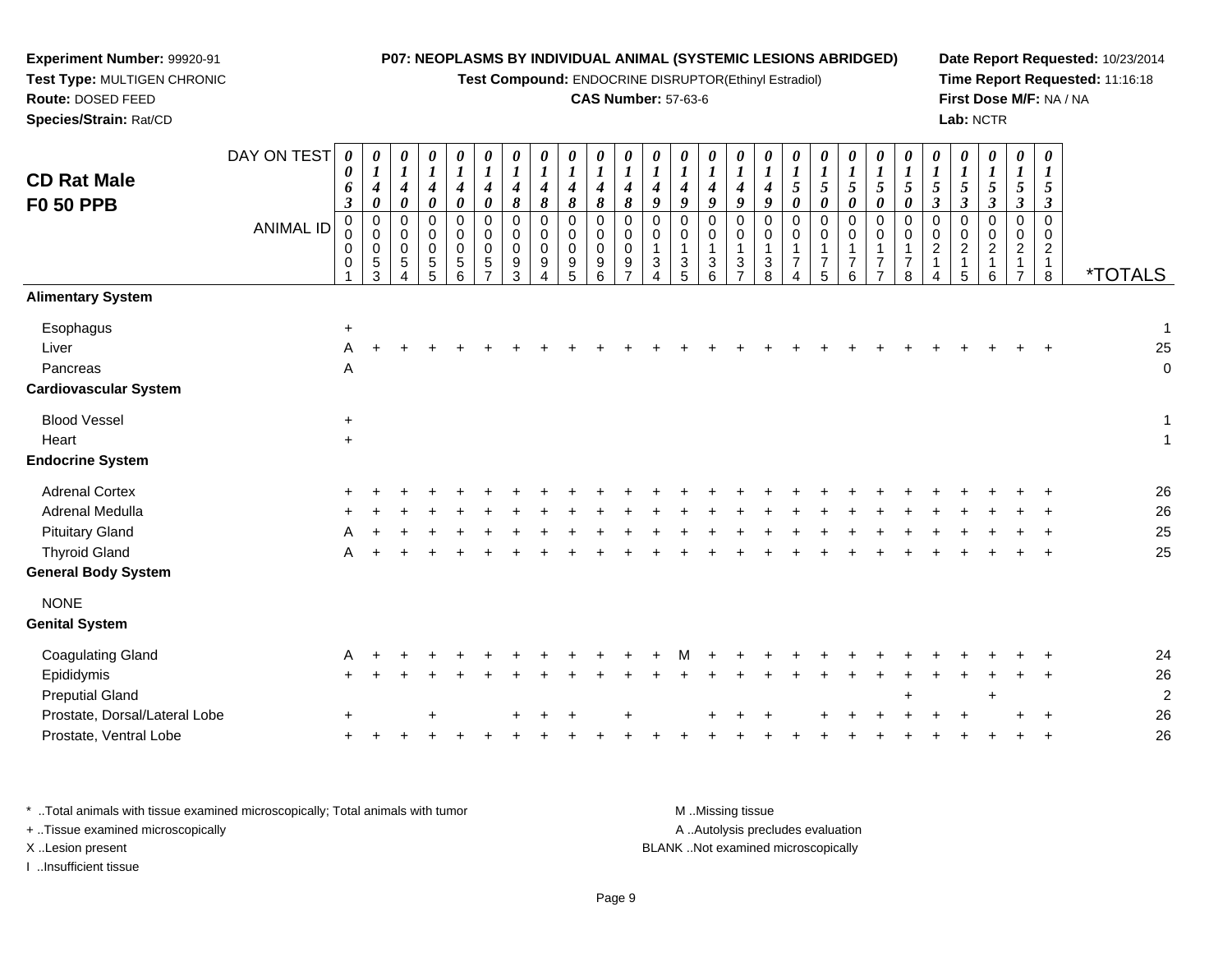**Test Compound:** ENDOCRINE DISRUPTOR(Ethinyl Estradiol)

*0 1*

*0 1*

*0 1*

*0 1*

*0 1*

*0 1*

*0 1*

*0 1*

*0 1*

*0 1*

*0 1*

**Date Report Requested:** 10/23/2014**Time Report Requested:** 11:16:18**First Dose M/F:** NA / NA**Lab:** NCTR

*0 1*

| Test Type: MULTIGEN CHRONIC            |                  |        |                       |   |          |                       |             |        |          |        |                       |        |                       | Test Compound: ENDOCRINE DISRUPTO |   |
|----------------------------------------|------------------|--------|-----------------------|---|----------|-----------------------|-------------|--------|----------|--------|-----------------------|--------|-----------------------|-----------------------------------|---|
| Route: DOSED FEED                      |                  |        |                       |   |          |                       |             |        |          |        |                       |        |                       | <b>CAS Number: 57-63-6</b>        |   |
| Species/Strain: Rat/CD                 |                  |        |                       |   |          |                       |             |        |          |        |                       |        |                       |                                   |   |
|                                        | DAY ON TEST      |        | $\boldsymbol{\theta}$ | 0 | $\theta$ | $\boldsymbol{\theta}$ | $\theta$    | 0      | $\theta$ | 0      | $\boldsymbol{\theta}$ | 0      | $\boldsymbol{\theta}$ | $\boldsymbol{\theta}$             | O |
| <b>CD Rat Male</b><br><b>F0 50 PPB</b> |                  | U<br>o | $\theta$              |   | 4        |                       | 0           | 4<br>8 | 4<br>8   | 4<br>8 | o                     | 4<br>8 |                       | 9                                 | 9 |
|                                        | <b>ANIMAL ID</b> |        | 0<br>∩                |   | 0<br>0   |                       | 0<br>0<br>∩ | 0<br>0 |          | 0<br>0 |                       |        |                       |                                   |   |

| <b>F0 50 PPB</b>              |                  | 3                            | 0                                                                   | 0                                                               | 0                                                         | 0                                                | 0                                           | 8                               | 8                                       | 8                                       | 8                        | 8                                        | 9                                | 9                                                                  | 9                                                           | 9                                                               | 9                                      | 0                                                    | 0                                  | $\boldsymbol{\theta}$                                   | 0                                                      | 0                                                           | $\boldsymbol{\beta}$                                           | 3                             | 3                                                                 | 3                                                                          | $\boldsymbol{\beta}$                      |                       |
|-------------------------------|------------------|------------------------------|---------------------------------------------------------------------|-----------------------------------------------------------------|-----------------------------------------------------------|--------------------------------------------------|---------------------------------------------|---------------------------------|-----------------------------------------|-----------------------------------------|--------------------------|------------------------------------------|----------------------------------|--------------------------------------------------------------------|-------------------------------------------------------------|-----------------------------------------------------------------|----------------------------------------|------------------------------------------------------|------------------------------------|---------------------------------------------------------|--------------------------------------------------------|-------------------------------------------------------------|----------------------------------------------------------------|-------------------------------|-------------------------------------------------------------------|----------------------------------------------------------------------------|-------------------------------------------|-----------------------|
|                               | <b>ANIMAL ID</b> | $_{\rm 0}^{\rm 0}$<br>0<br>0 | $\begin{smallmatrix}0\\0\end{smallmatrix}$<br>$\mathbf 0$<br>5<br>3 | $_{\rm 0}^{\rm 0}$<br>$\pmb{0}$<br>$\sqrt{5}$<br>$\overline{4}$ | $\pmb{0}$<br>$\mathbf 0$<br>$\pmb{0}$<br>$\,$ 5 $\,$<br>5 | 0<br>$\mathbf 0$<br>$\pmb{0}$<br>$\sqrt{5}$<br>6 | $\Omega$<br>$\mathbf 0$<br>$\mathbf 0$<br>5 | 0<br>$\mathbf 0$<br>0<br>9<br>3 | 0<br>$\pmb{0}$<br>$\mathsf 0$<br>9<br>4 | 0<br>$\pmb{0}$<br>$\mathbf 0$<br>9<br>5 | $\pmb{0}$<br>0<br>9<br>6 | $\,0\,$<br>$\mathbf 0$<br>$\pmb{0}$<br>9 | 0<br>0<br>$\mathbf{1}$<br>3<br>4 | 0<br>$\mathbf 0$<br>$\mathbf{1}$<br>$\ensuremath{\mathsf{3}}$<br>5 | $\pmb{0}$<br>$\pmb{0}$<br>1<br>$\sqrt{3}$<br>$6\phantom{1}$ | $\Omega$<br>0<br>$\mathbf{1}$<br>$\mathbf{3}$<br>$\overline{7}$ | $\Omega$<br>$\mathbf 0$<br>1<br>3<br>8 | $\mathbf 0$<br>0<br>1<br>$\overline{7}$<br>$\Lambda$ | 0<br>0<br>1<br>$\overline{7}$<br>5 | 0<br>$\pmb{0}$<br>$\mathbf{1}$<br>$\boldsymbol{7}$<br>6 | $\Omega$<br>0<br>1<br>$\overline{7}$<br>$\overline{ }$ | 0<br>$\mathbf 0$<br>$\overline{A}$<br>$\boldsymbol{7}$<br>8 | 0<br>$\mathbf 0$<br>$\overline{c}$<br>$\mathbf{1}$<br>$\Delta$ | 0<br>0<br>$\overline{c}$<br>5 | $\pmb{0}$<br>$\mathbf 0$<br>$\boldsymbol{2}$<br>$\mathbf{1}$<br>6 | $\pmb{0}$<br>$\mathbf 0$<br>$\overline{\mathbf{c}}$<br>1<br>$\overline{ }$ | $\Omega$<br>0<br>$\overline{a}$<br>1<br>8 | <i><b>*TOTALS</b></i> |
| <b>Rete Testes</b>            |                  | $\ddot{}$                    |                                                                     |                                                                 |                                                           |                                                  |                                             |                                 |                                         |                                         |                          |                                          |                                  |                                                                    |                                                             |                                                                 |                                        |                                                      |                                    |                                                         |                                                        |                                                             |                                                                |                               |                                                                   |                                                                            | $\ddot{}$                                 | 25                    |
| Seminal Vesicle               |                  | A                            |                                                                     |                                                                 |                                                           |                                                  |                                             |                                 |                                         |                                         |                          |                                          |                                  |                                                                    |                                                             |                                                                 |                                        |                                                      |                                    |                                                         |                                                        |                                                             |                                                                |                               |                                                                   |                                                                            |                                           | 25                    |
| <b>Testes</b>                 |                  |                              |                                                                     |                                                                 |                                                           |                                                  |                                             |                                 |                                         |                                         |                          |                                          |                                  |                                                                    |                                                             |                                                                 |                                        |                                                      |                                    |                                                         |                                                        |                                                             |                                                                |                               |                                                                   |                                                                            |                                           | 26                    |
| <b>Hematopoietic System</b>   |                  |                              |                                                                     |                                                                 |                                                           |                                                  |                                             |                                 |                                         |                                         |                          |                                          |                                  |                                                                    |                                                             |                                                                 |                                        |                                                      |                                    |                                                         |                                                        |                                                             |                                                                |                               |                                                                   |                                                                            |                                           |                       |
| <b>Bone Marrow</b>            |                  | A                            |                                                                     |                                                                 |                                                           |                                                  |                                             |                                 |                                         |                                         |                          |                                          |                                  |                                                                    |                                                             |                                                                 |                                        |                                                      |                                    |                                                         |                                                        |                                                             |                                                                |                               |                                                                   |                                                                            |                                           | 25                    |
| Spleen                        |                  | A                            |                                                                     |                                                                 |                                                           |                                                  |                                             |                                 |                                         |                                         |                          |                                          |                                  |                                                                    |                                                             |                                                                 |                                        |                                                      |                                    |                                                         |                                                        |                                                             |                                                                |                               |                                                                   |                                                                            |                                           | 25                    |
| Thymus                        |                  | A                            |                                                                     |                                                                 |                                                           |                                                  |                                             |                                 |                                         |                                         |                          |                                          |                                  |                                                                    |                                                             |                                                                 |                                        |                                                      |                                    |                                                         |                                                        |                                                             |                                                                |                               |                                                                   |                                                                            |                                           | 25                    |
| <b>Integumentary System</b>   |                  |                              |                                                                     |                                                                 |                                                           |                                                  |                                             |                                 |                                         |                                         |                          |                                          |                                  |                                                                    |                                                             |                                                                 |                                        |                                                      |                                    |                                                         |                                                        |                                                             |                                                                |                               |                                                                   |                                                                            |                                           |                       |
| Mammary Gland                 |                  |                              |                                                                     |                                                                 |                                                           |                                                  |                                             |                                 |                                         |                                         |                          |                                          |                                  |                                                                    |                                                             |                                                                 |                                        |                                                      |                                    |                                                         |                                                        |                                                             |                                                                |                               |                                                                   |                                                                            | $+$                                       | 25                    |
| Skin                          |                  | $\ddot{}$                    |                                                                     |                                                                 |                                                           |                                                  |                                             |                                 |                                         |                                         |                          |                                          |                                  |                                                                    |                                                             |                                                                 |                                        |                                                      |                                    |                                                         |                                                        |                                                             |                                                                |                               |                                                                   |                                                                            |                                           | $\mathbf{1}$          |
| <b>Musculoskeletal System</b> |                  |                              |                                                                     |                                                                 |                                                           |                                                  |                                             |                                 |                                         |                                         |                          |                                          |                                  |                                                                    |                                                             |                                                                 |                                        |                                                      |                                    |                                                         |                                                        |                                                             |                                                                |                               |                                                                   |                                                                            |                                           |                       |
| Bone                          |                  |                              |                                                                     |                                                                 |                                                           |                                                  |                                             |                                 |                                         |                                         |                          |                                          |                                  |                                                                    |                                                             |                                                                 |                                        |                                                      |                                    |                                                         |                                                        |                                                             |                                                                |                               |                                                                   |                                                                            |                                           | 26                    |
| <b>Nervous System</b>         |                  |                              |                                                                     |                                                                 |                                                           |                                                  |                                             |                                 |                                         |                                         |                          |                                          |                                  |                                                                    |                                                             |                                                                 |                                        |                                                      |                                    |                                                         |                                                        |                                                             |                                                                |                               |                                                                   |                                                                            |                                           |                       |
| <b>Brain</b>                  |                  | $\ddot{}$                    |                                                                     |                                                                 |                                                           |                                                  |                                             |                                 |                                         |                                         |                          |                                          |                                  |                                                                    |                                                             |                                                                 |                                        |                                                      |                                    |                                                         |                                                        |                                                             |                                                                |                               |                                                                   |                                                                            |                                           | $\mathbf{1}$          |
| Spinal Cord                   |                  | A                            |                                                                     |                                                                 |                                                           |                                                  |                                             |                                 |                                         |                                         |                          |                                          |                                  |                                                                    |                                                             |                                                                 |                                        |                                                      |                                    |                                                         |                                                        |                                                             |                                                                |                               |                                                                   |                                                                            |                                           | $\pmb{0}$             |
| <b>Respiratory System</b>     |                  |                              |                                                                     |                                                                 |                                                           |                                                  |                                             |                                 |                                         |                                         |                          |                                          |                                  |                                                                    |                                                             |                                                                 |                                        |                                                      |                                    |                                                         |                                                        |                                                             |                                                                |                               |                                                                   |                                                                            |                                           |                       |
| Lung                          |                  | $\ddot{}$                    |                                                                     |                                                                 |                                                           |                                                  |                                             |                                 |                                         |                                         |                          |                                          |                                  |                                                                    |                                                             |                                                                 |                                        |                                                      |                                    |                                                         |                                                        |                                                             |                                                                |                               |                                                                   |                                                                            |                                           | $\mathbf{1}$          |
| Trachea                       |                  | $\ddot{}$                    |                                                                     |                                                                 |                                                           |                                                  |                                             |                                 |                                         |                                         |                          |                                          |                                  |                                                                    |                                                             |                                                                 |                                        |                                                      |                                    |                                                         |                                                        |                                                             |                                                                |                               |                                                                   |                                                                            |                                           | $\mathbf{1}$          |
| <b>Special Senses System</b>  |                  |                              |                                                                     |                                                                 |                                                           |                                                  |                                             |                                 |                                         |                                         |                          |                                          |                                  |                                                                    |                                                             |                                                                 |                                        |                                                      |                                    |                                                         |                                                        |                                                             |                                                                |                               |                                                                   |                                                                            |                                           |                       |

\* ..Total animals with tissue examined microscopically; Total animals with tumor **M** . Missing tissue M ..Missing tissue

+ ..Tissue examined microscopically

**Experiment Number:** 99920-91

I ..Insufficient tissue

A ..Autolysis precludes evaluation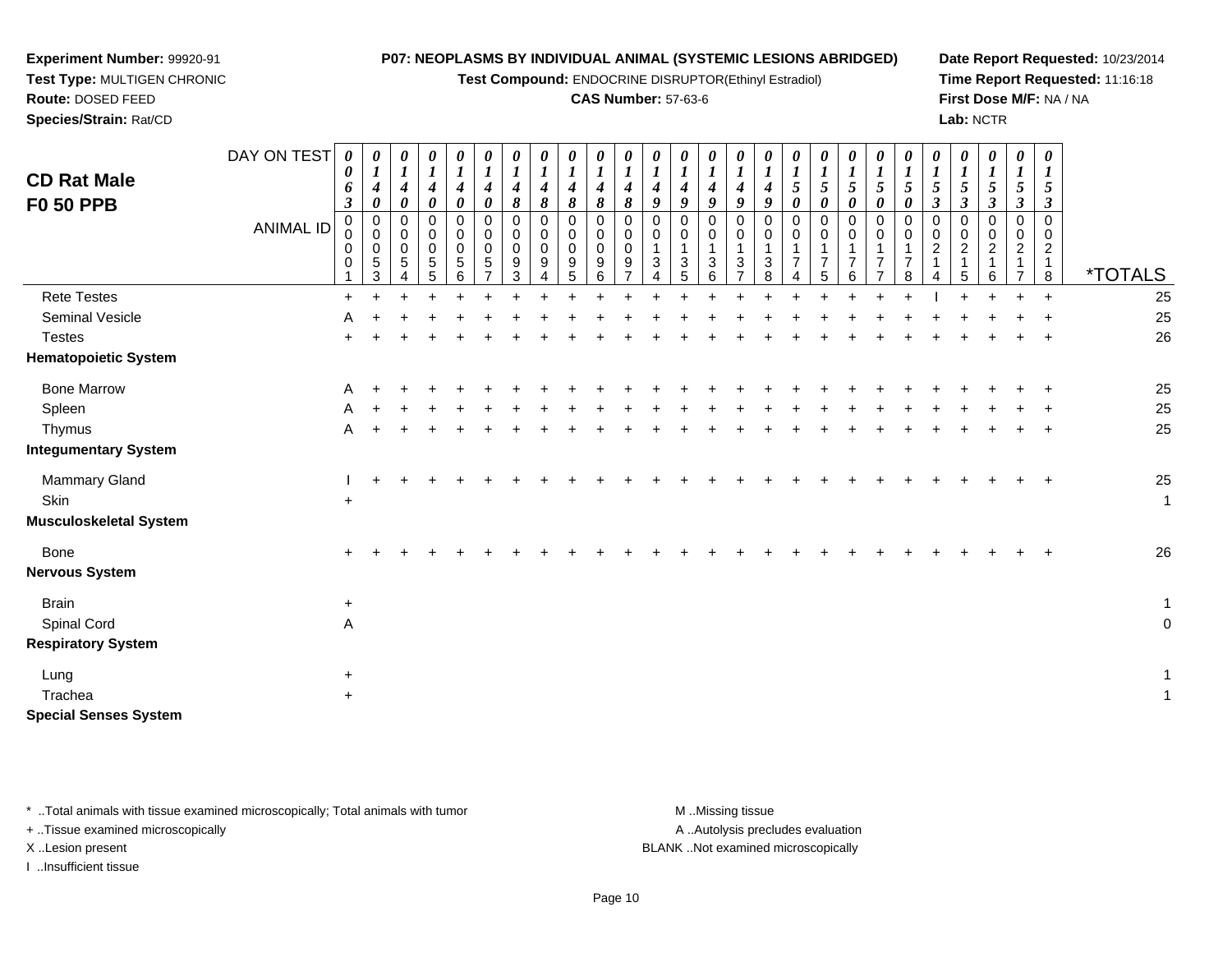| <b>Experiment Number: 99920-91</b><br>Test Type: MULTIGEN CHRONIC<br>Route: DOSED FEED<br>Species/Strain: Rat/CD |                          |                       |                                   |                                                                        |                            |                       |                                      |          |                                      | <b>CAS Number: 57-63-6</b> |                                 |                                           | <b>P07: NEOPLASMS BY INDIVIDUAL ANIMAL (SYSTEMIC LESIONS ABRIDGED)</b><br>Test Compound: ENDOCRINE DISRUPTOR(Ethinyl Estradiol) |   |        |          |   |   | Lab: NCTR             |                    |               |   | Date Report Requested: 10/23/2014<br>Time Report Requested: 11:16:18<br>First Dose M/F: NA / NA |
|------------------------------------------------------------------------------------------------------------------|--------------------------|-----------------------|-----------------------------------|------------------------------------------------------------------------|----------------------------|-----------------------|--------------------------------------|----------|--------------------------------------|----------------------------|---------------------------------|-------------------------------------------|---------------------------------------------------------------------------------------------------------------------------------|---|--------|----------|---|---|-----------------------|--------------------|---------------|---|-------------------------------------------------------------------------------------------------|
| <b>CD Rat Male</b><br><b>F0 50 PPB</b>                                                                           | DAY ON TEST<br>ANIMAL ID | $\boldsymbol{\theta}$ | $\theta$<br>0<br>0<br>0<br>5<br>3 | $\boldsymbol{\theta}$<br>$\mathbf{I}$<br>0<br>0<br>0<br>$\pmb{0}$<br>5 | $\boldsymbol{\theta}$<br>0 | $\boldsymbol{\theta}$ | $\boldsymbol{\theta}$<br>8<br>9<br>3 | $\theta$ | $\boldsymbol{\theta}$<br>8<br>9<br>5 | 8                          | $\boldsymbol{\theta}$<br>9<br>3 | $\boldsymbol{\theta}$<br>9<br>0<br>0<br>5 | $\theta$                                                                                                                        | 8 | 0<br>5 | $\theta$ | 0 | 8 | $\boldsymbol{\theta}$ | $\theta$<br>0<br>6 | $\theta$<br>3 | 8 | <i><b>*TOTALS</b></i>                                                                           |
| <b>NONE</b><br><b>Urinary System</b><br>Kidney<br><b>Urinary Bladder</b><br><b>SYSTEMIC LESIONS</b>              |                          | A<br>$\ddot{}$        |                                   |                                                                        |                            |                       |                                      |          |                                      |                            |                                 |                                           |                                                                                                                                 |   |        |          |   |   |                       |                    |               |   | 25                                                                                              |

\* ..Total animals with tissue examined microscopically; Total animals with tumor M..Missing tissue M ..Missing tissue

n  $+$ 

+ ..Tissue examined microscopically

I ..Insufficient tissue

Multiple Organ

A ..Autolysis precludes evaluation X ..Lesion present BLANK ..Not examined microscopically

<sup>+</sup> <sup>+</sup> <sup>+</sup> <sup>+</sup> <sup>+</sup> <sup>+</sup> <sup>+</sup> <sup>+</sup> <sup>+</sup> <sup>+</sup> <sup>+</sup> <sup>+</sup> <sup>+</sup> <sup>+</sup> <sup>+</sup> <sup>+</sup> <sup>+</sup> <sup>+</sup> <sup>+</sup> <sup>+</sup> <sup>+</sup> <sup>+</sup> <sup>+</sup> <sup>+</sup> <sup>+</sup> <sup>26</sup>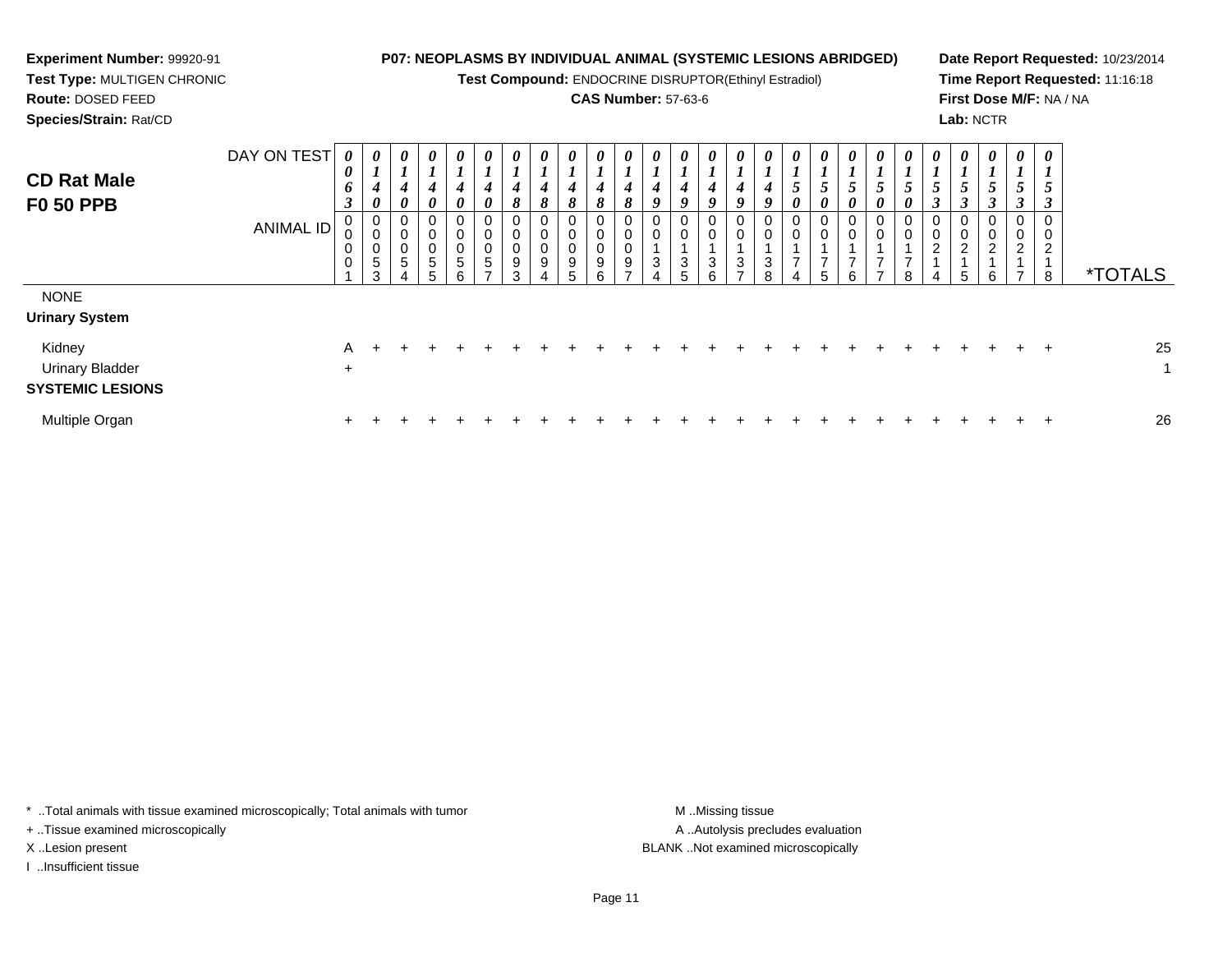**Test Compound:** ENDOCRINE DISRUPTOR(Ethinyl Estradiol)

### **CAS Number:** 57-63-6

**Date Report Requested:** 10/23/2014**Time Report Requested:** 11:16:18**First Dose M/F:** NA / NA**Lab:** NCTR

 **Test Type:** MULTIGEN CHRONIC**Route:** DOSED FEED **Species/Strain:** Rat/CDDAY ON TEST*0000000000000000000000000*

**Experiment Number:** 99920-91

| <b>CD Rat Male</b><br><b>F1 CONTROL</b>            | <b>ANIMAL ID</b> | 6<br>0<br>$\pmb{0}$<br>$\overline{c}$<br>$\,6$<br>4 | $\bm{l}$<br>6<br>$\boldsymbol{l}$<br>$\mathbf 0$<br>$\mathbf 0$<br>$\overline{c}$<br>$\,6\,$<br>5 | $\boldsymbol{l}$<br>$\pmb{6}$<br>$\boldsymbol{l}$<br>$\pmb{0}$<br>$\mathbf 0$<br>$\overline{c}$<br>$\,6\,$<br>$\,6\,$ | $\boldsymbol{l}$<br>6<br>$\boldsymbol{l}$<br>$\pmb{0}$<br>$\mathbf 0$<br>$\overline{2}$<br>$\,6$<br>$\overline{7}$ | $\boldsymbol{l}$<br>$\frac{6}{1}$<br>$\begin{matrix} 0 \\ 0 \\ 2 \end{matrix}$<br>$\,6\,$<br>8 | $\boldsymbol{l}$<br>$\pmb{6}$<br>$\boldsymbol{l}$<br>$\pmb{0}$<br>$\begin{smallmatrix} 0\\2 \end{smallmatrix}$<br>$\,6\,$<br>9 | 1<br>6<br>$\overline{c}$<br>$\mathsf 0$<br>$\mathbf 0$<br>$\overline{3}$<br>$\pmb{0}$<br>$\sqrt{5}$ | 6<br>$\mathbf{I}$<br>$\pmb{0}$<br>$\mathbf 0$<br>$\sqrt{3}$<br>$\pmb{0}$<br>6 | 1<br>6<br>$\boldsymbol{l}$<br>0<br>$\mathbf 0$<br>3<br>0<br>$\overline{7}$ | 1<br>6<br>$\boldsymbol{l}$<br>$\pmb{0}$<br>0<br>$\mathbf{3}$<br>$\pmb{0}$<br>8 | 1<br>6<br>$\boldsymbol{l}$<br>$\mathbf 0$<br>$\mathbf 0$<br>3<br>$\mathbf 0$<br>9 | 6<br>$\boldsymbol{2}$<br>$\pmb{0}$<br>$\pmb{0}$<br>$\sqrt{3}$<br>4 | 1<br>6<br>$\overline{c}$<br>0<br>$\mathbf 0$<br>$\mathbf{3}$<br>$\overline{4}$<br>8 | $\boldsymbol{l}$<br>$\frac{6}{2}$<br>$\,0\,$<br>0<br>$\overline{3}$<br>$\overline{\mathbf{4}}$<br>9 | $\pmb{6}$<br>$\mathbf 0$<br>$\mathbf 0$<br>$\mathbf{3}$<br>$\overline{5}$<br>$\Omega$ | 6<br>$\mathbf{I}$<br>0<br>0<br>$\sqrt{3}$<br>5 | 1<br>6<br>$\mathfrak{z}$<br>$\mathbf 0$<br>0<br>3<br>8<br>9 | 1<br>6<br>$\boldsymbol{2}$<br>$\mathbf 0$<br>0<br>3<br>9 | $\pmb{6}$<br>$\boldsymbol{2}$<br>$\mathbf 0$<br>$\mathbf 0$<br>$\sqrt{3}$<br>9 | 1<br>$\boldsymbol{6}$<br>$\overline{c}$<br>0<br>$\mathbf 0$<br>3<br>9<br>$\mathfrak{p}$ | 1<br>6<br>$\pmb{0}$<br>$\mathbf 0$<br>$\mathbf{3}$<br>$\boldsymbol{9}$<br>3 | $\boldsymbol{l}$<br>$\boldsymbol{\delta}$<br>$\mathfrak{z}$<br>$\pmb{0}$<br>$\mathbf 0$<br>$\overline{\mathbf{4}}$<br>$\ensuremath{\mathsf{3}}$ | $\boldsymbol{l}$<br>$\pmb{6}$<br>$\boldsymbol{2}$<br>$\pmb{0}$<br>0<br>$\overline{\mathbf{4}}$<br>$\ensuremath{\mathsf{3}}$<br>$\overline{2}$ | $\boldsymbol{l}$<br>$\pmb{6}$<br>$\pmb{\theta}$<br>$\mathbf 0$<br>0<br>$\overline{4}$<br>$\sqrt{3}$<br>$\sqrt{3}$ | $\boldsymbol{l}$<br>6<br>$\boldsymbol{2}$<br>$\mathbf 0$<br>0<br>4<br>$\sqrt{3}$<br>4 | <i><b>*TOTALS</b></i> |
|----------------------------------------------------|------------------|-----------------------------------------------------|---------------------------------------------------------------------------------------------------|-----------------------------------------------------------------------------------------------------------------------|--------------------------------------------------------------------------------------------------------------------|------------------------------------------------------------------------------------------------|--------------------------------------------------------------------------------------------------------------------------------|-----------------------------------------------------------------------------------------------------|-------------------------------------------------------------------------------|----------------------------------------------------------------------------|--------------------------------------------------------------------------------|-----------------------------------------------------------------------------------|--------------------------------------------------------------------|-------------------------------------------------------------------------------------|-----------------------------------------------------------------------------------------------------|---------------------------------------------------------------------------------------|------------------------------------------------|-------------------------------------------------------------|----------------------------------------------------------|--------------------------------------------------------------------------------|-----------------------------------------------------------------------------------------|-----------------------------------------------------------------------------|-------------------------------------------------------------------------------------------------------------------------------------------------|-----------------------------------------------------------------------------------------------------------------------------------------------|-------------------------------------------------------------------------------------------------------------------|---------------------------------------------------------------------------------------|-----------------------|
| <b>Alimentary System</b>                           |                  |                                                     |                                                                                                   |                                                                                                                       |                                                                                                                    |                                                                                                |                                                                                                                                |                                                                                                     |                                                                               |                                                                            |                                                                                |                                                                                   |                                                                    |                                                                                     |                                                                                                     |                                                                                       |                                                |                                                             |                                                          |                                                                                |                                                                                         |                                                                             |                                                                                                                                                 |                                                                                                                                               |                                                                                                                   |                                                                                       |                       |
| Liver<br>Mesentery<br><b>Cardiovascular System</b> |                  |                                                     |                                                                                                   |                                                                                                                       |                                                                                                                    |                                                                                                |                                                                                                                                |                                                                                                     |                                                                               |                                                                            |                                                                                |                                                                                   |                                                                    |                                                                                     |                                                                                                     |                                                                                       | $\ddot{}$                                      |                                                             |                                                          |                                                                                |                                                                                         |                                                                             |                                                                                                                                                 |                                                                                                                                               |                                                                                                                   |                                                                                       | 25<br>$\mathbf{1}$    |
| <b>NONE</b><br><b>Endocrine System</b>             |                  |                                                     |                                                                                                   |                                                                                                                       |                                                                                                                    |                                                                                                |                                                                                                                                |                                                                                                     |                                                                               |                                                                            |                                                                                |                                                                                   |                                                                    |                                                                                     |                                                                                                     |                                                                                       |                                                |                                                             |                                                          |                                                                                |                                                                                         |                                                                             |                                                                                                                                                 |                                                                                                                                               |                                                                                                                   |                                                                                       |                       |
| <b>Adrenal Cortex</b>                              |                  |                                                     |                                                                                                   |                                                                                                                       |                                                                                                                    |                                                                                                |                                                                                                                                |                                                                                                     |                                                                               |                                                                            |                                                                                |                                                                                   |                                                                    |                                                                                     |                                                                                                     |                                                                                       |                                                |                                                             |                                                          |                                                                                |                                                                                         |                                                                             |                                                                                                                                                 |                                                                                                                                               |                                                                                                                   |                                                                                       | 25                    |
| Adrenal Medulla                                    |                  |                                                     |                                                                                                   |                                                                                                                       |                                                                                                                    |                                                                                                |                                                                                                                                |                                                                                                     |                                                                               |                                                                            |                                                                                |                                                                                   |                                                                    |                                                                                     |                                                                                                     |                                                                                       |                                                |                                                             |                                                          |                                                                                |                                                                                         |                                                                             |                                                                                                                                                 |                                                                                                                                               |                                                                                                                   |                                                                                       | 25                    |
| <b>Pituitary Gland</b>                             |                  |                                                     |                                                                                                   |                                                                                                                       |                                                                                                                    |                                                                                                |                                                                                                                                |                                                                                                     |                                                                               |                                                                            |                                                                                |                                                                                   |                                                                    |                                                                                     |                                                                                                     |                                                                                       |                                                |                                                             |                                                          |                                                                                |                                                                                         |                                                                             |                                                                                                                                                 |                                                                                                                                               |                                                                                                                   |                                                                                       | 24                    |
| <b>Thyroid Gland</b>                               |                  |                                                     |                                                                                                   |                                                                                                                       |                                                                                                                    |                                                                                                |                                                                                                                                |                                                                                                     |                                                                               |                                                                            |                                                                                |                                                                                   |                                                                    |                                                                                     |                                                                                                     |                                                                                       |                                                |                                                             |                                                          |                                                                                |                                                                                         |                                                                             |                                                                                                                                                 |                                                                                                                                               |                                                                                                                   |                                                                                       | 25                    |
| <b>General Body System</b>                         |                  |                                                     |                                                                                                   |                                                                                                                       |                                                                                                                    |                                                                                                |                                                                                                                                |                                                                                                     |                                                                               |                                                                            |                                                                                |                                                                                   |                                                                    |                                                                                     |                                                                                                     |                                                                                       |                                                |                                                             |                                                          |                                                                                |                                                                                         |                                                                             |                                                                                                                                                 |                                                                                                                                               |                                                                                                                   |                                                                                       |                       |
| <b>NONE</b>                                        |                  |                                                     |                                                                                                   |                                                                                                                       |                                                                                                                    |                                                                                                |                                                                                                                                |                                                                                                     |                                                                               |                                                                            |                                                                                |                                                                                   |                                                                    |                                                                                     |                                                                                                     |                                                                                       |                                                |                                                             |                                                          |                                                                                |                                                                                         |                                                                             |                                                                                                                                                 |                                                                                                                                               |                                                                                                                   |                                                                                       |                       |
| <b>Genital System</b>                              |                  |                                                     |                                                                                                   |                                                                                                                       |                                                                                                                    |                                                                                                |                                                                                                                                |                                                                                                     |                                                                               |                                                                            |                                                                                |                                                                                   |                                                                    |                                                                                     |                                                                                                     |                                                                                       |                                                |                                                             |                                                          |                                                                                |                                                                                         |                                                                             |                                                                                                                                                 |                                                                                                                                               |                                                                                                                   |                                                                                       |                       |
| <b>Coagulating Gland</b>                           |                  |                                                     |                                                                                                   |                                                                                                                       |                                                                                                                    |                                                                                                |                                                                                                                                |                                                                                                     |                                                                               |                                                                            |                                                                                |                                                                                   |                                                                    |                                                                                     |                                                                                                     |                                                                                       |                                                |                                                             |                                                          |                                                                                |                                                                                         |                                                                             |                                                                                                                                                 |                                                                                                                                               |                                                                                                                   |                                                                                       | 25                    |
| Epididymis                                         |                  | $\div$                                              |                                                                                                   |                                                                                                                       |                                                                                                                    |                                                                                                |                                                                                                                                |                                                                                                     |                                                                               |                                                                            |                                                                                |                                                                                   |                                                                    |                                                                                     |                                                                                                     |                                                                                       |                                                |                                                             |                                                          |                                                                                |                                                                                         |                                                                             |                                                                                                                                                 |                                                                                                                                               |                                                                                                                   |                                                                                       | 25                    |
| <b>Preputial Gland</b>                             |                  |                                                     |                                                                                                   |                                                                                                                       |                                                                                                                    |                                                                                                |                                                                                                                                |                                                                                                     |                                                                               |                                                                            |                                                                                |                                                                                   |                                                                    |                                                                                     |                                                                                                     |                                                                                       |                                                |                                                             |                                                          |                                                                                |                                                                                         |                                                                             |                                                                                                                                                 |                                                                                                                                               |                                                                                                                   |                                                                                       | 3                     |
| Prostate, Dorsal/Lateral Lobe                      |                  |                                                     |                                                                                                   |                                                                                                                       |                                                                                                                    |                                                                                                |                                                                                                                                |                                                                                                     |                                                                               |                                                                            |                                                                                |                                                                                   |                                                                    |                                                                                     |                                                                                                     |                                                                                       |                                                | +                                                           |                                                          |                                                                                |                                                                                         | $\ddot{}$                                                                   |                                                                                                                                                 |                                                                                                                                               |                                                                                                                   |                                                                                       | 25                    |
| Prostate, Ventral Lobe                             |                  |                                                     |                                                                                                   |                                                                                                                       |                                                                                                                    |                                                                                                |                                                                                                                                |                                                                                                     |                                                                               |                                                                            |                                                                                |                                                                                   |                                                                    |                                                                                     |                                                                                                     |                                                                                       |                                                |                                                             |                                                          |                                                                                |                                                                                         |                                                                             |                                                                                                                                                 |                                                                                                                                               |                                                                                                                   |                                                                                       | 25                    |
| <b>Rete Testes</b>                                 |                  |                                                     |                                                                                                   |                                                                                                                       |                                                                                                                    |                                                                                                |                                                                                                                                |                                                                                                     |                                                                               |                                                                            |                                                                                |                                                                                   |                                                                    |                                                                                     |                                                                                                     |                                                                                       |                                                |                                                             |                                                          |                                                                                |                                                                                         |                                                                             |                                                                                                                                                 |                                                                                                                                               |                                                                                                                   |                                                                                       | 25                    |
| Seminal Vesicle                                    |                  |                                                     |                                                                                                   |                                                                                                                       |                                                                                                                    |                                                                                                |                                                                                                                                |                                                                                                     |                                                                               |                                                                            |                                                                                |                                                                                   |                                                                    |                                                                                     |                                                                                                     |                                                                                       |                                                |                                                             |                                                          |                                                                                |                                                                                         |                                                                             |                                                                                                                                                 |                                                                                                                                               |                                                                                                                   |                                                                                       | 25                    |

\* ..Total animals with tissue examined microscopically; Total animals with tumor **M** ...Missing tissue M ...Missing tissue A .. Autolysis precludes evaluation + ..Tissue examined microscopically X ..Lesion present BLANK ..Not examined microscopicallyI ..Insufficient tissue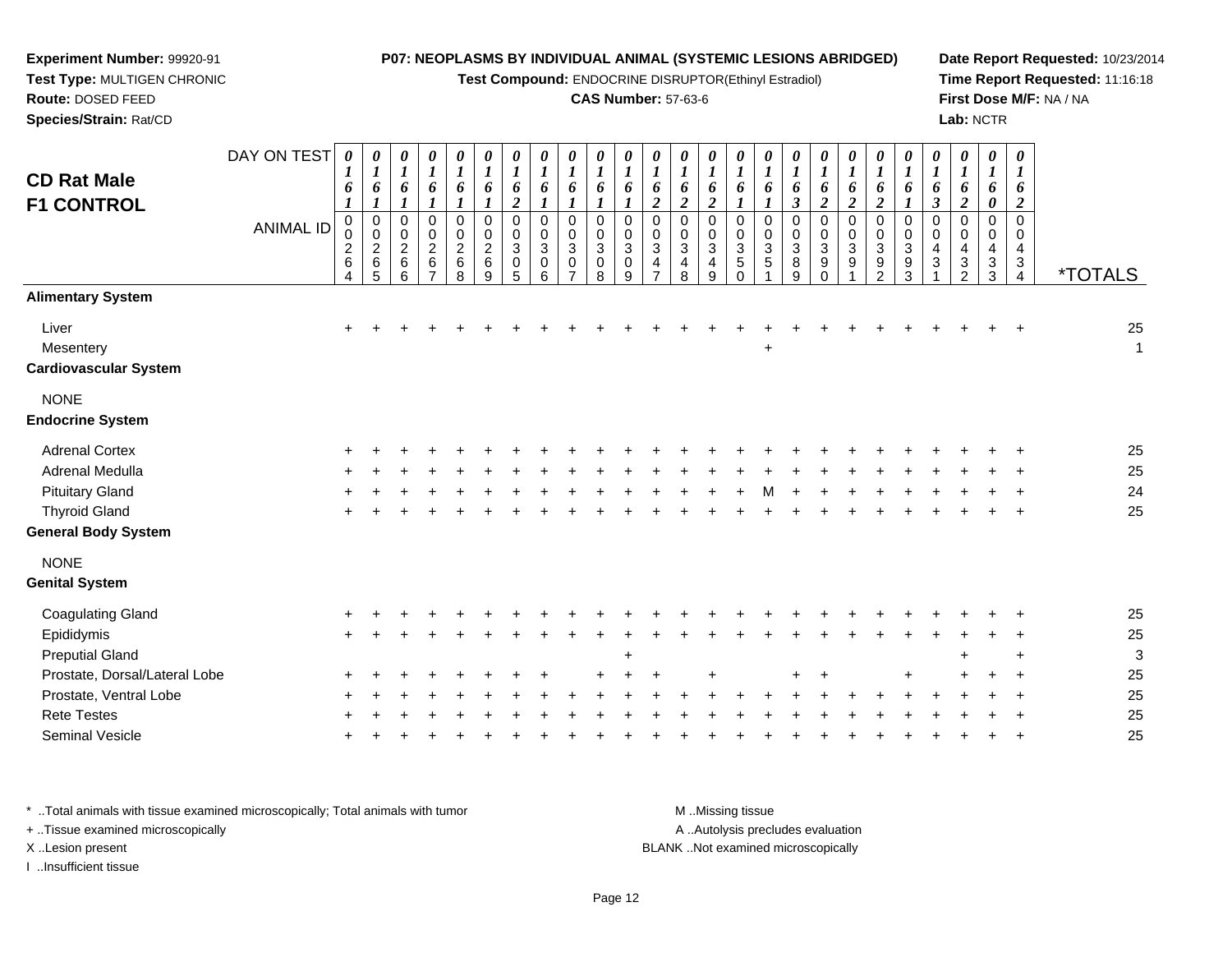**Test Compound:** ENDOCRINE DISRUPTOR(Ethinyl Estradiol)

## **CAS Number:** 57-63-6

**Date Report Requested:** 10/23/2014**Time Report Requested:** 11:16:18**First Dose M/F:** NA / NA**Lab:** NCTR

| <b>CD Rat Male</b><br><b>F1 CONTROL</b>        | DAY ON TEST      | $\boldsymbol{\theta}$<br>1<br>6<br>1 | $\bm{l}$<br>6<br>1                                 | $\boldsymbol{\mathit{U}}$<br>$\bm{l}$<br>6 | 0<br>$\boldsymbol{l}$<br>6    | 0<br>$\boldsymbol{l}$<br>6                     | 0<br>$\boldsymbol{l}$<br>6<br>$\boldsymbol{l}$ | 0<br>$\boldsymbol{l}$<br>6<br>$\boldsymbol{2}$   | 0<br>$\boldsymbol{l}$<br>6                           | 0<br>$\boldsymbol{l}$<br>6 | 0<br>$\boldsymbol{l}$<br>6 | $\boldsymbol{\theta}$<br>$\boldsymbol{l}$<br>6 | 0<br>$\boldsymbol{l}$<br>6<br>$\boldsymbol{2}$             | 0<br>6<br>$\overline{2}$ | 0<br>$\boldsymbol{l}$<br>6<br>$\boldsymbol{2}$                     | $\boldsymbol{\theta}$<br>$\boldsymbol{l}$<br>6                 | 0<br>$\boldsymbol{l}$<br>6          | 0<br>$\boldsymbol{l}$<br>6<br>3 | $\boldsymbol{\theta}$<br>$\boldsymbol{l}$<br>6<br>$\boldsymbol{2}$ | $\boldsymbol{\theta}$<br>$\boldsymbol{l}$<br>6<br>$\boldsymbol{2}$ | 0<br>$\boldsymbol{l}$<br>6<br>2                                    | 0<br>$\boldsymbol{l}$<br>6 | 0<br>$\boldsymbol{l}$<br>6<br>3     | 0<br>$\boldsymbol{l}$<br>6<br>$\boldsymbol{2}$                  | 0<br>$\boldsymbol{l}$<br>6<br>0 | 0<br>1<br>6<br>2             |                       |
|------------------------------------------------|------------------|--------------------------------------|----------------------------------------------------|--------------------------------------------|-------------------------------|------------------------------------------------|------------------------------------------------|--------------------------------------------------|------------------------------------------------------|----------------------------|----------------------------|------------------------------------------------|------------------------------------------------------------|--------------------------|--------------------------------------------------------------------|----------------------------------------------------------------|-------------------------------------|---------------------------------|--------------------------------------------------------------------|--------------------------------------------------------------------|--------------------------------------------------------------------|----------------------------|-------------------------------------|-----------------------------------------------------------------|---------------------------------|------------------------------|-----------------------|
|                                                | <b>ANIMAL ID</b> | 0<br>0<br>$\sqrt{2}$<br>$\,6\,$<br>4 | 0<br>$\pmb{0}$<br>$\boldsymbol{2}$<br>$\,6\,$<br>5 | 0<br>$\pmb{0}$<br>$\overline{2}$<br>6<br>6 | 0<br>0<br>$\overline{c}$<br>6 | 0<br>$\mathbf 0$<br>$\sqrt{2}$<br>$\,6\,$<br>8 | 0<br>$\pmb{0}$<br>$\overline{c}$<br>6<br>9     | $\mathbf 0$<br>$\pmb{0}$<br>$\sqrt{3}$<br>0<br>5 | $\,0\,$<br>$\pmb{0}$<br>$\sqrt{3}$<br>$\pmb{0}$<br>6 | 0<br>$\mathbf 0$<br>3<br>0 | 0<br>0<br>3<br>0<br>8      | 0<br>$\mathbf 0$<br>$\mathbf{3}$<br>0<br>9     | $\mathbf 0$<br>$\pmb{0}$<br>$\ensuremath{\mathsf{3}}$<br>4 | 0<br>0<br>3<br>4<br>8    | 0<br>$\pmb{0}$<br>$\ensuremath{\mathsf{3}}$<br>$\overline{4}$<br>9 | 0<br>$\mathbf 0$<br>$\ensuremath{\mathsf{3}}$<br>5<br>$\Omega$ | 0<br>$\mathbf 0$<br>$\sqrt{3}$<br>5 | $\mathbf 0$<br>0<br>3<br>8<br>9 | 0<br>$\mathbf 0$<br>$\sqrt{3}$<br>9<br>$\Omega$                    | $\mathbf 0$<br>0<br>3<br>9                                         | 0<br>$\pmb{0}$<br>$\sqrt{3}$<br>$\boldsymbol{9}$<br>$\mathfrak{p}$ | 0<br>0<br>3<br>9<br>3      | 0<br>$\pmb{0}$<br>4<br>$\mathbf{3}$ | $\mathbf 0$<br>$\mathbf 0$<br>4<br>$\sqrt{3}$<br>$\mathfrak{p}$ | 0<br>0<br>4<br>$\sqrt{3}$<br>3  | $\Omega$<br>0<br>4<br>3<br>4 | <i><b>*TOTALS</b></i> |
| <b>Testes</b>                                  |                  | $+$                                  | $\ddot{}$                                          |                                            | $\ddot{}$                     | $\ddot{}$                                      | $\div$                                         | $\ddot{}$                                        | $\div$                                               | ÷                          |                            |                                                |                                                            | $\ddot{}$                | $\ddot{}$                                                          |                                                                | $\overline{+}$                      | ÷                               | ٠                                                                  |                                                                    |                                                                    | $\ddot{}$                  | $\ddot{}$                           | $\ddot{}$                                                       | $+$                             | $+$                          | 25                    |
| <b>Hematopoietic System</b>                    |                  |                                      |                                                    |                                            |                               |                                                |                                                |                                                  |                                                      |                            |                            |                                                |                                                            |                          |                                                                    |                                                                |                                     |                                 |                                                                    |                                                                    |                                                                    |                            |                                     |                                                                 |                                 |                              |                       |
| <b>Bone Marrow</b>                             |                  | +                                    |                                                    |                                            |                               |                                                |                                                |                                                  |                                                      |                            |                            |                                                |                                                            |                          |                                                                    |                                                                |                                     |                                 |                                                                    |                                                                    |                                                                    |                            |                                     |                                                                 |                                 |                              | 25                    |
| Spleen                                         |                  |                                      |                                                    |                                            |                               |                                                |                                                |                                                  |                                                      |                            |                            |                                                |                                                            |                          |                                                                    |                                                                |                                     |                                 |                                                                    |                                                                    |                                                                    |                            |                                     |                                                                 |                                 |                              | 25                    |
| Thymus                                         |                  |                                      |                                                    |                                            |                               |                                                |                                                |                                                  |                                                      |                            |                            |                                                |                                                            |                          |                                                                    |                                                                |                                     |                                 |                                                                    |                                                                    |                                                                    |                            |                                     |                                                                 |                                 | $\div$                       | 25                    |
| <b>Integumentary System</b>                    |                  |                                      |                                                    |                                            |                               |                                                |                                                |                                                  |                                                      |                            |                            |                                                |                                                            |                          |                                                                    |                                                                |                                     |                                 |                                                                    |                                                                    |                                                                    |                            |                                     |                                                                 |                                 |                              |                       |
| Mammary Gland<br><b>Musculoskeletal System</b> |                  | $\ddot{}$                            |                                                    |                                            |                               |                                                |                                                |                                                  |                                                      |                            |                            |                                                |                                                            |                          |                                                                    |                                                                |                                     |                                 |                                                                    |                                                                    |                                                                    |                            |                                     |                                                                 |                                 | $\ddot{}$                    | 25                    |
| Bone<br><b>Nervous System</b>                  |                  | $\ddot{}$                            |                                                    |                                            |                               |                                                |                                                |                                                  |                                                      |                            |                            |                                                |                                                            |                          |                                                                    |                                                                |                                     |                                 |                                                                    |                                                                    |                                                                    |                            |                                     |                                                                 |                                 |                              | 25                    |
| <b>NONE</b><br><b>Respiratory System</b>       |                  |                                      |                                                    |                                            |                               |                                                |                                                |                                                  |                                                      |                            |                            |                                                |                                                            |                          |                                                                    |                                                                |                                     |                                 |                                                                    |                                                                    |                                                                    |                            |                                     |                                                                 |                                 |                              |                       |
| <b>NONE</b><br><b>Special Senses System</b>    |                  |                                      |                                                    |                                            |                               |                                                |                                                |                                                  |                                                      |                            |                            |                                                |                                                            |                          |                                                                    |                                                                |                                     |                                 |                                                                    |                                                                    |                                                                    |                            |                                     |                                                                 |                                 |                              |                       |
| <b>NONE</b><br><b>Urinary System</b>           |                  |                                      |                                                    |                                            |                               |                                                |                                                |                                                  |                                                      |                            |                            |                                                |                                                            |                          |                                                                    |                                                                |                                     |                                 |                                                                    |                                                                    |                                                                    |                            |                                     |                                                                 |                                 |                              |                       |

Kidney <sup>+</sup> <sup>+</sup> <sup>+</sup> <sup>+</sup> <sup>+</sup> <sup>+</sup> <sup>+</sup> <sup>+</sup> <sup>+</sup> <sup>+</sup> <sup>+</sup> <sup>+</sup> <sup>+</sup> <sup>+</sup> <sup>+</sup> <sup>+</sup> <sup>+</sup> <sup>+</sup> <sup>+</sup> <sup>+</sup> <sup>+</sup> <sup>+</sup> <sup>+</sup> <sup>+</sup> <sup>+</sup> <sup>25</sup> **SYSTEMIC LESIONS**

\* ..Total animals with tissue examined microscopically; Total animals with tumor **M** ...Missing tissue M ...Missing tissue A ..Autolysis precludes evaluation + ..Tissue examined microscopically X ..Lesion present BLANK ..Not examined microscopicallyI ..Insufficient tissue

**Experiment Number:** 99920-91**Test Type:** MULTIGEN CHRONIC

**Route:** DOSED FEED**Species/Strain:** Rat/CD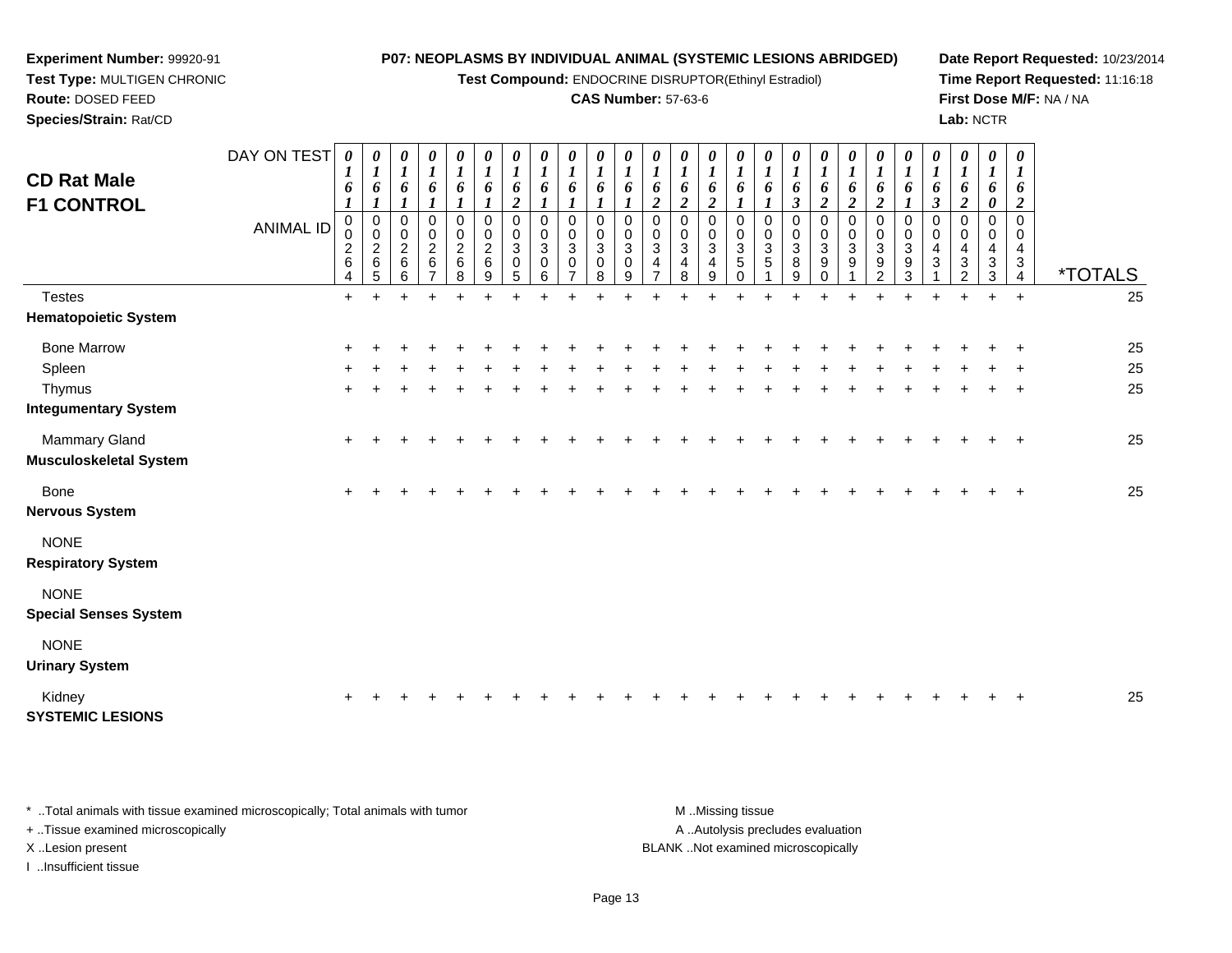**Test Compound:** ENDOCRINE DISRUPTOR(Ethinyl Estradiol)

## **CAS Number:** 57-63-6

**Date Report Requested:** 10/23/2014**Time Report Requested:** 11:16:18**First Dose M/F:** NA / NA**Lab:** NCTR

<sup>4</sup> \*TOTALS

25

| <b>Species/Strain: Rat/CD</b>           |             |                                          |                            |                    |                   |                  |   |                  |                       |               |         |        |                                        |              |                            |                             |        |             |             |        |                 |                                 |                  | Lab:        |
|-----------------------------------------|-------------|------------------------------------------|----------------------------|--------------------|-------------------|------------------|---|------------------|-----------------------|---------------|---------|--------|----------------------------------------|--------------|----------------------------|-----------------------------|--------|-------------|-------------|--------|-----------------|---------------------------------|------------------|-------------|
| <b>CD Rat Male</b><br><b>F1 CONTROL</b> | DAY ON TEST | $\boldsymbol{\theta}$<br>o               | $\boldsymbol{\theta}$<br>6 | 0<br>6             | 0<br>6            | 0<br>o           | 0 | 0<br>6<br>◢      | 0<br>o                | 0<br>6        | 0<br>6  | 0<br>o | $\boldsymbol{\theta}$<br>$\bm{o}$<br>◢ | 0<br>O.<br>◢ | 0<br>6<br>$\epsilon$       | 0<br>o                      | 0<br>6 | 0<br>o<br>◡ | 0<br>o<br>◢ | U<br>O | 0<br>$\epsilon$ | 0<br>o                          | 0<br>o<br>◠<br>J | 0<br>6<br>2 |
|                                         | ANIMAL ID   | υ<br>$\Omega$<br>U<br>ົ<br><u>_</u><br>6 | - 0<br>υ<br>2<br>6<br>.5   | ◠<br><b>6</b><br>n | <sup>o</sup><br>6 | 0<br>ົ<br>6<br>8 | 6 | U<br>ົ<br>J<br>5 | 0<br>0<br>3<br>0<br>6 | -0<br>ັບ<br>3 | 3<br>R. | 3<br>9 | 3<br>4                                 | ົ            | 0<br>v<br>◠<br>J<br>4<br>9 | 0<br>0<br>3<br><sub>5</sub> | 3<br>5 | 3<br>8      | ◠<br>9      | ົ<br>a |                 | 0<br>0<br>◠<br>ت<br>9<br>ົ<br>ື | 0<br>4<br>3      | 3<br>ി      |

 $\ddot{}$ 

 $\ddot{}$ 

 $\ddot{}$ 

 $\ddot{}$ 

 $\ddot{}$ 

 $\ddot{}$ 

 $\ddot{}$ 

0<br>3<br>3<br>4

 $+$ 

 $\ddot{}$ 

 $\ddot{}$ 

 $\ddot{}$ 

 $\ddot{}$ 

<sup>+</sup> <sup>+</sup> <sup>+</sup> <sup>+</sup> <sup>+</sup> <sup>+</sup> <sup>+</sup> <sup>+</sup> <sup>+</sup> <sup>+</sup> <sup>+</sup> <sup>+</sup> <sup>+</sup> <sup>+</sup> <sup>+</sup> <sup>+</sup> <sup>+</sup> <sup>+</sup> <sup>+</sup> <sup>+</sup> <sup>+</sup> <sup>+</sup> <sup>+</sup> <sup>+</sup> <sup>25</sup>

 $\ddot{}$ 

 $\ddot{}$ 

 $+$ 

 $+$ 

 $\pm$ 

 $\ddot{}$ 

 $\ddot{}$ 

Multiple Organn  $+$ 

**Experiment Number:** 99920-91**Test Type:** MULTIGEN CHRONIC

**Route:** DOSED FEED

\* ..Total animals with tissue examined microscopically; Total animals with tumor **M** ..Missing tissue M ..Missing tissue

+ ..Tissue examined microscopically

I ..Insufficient tissue

A ..Autolysis precludes evaluation X ..Lesion present BLANK ..Not examined microscopically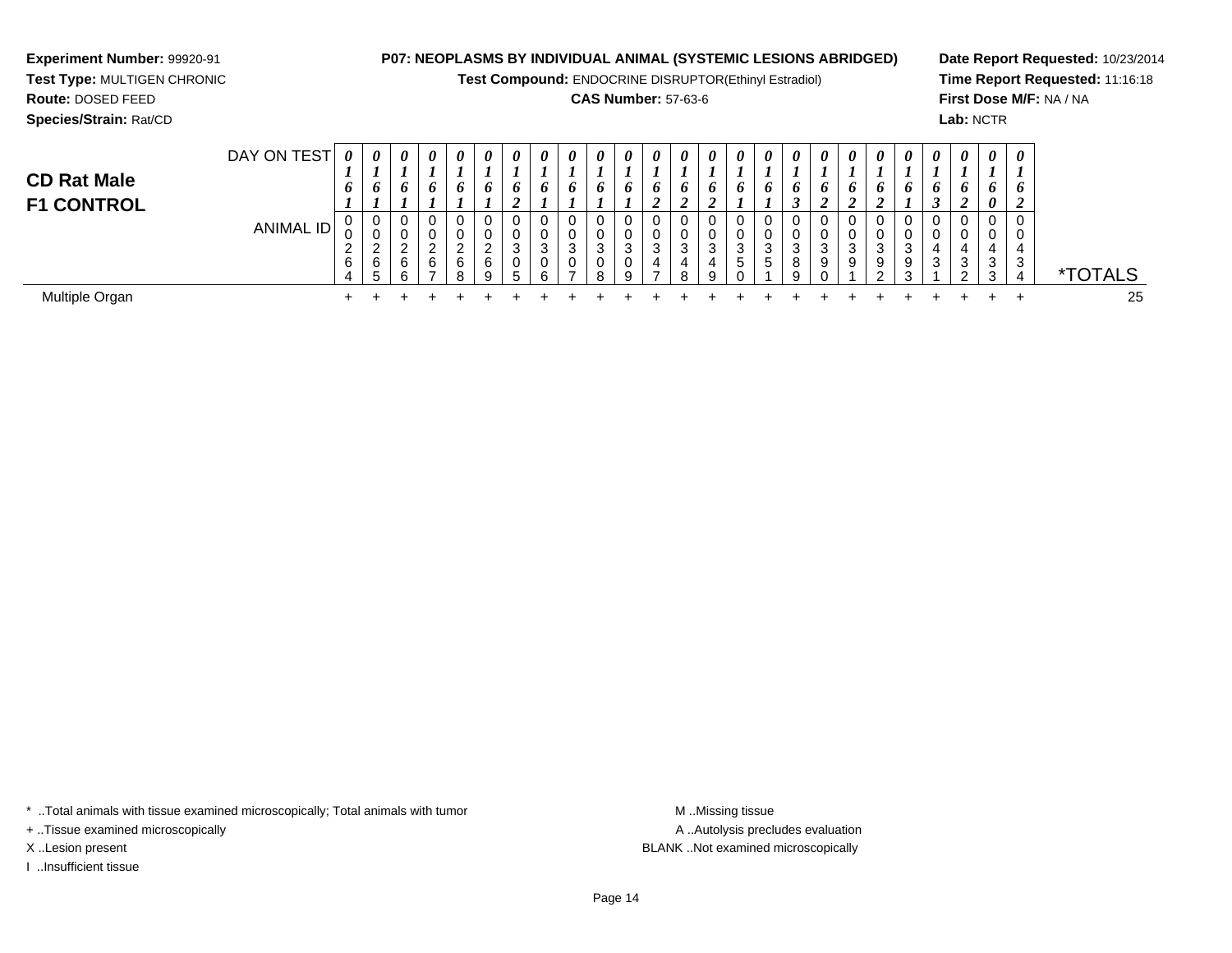**Test Compound:** ENDOCRINE DISRUPTOR(Ethinyl Estradiol)

#### **CAS Number:** 57-63-6

**Date Report Requested:** 10/23/2014**Time Report Requested:** 11:16:18**First Dose M/F:** NA / NA**Lab:** NCTR

| <b>CD Rat Male</b><br>F1 2.0 PPB          | DAY ON TEST<br><b>ANIMAL ID</b> | $\boldsymbol{\theta}$<br>6<br>$\boldsymbol{l}$<br>$\mathbf 0$<br>0<br>$\overline{\mathbf{c}}$<br>$\overline{7}$<br>$\Omega$ | $\boldsymbol{\theta}$<br>6<br>$_{\rm 0}^{\rm 0}$<br>$\overline{c}$<br>$\overline{7}$ | 0<br>6<br>0<br>$\mathbf 0$<br>$\overline{c}$<br>$\overline{7}$<br>$\overline{2}$ | 0<br>$\boldsymbol{l}$<br>6<br>0<br>$\pmb{0}$<br>$\overline{c}$<br>$\overline{7}$<br>3 | 0<br>$\boldsymbol{l}$<br>6<br>$\mathbf 0$<br>$\mathbf 0$<br>$\boldsymbol{2}$<br>$\overline{7}$<br>4 | 0<br>$\boldsymbol{l}$<br>6<br>$\boldsymbol{2}$<br>$\mathbf 0$<br>0<br>$\ensuremath{\mathsf{3}}$<br>$\Omega$ | 0<br>6<br>$\overline{2}$<br>$\Omega$<br>$\Omega$<br>3 | 0<br>6<br>$\overline{\mathbf{c}}$<br>$\Omega$<br>$\Omega$<br>3<br>2 | 0<br>6<br>$\boldsymbol{2}$<br>$\Omega$<br>$\Omega$<br>3<br>3 | 0<br>6<br>$\boldsymbol{2}$<br>$\mathbf 0$<br>0<br>$\ensuremath{\mathsf{3}}$ | 0<br>6<br>$\mathfrak{z}$<br>0<br>0<br>3<br>5<br>2 | 0<br>$\boldsymbol{l}$<br>6<br>$\boldsymbol{\beta}$<br>$\Omega$<br>0<br>3<br>$\mathbf 5$<br>3 | 0<br>$\boldsymbol{l}$<br>6<br>$\mathfrak{z}$<br>$\mathbf 0$<br>0<br>3<br>5<br>4 | 0<br>$\boldsymbol{l}$<br>6<br>$\boldsymbol{\beta}$<br>0<br>0<br>$\ensuremath{\mathsf{3}}$<br>$\mathbf 5$<br>5 | 0<br>$\boldsymbol{l}$<br>6<br>$\mathbf{3}$<br>$\Omega$<br>0<br>3<br>5<br>6 | $\frac{\theta}{I}$<br>6<br>$\boldsymbol{l}$<br>$\Omega$<br>0<br>3<br>5<br>$\overline{ }$ | 0<br>6<br>$\boldsymbol{\beta}$<br>0<br>0<br>3<br>9<br>4 | $\begin{matrix} 0 \\ 1 \end{matrix}$<br>6<br>$\boldsymbol{\mathfrak{z}}$<br>$\pmb{0}$<br>$\pmb{0}$<br>$\overline{3}$<br>$\begin{array}{c} 9 \\ 5 \end{array}$ | $\frac{\theta}{I}$<br>6<br>$\overline{\mathbf{3}}$<br>0<br>$\mathbf 0$<br>$\mathbf{3}$<br>$\boldsymbol{9}$<br>6 | 0<br>$\boldsymbol{l}$<br>6<br>$\mathfrak{z}$<br>0<br>$\pmb{0}$<br>$\mathbf{3}$<br>9<br>$\overline{ }$ | $\boldsymbol{\theta}$<br>$\boldsymbol{l}$<br>6<br>$\boldsymbol{\beta}$<br>0<br>$\pmb{0}$<br>$\sqrt{3}$<br>$\boldsymbol{9}$<br>8 | $\begin{matrix} 0 \\ 1 \end{matrix}$<br>6<br>$\boldsymbol{2}$<br>$\mathbf 0$<br>0<br>$\sqrt{3}$<br>$\mathsf g$<br>9 | $\boldsymbol{\theta}$<br>$\boldsymbol{l}$<br>6<br>$\boldsymbol{2}$<br>$\Omega$<br>0<br>4<br>3<br>5 | 0<br>6<br>$\boldsymbol{2}$<br>0<br>0<br>4<br>3<br>6 | $\boldsymbol{\theta}$<br>6<br>$\boldsymbol{2}$<br>$\Omega$<br>$\Omega$<br>4<br>3<br>$\overline{7}$ | <i><b>*TOTALS</b></i> |
|-------------------------------------------|---------------------------------|-----------------------------------------------------------------------------------------------------------------------------|--------------------------------------------------------------------------------------|----------------------------------------------------------------------------------|---------------------------------------------------------------------------------------|-----------------------------------------------------------------------------------------------------|-------------------------------------------------------------------------------------------------------------|-------------------------------------------------------|---------------------------------------------------------------------|--------------------------------------------------------------|-----------------------------------------------------------------------------|---------------------------------------------------|----------------------------------------------------------------------------------------------|---------------------------------------------------------------------------------|---------------------------------------------------------------------------------------------------------------|----------------------------------------------------------------------------|------------------------------------------------------------------------------------------|---------------------------------------------------------|---------------------------------------------------------------------------------------------------------------------------------------------------------------|-----------------------------------------------------------------------------------------------------------------|-------------------------------------------------------------------------------------------------------|---------------------------------------------------------------------------------------------------------------------------------|---------------------------------------------------------------------------------------------------------------------|----------------------------------------------------------------------------------------------------|-----------------------------------------------------|----------------------------------------------------------------------------------------------------|-----------------------|
| <b>Alimentary System</b>                  |                                 |                                                                                                                             |                                                                                      |                                                                                  |                                                                                       |                                                                                                     |                                                                                                             |                                                       |                                                                     |                                                              |                                                                             |                                                   |                                                                                              |                                                                                 |                                                                                                               |                                                                            |                                                                                          |                                                         |                                                                                                                                                               |                                                                                                                 |                                                                                                       |                                                                                                                                 |                                                                                                                     |                                                                                                    |                                                     |                                                                                                    |                       |
| Liver<br><b>Cardiovascular System</b>     |                                 |                                                                                                                             |                                                                                      |                                                                                  |                                                                                       |                                                                                                     |                                                                                                             |                                                       |                                                                     |                                                              |                                                                             |                                                   |                                                                                              |                                                                                 |                                                                                                               |                                                                            | $\ddot{}$                                                                                |                                                         |                                                                                                                                                               |                                                                                                                 |                                                                                                       |                                                                                                                                 |                                                                                                                     |                                                                                                    |                                                     |                                                                                                    | $\mathbf{1}$          |
| <b>NONE</b><br><b>Endocrine System</b>    |                                 |                                                                                                                             |                                                                                      |                                                                                  |                                                                                       |                                                                                                     |                                                                                                             |                                                       |                                                                     |                                                              |                                                                             |                                                   |                                                                                              |                                                                                 |                                                                                                               |                                                                            |                                                                                          |                                                         |                                                                                                                                                               |                                                                                                                 |                                                                                                       |                                                                                                                                 |                                                                                                                     |                                                                                                    |                                                     |                                                                                                    |                       |
| <b>NONE</b><br><b>General Body System</b> |                                 |                                                                                                                             |                                                                                      |                                                                                  |                                                                                       |                                                                                                     |                                                                                                             |                                                       |                                                                     |                                                              |                                                                             |                                                   |                                                                                              |                                                                                 |                                                                                                               |                                                                            |                                                                                          |                                                         |                                                                                                                                                               |                                                                                                                 |                                                                                                       |                                                                                                                                 |                                                                                                                     |                                                                                                    |                                                     |                                                                                                    |                       |
| <b>NONE</b><br><b>Genital System</b>      |                                 |                                                                                                                             |                                                                                      |                                                                                  |                                                                                       |                                                                                                     |                                                                                                             |                                                       |                                                                     |                                                              |                                                                             |                                                   |                                                                                              |                                                                                 |                                                                                                               |                                                                            |                                                                                          |                                                         |                                                                                                                                                               |                                                                                                                 |                                                                                                       |                                                                                                                                 |                                                                                                                     |                                                                                                    |                                                     |                                                                                                    |                       |
| <b>Coagulating Gland</b>                  |                                 |                                                                                                                             |                                                                                      |                                                                                  |                                                                                       |                                                                                                     |                                                                                                             |                                                       |                                                                     |                                                              |                                                                             |                                                   |                                                                                              |                                                                                 |                                                                                                               |                                                                            |                                                                                          |                                                         |                                                                                                                                                               |                                                                                                                 |                                                                                                       |                                                                                                                                 |                                                                                                                     |                                                                                                    |                                                     | M                                                                                                  | 24                    |
| Epididymis                                |                                 |                                                                                                                             |                                                                                      |                                                                                  |                                                                                       |                                                                                                     |                                                                                                             |                                                       |                                                                     |                                                              |                                                                             |                                                   |                                                                                              |                                                                                 |                                                                                                               |                                                                            |                                                                                          |                                                         |                                                                                                                                                               |                                                                                                                 |                                                                                                       |                                                                                                                                 |                                                                                                                     |                                                                                                    |                                                     |                                                                                                    | $25\,$                |
| <b>Preputial Gland</b>                    |                                 |                                                                                                                             |                                                                                      |                                                                                  |                                                                                       |                                                                                                     |                                                                                                             |                                                       |                                                                     |                                                              |                                                                             |                                                   |                                                                                              |                                                                                 |                                                                                                               |                                                                            |                                                                                          |                                                         |                                                                                                                                                               | $\ddot{}$                                                                                                       |                                                                                                       |                                                                                                                                 | $\ddot{}$                                                                                                           |                                                                                                    |                                                     |                                                                                                    | $\overline{2}$        |
| Prostate, Dorsal/Lateral Lobe             |                                 |                                                                                                                             |                                                                                      |                                                                                  |                                                                                       |                                                                                                     |                                                                                                             |                                                       |                                                                     |                                                              |                                                                             |                                                   |                                                                                              |                                                                                 |                                                                                                               |                                                                            |                                                                                          |                                                         |                                                                                                                                                               |                                                                                                                 |                                                                                                       |                                                                                                                                 |                                                                                                                     |                                                                                                    |                                                     |                                                                                                    | 25                    |
| Prostate, Ventral Lobe                    |                                 |                                                                                                                             |                                                                                      |                                                                                  |                                                                                       |                                                                                                     |                                                                                                             |                                                       |                                                                     |                                                              |                                                                             |                                                   |                                                                                              |                                                                                 |                                                                                                               |                                                                            |                                                                                          |                                                         |                                                                                                                                                               |                                                                                                                 |                                                                                                       |                                                                                                                                 |                                                                                                                     |                                                                                                    |                                                     |                                                                                                    | 25                    |
| <b>Rete Testes</b>                        |                                 |                                                                                                                             |                                                                                      |                                                                                  |                                                                                       |                                                                                                     |                                                                                                             |                                                       |                                                                     |                                                              |                                                                             |                                                   |                                                                                              |                                                                                 |                                                                                                               |                                                                            |                                                                                          |                                                         |                                                                                                                                                               |                                                                                                                 |                                                                                                       |                                                                                                                                 |                                                                                                                     |                                                                                                    |                                                     |                                                                                                    | 23                    |
| Seminal Vesicle                           |                                 |                                                                                                                             |                                                                                      |                                                                                  |                                                                                       |                                                                                                     |                                                                                                             |                                                       |                                                                     |                                                              |                                                                             |                                                   |                                                                                              |                                                                                 |                                                                                                               |                                                                            |                                                                                          |                                                         |                                                                                                                                                               |                                                                                                                 |                                                                                                       |                                                                                                                                 |                                                                                                                     |                                                                                                    |                                                     |                                                                                                    | 25                    |
| <b>Testes</b>                             |                                 |                                                                                                                             |                                                                                      |                                                                                  |                                                                                       |                                                                                                     |                                                                                                             |                                                       |                                                                     |                                                              |                                                                             |                                                   |                                                                                              |                                                                                 |                                                                                                               |                                                                            |                                                                                          |                                                         |                                                                                                                                                               |                                                                                                                 |                                                                                                       |                                                                                                                                 |                                                                                                                     |                                                                                                    |                                                     |                                                                                                    | 25                    |

 <sup>+</sup>**Hematopoietic System**

NONE

\* ..Total animals with tissue examined microscopically; Total animals with tumor **M** ...Missing tissue M ...Missing tissue

+ ..Tissue examined microscopically

**Experiment Number:** 99920-91**Test Type:** MULTIGEN CHRONIC

**Route:** DOSED FEED**Species/Strain:** Rat/CD

I ..Insufficient tissue

A .. Autolysis precludes evaluation

X ..Lesion present BLANK ..Not examined microscopically

<sup>+</sup> <sup>+</sup> <sup>+</sup> <sup>+</sup> <sup>+</sup> <sup>+</sup> <sup>+</sup> <sup>+</sup> <sup>+</sup> <sup>+</sup> <sup>+</sup> <sup>+</sup> <sup>+</sup> <sup>+</sup> <sup>+</sup> <sup>+</sup> <sup>+</sup> <sup>+</sup> <sup>+</sup> <sup>+</sup> <sup>+</sup> <sup>+</sup> <sup>+</sup> <sup>+</sup> <sup>25</sup>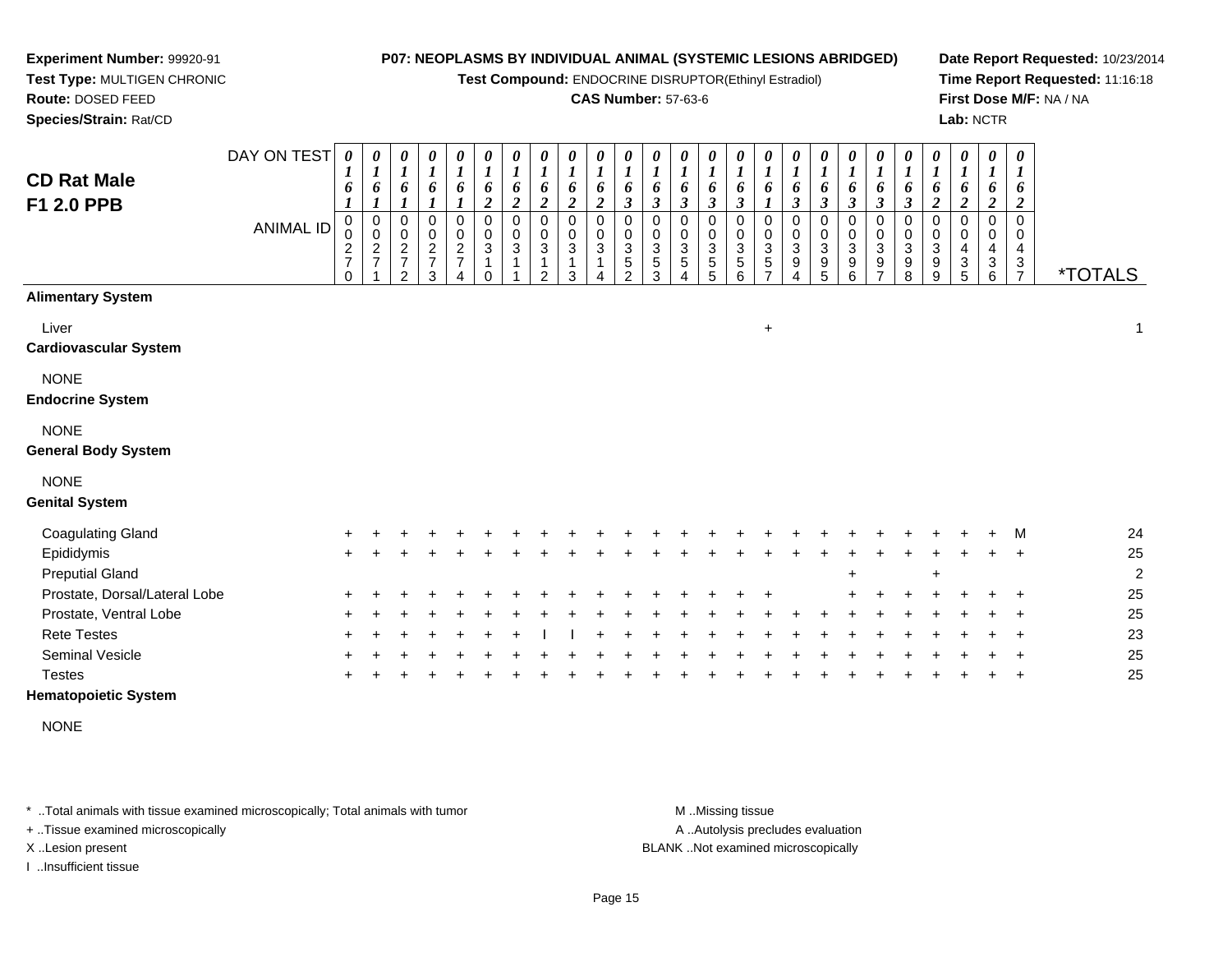**Test Compound:** ENDOCRINE DISRUPTOR(Ethinyl Estradiol)

#### **CAS Number:** 57-63-6

 $+$  2

**Date Report Requested:** 10/23/2014**Time Report Requested:** 11:16:19**First Dose M/F:** NA / NA**Lab:** NCTR

<sup>7</sup> \*TOTALS

 **Species/Strain:** Rat/CDDAY ON TEST**CD Rat MaleF1 2.0 PPB**ANIMAL ID*0 1 6 1* 0 0 2 7 0*0 1 6 1* 0 0 2 7 1*0 1 6 1* 0 0 2 7 2*0 1 6 1* 0 0 2 7 3*0 1 6 1* 0 0 2 7 4*0 1 6 2* 0 0 3 1 0*0 1 6 2* 0 0 3 1 1*0 1 6 2* 0 0 3 1 2*0 1 6 2* 0 0 3 1 3*0 1 6 2* 0 0 3 1 4*0 1 6 3* 0 0 3 5 2*0 1 6 3* 0 0 3 5 3*0 1 6 3* 0 0 3 5 4*0 1 6 3* 0 0 3 5 5*0 1 6 3* 0 0 3 5 6*0 1 6 1* 0 0 3 5 7*0 1 6 3* 0 0 3 9 4**Integumentary System**Mammary Glandd  $+$  <sup>+</sup> <sup>+</sup> <sup>+</sup> <sup>+</sup> <sup>+</sup> <sup>+</sup> <sup>+</sup> <sup>+</sup> <sup>+</sup> <sup>+</sup> <sup>I</sup> <sup>+</sup> <sup>+</sup> <sup>+</sup> <sup>+</sup> <sup>+</sup> <sup>+</sup> <sup>+</sup> <sup>+</sup> <sup>+</sup> <sup>+</sup> <sup>+</sup> <sup>+</sup> <sup>+</sup> <sup>24</sup> **Musculoskeletal System**

NONE

**Nervous System**

NONE

**Respiratory System**

**NONE** 

**Special Senses System**

**Experiment Number:** 99920-91**Test Type:** MULTIGEN CHRONIC

**Route:** DOSED FEED

NONE

**Urinary System**

Kidney $\mathsf y$ 

**SYSTEMIC LESIONS**

Multiple Organn  $+$ <sup>+</sup> <sup>+</sup> <sup>+</sup> <sup>+</sup> <sup>+</sup> <sup>+</sup> <sup>+</sup> <sup>+</sup> <sup>+</sup> <sup>+</sup> <sup>+</sup> <sup>+</sup> <sup>+</sup> <sup>+</sup> <sup>+</sup> <sup>+</sup> <sup>+</sup> <sup>+</sup> <sup>+</sup> <sup>+</sup> <sup>+</sup> <sup>+</sup> <sup>+</sup> <sup>+</sup> <sup>25</sup>

\* ..Total animals with tissue examined microscopically; Total animals with tumor M ...Missing tissue M ...Missing tissue

+ ..Tissue examined microscopically

I ..Insufficient tissue

A ..Autolysis precludes evaluation X ..Lesion present BLANK ..Not examined microscopically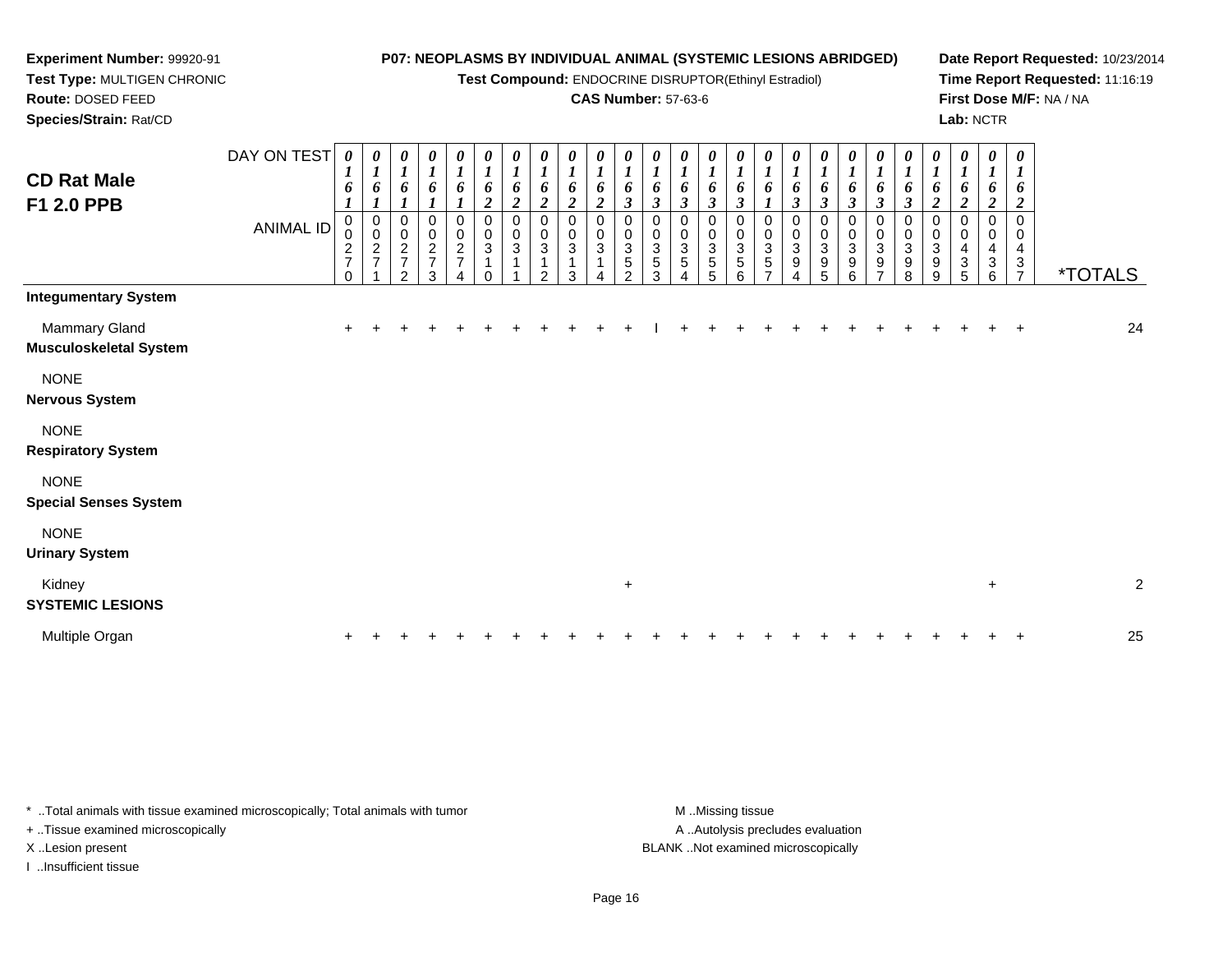**Test Compound:** ENDOCRINE DISRUPTOR(Ethinyl Estradiol)

## **CAS Number:** 57-63-6

**Date Report Requested:** 10/23/2014**Time Report Requested:** 11:16:19**First Dose M/F:** NA / NA**Lab:** NCTR

| <b>CD Rat Male</b><br><b>F1 10 PPB</b>                  | DAY ON TEST<br><b>ANIMAL ID</b> | $\boldsymbol{\theta}$<br>6<br>$\pmb{0}$<br>$\overline{\mathbf{c}}$<br>$\boldsymbol{7}$<br>5 | $\pmb{\theta}$<br>$\boldsymbol{l}$<br>6<br>$\begin{array}{c} 0 \\ 0 \\ 2 \\ 7 \end{array}$<br>6 | $\pmb{\theta}$<br>$\boldsymbol{l}$<br>6<br>0<br>$\pmb{0}$<br>$\frac{2}{7}$<br>$\overline{7}$ | $\pmb{\theta}$<br>$\boldsymbol{l}$<br>6<br>$\pmb{0}$<br>0<br>$\frac{2}{7}$ | $\boldsymbol{\theta}$<br>$\boldsymbol{l}$<br>6<br>$\,0\,$<br>$\pmb{0}$<br>$\overline{c}$<br>$\boldsymbol{7}$<br>9 | $\pmb{\theta}$<br>$\boldsymbol{l}$<br>6<br>$\boldsymbol{2}$<br>$\,0\,$<br>$_{3}^{\rm 0}$<br>$\mathbf{1}$<br>5 | $\pmb{\theta}$<br>$\boldsymbol{l}$<br>$\pmb{6}$<br>$\overline{2}$<br>0<br>0<br>$\mathbf{3}$<br>$\mathbf{1}$<br>6 | 0<br>$\boldsymbol{l}$<br>6<br>$\boldsymbol{2}$<br>$\mathbf 0$<br>0<br>3<br>$\mathbf 1$<br>$\overline{ }$ | $\boldsymbol{\theta}$<br>$\boldsymbol{l}$<br>6<br>$\overline{2}$<br>$\Omega$<br>0<br>3<br>$\mathbf{1}$<br>8 | 0<br>$\boldsymbol{l}$<br>6<br>$\boldsymbol{2}$<br>$\Omega$<br>0<br>$\,$ 3 $\,$<br>$\mathbf{1}$<br>9 | $\pmb{\theta}$<br>$\boldsymbol{l}$<br>$\boldsymbol{\delta}$<br>$\overline{c}$<br>0<br>0<br>$\sqrt{3}$<br>$\boldsymbol{2}$<br>$\Omega$ | 0<br>$\boldsymbol{l}$<br>6<br>3<br>0<br>0<br>3<br>5<br>8 | 0<br>$\boldsymbol{l}$<br>6<br>$\overline{2}$<br>$\mathbf 0$<br>0<br>3<br>$\sqrt{5}$<br>9 | 0<br>$\boldsymbol{l}$<br>6<br>$\overline{c}$<br>0<br>0<br>3<br>6<br>$\Omega$ | $\pmb{\theta}$<br>$\boldsymbol{l}$<br>6<br>$\overline{c}$<br>$\mathbf 0$<br>0<br>$\ensuremath{\mathsf{3}}$<br>6 | 0<br>$\boldsymbol{l}$<br>6<br>$\overline{c}$<br>$\mathbf 0$<br>0<br>3<br>6<br>$\overline{2}$ | $\pmb{\theta}$<br>$\boldsymbol{l}$<br>6<br>$\overline{c}$<br>$\mathbf 0$<br>0<br>$\ensuremath{\mathsf{3}}$<br>6<br>3 | $\pmb{\theta}$<br>$\boldsymbol{l}$<br>6<br>$\overline{\mathbf{3}}$<br>0<br>0<br>$\overline{\mathbf{4}}$<br>$\boldsymbol{0}$<br>$\Omega$ | 0<br>1<br>6<br>$\boldsymbol{\beta}$<br>0<br>0<br>4<br>0 | 0<br>$\boldsymbol{l}$<br>6<br>$\boldsymbol{\beta}$<br>0<br>0<br>4<br>$\,0\,$<br>$\overline{2}$ | $\pmb{\theta}$<br>$\boldsymbol{l}$<br>$\pmb{6}$<br>$\boldsymbol{2}$<br>0<br>0<br>4<br>$\pmb{0}$<br>3 | $\pmb{\theta}$<br>$\boldsymbol{l}$<br>6<br>$\boldsymbol{2}$<br>$\Omega$<br>0<br>4<br>0<br>4 | $\pmb{\theta}$<br>$\boldsymbol{l}$<br>6<br>$\boldsymbol{2}$<br>$\Omega$<br>0<br>4<br>3<br>8 | 0<br>1<br>6<br>$\Omega$<br>3<br>9 | $\boldsymbol{\theta}$<br>6<br>0<br>$\Omega$<br>0<br>4<br>$\begin{matrix} 4 \\ 0 \end{matrix}$ | *TOTALS |                                 |
|---------------------------------------------------------|---------------------------------|---------------------------------------------------------------------------------------------|-------------------------------------------------------------------------------------------------|----------------------------------------------------------------------------------------------|----------------------------------------------------------------------------|-------------------------------------------------------------------------------------------------------------------|---------------------------------------------------------------------------------------------------------------|------------------------------------------------------------------------------------------------------------------|----------------------------------------------------------------------------------------------------------|-------------------------------------------------------------------------------------------------------------|-----------------------------------------------------------------------------------------------------|---------------------------------------------------------------------------------------------------------------------------------------|----------------------------------------------------------|------------------------------------------------------------------------------------------|------------------------------------------------------------------------------|-----------------------------------------------------------------------------------------------------------------|----------------------------------------------------------------------------------------------|----------------------------------------------------------------------------------------------------------------------|-----------------------------------------------------------------------------------------------------------------------------------------|---------------------------------------------------------|------------------------------------------------------------------------------------------------|------------------------------------------------------------------------------------------------------|---------------------------------------------------------------------------------------------|---------------------------------------------------------------------------------------------|-----------------------------------|-----------------------------------------------------------------------------------------------|---------|---------------------------------|
| <b>Alimentary System</b>                                |                                 |                                                                                             |                                                                                                 |                                                                                              |                                                                            |                                                                                                                   |                                                                                                               |                                                                                                                  |                                                                                                          |                                                                                                             |                                                                                                     |                                                                                                                                       |                                                          |                                                                                          |                                                                              |                                                                                                                 |                                                                                              |                                                                                                                      |                                                                                                                                         |                                                         |                                                                                                |                                                                                                      |                                                                                             |                                                                                             |                                   |                                                                                               |         |                                 |
| Liver<br>Mesentery<br><b>Cardiovascular System</b>      |                                 |                                                                                             |                                                                                                 |                                                                                              |                                                                            |                                                                                                                   |                                                                                                               |                                                                                                                  |                                                                                                          |                                                                                                             |                                                                                                     |                                                                                                                                       |                                                          |                                                                                          | $\ddot{}$                                                                    |                                                                                                                 |                                                                                              |                                                                                                                      |                                                                                                                                         |                                                         |                                                                                                |                                                                                                      | $\ddot{}$                                                                                   |                                                                                             |                                   |                                                                                               |         | $\mathbf{1}$<br>$\mathbf{1}$    |
| <b>NONE</b><br><b>Endocrine System</b>                  |                                 |                                                                                             |                                                                                                 |                                                                                              |                                                                            |                                                                                                                   |                                                                                                               |                                                                                                                  |                                                                                                          |                                                                                                             |                                                                                                     |                                                                                                                                       |                                                          |                                                                                          |                                                                              |                                                                                                                 |                                                                                              |                                                                                                                      |                                                                                                                                         |                                                         |                                                                                                |                                                                                                      |                                                                                             |                                                                                             |                                   |                                                                                               |         |                                 |
| <b>NONE</b><br><b>General Body System</b>               |                                 |                                                                                             |                                                                                                 |                                                                                              |                                                                            |                                                                                                                   |                                                                                                               |                                                                                                                  |                                                                                                          |                                                                                                             |                                                                                                     |                                                                                                                                       |                                                          |                                                                                          |                                                                              |                                                                                                                 |                                                                                              |                                                                                                                      |                                                                                                                                         |                                                         |                                                                                                |                                                                                                      |                                                                                             |                                                                                             |                                   |                                                                                               |         |                                 |
| <b>NONE</b><br><b>Genital System</b>                    |                                 |                                                                                             |                                                                                                 |                                                                                              |                                                                            |                                                                                                                   |                                                                                                               |                                                                                                                  |                                                                                                          |                                                                                                             |                                                                                                     |                                                                                                                                       |                                                          |                                                                                          |                                                                              |                                                                                                                 |                                                                                              |                                                                                                                      |                                                                                                                                         |                                                         |                                                                                                |                                                                                                      |                                                                                             |                                                                                             |                                   |                                                                                               |         |                                 |
| <b>Coagulating Gland</b>                                |                                 |                                                                                             |                                                                                                 |                                                                                              |                                                                            |                                                                                                                   |                                                                                                               |                                                                                                                  |                                                                                                          |                                                                                                             |                                                                                                     |                                                                                                                                       |                                                          |                                                                                          |                                                                              |                                                                                                                 |                                                                                              |                                                                                                                      |                                                                                                                                         |                                                         |                                                                                                |                                                                                                      |                                                                                             |                                                                                             |                                   |                                                                                               |         | 25                              |
| Epididymis                                              |                                 |                                                                                             |                                                                                                 |                                                                                              |                                                                            |                                                                                                                   |                                                                                                               |                                                                                                                  |                                                                                                          |                                                                                                             |                                                                                                     |                                                                                                                                       |                                                          |                                                                                          |                                                                              |                                                                                                                 |                                                                                              |                                                                                                                      |                                                                                                                                         |                                                         |                                                                                                |                                                                                                      |                                                                                             |                                                                                             |                                   |                                                                                               |         | 25                              |
| <b>Preputial Gland</b><br>Prostate, Dorsal/Lateral Lobe |                                 |                                                                                             |                                                                                                 |                                                                                              |                                                                            |                                                                                                                   |                                                                                                               |                                                                                                                  |                                                                                                          |                                                                                                             |                                                                                                     |                                                                                                                                       |                                                          |                                                                                          | $\ddot{}$                                                                    |                                                                                                                 |                                                                                              |                                                                                                                      |                                                                                                                                         |                                                         |                                                                                                |                                                                                                      | ÷                                                                                           |                                                                                             |                                   |                                                                                               |         | $\ensuremath{\mathsf{3}}$<br>25 |
| Prostate, Ventral Lobe                                  |                                 |                                                                                             |                                                                                                 |                                                                                              |                                                                            |                                                                                                                   |                                                                                                               |                                                                                                                  |                                                                                                          |                                                                                                             |                                                                                                     |                                                                                                                                       |                                                          |                                                                                          |                                                                              |                                                                                                                 |                                                                                              |                                                                                                                      |                                                                                                                                         |                                                         |                                                                                                |                                                                                                      |                                                                                             |                                                                                             |                                   |                                                                                               |         | 25                              |
| <b>Rete Testes</b>                                      |                                 |                                                                                             |                                                                                                 |                                                                                              |                                                                            |                                                                                                                   |                                                                                                               |                                                                                                                  |                                                                                                          |                                                                                                             |                                                                                                     |                                                                                                                                       |                                                          |                                                                                          |                                                                              |                                                                                                                 |                                                                                              |                                                                                                                      |                                                                                                                                         |                                                         |                                                                                                |                                                                                                      |                                                                                             |                                                                                             |                                   |                                                                                               |         | 24                              |
| Seminal Vesicle                                         |                                 |                                                                                             |                                                                                                 |                                                                                              |                                                                            |                                                                                                                   |                                                                                                               |                                                                                                                  |                                                                                                          |                                                                                                             |                                                                                                     |                                                                                                                                       |                                                          |                                                                                          |                                                                              |                                                                                                                 |                                                                                              |                                                                                                                      |                                                                                                                                         |                                                         |                                                                                                |                                                                                                      |                                                                                             |                                                                                             |                                   |                                                                                               |         | 25                              |
| <b>Testes</b>                                           |                                 |                                                                                             |                                                                                                 |                                                                                              |                                                                            |                                                                                                                   |                                                                                                               |                                                                                                                  |                                                                                                          |                                                                                                             |                                                                                                     |                                                                                                                                       |                                                          |                                                                                          |                                                                              |                                                                                                                 |                                                                                              |                                                                                                                      |                                                                                                                                         |                                                         |                                                                                                |                                                                                                      |                                                                                             |                                                                                             |                                   |                                                                                               |         | 25                              |
|                                                         |                                 |                                                                                             |                                                                                                 |                                                                                              |                                                                            |                                                                                                                   |                                                                                                               |                                                                                                                  |                                                                                                          |                                                                                                             |                                                                                                     |                                                                                                                                       |                                                          |                                                                                          |                                                                              |                                                                                                                 |                                                                                              |                                                                                                                      |                                                                                                                                         |                                                         |                                                                                                |                                                                                                      |                                                                                             |                                                                                             |                                   |                                                                                               |         |                                 |

**Hematopoietic System**

**Experiment Number:** 99920-91**Test Type:** MULTIGEN CHRONIC

**Route:** DOSED FEED**Species/Strain:** Rat/CD

\* ..Total animals with tissue examined microscopically; Total animals with tumor **M** ...Missing tissue M ...Missing tissue

+ ..Tissue examined microscopically

I ..Insufficient tissue

A ..Autolysis precludes evaluation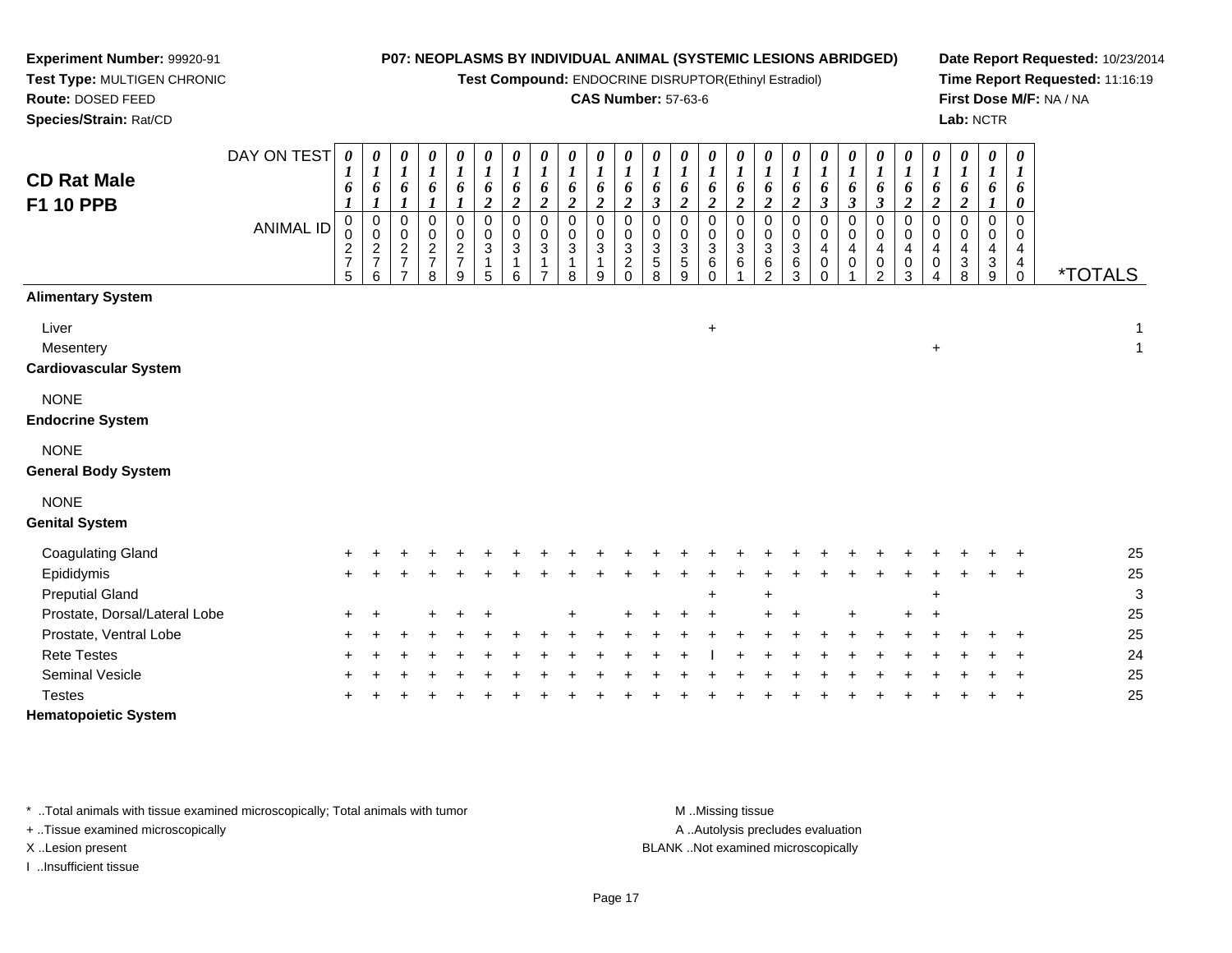**Test Compound:** ENDOCRINE DISRUPTOR(Ethinyl Estradiol)

## **CAS Number:** 57-63-6

**Date Report Requested:** 10/23/2014 **Time Report Requested:** 11:16:19**First Dose M/F:** NA / NA**Lab:** NCTR

| <b>CD Rat Male</b><br><b>F1 10 PPB</b>         | DAY ON TEST<br>ANIMAL ID | 0<br>$\mathbf{I}$<br>6<br>1<br>$\mathbf 0$<br>0<br>$\frac{2}{7}$<br>5 | $\pmb{\theta}$<br>$\boldsymbol{l}$<br>6<br>$\boldsymbol{l}$<br>$\pmb{0}$<br>$\pmb{0}$<br>$\frac{2}{7}$<br>6 | $\boldsymbol{\theta}$<br>$\boldsymbol{l}$<br>6<br>$\pmb{0}$<br>0<br>$\frac{2}{7}$<br>$\overline{z}$ | $\pmb{\theta}$<br>$\boldsymbol{l}$<br>6<br>0<br>$\pmb{0}$<br>$\frac{2}{7}$<br>8 | 0<br>$\boldsymbol{l}$<br>6<br>0<br>$\mathbf 0$<br>$\frac{2}{7}$<br>9 | $\pmb{\theta}$<br>$\boldsymbol{l}$<br>6<br>$\overline{\mathbf{2}}$<br>$\pmb{0}$<br>$\pmb{0}$<br>$\mathbf{3}$<br>1<br>5 | $\pmb{\theta}$<br>$\mathbf{I}$<br>6<br>$\boldsymbol{2}$<br>$\mathbf 0$<br>$\pmb{0}$<br>$\ensuremath{\mathsf{3}}$<br>1<br>6 | $\pmb{\theta}$<br>$\boldsymbol{l}$<br>6<br>$\overline{2}$<br>$\mathbf 0$<br>0<br>3<br>$\overline{\phantom{0}}$ | $\pmb{\theta}$<br>$\boldsymbol{l}$<br>6<br>$\boldsymbol{2}$<br>$\Omega$<br>0<br>$\mathbf{3}$<br>8 | $\frac{\theta}{I}$<br>6<br>$\boldsymbol{2}$<br>$\mathbf 0$<br>0<br>$\mathbf{3}$<br>1<br>9 | $\pmb{\theta}$<br>$\boldsymbol{l}$<br>6<br>$\boldsymbol{2}$<br>$\Omega$<br>0<br>$\mathbf{3}$<br>$\boldsymbol{2}$<br>$\Omega$ | $\boldsymbol{\theta}$<br>$\boldsymbol{l}$<br>6<br>$\boldsymbol{\beta}$<br>$\Omega$<br>0<br>$\ensuremath{\mathsf{3}}$<br>$\,$ 5 $\,$<br>8 | 0<br>$\boldsymbol{l}$<br>6<br>$\boldsymbol{2}$<br>$\mathbf 0$<br>0<br>$\ensuremath{\mathsf{3}}$<br>5<br>9 | $\pmb{\theta}$<br>$\mathbf{r}$<br>6<br>$\boldsymbol{2}$<br>0<br>0<br>$\ensuremath{\mathsf{3}}$<br>6<br>$\Omega$ | 0<br>6<br>$\overline{2}$<br>0<br>0<br>$\sqrt{3}$<br>6 | 0<br>$\boldsymbol{l}$<br>6<br>$\overline{2}$<br>0<br>$\pmb{0}$<br>$\sqrt{3}$<br>$\,6$<br>$\overline{2}$ | $\boldsymbol{\theta}$<br>$\boldsymbol{l}$<br>6<br>$\boldsymbol{2}$<br>$\mathbf 0$<br>0<br>$\sqrt{3}$<br>$\,6$<br>3 | $\frac{\theta}{I}$<br>6<br>$\mathfrak{z}$<br>$\pmb{0}$<br>$\pmb{0}$<br>$\overline{\mathbf{4}}$<br>$\pmb{0}$<br>$\Omega$ | 0<br>$\boldsymbol{l}$<br>6<br>$\mathfrak{z}$<br>0<br>$\pmb{0}$<br>$\overline{4}$<br>$\boldsymbol{0}$ | $\pmb{\theta}$<br>$\boldsymbol{l}$<br>6<br>$\boldsymbol{\beta}$<br>0<br>$\pmb{0}$<br>$\overline{\mathbf{4}}$<br>$\frac{0}{2}$ | $\pmb{\theta}$<br>$\boldsymbol{l}$<br>6<br>$\boldsymbol{2}$<br>$\mathbf 0$<br>0<br>$\overline{\mathbf{4}}$<br>$\pmb{0}$<br>3 | 0<br>$\boldsymbol{l}$<br>6<br>$\overline{\mathbf{c}}$<br>$\Omega$<br>0<br>4<br>0 | $\pmb{\theta}$<br>$\boldsymbol{l}$<br>6<br>$\boldsymbol{2}$<br>$\Omega$<br>0<br>4<br>3<br>8 | $\boldsymbol{\theta}$<br>$\boldsymbol{l}$<br>6<br>1<br>$\Omega$<br>$\mathbf 0$<br>4<br>3<br>9 | $\pmb{\theta}$<br>6<br>$\boldsymbol{\theta}$<br>$\mathbf 0$<br>0<br>$\overline{\mathbf{4}}$<br>$^{\,4}_{\,0}$ | <i><b>*TOTALS</b></i> |
|------------------------------------------------|--------------------------|-----------------------------------------------------------------------|-------------------------------------------------------------------------------------------------------------|-----------------------------------------------------------------------------------------------------|---------------------------------------------------------------------------------|----------------------------------------------------------------------|------------------------------------------------------------------------------------------------------------------------|----------------------------------------------------------------------------------------------------------------------------|----------------------------------------------------------------------------------------------------------------|---------------------------------------------------------------------------------------------------|-------------------------------------------------------------------------------------------|------------------------------------------------------------------------------------------------------------------------------|------------------------------------------------------------------------------------------------------------------------------------------|-----------------------------------------------------------------------------------------------------------|-----------------------------------------------------------------------------------------------------------------|-------------------------------------------------------|---------------------------------------------------------------------------------------------------------|--------------------------------------------------------------------------------------------------------------------|-------------------------------------------------------------------------------------------------------------------------|------------------------------------------------------------------------------------------------------|-------------------------------------------------------------------------------------------------------------------------------|------------------------------------------------------------------------------------------------------------------------------|----------------------------------------------------------------------------------|---------------------------------------------------------------------------------------------|-----------------------------------------------------------------------------------------------|---------------------------------------------------------------------------------------------------------------|-----------------------|
| <b>NONE</b><br><b>Integumentary System</b>     |                          |                                                                       |                                                                                                             |                                                                                                     |                                                                                 |                                                                      |                                                                                                                        |                                                                                                                            |                                                                                                                |                                                                                                   |                                                                                           |                                                                                                                              |                                                                                                                                          |                                                                                                           |                                                                                                                 |                                                       |                                                                                                         |                                                                                                                    |                                                                                                                         |                                                                                                      |                                                                                                                               |                                                                                                                              |                                                                                  |                                                                                             |                                                                                               |                                                                                                               |                       |
| Mammary Gland<br><b>Musculoskeletal System</b> |                          | $\pm$                                                                 |                                                                                                             |                                                                                                     |                                                                                 |                                                                      |                                                                                                                        |                                                                                                                            |                                                                                                                |                                                                                                   |                                                                                           |                                                                                                                              |                                                                                                                                          |                                                                                                           |                                                                                                                 |                                                       |                                                                                                         |                                                                                                                    |                                                                                                                         |                                                                                                      |                                                                                                                               |                                                                                                                              |                                                                                  |                                                                                             |                                                                                               | $\overline{ }$                                                                                                | 25                    |
| <b>NONE</b><br><b>Nervous System</b>           |                          |                                                                       |                                                                                                             |                                                                                                     |                                                                                 |                                                                      |                                                                                                                        |                                                                                                                            |                                                                                                                |                                                                                                   |                                                                                           |                                                                                                                              |                                                                                                                                          |                                                                                                           |                                                                                                                 |                                                       |                                                                                                         |                                                                                                                    |                                                                                                                         |                                                                                                      |                                                                                                                               |                                                                                                                              |                                                                                  |                                                                                             |                                                                                               |                                                                                                               |                       |
| <b>NONE</b><br><b>Respiratory System</b>       |                          |                                                                       |                                                                                                             |                                                                                                     |                                                                                 |                                                                      |                                                                                                                        |                                                                                                                            |                                                                                                                |                                                                                                   |                                                                                           |                                                                                                                              |                                                                                                                                          |                                                                                                           |                                                                                                                 |                                                       |                                                                                                         |                                                                                                                    |                                                                                                                         |                                                                                                      |                                                                                                                               |                                                                                                                              |                                                                                  |                                                                                             |                                                                                               |                                                                                                               |                       |
| <b>NONE</b><br><b>Special Senses System</b>    |                          |                                                                       |                                                                                                             |                                                                                                     |                                                                                 |                                                                      |                                                                                                                        |                                                                                                                            |                                                                                                                |                                                                                                   |                                                                                           |                                                                                                                              |                                                                                                                                          |                                                                                                           |                                                                                                                 |                                                       |                                                                                                         |                                                                                                                    |                                                                                                                         |                                                                                                      |                                                                                                                               |                                                                                                                              |                                                                                  |                                                                                             |                                                                                               |                                                                                                               |                       |
| <b>NONE</b><br><b>Urinary System</b>           |                          |                                                                       |                                                                                                             |                                                                                                     |                                                                                 |                                                                      |                                                                                                                        |                                                                                                                            |                                                                                                                |                                                                                                   |                                                                                           |                                                                                                                              |                                                                                                                                          |                                                                                                           |                                                                                                                 |                                                       |                                                                                                         |                                                                                                                    |                                                                                                                         |                                                                                                      |                                                                                                                               |                                                                                                                              |                                                                                  |                                                                                             |                                                                                               |                                                                                                               |                       |
| Kidney<br><b>SYSTEMIC LESIONS</b>              |                          | +                                                                     |                                                                                                             |                                                                                                     |                                                                                 |                                                                      |                                                                                                                        |                                                                                                                            |                                                                                                                |                                                                                                   |                                                                                           |                                                                                                                              |                                                                                                                                          |                                                                                                           |                                                                                                                 |                                                       |                                                                                                         |                                                                                                                    |                                                                                                                         |                                                                                                      |                                                                                                                               |                                                                                                                              |                                                                                  |                                                                                             |                                                                                               | $\div$                                                                                                        | 25                    |

| Multiple Organ |  |  |  |  |  |  |  |  |  |  |  |  |  | 25 |
|----------------|--|--|--|--|--|--|--|--|--|--|--|--|--|----|
|                |  |  |  |  |  |  |  |  |  |  |  |  |  |    |

| * Total animals with tissue examined microscopically; Total animals with tumor | M Missing tissue                   |
|--------------------------------------------------------------------------------|------------------------------------|
| + Tissue examined microscopically                                              | A Autolysis precludes evaluation   |
| X Lesion present                                                               | BLANK Not examined microscopically |
| Insufficient tissue                                                            |                                    |

**Experiment Number:** 99920-91**Test Type:** MULTIGEN CHRONIC

**Route:** DOSED FEED**Species/Strain:** Rat/CD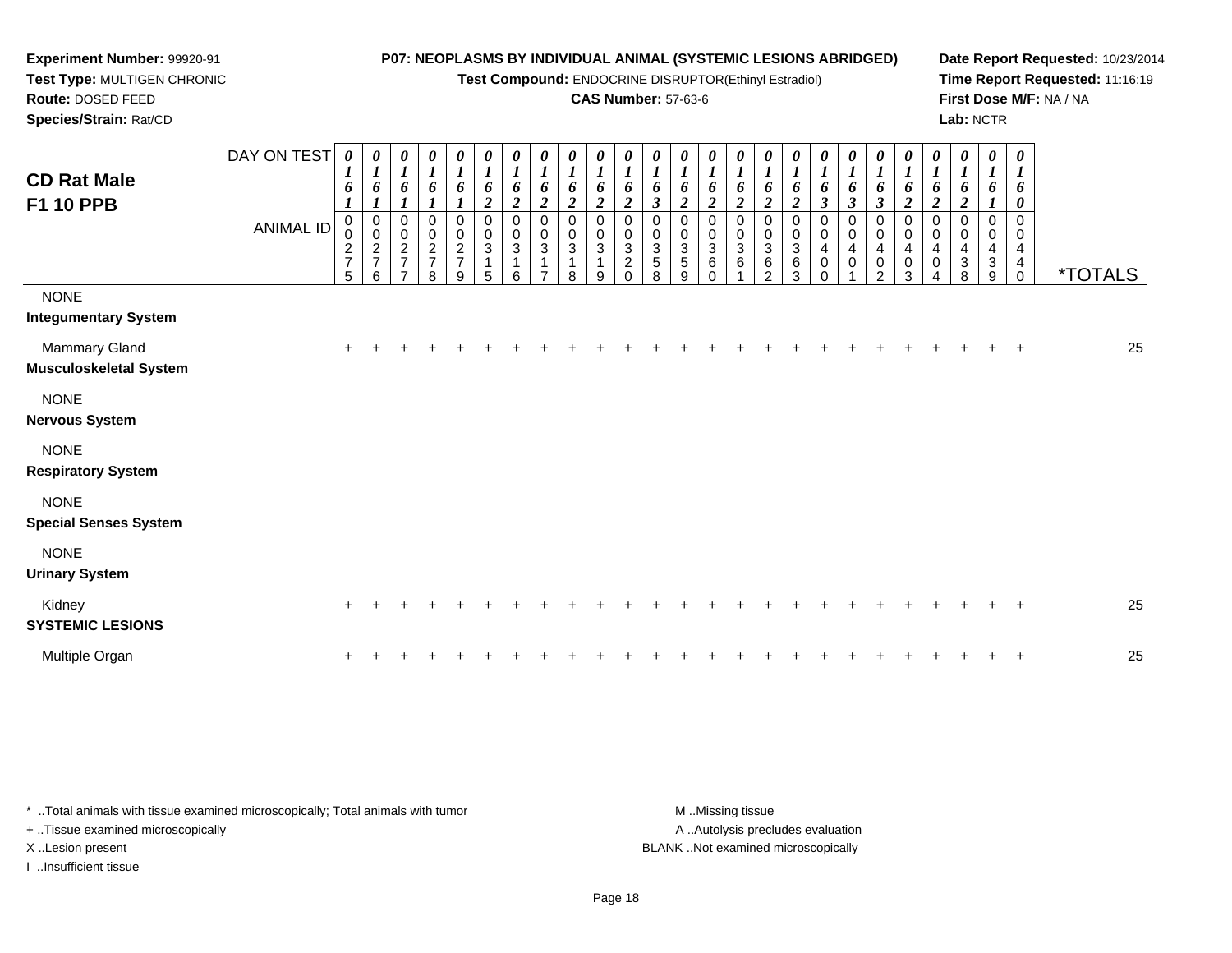**Test Compound:** ENDOCRINE DISRUPTOR(Ethinyl Estradiol)

## **CAS Number:** 57-63-6

**Date Report Requested:** 10/23/2014**Time Report Requested:** 11:16:19**First Dose M/F:** NA / NA**Lab:** NCTR

| <b>CD Rat Male</b><br><b>F1 50 PPB</b>                                                                            | DAY ON TEST<br><b>ANIMAL ID</b> | 0<br>0<br>9<br>8<br>0<br>0<br>$\frac{2}{3}$ | $\boldsymbol{\theta}$<br>$\boldsymbol{l}$<br>6<br>$\boldsymbol{l}$<br>$\mathbf 0$<br>$\mathbf 0$<br>$\frac{2}{8}$<br>$\Omega$ | 0<br>$\boldsymbol{l}$<br>6<br>0<br>0<br>$\overline{a}$<br>8 | $\boldsymbol{\theta}$<br>$\boldsymbol{l}$<br>6<br>$\boldsymbol{\mathit{1}}$<br>0<br>0<br>$\begin{array}{c} 2 \\ 8 \\ 2 \end{array}$ | 0<br>6<br>$\boldsymbol{l}$<br>$\Omega$<br>0<br>$\overline{2}$<br>$\bf8$<br>3 | 0<br>6<br>0<br>0<br>$\overline{a}$<br>$\,8\,$<br>$\boldsymbol{\Lambda}$ | 0<br>6<br>0<br>0<br>$\mathbf{3}$<br>$\overline{c}$ | 0<br>$\boldsymbol{l}$<br>6<br>$\Omega$<br>0<br>$\sqrt{3}$<br>$\frac{2}{2}$ | 0<br>$\boldsymbol{l}$<br>6<br>$\mathbf 0$<br>$\mathbf 0$<br>3<br>$\frac{2}{3}$ | $\boldsymbol{\theta}$<br>$\boldsymbol{l}$<br>6<br>$\boldsymbol{l}$<br>0<br>0<br>$\ensuremath{\mathsf{3}}$<br>$\frac{2}{4}$ | $\boldsymbol{\theta}$<br>$\boldsymbol{l}$<br>6<br>1<br>$\mathbf 0$<br>0<br>$\sqrt{3}$<br>$\frac{2}{5}$ | 0<br>6<br>0<br>0<br>0<br>$\mathbf{3}$<br>$\frac{2}{6}$ | 0<br>$\boldsymbol{l}$<br>6<br>$\overline{2}$<br>0<br>$\pmb{0}$<br>$\mathbf{3}$<br>6<br>$\boldsymbol{\Lambda}$ | $\boldsymbol{\theta}$<br>$\boldsymbol{l}$<br>6<br>$\boldsymbol{2}$<br>$\mathbf 0$<br>$\mathbf 0$<br>$\mathbf{3}$<br>$\frac{6}{5}$ | $\frac{\theta}{I}$<br>6<br>$\overline{a}$<br>$\Omega$<br>0<br>3<br>6<br>6 | $\boldsymbol{\theta}$<br>$\boldsymbol{l}$<br>6<br>$\boldsymbol{2}$<br>$\Omega$<br>$\mathbf 0$<br>$\mathbf{3}$<br>$\,6\,$<br>$\overline{7}$ | $\boldsymbol{\theta}$<br>$\boldsymbol{l}$<br>6<br>$\boldsymbol{2}$<br>$\mathbf 0$<br>0<br>$\sqrt{3}$<br>$\,6$<br>8 | 0<br>6<br>$\boldsymbol{\beta}$<br>$\Omega$<br>0<br>4<br>$\pmb{0}$<br>5 | 0<br>$\boldsymbol{l}$<br>6<br>$\mathfrak{z}$<br>0<br>0<br>4<br>$\pmb{0}$<br>$6\phantom{a}$ | $\boldsymbol{\theta}$<br>$\boldsymbol{l}$<br>6<br>$\boldsymbol{2}$<br>$\mathbf 0$<br>$\mathbf 0$<br>4<br>$\pmb{0}$<br>$\overline{7}$ | 0<br>6<br>$\overline{2}$<br>$\Omega$<br>0<br>4<br>0<br>8 | 0<br>$\boldsymbol{l}$<br>6<br>$\boldsymbol{2}$<br>$\Omega$<br>0<br>4<br>$\pmb{0}$<br>$\boldsymbol{9}$ | $\boldsymbol{\theta}$<br>$\boldsymbol{l}$<br>6<br>$\boldsymbol{2}$<br>$\mathbf 0$<br>0<br>4<br>1<br>$\Omega$ | 0<br>6<br>$\boldsymbol{2}$<br>$\Omega$<br>$\mathbf{0}$<br>4 | 0<br>$\boldsymbol{l}$<br>6<br>$\boldsymbol{2}$<br>$\Omega$<br>0<br>4<br>$\frac{4}{2}$ | $\boldsymbol{\theta}$<br>$\boldsymbol{l}$<br>6<br>$\boldsymbol{2}$<br>$\mathbf 0$<br>0<br>$\overline{4}$<br>$\frac{4}{3}$ | <i><b>*TOTALS</b></i> |
|-------------------------------------------------------------------------------------------------------------------|---------------------------------|---------------------------------------------|-------------------------------------------------------------------------------------------------------------------------------|-------------------------------------------------------------|-------------------------------------------------------------------------------------------------------------------------------------|------------------------------------------------------------------------------|-------------------------------------------------------------------------|----------------------------------------------------|----------------------------------------------------------------------------|--------------------------------------------------------------------------------|----------------------------------------------------------------------------------------------------------------------------|--------------------------------------------------------------------------------------------------------|--------------------------------------------------------|---------------------------------------------------------------------------------------------------------------|-----------------------------------------------------------------------------------------------------------------------------------|---------------------------------------------------------------------------|--------------------------------------------------------------------------------------------------------------------------------------------|--------------------------------------------------------------------------------------------------------------------|------------------------------------------------------------------------|--------------------------------------------------------------------------------------------|--------------------------------------------------------------------------------------------------------------------------------------|----------------------------------------------------------|-------------------------------------------------------------------------------------------------------|--------------------------------------------------------------------------------------------------------------|-------------------------------------------------------------|---------------------------------------------------------------------------------------|---------------------------------------------------------------------------------------------------------------------------|-----------------------|
| <b>Alimentary System</b>                                                                                          |                                 |                                             |                                                                                                                               |                                                             |                                                                                                                                     |                                                                              |                                                                         |                                                    |                                                                            |                                                                                |                                                                                                                            |                                                                                                        |                                                        |                                                                                                               |                                                                                                                                   |                                                                           |                                                                                                                                            |                                                                                                                    |                                                                        |                                                                                            |                                                                                                                                      |                                                          |                                                                                                       |                                                                                                              |                                                             |                                                                                       |                                                                                                                           |                       |
| Esophagus<br>Liver<br>Oral Mucosa<br>Pancreas<br><b>Cardiovascular System</b>                                     |                                 | $\ddot{}$<br>$+$<br>$\ddot{}$               |                                                                                                                               |                                                             |                                                                                                                                     |                                                                              |                                                                         |                                                    |                                                                            |                                                                                |                                                                                                                            |                                                                                                        |                                                        | $+$                                                                                                           |                                                                                                                                   |                                                                           |                                                                                                                                            |                                                                                                                    |                                                                        |                                                                                            |                                                                                                                                      |                                                          |                                                                                                       |                                                                                                              |                                                             |                                                                                       |                                                                                                                           | -1<br>26<br>1         |
| <b>Blood Vessel</b><br>Heart<br><b>Endocrine System</b>                                                           |                                 | $\ddot{}$<br>$\ddot{}$                      |                                                                                                                               |                                                             |                                                                                                                                     |                                                                              |                                                                         |                                                    |                                                                            |                                                                                |                                                                                                                            |                                                                                                        |                                                        |                                                                                                               |                                                                                                                                   |                                                                           |                                                                                                                                            |                                                                                                                    |                                                                        |                                                                                            |                                                                                                                                      |                                                          |                                                                                                       |                                                                                                              |                                                             |                                                                                       |                                                                                                                           | 1<br>$\mathbf{1}$     |
| <b>Adrenal Cortex</b><br>Adrenal Medulla<br><b>Pituitary Gland</b><br><b>Thyroid Gland</b><br>General Body System |                                 |                                             |                                                                                                                               |                                                             |                                                                                                                                     |                                                                              |                                                                         |                                                    |                                                                            |                                                                                |                                                                                                                            |                                                                                                        |                                                        |                                                                                                               |                                                                                                                                   |                                                                           |                                                                                                                                            |                                                                                                                    |                                                                        |                                                                                            |                                                                                                                                      |                                                          |                                                                                                       |                                                                                                              |                                                             |                                                                                       |                                                                                                                           | 26<br>26<br>26<br>26  |
| <b>NONE</b><br><b>Genital System</b>                                                                              |                                 |                                             |                                                                                                                               |                                                             |                                                                                                                                     |                                                                              |                                                                         |                                                    |                                                                            |                                                                                |                                                                                                                            |                                                                                                        |                                                        |                                                                                                               |                                                                                                                                   |                                                                           |                                                                                                                                            |                                                                                                                    |                                                                        |                                                                                            |                                                                                                                                      |                                                          |                                                                                                       |                                                                                                              |                                                             |                                                                                       |                                                                                                                           |                       |
| <b>Coagulating Gland</b><br>Epididymis<br><b>Preputial Gland</b><br>Prostate, Dorsal/Lateral Lobe                 |                                 |                                             |                                                                                                                               |                                                             |                                                                                                                                     |                                                                              |                                                                         |                                                    |                                                                            |                                                                                |                                                                                                                            |                                                                                                        |                                                        |                                                                                                               |                                                                                                                                   |                                                                           |                                                                                                                                            |                                                                                                                    |                                                                        |                                                                                            |                                                                                                                                      |                                                          |                                                                                                       |                                                                                                              |                                                             |                                                                                       |                                                                                                                           | 26<br>26<br>-1<br>26  |

\* ..Total animals with tissue examined microscopically; Total animals with tumor **M** . Missing tissue M ..Missing tissue A ..Autolysis precludes evaluation + ..Tissue examined microscopically X ..Lesion present BLANK ..Not examined microscopicallyI ..Insufficient tissue

**Experiment Number:** 99920-91**Test Type:** MULTIGEN CHRONIC

**Route:** DOSED FEED**Species/Strain:** Rat/CD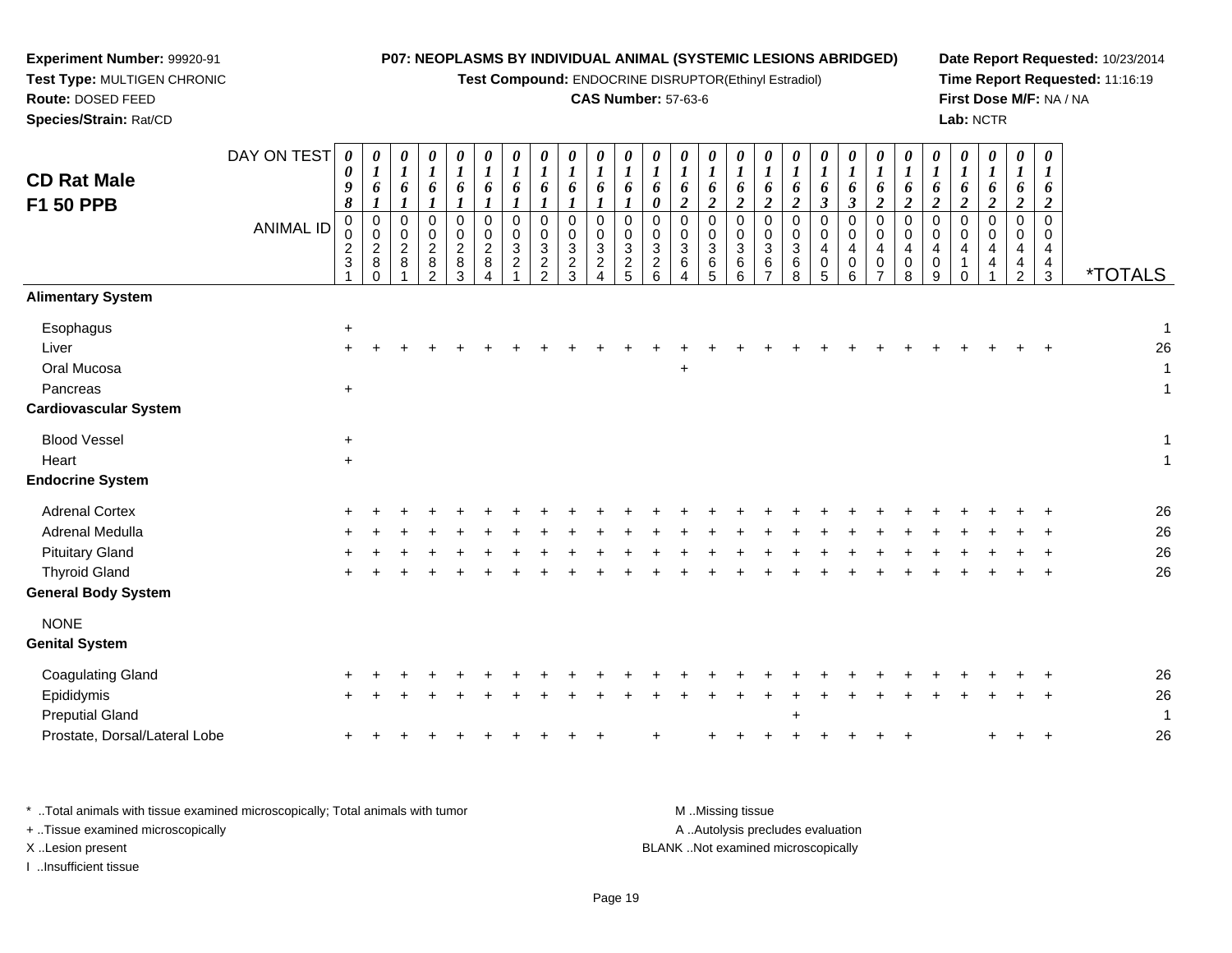**Test Compound:** ENDOCRINE DISRUPTOR(Ethinyl Estradiol)

#### **CAS Number:** 57-63-6

**Date Report Requested:** 10/23/2014**Time Report Requested:** 11:16:19**First Dose M/F:** NA / NA**Lab:** NCTR

**Experiment Number:** 99920-91 **Test Type:** MULTIGEN CHRONIC**Route:** DOSED FEED**Species/Strain:** Rat/CD

| <b>CD Rat Male</b><br>F1 50 PPB | DAY ON TEST<br><b>ANIMAL ID</b> | $\boldsymbol{\theta}$<br>$\boldsymbol{\theta}$<br>$\boldsymbol{9}$<br>$\pmb{8}$<br>$\mathbf 0$<br>$\mathbf 0$<br>$\frac{2}{3}$ | 0<br>$\boldsymbol{I}$<br>6<br>$\mathsf{O}\xspace$<br>$\mathbf 0$<br>$\overline{c}$<br>8<br>$\Omega$ | 0<br>$\boldsymbol{I}$<br>6<br>$\boldsymbol{l}$<br>$\pmb{0}$<br>$\pmb{0}$<br>$\overline{c}$<br>8 | 0<br>$\boldsymbol{l}$<br>6<br>$\mathbf{I}$<br>$\pmb{0}$<br>$\pmb{0}$<br>$\overline{c}$<br>8<br>2 | 0<br>$\boldsymbol{l}$<br>6<br>$\mathbf 0$<br>$\mathbf 0$<br>$\boldsymbol{2}$<br>8<br>3 | 0<br>$\boldsymbol{l}$<br>6<br>$\Omega$<br>$\mathbf 0$<br>$\boldsymbol{2}$<br>8 | 0<br>$\boldsymbol{l}$<br>6<br>$\mathbf 0$<br>$\mathbf 0$<br>$\sqrt{3}$<br>$\overline{2}$ | 0<br>$\boldsymbol{l}$<br>6<br>$\boldsymbol{l}$<br>$\pmb{0}$<br>$\pmb{0}$<br>$\sqrt{3}$<br>$\overline{2}$<br>2 | 0<br>$\boldsymbol{l}$<br>6<br>$\mathbf{I}$<br>$\mathbf 0$<br>$\mathbf 0$<br>$\sqrt{3}$<br>$\overline{c}$<br>3 | 0<br>$\boldsymbol{l}$<br>6<br>$\mathbf 0$<br>$\,0\,$<br>$\sqrt{3}$<br>$\overline{c}$<br>Δ | 0<br>$\boldsymbol{l}$<br>6<br>$\mathbf 0$<br>$\mathbf 0$<br>$\sqrt{3}$<br>$\overline{2}$<br>5 | $\boldsymbol{\theta}$<br>$\boldsymbol{l}$<br>6<br>$\boldsymbol{\theta}$<br>$\mathbf 0$<br>$\mathbf 0$<br>$\sqrt{3}$<br>$\sqrt{2}$<br>6 | 0<br>$\boldsymbol{l}$<br>6<br>$\overline{\mathbf{c}}$<br>0<br>0<br>$\ensuremath{\mathsf{3}}$<br>6 | 0<br>$\boldsymbol{l}$<br>6<br>$\overline{2}$<br>$\pmb{0}$<br>$\pmb{0}$<br>$\ensuremath{\mathsf{3}}$<br>$\,6\,$<br>5 | 0<br>$\boldsymbol{l}$<br>6<br>$\boldsymbol{2}$<br>$\pmb{0}$<br>$\pmb{0}$<br>$\mathbf{3}$<br>$\,6$<br>6 | 0<br>$\boldsymbol{l}$<br>6<br>$\overline{2}$<br>$\Omega$<br>$\Omega$<br>$\mathbf{3}$<br>6 | 0<br>$\boldsymbol{l}$<br>6<br>$\overline{2}$<br>$\Omega$<br>$\mathbf 0$<br>$\mathbf{3}$<br>6<br>8 | $\boldsymbol{\theta}$<br>$\boldsymbol{l}$<br>6<br>$\boldsymbol{\beta}$<br>$\Omega$<br>$\Omega$<br>$\overline{4}$<br>$\Omega$<br>5 | 0<br>6<br>$\mathbf{3}$<br>$\mathbf 0$<br>$\mathbf 0$<br>$\overline{4}$<br>$\Omega$<br>6 | 0<br>$\boldsymbol{l}$<br>6<br>$\overline{2}$<br>0<br>0<br>$\overline{\mathbf{4}}$<br>$\mathbf 0$ | 0<br>$\boldsymbol{l}$<br>6<br>$\overline{2}$<br>$\mathbf 0$<br>$\mathbf 0$<br>$\overline{4}$<br>$\mathbf 0$<br>8 | 0<br>$\boldsymbol{l}$<br>6<br>$\boldsymbol{2}$<br>$\Omega$<br>$\mathbf 0$<br>4<br>$\mathbf 0$<br>9 | 0<br>$\boldsymbol{l}$<br>6<br>$\boldsymbol{2}$<br>$\Omega$<br>$\Omega$<br>4 | 0<br>1<br>6<br>$\overline{2}$<br>$\mathbf 0$<br>$\mathbf 0$<br>4<br>4 | $\boldsymbol{\theta}$<br>$\boldsymbol{l}$<br>6<br>$\overline{c}$<br>0<br>$\pmb{0}$<br>$\overline{4}$<br>$\overline{\mathbf{4}}$<br>$\overline{c}$ | 0<br>$\boldsymbol{l}$<br>6<br>$\overline{2}$<br>$\mathbf 0$<br>0<br>4<br>4<br>$\mathbf{3}$ | <i><b>*TOTALS</b></i> |
|---------------------------------|---------------------------------|--------------------------------------------------------------------------------------------------------------------------------|-----------------------------------------------------------------------------------------------------|-------------------------------------------------------------------------------------------------|--------------------------------------------------------------------------------------------------|----------------------------------------------------------------------------------------|--------------------------------------------------------------------------------|------------------------------------------------------------------------------------------|---------------------------------------------------------------------------------------------------------------|---------------------------------------------------------------------------------------------------------------|-------------------------------------------------------------------------------------------|-----------------------------------------------------------------------------------------------|----------------------------------------------------------------------------------------------------------------------------------------|---------------------------------------------------------------------------------------------------|---------------------------------------------------------------------------------------------------------------------|--------------------------------------------------------------------------------------------------------|-------------------------------------------------------------------------------------------|---------------------------------------------------------------------------------------------------|-----------------------------------------------------------------------------------------------------------------------------------|-----------------------------------------------------------------------------------------|--------------------------------------------------------------------------------------------------|------------------------------------------------------------------------------------------------------------------|----------------------------------------------------------------------------------------------------|-----------------------------------------------------------------------------|-----------------------------------------------------------------------|---------------------------------------------------------------------------------------------------------------------------------------------------|--------------------------------------------------------------------------------------------|-----------------------|
| Prostate, Ventral Lobe          |                                 | $\pm$                                                                                                                          |                                                                                                     |                                                                                                 |                                                                                                  |                                                                                        |                                                                                |                                                                                          |                                                                                                               |                                                                                                               |                                                                                           |                                                                                               |                                                                                                                                        |                                                                                                   |                                                                                                                     |                                                                                                        |                                                                                           |                                                                                                   |                                                                                                                                   |                                                                                         |                                                                                                  |                                                                                                                  |                                                                                                    |                                                                             |                                                                       | $+$                                                                                                                                               | $+$                                                                                        | 26                    |
| <b>Rete Testes</b>              |                                 |                                                                                                                                |                                                                                                     |                                                                                                 |                                                                                                  |                                                                                        |                                                                                |                                                                                          |                                                                                                               |                                                                                                               |                                                                                           |                                                                                               |                                                                                                                                        |                                                                                                   |                                                                                                                     |                                                                                                        |                                                                                           |                                                                                                   |                                                                                                                                   |                                                                                         |                                                                                                  |                                                                                                                  |                                                                                                    |                                                                             |                                                                       |                                                                                                                                                   |                                                                                            | 25                    |
| Seminal Vesicle                 |                                 |                                                                                                                                |                                                                                                     |                                                                                                 |                                                                                                  |                                                                                        |                                                                                |                                                                                          |                                                                                                               |                                                                                                               |                                                                                           |                                                                                               |                                                                                                                                        |                                                                                                   |                                                                                                                     |                                                                                                        |                                                                                           |                                                                                                   |                                                                                                                                   |                                                                                         |                                                                                                  |                                                                                                                  |                                                                                                    |                                                                             |                                                                       |                                                                                                                                                   |                                                                                            | 26                    |
| <b>Testes</b>                   |                                 |                                                                                                                                |                                                                                                     |                                                                                                 |                                                                                                  |                                                                                        |                                                                                |                                                                                          |                                                                                                               |                                                                                                               |                                                                                           |                                                                                               |                                                                                                                                        |                                                                                                   |                                                                                                                     |                                                                                                        |                                                                                           |                                                                                                   |                                                                                                                                   |                                                                                         |                                                                                                  |                                                                                                                  |                                                                                                    |                                                                             |                                                                       |                                                                                                                                                   |                                                                                            | 26                    |
| <b>Hematopoietic System</b>     |                                 |                                                                                                                                |                                                                                                     |                                                                                                 |                                                                                                  |                                                                                        |                                                                                |                                                                                          |                                                                                                               |                                                                                                               |                                                                                           |                                                                                               |                                                                                                                                        |                                                                                                   |                                                                                                                     |                                                                                                        |                                                                                           |                                                                                                   |                                                                                                                                   |                                                                                         |                                                                                                  |                                                                                                                  |                                                                                                    |                                                                             |                                                                       |                                                                                                                                                   |                                                                                            |                       |
| <b>Bone Marrow</b>              |                                 |                                                                                                                                |                                                                                                     |                                                                                                 |                                                                                                  |                                                                                        |                                                                                |                                                                                          |                                                                                                               |                                                                                                               |                                                                                           |                                                                                               |                                                                                                                                        |                                                                                                   |                                                                                                                     |                                                                                                        |                                                                                           |                                                                                                   |                                                                                                                                   |                                                                                         |                                                                                                  |                                                                                                                  |                                                                                                    |                                                                             |                                                                       |                                                                                                                                                   |                                                                                            | 26                    |
| Spleen                          |                                 |                                                                                                                                |                                                                                                     |                                                                                                 |                                                                                                  |                                                                                        |                                                                                |                                                                                          |                                                                                                               |                                                                                                               |                                                                                           |                                                                                               |                                                                                                                                        |                                                                                                   |                                                                                                                     |                                                                                                        |                                                                                           |                                                                                                   |                                                                                                                                   |                                                                                         |                                                                                                  |                                                                                                                  |                                                                                                    |                                                                             |                                                                       |                                                                                                                                                   |                                                                                            | 26                    |
| Thymus                          |                                 |                                                                                                                                |                                                                                                     |                                                                                                 |                                                                                                  |                                                                                        |                                                                                |                                                                                          |                                                                                                               |                                                                                                               |                                                                                           |                                                                                               |                                                                                                                                        |                                                                                                   |                                                                                                                     |                                                                                                        |                                                                                           |                                                                                                   |                                                                                                                                   |                                                                                         |                                                                                                  |                                                                                                                  |                                                                                                    |                                                                             |                                                                       |                                                                                                                                                   |                                                                                            | 26                    |
| <b>Integumentary System</b>     |                                 |                                                                                                                                |                                                                                                     |                                                                                                 |                                                                                                  |                                                                                        |                                                                                |                                                                                          |                                                                                                               |                                                                                                               |                                                                                           |                                                                                               |                                                                                                                                        |                                                                                                   |                                                                                                                     |                                                                                                        |                                                                                           |                                                                                                   |                                                                                                                                   |                                                                                         |                                                                                                  |                                                                                                                  |                                                                                                    |                                                                             |                                                                       |                                                                                                                                                   |                                                                                            |                       |
| Mammary Gland                   |                                 |                                                                                                                                |                                                                                                     |                                                                                                 |                                                                                                  |                                                                                        |                                                                                |                                                                                          |                                                                                                               |                                                                                                               |                                                                                           |                                                                                               |                                                                                                                                        |                                                                                                   |                                                                                                                     |                                                                                                        |                                                                                           |                                                                                                   |                                                                                                                                   |                                                                                         |                                                                                                  |                                                                                                                  |                                                                                                    |                                                                             |                                                                       |                                                                                                                                                   |                                                                                            | 26                    |
| Skin                            |                                 | $\ddot{}$                                                                                                                      |                                                                                                     |                                                                                                 |                                                                                                  |                                                                                        |                                                                                |                                                                                          |                                                                                                               |                                                                                                               |                                                                                           |                                                                                               |                                                                                                                                        |                                                                                                   |                                                                                                                     |                                                                                                        |                                                                                           |                                                                                                   |                                                                                                                                   |                                                                                         |                                                                                                  |                                                                                                                  |                                                                                                    |                                                                             |                                                                       |                                                                                                                                                   |                                                                                            | $\mathbf 1$           |
| <b>Musculoskeletal System</b>   |                                 |                                                                                                                                |                                                                                                     |                                                                                                 |                                                                                                  |                                                                                        |                                                                                |                                                                                          |                                                                                                               |                                                                                                               |                                                                                           |                                                                                               |                                                                                                                                        |                                                                                                   |                                                                                                                     |                                                                                                        |                                                                                           |                                                                                                   |                                                                                                                                   |                                                                                         |                                                                                                  |                                                                                                                  |                                                                                                    |                                                                             |                                                                       |                                                                                                                                                   |                                                                                            |                       |
| Bone                            |                                 | $\pm$                                                                                                                          |                                                                                                     |                                                                                                 |                                                                                                  |                                                                                        |                                                                                |                                                                                          |                                                                                                               |                                                                                                               |                                                                                           |                                                                                               |                                                                                                                                        |                                                                                                   |                                                                                                                     |                                                                                                        |                                                                                           |                                                                                                   |                                                                                                                                   |                                                                                         |                                                                                                  |                                                                                                                  |                                                                                                    |                                                                             |                                                                       |                                                                                                                                                   |                                                                                            | 26                    |
| <b>Nervous System</b>           |                                 |                                                                                                                                |                                                                                                     |                                                                                                 |                                                                                                  |                                                                                        |                                                                                |                                                                                          |                                                                                                               |                                                                                                               |                                                                                           |                                                                                               |                                                                                                                                        |                                                                                                   |                                                                                                                     |                                                                                                        |                                                                                           |                                                                                                   |                                                                                                                                   |                                                                                         |                                                                                                  |                                                                                                                  |                                                                                                    |                                                                             |                                                                       |                                                                                                                                                   |                                                                                            |                       |
| <b>Brain</b>                    |                                 | $\ddot{}$                                                                                                                      |                                                                                                     |                                                                                                 |                                                                                                  |                                                                                        |                                                                                |                                                                                          |                                                                                                               |                                                                                                               |                                                                                           |                                                                                               |                                                                                                                                        |                                                                                                   |                                                                                                                     |                                                                                                        |                                                                                           |                                                                                                   |                                                                                                                                   |                                                                                         |                                                                                                  |                                                                                                                  |                                                                                                    |                                                                             |                                                                       |                                                                                                                                                   |                                                                                            | 1                     |
| Spinal Cord                     |                                 | $+$                                                                                                                            |                                                                                                     |                                                                                                 |                                                                                                  |                                                                                        |                                                                                |                                                                                          |                                                                                                               |                                                                                                               |                                                                                           |                                                                                               |                                                                                                                                        |                                                                                                   |                                                                                                                     |                                                                                                        |                                                                                           |                                                                                                   |                                                                                                                                   |                                                                                         |                                                                                                  |                                                                                                                  |                                                                                                    |                                                                             |                                                                       |                                                                                                                                                   |                                                                                            | 1                     |
| <b>Respiratory System</b>       |                                 |                                                                                                                                |                                                                                                     |                                                                                                 |                                                                                                  |                                                                                        |                                                                                |                                                                                          |                                                                                                               |                                                                                                               |                                                                                           |                                                                                               |                                                                                                                                        |                                                                                                   |                                                                                                                     |                                                                                                        |                                                                                           |                                                                                                   |                                                                                                                                   |                                                                                         |                                                                                                  |                                                                                                                  |                                                                                                    |                                                                             |                                                                       |                                                                                                                                                   |                                                                                            |                       |
| Lung                            |                                 | $\pm$                                                                                                                          |                                                                                                     |                                                                                                 |                                                                                                  |                                                                                        |                                                                                |                                                                                          |                                                                                                               |                                                                                                               |                                                                                           |                                                                                               |                                                                                                                                        |                                                                                                   |                                                                                                                     |                                                                                                        |                                                                                           |                                                                                                   |                                                                                                                                   |                                                                                         |                                                                                                  |                                                                                                                  |                                                                                                    |                                                                             |                                                                       |                                                                                                                                                   |                                                                                            | 1                     |
| Trachea                         |                                 | $+$                                                                                                                            |                                                                                                     |                                                                                                 |                                                                                                  |                                                                                        |                                                                                |                                                                                          |                                                                                                               |                                                                                                               |                                                                                           |                                                                                               |                                                                                                                                        |                                                                                                   |                                                                                                                     |                                                                                                        |                                                                                           |                                                                                                   |                                                                                                                                   |                                                                                         |                                                                                                  |                                                                                                                  |                                                                                                    |                                                                             |                                                                       |                                                                                                                                                   |                                                                                            | 1                     |

\* ..Total animals with tissue examined microscopically; Total animals with tumor **M** . Missing tissue M ..Missing tissue

+ ..Tissue examined microscopically

I ..Insufficient tissue

A ..Autolysis precludes evaluation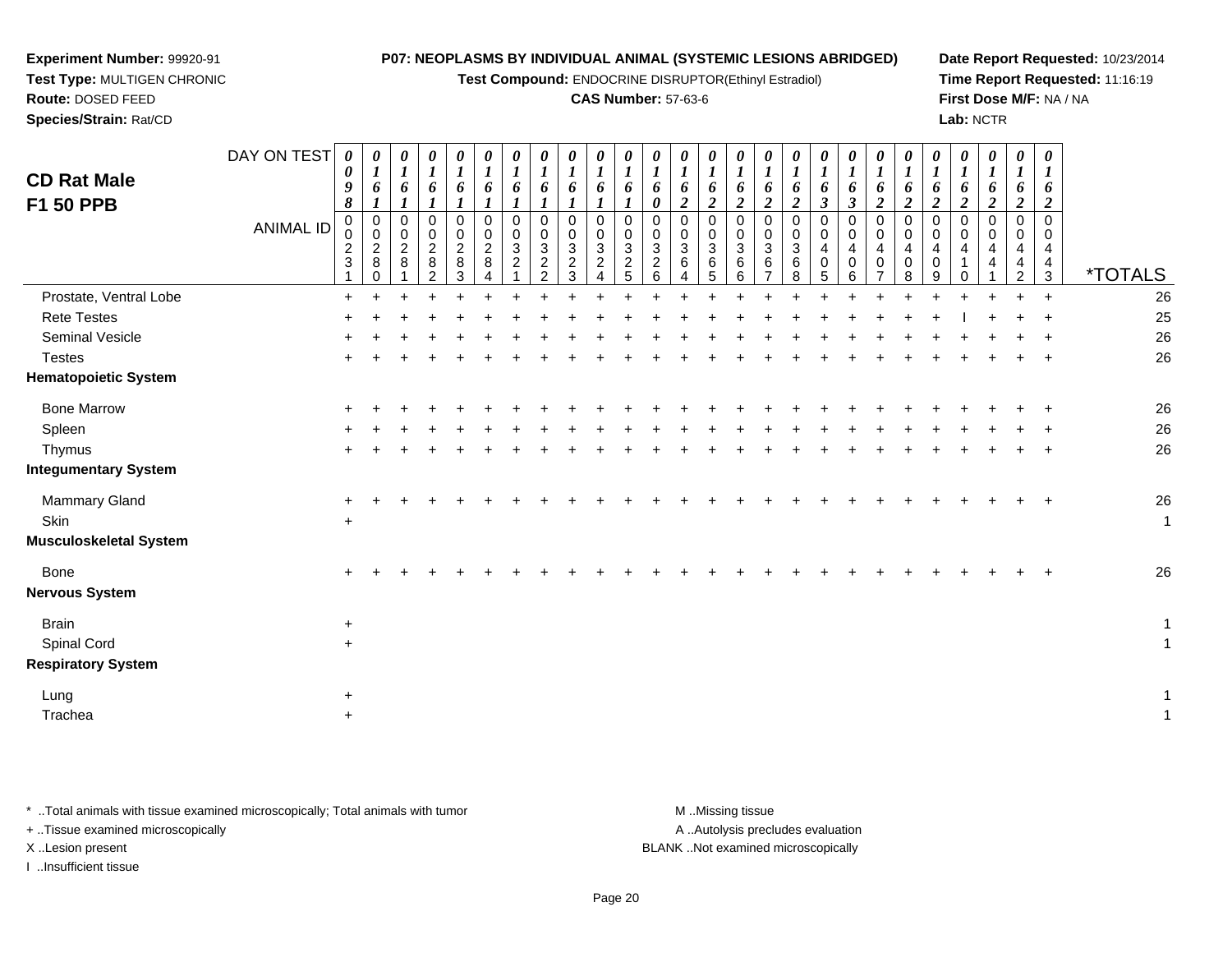**Test Compound:** ENDOCRINE DISRUPTOR(Ethinyl Estradiol)

## **CAS Number:** 57-63-6

**Date Report Requested:** 10/23/2014**Time Report Requested:** 11:16:19**First Dose M/F:** NA / NA**Lab:** NCTR

**Route:** DOSED FEED**Species/Strain:** Rat/CD

**Experiment Number:** 99920-91**Test Type:** MULTIGEN CHRONIC

| <b>CD Rat Male</b><br><b>F1 50 PPB</b>                      | DAY ON TEST<br>ANIMAL ID | $\boldsymbol{\theta}$<br>0<br>9<br>8<br>0<br>$\mathbf 0$<br>$\frac{2}{3}$ | $\boldsymbol{\theta}$<br>$\boldsymbol{l}$<br>6<br>$\boldsymbol{0}$<br>$\pmb{0}$<br>$\frac{2}{8}$<br>$\Omega$ | 0<br>6<br>0<br>0<br>$\frac{2}{8}$ | $\boldsymbol{\theta}$<br>$\mathbf{r}$<br>6<br>0<br>$\pmb{0}$<br>$\sqrt{2}$<br>8<br>$\Omega$ | $\boldsymbol{\theta}$<br>$\mathbf{r}$<br>6<br>0<br>$\pmb{0}$<br>$\frac{2}{8}$<br>3 | $\boldsymbol{\theta}$<br>$\overline{ }$<br>6<br>0<br>$\,0\,$<br>$\begin{array}{c} 2 \\ 8 \end{array}$ | $\boldsymbol{\theta}$<br>$\boldsymbol{l}$<br>6<br>0<br>$\mathbf 0$<br>$\sqrt{3}$<br>$\overline{2}$ | $\boldsymbol{\theta}$<br>6<br>0<br>0<br>$\ensuremath{\mathsf{3}}$<br>$\overline{c}$<br>$\Omega$ | $\boldsymbol{\theta}$<br>$\mathbf{r}$<br>$\mathbf{I}$<br>6<br>0<br>$\pmb{0}$<br>$\sqrt{3}$<br>$\overline{c}$<br>3 | $\pmb{\theta}$<br>$\boldsymbol{l}$<br>6<br>0<br>$\mathbf 0$<br>3<br>$\overline{c}$ | 0<br>$\overline{ }$<br>6<br>0<br>0<br>3<br>$\overline{c}$<br>5 | 0<br>$\mathbf{I}$<br>6<br>0<br>0<br>$\mathsf 0$<br>$\ensuremath{\mathsf{3}}$<br>$\overline{c}$<br>6 | $\boldsymbol{\theta}$<br>$\boldsymbol{l}$<br>6<br>2<br>$\pmb{0}$<br>$\pmb{0}$<br>$\ensuremath{\mathsf{3}}$<br>$\,6\,$<br>4 | $\boldsymbol{\theta}$<br>6<br>$\mathbf{\hat{z}}$<br>0<br>$\pmb{0}$<br>3<br>6<br>5 | $\boldsymbol{\theta}$<br>$\mathbf{I}$<br>$\mathbf{I}$<br>6<br>$\sim$<br>∠<br>$\mathbf 0$<br>0<br>$\ensuremath{\mathsf{3}}$<br>6<br>6 | 0<br>6<br>◠<br>$\pmb{0}$<br>$\pmb{0}$<br>$\ensuremath{\mathsf{3}}$<br>$\,6$<br>⇁ | 0<br>$\mathbf{I}$<br>6<br>$\mathbf{\Omega}$<br>◢<br>0<br>$\pmb{0}$<br>$\ensuremath{\mathsf{3}}$<br>$\,6$<br>8 | $\boldsymbol{\theta}$<br>1<br>6<br>$\mathbf 0$<br>4<br>$\mathbf 0$<br>5 | $\boldsymbol{\theta}$<br>6<br>$\rightarrow$<br>0<br>$\pmb{0}$<br>$\overline{4}$<br>0<br>6 | $\boldsymbol{\theta}$<br>6<br>0<br>0<br>4<br>$\pmb{0}$ | $\boldsymbol{\theta}$<br>$\bm{o}$<br>ി<br>0<br>$\mathbf 0$<br>4<br>$\pmb{0}$<br>8 | $\boldsymbol{\theta}$<br>6<br>0<br>4<br>0<br>9 | 0<br>$\boldsymbol{l}$<br>6<br>0<br>4 | $\boldsymbol{\theta}$<br>$\mathbf{I}$<br>6<br>0<br>0<br>4<br>4 | $\boldsymbol{\theta}$<br>$\mathbf{I}$<br>6<br><sup>1</sup><br>0<br>0<br>$\overline{4}$<br>4<br>2 | $\boldsymbol{\theta}$<br>$\bm{l}$<br>6<br>0<br>4<br>4<br>3 | <i><b>*TOTALS</b></i> |
|-------------------------------------------------------------|--------------------------|---------------------------------------------------------------------------|--------------------------------------------------------------------------------------------------------------|-----------------------------------|---------------------------------------------------------------------------------------------|------------------------------------------------------------------------------------|-------------------------------------------------------------------------------------------------------|----------------------------------------------------------------------------------------------------|-------------------------------------------------------------------------------------------------|-------------------------------------------------------------------------------------------------------------------|------------------------------------------------------------------------------------|----------------------------------------------------------------|-----------------------------------------------------------------------------------------------------|----------------------------------------------------------------------------------------------------------------------------|-----------------------------------------------------------------------------------|--------------------------------------------------------------------------------------------------------------------------------------|----------------------------------------------------------------------------------|---------------------------------------------------------------------------------------------------------------|-------------------------------------------------------------------------|-------------------------------------------------------------------------------------------|--------------------------------------------------------|-----------------------------------------------------------------------------------|------------------------------------------------|--------------------------------------|----------------------------------------------------------------|--------------------------------------------------------------------------------------------------|------------------------------------------------------------|-----------------------|
| <b>Special Senses System</b>                                |                          |                                                                           |                                                                                                              |                                   |                                                                                             |                                                                                    |                                                                                                       |                                                                                                    |                                                                                                 |                                                                                                                   |                                                                                    |                                                                |                                                                                                     |                                                                                                                            |                                                                                   |                                                                                                                                      |                                                                                  |                                                                                                               |                                                                         |                                                                                           |                                                        |                                                                                   |                                                |                                      |                                                                |                                                                                                  |                                                            |                       |
| <b>NONE</b><br><b>Urinary System</b>                        |                          |                                                                           |                                                                                                              |                                   |                                                                                             |                                                                                    |                                                                                                       |                                                                                                    |                                                                                                 |                                                                                                                   |                                                                                    |                                                                |                                                                                                     |                                                                                                                            |                                                                                   |                                                                                                                                      |                                                                                  |                                                                                                               |                                                                         |                                                                                           |                                                        |                                                                                   |                                                |                                      |                                                                |                                                                                                  |                                                            |                       |
| Kidney<br><b>Urinary Bladder</b><br><b>SYSTEMIC LESIONS</b> |                          | $+$                                                                       |                                                                                                              |                                   |                                                                                             |                                                                                    |                                                                                                       |                                                                                                    |                                                                                                 |                                                                                                                   |                                                                                    |                                                                |                                                                                                     |                                                                                                                            |                                                                                   |                                                                                                                                      |                                                                                  |                                                                                                               |                                                                         |                                                                                           |                                                        |                                                                                   |                                                |                                      |                                                                |                                                                                                  | $\pm$                                                      | 26                    |
| Multiple Organ                                              |                          | $\pm$                                                                     |                                                                                                              |                                   |                                                                                             |                                                                                    |                                                                                                       |                                                                                                    |                                                                                                 |                                                                                                                   |                                                                                    |                                                                |                                                                                                     |                                                                                                                            |                                                                                   |                                                                                                                                      |                                                                                  |                                                                                                               |                                                                         |                                                                                           |                                                        |                                                                                   |                                                |                                      |                                                                |                                                                                                  |                                                            | 26                    |

\* ..Total animals with tissue examined microscopically; Total animals with tumor **M** . Missing tissue M ..Missing tissue

+ ..Tissue examined microscopically

I ..Insufficient tissue

A ..Autolysis precludes evaluation X ..Lesion present BLANK ..Not examined microscopically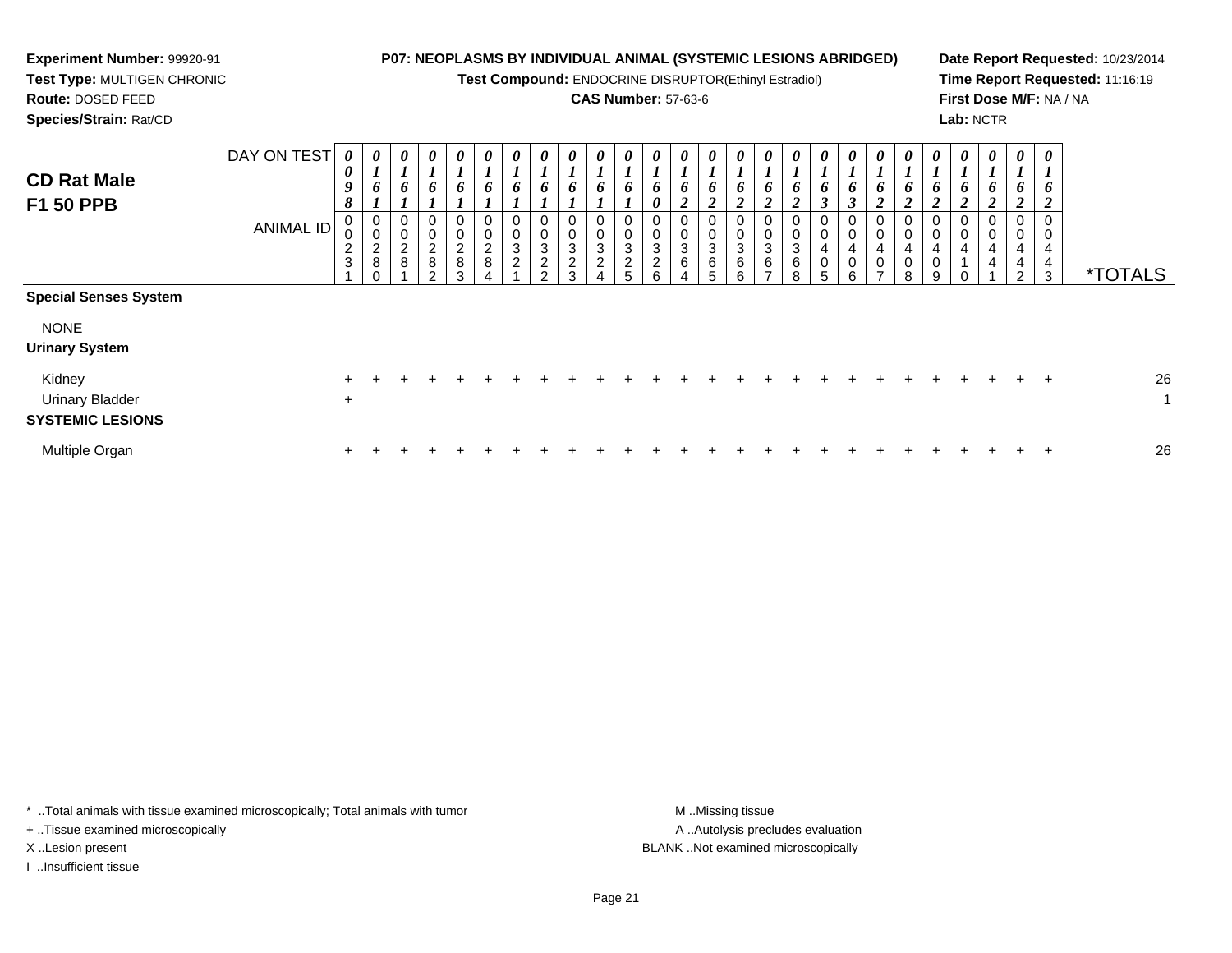**Test Compound:** ENDOCRINE DISRUPTOR(Ethinyl Estradiol)

#### **CAS Number:** 57-63-6

**Date Report Requested:** 10/23/2014**Time Report Requested:** 11:16:19**First Dose M/F:** NA / NA**Lab:** NCTR

**Route:** DOSED FEED **Species/Strain:** Rat/CDDAY ON TEST**CD Rat Male F2 CONTROL**ANIMAL ID*0 1 6 1* 0 0 4 9 4*0 1 6 1* 0 0 4 9 5*0 1 6 1* 0 0 4 9 7*0 1 6 1* 0 0 4 9 8*0 1 6 1* 0 0 5 4 4*0 1 6 2* 0 0 5 4 5*0 1 6 2* 0 0 5 46*0 1 6 2* 0 0 5 4 7*0 1 6 1* 0 0 5 4 8*0 1 6 1* 0 0 5 4 9*0 1 6 3* 0 0 5 8 7*0 1 6 3* 0 0 5 8 8*0 1 6 2* 0 0 5 8 9*0 1 6 2* 00 5 9 0

|                               | <b>ANIMAL ID</b> | 0<br>$\mathbf 0$<br>$\overline{4}$<br>9<br>4 | 0<br>$\pmb{0}$<br>$\begin{array}{c} 4 \\ 9 \end{array}$<br>5 | 0<br>0<br>$\overline{\mathbf{4}}$<br>$\mathsf g$<br>$\overline{ }$ | $\begin{matrix} 0 \\ 0 \\ 4 \end{matrix}$<br>$\boldsymbol{9}$<br>8 | 0<br>$\frac{0}{5}$<br>$\overline{\mathbf{4}}$<br>$\overline{4}$ | 0<br>$\begin{array}{c} 0 \\ 5 \end{array}$<br>4<br>5 | 0<br>$\pmb{0}$<br>$\sqrt{5}$<br>4<br>6 | 0<br>$\pmb{0}$<br>5<br>4<br>⇁ | 0<br>$\pmb{0}$<br>5<br>4<br>8 | 0<br>0<br>5<br>4<br>9 | 0<br>0<br>$\overline{5}$<br>8<br>- | 0<br>$\mathsf{O}\xspace$<br>5<br>8<br>8 | 0<br>$\pmb{0}$<br>$\,$ 5 $\,$<br>8<br>9 | 0<br>$\pmb{0}$<br>$\overline{5}$<br>9<br>$\Omega$ | 0<br>$\mathbf 0$<br>$\,6$<br>$\ensuremath{\mathsf{3}}$ | 0<br>$\pmb{0}$<br>$\,6\,$<br>$\sqrt{3}$<br>$\overline{c}$ | O<br>$\pmb{0}$<br>$6\phantom{a}$<br>$\ensuremath{\mathsf{3}}$<br>3 | 0<br>$\pmb{0}$<br>$6\phantom{1}$<br>$\mathbf{3}$ | 0<br>$\mathbf 0$<br>6<br>3<br>5 | 0<br>$\mathbf 0$<br>6<br>$\mathbf{3}$<br>6 | 0<br>$\mathbf 0$<br>6<br>$\sqrt{5}$<br>9 | 0<br>$\pmb{0}$<br>$\,6$<br>6<br>$\Omega$ | 0<br>$\mathsf{O}\xspace$<br>6<br>6 | 0<br>$\pmb{0}$<br>6<br>$\overline{7}$<br>$\overline{2}$ | 0<br>0<br>6<br>$\overline{7}$<br>3 | <i><b>*TOTALS</b></i> |
|-------------------------------|------------------|----------------------------------------------|--------------------------------------------------------------|--------------------------------------------------------------------|--------------------------------------------------------------------|-----------------------------------------------------------------|------------------------------------------------------|----------------------------------------|-------------------------------|-------------------------------|-----------------------|------------------------------------|-----------------------------------------|-----------------------------------------|---------------------------------------------------|--------------------------------------------------------|-----------------------------------------------------------|--------------------------------------------------------------------|--------------------------------------------------|---------------------------------|--------------------------------------------|------------------------------------------|------------------------------------------|------------------------------------|---------------------------------------------------------|------------------------------------|-----------------------|
| <b>Alimentary System</b>      |                  |                                              |                                                              |                                                                    |                                                                    |                                                                 |                                                      |                                        |                               |                               |                       |                                    |                                         |                                         |                                                   |                                                        |                                                           |                                                                    |                                                  |                                 |                                            |                                          |                                          |                                    |                                                         |                                    |                       |
| Liver                         |                  | $\ddot{}$                                    |                                                              |                                                                    |                                                                    |                                                                 |                                                      |                                        |                               |                               |                       |                                    |                                         |                                         |                                                   |                                                        |                                                           |                                                                    |                                                  |                                 |                                            |                                          |                                          |                                    |                                                         | $\ddot{}$                          | 25                    |
| <b>Cardiovascular System</b>  |                  |                                              |                                                              |                                                                    |                                                                    |                                                                 |                                                      |                                        |                               |                               |                       |                                    |                                         |                                         |                                                   |                                                        |                                                           |                                                                    |                                                  |                                 |                                            |                                          |                                          |                                    |                                                         |                                    |                       |
| <b>NONE</b>                   |                  |                                              |                                                              |                                                                    |                                                                    |                                                                 |                                                      |                                        |                               |                               |                       |                                    |                                         |                                         |                                                   |                                                        |                                                           |                                                                    |                                                  |                                 |                                            |                                          |                                          |                                    |                                                         |                                    |                       |
| <b>Endocrine System</b>       |                  |                                              |                                                              |                                                                    |                                                                    |                                                                 |                                                      |                                        |                               |                               |                       |                                    |                                         |                                         |                                                   |                                                        |                                                           |                                                                    |                                                  |                                 |                                            |                                          |                                          |                                    |                                                         |                                    |                       |
| <b>Adrenal Cortex</b>         |                  |                                              |                                                              |                                                                    |                                                                    |                                                                 |                                                      |                                        |                               |                               |                       |                                    |                                         |                                         |                                                   |                                                        |                                                           |                                                                    |                                                  |                                 |                                            |                                          |                                          |                                    |                                                         |                                    | 25                    |
| Adrenal Medulla               |                  |                                              |                                                              |                                                                    |                                                                    |                                                                 |                                                      |                                        |                               |                               |                       |                                    |                                         |                                         |                                                   |                                                        |                                                           |                                                                    |                                                  |                                 |                                            |                                          |                                          |                                    |                                                         | $\div$                             | 24                    |
| <b>Pituitary Gland</b>        |                  | ÷                                            |                                                              |                                                                    |                                                                    |                                                                 |                                                      |                                        |                               |                               |                       |                                    |                                         |                                         |                                                   |                                                        |                                                           |                                                                    |                                                  |                                 |                                            |                                          |                                          |                                    |                                                         |                                    | 23                    |
| <b>Thyroid Gland</b>          |                  | $\ddot{}$                                    |                                                              |                                                                    |                                                                    |                                                                 |                                                      |                                        |                               |                               |                       |                                    |                                         |                                         |                                                   |                                                        |                                                           |                                                                    |                                                  |                                 |                                            |                                          |                                          |                                    |                                                         | $\ddot{}$                          | 24                    |
| <b>General Body System</b>    |                  |                                              |                                                              |                                                                    |                                                                    |                                                                 |                                                      |                                        |                               |                               |                       |                                    |                                         |                                         |                                                   |                                                        |                                                           |                                                                    |                                                  |                                 |                                            |                                          |                                          |                                    |                                                         |                                    |                       |
| <b>NONE</b>                   |                  |                                              |                                                              |                                                                    |                                                                    |                                                                 |                                                      |                                        |                               |                               |                       |                                    |                                         |                                         |                                                   |                                                        |                                                           |                                                                    |                                                  |                                 |                                            |                                          |                                          |                                    |                                                         |                                    |                       |
| <b>Genital System</b>         |                  |                                              |                                                              |                                                                    |                                                                    |                                                                 |                                                      |                                        |                               |                               |                       |                                    |                                         |                                         |                                                   |                                                        |                                                           |                                                                    |                                                  |                                 |                                            |                                          |                                          |                                    |                                                         |                                    |                       |
| <b>Coagulating Gland</b>      |                  |                                              |                                                              |                                                                    |                                                                    |                                                                 |                                                      |                                        |                               |                               |                       |                                    |                                         |                                         |                                                   |                                                        |                                                           |                                                                    |                                                  |                                 |                                            |                                          |                                          |                                    |                                                         |                                    | 25                    |
| Epididymis                    |                  |                                              |                                                              |                                                                    |                                                                    |                                                                 |                                                      |                                        |                               |                               |                       |                                    |                                         |                                         |                                                   |                                                        |                                                           |                                                                    |                                                  |                                 |                                            |                                          |                                          |                                    |                                                         | $\div$                             | 25                    |
| Prostate, Dorsal/Lateral Lobe |                  | $\ddot{}$                                    |                                                              |                                                                    |                                                                    |                                                                 |                                                      |                                        |                               | $\ddot{}$                     |                       |                                    |                                         | $+$                                     | $\ddot{}$                                         |                                                        |                                                           | $\pm$                                                              |                                                  |                                 |                                            |                                          |                                          |                                    |                                                         | $\overline{+}$                     | 25                    |
| Prostate, Ventral Lobe        |                  |                                              |                                                              |                                                                    |                                                                    |                                                                 |                                                      |                                        |                               |                               |                       |                                    |                                         |                                         |                                                   |                                                        |                                                           |                                                                    |                                                  |                                 |                                            |                                          |                                          |                                    |                                                         | $\ddot{}$                          | 25                    |
| <b>Rete Testes</b>            |                  |                                              |                                                              |                                                                    |                                                                    |                                                                 |                                                      |                                        |                               |                               |                       |                                    |                                         |                                         |                                                   |                                                        |                                                           |                                                                    |                                                  |                                 |                                            |                                          |                                          |                                    |                                                         |                                    | 24                    |

\* ..Total animals with tissue examined microscopically; Total animals with tumor **M** ..Missing tissue M ..Missing tissue

<sup>+</sup>

<sup>+</sup>

e +

+ ..Tissue examined microscopically

**Experiment Number:** 99920-91**Test Type:** MULTIGEN CHRONIC

I ..Insufficient tissue

Seminal Vesicle

Testes

A ..Autolysis precludes evaluation

<sup>+</sup> <sup>+</sup> <sup>+</sup> <sup>+</sup> <sup>+</sup> <sup>+</sup> <sup>+</sup> <sup>+</sup> <sup>+</sup> <sup>I</sup> <sup>+</sup> <sup>+</sup> <sup>+</sup> <sup>+</sup> <sup>+</sup> <sup>+</sup> <sup>+</sup> <sup>+</sup> <sup>+</sup> <sup>+</sup> <sup>+</sup> <sup>+</sup> <sup>+</sup> <sup>+</sup> <sup>24</sup>

<sup>+</sup> <sup>+</sup> <sup>+</sup> <sup>+</sup> <sup>+</sup> <sup>+</sup> <sup>+</sup> <sup>+</sup> <sup>+</sup> <sup>+</sup> <sup>+</sup> <sup>+</sup> <sup>+</sup> <sup>+</sup> <sup>+</sup> <sup>+</sup> <sup>+</sup> <sup>+</sup> <sup>+</sup> <sup>+</sup> <sup>+</sup> <sup>+</sup> <sup>+</sup> <sup>+</sup> <sup>25</sup>

<sup>+</sup> <sup>+</sup> <sup>+</sup> <sup>+</sup> <sup>+</sup> <sup>+</sup> <sup>+</sup> <sup>+</sup> <sup>+</sup> <sup>+</sup> <sup>+</sup> <sup>+</sup> <sup>+</sup> <sup>+</sup> <sup>+</sup> <sup>+</sup> <sup>+</sup> <sup>+</sup> <sup>+</sup> <sup>+</sup> <sup>+</sup> <sup>+</sup> <sup>+</sup> <sup>+</sup> <sup>25</sup>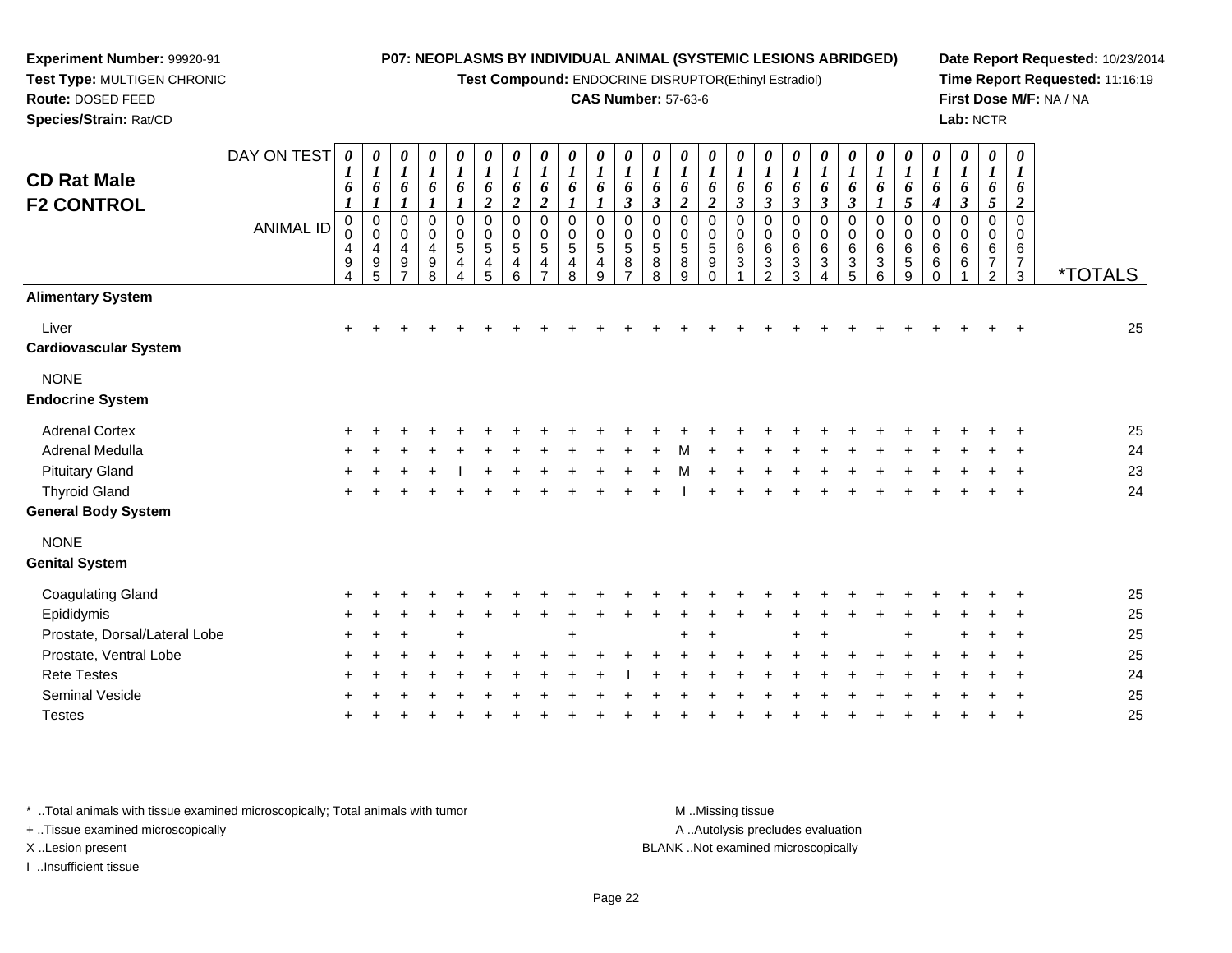**Test Compound:** ENDOCRINE DISRUPTOR(Ethinyl Estradiol)

## **CAS Number:** 57-63-6

**Date Report Requested:** 10/23/2014**Time Report Requested:** 11:16:19**First Dose M/F:** NA / NA**Lab:** NCTR

| <b>CD Rat Male</b><br><b>F2 CONTROL</b>                               | DAY ON TEST<br><b>ANIMAL ID</b> | 0<br>6<br>$_{\rm 0}^{\rm 0}$<br>4<br>$\mathsf g$<br>4 | 0<br>$\boldsymbol{l}$<br>6<br>$\boldsymbol{l}$<br>$\begin{smallmatrix} 0\\0 \end{smallmatrix}$<br>$\overline{4}$<br>9<br>5 | 0<br>$\boldsymbol{l}$<br>6<br>$\boldsymbol{l}$<br>0<br>0<br>4<br>9 | $\boldsymbol{\theta}$<br>$\boldsymbol{l}$<br>6<br>$\mathbf 0$<br>0<br>4<br>$\boldsymbol{9}$<br>8 | 0<br>$\boldsymbol{l}$<br>6<br>0<br>0<br>$\overline{5}$<br>$\overline{4}$ | 0<br>$\boldsymbol{l}$<br>6<br>$\boldsymbol{2}$<br>0<br>$\pmb{0}$<br>$\overline{5}$<br>4<br>5 | 0<br>$\boldsymbol{l}$<br>6<br>$\boldsymbol{2}$<br>$\mathbf 0$<br>0<br>$\overline{5}$<br>4<br>6 | $\boldsymbol{\theta}$<br>$\boldsymbol{l}$<br>6<br>$\overline{2}$<br>$\mathbf 0$<br>0<br>$\sqrt{5}$<br>4 | 0<br>$\boldsymbol{I}$<br>6<br>0<br>0<br>$\sqrt{5}$<br>4<br>8 | 0<br>$\boldsymbol{l}$<br>6<br>$\mathbf 0$<br>0<br>5<br>4<br>9 | $\bm{l}$<br>6<br>$\mathfrak{z}$<br>$\Omega$<br>0<br>5<br>8 | $\boldsymbol{\theta}$<br>$\boldsymbol{I}$<br>6<br>$\boldsymbol{\beta}$<br>$\Omega$<br>$\mathbf 0$<br>5<br>8<br>8 | 0<br>1<br>6<br>$\overline{c}$<br>$\Omega$<br>0<br>$\sqrt{5}$<br>8<br>g | 0<br>$\bm{l}$<br>6<br>$\overline{2}$<br>$\Omega$<br>0<br>$\sqrt{5}$<br>9<br>$\Omega$ | 0<br>$\boldsymbol{l}$<br>6<br>$\boldsymbol{\beta}$<br>0<br>0<br>$\,6\,$<br>$\mathbf{3}$ | 0<br>$\boldsymbol{I}$<br>6<br>$\mathfrak{z}$<br>$\mathbf 0$<br>0<br>6<br>$\mathbf{3}$<br>$\mathcal{P}$ | 0<br>1<br>6<br>$\boldsymbol{\beta}$<br>0<br>0<br>6<br>$\sqrt{3}$<br>3 | 0<br>$\boldsymbol{l}$<br>6<br>$\mathfrak{z}$<br>$\mathbf 0$<br>0<br>6<br>3<br>Δ | 1<br>6<br>$\boldsymbol{\beta}$<br>0<br>0<br>6<br>$\sqrt{3}$<br>5 | 0<br>1<br>6<br>1<br>$\mathbf 0$<br>0<br>6<br>$\mathbf{3}$<br>6 | 0<br>1<br>6<br>$\mathfrak{s}$<br>$\mathbf 0$<br>0<br>$\,6\,$<br>$\sqrt{5}$<br>9 | 0<br>$\boldsymbol{l}$<br>6<br>$\boldsymbol{4}$<br>$\mathbf 0$<br>0<br>6<br>$\,6\,$<br>$\Omega$ | 0<br>$\boldsymbol{\mathit{1}}$<br>6<br>$\boldsymbol{\beta}$<br>$\mathbf 0$<br>0<br>6<br>6 | 0<br>$\boldsymbol{l}$<br>6<br>$\sqrt{5}$<br>$\mathbf 0$<br>0<br>$\,6\,$<br>$\overline{7}$<br>$\overline{2}$ | 0<br>$\bm{l}$<br>6<br>$\overline{a}$<br>$\Omega$<br>0<br>6<br>$\overline{7}$<br>3 | <i><b>*TOTALS</b></i> |
|-----------------------------------------------------------------------|---------------------------------|-------------------------------------------------------|----------------------------------------------------------------------------------------------------------------------------|--------------------------------------------------------------------|--------------------------------------------------------------------------------------------------|--------------------------------------------------------------------------|----------------------------------------------------------------------------------------------|------------------------------------------------------------------------------------------------|---------------------------------------------------------------------------------------------------------|--------------------------------------------------------------|---------------------------------------------------------------|------------------------------------------------------------|------------------------------------------------------------------------------------------------------------------|------------------------------------------------------------------------|--------------------------------------------------------------------------------------|-----------------------------------------------------------------------------------------|--------------------------------------------------------------------------------------------------------|-----------------------------------------------------------------------|---------------------------------------------------------------------------------|------------------------------------------------------------------|----------------------------------------------------------------|---------------------------------------------------------------------------------|------------------------------------------------------------------------------------------------|-------------------------------------------------------------------------------------------|-------------------------------------------------------------------------------------------------------------|-----------------------------------------------------------------------------------|-----------------------|
| <b>Hematopoietic System</b>                                           |                                 |                                                       |                                                                                                                            |                                                                    |                                                                                                  |                                                                          |                                                                                              |                                                                                                |                                                                                                         |                                                              |                                                               |                                                            |                                                                                                                  |                                                                        |                                                                                      |                                                                                         |                                                                                                        |                                                                       |                                                                                 |                                                                  |                                                                |                                                                                 |                                                                                                |                                                                                           |                                                                                                             |                                                                                   |                       |
| <b>Bone Marrow</b><br>Spleen<br>Thymus<br><b>Integumentary System</b> |                                 |                                                       |                                                                                                                            |                                                                    |                                                                                                  |                                                                          |                                                                                              |                                                                                                |                                                                                                         |                                                              |                                                               |                                                            |                                                                                                                  |                                                                        |                                                                                      |                                                                                         |                                                                                                        |                                                                       |                                                                                 |                                                                  |                                                                |                                                                                 |                                                                                                |                                                                                           |                                                                                                             |                                                                                   | 25<br>25<br>25        |
| Mammary Gland<br><b>Musculoskeletal System</b>                        |                                 | $\ddot{}$                                             |                                                                                                                            |                                                                    |                                                                                                  |                                                                          |                                                                                              |                                                                                                |                                                                                                         |                                                              |                                                               |                                                            |                                                                                                                  |                                                                        |                                                                                      |                                                                                         |                                                                                                        |                                                                       |                                                                                 |                                                                  |                                                                |                                                                                 |                                                                                                |                                                                                           |                                                                                                             |                                                                                   | 25                    |
| Bone<br><b>Nervous System</b>                                         |                                 | $\ddot{}$                                             |                                                                                                                            |                                                                    |                                                                                                  |                                                                          |                                                                                              |                                                                                                |                                                                                                         |                                                              |                                                               |                                                            |                                                                                                                  |                                                                        |                                                                                      |                                                                                         |                                                                                                        |                                                                       |                                                                                 |                                                                  |                                                                |                                                                                 |                                                                                                |                                                                                           |                                                                                                             |                                                                                   | 25                    |
| <b>NONE</b><br><b>Respiratory System</b>                              |                                 |                                                       |                                                                                                                            |                                                                    |                                                                                                  |                                                                          |                                                                                              |                                                                                                |                                                                                                         |                                                              |                                                               |                                                            |                                                                                                                  |                                                                        |                                                                                      |                                                                                         |                                                                                                        |                                                                       |                                                                                 |                                                                  |                                                                |                                                                                 |                                                                                                |                                                                                           |                                                                                                             |                                                                                   |                       |
| <b>NONE</b><br><b>Special Senses System</b>                           |                                 |                                                       |                                                                                                                            |                                                                    |                                                                                                  |                                                                          |                                                                                              |                                                                                                |                                                                                                         |                                                              |                                                               |                                                            |                                                                                                                  |                                                                        |                                                                                      |                                                                                         |                                                                                                        |                                                                       |                                                                                 |                                                                  |                                                                |                                                                                 |                                                                                                |                                                                                           |                                                                                                             |                                                                                   |                       |
| <b>NONE</b><br><b>Urinary System</b>                                  |                                 |                                                       |                                                                                                                            |                                                                    |                                                                                                  |                                                                          |                                                                                              |                                                                                                |                                                                                                         |                                                              |                                                               |                                                            |                                                                                                                  |                                                                        |                                                                                      |                                                                                         |                                                                                                        |                                                                       |                                                                                 |                                                                  |                                                                |                                                                                 |                                                                                                |                                                                                           |                                                                                                             |                                                                                   |                       |
| Kidney<br><b>SYSTEMIC LESIONS</b>                                     |                                 | $\pm$                                                 |                                                                                                                            |                                                                    |                                                                                                  |                                                                          |                                                                                              |                                                                                                |                                                                                                         |                                                              |                                                               |                                                            |                                                                                                                  |                                                                        |                                                                                      |                                                                                         |                                                                                                        |                                                                       |                                                                                 |                                                                  |                                                                |                                                                                 |                                                                                                |                                                                                           |                                                                                                             |                                                                                   | 25                    |
| Multiple Organ                                                        |                                 | +                                                     |                                                                                                                            |                                                                    |                                                                                                  |                                                                          |                                                                                              |                                                                                                |                                                                                                         |                                                              |                                                               |                                                            |                                                                                                                  |                                                                        |                                                                                      |                                                                                         |                                                                                                        |                                                                       |                                                                                 |                                                                  |                                                                |                                                                                 |                                                                                                |                                                                                           |                                                                                                             |                                                                                   | 25                    |

\* ..Total animals with tissue examined microscopically; Total animals with tumor **M** . Missing tissue M ..Missing tissue A ..Autolysis precludes evaluation + ..Tissue examined microscopically X ..Lesion present BLANK ..Not examined microscopicallyI ..Insufficient tissue

**Experiment Number:** 99920-91**Test Type:** MULTIGEN CHRONIC

**Route:** DOSED FEED**Species/Strain:** Rat/CD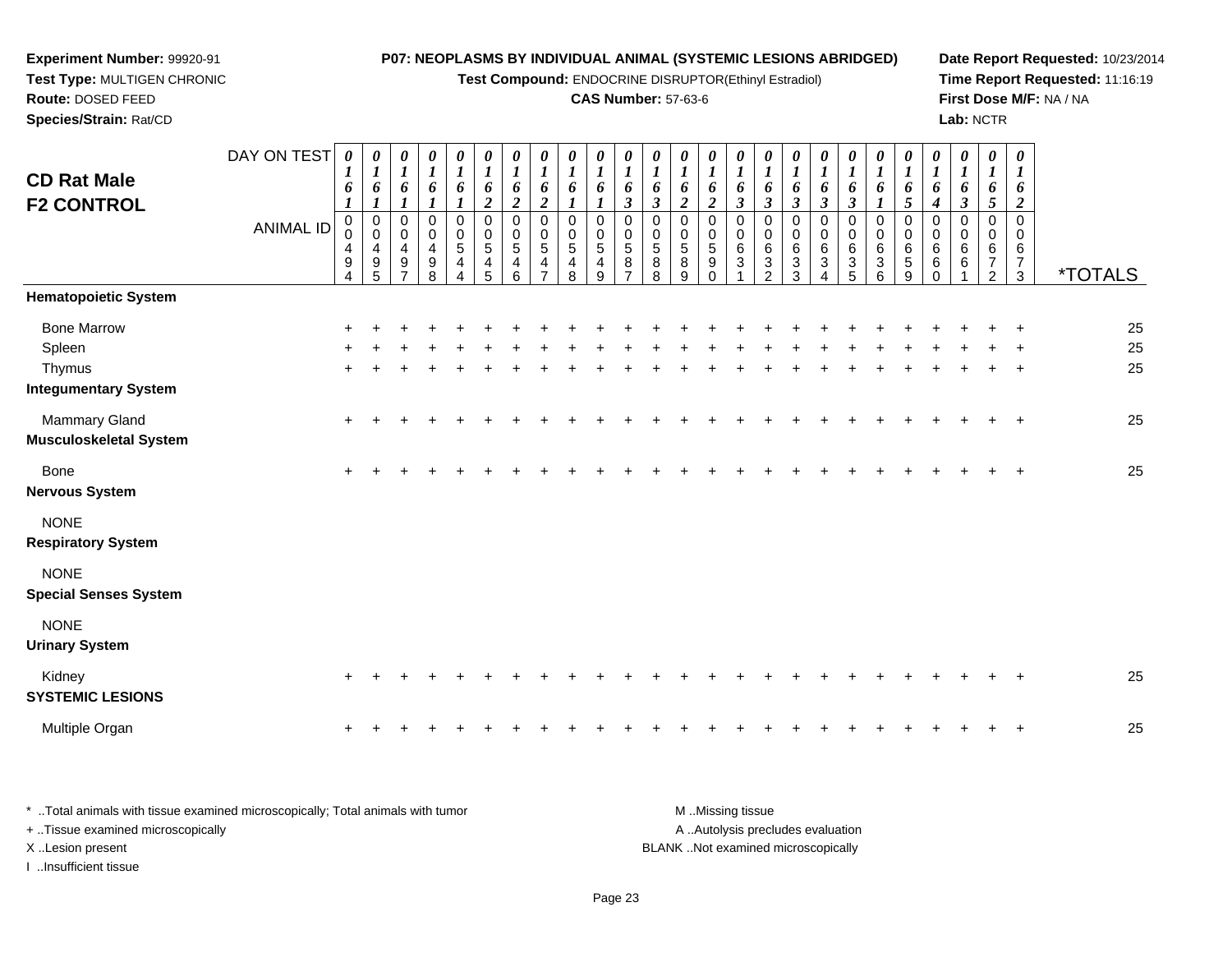**Test Compound:** ENDOCRINE DISRUPTOR(Ethinyl Estradiol)

#### **CAS Number:** 57-63-6

*0 1*

 *6 5*0

**Date Report Requested:** 10/23/2014**Time Report Requested:** 11:16:19**First Dose M/F:** NA / NA**Lab:** NCTR

5 \*TOTALS

**Route:** DOSED FEED **Species/Strain:** Rat/CDDAY ON TEST**CD Rat MaleF2 2.0 PPB**ANIMAL ID*0 1 6 1* 0 0 4 9 9*0 1 6 1*0<br>0<br>5<br>0<br>0 *0 1 6 1*0<br>0<br>5<br>0 1*0 1 6 1* 0 0 5 0 2*0 1 6 1* 0 0 5 0 3*0 1 6 1* 0 0 5 0 4*0 1 6 0* 0 0 5 0 5*0 1 6 2*0<br>0<br>5<br>5<br>0<br>0 *0 1 6 1* 0 0 5 5 1*0 1 6 1* 0 0 5 5 2*0 1 6 1* 0 0 5 5 3*0 1 6 1* 0 0 5 9 1*0 1 6 1* 0 0 5 9 2*0 1 6 1* 0 0 5 9 3*0 1 6 1*0<br>0<br>6<br>3<br>7 **Alimentary System**Intestine Small, Ileum

 $+$  1 Liver <sup>+</sup> $\overline{1}$ **Cardiovascular System**

# NONE

**Endocrine System**

## NONE

**General Body System**

**Experiment Number:** 99920-91**Test Type:** MULTIGEN CHRONIC

#### NONE

**Genital System**

| <b>Coagulating Gland</b>      | $+$    |  |  |  |     |  |         | $+$ $+$ | $+$ | M   | $+$ |     |  |  |       | $+$ $+$ | 23             |
|-------------------------------|--------|--|--|--|-----|--|---------|---------|-----|-----|-----|-----|--|--|-------|---------|----------------|
| Epididymis                    | $+$    |  |  |  |     |  |         |         |     |     |     |     |  |  |       | $+$ $+$ | 25             |
| <b>Preputial Gland</b>        |        |  |  |  |     |  |         |         |     |     |     |     |  |  | $\pm$ |         | $\overline{2}$ |
| Prostate, Dorsal/Lateral Lobe | $\div$ |  |  |  | $+$ |  | $+$ $+$ | $+$     |     | $+$ |     | $+$ |  |  |       | $+$ $+$ | 25             |
| Prostate, Ventral Lobe        | $+$    |  |  |  |     |  |         |         |     |     |     |     |  |  |       | $+$ $+$ | 25             |
| <b>Rete Testes</b>            | $+$    |  |  |  |     |  |         |         |     |     |     |     |  |  |       | $+$ $+$ | 24             |
| <b>Seminal Vesicle</b>        | $+$    |  |  |  |     |  |         |         |     |     |     |     |  |  |       | $+$ $+$ | 25             |
| <b>Testes</b>                 | $+$    |  |  |  |     |  |         |         |     |     |     |     |  |  |       | $+$ $+$ | 25             |
| <b>Hematopoietic System</b>   |        |  |  |  |     |  |         |         |     |     |     |     |  |  |       |         |                |

\* ..Total animals with tissue examined microscopically; Total animals with tumor **M** ..Missing tissue M ..Missing tissue

+ ..Tissue examined microscopically

I ..Insufficient tissue

A ..Autolysis precludes evaluation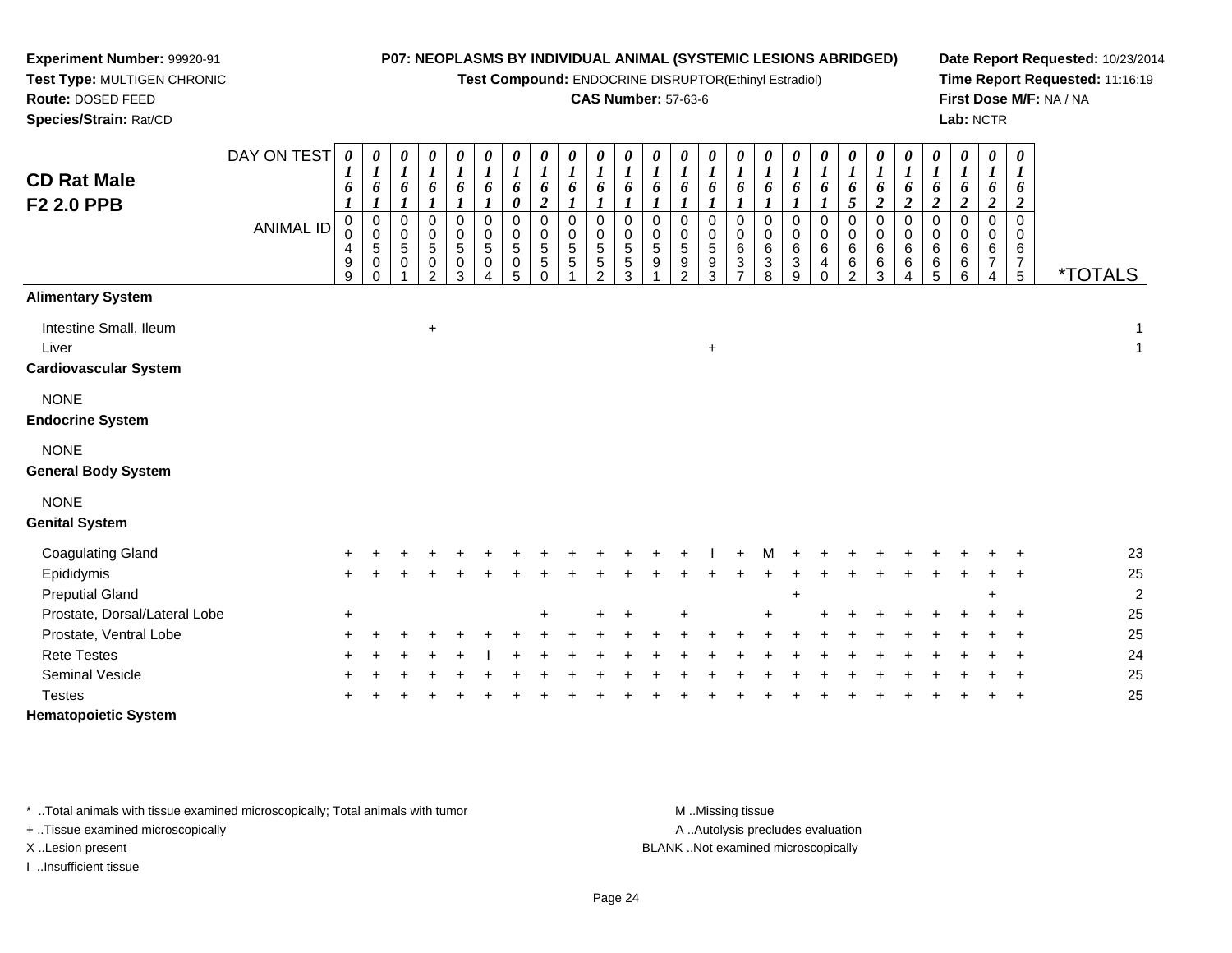| Experiment Number: 99920-91                           |                  |                  |                                                          |                                                                    |                                                |                                                |                                 |                                 |                                                |                                                |                                                |                                                                    |                                 |                                                       |                                                |                                                |                                 |                                 | P07: NEOPLASMS BY INDIVIDUAL ANIMAL (SYSTEMIC LESIONS ABRIDGED) |                                               |                                        |                                                                           |                                 |                                                     |                                 |                                                | Date Report Requested: 10/23/2014 |
|-------------------------------------------------------|------------------|------------------|----------------------------------------------------------|--------------------------------------------------------------------|------------------------------------------------|------------------------------------------------|---------------------------------|---------------------------------|------------------------------------------------|------------------------------------------------|------------------------------------------------|--------------------------------------------------------------------|---------------------------------|-------------------------------------------------------|------------------------------------------------|------------------------------------------------|---------------------------------|---------------------------------|-----------------------------------------------------------------|-----------------------------------------------|----------------------------------------|---------------------------------------------------------------------------|---------------------------------|-----------------------------------------------------|---------------------------------|------------------------------------------------|-----------------------------------|
| Test Type: MULTIGEN CHRONIC                           |                  |                  |                                                          |                                                                    |                                                |                                                |                                 |                                 |                                                |                                                |                                                |                                                                    |                                 | Test Compound: ENDOCRINE DISRUPTOR(Ethinyl Estradiol) |                                                |                                                |                                 |                                 |                                                                 |                                               |                                        |                                                                           |                                 |                                                     |                                 |                                                | Time Report Requested: 11:16:20   |
| Route: DOSED FEED                                     |                  |                  |                                                          |                                                                    |                                                |                                                |                                 |                                 |                                                |                                                |                                                |                                                                    |                                 | <b>CAS Number: 57-63-6</b>                            |                                                |                                                |                                 |                                 |                                                                 |                                               |                                        |                                                                           |                                 |                                                     |                                 |                                                | First Dose M/F: NA / NA           |
| Species/Strain: Rat/CD                                |                  |                  |                                                          |                                                                    |                                                |                                                |                                 |                                 |                                                |                                                |                                                |                                                                    |                                 |                                                       |                                                |                                                |                                 |                                 |                                                                 |                                               |                                        |                                                                           |                                 |                                                     | Lab: NCTR                       |                                                |                                   |
| <b>CD Rat Male</b><br>F2 2.0 PPB                      | DAY ON TEST      | 0<br>6           | $\boldsymbol{\theta}$<br>1<br>6<br>$\boldsymbol{l}$      | $\boldsymbol{\theta}$<br>$\boldsymbol{l}$<br>6<br>$\boldsymbol{l}$ | $\boldsymbol{\theta}$<br>$\boldsymbol{l}$<br>6 | 0<br>$\boldsymbol{l}$<br>6<br>$\boldsymbol{l}$ | U<br>$\boldsymbol{l}$<br>6<br>1 | 0<br>$\boldsymbol{l}$<br>6<br>0 | 0<br>$\boldsymbol{l}$<br>6<br>$\boldsymbol{2}$ | $\boldsymbol{\theta}$<br>$\boldsymbol{l}$<br>6 | $\boldsymbol{\theta}$<br>$\boldsymbol{l}$<br>6 | $\boldsymbol{\theta}$<br>$\boldsymbol{l}$<br>6<br>$\boldsymbol{l}$ | U<br>1<br>6<br>$\boldsymbol{l}$ | 0<br>1<br>6                                           | 0<br>$\boldsymbol{l}$<br>6<br>$\boldsymbol{l}$ | 0<br>$\boldsymbol{l}$<br>6<br>$\boldsymbol{l}$ | 0<br>$\boldsymbol{l}$<br>6      | 0<br>$\boldsymbol{l}$<br>6      | U<br>1<br>6                                                     | $\boldsymbol{\theta}$<br>1<br>6<br>$\sqrt{5}$ | 0<br>6<br>$\boldsymbol{2}$             | $\boldsymbol{\theta}$<br>$\boldsymbol{l}$<br>6<br>$\overline{\mathbf{c}}$ | 0<br>6<br>$\boldsymbol{2}$      | $\boldsymbol{\theta}$<br>1<br>6<br>$\boldsymbol{2}$ | U<br>1<br>6<br>$\boldsymbol{2}$ | 0<br>$\boldsymbol{l}$<br>6<br>$\boldsymbol{2}$ |                                   |
|                                                       | <b>ANIMAL ID</b> | 0<br>4<br>9<br>9 | $\pmb{0}$<br>$\mathbf 0$<br>5<br>$\mathbf 0$<br>$\Omega$ | 0<br>0<br>5<br>0                                                   | 0<br>0<br>$\,$ 5 $\,$<br>0<br>$\mathcal{P}$    | $\mathbf 0$<br>$\mathbf 0$<br>5<br>0<br>3      | $\Omega$<br>$\Omega$<br>5<br>0  | 0<br>$\mathbf 0$<br>5<br>0<br>5 | $\mathbf 0$<br>0<br>5<br>5                     | 0<br>0<br>5<br>5                               | $\mathbf 0$<br>0<br>5<br>5<br>$\mathfrak{p}$   | $\mathbf 0$<br>0<br>$\sqrt{5}$<br>5<br>3                           | 0<br>0<br>5<br>9                | $\pmb{0}$<br>0<br>$\sqrt{5}$<br>9<br>$\mathfrak{p}$   | $\mathbf 0$<br>0<br>$\sqrt{5}$<br>9<br>3       | $\mathbf 0$<br>0<br>6<br>3                     | $\mathbf 0$<br>0<br>6<br>3<br>8 | $\mathbf 0$<br>0<br>6<br>3<br>9 | $\Omega$<br>6<br>4                                              | 0<br>0<br>6<br>6<br>$\mathfrak{p}$            | $\mathbf 0$<br>$\Omega$<br>6<br>6<br>3 | $\mathbf 0$<br>0<br>6<br>6                                                | $\mathbf 0$<br>0<br>6<br>6<br>5 | $\mathbf 0$<br>$\Omega$<br>6<br>6<br>6              | $\mathbf 0$<br>0<br>6<br>7<br>4 | $\pmb{0}$<br>0<br>6<br>$\overline{7}$<br>5     | <i><b>*TOTALS</b></i>             |
| Thymus<br><b>Integumentary System</b>                 |                  |                  |                                                          |                                                                    |                                                |                                                |                                 |                                 |                                                |                                                |                                                |                                                                    |                                 |                                                       |                                                |                                                |                                 | $+$                             |                                                                 |                                               |                                        |                                                                           |                                 |                                                     |                                 |                                                |                                   |
| <b>Mammary Gland</b><br><b>Musculoskeletal System</b> |                  |                  |                                                          |                                                                    |                                                |                                                |                                 |                                 |                                                |                                                |                                                |                                                                    |                                 |                                                       |                                                |                                                |                                 |                                 |                                                                 |                                               |                                        |                                                                           |                                 |                                                     |                                 | $\ddot{}$                                      | 25                                |
| <b>NONE</b><br><b>Nervous System</b>                  |                  |                  |                                                          |                                                                    |                                                |                                                |                                 |                                 |                                                |                                                |                                                |                                                                    |                                 |                                                       |                                                |                                                |                                 |                                 |                                                                 |                                               |                                        |                                                                           |                                 |                                                     |                                 |                                                |                                   |
| <b>NONE</b><br><b>Respiratory System</b>              |                  |                  |                                                          |                                                                    |                                                |                                                |                                 |                                 |                                                |                                                |                                                |                                                                    |                                 |                                                       |                                                |                                                |                                 |                                 |                                                                 |                                               |                                        |                                                                           |                                 |                                                     |                                 |                                                |                                   |
| <b>NONE</b><br><b>Special Senses System</b>           |                  |                  |                                                          |                                                                    |                                                |                                                |                                 |                                 |                                                |                                                |                                                |                                                                    |                                 |                                                       |                                                |                                                |                                 |                                 |                                                                 |                                               |                                        |                                                                           |                                 |                                                     |                                 |                                                |                                   |
| <b>NONE</b><br><b>Urinary System</b>                  |                  |                  |                                                          |                                                                    |                                                |                                                |                                 |                                 |                                                |                                                |                                                |                                                                    |                                 |                                                       |                                                |                                                |                                 |                                 |                                                                 |                                               |                                        |                                                                           |                                 |                                                     |                                 |                                                |                                   |
| <b>NONE</b><br><b>SYSTEMIC LESIONS</b>                |                  |                  |                                                          |                                                                    |                                                |                                                |                                 |                                 |                                                |                                                |                                                |                                                                    |                                 |                                                       |                                                |                                                |                                 |                                 |                                                                 |                                               |                                        |                                                                           |                                 |                                                     |                                 |                                                |                                   |
| Multiple Organ                                        |                  | $\pm$            |                                                          |                                                                    |                                                |                                                |                                 |                                 |                                                |                                                |                                                |                                                                    |                                 |                                                       |                                                |                                                |                                 |                                 |                                                                 |                                               |                                        |                                                                           |                                 |                                                     |                                 |                                                | 25                                |

\* ..Total animals with tissue examined microscopically; Total animals with tumor **M** ..Missing tissue M ..Missing tissue + ..Tissue examined microscopically

n  $+$ 

I ..Insufficient tissue

A ..Autolysis precludes evaluation X ..Lesion present BLANK ..Not examined microscopically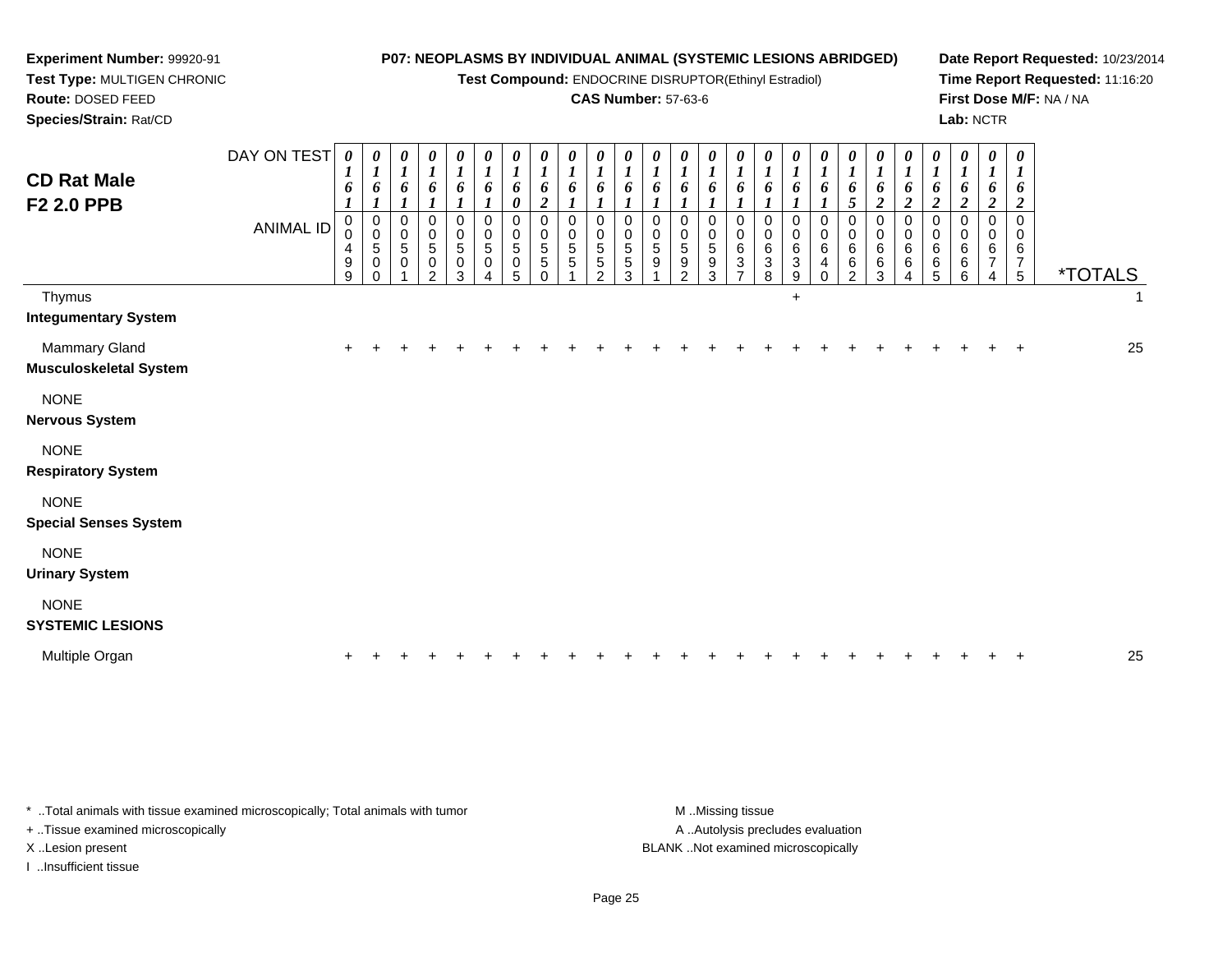**Test Compound:** ENDOCRINE DISRUPTOR(Ethinyl Estradiol)

#### **CAS Number:** 57-63-6

**Date Report Requested:** 10/23/2014**Time Report Requested:** 11:16:20**First Dose M/F:** NA / NA**Lab:** NCTR

**Route:** DOSED FEED **Species/Strain:** Rat/CDDAY ON TEST*0000000000000000000000000***CD R F2 10** 

| <b>CD Rat Male</b><br><b>F2 10 PPB</b>    | <b>ANIMAL ID</b> | $\overline{I}$<br>6<br>0<br>0<br>$\mathbf 5$<br>$\mathsf 0$<br>6 | $\overline{I}$<br>6<br>$\pmb{0}$<br>$\pmb{0}$<br>$\sqrt{5}$<br>$\mathbf 0$<br>7 | $\boldsymbol{l}$<br>6<br>$_{\rm 0}^{\rm 0}$<br>$\mathbf 5$<br>$\pmb{0}$<br>8 | $\boldsymbol{I}$<br>$\boldsymbol{6}$<br>0<br>$\pmb{0}$<br>5<br>$\pmb{0}$<br>9 | $\boldsymbol{I}$<br>6<br>0<br>$\pmb{0}$<br>$\sqrt{5}$ | 6<br>0<br>$\pmb{0}$<br>5 | 6<br>0<br>0<br>5<br>2 | $\mathbf{I}$<br>6<br>$\Omega$<br>0<br>5<br>3 | 1<br>6<br>$\Omega$<br>0<br>5<br>5 | 6<br>$\Omega$<br>0<br>5<br>5<br>5 | $\overline{1}$<br>6<br>0<br>0<br>5<br>5<br>6 | 1<br>6<br>0<br>$\pmb{0}$<br>$\sqrt{5}$<br>$\sqrt{5}$ | 6<br>0<br>$\pmb{0}$<br>5<br>5<br>8 | 6<br>0<br>$\pmb{0}$<br>$\sqrt{5}$<br>$\,$ 5 $\,$<br>9 | $\bf{l}$<br>$\boldsymbol{6}$<br>0<br>$\,0\,$<br>5<br>9<br>4 | $\overline{1}$<br>6<br>0<br>0<br>5<br>9<br>5 | 6<br>$\mathbf 0$<br>$\pmb{0}$<br>$\sqrt{5}$<br>9<br>6 | 6<br>0<br>$\pmb{0}$<br>5<br>$\boldsymbol{9}$<br>⇁ | ı<br>6<br>0<br>0<br>5<br>9<br>8 | $\boldsymbol{I}$<br>6<br>$\overline{\mathbf{c}}$<br>$\Omega$<br>$\,0\,$<br>$\,6$<br>4 | 6<br>$\overline{c}$<br>0<br>$\pmb{0}$<br>$\,6$<br>4<br>$\overline{2}$ | $\mathbf{I}$<br>6<br>$\Omega$<br>0<br>6<br>4<br>3 | $\overline{I}$<br>6<br>0<br>6<br>4<br>4 | 1<br>6<br>0<br>0<br>6<br>4<br>5 | 1<br>6<br>$\mathfrak{z}$<br>0<br>0<br>6<br>$\frac{6}{7}$ | <i><b>*TOTALS</b></i> |
|-------------------------------------------|------------------|------------------------------------------------------------------|---------------------------------------------------------------------------------|------------------------------------------------------------------------------|-------------------------------------------------------------------------------|-------------------------------------------------------|--------------------------|-----------------------|----------------------------------------------|-----------------------------------|-----------------------------------|----------------------------------------------|------------------------------------------------------|------------------------------------|-------------------------------------------------------|-------------------------------------------------------------|----------------------------------------------|-------------------------------------------------------|---------------------------------------------------|---------------------------------|---------------------------------------------------------------------------------------|-----------------------------------------------------------------------|---------------------------------------------------|-----------------------------------------|---------------------------------|----------------------------------------------------------|-----------------------|
| <b>Alimentary System</b>                  |                  |                                                                  |                                                                                 |                                                                              |                                                                               |                                                       |                          |                       |                                              |                                   |                                   |                                              |                                                      |                                    |                                                       |                                                             |                                              |                                                       |                                                   |                                 |                                                                                       |                                                                       |                                                   |                                         |                                 |                                                          |                       |
| Liver<br><b>Cardiovascular System</b>     |                  |                                                                  |                                                                                 |                                                                              |                                                                               |                                                       |                          |                       |                                              |                                   |                                   |                                              |                                                      |                                    |                                                       |                                                             |                                              |                                                       |                                                   |                                 | $\ddot{}$                                                                             |                                                                       |                                                   |                                         |                                 |                                                          | 1                     |
| <b>NONE</b><br><b>Endocrine System</b>    |                  |                                                                  |                                                                                 |                                                                              |                                                                               |                                                       |                          |                       |                                              |                                   |                                   |                                              |                                                      |                                    |                                                       |                                                             |                                              |                                                       |                                                   |                                 |                                                                                       |                                                                       |                                                   |                                         |                                 |                                                          |                       |
| <b>NONE</b><br><b>General Body System</b> |                  |                                                                  |                                                                                 |                                                                              |                                                                               |                                                       |                          |                       |                                              |                                   |                                   |                                              |                                                      |                                    |                                                       |                                                             |                                              |                                                       |                                                   |                                 |                                                                                       |                                                                       |                                                   |                                         |                                 |                                                          |                       |
| <b>NONE</b><br><b>Genital System</b>      |                  |                                                                  |                                                                                 |                                                                              |                                                                               |                                                       |                          |                       |                                              |                                   |                                   |                                              |                                                      |                                    |                                                       |                                                             |                                              |                                                       |                                                   |                                 |                                                                                       |                                                                       |                                                   |                                         |                                 |                                                          |                       |
| <b>Coagulating Gland</b>                  |                  |                                                                  |                                                                                 |                                                                              |                                                                               |                                                       |                          |                       |                                              |                                   |                                   |                                              |                                                      |                                    |                                                       |                                                             |                                              |                                                       |                                                   |                                 |                                                                                       |                                                                       |                                                   |                                         |                                 |                                                          | 25                    |
| Epididymis                                |                  |                                                                  |                                                                                 |                                                                              |                                                                               |                                                       |                          |                       |                                              |                                   |                                   |                                              |                                                      |                                    |                                                       |                                                             |                                              |                                                       |                                                   |                                 |                                                                                       |                                                                       |                                                   |                                         |                                 |                                                          | 25                    |
| Prostate, Dorsal/Lateral Lobe             |                  |                                                                  |                                                                                 |                                                                              |                                                                               |                                                       |                          |                       |                                              |                                   |                                   |                                              |                                                      |                                    |                                                       |                                                             |                                              |                                                       |                                                   |                                 |                                                                                       |                                                                       |                                                   |                                         |                                 | $\ddot{}$                                                | 25                    |
| Prostate, Ventral Lobe                    |                  |                                                                  |                                                                                 |                                                                              |                                                                               |                                                       |                          |                       |                                              |                                   |                                   |                                              |                                                      |                                    |                                                       |                                                             |                                              |                                                       |                                                   |                                 |                                                                                       |                                                                       |                                                   |                                         |                                 |                                                          | 25                    |
| <b>Rete Testes</b>                        |                  |                                                                  |                                                                                 |                                                                              |                                                                               |                                                       |                          |                       |                                              |                                   |                                   |                                              |                                                      |                                    |                                                       |                                                             |                                              |                                                       |                                                   |                                 |                                                                                       |                                                                       |                                                   |                                         |                                 |                                                          | 23                    |
| Seminal Vesicle                           |                  |                                                                  |                                                                                 |                                                                              |                                                                               |                                                       |                          |                       |                                              |                                   |                                   |                                              |                                                      |                                    |                                                       |                                                             |                                              |                                                       |                                                   |                                 |                                                                                       |                                                                       |                                                   |                                         |                                 |                                                          | 25                    |
| <b>Testes</b>                             |                  |                                                                  |                                                                                 |                                                                              |                                                                               |                                                       |                          |                       |                                              |                                   |                                   |                                              |                                                      |                                    |                                                       |                                                             |                                              |                                                       |                                                   |                                 |                                                                                       |                                                                       |                                                   |                                         |                                 | $\ddot{}$                                                | 25                    |

## **Hematopoietic System**

**Experiment Number:** 99920-91**Test Type:** MULTIGEN CHRONIC

NONE

**Integumentary System**

\* ..Total animals with tissue examined microscopically; Total animals with tumor **M** ..Missing tissue M ..Missing tissue

+ ..Tissue examined microscopically

I ..Insufficient tissue

A .. Autolysis precludes evaluation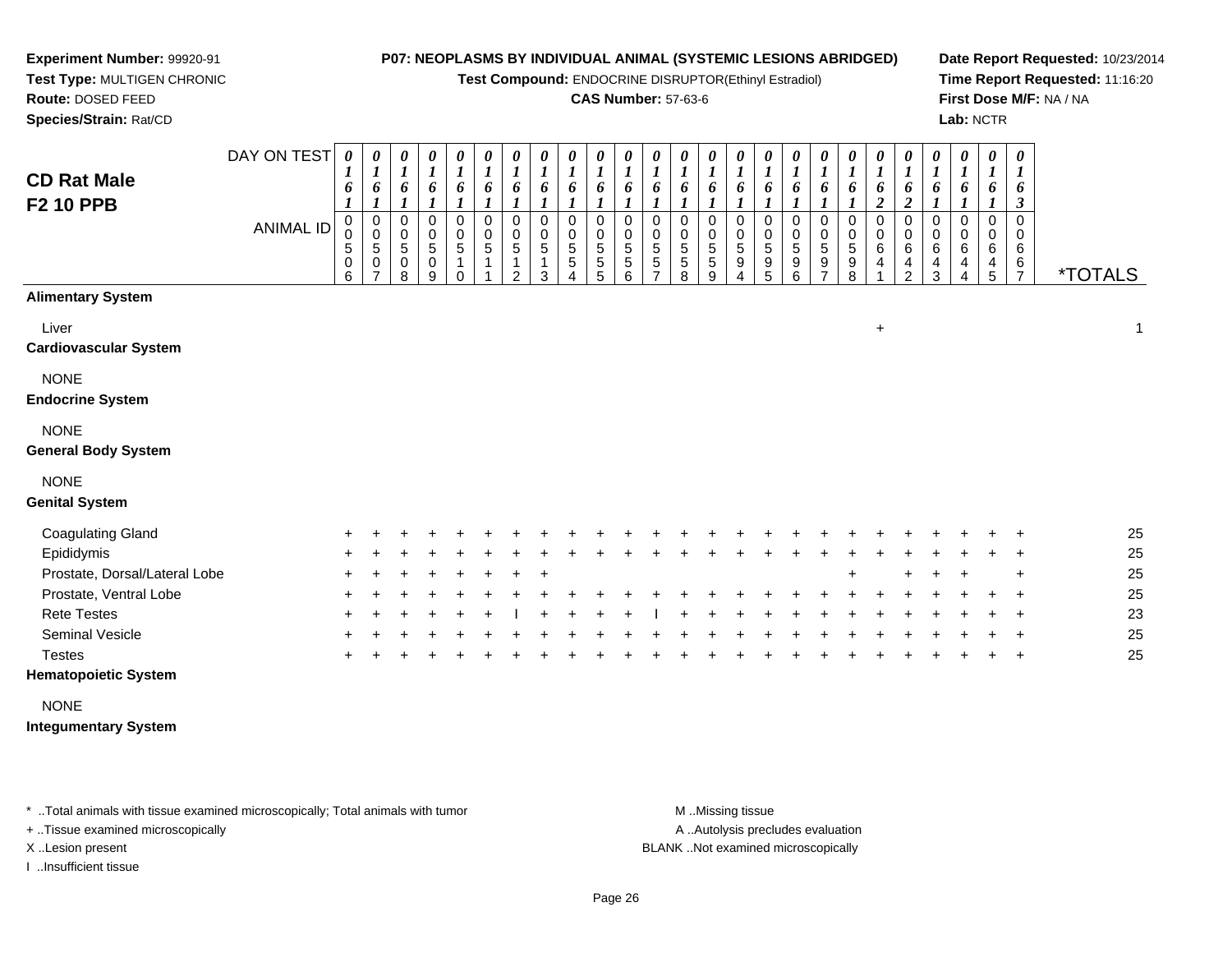**Test Compound:** ENDOCRINE DISRUPTOR(Ethinyl Estradiol)

## **CAS Number:** 57-63-6

**Date Report Requested:** 10/23/2014**Time Report Requested:** 11:16:20**First Dose M/F:** NA / NA**Lab:** NCTR

 **Test Type:** MULTIGEN CHRONIC**Route:** DOSED FEED **Species/Strain:** Rat/CDDAY ON TEST*0000000000000000000000000***CD Rat MaleF2 10 PPB**

**Experiment Number:** 99920-91

| <b>CD Rat Male</b><br><b>F2 10 PPB</b>         | <b>ANIMAL ID</b> | $\mathbf{I}$<br>6<br>$\pmb{0}$<br>$\pmb{0}$<br>$\sqrt{5}$<br>$\pmb{0}$<br>6 | $\overline{I}$<br>6<br>$\pmb{0}$<br>$\mathbf 0$<br>5<br>0<br>$\overline{\phantom{a}}$ | $\bf{l}$<br>6<br>0<br>$\pmb{0}$<br>$\sqrt{5}$<br>$\mathbf 0$<br>8 | $\overline{I}$<br>6<br>0<br>$\pmb{0}$<br>$\sqrt{5}$<br>$\mathbf 0$<br>9 | $\mathbf{I}$<br>6<br>0<br>$\pmb{0}$<br>$\overline{5}$ | $\boldsymbol{l}$<br>6<br>0<br>$\frac{0}{5}$ | 1<br>6<br>$\mathbf 0$<br>$\pmb{0}$<br>$\sqrt{5}$<br>C | $\boldsymbol{l}$<br>6<br>$\mathbf 0$<br>$\mathbf 0$<br>$\overline{5}$<br>$\mathbf{1}$<br>3 | $\boldsymbol{l}$<br>6<br>0<br>$\pmb{0}$<br>$\overline{5}$<br>$\sqrt{5}$ | $\boldsymbol{I}$<br>6<br>$\mathbf 0$<br>$\mathsf 0$<br>5<br>5 | 6<br>0<br>$\,0\,$<br>$\overline{5}$<br>5<br>6 | 6<br>$\mathbf 0$<br>5<br>5 | 6<br>0<br>$\sqrt{5}$<br>5<br>8 | 6<br>$\pmb{0}$<br>5<br>5<br>9 | 6<br>0<br>$\mathbf 0$<br>5<br>$\boldsymbol{9}$ | 6<br>0<br>$\pmb{0}$<br>$\sqrt{5}$<br>9<br>5 | $\overline{I}$<br>6<br>$\mathbf 0$<br>5<br>9<br>6 | 6<br>0<br>$\frac{0}{5}$<br>$\boldsymbol{9}$ | $\boldsymbol{I}$<br>6<br>0<br>$\begin{array}{c} 0 \\ 5 \end{array}$<br>$\boldsymbol{9}$<br>8 | 1<br>6<br>$\overline{2}$<br>0<br>$\begin{array}{c} 0 \\ 6 \end{array}$<br>$\overline{\mathbf{4}}$ | 6<br>$\overline{2}$<br>$\pmb{0}$<br>$\,0\,$<br>$\,6\,$<br>4<br>2 | 1<br>6<br>$\Omega$<br>0<br>6<br>4<br>3 | $\boldsymbol{l}$<br>6<br>0<br>6<br>4 | 1<br>6<br>0<br>6<br>4<br>5 | $\boldsymbol{l}$<br>6<br>$\mathfrak{z}$<br>0<br>0<br>6<br>$\frac{6}{7}$ | <i><b>*TOTALS</b></i> |
|------------------------------------------------|------------------|-----------------------------------------------------------------------------|---------------------------------------------------------------------------------------|-------------------------------------------------------------------|-------------------------------------------------------------------------|-------------------------------------------------------|---------------------------------------------|-------------------------------------------------------|--------------------------------------------------------------------------------------------|-------------------------------------------------------------------------|---------------------------------------------------------------|-----------------------------------------------|----------------------------|--------------------------------|-------------------------------|------------------------------------------------|---------------------------------------------|---------------------------------------------------|---------------------------------------------|----------------------------------------------------------------------------------------------|---------------------------------------------------------------------------------------------------|------------------------------------------------------------------|----------------------------------------|--------------------------------------|----------------------------|-------------------------------------------------------------------------|-----------------------|
| Mammary Gland<br><b>Musculoskeletal System</b> |                  | $\ddot{}$                                                                   |                                                                                       |                                                                   |                                                                         |                                                       |                                             |                                                       |                                                                                            |                                                                         |                                                               |                                               |                            |                                |                               |                                                |                                             |                                                   |                                             |                                                                                              |                                                                                                   |                                                                  |                                        | $\pm$                                |                            | $+$                                                                     | 25                    |
| <b>NONE</b><br><b>Nervous System</b>           |                  |                                                                             |                                                                                       |                                                                   |                                                                         |                                                       |                                             |                                                       |                                                                                            |                                                                         |                                                               |                                               |                            |                                |                               |                                                |                                             |                                                   |                                             |                                                                                              |                                                                                                   |                                                                  |                                        |                                      |                            |                                                                         |                       |
| <b>NONE</b><br><b>Respiratory System</b>       |                  |                                                                             |                                                                                       |                                                                   |                                                                         |                                                       |                                             |                                                       |                                                                                            |                                                                         |                                                               |                                               |                            |                                |                               |                                                |                                             |                                                   |                                             |                                                                                              |                                                                                                   |                                                                  |                                        |                                      |                            |                                                                         |                       |
| <b>NONE</b><br><b>Special Senses System</b>    |                  |                                                                             |                                                                                       |                                                                   |                                                                         |                                                       |                                             |                                                       |                                                                                            |                                                                         |                                                               |                                               |                            |                                |                               |                                                |                                             |                                                   |                                             |                                                                                              |                                                                                                   |                                                                  |                                        |                                      |                            |                                                                         |                       |
| <b>NONE</b><br><b>Urinary System</b>           |                  |                                                                             |                                                                                       |                                                                   |                                                                         |                                                       |                                             |                                                       |                                                                                            |                                                                         |                                                               |                                               |                            |                                |                               |                                                |                                             |                                                   |                                             |                                                                                              |                                                                                                   |                                                                  |                                        |                                      |                            |                                                                         |                       |
| Kidney<br><b>SYSTEMIC LESIONS</b>              |                  | $\pm$                                                                       |                                                                                       |                                                                   |                                                                         |                                                       |                                             |                                                       |                                                                                            |                                                                         |                                                               |                                               |                            |                                |                               |                                                |                                             |                                                   |                                             |                                                                                              |                                                                                                   |                                                                  |                                        |                                      |                            | $\overline{+}$                                                          | 25                    |
| Multiple Organ                                 |                  |                                                                             |                                                                                       |                                                                   |                                                                         |                                                       |                                             |                                                       |                                                                                            |                                                                         |                                                               |                                               |                            |                                |                               |                                                |                                             |                                                   |                                             |                                                                                              |                                                                                                   |                                                                  |                                        |                                      |                            | $\ddot{}$                                                               | 25                    |

\* ..Total animals with tissue examined microscopically; Total animals with tumor **M** ...Missing tissue M ...Missing tissue A .. Autolysis precludes evaluation + ..Tissue examined microscopically X ..Lesion present BLANK ..Not examined microscopicallyI ..Insufficient tissue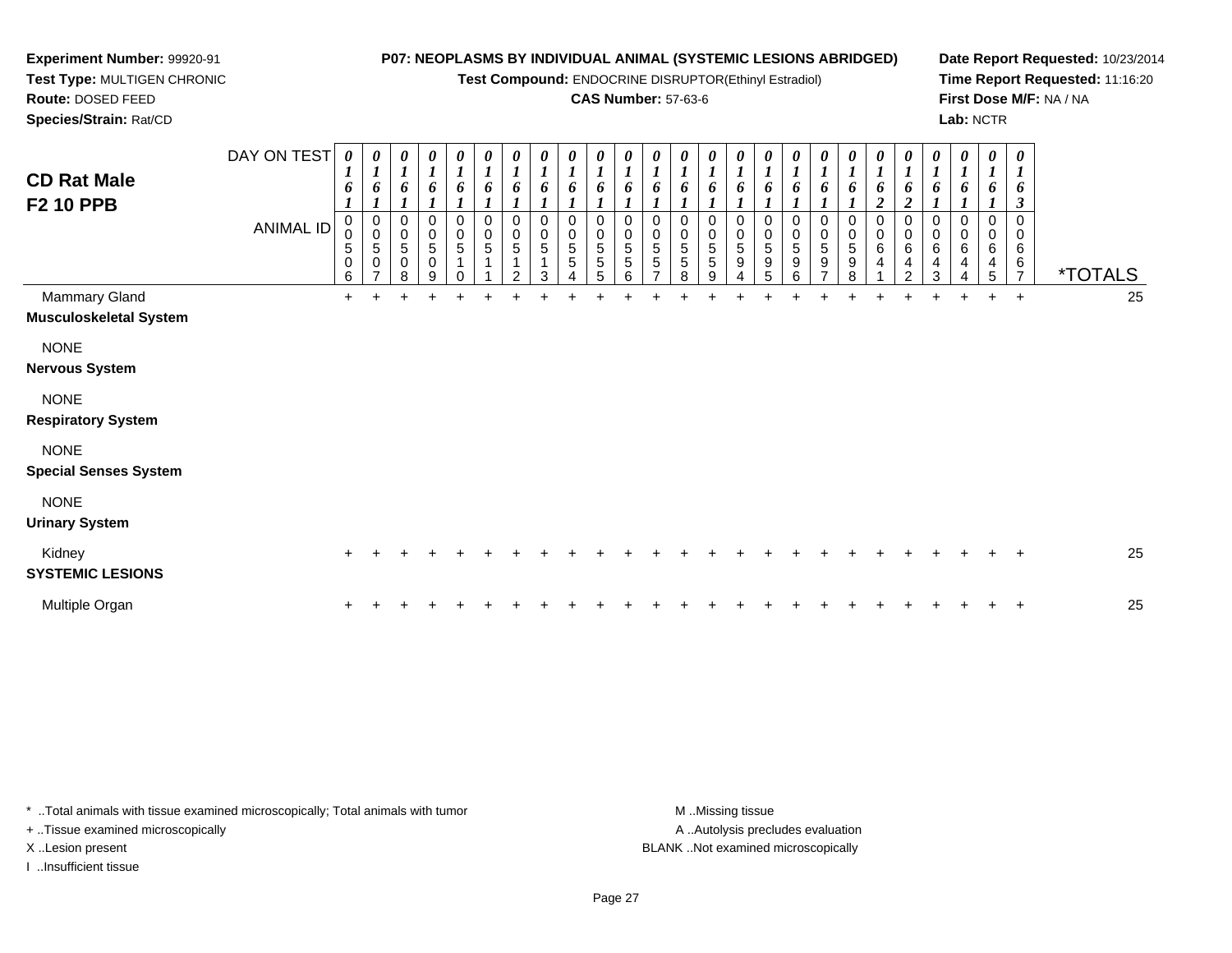**Test Compound:** ENDOCRINE DISRUPTOR(Ethinyl Estradiol)

#### **CAS Number:** 57-63-6

**Date Report Requested:** 10/23/2014**Time Report Requested:** 11:16:20**First Dose M/F:** NA / NA**Lab:** NCTR

| <b>CD Rat Male</b><br><b>F2 50 PPB</b> | DAY ON TEST<br><b>ANIMAL ID</b> | 0<br>$\boldsymbol{l}$<br>6<br>$\boldsymbol{l}$<br>$\mathbf 0$<br>0<br>5<br>1<br>4 | $\boldsymbol{\theta}$<br>$\boldsymbol{l}$<br>6<br>$\boldsymbol{l}$<br>$\pmb{0}$<br>$\pmb{0}$<br>$\,$ 5 $\,$<br>$\mathbf{1}$<br>$\sqrt{5}$ | $\boldsymbol{\theta}$<br>$\boldsymbol{l}$<br>6<br>$\boldsymbol{l}$<br>$\mathbf 0$<br>$\mathbf 0$<br>$\overline{5}$<br>1<br>6 | $\begin{matrix} 0 \\ 1 \end{matrix}$<br>6<br>$\boldsymbol{l}$<br>$\mathbf 0$<br>$\pmb{0}$<br>$\,$ 5 $\,$<br>1<br>7 | $\frac{\theta}{1}$<br>6<br>$\boldsymbol{l}$<br>$\pmb{0}$<br>$\mathbf 0$<br>$\sqrt{5}$<br>$\mathbf{1}$<br>8 | 0<br>$\boldsymbol{l}$<br>6<br>$\boldsymbol{l}$<br>0<br>$\pmb{0}$<br>$\sqrt{5}$<br>6<br>0 | 0<br>$\boldsymbol{l}$<br>6<br>1<br>$\mathbf 0$<br>$\mathbf 0$<br>$\sqrt{5}$<br>6 | 0<br>$\boldsymbol{l}$<br>6<br>1<br>$\mathbf 0$<br>0<br>5<br>6<br>$\mathcal{P}$ | 0<br>$\boldsymbol{l}$<br>6<br>$\bm{l}$<br>$\mathbf 0$<br>0<br>5<br>$\,6$<br>3 | $\boldsymbol{\theta}$<br>$\boldsymbol{l}$<br>6<br>$\boldsymbol{l}$<br>$\mathbf 0$<br>$\mathbf 0$<br>5<br>6 | $\boldsymbol{\theta}$<br>$\boldsymbol{l}$<br>6<br>$\boldsymbol{\beta}$<br>$\mathbf 0$<br>$\mathbf 0$<br>$\,$ 5 $\,$<br>$\boldsymbol{9}$<br>$\boldsymbol{9}$ | 0<br>$\boldsymbol{l}$<br>6<br>$\overline{\mathbf{c}}$<br>$\mathbf 0$<br>0<br>6<br>$\pmb{0}$<br>$\Omega$ | 0<br>$\boldsymbol{l}$<br>6<br>$\boldsymbol{2}$<br>0<br>$\pmb{0}$<br>6<br>$\pmb{0}$ | $\boldsymbol{\theta}$<br>$\boldsymbol{l}$<br>6<br>$\boldsymbol{2}$<br>$\mathbf 0$<br>$\mathbf 0$<br>$\,6$<br>$\pmb{0}$<br>$\overline{2}$ | 0<br>$\boldsymbol{l}$<br>6<br>$\mathbf 0$<br>$\pmb{0}$<br>$\,6\,$<br>$\mathbf 0$<br>3 | $\boldsymbol{\theta}$<br>$\boldsymbol{l}$<br>6<br>$\boldsymbol{l}$<br>$\mathbf 0$<br>0<br>$\,6\,$<br>0<br>4 | 0<br>$\boldsymbol{l}$<br>6<br>$\boldsymbol{l}$<br>$\mathbf 0$<br>0<br>6<br>0<br>5 | $\boldsymbol{\theta}$<br>$\boldsymbol{l}$<br>6<br>1<br>$\pmb{0}$<br>0<br>6<br>0<br>6 | $\frac{\theta}{I}$<br>6<br>$\boldsymbol{2}$<br>0<br>$\mathbf 0$<br>6<br>4<br>6 | $\boldsymbol{\theta}$<br>$\boldsymbol{l}$<br>6<br>$\boldsymbol{l}$<br>$\pmb{0}$<br>$\pmb{0}$<br>$\,6\,$<br>$\overline{4}$<br>$\overline{7}$ | 0<br>$\boldsymbol{l}$<br>6<br>$\boldsymbol{l}$<br>$\mathbf 0$<br>$\mathbf 0$<br>6<br>4<br>8 | $\frac{\theta}{I}$<br>6<br>$\boldsymbol{l}$<br>$\pmb{0}$<br>0<br>6<br>4<br>$\boldsymbol{9}$ | $\frac{\theta}{I}$<br>6<br>$\boldsymbol{l}$<br>0<br>0<br>$\,6$<br>$\sqrt{5}$<br>0 | 0<br>$\boldsymbol{l}$<br>6<br>1<br>0<br>0<br>$\,6\,$<br>5 | $\boldsymbol{\theta}$<br>$\boldsymbol{l}$<br>6<br>$\boldsymbol{4}$<br>$\mathbf 0$<br>$\mathbf 0$<br>$\,6\,$<br>6<br>$\,8\,$ | <i><b>*TOTALS</b></i> |
|----------------------------------------|---------------------------------|-----------------------------------------------------------------------------------|-------------------------------------------------------------------------------------------------------------------------------------------|------------------------------------------------------------------------------------------------------------------------------|--------------------------------------------------------------------------------------------------------------------|------------------------------------------------------------------------------------------------------------|------------------------------------------------------------------------------------------|----------------------------------------------------------------------------------|--------------------------------------------------------------------------------|-------------------------------------------------------------------------------|------------------------------------------------------------------------------------------------------------|-------------------------------------------------------------------------------------------------------------------------------------------------------------|---------------------------------------------------------------------------------------------------------|------------------------------------------------------------------------------------|------------------------------------------------------------------------------------------------------------------------------------------|---------------------------------------------------------------------------------------|-------------------------------------------------------------------------------------------------------------|-----------------------------------------------------------------------------------|--------------------------------------------------------------------------------------|--------------------------------------------------------------------------------|---------------------------------------------------------------------------------------------------------------------------------------------|---------------------------------------------------------------------------------------------|---------------------------------------------------------------------------------------------|-----------------------------------------------------------------------------------|-----------------------------------------------------------|-----------------------------------------------------------------------------------------------------------------------------|-----------------------|
| <b>Alimentary System</b>               |                                 |                                                                                   |                                                                                                                                           |                                                                                                                              |                                                                                                                    |                                                                                                            |                                                                                          |                                                                                  |                                                                                |                                                                               |                                                                                                            |                                                                                                                                                             |                                                                                                         |                                                                                    |                                                                                                                                          |                                                                                       |                                                                                                             |                                                                                   |                                                                                      |                                                                                |                                                                                                                                             |                                                                                             |                                                                                             |                                                                                   |                                                           |                                                                                                                             |                       |
| Liver<br><b>Cardiovascular System</b>  |                                 | $\ddot{}$                                                                         |                                                                                                                                           |                                                                                                                              |                                                                                                                    |                                                                                                            |                                                                                          |                                                                                  |                                                                                |                                                                               |                                                                                                            |                                                                                                                                                             |                                                                                                         |                                                                                    |                                                                                                                                          |                                                                                       |                                                                                                             |                                                                                   |                                                                                      |                                                                                |                                                                                                                                             |                                                                                             |                                                                                             |                                                                                   |                                                           |                                                                                                                             | 25                    |
| <b>NONE</b><br><b>Endocrine System</b> |                                 |                                                                                   |                                                                                                                                           |                                                                                                                              |                                                                                                                    |                                                                                                            |                                                                                          |                                                                                  |                                                                                |                                                                               |                                                                                                            |                                                                                                                                                             |                                                                                                         |                                                                                    |                                                                                                                                          |                                                                                       |                                                                                                             |                                                                                   |                                                                                      |                                                                                |                                                                                                                                             |                                                                                             |                                                                                             |                                                                                   |                                                           |                                                                                                                             |                       |
| <b>Adrenal Cortex</b>                  |                                 |                                                                                   |                                                                                                                                           |                                                                                                                              |                                                                                                                    |                                                                                                            |                                                                                          |                                                                                  |                                                                                |                                                                               |                                                                                                            |                                                                                                                                                             |                                                                                                         |                                                                                    |                                                                                                                                          |                                                                                       |                                                                                                             |                                                                                   |                                                                                      |                                                                                |                                                                                                                                             |                                                                                             |                                                                                             |                                                                                   |                                                           |                                                                                                                             | 25                    |
| Adrenal Medulla                        |                                 |                                                                                   |                                                                                                                                           |                                                                                                                              |                                                                                                                    |                                                                                                            |                                                                                          |                                                                                  |                                                                                |                                                                               |                                                                                                            |                                                                                                                                                             |                                                                                                         |                                                                                    |                                                                                                                                          |                                                                                       |                                                                                                             |                                                                                   |                                                                                      |                                                                                |                                                                                                                                             |                                                                                             |                                                                                             |                                                                                   |                                                           |                                                                                                                             | 25                    |
| <b>Pituitary Gland</b>                 |                                 |                                                                                   |                                                                                                                                           |                                                                                                                              |                                                                                                                    |                                                                                                            |                                                                                          |                                                                                  |                                                                                |                                                                               |                                                                                                            |                                                                                                                                                             |                                                                                                         |                                                                                    |                                                                                                                                          |                                                                                       |                                                                                                             |                                                                                   |                                                                                      |                                                                                |                                                                                                                                             |                                                                                             |                                                                                             |                                                                                   |                                                           |                                                                                                                             | 25                    |
| <b>Thyroid Gland</b>                   |                                 |                                                                                   |                                                                                                                                           |                                                                                                                              |                                                                                                                    |                                                                                                            |                                                                                          |                                                                                  |                                                                                |                                                                               |                                                                                                            |                                                                                                                                                             |                                                                                                         |                                                                                    |                                                                                                                                          |                                                                                       |                                                                                                             |                                                                                   |                                                                                      |                                                                                |                                                                                                                                             |                                                                                             |                                                                                             |                                                                                   |                                                           |                                                                                                                             | 25                    |
| <b>General Body System</b>             |                                 |                                                                                   |                                                                                                                                           |                                                                                                                              |                                                                                                                    |                                                                                                            |                                                                                          |                                                                                  |                                                                                |                                                                               |                                                                                                            |                                                                                                                                                             |                                                                                                         |                                                                                    |                                                                                                                                          |                                                                                       |                                                                                                             |                                                                                   |                                                                                      |                                                                                |                                                                                                                                             |                                                                                             |                                                                                             |                                                                                   |                                                           |                                                                                                                             |                       |
| <b>NONE</b>                            |                                 |                                                                                   |                                                                                                                                           |                                                                                                                              |                                                                                                                    |                                                                                                            |                                                                                          |                                                                                  |                                                                                |                                                                               |                                                                                                            |                                                                                                                                                             |                                                                                                         |                                                                                    |                                                                                                                                          |                                                                                       |                                                                                                             |                                                                                   |                                                                                      |                                                                                |                                                                                                                                             |                                                                                             |                                                                                             |                                                                                   |                                                           |                                                                                                                             |                       |
| <b>Genital System</b>                  |                                 |                                                                                   |                                                                                                                                           |                                                                                                                              |                                                                                                                    |                                                                                                            |                                                                                          |                                                                                  |                                                                                |                                                                               |                                                                                                            |                                                                                                                                                             |                                                                                                         |                                                                                    |                                                                                                                                          |                                                                                       |                                                                                                             |                                                                                   |                                                                                      |                                                                                |                                                                                                                                             |                                                                                             |                                                                                             |                                                                                   |                                                           |                                                                                                                             |                       |
| <b>Coagulating Gland</b>               |                                 |                                                                                   |                                                                                                                                           |                                                                                                                              |                                                                                                                    |                                                                                                            |                                                                                          |                                                                                  |                                                                                |                                                                               |                                                                                                            |                                                                                                                                                             |                                                                                                         |                                                                                    |                                                                                                                                          |                                                                                       |                                                                                                             |                                                                                   |                                                                                      |                                                                                |                                                                                                                                             |                                                                                             |                                                                                             |                                                                                   |                                                           |                                                                                                                             | 25                    |
| Epididymis                             |                                 |                                                                                   |                                                                                                                                           |                                                                                                                              |                                                                                                                    |                                                                                                            |                                                                                          |                                                                                  |                                                                                |                                                                               |                                                                                                            |                                                                                                                                                             |                                                                                                         |                                                                                    |                                                                                                                                          |                                                                                       |                                                                                                             |                                                                                   |                                                                                      |                                                                                |                                                                                                                                             |                                                                                             |                                                                                             |                                                                                   |                                                           |                                                                                                                             | 25                    |
| Prostate, Dorsal/Lateral Lobe          |                                 |                                                                                   |                                                                                                                                           |                                                                                                                              |                                                                                                                    |                                                                                                            |                                                                                          |                                                                                  |                                                                                |                                                                               |                                                                                                            |                                                                                                                                                             |                                                                                                         |                                                                                    |                                                                                                                                          |                                                                                       |                                                                                                             |                                                                                   |                                                                                      |                                                                                |                                                                                                                                             |                                                                                             |                                                                                             |                                                                                   |                                                           |                                                                                                                             | 25                    |
| Prostate, Ventral Lobe                 |                                 |                                                                                   |                                                                                                                                           |                                                                                                                              |                                                                                                                    |                                                                                                            |                                                                                          |                                                                                  |                                                                                |                                                                               |                                                                                                            |                                                                                                                                                             |                                                                                                         |                                                                                    |                                                                                                                                          |                                                                                       |                                                                                                             |                                                                                   |                                                                                      |                                                                                |                                                                                                                                             |                                                                                             |                                                                                             |                                                                                   |                                                           |                                                                                                                             | 25                    |
| <b>Rete Testes</b>                     |                                 |                                                                                   |                                                                                                                                           |                                                                                                                              |                                                                                                                    |                                                                                                            |                                                                                          |                                                                                  |                                                                                |                                                                               |                                                                                                            |                                                                                                                                                             |                                                                                                         |                                                                                    |                                                                                                                                          |                                                                                       |                                                                                                             |                                                                                   |                                                                                      |                                                                                |                                                                                                                                             |                                                                                             |                                                                                             |                                                                                   |                                                           |                                                                                                                             | 25                    |
| <b>Seminal Vesicle</b>                 |                                 |                                                                                   |                                                                                                                                           |                                                                                                                              |                                                                                                                    |                                                                                                            |                                                                                          |                                                                                  |                                                                                |                                                                               |                                                                                                            |                                                                                                                                                             |                                                                                                         |                                                                                    |                                                                                                                                          |                                                                                       |                                                                                                             |                                                                                   |                                                                                      |                                                                                |                                                                                                                                             |                                                                                             |                                                                                             |                                                                                   |                                                           |                                                                                                                             | 25                    |
| <b>Testes</b>                          |                                 |                                                                                   |                                                                                                                                           |                                                                                                                              |                                                                                                                    |                                                                                                            |                                                                                          |                                                                                  |                                                                                |                                                                               |                                                                                                            |                                                                                                                                                             |                                                                                                         |                                                                                    |                                                                                                                                          |                                                                                       |                                                                                                             |                                                                                   |                                                                                      |                                                                                |                                                                                                                                             |                                                                                             |                                                                                             |                                                                                   |                                                           |                                                                                                                             | 25                    |

\* ..Total animals with tissue examined microscopically; Total animals with tumor **M** . Missing tissue M ..Missing tissue

+ ..Tissue examined microscopically

**Experiment Number:** 99920-91**Test Type:** MULTIGEN CHRONIC

**Route:** DOSED FEED**Species/Strain:** Rat/CD

I ..Insufficient tissue

A ..Autolysis precludes evaluation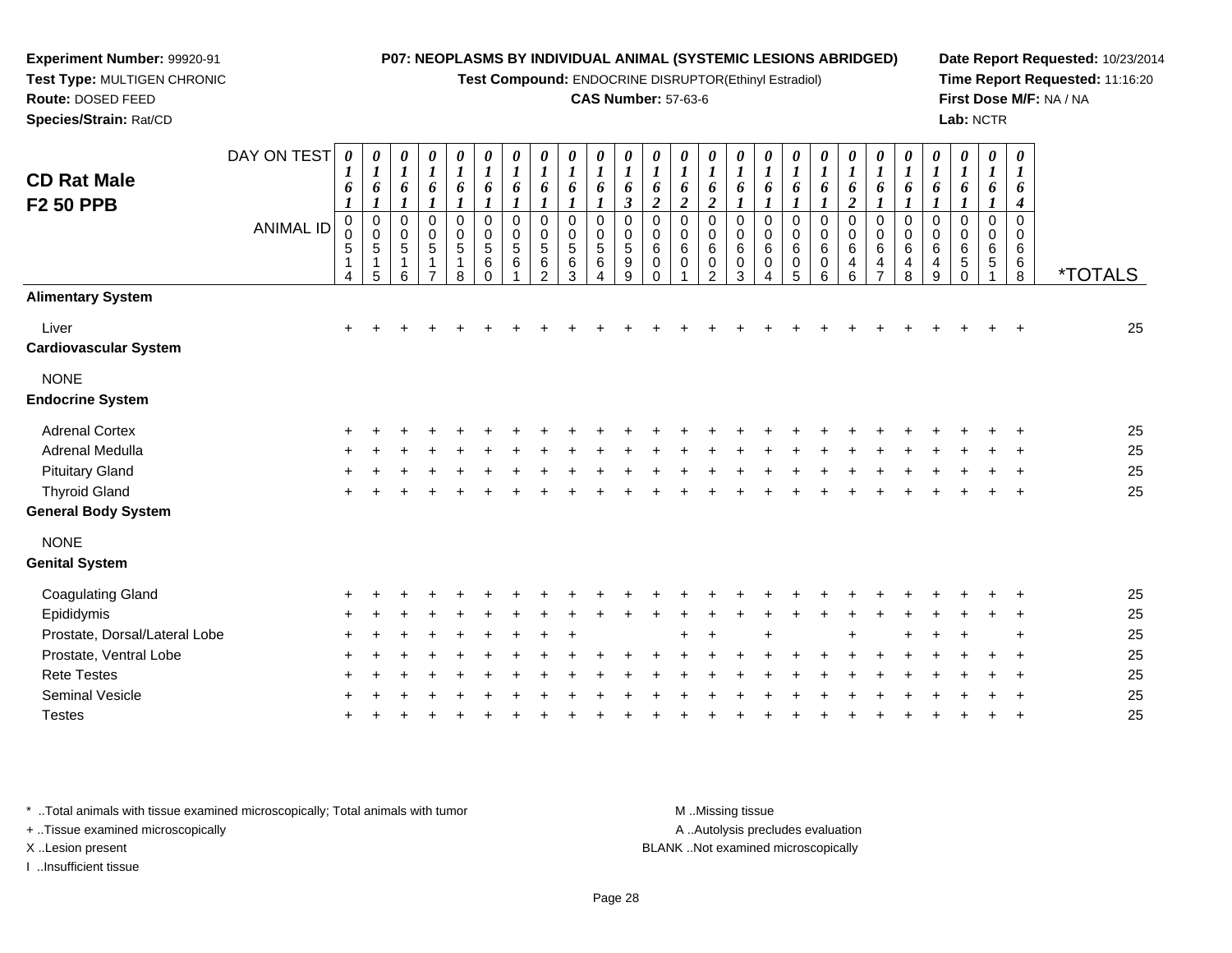**Test Compound:** ENDOCRINE DISRUPTOR(Ethinyl Estradiol)

<sup>+</sup> <sup>+</sup> <sup>+</sup> <sup>+</sup> <sup>+</sup> <sup>+</sup> <sup>+</sup> <sup>+</sup> <sup>+</sup> <sup>+</sup> <sup>+</sup> <sup>+</sup> <sup>+</sup> <sup>+</sup> <sup>+</sup> <sup>+</sup> <sup>+</sup> <sup>+</sup> <sup>+</sup> <sup>+</sup> <sup>+</sup> <sup>+</sup> <sup>+</sup> <sup>+</sup> <sup>25</sup>

<sup>+</sup> <sup>+</sup> <sup>+</sup> <sup>+</sup> <sup>+</sup> <sup>+</sup> <sup>+</sup> <sup>+</sup> <sup>+</sup> <sup>+</sup> <sup>+</sup> <sup>+</sup> <sup>+</sup> <sup>+</sup> <sup>+</sup> <sup>+</sup> <sup>+</sup> <sup>+</sup> <sup>+</sup> <sup>+</sup> <sup>+</sup> <sup>+</sup> <sup>+</sup> <sup>+</sup> <sup>25</sup>

**Date Report Requested:** 10/23/2014**Time Report Requested:** 11:16:20**First Dose M/F:** NA / NA**Lab:** NCTR

| Route: DOSED FEED<br>Species/Strain: Rat/CD |                          |                                      |                                                                |                                                           |                                                                    |                                                                                     |                                                                                       |                                                                                          |                                                |                                                                         |                                           |                                                     |                                             | <b>CAS Number: 57-63-6</b>                                                                                      |                            |                            |                                                       |                                 |                                                                                       |                                                       |                                                                    |                                           |                            |                       | Lab: NCTR                                                              |                                                                                               | First Dose M/F: NA / NA |
|---------------------------------------------|--------------------------|--------------------------------------|----------------------------------------------------------------|-----------------------------------------------------------|--------------------------------------------------------------------|-------------------------------------------------------------------------------------|---------------------------------------------------------------------------------------|------------------------------------------------------------------------------------------|------------------------------------------------|-------------------------------------------------------------------------|-------------------------------------------|-----------------------------------------------------|---------------------------------------------|-----------------------------------------------------------------------------------------------------------------|----------------------------|----------------------------|-------------------------------------------------------|---------------------------------|---------------------------------------------------------------------------------------|-------------------------------------------------------|--------------------------------------------------------------------|-------------------------------------------|----------------------------|-----------------------|------------------------------------------------------------------------|-----------------------------------------------------------------------------------------------|-------------------------|
| <b>CD Rat Male</b><br><b>F2 50 PPB</b>      | DAY ON TEST<br>ANIMAL ID | $\boldsymbol{\theta}$<br>6<br>5<br>4 | 0<br>$\mathbf{r}$<br>$\mathbf{I}$<br>6<br>0<br>U<br>$5\,$<br>5 | 0<br>6<br>0<br>$\begin{array}{c} 0 \\ 5 \end{array}$<br>6 | $\boldsymbol{\theta}$<br><b>J</b><br>0<br>0<br>5<br>$\overline{ }$ | $\boldsymbol{\theta}$<br>$\mathbf{I}$<br>6<br>$_{\rm 0}^{\rm 0}$<br>$\sqrt{5}$<br>8 | $\boldsymbol{\theta}$<br>$\overline{ }$<br>6<br>0<br>0<br>$\sqrt{5}$<br>6<br>$\Omega$ | $\boldsymbol{\theta}$<br>$\boldsymbol{l}$<br>$\bm{o}$<br>0<br>$\boldsymbol{0}$<br>5<br>6 | $\boldsymbol{\theta}$<br>o<br>0<br>5<br>6<br>ົ | $\boldsymbol{\theta}$<br>$\boldsymbol{l}$<br>$\mathbf 0$<br>5<br>6<br>3 | $\boldsymbol{\theta}$<br>o<br>0<br>5<br>6 | $\boldsymbol{\theta}$<br>O<br>0<br>0<br>5<br>9<br>9 | 0<br>$\mathbf{I}$<br>$\bm{o}$<br>0<br>$\,6$ | $\boldsymbol{\theta}$<br>$\overline{\mathbf{r}}$<br>$\bm{o}$<br>◠<br>0<br>$\mathsf 0$<br>$\,6\,$<br>$\mathbf 0$ | $\boldsymbol{\theta}$<br>6 | 0<br>0<br>0<br>6<br>0<br>3 | $\boldsymbol{\theta}$<br>$\bm{o}$<br>0<br>0<br>6<br>0 | 0<br>o<br>0<br>0<br>6<br>0<br>5 | $\boldsymbol{\theta}$<br>L<br>$\bm{b}$<br>0<br>$\pmb{0}$<br>$\,6\,$<br>$\pmb{0}$<br>6 | $\boldsymbol{\theta}$<br>6<br>$\pmb{0}$<br>$\,6$<br>ี | $\boldsymbol{\theta}$<br>$\bm{o}$<br>0<br>0<br>6<br>$\overline{4}$ | $\boldsymbol{\theta}$<br>6<br>6<br>4<br>R | 0<br>0<br>0<br>6<br>4<br>9 | $\mathbf 0$<br>6<br>5 | $\boldsymbol{\theta}$<br>$\bm{b}$<br>0<br>$\pmb{0}$<br>6<br>$\sqrt{5}$ | $\boldsymbol{\theta}$<br>$\mathbf{I}$<br>6<br>$\boldsymbol{4}$<br>0<br>0<br>6<br>$\,6\,$<br>8 | <i><b>*TOTALS</b></i>   |
| <b>Hematopoietic System</b>                 |                          |                                      |                                                                |                                                           |                                                                    |                                                                                     |                                                                                       |                                                                                          |                                                |                                                                         |                                           |                                                     |                                             |                                                                                                                 |                            |                            |                                                       |                                 |                                                                                       |                                                       |                                                                    |                                           |                            |                       |                                                                        |                                                                                               |                         |
| <b>Bone Marrow</b>                          |                          |                                      |                                                                |                                                           |                                                                    |                                                                                     |                                                                                       |                                                                                          |                                                |                                                                         |                                           |                                                     |                                             |                                                                                                                 |                            |                            |                                                       |                                 |                                                                                       |                                                       |                                                                    |                                           |                            |                       |                                                                        | +                                                                                             | 25                      |
| Spleen                                      |                          | ÷.                                   |                                                                |                                                           |                                                                    |                                                                                     |                                                                                       |                                                                                          |                                                |                                                                         |                                           |                                                     |                                             |                                                                                                                 |                            |                            |                                                       |                                 |                                                                                       |                                                       |                                                                    |                                           | $+$                        |                       |                                                                        | $\div$                                                                                        | 25                      |
| Thymus                                      |                          |                                      |                                                                |                                                           |                                                                    |                                                                                     |                                                                                       |                                                                                          |                                                |                                                                         |                                           |                                                     |                                             |                                                                                                                 |                            |                            |                                                       |                                 |                                                                                       |                                                       |                                                                    |                                           |                            |                       |                                                                        | $+$                                                                                           | 25                      |
| <b>Integumentary System</b>                 |                          |                                      |                                                                |                                                           |                                                                    |                                                                                     |                                                                                       |                                                                                          |                                                |                                                                         |                                           |                                                     |                                             |                                                                                                                 |                            |                            |                                                       |                                 |                                                                                       |                                                       |                                                                    |                                           |                            |                       |                                                                        |                                                                                               |                         |

Mammary Gland

 $\alpha$  + **Musculoskeletal System**

**Experiment Number:** 99920-91**Test Type:** MULTIGEN CHRONIC

Bone $e$  +

**Nervous System**

NONE

**Respiratory System**

NONE

**Special Senses System**

NONE

**Urinary System**

| Kidney<br><b>SYSTEMIC LESIONS</b> |  |  |  |  |  |  |  |  |  |  |  |  |  | 25 |
|-----------------------------------|--|--|--|--|--|--|--|--|--|--|--|--|--|----|
| Multiple Organ                    |  |  |  |  |  |  |  |  |  |  |  |  |  | 25 |

\* ..Total animals with tissue examined microscopically; Total animals with tumor **M** ..Missing tissue M ..Missing tissue A ..Autolysis precludes evaluation + ..Tissue examined microscopically X ..Lesion present BLANK ..Not examined microscopicallyI ..Insufficient tissue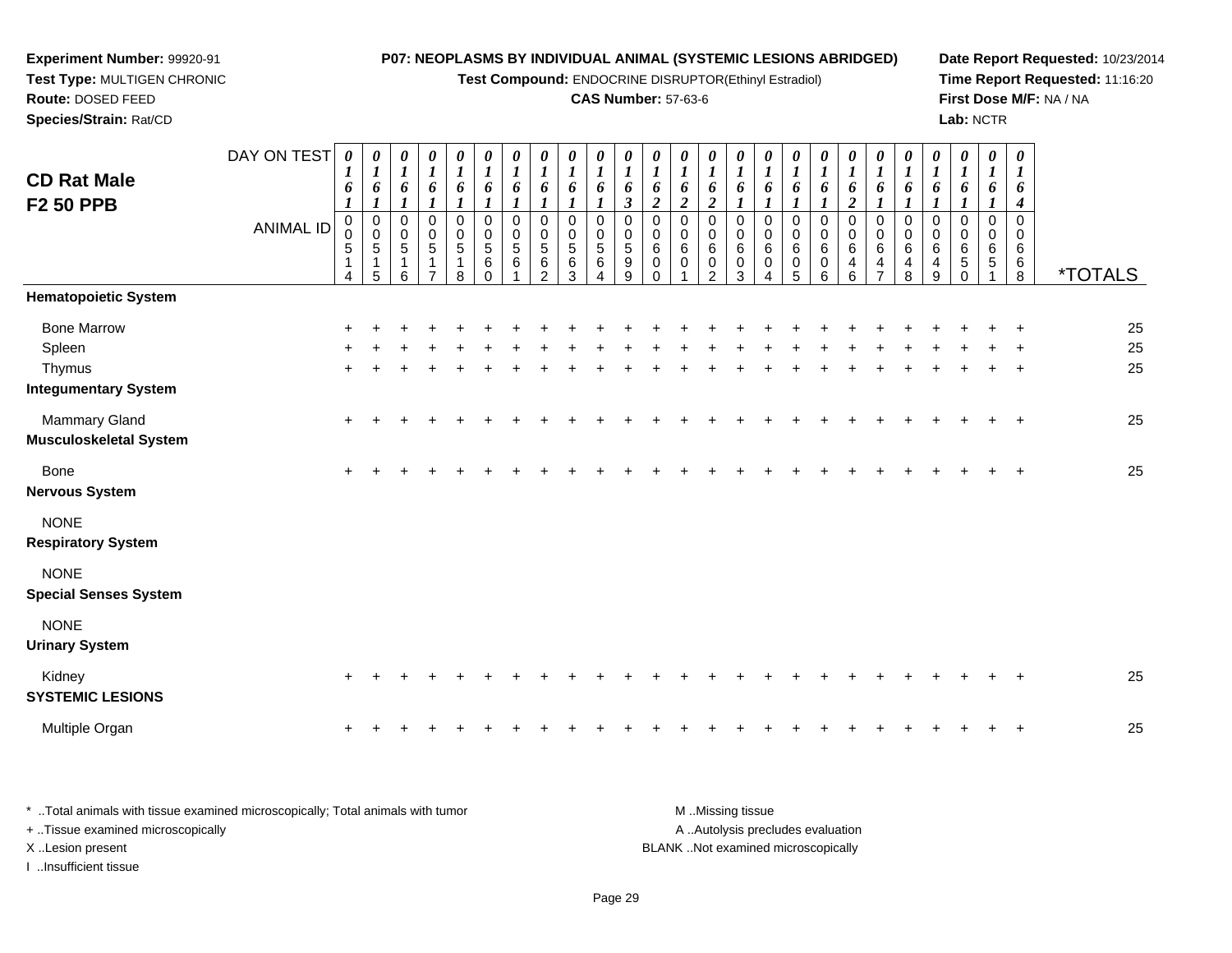**Test Compound:** ENDOCRINE DISRUPTOR(Ethinyl Estradiol)

## **CAS Number:** 57-63-6

**Date Report Requested:** 10/23/2014**Time Report Requested:** 11:16:20**First Dose M/F:** NA / NA**Lab:** NCTR

| <b>CD Rat Male</b><br><b>F3 CONTROL</b> | DAY ON TEST<br>ANIMAL ID | 0<br>6<br>$\pmb{0}$<br>$\mathbf 0$<br>$\overline{7}$<br>3 | $\boldsymbol{\theta}$<br>$\boldsymbol{l}$<br>6<br>$\mathbf 0$<br>$\mathbf 0$<br>$\overline{7}$<br>$\mathbf{3}$ | 0<br>$\boldsymbol{l}$<br>6<br>0<br>0<br>$\overline{7}$<br>$\frac{3}{2}$ | $\boldsymbol{\theta}$<br>$\boldsymbol{l}$<br>6<br>$\mathbf 0$<br>0<br>$\overline{7}$<br>$\mathbf{3}$ | 0<br>$\boldsymbol{l}$<br>6<br>0<br>0<br>$\overline{7}$<br>3 | 0<br>$\boldsymbol{l}$<br>6<br>$\mathbf 0$<br>$\mathsf{O}\xspace$<br>$\overline{7}$<br>$\sqrt{3}$ | 0<br>$\boldsymbol{l}$<br>6<br>$\overline{c}$<br>0<br>0<br>$\overline{7}$<br>$\overline{7}$ | 0<br>$\boldsymbol{l}$<br>6<br>2<br>$\mathbf 0$<br>0<br>$\overline{7}$<br>$\overline{7}$ | 0<br>$\boldsymbol{l}$<br>6<br>$\overline{2}$<br>$\Omega$<br>0<br>$\overline{7}$<br>7 | 0<br>$\boldsymbol{l}$<br>6<br>$\boldsymbol{2}$<br>$\Omega$<br>0<br>$\overline{7}$<br>$\overline{7}$ | 0<br>$\boldsymbol{l}$<br>6<br>$\overline{c}$<br>$\Omega$<br>0<br>$\overline{7}$<br>8 | 0<br>6<br>$\boldsymbol{\beta}$<br>$\Omega$<br>0<br>8 | 0<br>6<br>$\boldsymbol{\beta}$<br>$\Omega$<br>0<br>$\bf 8$<br>$\overline{c}$ | 0<br>1<br>6<br>$\boldsymbol{\beta}$<br>$\Omega$<br>0<br>$\,8\,$<br>$\sqrt{2}$ | 0<br>$\boldsymbol{l}$<br>6<br>3<br>$\mathbf 0$<br>0<br>$\bf 8$<br>$\frac{2}{2}$ | 0<br>$\boldsymbol{l}$<br>6<br>$\overline{2}$<br>$\mathbf 0$<br>0<br>8<br>$\overline{c}$ | 0<br>$\boldsymbol{l}$<br>6<br>$\overline{2}$<br>$\mathbf 0$<br>0<br>8<br>6 | 0<br>$\boldsymbol{l}$<br>6<br>$\boldsymbol{2}$<br>$\mathbf 0$<br>0<br>8<br>$\,6$ | 0<br>1<br>6<br>$\boldsymbol{2}$<br>$\mathbf 0$<br>0<br>8<br>6 | 0<br>6<br>$\boldsymbol{\beta}$<br>$\mathbf 0$<br>0<br>8<br>$\,6$ | 0<br>6<br>3<br>$\mathbf 0$<br>0<br>8<br>$\,6$ | 0<br>1<br>6<br>$\Omega$<br>0<br>8<br>$\overline{7}$ | 0<br>$\boldsymbol{l}$<br>6<br>5<br>$\mathbf 0$<br>0<br>9<br>0 | $\boldsymbol{\theta}$<br>$\boldsymbol{l}$<br>6<br>$\sqrt{5}$<br>$\mathbf 0$<br>0<br>9<br>0 | 0<br>1<br>6<br>$\mathfrak{H}$<br>$\Omega$<br>0<br>9<br>0 |                       |
|-----------------------------------------|--------------------------|-----------------------------------------------------------|----------------------------------------------------------------------------------------------------------------|-------------------------------------------------------------------------|------------------------------------------------------------------------------------------------------|-------------------------------------------------------------|--------------------------------------------------------------------------------------------------|--------------------------------------------------------------------------------------------|-----------------------------------------------------------------------------------------|--------------------------------------------------------------------------------------|-----------------------------------------------------------------------------------------------------|--------------------------------------------------------------------------------------|------------------------------------------------------|------------------------------------------------------------------------------|-------------------------------------------------------------------------------|---------------------------------------------------------------------------------|-----------------------------------------------------------------------------------------|----------------------------------------------------------------------------|----------------------------------------------------------------------------------|---------------------------------------------------------------|------------------------------------------------------------------|-----------------------------------------------|-----------------------------------------------------|---------------------------------------------------------------|--------------------------------------------------------------------------------------------|----------------------------------------------------------|-----------------------|
| <b>Alimentary System</b>                |                          | $\Omega$                                                  |                                                                                                                |                                                                         | 3                                                                                                    |                                                             | 5                                                                                                | 6                                                                                          | $\overline{7}$                                                                          | 8                                                                                    | 9                                                                                                   | $\Omega$                                                                             | 9                                                    | $\Omega$                                                                     |                                                                               |                                                                                 | 3                                                                                       | 5                                                                          | 6                                                                                | $\overline{7}$                                                | 8                                                                | 9                                             | $\Omega$                                            | $\Omega$                                                      |                                                                                            | $\overline{2}$                                           | <i><b>*TOTALS</b></i> |
|                                         |                          |                                                           |                                                                                                                |                                                                         |                                                                                                      |                                                             |                                                                                                  |                                                                                            |                                                                                         |                                                                                      |                                                                                                     |                                                                                      |                                                      |                                                                              |                                                                               |                                                                                 |                                                                                         |                                                                            |                                                                                  |                                                               |                                                                  |                                               |                                                     |                                                               |                                                                                            |                                                          |                       |
| Liver<br><b>Cardiovascular System</b>   |                          | $\ddot{}$                                                 |                                                                                                                |                                                                         |                                                                                                      |                                                             |                                                                                                  |                                                                                            |                                                                                         |                                                                                      |                                                                                                     |                                                                                      |                                                      |                                                                              |                                                                               |                                                                                 |                                                                                         |                                                                            |                                                                                  |                                                               |                                                                  |                                               |                                                     |                                                               |                                                                                            |                                                          | 25                    |
| <b>NONE</b>                             |                          |                                                           |                                                                                                                |                                                                         |                                                                                                      |                                                             |                                                                                                  |                                                                                            |                                                                                         |                                                                                      |                                                                                                     |                                                                                      |                                                      |                                                                              |                                                                               |                                                                                 |                                                                                         |                                                                            |                                                                                  |                                                               |                                                                  |                                               |                                                     |                                                               |                                                                                            |                                                          |                       |
| <b>Endocrine System</b>                 |                          |                                                           |                                                                                                                |                                                                         |                                                                                                      |                                                             |                                                                                                  |                                                                                            |                                                                                         |                                                                                      |                                                                                                     |                                                                                      |                                                      |                                                                              |                                                                               |                                                                                 |                                                                                         |                                                                            |                                                                                  |                                                               |                                                                  |                                               |                                                     |                                                               |                                                                                            |                                                          |                       |
| <b>Adrenal Cortex</b>                   |                          |                                                           |                                                                                                                |                                                                         |                                                                                                      |                                                             |                                                                                                  |                                                                                            |                                                                                         |                                                                                      |                                                                                                     |                                                                                      |                                                      |                                                                              |                                                                               |                                                                                 |                                                                                         |                                                                            |                                                                                  |                                                               |                                                                  |                                               |                                                     |                                                               |                                                                                            |                                                          | 25                    |
| Adrenal Medulla                         |                          |                                                           |                                                                                                                |                                                                         |                                                                                                      |                                                             |                                                                                                  |                                                                                            |                                                                                         |                                                                                      |                                                                                                     |                                                                                      |                                                      |                                                                              |                                                                               |                                                                                 |                                                                                         |                                                                            |                                                                                  |                                                               |                                                                  |                                               |                                                     |                                                               |                                                                                            |                                                          | 24                    |
| <b>Pituitary Gland</b>                  |                          |                                                           |                                                                                                                |                                                                         |                                                                                                      |                                                             |                                                                                                  |                                                                                            |                                                                                         |                                                                                      |                                                                                                     |                                                                                      |                                                      |                                                                              |                                                                               |                                                                                 |                                                                                         |                                                                            |                                                                                  |                                                               |                                                                  |                                               |                                                     |                                                               |                                                                                            |                                                          | 25                    |
| <b>Thyroid Gland</b>                    |                          |                                                           |                                                                                                                |                                                                         |                                                                                                      |                                                             |                                                                                                  |                                                                                            |                                                                                         |                                                                                      |                                                                                                     |                                                                                      |                                                      |                                                                              |                                                                               |                                                                                 |                                                                                         |                                                                            |                                                                                  |                                                               |                                                                  |                                               |                                                     |                                                               |                                                                                            |                                                          | 25                    |
| <b>General Body System</b>              |                          |                                                           |                                                                                                                |                                                                         |                                                                                                      |                                                             |                                                                                                  |                                                                                            |                                                                                         |                                                                                      |                                                                                                     |                                                                                      |                                                      |                                                                              |                                                                               |                                                                                 |                                                                                         |                                                                            |                                                                                  |                                                               |                                                                  |                                               |                                                     |                                                               |                                                                                            |                                                          |                       |
| <b>NONE</b>                             |                          |                                                           |                                                                                                                |                                                                         |                                                                                                      |                                                             |                                                                                                  |                                                                                            |                                                                                         |                                                                                      |                                                                                                     |                                                                                      |                                                      |                                                                              |                                                                               |                                                                                 |                                                                                         |                                                                            |                                                                                  |                                                               |                                                                  |                                               |                                                     |                                                               |                                                                                            |                                                          |                       |
| <b>Genital System</b>                   |                          |                                                           |                                                                                                                |                                                                         |                                                                                                      |                                                             |                                                                                                  |                                                                                            |                                                                                         |                                                                                      |                                                                                                     |                                                                                      |                                                      |                                                                              |                                                                               |                                                                                 |                                                                                         |                                                                            |                                                                                  |                                                               |                                                                  |                                               |                                                     |                                                               |                                                                                            |                                                          |                       |
| <b>Coagulating Gland</b>                |                          |                                                           |                                                                                                                |                                                                         |                                                                                                      |                                                             |                                                                                                  |                                                                                            |                                                                                         |                                                                                      |                                                                                                     |                                                                                      |                                                      |                                                                              |                                                                               |                                                                                 |                                                                                         |                                                                            |                                                                                  |                                                               |                                                                  |                                               |                                                     |                                                               |                                                                                            |                                                          | 25                    |
| Epididymis                              |                          |                                                           |                                                                                                                |                                                                         |                                                                                                      |                                                             |                                                                                                  |                                                                                            |                                                                                         |                                                                                      |                                                                                                     |                                                                                      |                                                      |                                                                              |                                                                               |                                                                                 |                                                                                         |                                                                            |                                                                                  |                                                               |                                                                  |                                               |                                                     |                                                               |                                                                                            |                                                          | 25                    |
| Prostate, Dorsal/Lateral Lobe           |                          |                                                           |                                                                                                                |                                                                         |                                                                                                      |                                                             |                                                                                                  |                                                                                            |                                                                                         |                                                                                      |                                                                                                     |                                                                                      |                                                      |                                                                              |                                                                               |                                                                                 |                                                                                         |                                                                            |                                                                                  |                                                               |                                                                  |                                               |                                                     |                                                               |                                                                                            |                                                          | 25                    |
| Prostate, Ventral Lobe                  |                          |                                                           |                                                                                                                |                                                                         |                                                                                                      |                                                             |                                                                                                  |                                                                                            |                                                                                         |                                                                                      |                                                                                                     |                                                                                      |                                                      |                                                                              |                                                                               |                                                                                 |                                                                                         |                                                                            |                                                                                  |                                                               |                                                                  |                                               |                                                     |                                                               |                                                                                            |                                                          | 25                    |
| <b>Rete Testes</b>                      |                          |                                                           |                                                                                                                |                                                                         |                                                                                                      |                                                             |                                                                                                  |                                                                                            |                                                                                         |                                                                                      |                                                                                                     |                                                                                      |                                                      |                                                                              |                                                                               |                                                                                 |                                                                                         |                                                                            |                                                                                  |                                                               |                                                                  |                                               |                                                     |                                                               |                                                                                            |                                                          | 25                    |
| Seminal Vesicle                         |                          |                                                           |                                                                                                                |                                                                         |                                                                                                      |                                                             |                                                                                                  |                                                                                            |                                                                                         |                                                                                      |                                                                                                     |                                                                                      |                                                      |                                                                              |                                                                               |                                                                                 |                                                                                         |                                                                            |                                                                                  |                                                               |                                                                  |                                               |                                                     |                                                               |                                                                                            |                                                          | 25                    |
| <b>Testes</b>                           |                          |                                                           |                                                                                                                |                                                                         |                                                                                                      |                                                             |                                                                                                  |                                                                                            |                                                                                         |                                                                                      |                                                                                                     |                                                                                      |                                                      |                                                                              |                                                                               |                                                                                 |                                                                                         |                                                                            |                                                                                  |                                                               |                                                                  |                                               |                                                     |                                                               |                                                                                            |                                                          | 25                    |

\* ..Total animals with tissue examined microscopically; Total animals with tumor **M** ...Missing tissue M ...Missing tissue

+ ..Tissue examined microscopically

**Experiment Number:** 99920-91**Test Type:** MULTIGEN CHRONIC

**Route:** DOSED FEED**Species/Strain:** Rat/CD

I ..Insufficient tissue

A ..Autolysis precludes evaluation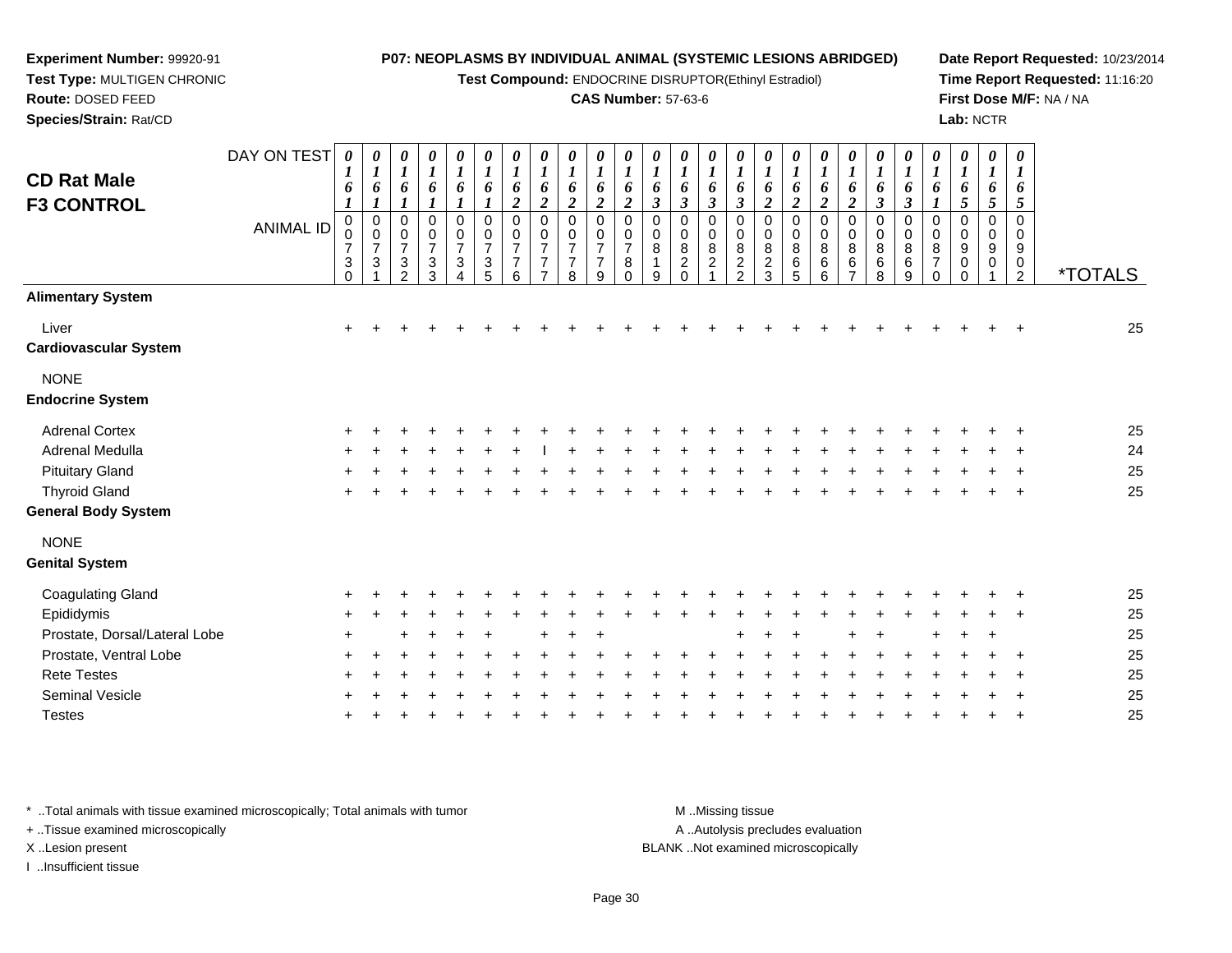**Test Compound:** ENDOCRINE DISRUPTOR(Ethinyl Estradiol)

#### **CAS Number:** 57-63-6

**Date Report Requested:** 10/23/2014**Time Report Requested:** 11:16:20**First Dose M/F:** NA / NA**Lab:** NCTR

| <b>CD Rat Male</b><br><b>F3 CONTROL</b>     | DAY ON TEST      | 0<br>1<br>6<br>1                     | 0<br>1<br>6<br>1                                     | 0<br>$\boldsymbol{l}$<br>6                      | 0<br>$\boldsymbol{l}$<br>6<br>$\boldsymbol{l}$                       | 0<br>$\boldsymbol{l}$<br>6<br>$\boldsymbol{l}$ | 0<br>$\boldsymbol{l}$<br>6<br>1         | 0<br>$\boldsymbol{l}$<br>6<br>$\overline{a}$            | 0<br>$\boldsymbol{l}$<br>6<br>$\overline{2}$         | 0<br>$\boldsymbol{l}$<br>6<br>$\boldsymbol{2}$  | 0<br>$\boldsymbol{l}$<br>6<br>$\overline{2}$              | 0<br>$\boldsymbol{l}$<br>6<br>$\overline{2}$ | 0<br>$\boldsymbol{l}$<br>6<br>$\mathfrak{z}$ | 0<br>$\boldsymbol{l}$<br>6<br>$\mathfrak{z}$              | 0<br>$\boldsymbol{l}$<br>6<br>$\mathfrak{z}$  | 0<br>$\boldsymbol{l}$<br>6<br>$\boldsymbol{\beta}$ | 0<br>$\boldsymbol{l}$<br>6<br>$\overline{2}$ | 0<br>$\boldsymbol{l}$<br>6<br>$\boldsymbol{2}$ | 0<br>$\boldsymbol{l}$<br>6<br>$\overline{2}$ | 0<br>$\boldsymbol{l}$<br>6<br>$\boldsymbol{2}$ | 0<br>$\boldsymbol{l}$<br>6<br>$\boldsymbol{\mathfrak{z}}$ | 0<br>$\boldsymbol{l}$<br>6<br>$\boldsymbol{\beta}$ | 0<br>$\boldsymbol{l}$<br>6<br>1                     | 0<br>$\boldsymbol{l}$<br>6<br>5 | 0<br>$\boldsymbol{l}$<br>6<br>5 | 0<br>$\bm{l}$<br>6<br>5             |                       |
|---------------------------------------------|------------------|--------------------------------------|------------------------------------------------------|-------------------------------------------------|----------------------------------------------------------------------|------------------------------------------------|-----------------------------------------|---------------------------------------------------------|------------------------------------------------------|-------------------------------------------------|-----------------------------------------------------------|----------------------------------------------|----------------------------------------------|-----------------------------------------------------------|-----------------------------------------------|----------------------------------------------------|----------------------------------------------|------------------------------------------------|----------------------------------------------|------------------------------------------------|-----------------------------------------------------------|----------------------------------------------------|-----------------------------------------------------|---------------------------------|---------------------------------|-------------------------------------|-----------------------|
|                                             | <b>ANIMAL ID</b> | 0<br>$\overline{7}$<br>3<br>$\Omega$ | $\,0\,$<br>$\,0\,$<br>$\overline{7}$<br>$\mathbf{3}$ | 0<br>0<br>$\overline{7}$<br>3<br>$\mathfrak{p}$ | 0<br>$\pmb{0}$<br>$\boldsymbol{7}$<br>$\ensuremath{\mathsf{3}}$<br>3 | $\mathbf 0$<br>$\,0\,$<br>$\overline{7}$<br>3  | 0<br>$\frac{0}{7}$<br>$\mathbf{3}$<br>5 | $\pmb{0}$<br>0<br>$\overline{7}$<br>$\overline{7}$<br>6 | 0<br>$\mathbf 0$<br>$\overline{7}$<br>$\overline{7}$ | 0<br>0<br>$\overline{7}$<br>$\overline{7}$<br>8 | $\mathbf 0$<br>0<br>$\overline{7}$<br>$\overline{7}$<br>9 | 0<br>0<br>$\overline{7}$<br>8<br>$\Omega$    | 0<br>0<br>8<br>1<br>9                        | 0<br>$\mathbf 0$<br>$\bf 8$<br>$\overline{c}$<br>$\Omega$ | 0<br>$\pmb{0}$<br>$\bf 8$<br>$\boldsymbol{2}$ | 0<br>0<br>8<br>$\overline{c}$<br>$\mathcal{P}$     | 0<br>0<br>8<br>$\boldsymbol{2}$<br>3         | 0<br>0<br>8<br>6<br>5                          | $\pmb{0}$<br>0<br>8<br>6<br>6                | 0<br>$\pmb{0}$<br>8<br>6                       | 0<br>$\pmb{0}$<br>$^8_6$<br>8                             | 0<br>0<br>8<br>6<br>9                              | 0<br>$\mathbf 0$<br>8<br>$\overline{7}$<br>$\Omega$ | 0<br>0<br>9<br>0<br>$\Omega$    | 0<br>0<br>9<br>0                | $\Omega$<br>$\Omega$<br>9<br>0<br>2 | <i><b>*TOTALS</b></i> |
| <b>Hematopoietic System</b>                 |                  |                                      |                                                      |                                                 |                                                                      |                                                |                                         |                                                         |                                                      |                                                 |                                                           |                                              |                                              |                                                           |                                               |                                                    |                                              |                                                |                                              |                                                |                                                           |                                                    |                                                     |                                 |                                 |                                     |                       |
| <b>Bone Marrow</b><br>Spleen<br>Thymus      |                  |                                      |                                                      |                                                 |                                                                      |                                                |                                         |                                                         |                                                      |                                                 |                                                           |                                              |                                              |                                                           |                                               |                                                    |                                              |                                                |                                              |                                                |                                                           |                                                    |                                                     |                                 |                                 |                                     | 25<br>25<br>24        |
| <b>Integumentary System</b>                 |                  | $\ddot{}$                            |                                                      |                                                 |                                                                      |                                                |                                         |                                                         |                                                      |                                                 |                                                           |                                              |                                              |                                                           |                                               |                                                    |                                              |                                                |                                              |                                                |                                                           |                                                    |                                                     |                                 |                                 |                                     |                       |
| Mammary Gland<br>Musculoskeletal System     |                  | $+$                                  |                                                      |                                                 |                                                                      |                                                |                                         |                                                         |                                                      |                                                 |                                                           |                                              |                                              |                                                           |                                               |                                                    |                                              |                                                |                                              |                                                |                                                           |                                                    |                                                     |                                 |                                 | $\ddot{}$                           | 25                    |
| <b>Bone</b><br>Nervous System               |                  | $+$                                  |                                                      |                                                 |                                                                      |                                                |                                         |                                                         |                                                      |                                                 |                                                           |                                              |                                              |                                                           |                                               |                                                    |                                              |                                                |                                              |                                                |                                                           |                                                    |                                                     |                                 |                                 |                                     | 25                    |
| <b>NONE</b><br><b>Respiratory System</b>    |                  |                                      |                                                      |                                                 |                                                                      |                                                |                                         |                                                         |                                                      |                                                 |                                                           |                                              |                                              |                                                           |                                               |                                                    |                                              |                                                |                                              |                                                |                                                           |                                                    |                                                     |                                 |                                 |                                     |                       |
| <b>NONE</b><br><b>Special Senses System</b> |                  |                                      |                                                      |                                                 |                                                                      |                                                |                                         |                                                         |                                                      |                                                 |                                                           |                                              |                                              |                                                           |                                               |                                                    |                                              |                                                |                                              |                                                |                                                           |                                                    |                                                     |                                 |                                 |                                     |                       |
| <b>NONE</b><br><b>Urinary System</b>        |                  |                                      |                                                      |                                                 |                                                                      |                                                |                                         |                                                         |                                                      |                                                 |                                                           |                                              |                                              |                                                           |                                               |                                                    |                                              |                                                |                                              |                                                |                                                           |                                                    |                                                     |                                 |                                 |                                     |                       |
| Kidney<br><b>SYSTEMIC LESIONS</b>           |                  | $^+$                                 |                                                      |                                                 |                                                                      |                                                |                                         |                                                         |                                                      |                                                 |                                                           |                                              |                                              |                                                           |                                               |                                                    |                                              |                                                |                                              |                                                |                                                           |                                                    |                                                     |                                 |                                 | $\ddot{}$                           | 25                    |
| Multiple Organ                              |                  | $\ddot{}$                            |                                                      |                                                 |                                                                      |                                                |                                         |                                                         |                                                      |                                                 |                                                           |                                              |                                              |                                                           |                                               |                                                    |                                              |                                                |                                              |                                                |                                                           |                                                    |                                                     |                                 |                                 |                                     | 25                    |
|                                             |                  |                                      |                                                      |                                                 |                                                                      |                                                |                                         |                                                         |                                                      |                                                 |                                                           |                                              |                                              |                                                           |                                               |                                                    |                                              |                                                |                                              |                                                |                                                           |                                                    |                                                     |                                 |                                 |                                     |                       |

\* ..Total animals with tissue examined microscopically; Total animals with tumor **M** ...Missing tissue M ...Missing tissue A ..Autolysis precludes evaluation + ..Tissue examined microscopically X ..Lesion present BLANK ..Not examined microscopicallyI ..Insufficient tissue

**Experiment Number:** 99920-91**Test Type:** MULTIGEN CHRONIC

**Route:** DOSED FEED**Species/Strain:** Rat/CD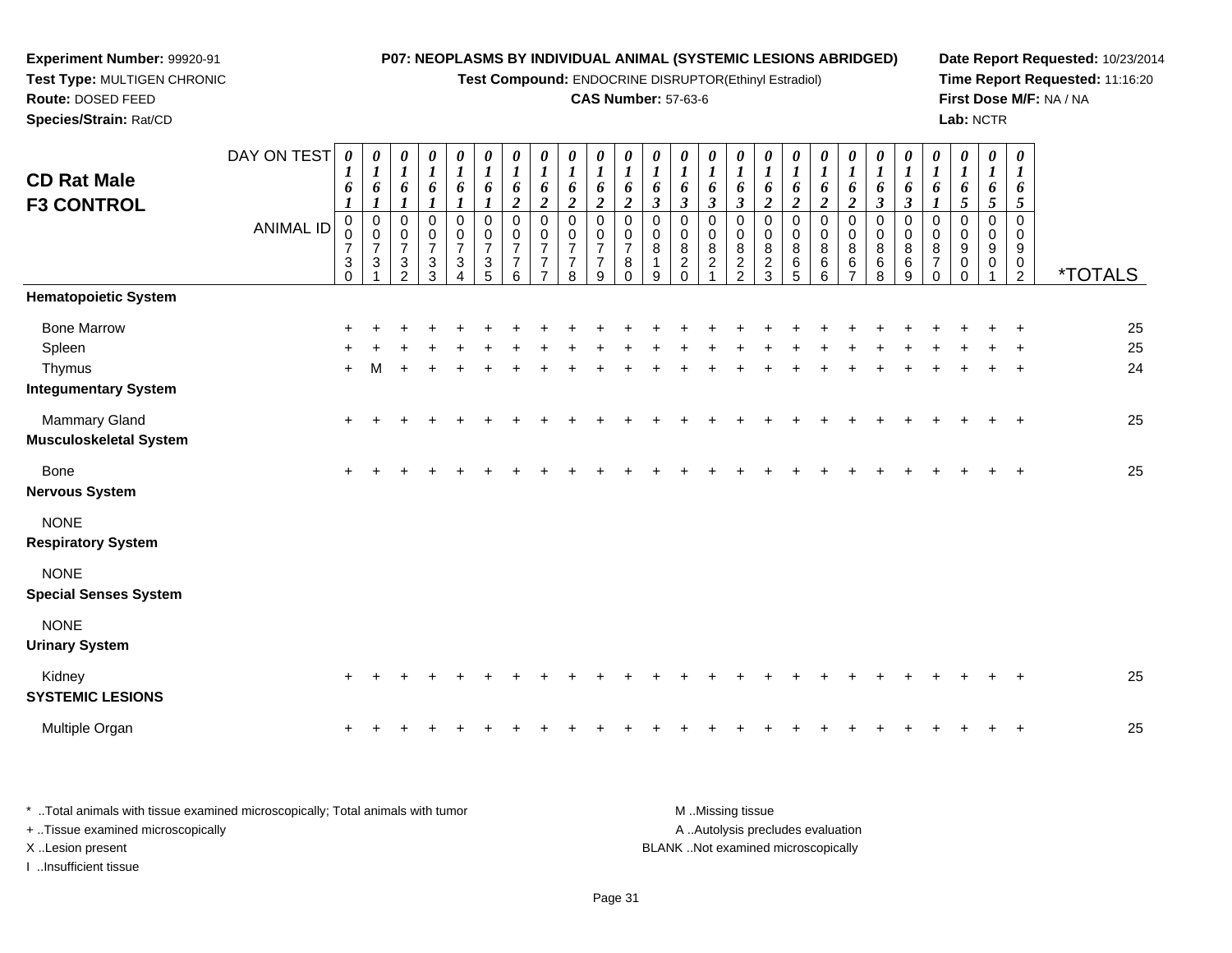**Test Compound:** ENDOCRINE DISRUPTOR(Ethinyl Estradiol)

#### **CAS Number:** 57-63-6

**Date Report Requested:** 10/23/2014**Time Report Requested:** 11:16:20**First Dose M/F:** NA / NA**Lab:** NCTR

**Experiment Number:** 99920-91 **Test Type:** MULTIGEN CHRONIC**Route:** DOSED FEED

**Species/Strain:** Rat/CD

|                                              | DAY ON TEST | 0      | 0<br>$\overline{ }$      | 0                        | $\boldsymbol{\theta}$<br>$\boldsymbol{l}$ | $\boldsymbol{\theta}$                        | $\boldsymbol{\theta}$    | 0<br><sup>T</sup>              | $\boldsymbol{\theta}$ | $\boldsymbol{\theta}$ | 0                   | $\boldsymbol{\theta}$              | $\boldsymbol{\theta}$    | $\boldsymbol{\theta}$                             | $\theta$              | $\boldsymbol{\theta}$ |                         | $\boldsymbol{\theta}$        | $\theta$            | $\boldsymbol{\theta}$<br>$\mathbf{I}$ | 0                                | 0      | 0      | 0                   | 0      | $\boldsymbol{\theta}$<br>$\mathbf{I}$ |                       |
|----------------------------------------------|-------------|--------|--------------------------|--------------------------|-------------------------------------------|----------------------------------------------|--------------------------|--------------------------------|-----------------------|-----------------------|---------------------|------------------------------------|--------------------------|---------------------------------------------------|-----------------------|-----------------------|-------------------------|------------------------------|---------------------|---------------------------------------|----------------------------------|--------|--------|---------------------|--------|---------------------------------------|-----------------------|
| <b>CD Rat Male</b><br><b>F3/2PPB TO CTRL</b> |             | 6      | 6                        | 6                        | 6                                         | 6                                            | 6                        | 6<br>↑<br>◢                    | 6<br>◢                | $\bm{o}$              | 6                   | 6                                  | 6<br>∠                   | $\bm{o}$                                          | 6                     | 6                     |                         | $\bm{o}$                     | 6                   | 6                                     | 6                                | 6      | 6      | 6                   | 6      | 6                                     |                       |
|                                              | ANIMAL ID   | v      | 0<br>0<br>$\overline{ }$ | 0<br>0<br>$\overline{ }$ | 0<br>0<br>$\overline{ }$                  | 0<br>$\mathbf 0$<br>$\overline{\phantom{0}}$ | 0<br>0<br>$\overline{ }$ | 0<br>$\,0\,$<br>$\overline{ }$ | 0<br>$\overline{ }$   | U<br>$\overline{ }$   | 0<br>$\frac{0}{7}$  | 0<br>$\mathbf 0$<br>$\overline{ }$ | 0<br>0<br>$\overline{ }$ | U<br>U<br>8                                       | 0<br>0<br>8           | 0<br>0<br>$\bf 8$     | 0<br>8                  | U<br>8                       | 0<br>8              | U<br>0<br>8                           | 0<br>8                           | U<br>8 | 0<br>8 | 0<br>8              | 0<br>8 | 0<br>0<br>9                           |                       |
|                                              |             | 3<br>6 | $\frac{3}{7}$            | 3<br>8                   | 3<br>9                                    | 4                                            | 4                        | 8                              | 8<br>$\mathcal{D}$    | $\bf 8$<br>3          | 8<br>$\overline{A}$ | 8<br>5                             | 8<br>6                   | $\overline{\mathbf{c}}$<br>$\boldsymbol{\Lambda}$ | $\boldsymbol{2}$<br>5 | $\boldsymbol{2}$<br>6 | $\overline{\mathbf{c}}$ | $\overline{\mathbf{c}}$<br>8 | $\overline{c}$<br>9 | $\overline{\phantom{0}}$              | $\overline{7}$<br>$\mathfrak{p}$ | 3      |        | $\overline{ }$<br>5 | 7<br>6 | 0<br>3                                | <i><b>*TOTALS</b></i> |
| <b>Alimentary System</b>                     |             |        |                          |                          |                                           |                                              |                          |                                |                       |                       |                     |                                    |                          |                                                   |                       |                       |                         |                              |                     |                                       |                                  |        |        |                     |        |                                       |                       |
| <b>NONE</b><br><b>Cardiovascular System</b>  |             |        |                          |                          |                                           |                                              |                          |                                |                       |                       |                     |                                    |                          |                                                   |                       |                       |                         |                              |                     |                                       |                                  |        |        |                     |        |                                       |                       |
| <b>NONE</b>                                  |             |        |                          |                          |                                           |                                              |                          |                                |                       |                       |                     |                                    |                          |                                                   |                       |                       |                         |                              |                     |                                       |                                  |        |        |                     |        |                                       |                       |
| <b>Endocrine System</b>                      |             |        |                          |                          |                                           |                                              |                          |                                |                       |                       |                     |                                    |                          |                                                   |                       |                       |                         |                              |                     |                                       |                                  |        |        |                     |        |                                       |                       |

#### NONE

#### **General Body System**

## NONE

#### **Genital System**

| Coagulating Gland             |     | $+$ $+$ | $+$ |         |     |  |             | + + + +     |         | $+$ $+$ |     | + + + + + + + |  |  |  |     | $+$ $+$ $+$ |         | 25 |
|-------------------------------|-----|---------|-----|---------|-----|--|-------------|-------------|---------|---------|-----|---------------|--|--|--|-----|-------------|---------|----|
| Epididymis                    |     | $+$ $+$ | $+$ |         |     |  | $+$         | $+$ $+$ $+$ |         | $+$ $+$ | $+$ |               |  |  |  |     | $+ + +$     |         | 25 |
| Prostate, Dorsal/Lateral Lobe |     | $+$ $+$ | $+$ |         |     |  | $+$ $+$ $+$ | $+$         | $+$ $+$ |         |     | $+$ $+$       |  |  |  | $+$ |             | $+$     | 25 |
| Prostate, Ventral Lobe        |     | $+$ $+$ | $+$ |         |     |  |             |             |         |         |     |               |  |  |  |     | $+$ $+$     |         | 25 |
| <b>Rete Testes</b>            |     | $+$ $+$ |     | $+$ $+$ | $+$ |  |             |             |         |         |     |               |  |  |  |     | $+$ $+$     |         | 24 |
| Seminal Vesicle               |     | $+$ $+$ | $+$ |         |     |  |             |             |         |         |     |               |  |  |  |     | $+$ $+$ $+$ |         | 25 |
| <b>Testes</b>                 | $+$ |         | · + |         |     |  |             |             |         |         |     |               |  |  |  |     |             | $+$ $+$ | 25 |

## **Hematopoietic System**

#### NONE

#### **Integumentary System**

\* ..Total animals with tissue examined microscopically; Total animals with tumor **M** ...Missing tissue M ...Missing tissue

+ ..Tissue examined microscopically

I ..Insufficient tissue

A .. Autolysis precludes evaluation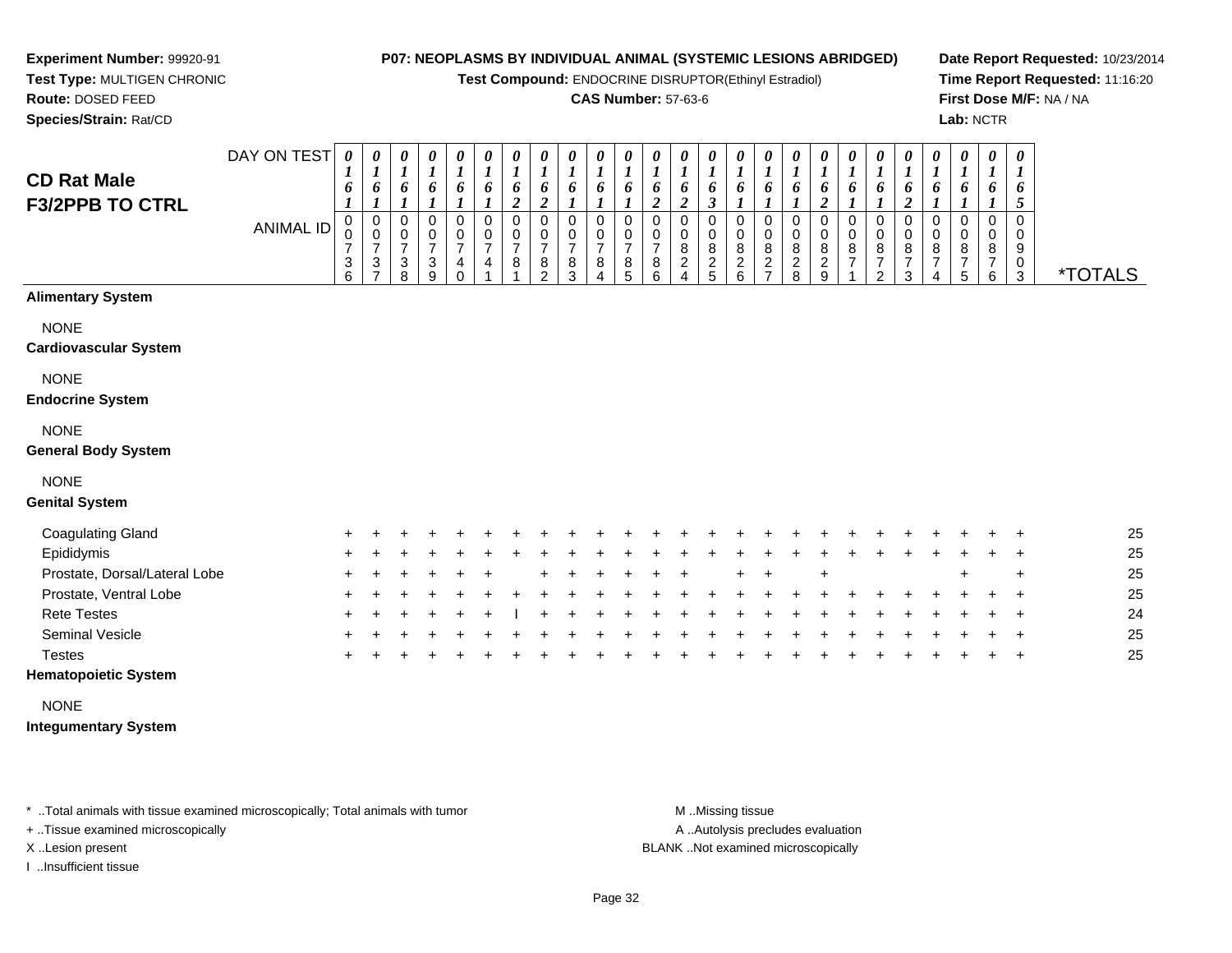**Test Compound:** ENDOCRINE DISRUPTOR(Ethinyl Estradiol)

#### **CAS Number:** 57-63-6

**Date Report Requested:** 10/23/2014**Time Report Requested:** 11:16:21**First Dose M/F:** NA / NA**Lab:** NCTR

3 \*TOTALS

25

 **Species/Strain:** Rat/CDDAY ON TEST**CD Rat Male F3/2PPB TO CTRL**ANIMAL ID*0 1 6 1* 0 0 7 3 6 $\ddot{}$ *0 1 6 1* 0 0 7 3 7 $\ddot{}$ *0 1 6 1* 0 0 7 3 8*0 1 6 1* 0 0 7 3 9*0 1 6 1* 0 0 7 4 0*0 1 6 1* 0 0 7 4 1 $\ddot{}$ *0 1 6 2* 0 0 7 8 1*0 1 6 2* 0 0 7 8 2*0 1 6 1* 0 0 7 8 3*0 1 6 1* 0 0 7 8 4*0 1 6 1* 0 0 7 8 5 $\ddot{}$ *0 1 6 2* 0 0 7 8 6*0 1 6 2* 0 0 8 2 4 $\ddot{}$ *0 1 6 3* 0 0 8 2 5*0 1 6 1* 0 0 8 2 6*0 1 6 1* 0 0 8 2 7 $\ddot{}$ *0 1 6 1* 0 0 8 2 8*0 1 6 2* 0 0 8 2 9 $\ddot{}$ *0 1 6 1* 0 0 8 7 1*0 1 6 1* 0 0 8 7 2*0 1 6 2* 0 0 8 7 3*0 1 6 1* 0 0 8 7 4Mammary Gland $\alpha$  + <sup>+</sup> <sup>+</sup> <sup>+</sup> <sup>+</sup> <sup>+</sup> <sup>+</sup> <sup>+</sup> <sup>+</sup> <sup>+</sup> <sup>+</sup> <sup>+</sup> <sup>+</sup> <sup>+</sup> <sup>+</sup> <sup>+</sup> <sup>+</sup> <sup>+</sup> <sup>+</sup> <sup>+</sup> <sup>+</sup> <sup>+</sup> <sup>+</sup> <sup>+</sup> <sup>+</sup> <sup>25</sup> **Musculoskeletal System**NONE**Nervous System**

#### NONE

**Respiratory System**

#### NONE

**Special Senses System**

**Experiment Number:** 99920-91**Test Type:** MULTIGEN CHRONIC

**Route:** DOSED FEED

#### NONE

**Urinary System**

## NONE

#### **SYSTEMIC LESIONS**

| Multiple Organ |  |  |  |  |  |  |  |  |  |  |  |  |  |  |  |  |  |  |  |  |  |  |  |  |  |  |  | つら<br>w |
|----------------|--|--|--|--|--|--|--|--|--|--|--|--|--|--|--|--|--|--|--|--|--|--|--|--|--|--|--|---------|
|----------------|--|--|--|--|--|--|--|--|--|--|--|--|--|--|--|--|--|--|--|--|--|--|--|--|--|--|--|---------|

\* ..Total animals with tissue examined microscopically; Total animals with tumor **M** ..Missing tissue M ..Missing tissue

+ ..Tissue examined microscopically

I ..Insufficient tissue

A ..Autolysis precludes evaluation X ..Lesion present BLANK ..Not examined microscopically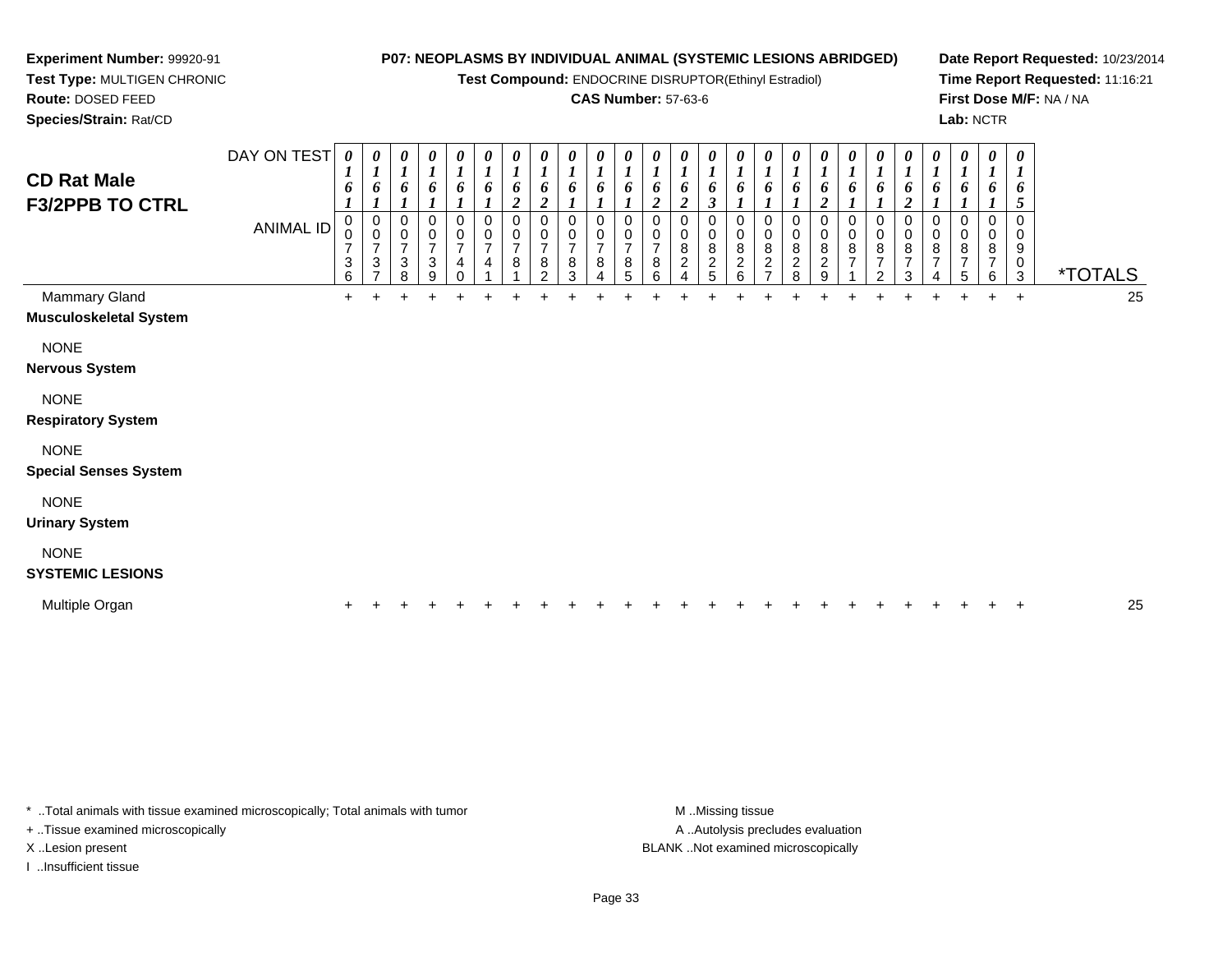**Test Compound:** ENDOCRINE DISRUPTOR(Ethinyl Estradiol)

#### **CAS Number:** 57-63-6

**Date Report Requested:** 10/23/2014**Time Report Requested:** 11:16:21**First Dose M/F:** NA / NA**Lab:** NCTR

DAY ON TEST**CD Rat Male F3/10PPB TO CTRL**ANIMAL ID*0 1 6 1* 0 0 7 4 2*0 1 6 1* 0 0 7 4 3*0 1 6 1* 0 0 7 4 4*0 1 6 1* 0 0 7 4 5*0 1 6 2* 0 0 7 8 7*0 1 6 2* 0 0 7 8 8*0 1 6 0* 0 0 7 8 9*0 1 6 1* 0 0 7 9 0*0 1 6 1* 0 0 8 3 0*0 1 6 2* 0 0 8 3 1*0 1 6 1* 0 0 8 3 2*0 1 6 1* 0 0 8 3 3*0 1 6 1* 0 0 8 3 4*0 1 6 1* 0 0 8 3 5*0 1 6 2* 0 0 8 7 7*0 1 6 1* 0 0 8 7 8*0 1 6 2* 0 0 8 7 9*0 1 6 1* 0 0 8 8 0*0 1 6 2* 0 0 8 8 1*0 1 6 1* 0 0 8 8 2*0 1 6 1* 0 0 8 8 3*0 1 6 4* 0 0 9 0 4*0 1 6 5* 0 0 9 0 5*0 1 6 5* 0 0 9 0 6*0 1 6 5* 0 0 9 $\frac{0}{7}$ <sup>7</sup> \*TOTALS**Alimentary System**Liver $\mathsf{r}$  +  $\ddot{\phantom{a}}$  1 **Cardiovascular System**NONE **Endocrine System**NONE **General Body System**NONE **Genital System**Coagulating Glandd  $+$  <sup>+</sup> <sup>+</sup> <sup>+</sup> <sup>+</sup> <sup>+</sup> <sup>+</sup> <sup>+</sup> <sup>+</sup> <sup>+</sup> <sup>+</sup> <sup>+</sup> <sup>+</sup> <sup>+</sup> <sup>+</sup> <sup>+</sup> <sup>+</sup> <sup>+</sup> <sup>+</sup> <sup>+</sup> <sup>+</sup> <sup>+</sup> <sup>+</sup> <sup>+</sup> <sup>+</sup> <sup>25</sup> Epididymis $\mathsf{S}$  + <sup>+</sup> <sup>+</sup> <sup>+</sup> <sup>+</sup> <sup>+</sup> <sup>+</sup> <sup>+</sup> <sup>+</sup> <sup>+</sup> <sup>+</sup> <sup>+</sup> <sup>+</sup> <sup>+</sup> <sup>+</sup> <sup>+</sup> <sup>+</sup> <sup>+</sup> <sup>+</sup> <sup>+</sup> <sup>+</sup> <sup>+</sup> <sup>+</sup> <sup>+</sup> <sup>+</sup> <sup>25</sup> Preputial Gland $\alpha$  <sup>+</sup> <sup>2</sup> Prostate, Dorsal/Lateral Lobee + <sup>+</sup> <sup>+</sup> <sup>+</sup> <sup>+</sup> <sup>+</sup> <sup>+</sup> <sup>+</sup> <sup>+</sup> <sup>+</sup> <sup>+</sup> <sup>+</sup> <sup>+</sup> <sup>+</sup> <sup>+</sup> <sup>+</sup> <sup>+</sup> <sup>+</sup> <sup>25</sup> Prostate, Ventral Lobee + <sup>+</sup> <sup>+</sup> <sup>+</sup> <sup>+</sup> <sup>+</sup> <sup>+</sup> <sup>+</sup> <sup>+</sup> <sup>+</sup> <sup>+</sup> <sup>+</sup> <sup>+</sup> <sup>+</sup> <sup>+</sup> <sup>+</sup> <sup>+</sup> <sup>+</sup> <sup>+</sup> <sup>+</sup> <sup>+</sup> <sup>+</sup> <sup>+</sup> <sup>+</sup> <sup>+</sup> <sup>25</sup> Rete Testes <sup>+</sup> <sup>+</sup> <sup>+</sup> <sup>+</sup> <sup>+</sup> <sup>+</sup> <sup>+</sup> <sup>+</sup> <sup>+</sup> <sup>+</sup> <sup>+</sup> <sup>+</sup> <sup>+</sup> <sup>+</sup> <sup>+</sup> <sup>+</sup> <sup>+</sup> <sup>+</sup> <sup>+</sup> <sup>+</sup> <sup>+</sup> <sup>+</sup> <sup>+</sup> <sup>+</sup> <sup>+</sup> <sup>25</sup> Seminal Vesicle

**Hematopoietic System**

**Experiment Number:** 99920-91**Test Type:** MULTIGEN CHRONIC

**Route:** DOSED FEED**Species/Strain:** Rat/CD

NONE

**Testes** 

\* ..Total animals with tissue examined microscopically; Total animals with tumor M ...Missing tissue M ...Missing tissue

e +

<sup>+</sup>

+ ..Tissue examined microscopically

I ..Insufficient tissue

A ..Autolysis precludes evaluation

X ..Lesion present BLANK ..Not examined microscopically

<sup>+</sup> <sup>+</sup> <sup>+</sup> <sup>+</sup> <sup>+</sup> <sup>+</sup> <sup>+</sup> <sup>+</sup> <sup>+</sup> <sup>+</sup> <sup>+</sup> <sup>+</sup> <sup>+</sup> <sup>+</sup> <sup>+</sup> <sup>+</sup> <sup>+</sup> <sup>+</sup> <sup>+</sup> <sup>+</sup> <sup>+</sup> <sup>+</sup> <sup>+</sup> <sup>+</sup> <sup>25</sup>

<sup>+</sup> <sup>+</sup> <sup>+</sup> <sup>+</sup> <sup>+</sup> <sup>+</sup> <sup>+</sup> <sup>+</sup> <sup>+</sup> <sup>+</sup> <sup>+</sup> <sup>+</sup> <sup>+</sup> <sup>+</sup> <sup>+</sup> <sup>+</sup> <sup>+</sup> <sup>+</sup> <sup>+</sup> <sup>+</sup> <sup>+</sup> <sup>+</sup> <sup>+</sup> <sup>+</sup> <sup>25</sup>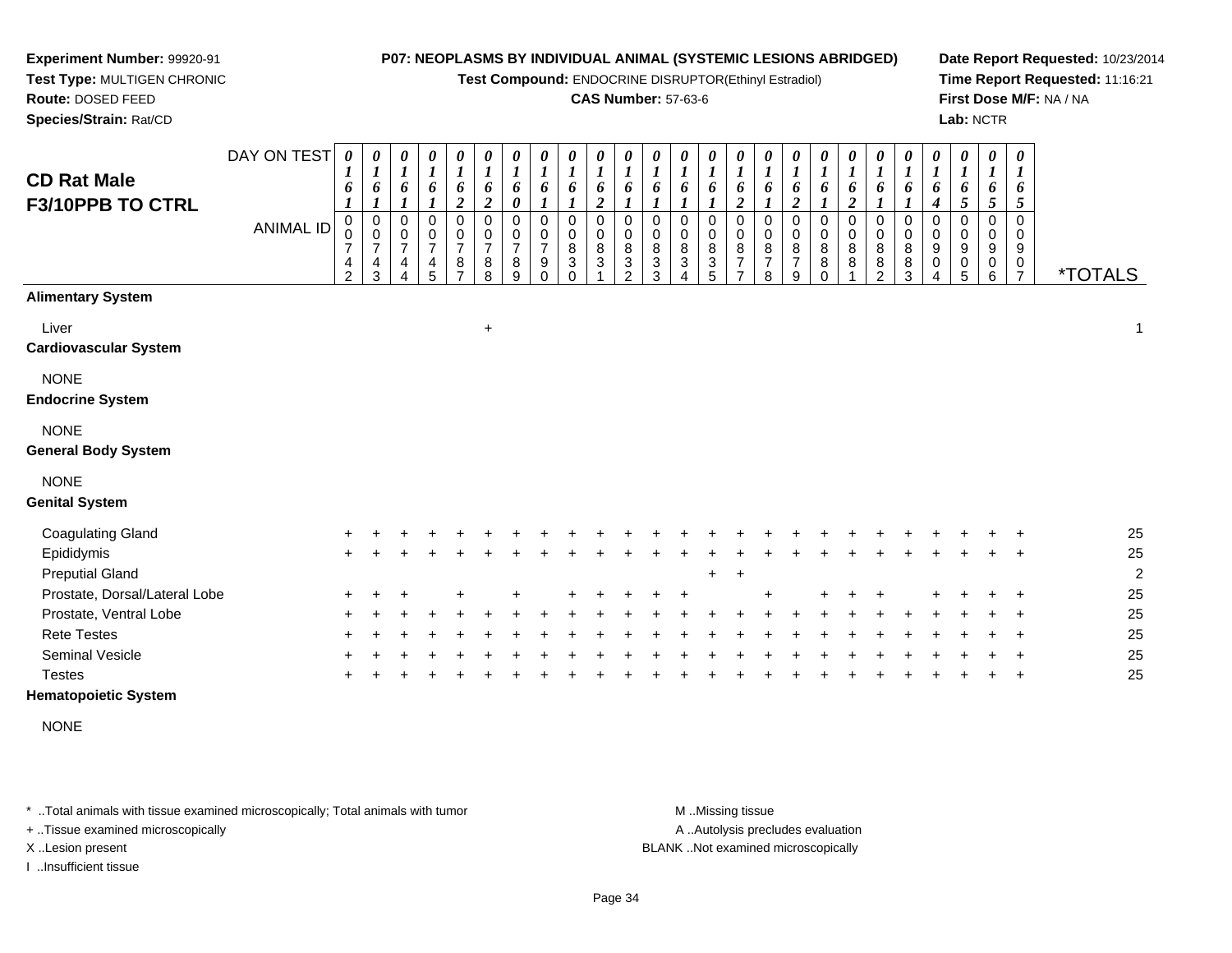**Test Compound:** ENDOCRINE DISRUPTOR(Ethinyl Estradiol)

#### **CAS Number:** 57-63-6

**Date Report Requested:** 10/23/2014**Time Report Requested:** 11:16:21**First Dose M/F:** NA / NA**Lab:** NCTR

DAY ON TEST**CD Rat Male F3/10PPB TO CTRL**ANIMAL ID*0 1 6 1* 0 0 7 4 2*0 1 6 1* 0 0 7 4 3*0 1 6 1* 0 0 7 4 4*0 1 6 1* 0 0 7 4 5*0 1 6 2* 0 0 7 8 7*0 1 6 2* 0 0 7 8 8*0 1 6 0* 0 0 7 8 9*0 1 6 1* 0 0 7 9 0*0 1 6 1* 0 0 8 3 0*0 1 6 2* 0 0 8 3 1*0 1 6 1* 0 0 8 3 2*0 1 6 1* 0 0 8 3 3*0 1 6 1* 0 0 8 3 4*0 1 6 1* 0 0 8 3 5*0 1 6 2* 0 0 8 7 7*0 1 6 1* 0 0 8 7 8*0 1 6 2* 0 0 8 7 9*0 1 6 1* 0 0 8 8 0*0 1 6 2* 0 0 8 8 1*0 1 6 1* 0 0 8 8 2*0 1 6 1* 0 0 8 8 3*0 1 6 4* 0 0 9 0 4*0 1 6 5* 0 0 9 0 5*0 1 6 5* 0 0 9 0 6*0 1 6 5* 0 0 9 $\frac{0}{7}$ <sup>7</sup> \*TOTALS**Integumentary System**Mammary Glandd  $+$  <sup>I</sup> <sup>+</sup> <sup>+</sup> <sup>+</sup> <sup>+</sup> <sup>+</sup> <sup>+</sup> <sup>+</sup> <sup>+</sup> <sup>+</sup> <sup>+</sup> <sup>+</sup> <sup>+</sup> <sup>+</sup> <sup>+</sup> <sup>+</sup> <sup>+</sup> <sup>+</sup> <sup>+</sup> <sup>+</sup> <sup>+</sup> <sup>+</sup> <sup>+</sup> <sup>+</sup> <sup>24</sup> **Musculoskeletal System**NONE **Nervous System**NONE **Respiratory SystemNONE Special Senses System**NONE**Urinary System**

Kidney $\mathsf y$  $+$  2 **SYSTEMIC LESIONS**Multiple Organn  $+$ <sup>+</sup> <sup>+</sup> <sup>+</sup> <sup>+</sup> <sup>+</sup> <sup>+</sup> <sup>+</sup> <sup>+</sup> <sup>+</sup> <sup>+</sup> <sup>+</sup> <sup>+</sup> <sup>+</sup> <sup>+</sup> <sup>+</sup> <sup>+</sup> <sup>+</sup> <sup>+</sup> <sup>+</sup> <sup>+</sup> <sup>+</sup> <sup>+</sup> <sup>+</sup> <sup>+</sup> <sup>25</sup>

\* ..Total animals with tissue examined microscopically; Total animals with tumor M ...Missing tissue M ...Missing tissue

+ ..Tissue examined microscopically

**Experiment Number:** 99920-91**Test Type:** MULTIGEN CHRONIC

**Route:** DOSED FEED**Species/Strain:** Rat/CD

I ..Insufficient tissue

A ..Autolysis precludes evaluation X ..Lesion present BLANK ..Not examined microscopically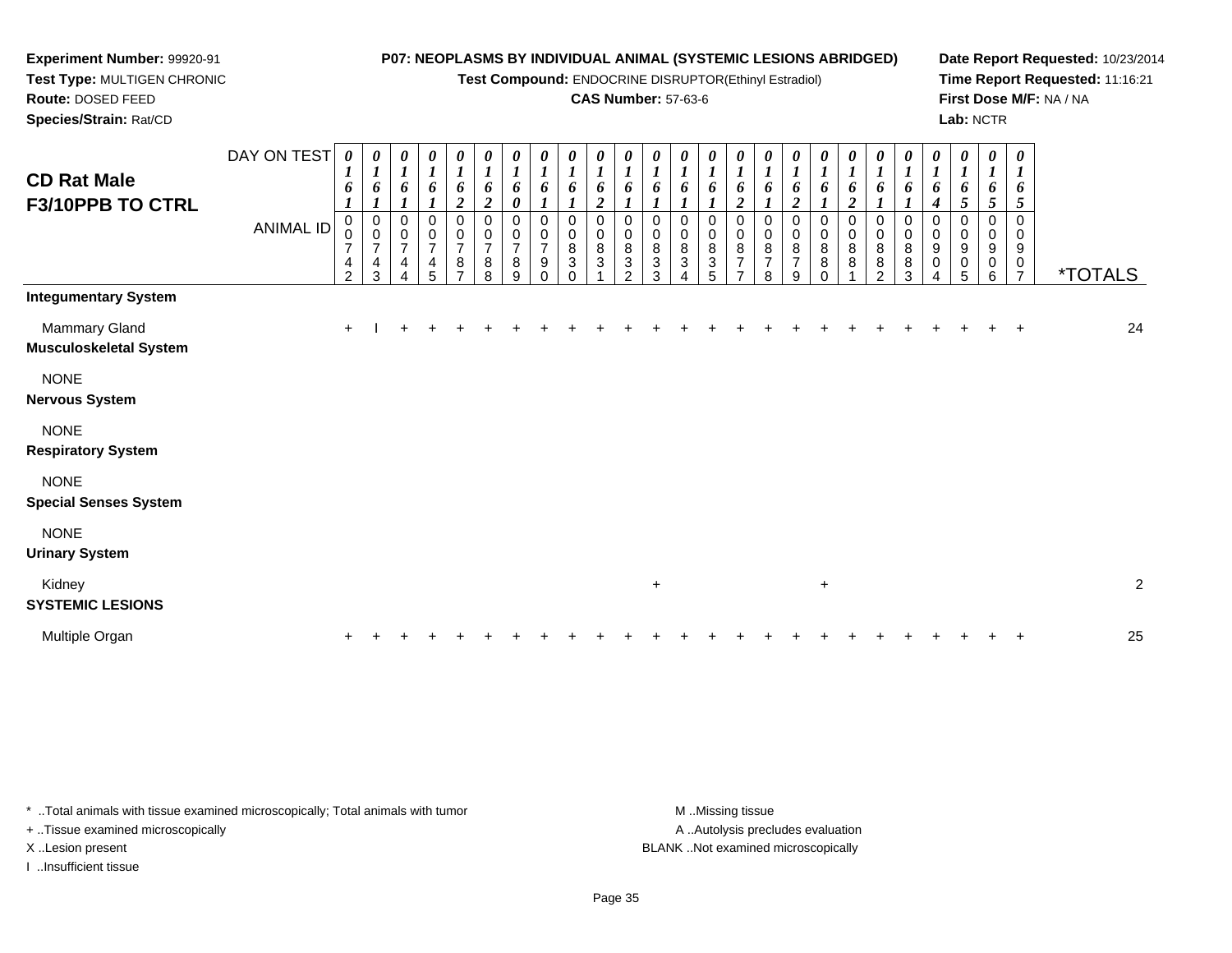**Test Compound:** ENDOCRINE DISRUPTOR(Ethinyl Estradiol)

## **CAS Number:** 57-63-6

**Date Report Requested:** 10/23/2014**Time Report Requested:** 11:16:21**First Dose M/F:** NA / NA**Lab:** NCTR

| <b>CD Rat Male</b><br><b>F3/50PPB TO CTRL</b>      | DAY ON TEST<br><b>ANIMAL ID</b> | 0<br>6<br>$\boldsymbol{l}$<br>$\pmb{0}$<br>$\overline{7}$<br>4<br>$6\phantom{a}$ | 0<br>$\boldsymbol{l}$<br>6<br>$\mathbf 0$<br>$\pmb{0}$<br>$\overline{7}$<br>4<br>$\overline{ }$ | 0<br>$\boldsymbol{l}$<br>6<br>$\mathbf 0$<br>$\pmb{0}$<br>$\overline{7}$<br>4<br>8 | 0<br>$\boldsymbol{l}$<br>6<br>0<br>$\mathbf 0$<br>$\overline{7}$<br>4<br>9 | 0<br>$\boldsymbol{l}$<br>6<br>0<br>$\pmb{0}$<br>$\overline{7}$<br>$\sqrt{5}$<br>$\Omega$ | 0<br>$\boldsymbol{l}$<br>6<br>$\boldsymbol{l}$<br>$\mathbf 0$<br>$\pmb{0}$<br>$\overline{7}$<br>5 | $\boldsymbol{\theta}$<br>$\boldsymbol{l}$<br>6<br>$\mathbf 0$<br>$\pmb{0}$<br>$\overline{7}$<br>5<br>$\mathcal{P}$ | 0<br>$\boldsymbol{l}$<br>6<br>$\boldsymbol{2}$<br>$\mathbf 0$<br>0<br>$\overline{7}$<br>9 | 0<br>$\boldsymbol{l}$<br>6<br>$\boldsymbol{2}$<br>$\mathbf 0$<br>0<br>$\overline{7}$<br>9<br>$\mathfrak{p}$ | $\Omega$<br>$\Omega$<br>$\overline{7}$<br>9<br>3 | $\boldsymbol{\theta}$<br>6<br>$\Omega$<br>0<br>$\overline{7}$<br>9 | 0<br>6<br>$\Omega$<br>0<br>$\overline{7}$<br>9<br>5 | 0<br>6<br>0<br>0<br>$\overline{7}$<br>9<br>6 | 0<br>1<br>6<br>$\boldsymbol{2}$<br>0<br>0<br>$\bf 8$<br>$\mathbf{3}$<br>6 | 0<br>6<br>$\boldsymbol{2}$<br>$\mathbf 0$<br>0<br>8<br>$\mathbf{3}$ | 0<br>$\boldsymbol{l}$<br>6<br>$\mathbf 0$<br>0<br>$\bf 8$<br>$\sqrt{3}$<br>8 | 0<br>$\boldsymbol{l}$<br>6<br>$\mathbf 0$<br>$\mathbf 0$<br>8<br>$\mathbf{3}$<br>9 | 0<br>6<br>0<br>0<br>$\bf 8$<br>4<br>$\Omega$ | 0<br>6<br>$\boldsymbol{2}$<br>$\mathbf 0$<br>$\mathbf 0$<br>$\,8\,$<br>4 | 0<br>6<br>$\boldsymbol{2}$<br>$\mathsf 0$<br>$\mathbf 0$<br>$\bf 8$<br>$\bf 8$<br>$\lambda$ | 0<br>6<br>0<br>0<br>8<br>$\bf 8$<br>5 | 0<br>$\boldsymbol{l}$<br>6<br>$\overline{c}$<br>0<br>0<br>$\,8\,$<br>8<br>6 | 0<br>$\boldsymbol{l}$<br>6<br>$\mathbf 0$<br>0<br>$\,8\,$<br>8<br>$\overline{ }$ | 0<br>$\boldsymbol{l}$<br>6<br>$\mathbf 0$<br>$\mathbf 0$<br>$\bf 8$<br>8<br>8 | $\boldsymbol{\theta}$<br>$\boldsymbol{l}$<br>6<br>3<br>$\Omega$<br>0<br>8<br>8<br>9 | <i><b>*TOTALS</b></i> |
|----------------------------------------------------|---------------------------------|----------------------------------------------------------------------------------|-------------------------------------------------------------------------------------------------|------------------------------------------------------------------------------------|----------------------------------------------------------------------------|------------------------------------------------------------------------------------------|---------------------------------------------------------------------------------------------------|--------------------------------------------------------------------------------------------------------------------|-------------------------------------------------------------------------------------------|-------------------------------------------------------------------------------------------------------------|--------------------------------------------------|--------------------------------------------------------------------|-----------------------------------------------------|----------------------------------------------|---------------------------------------------------------------------------|---------------------------------------------------------------------|------------------------------------------------------------------------------|------------------------------------------------------------------------------------|----------------------------------------------|--------------------------------------------------------------------------|---------------------------------------------------------------------------------------------|---------------------------------------|-----------------------------------------------------------------------------|----------------------------------------------------------------------------------|-------------------------------------------------------------------------------|-------------------------------------------------------------------------------------|-----------------------|
| <b>Alimentary System</b>                           |                                 |                                                                                  |                                                                                                 |                                                                                    |                                                                            |                                                                                          |                                                                                                   |                                                                                                                    |                                                                                           |                                                                                                             |                                                  |                                                                    |                                                     |                                              |                                                                           |                                                                     |                                                                              |                                                                                    |                                              |                                                                          |                                                                                             |                                       |                                                                             |                                                                                  |                                                                               |                                                                                     |                       |
| Liver<br>Mesentery<br><b>Cardiovascular System</b> |                                 | $\ddot{}$                                                                        |                                                                                                 |                                                                                    |                                                                            |                                                                                          |                                                                                                   |                                                                                                                    |                                                                                           |                                                                                                             |                                                  |                                                                    |                                                     |                                              | $\ddot{}$                                                                 |                                                                     |                                                                              |                                                                                    |                                              |                                                                          |                                                                                             |                                       |                                                                             |                                                                                  |                                                                               |                                                                                     | 25<br>1               |
| <b>NONE</b>                                        |                                 |                                                                                  |                                                                                                 |                                                                                    |                                                                            |                                                                                          |                                                                                                   |                                                                                                                    |                                                                                           |                                                                                                             |                                                  |                                                                    |                                                     |                                              |                                                                           |                                                                     |                                                                              |                                                                                    |                                              |                                                                          |                                                                                             |                                       |                                                                             |                                                                                  |                                                                               |                                                                                     |                       |
| <b>Endocrine System</b>                            |                                 |                                                                                  |                                                                                                 |                                                                                    |                                                                            |                                                                                          |                                                                                                   |                                                                                                                    |                                                                                           |                                                                                                             |                                                  |                                                                    |                                                     |                                              |                                                                           |                                                                     |                                                                              |                                                                                    |                                              |                                                                          |                                                                                             |                                       |                                                                             |                                                                                  |                                                                               |                                                                                     |                       |
| <b>Adrenal Cortex</b>                              |                                 |                                                                                  |                                                                                                 |                                                                                    |                                                                            |                                                                                          |                                                                                                   |                                                                                                                    |                                                                                           |                                                                                                             |                                                  |                                                                    |                                                     |                                              |                                                                           |                                                                     |                                                                              |                                                                                    |                                              |                                                                          |                                                                                             |                                       |                                                                             |                                                                                  |                                                                               |                                                                                     | 25                    |
| <b>Adrenal Medulla</b>                             |                                 |                                                                                  |                                                                                                 |                                                                                    |                                                                            |                                                                                          |                                                                                                   |                                                                                                                    |                                                                                           |                                                                                                             |                                                  |                                                                    |                                                     |                                              |                                                                           |                                                                     |                                                                              |                                                                                    |                                              |                                                                          |                                                                                             |                                       |                                                                             |                                                                                  |                                                                               |                                                                                     | 25                    |
| <b>Pituitary Gland</b>                             |                                 |                                                                                  |                                                                                                 |                                                                                    |                                                                            |                                                                                          |                                                                                                   |                                                                                                                    |                                                                                           |                                                                                                             |                                                  |                                                                    |                                                     |                                              |                                                                           |                                                                     |                                                                              |                                                                                    |                                              |                                                                          |                                                                                             |                                       |                                                                             |                                                                                  |                                                                               |                                                                                     | 25                    |
| <b>Thyroid Gland</b>                               |                                 | ÷                                                                                |                                                                                                 |                                                                                    |                                                                            |                                                                                          |                                                                                                   |                                                                                                                    |                                                                                           |                                                                                                             |                                                  |                                                                    |                                                     |                                              |                                                                           |                                                                     |                                                                              |                                                                                    |                                              |                                                                          |                                                                                             |                                       |                                                                             |                                                                                  |                                                                               |                                                                                     | 25                    |
| <b>General Body System</b>                         |                                 |                                                                                  |                                                                                                 |                                                                                    |                                                                            |                                                                                          |                                                                                                   |                                                                                                                    |                                                                                           |                                                                                                             |                                                  |                                                                    |                                                     |                                              |                                                                           |                                                                     |                                                                              |                                                                                    |                                              |                                                                          |                                                                                             |                                       |                                                                             |                                                                                  |                                                                               |                                                                                     |                       |
| <b>NONE</b><br><b>Genital System</b>               |                                 |                                                                                  |                                                                                                 |                                                                                    |                                                                            |                                                                                          |                                                                                                   |                                                                                                                    |                                                                                           |                                                                                                             |                                                  |                                                                    |                                                     |                                              |                                                                           |                                                                     |                                                                              |                                                                                    |                                              |                                                                          |                                                                                             |                                       |                                                                             |                                                                                  |                                                                               |                                                                                     |                       |
| <b>Coagulating Gland</b>                           |                                 |                                                                                  |                                                                                                 |                                                                                    |                                                                            |                                                                                          |                                                                                                   |                                                                                                                    |                                                                                           |                                                                                                             |                                                  |                                                                    |                                                     |                                              |                                                                           |                                                                     |                                                                              |                                                                                    |                                              |                                                                          |                                                                                             |                                       |                                                                             |                                                                                  |                                                                               |                                                                                     | 25                    |
| Epididymis                                         |                                 | +                                                                                |                                                                                                 |                                                                                    |                                                                            |                                                                                          |                                                                                                   |                                                                                                                    |                                                                                           |                                                                                                             |                                                  |                                                                    |                                                     |                                              |                                                                           |                                                                     |                                                                              |                                                                                    |                                              |                                                                          |                                                                                             |                                       |                                                                             |                                                                                  |                                                                               |                                                                                     | 25                    |
| <b>Preputial Gland</b>                             |                                 |                                                                                  |                                                                                                 |                                                                                    |                                                                            | $\ddot{}$                                                                                |                                                                                                   |                                                                                                                    |                                                                                           |                                                                                                             |                                                  |                                                                    |                                                     |                                              |                                                                           |                                                                     |                                                                              |                                                                                    |                                              |                                                                          |                                                                                             |                                       |                                                                             |                                                                                  |                                                                               |                                                                                     | 1                     |
| Prostate, Dorsal/Lateral Lobe                      |                                 |                                                                                  |                                                                                                 |                                                                                    |                                                                            |                                                                                          |                                                                                                   |                                                                                                                    |                                                                                           |                                                                                                             |                                                  |                                                                    |                                                     |                                              |                                                                           |                                                                     |                                                                              |                                                                                    |                                              |                                                                          |                                                                                             |                                       |                                                                             |                                                                                  |                                                                               |                                                                                     | 25                    |
| Prostate, Ventral Lobe                             |                                 |                                                                                  |                                                                                                 |                                                                                    |                                                                            |                                                                                          |                                                                                                   |                                                                                                                    |                                                                                           |                                                                                                             |                                                  |                                                                    |                                                     |                                              |                                                                           |                                                                     |                                                                              |                                                                                    |                                              |                                                                          |                                                                                             |                                       |                                                                             |                                                                                  |                                                                               |                                                                                     | 25                    |
| <b>Rete Testes</b>                                 |                                 |                                                                                  |                                                                                                 |                                                                                    |                                                                            |                                                                                          |                                                                                                   |                                                                                                                    |                                                                                           |                                                                                                             |                                                  |                                                                    |                                                     |                                              |                                                                           |                                                                     |                                                                              |                                                                                    |                                              |                                                                          |                                                                                             |                                       |                                                                             |                                                                                  |                                                                               |                                                                                     | 25                    |
|                                                    |                                 |                                                                                  |                                                                                                 |                                                                                    |                                                                            |                                                                                          |                                                                                                   |                                                                                                                    |                                                                                           |                                                                                                             |                                                  |                                                                    |                                                     |                                              |                                                                           |                                                                     |                                                                              |                                                                                    |                                              |                                                                          |                                                                                             |                                       |                                                                             |                                                                                  |                                                                               |                                                                                     |                       |

\* ..Total animals with tissue examined microscopically; Total animals with tumor **M** ...Missing tissue M ...Missing tissue A ..Autolysis precludes evaluation + ..Tissue examined microscopically X ..Lesion present BLANK ..Not examined microscopicallyI ..Insufficient tissue

**Experiment Number:** 99920-91**Test Type:** MULTIGEN CHRONIC

**Route:** DOSED FEED**Species/Strain:** Rat/CD

Seminal Vesicle

e +

Page 36

<sup>+</sup> <sup>+</sup> <sup>+</sup> <sup>+</sup> <sup>+</sup> <sup>+</sup> <sup>+</sup> <sup>+</sup> <sup>+</sup> <sup>+</sup> <sup>+</sup> <sup>+</sup> <sup>+</sup> <sup>+</sup> <sup>+</sup> <sup>+</sup> <sup>+</sup> <sup>+</sup> <sup>+</sup> <sup>+</sup> <sup>+</sup> <sup>+</sup> <sup>+</sup> <sup>+</sup> <sup>25</sup>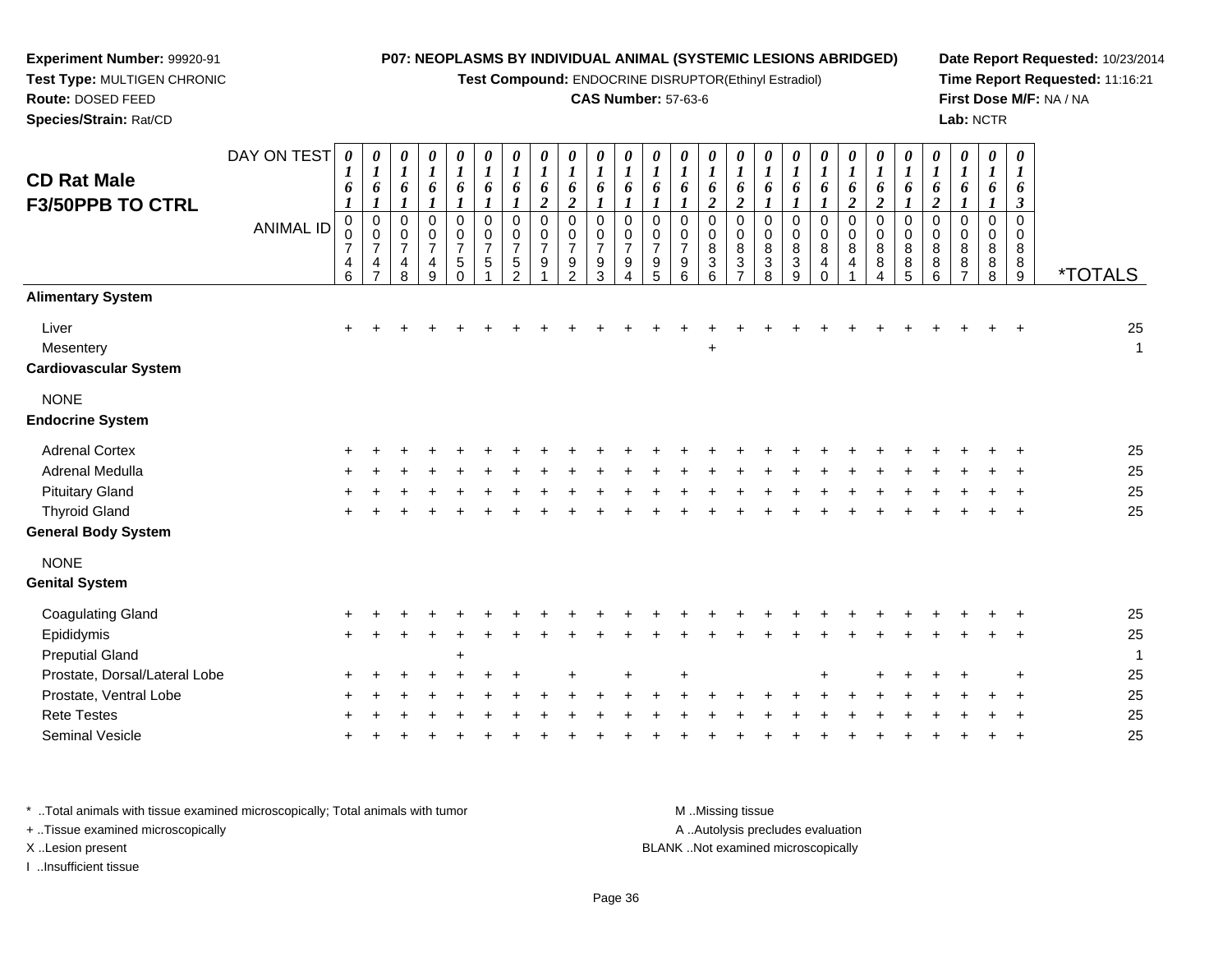**Test Compound:** ENDOCRINE DISRUPTOR(Ethinyl Estradiol)

### **CAS Number:** 57-63-6

**Date Report Requested:** 10/23/2014**Time Report Requested:** 11:16:21**First Dose M/F:** NA / NA**Lab:** NCTR

| <b>CD Rat Male</b><br><b>F3/50PPB TO CTRL</b>  | DAY ON TEST<br><b>ANIMAL ID</b> | 0<br>1<br>6<br>0<br>$\mathbf 0$<br>$\overline{7}$<br>4<br>6 | $\boldsymbol{\theta}$<br>$\boldsymbol{l}$<br>6<br>0<br>0<br>$\overline{7}$<br>4<br>$\overline{7}$ | $\boldsymbol{l}$<br>6<br>$\mathbf 0$<br>0<br>$\overline{7}$<br>4<br>8 | $\boldsymbol{\theta}$<br>$\boldsymbol{l}$<br>6<br>$\mathbf 0$<br>0<br>$\overline{7}$<br>4<br>9 | 0<br>$\boldsymbol{l}$<br>6<br>0<br>$\pmb{0}$<br>$\overline{7}$<br>5<br>$\Omega$ | 0<br>$\boldsymbol{l}$<br>6<br>0<br>$\pmb{0}$<br>$\overline{7}$<br>5 | 0<br>$\boldsymbol{l}$<br>6<br>0<br>$\,0\,$<br>$\overline{7}$<br>$\sqrt{5}$<br>$\mathcal{D}$ | 0<br>$\boldsymbol{l}$<br>6<br>$\boldsymbol{2}$<br>$\,0\,$<br>$\,0\,$<br>$\overline{7}$<br>9 | 0<br>$\boldsymbol{l}$<br>6<br>$\overline{2}$<br>0<br>0<br>$\overline{7}$<br>9<br>$\overline{2}$ | 0<br>$\boldsymbol{l}$<br>6<br>0<br>0<br>$\overline{7}$<br>9<br>$\sqrt{3}$ | $\boldsymbol{\theta}$<br>$\boldsymbol{l}$<br>6<br>1<br>$\Omega$<br>0<br>$\overline{7}$<br>9 | 0<br>$\boldsymbol{l}$<br>6<br>$\mathbf 0$<br>0<br>$\overline{7}$<br>9<br>5 | 0<br>$\boldsymbol{l}$<br>6<br>0<br>0<br>$\overline{7}$<br>9<br>6 | 0<br>$\boldsymbol{l}$<br>6<br>$\boldsymbol{2}$<br>0<br>$\pmb{0}$<br>$\bf 8$<br>$\ensuremath{\mathsf{3}}$<br>6 | $\boldsymbol{\theta}$<br>$\boldsymbol{I}$<br>6<br>$\boldsymbol{2}$<br>0<br>$\pmb{0}$<br>$\,$ 8 $\,$<br>$\ensuremath{\mathsf{3}}$<br>$\overline{ }$ | 0<br>$\boldsymbol{I}$<br>6<br>0<br>$\,0\,$<br>$\bf8$<br>$\sqrt{3}$<br>8 | $\boldsymbol{\theta}$<br>$\boldsymbol{l}$<br>6<br>0<br>$\pmb{0}$<br>$\, 8$<br>$\sqrt{3}$<br>9 | $\boldsymbol{l}$<br>6<br>0<br>$\bf 8$<br>4 | 6<br>$\boldsymbol{2}$<br>0<br>0<br>$\bf 8$<br>4 | $\boldsymbol{\theta}$<br>6<br>$\overline{2}$<br>0<br>0<br>8<br>8 | 0<br>$\boldsymbol{l}$<br>6<br>0<br>$\pmb{0}$<br>$\bf 8$<br>$\bf 8$<br>5 | 0<br>$\boldsymbol{l}$<br>6<br>2<br>0<br>$\mathbf 0$<br>8<br>8<br>6 | $\pmb{\theta}$<br>$\boldsymbol{l}$<br>6<br>0<br>0<br>8<br>8<br>$\overline{\phantom{a}}$ | 0<br>$\boldsymbol{I}$<br>6<br>$\mathbf 0$<br>0<br>8<br>8<br>8 | 0<br>$\boldsymbol{l}$<br>6<br>3<br>$\mathbf 0$<br>$\Omega$<br>8<br>8<br>9 | <i><b>*TOTALS</b></i> |
|------------------------------------------------|---------------------------------|-------------------------------------------------------------|---------------------------------------------------------------------------------------------------|-----------------------------------------------------------------------|------------------------------------------------------------------------------------------------|---------------------------------------------------------------------------------|---------------------------------------------------------------------|---------------------------------------------------------------------------------------------|---------------------------------------------------------------------------------------------|-------------------------------------------------------------------------------------------------|---------------------------------------------------------------------------|---------------------------------------------------------------------------------------------|----------------------------------------------------------------------------|------------------------------------------------------------------|---------------------------------------------------------------------------------------------------------------|----------------------------------------------------------------------------------------------------------------------------------------------------|-------------------------------------------------------------------------|-----------------------------------------------------------------------------------------------|--------------------------------------------|-------------------------------------------------|------------------------------------------------------------------|-------------------------------------------------------------------------|--------------------------------------------------------------------|-----------------------------------------------------------------------------------------|---------------------------------------------------------------|---------------------------------------------------------------------------|-----------------------|
| <b>Testes</b>                                  |                                 | $\ddot{}$                                                   |                                                                                                   |                                                                       |                                                                                                |                                                                                 |                                                                     |                                                                                             |                                                                                             |                                                                                                 |                                                                           |                                                                                             |                                                                            |                                                                  |                                                                                                               |                                                                                                                                                    |                                                                         |                                                                                               |                                            |                                                 |                                                                  |                                                                         |                                                                    |                                                                                         | $\ddot{}$                                                     | $\ddot{}$                                                                 | 25                    |
| <b>Hematopoietic System</b>                    |                                 |                                                             |                                                                                                   |                                                                       |                                                                                                |                                                                                 |                                                                     |                                                                                             |                                                                                             |                                                                                                 |                                                                           |                                                                                             |                                                                            |                                                                  |                                                                                                               |                                                                                                                                                    |                                                                         |                                                                                               |                                            |                                                 |                                                                  |                                                                         |                                                                    |                                                                                         |                                                               |                                                                           |                       |
| <b>Bone Marrow</b>                             |                                 |                                                             |                                                                                                   |                                                                       |                                                                                                |                                                                                 |                                                                     |                                                                                             |                                                                                             |                                                                                                 |                                                                           |                                                                                             |                                                                            |                                                                  |                                                                                                               |                                                                                                                                                    |                                                                         |                                                                                               |                                            |                                                 |                                                                  |                                                                         |                                                                    |                                                                                         |                                                               |                                                                           | 25                    |
| Spleen                                         |                                 |                                                             |                                                                                                   |                                                                       |                                                                                                |                                                                                 |                                                                     |                                                                                             |                                                                                             |                                                                                                 |                                                                           |                                                                                             |                                                                            |                                                                  |                                                                                                               |                                                                                                                                                    |                                                                         |                                                                                               |                                            |                                                 |                                                                  |                                                                         |                                                                    |                                                                                         |                                                               |                                                                           | 25                    |
| Thymus                                         |                                 | $\ddot{}$                                                   |                                                                                                   |                                                                       |                                                                                                |                                                                                 |                                                                     |                                                                                             |                                                                                             |                                                                                                 |                                                                           |                                                                                             |                                                                            |                                                                  |                                                                                                               |                                                                                                                                                    |                                                                         |                                                                                               |                                            |                                                 |                                                                  |                                                                         |                                                                    |                                                                                         |                                                               | $\ddot{}$                                                                 | 25                    |
| <b>Integumentary System</b>                    |                                 |                                                             |                                                                                                   |                                                                       |                                                                                                |                                                                                 |                                                                     |                                                                                             |                                                                                             |                                                                                                 |                                                                           |                                                                                             |                                                                            |                                                                  |                                                                                                               |                                                                                                                                                    |                                                                         |                                                                                               |                                            |                                                 |                                                                  |                                                                         |                                                                    |                                                                                         |                                                               |                                                                           |                       |
| Mammary Gland<br><b>Musculoskeletal System</b> |                                 | $\pm$                                                       |                                                                                                   |                                                                       |                                                                                                |                                                                                 |                                                                     |                                                                                             |                                                                                             |                                                                                                 |                                                                           |                                                                                             |                                                                            |                                                                  |                                                                                                               |                                                                                                                                                    |                                                                         |                                                                                               |                                            |                                                 |                                                                  |                                                                         |                                                                    |                                                                                         |                                                               | $\pm$                                                                     | 24                    |
| Bone<br><b>Nervous System</b>                  |                                 | $\pm$                                                       |                                                                                                   |                                                                       |                                                                                                |                                                                                 |                                                                     |                                                                                             |                                                                                             |                                                                                                 |                                                                           |                                                                                             |                                                                            |                                                                  |                                                                                                               |                                                                                                                                                    |                                                                         |                                                                                               |                                            |                                                 |                                                                  |                                                                         |                                                                    |                                                                                         |                                                               |                                                                           | 25                    |
| <b>NONE</b><br><b>Respiratory System</b>       |                                 |                                                             |                                                                                                   |                                                                       |                                                                                                |                                                                                 |                                                                     |                                                                                             |                                                                                             |                                                                                                 |                                                                           |                                                                                             |                                                                            |                                                                  |                                                                                                               |                                                                                                                                                    |                                                                         |                                                                                               |                                            |                                                 |                                                                  |                                                                         |                                                                    |                                                                                         |                                                               |                                                                           |                       |
| <b>NONE</b><br><b>Special Senses System</b>    |                                 |                                                             |                                                                                                   |                                                                       |                                                                                                |                                                                                 |                                                                     |                                                                                             |                                                                                             |                                                                                                 |                                                                           |                                                                                             |                                                                            |                                                                  |                                                                                                               |                                                                                                                                                    |                                                                         |                                                                                               |                                            |                                                 |                                                                  |                                                                         |                                                                    |                                                                                         |                                                               |                                                                           |                       |
| <b>NONE</b>                                    |                                 |                                                             |                                                                                                   |                                                                       |                                                                                                |                                                                                 |                                                                     |                                                                                             |                                                                                             |                                                                                                 |                                                                           |                                                                                             |                                                                            |                                                                  |                                                                                                               |                                                                                                                                                    |                                                                         |                                                                                               |                                            |                                                 |                                                                  |                                                                         |                                                                    |                                                                                         |                                                               |                                                                           |                       |

**Urinary System**

Kidney<sup>+</sup>

**SYSTEMIC LESIONS**

**Experiment Number:** 99920-91**Test Type:** MULTIGEN CHRONIC

**Route:** DOSED FEED**Species/Strain:** Rat/CD

\* ..Total animals with tissue examined microscopically; Total animals with tumor **M** ...Missing tissue M ...Missing tissue A .. Autolysis precludes evaluation + ..Tissue examined microscopically X ..Lesion present BLANK ..Not examined microscopicallyI ..Insufficient tissue

<sup>+</sup> <sup>+</sup> <sup>+</sup> <sup>+</sup> <sup>+</sup> <sup>+</sup> <sup>+</sup> <sup>+</sup> <sup>+</sup> <sup>+</sup> <sup>+</sup> <sup>+</sup> <sup>+</sup> <sup>+</sup> <sup>+</sup> <sup>+</sup> <sup>+</sup> <sup>+</sup> <sup>+</sup> <sup>+</sup> <sup>+</sup> <sup>+</sup> <sup>+</sup> <sup>+</sup> <sup>25</sup>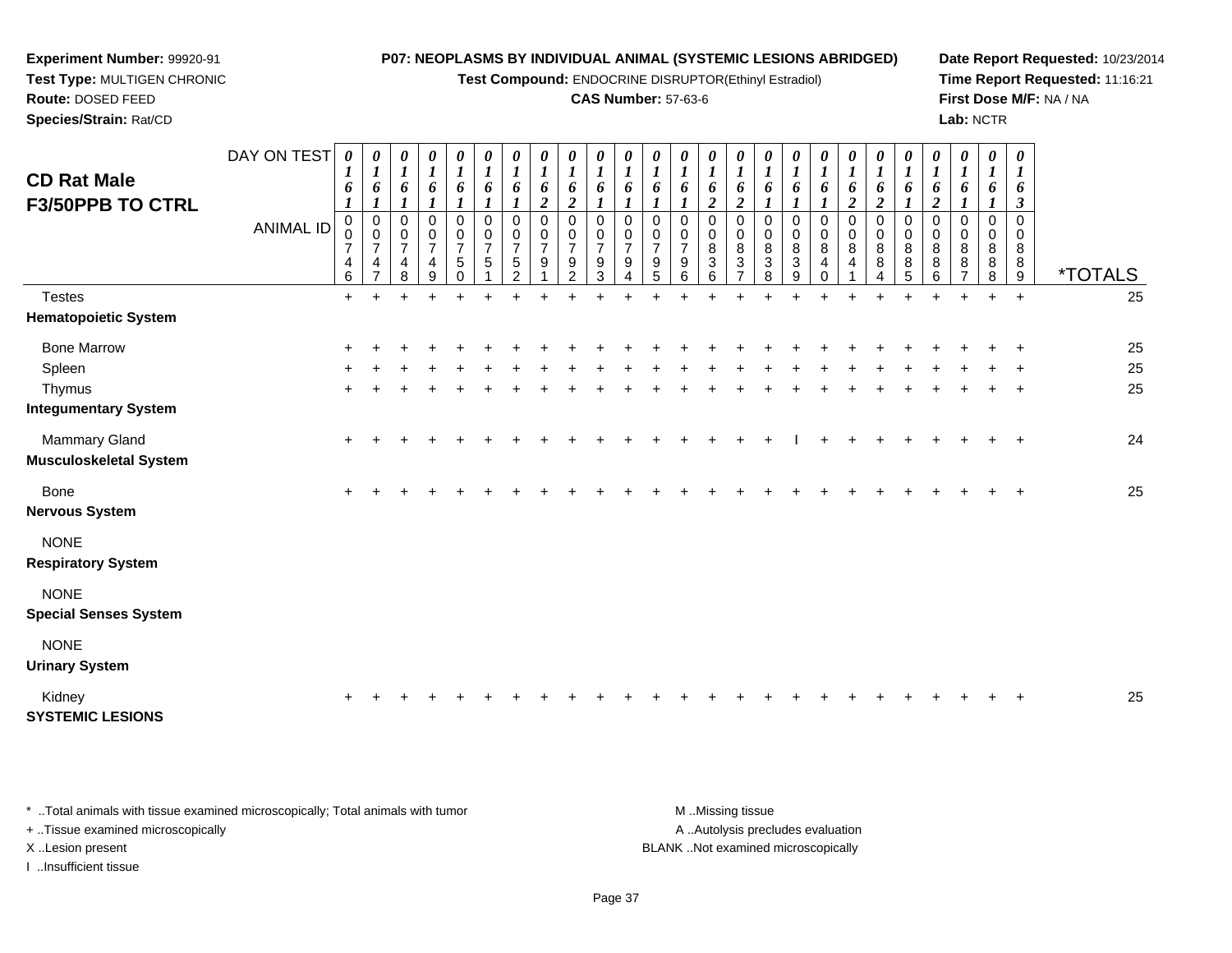**Test Compound:** ENDOCRINE DISRUPTOR(Ethinyl Estradiol)

### **CAS Number:** 57-63-6

**Date Report Requested:** 10/23/2014**Time Report Requested:** 11:16:21**First Dose M/F:** NA / NA**Lab:** NCTR

**Experiment Number:** 99920-91**Test Type:** MULTIGEN CHRONIC

| <b>CD Rat Male</b><br><b>F3/50PPB TO CTRL</b> | DAY ON TEST | $\boldsymbol{\theta}$<br>6 | 0<br>6 | 0<br>o           | $\boldsymbol{\theta}$<br>o | $\theta$<br>6     | $\boldsymbol{\theta}$<br>o | $\boldsymbol{\theta}$ | $\theta$<br>o | 0<br>o | 0<br>6           | $\boldsymbol{\theta}$<br>6 | $\boldsymbol{\theta}$<br>6 | $\theta$<br>$\bm{o}$ | 0<br>$\bm{o}$    | $\theta$<br>O | $\boldsymbol{\theta}$ | 0<br>O.     | $\theta$<br>o    | $\boldsymbol{\theta}$<br>$\bm{o}$ | 0<br>o<br>◢      | $\boldsymbol{\theta}$<br>6 | $\theta$ | $\theta$<br>0           | $\boldsymbol{\theta}$<br>6 | $\boldsymbol{\theta}$<br>6 |                 |
|-----------------------------------------------|-------------|----------------------------|--------|------------------|----------------------------|-------------------|----------------------------|-----------------------|---------------|--------|------------------|----------------------------|----------------------------|----------------------|------------------|---------------|-----------------------|-------------|------------------|-----------------------------------|------------------|----------------------------|----------|-------------------------|----------------------------|----------------------------|-----------------|
|                                               | ANIMAL ID   | 0<br>0<br>4<br>6           | U      | 0<br>0<br>4<br>8 | 0<br>v<br>4<br>9           | U<br><sub>5</sub> | U<br>v<br>$\mathbf b$      | đ                     | 0<br>0<br>9   | 9<br>റ | 0<br>0<br>9<br>3 | 0<br>0<br>9<br>Δ           | 9                          | 0<br>0<br>9<br>ี     | 8<br>ົ<br>ັ<br>а | 8<br>3        | 0<br>υ<br>8<br>3<br>R | 8<br>3<br>Q | 0<br>0<br>8<br>4 | 8<br>4                            | 0<br>0<br>8<br>8 | 8<br>8<br>5                | $\Omega$ | $\Omega$<br>0<br>8<br>8 | 0<br>v<br>8<br>8<br>8      | J<br>v<br>8<br>8<br>9      | <i>*</i> TOTALS |
| Multiple Organ                                |             |                            |        |                  |                            |                   |                            |                       |               |        |                  |                            |                            |                      |                  |               |                       |             |                  |                                   |                  |                            |          |                         |                            |                            | 25              |

\* ..Total animals with tissue examined microscopically; Total animals with tumor **M** . Missing tissue M ..Missing tissue

+ ..Tissue examined microscopically

I ..Insufficient tissue

A ..Autolysis precludes evaluation X ..Lesion present BLANK ..Not examined microscopically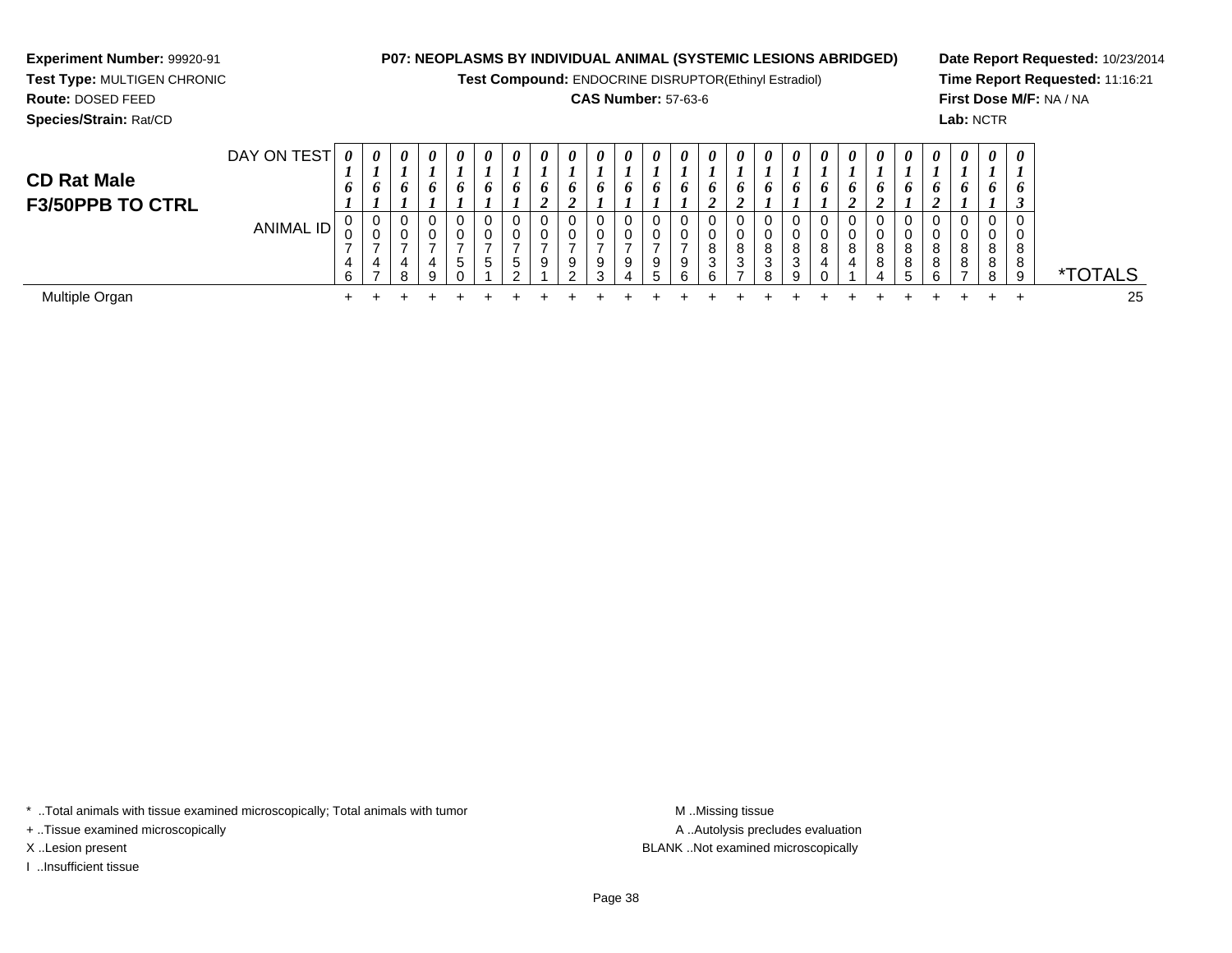**Test Compound:** ENDOCRINE DISRUPTOR(Ethinyl Estradiol)

### **CAS Number:** 57-63-6

**Date Report Requested:** 10/23/2014**Time Report Requested:** 11:16:21**First Dose M/F:** NA / NA**Lab:** NCTR

| <b>CD Rat Male</b><br><b>F4 CONTROL</b> | DAY ON TEST<br><b>ANIMAL ID</b> | 1<br>6<br>0<br>0<br>9<br>$\,6$ | $\boldsymbol{\theta}$<br>$\boldsymbol{l}$<br>6<br>0<br>$\pmb{0}$<br>9<br>6 | 0<br>$\boldsymbol{l}$<br>6<br>0<br>0<br>$\pmb{0}$<br>9<br>6 | 0<br>$\boldsymbol{l}$<br>6<br>0<br>0<br>$\pmb{0}$<br>$\boldsymbol{9}$<br>$\,6$ | 0<br>$\boldsymbol{l}$<br>6<br>$\mathbf 0$<br>$\overline{1}$<br>$\boldsymbol{0}$<br>$\boldsymbol{0}$ | 0<br>$\boldsymbol{l}$<br>6<br>0<br>$\overline{1}$<br>$\pmb{0}$<br>$\pmb{0}$ | 0<br>$\boldsymbol{l}$<br>6<br>0<br>0<br>$\mathbf{1}$<br>$\boldsymbol{0}$<br>$\boldsymbol{0}$ | 0<br>$\boldsymbol{l}$<br>6<br>0<br>$\Omega$<br>$\mathbf 0$<br>$\mathbf 0$ | $\boldsymbol{l}$<br>5<br>9<br>$\Omega$<br>$\mathbf 0$<br>$\pmb{0}$ | 0<br>$\boldsymbol{l}$<br>6<br>$\boldsymbol{2}$<br>0<br>$\mathbf 0$<br>4 | 0<br>$\boldsymbol{l}$<br>6<br>$\Omega$<br>0<br>4 | 0<br>1<br>6<br>0<br>0<br>4 | 0<br>$\boldsymbol{l}$<br>6<br>$\Omega$<br>1<br>$\pmb{0}$<br>5 | 0<br>$\boldsymbol{l}$<br>6<br>0<br>0<br>1<br>$\pmb{0}$<br>$\mathbf 5$ | 0<br>$\boldsymbol{l}$<br>6<br>$\overline{c}$<br>0<br>1<br>$\mathbf 0$<br>8 | 0<br>$\boldsymbol{l}$<br>6<br>$\boldsymbol{2}$<br>0<br>$\mathbf 0$<br>9 | $\boldsymbol{l}$<br>0<br>0<br>9 | 0<br>$\boldsymbol{l}$<br>6<br>2<br>0<br>$\mathbf 0$<br>9 | 0<br>1<br>6<br>0<br>0<br>1<br>0<br>9 | 0<br>$\boldsymbol{l}$<br>6<br>$\overline{c}$<br>0<br>$\pmb{0}$<br>9 | 0<br>$\boldsymbol{l}$<br>6<br>5<br>$\Omega$<br>1<br>$\mathbf{1}$<br>$\boldsymbol{2}$ | 0<br>$\boldsymbol{l}$<br>6<br>$\boldsymbol{4}$<br>0<br>1<br>$\frac{2}{2}$ | 0<br>$\boldsymbol{l}$<br>6<br>$\boldsymbol{2}$<br>0<br>1<br>$\frac{2}{3}$ | 0<br>$\boldsymbol{l}$<br>6<br>$\overline{c}$<br>0<br>$\frac{2}{4}$ | 0<br>$\boldsymbol{l}$<br>6<br>$\Omega$<br>$\mathbf{1}$<br>3 |                       |
|-----------------------------------------|---------------------------------|--------------------------------|----------------------------------------------------------------------------|-------------------------------------------------------------|--------------------------------------------------------------------------------|-----------------------------------------------------------------------------------------------------|-----------------------------------------------------------------------------|----------------------------------------------------------------------------------------------|---------------------------------------------------------------------------|--------------------------------------------------------------------|-------------------------------------------------------------------------|--------------------------------------------------|----------------------------|---------------------------------------------------------------|-----------------------------------------------------------------------|----------------------------------------------------------------------------|-------------------------------------------------------------------------|---------------------------------|----------------------------------------------------------|--------------------------------------|---------------------------------------------------------------------|--------------------------------------------------------------------------------------|---------------------------------------------------------------------------|---------------------------------------------------------------------------|--------------------------------------------------------------------|-------------------------------------------------------------|-----------------------|
|                                         |                                 |                                | 2                                                                          | 3                                                           | 4                                                                              | 4                                                                                                   | 5                                                                           | 6                                                                                            | $\overline{ }$                                                            | 8                                                                  | $\overline{ }$                                                          | 8                                                | 9                          | $\Omega$                                                      |                                                                       | 9                                                                          | $\Omega$                                                                |                                 | $\overline{2}$                                           | 3                                    | 4                                                                   |                                                                                      |                                                                           |                                                                           |                                                                    | 8                                                           | <i><b>*TOTALS</b></i> |
| <b>Alimentary System</b>                |                                 |                                |                                                                            |                                                             |                                                                                |                                                                                                     |                                                                             |                                                                                              |                                                                           |                                                                    |                                                                         |                                                  |                            |                                                               |                                                                       |                                                                            |                                                                         |                                 |                                                          |                                      |                                                                     |                                                                                      |                                                                           |                                                                           |                                                                    |                                                             |                       |
| Liver<br><b>Cardiovascular System</b>   |                                 |                                |                                                                            |                                                             |                                                                                |                                                                                                     |                                                                             |                                                                                              |                                                                           |                                                                    |                                                                         |                                                  |                            |                                                               |                                                                       |                                                                            |                                                                         |                                 |                                                          |                                      |                                                                     |                                                                                      |                                                                           |                                                                           |                                                                    |                                                             | 25                    |
| <b>NONE</b>                             |                                 |                                |                                                                            |                                                             |                                                                                |                                                                                                     |                                                                             |                                                                                              |                                                                           |                                                                    |                                                                         |                                                  |                            |                                                               |                                                                       |                                                                            |                                                                         |                                 |                                                          |                                      |                                                                     |                                                                                      |                                                                           |                                                                           |                                                                    |                                                             |                       |
| <b>Endocrine System</b>                 |                                 |                                |                                                                            |                                                             |                                                                                |                                                                                                     |                                                                             |                                                                                              |                                                                           |                                                                    |                                                                         |                                                  |                            |                                                               |                                                                       |                                                                            |                                                                         |                                 |                                                          |                                      |                                                                     |                                                                                      |                                                                           |                                                                           |                                                                    |                                                             |                       |
| <b>Adrenal Cortex</b>                   |                                 |                                |                                                                            |                                                             |                                                                                |                                                                                                     |                                                                             |                                                                                              |                                                                           |                                                                    |                                                                         |                                                  |                            |                                                               |                                                                       |                                                                            |                                                                         |                                 |                                                          |                                      |                                                                     |                                                                                      |                                                                           |                                                                           |                                                                    |                                                             | 25                    |
| Adrenal Medulla                         |                                 |                                |                                                                            |                                                             |                                                                                |                                                                                                     |                                                                             |                                                                                              |                                                                           |                                                                    |                                                                         |                                                  |                            |                                                               |                                                                       |                                                                            |                                                                         |                                 |                                                          |                                      |                                                                     |                                                                                      |                                                                           |                                                                           |                                                                    |                                                             | 25                    |
| <b>Pituitary Gland</b>                  |                                 |                                |                                                                            |                                                             |                                                                                |                                                                                                     |                                                                             |                                                                                              |                                                                           |                                                                    |                                                                         |                                                  |                            |                                                               |                                                                       |                                                                            |                                                                         |                                 |                                                          |                                      |                                                                     |                                                                                      |                                                                           |                                                                           |                                                                    |                                                             | 25                    |
| <b>Thyroid Gland</b>                    |                                 |                                |                                                                            |                                                             |                                                                                |                                                                                                     |                                                                             |                                                                                              |                                                                           |                                                                    |                                                                         |                                                  |                            |                                                               |                                                                       |                                                                            |                                                                         |                                 |                                                          |                                      |                                                                     |                                                                                      |                                                                           |                                                                           |                                                                    | $\overline{ }$                                              | 25                    |
| <b>General Body System</b>              |                                 |                                |                                                                            |                                                             |                                                                                |                                                                                                     |                                                                             |                                                                                              |                                                                           |                                                                    |                                                                         |                                                  |                            |                                                               |                                                                       |                                                                            |                                                                         |                                 |                                                          |                                      |                                                                     |                                                                                      |                                                                           |                                                                           |                                                                    |                                                             |                       |
| <b>NONE</b>                             |                                 |                                |                                                                            |                                                             |                                                                                |                                                                                                     |                                                                             |                                                                                              |                                                                           |                                                                    |                                                                         |                                                  |                            |                                                               |                                                                       |                                                                            |                                                                         |                                 |                                                          |                                      |                                                                     |                                                                                      |                                                                           |                                                                           |                                                                    |                                                             |                       |
| <b>Genital System</b>                   |                                 |                                |                                                                            |                                                             |                                                                                |                                                                                                     |                                                                             |                                                                                              |                                                                           |                                                                    |                                                                         |                                                  |                            |                                                               |                                                                       |                                                                            |                                                                         |                                 |                                                          |                                      |                                                                     |                                                                                      |                                                                           |                                                                           |                                                                    |                                                             |                       |
| <b>Coagulating Gland</b>                |                                 |                                |                                                                            |                                                             |                                                                                |                                                                                                     |                                                                             |                                                                                              |                                                                           |                                                                    |                                                                         |                                                  |                            |                                                               |                                                                       |                                                                            |                                                                         |                                 |                                                          |                                      |                                                                     |                                                                                      |                                                                           |                                                                           |                                                                    |                                                             | 25                    |
| Epididymis                              |                                 |                                |                                                                            |                                                             |                                                                                |                                                                                                     |                                                                             |                                                                                              |                                                                           |                                                                    |                                                                         |                                                  |                            |                                                               |                                                                       |                                                                            |                                                                         |                                 |                                                          |                                      |                                                                     |                                                                                      |                                                                           |                                                                           |                                                                    |                                                             | 25                    |
| Prostate, Dorsal/Lateral Lobe           |                                 |                                |                                                                            |                                                             |                                                                                |                                                                                                     |                                                                             |                                                                                              |                                                                           |                                                                    |                                                                         |                                                  |                            | $\pm$                                                         |                                                                       | ÷                                                                          |                                                                         |                                 |                                                          |                                      |                                                                     |                                                                                      |                                                                           |                                                                           |                                                                    |                                                             | 25                    |

| Luuuvuu                       |         |  |         |  |         |  |  |         |  |  |  |                   |  |  | Ë   |
|-------------------------------|---------|--|---------|--|---------|--|--|---------|--|--|--|-------------------|--|--|-----|
| Prostate, Dorsal/Lateral Lobe | + + + + |  | $+$ $+$ |  | $+$ $+$ |  |  | $+$ $+$ |  |  |  | + + + + + + + + + |  |  | -25 |
| Prostate, Ventral Lobe        |         |  |         |  |         |  |  |         |  |  |  |                   |  |  | 25  |
| <b>Rete Testes</b>            |         |  |         |  |         |  |  |         |  |  |  |                   |  |  | -25 |
| <b>Seminal Vesicle</b>        |         |  |         |  |         |  |  |         |  |  |  |                   |  |  | -25 |
| Testes                        |         |  |         |  |         |  |  |         |  |  |  |                   |  |  | 25  |
|                               |         |  |         |  |         |  |  |         |  |  |  |                   |  |  |     |

\* ..Total animals with tissue examined microscopically; Total animals with tumor **M** . Missing tissue M ..Missing tissue

+ ..Tissue examined microscopically

**Experiment Number:** 99920-91**Test Type:** MULTIGEN CHRONIC

**Route:** DOSED FEED**Species/Strain:** Rat/CD

I ..Insufficient tissue

A ..Autolysis precludes evaluation

X ..Lesion present BLANK ..Not examined microscopically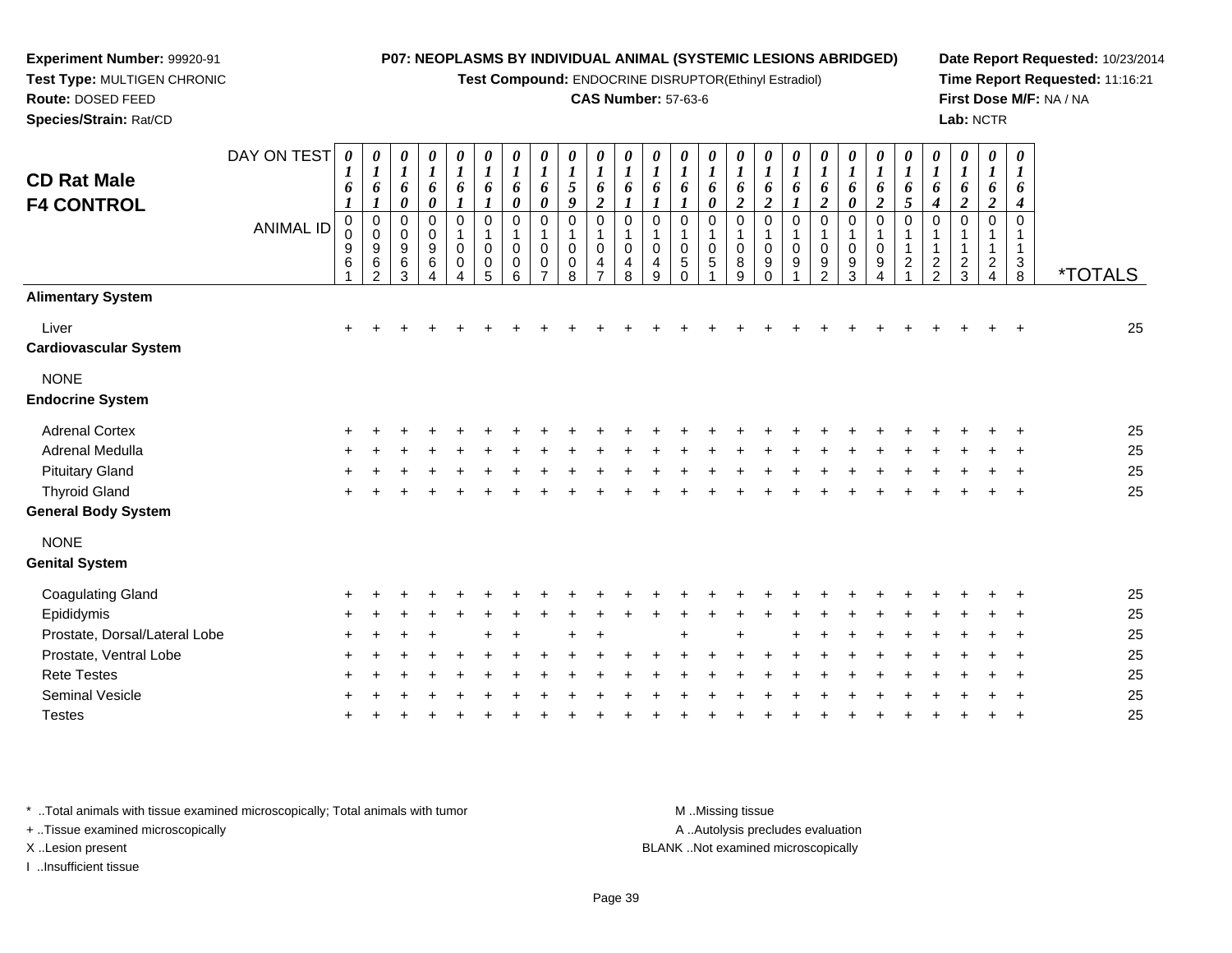**Test Compound:** ENDOCRINE DISRUPTOR(Ethinyl Estradiol)

### **CAS Number:** 57-63-6

**Date Report Requested:** 10/23/2014**Time Report Requested:** 11:16:21**First Dose M/F:** NA / NA**Lab:** NCTR

 **Species/Strain:** Rat/CDDAY ON TEST**CD Rat Male F4 CONTROL**ANIMAL ID*0 1 6 1* 0 0 9 6 1*0 1 6 1* 0 0 9 6 2*0 1 6 0* 0 0 9 6 3*0 1 6 0* 0 0 9 6 4*0 1 6 1* 0 1 0 0 4*0 1 6 1* 0 1 0 0 5*0 1 6 0* 0 1 0 0 6*0 1 6 0* 0 1 0 0 7*0 1 5 9* 0 1 0 0 8*0 1 6 2* 0 1 0 4 7*0 1 6 1* 0 1 0 4 8*0 1 6 1* 0 1 0 4 9*0 1 6 1* 0 1 0 5 0*0 1 6 0* 0 1 0 5 1*0 1 6 2* 0 1 0 8 9*0 1 6 2* 0 1 0 9 0*0 1 6 1* 0 1 0 9 1*0 1 6 2* 0 1 0 9 2*0 1 6 0* 0 1 0 9 3*0 1 6 2* 0 1 0 9 4*0 1 6 5* 0 1 1 2 1*0 1 6 4* 0 1 1 2 2*0 1 6 2* 0 1 1 2 3*0 1 6 2* 0 1 1 2 4*0 1 6 4* 0 1 13<br>օ 8 \*TOTALS**Hematopoietic System**Bone Marrow <sup>+</sup> <sup>+</sup> <sup>+</sup> <sup>+</sup> <sup>+</sup> <sup>+</sup> <sup>+</sup> <sup>+</sup> <sup>+</sup> <sup>+</sup> <sup>+</sup> <sup>+</sup> <sup>+</sup> <sup>+</sup> <sup>+</sup> <sup>+</sup> <sup>+</sup> <sup>+</sup> <sup>+</sup> <sup>+</sup> <sup>+</sup> <sup>+</sup> <sup>+</sup> <sup>+</sup> <sup>+</sup> <sup>25</sup> Spleenn  $+$  <sup>+</sup> <sup>+</sup> <sup>+</sup> <sup>+</sup> <sup>+</sup> <sup>+</sup> <sup>+</sup> <sup>+</sup> <sup>+</sup> <sup>+</sup> <sup>+</sup> <sup>+</sup> <sup>+</sup> <sup>+</sup> <sup>+</sup> <sup>+</sup> <sup>+</sup> <sup>+</sup> <sup>+</sup> <sup>+</sup> <sup>+</sup> <sup>+</sup> <sup>+</sup> <sup>+</sup> <sup>25</sup> Thymus <sup>+</sup> <sup>+</sup> <sup>+</sup> <sup>+</sup> <sup>+</sup> <sup>+</sup> <sup>+</sup> <sup>+</sup> <sup>+</sup> <sup>+</sup> <sup>+</sup> <sup>+</sup> <sup>+</sup> <sup>+</sup> <sup>+</sup> <sup>+</sup> <sup>+</sup> <sup>+</sup> <sup>+</sup> <sup>+</sup> <sup>+</sup> <sup>+</sup> <sup>+</sup> <sup>+</sup> <sup>+</sup> <sup>25</sup> **Integumentary System**Mammary Gland $\alpha$  + <sup>+</sup> <sup>+</sup> <sup>+</sup> <sup>+</sup> <sup>+</sup> <sup>+</sup> <sup>+</sup> <sup>+</sup> <sup>+</sup> <sup>+</sup> <sup>+</sup> <sup>+</sup> <sup>+</sup> <sup>+</sup> <sup>+</sup> <sup>+</sup> <sup>+</sup> <sup>+</sup> <sup>+</sup> <sup>+</sup> <sup>+</sup> <sup>+</sup> <sup>+</sup> <sup>+</sup> <sup>25</sup> **Musculoskeletal System**Bone $e$  + <sup>+</sup> <sup>+</sup> <sup>+</sup> <sup>+</sup> <sup>+</sup> <sup>+</sup> <sup>+</sup> <sup>+</sup> <sup>+</sup> <sup>+</sup> <sup>+</sup> <sup>+</sup> <sup>+</sup> <sup>+</sup> <sup>+</sup> <sup>+</sup> <sup>+</sup> <sup>+</sup> <sup>+</sup> <sup>+</sup> <sup>+</sup> <sup>+</sup> <sup>+</sup> <sup>+</sup> <sup>25</sup> **Nervous System**NONE **Respiratory System**NONE **Special Senses System**NONE

**Urinary System**

**Experiment Number:** 99920-91**Test Type:** MULTIGEN CHRONIC

**Route:** DOSED FEED

| Kidney<br><b>SYSTEMIC LESIONS</b> |  |  |  |  |  |  |  |  |  |  |  |  |  | 25 |
|-----------------------------------|--|--|--|--|--|--|--|--|--|--|--|--|--|----|
| Multiple Organ                    |  |  |  |  |  |  |  |  |  |  |  |  |  | 25 |

| Total animals with tissue examined microscopically; Total animals with tumor | M Missing tissue                   |
|------------------------------------------------------------------------------|------------------------------------|
| + Tissue examined microscopically                                            | A Autolysis precludes evaluation   |
| X Lesion present                                                             | BLANK Not examined microscopically |
| Insufficient tissue                                                          |                                    |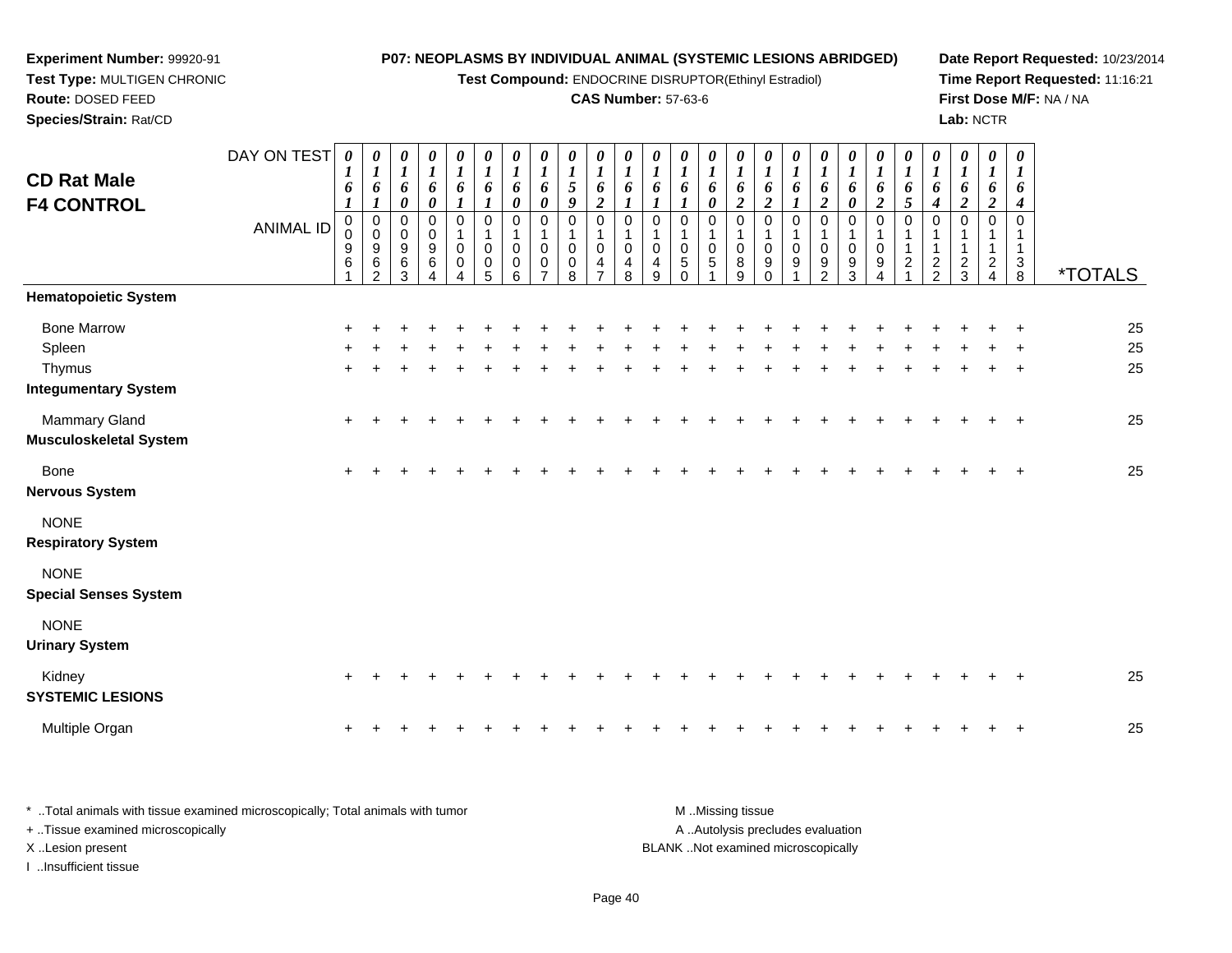**Test Compound:** ENDOCRINE DISRUPTOR(Ethinyl Estradiol)

### **CAS Number:** 57-63-6

**Date Report Requested:** 10/23/2014**Time Report Requested:** 11:16:21**First Dose M/F:** NA / NA**Lab:** NCTR

| <b>CD Rat Male</b><br><b>F4/2PPB TO CTRL</b> | DAY ON TEST<br><b>ANIMAL ID</b> | $\boldsymbol{\theta}$<br>$\boldsymbol{l}$<br>6<br>$\overline{0}$<br>0<br>9<br>6<br>5 | 0<br>1<br>6<br>1<br>$\mathbf 0$<br>$\mathbf 0$<br>9<br>6<br>6 | 0<br>6<br>0<br>0<br>9<br>6 | 0<br>$\boldsymbol{l}$<br>6<br>0<br>$\boldsymbol{0}$<br>$\boldsymbol{9}$<br>6<br>8 | 0<br>$\boldsymbol{l}$<br>6<br>$\boldsymbol{l}$<br>0<br>0<br>9<br>6<br>9 | $\boldsymbol{\theta}$<br>$\boldsymbol{l}$<br>6<br>$\boldsymbol{l}$<br>$\mathbf 0$<br>$\pmb{0}$<br>$\boldsymbol{9}$<br>$\overline{7}$<br>$\Omega$ | 0<br>$\boldsymbol{l}$<br>6<br>$\overline{c}$<br>$\Omega$<br>$\mathbf{1}$<br>$\pmb{0}$<br>$\pmb{0}$<br>9 | 0<br>$\boldsymbol{l}$<br>6<br>$\overline{2}$<br>$\Omega$<br>$\mathbf 0$<br>$\Omega$ | 0<br>$\boldsymbol{l}$<br>6<br>$\boldsymbol{2}$<br>$\Omega$<br>0 | 0<br>$\boldsymbol{l}$<br>6<br>$\boldsymbol{2}$<br>0<br>0<br>າ | $\frac{\theta}{I}$<br>6<br>0<br>1<br>$\pmb{0}$<br>1<br>3 | $\pmb{\theta}$<br>$\boldsymbol{l}$<br>6<br>$\overline{c}$<br>$\Omega$<br>1<br>0<br>$\sqrt{5}$<br>$\mathcal{P}$ | 0<br>$\boldsymbol{l}$<br>6<br>$\boldsymbol{2}$<br>$\Omega$<br>$\mathbf 1$<br>$\pmb{0}$<br>$\sqrt{5}$<br>3 | 0<br>$\boldsymbol{l}$<br>6<br>$\boldsymbol{2}$<br>$\Omega$<br>1<br>$\mathbf 0$<br>$\sqrt{5}$<br>Δ | 0<br>$\boldsymbol{l}$<br>6<br>$\boldsymbol{2}$<br>$\Omega$<br>1<br>$\mathbf 0$<br>5<br>5 | 0<br>$\boldsymbol{l}$<br>6<br>$\boldsymbol{2}$<br>$\Omega$<br>0<br>5<br>6 | 0<br>$\boldsymbol{l}$<br>6<br>$\boldsymbol{2}$<br>$\Omega$<br>0<br>9<br>5 | 0<br>$\boldsymbol{l}$<br>6<br>$\overline{c}$<br>$\mathbf 0$<br>0<br>9<br>6 | 0<br>$\boldsymbol{l}$<br>6<br>0<br>0<br>9<br>7 | $\pmb{\theta}$<br>$\boldsymbol{l}$<br>6<br>$\Omega$<br>$\pmb{0}$<br>9<br>8 | $\pmb{\theta}$<br>$\boldsymbol{l}$<br>6<br>5<br>0<br>1<br>$\mathbf{1}$<br>$\frac{2}{5}$ | $\pmb{\theta}$<br>$\boldsymbol{l}$<br>6<br>5<br>$\Omega$<br>$\mathbf 1$<br>$\frac{2}{6}$ | $\pmb{\theta}$<br>$\boldsymbol{l}$<br>6<br>4<br>$\Omega$<br>$\frac{2}{7}$ | 0<br>$\boldsymbol{l}$<br>6<br>0<br>$\frac{2}{8}$ | $\pmb{\theta}$<br>1<br>6<br>4<br>$\Omega$<br>1<br>$\sqrt{3}$<br>$9\,$ | <i><b>*TOTALS</b></i> |
|----------------------------------------------|---------------------------------|--------------------------------------------------------------------------------------|---------------------------------------------------------------|----------------------------|-----------------------------------------------------------------------------------|-------------------------------------------------------------------------|--------------------------------------------------------------------------------------------------------------------------------------------------|---------------------------------------------------------------------------------------------------------|-------------------------------------------------------------------------------------|-----------------------------------------------------------------|---------------------------------------------------------------|----------------------------------------------------------|----------------------------------------------------------------------------------------------------------------|-----------------------------------------------------------------------------------------------------------|---------------------------------------------------------------------------------------------------|------------------------------------------------------------------------------------------|---------------------------------------------------------------------------|---------------------------------------------------------------------------|----------------------------------------------------------------------------|------------------------------------------------|----------------------------------------------------------------------------|-----------------------------------------------------------------------------------------|------------------------------------------------------------------------------------------|---------------------------------------------------------------------------|--------------------------------------------------|-----------------------------------------------------------------------|-----------------------|
| <b>Alimentary System</b>                     |                                 |                                                                                      |                                                               |                            |                                                                                   |                                                                         |                                                                                                                                                  |                                                                                                         |                                                                                     |                                                                 |                                                               |                                                          |                                                                                                                |                                                                                                           |                                                                                                   |                                                                                          |                                                                           |                                                                           |                                                                            |                                                |                                                                            |                                                                                         |                                                                                          |                                                                           |                                                  |                                                                       |                       |
| Liver<br><b>Cardiovascular System</b>        |                                 |                                                                                      |                                                               |                            |                                                                                   |                                                                         |                                                                                                                                                  |                                                                                                         | $\boldsymbol{+}$                                                                    |                                                                 |                                                               |                                                          |                                                                                                                |                                                                                                           |                                                                                                   |                                                                                          |                                                                           |                                                                           |                                                                            |                                                |                                                                            |                                                                                         |                                                                                          |                                                                           |                                                  |                                                                       | 1                     |
| <b>NONE</b><br><b>Endocrine System</b>       |                                 |                                                                                      |                                                               |                            |                                                                                   |                                                                         |                                                                                                                                                  |                                                                                                         |                                                                                     |                                                                 |                                                               |                                                          |                                                                                                                |                                                                                                           |                                                                                                   |                                                                                          |                                                                           |                                                                           |                                                                            |                                                |                                                                            |                                                                                         |                                                                                          |                                                                           |                                                  |                                                                       |                       |
| <b>NONE</b><br><b>General Body System</b>    |                                 |                                                                                      |                                                               |                            |                                                                                   |                                                                         |                                                                                                                                                  |                                                                                                         |                                                                                     |                                                                 |                                                               |                                                          |                                                                                                                |                                                                                                           |                                                                                                   |                                                                                          |                                                                           |                                                                           |                                                                            |                                                |                                                                            |                                                                                         |                                                                                          |                                                                           |                                                  |                                                                       |                       |
| <b>NONE</b><br><b>Genital System</b>         |                                 |                                                                                      |                                                               |                            |                                                                                   |                                                                         |                                                                                                                                                  |                                                                                                         |                                                                                     |                                                                 |                                                               |                                                          |                                                                                                                |                                                                                                           |                                                                                                   |                                                                                          |                                                                           |                                                                           |                                                                            |                                                |                                                                            |                                                                                         |                                                                                          |                                                                           |                                                  |                                                                       |                       |
| <b>Coagulating Gland</b>                     |                                 |                                                                                      |                                                               |                            |                                                                                   |                                                                         |                                                                                                                                                  |                                                                                                         |                                                                                     |                                                                 |                                                               |                                                          |                                                                                                                |                                                                                                           |                                                                                                   |                                                                                          |                                                                           |                                                                           |                                                                            |                                                |                                                                            |                                                                                         |                                                                                          |                                                                           |                                                  |                                                                       | 25                    |
| Epididymis<br><b>Preputial Gland</b>         |                                 |                                                                                      |                                                               |                            | $\div$                                                                            |                                                                         |                                                                                                                                                  |                                                                                                         |                                                                                     |                                                                 |                                                               |                                                          |                                                                                                                |                                                                                                           |                                                                                                   |                                                                                          |                                                                           |                                                                           |                                                                            |                                                | $\pm$                                                                      |                                                                                         |                                                                                          |                                                                           |                                                  |                                                                       | 25<br>$\overline{2}$  |
| Prostate, Dorsal/Lateral Lobe                |                                 |                                                                                      |                                                               |                            |                                                                                   |                                                                         |                                                                                                                                                  |                                                                                                         |                                                                                     |                                                                 |                                                               |                                                          |                                                                                                                |                                                                                                           |                                                                                                   |                                                                                          |                                                                           |                                                                           |                                                                            |                                                |                                                                            |                                                                                         |                                                                                          |                                                                           |                                                  |                                                                       | 25                    |
| Prostate, Ventral Lobe                       |                                 |                                                                                      |                                                               |                            |                                                                                   |                                                                         |                                                                                                                                                  |                                                                                                         |                                                                                     |                                                                 |                                                               |                                                          |                                                                                                                |                                                                                                           |                                                                                                   |                                                                                          |                                                                           |                                                                           |                                                                            |                                                |                                                                            |                                                                                         |                                                                                          |                                                                           |                                                  |                                                                       | 25                    |
| <b>Rete Testes</b>                           |                                 |                                                                                      |                                                               |                            |                                                                                   |                                                                         |                                                                                                                                                  |                                                                                                         |                                                                                     |                                                                 |                                                               |                                                          |                                                                                                                |                                                                                                           |                                                                                                   |                                                                                          |                                                                           |                                                                           |                                                                            |                                                |                                                                            |                                                                                         |                                                                                          |                                                                           |                                                  |                                                                       | 24                    |
| <b>Seminal Vesicle</b><br><b>Testes</b>      |                                 |                                                                                      |                                                               |                            |                                                                                   |                                                                         |                                                                                                                                                  |                                                                                                         |                                                                                     |                                                                 |                                                               |                                                          |                                                                                                                |                                                                                                           |                                                                                                   |                                                                                          |                                                                           |                                                                           |                                                                            |                                                |                                                                            |                                                                                         |                                                                                          |                                                                           |                                                  |                                                                       | 25<br>25              |
|                                              |                                 |                                                                                      |                                                               |                            |                                                                                   |                                                                         |                                                                                                                                                  |                                                                                                         |                                                                                     |                                                                 |                                                               |                                                          |                                                                                                                |                                                                                                           |                                                                                                   |                                                                                          |                                                                           |                                                                           |                                                                            |                                                |                                                                            |                                                                                         |                                                                                          |                                                                           |                                                  |                                                                       |                       |

### **Hematopoietic System**

**Experiment Number:** 99920-91**Test Type:** MULTIGEN CHRONIC

**Route:** DOSED FEED**Species/Strain:** Rat/CD

NONE

\* ..Total animals with tissue examined microscopically; Total animals with tumor **M** ...Missing tissue M ...Missing tissue

+ ..Tissue examined microscopically

I ..Insufficient tissue

A ..Autolysis precludes evaluation

X ..Lesion present BLANK ..Not examined microscopically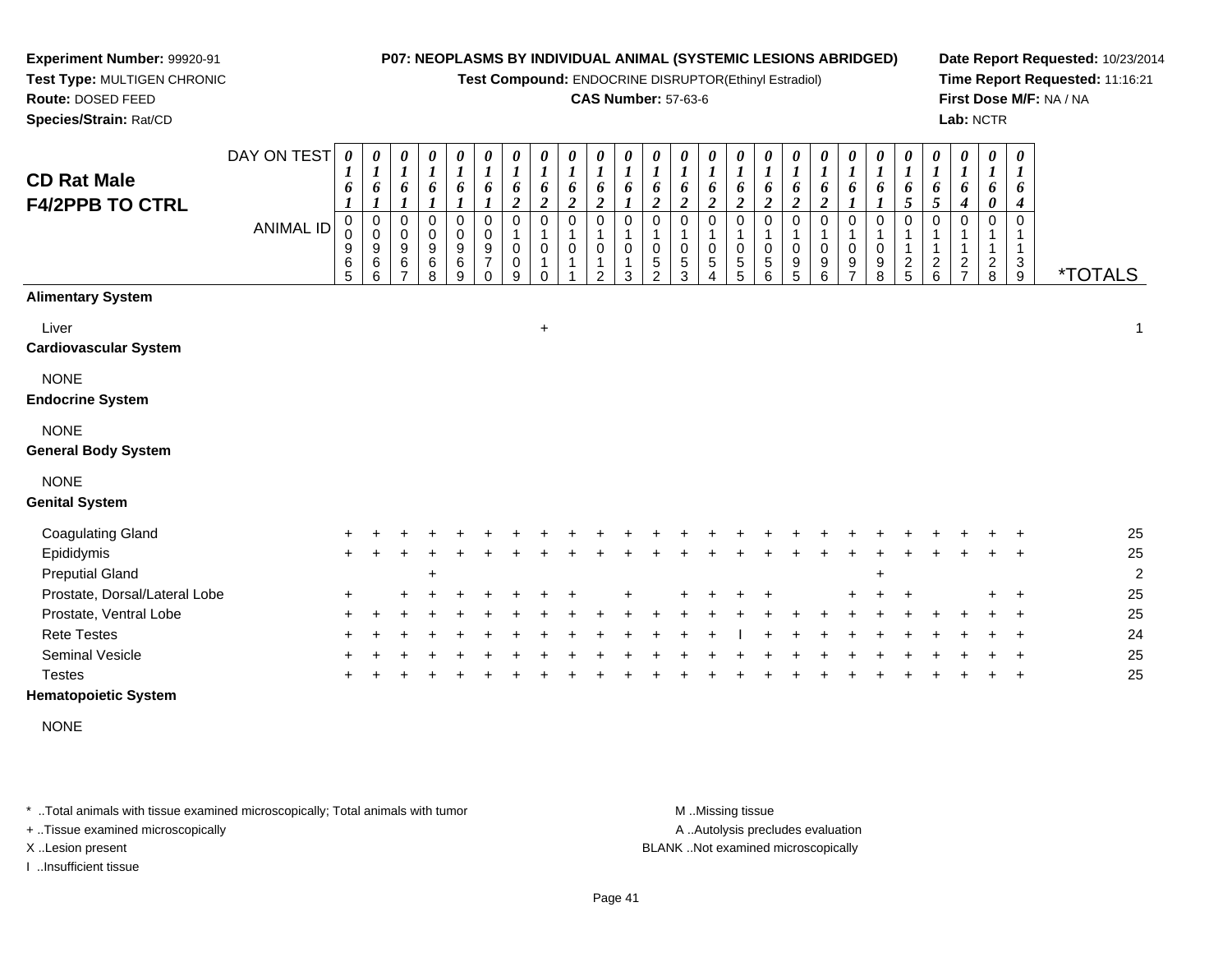**Test Compound:** ENDOCRINE DISRUPTOR(Ethinyl Estradiol)

### **CAS Number:** 57-63-6

**Date Report Requested:** 10/23/2014**Time Report Requested:** 11:16:22**First Dose M/F:** NA / NA**Lab:** NCTR

| <b>CD Rat Male</b><br><b>F4/2PPB TO CTRL</b>   | DAY ON TEST<br><b>ANIMAL ID</b> | 0<br>$\boldsymbol{l}$<br>6<br>$\mathbf 0$<br>$\mathbf 0$<br>9<br>6<br>5 | 0<br>$\boldsymbol{l}$<br>6<br>0<br>$\pmb{0}$<br>9<br>6<br>6 | 0<br>$\boldsymbol{l}$<br>6<br>$\mathbf{I}$<br>0<br>0<br>9<br>6 | $\boldsymbol{\theta}$<br>$\boldsymbol{l}$<br>6<br>0<br>$\mathbf 0$<br>9<br>6<br>8 | $\begin{matrix} 0 \\ 1 \end{matrix}$<br>6<br>$\pmb{0}$<br>$\mathbf 0$<br>$\boldsymbol{9}$<br>$\,6$<br>9 | $\frac{\theta}{I}$<br>6<br>0<br>$\pmb{0}$<br>9<br>$\overline{7}$<br>$\Omega$ | 0<br>$\boldsymbol{l}$<br>6<br>$\overline{\mathbf{c}}$<br>0<br>0<br>0<br>9 | $\pmb{\theta}$<br>$\boldsymbol{l}$<br>6<br>$\overline{c}$<br>0<br>1<br>$\pmb{0}$<br>1<br>$\Omega$ | $\frac{\boldsymbol{\theta}}{\boldsymbol{I}}$<br>6<br>$\boldsymbol{2}$<br>0<br>1<br>0<br>$\overline{ }$ | $\frac{\theta}{I}$<br>6<br>$\boldsymbol{2}$<br>0<br>0<br>1<br>$\mathcal{P}$ | 0<br>$\boldsymbol{l}$<br>3 | $\boldsymbol{\theta}$<br>$\boldsymbol{l}$<br>o<br>$\boldsymbol{2}$<br>0<br>5<br>$\Omega$ | $\frac{\theta}{I}$<br>6<br>$\boldsymbol{2}$<br>0<br>0<br>$\mathbf 5$<br>3 | $\boldsymbol{\theta}$<br>$\boldsymbol{l}$<br>6<br>$\boldsymbol{2}$<br>0<br>0<br>$\sqrt{5}$<br>4 | 0<br>$\boldsymbol{l}$<br>6<br>$\overline{2}$<br>0<br>0<br>5<br>5 | $\boldsymbol{\theta}$<br>$\boldsymbol{l}$<br>6<br>0<br>0<br>5<br>6 | 0<br>6<br>$\boldsymbol{2}$<br>0<br>0<br>9<br>5 | $\boldsymbol{\theta}$<br>$\boldsymbol{l}$<br>6<br>$\overline{2}$<br>0<br>0<br>9<br>6 | 0<br>0<br>0<br>9<br>$\overline{ }$ | $\boldsymbol{\theta}$<br>o<br>0<br>0<br>9<br>8 | 0<br>$\mathbf{r}$<br>6<br>5<br>0<br>$\overline{\mathbf{c}}$<br>5 | 0<br>$\boldsymbol{l}$<br>6<br>$\sqrt{5}$<br>0<br>$\overline{c}$<br>6 | 0<br>$\boldsymbol{l}$<br>6<br>4<br>0<br>$\frac{2}{7}$ | 0<br>$\boldsymbol{l}$<br>6<br>0<br>$\mathbf 0$<br>$_{8}^2$ | 0<br>$\overline{ }$<br>6<br>4<br>0<br>3<br>9 | <i><b>*TOTALS</b></i> |
|------------------------------------------------|---------------------------------|-------------------------------------------------------------------------|-------------------------------------------------------------|----------------------------------------------------------------|-----------------------------------------------------------------------------------|---------------------------------------------------------------------------------------------------------|------------------------------------------------------------------------------|---------------------------------------------------------------------------|---------------------------------------------------------------------------------------------------|--------------------------------------------------------------------------------------------------------|-----------------------------------------------------------------------------|----------------------------|------------------------------------------------------------------------------------------|---------------------------------------------------------------------------|-------------------------------------------------------------------------------------------------|------------------------------------------------------------------|--------------------------------------------------------------------|------------------------------------------------|--------------------------------------------------------------------------------------|------------------------------------|------------------------------------------------|------------------------------------------------------------------|----------------------------------------------------------------------|-------------------------------------------------------|------------------------------------------------------------|----------------------------------------------|-----------------------|
| <b>Integumentary System</b>                    |                                 |                                                                         |                                                             |                                                                |                                                                                   |                                                                                                         |                                                                              |                                                                           |                                                                                                   |                                                                                                        |                                                                             |                            |                                                                                          |                                                                           |                                                                                                 |                                                                  |                                                                    |                                                |                                                                                      |                                    |                                                |                                                                  |                                                                      |                                                       |                                                            |                                              |                       |
| Mammary Gland<br><b>Musculoskeletal System</b> |                                 | $\pm$                                                                   |                                                             |                                                                |                                                                                   |                                                                                                         |                                                                              |                                                                           |                                                                                                   |                                                                                                        |                                                                             |                            |                                                                                          |                                                                           |                                                                                                 |                                                                  |                                                                    |                                                |                                                                                      |                                    |                                                |                                                                  |                                                                      |                                                       |                                                            | $\div$                                       | 25                    |
| <b>NONE</b><br><b>Nervous System</b>           |                                 |                                                                         |                                                             |                                                                |                                                                                   |                                                                                                         |                                                                              |                                                                           |                                                                                                   |                                                                                                        |                                                                             |                            |                                                                                          |                                                                           |                                                                                                 |                                                                  |                                                                    |                                                |                                                                                      |                                    |                                                |                                                                  |                                                                      |                                                       |                                                            |                                              |                       |
| <b>NONE</b><br><b>Respiratory System</b>       |                                 |                                                                         |                                                             |                                                                |                                                                                   |                                                                                                         |                                                                              |                                                                           |                                                                                                   |                                                                                                        |                                                                             |                            |                                                                                          |                                                                           |                                                                                                 |                                                                  |                                                                    |                                                |                                                                                      |                                    |                                                |                                                                  |                                                                      |                                                       |                                                            |                                              |                       |
| <b>NONE</b><br><b>Special Senses System</b>    |                                 |                                                                         |                                                             |                                                                |                                                                                   |                                                                                                         |                                                                              |                                                                           |                                                                                                   |                                                                                                        |                                                                             |                            |                                                                                          |                                                                           |                                                                                                 |                                                                  |                                                                    |                                                |                                                                                      |                                    |                                                |                                                                  |                                                                      |                                                       |                                                            |                                              |                       |
| <b>NONE</b><br><b>Urinary System</b>           |                                 |                                                                         |                                                             |                                                                |                                                                                   |                                                                                                         |                                                                              |                                                                           |                                                                                                   |                                                                                                        |                                                                             |                            |                                                                                          |                                                                           |                                                                                                 |                                                                  |                                                                    |                                                |                                                                                      |                                    |                                                |                                                                  |                                                                      |                                                       |                                                            |                                              |                       |
| <b>NONE</b>                                    |                                 |                                                                         |                                                             |                                                                |                                                                                   |                                                                                                         |                                                                              |                                                                           |                                                                                                   |                                                                                                        |                                                                             |                            |                                                                                          |                                                                           |                                                                                                 |                                                                  |                                                                    |                                                |                                                                                      |                                    |                                                |                                                                  |                                                                      |                                                       |                                                            |                                              |                       |

**SYSTEMIC LESIONS**

**Experiment Number:** 99920-91**Test Type:** MULTIGEN CHRONIC

**Route:** DOSED FEED**Species/Strain:** Rat/CD

| Multiple C |  |  |  |  |  |  |  |  |  |  |  |  |  |  |  |  |  |  |  |  |  |  |  |  |  |  |  | $\sim$ |
|------------|--|--|--|--|--|--|--|--|--|--|--|--|--|--|--|--|--|--|--|--|--|--|--|--|--|--|--|--------|
|------------|--|--|--|--|--|--|--|--|--|--|--|--|--|--|--|--|--|--|--|--|--|--|--|--|--|--|--|--------|

\* ..Total animals with tissue examined microscopically; Total animals with tumor **M** ...Missing tissue M ...Missing tissue

+ ..Tissue examined microscopically

I ..Insufficient tissue

A .. Autolysis precludes evaluation X ..Lesion present BLANK ..Not examined microscopically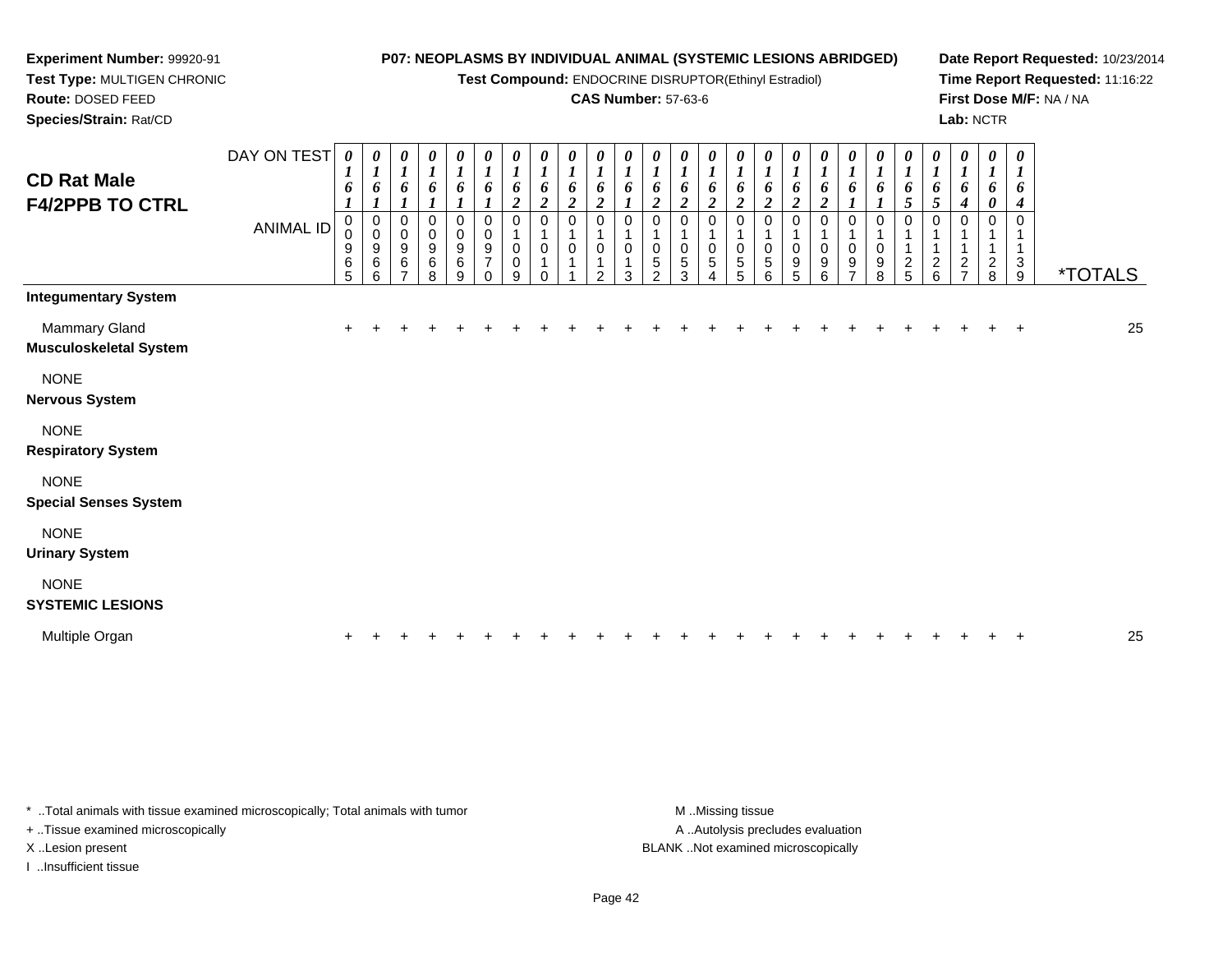| Experiment Number: 99920-91                   |                  |                       |                       |                                      |                  |        |             |   |   |                            |                                 |        |                                 | P07: NEOPLASMS BY INDIVIDUAL ANIMAL (SYSTEMIC LESIONS ABRIDGED) |   |                       |               |   |                    |           |   |                    |                     | Date Report Requested: 10/23/2014 |
|-----------------------------------------------|------------------|-----------------------|-----------------------|--------------------------------------|------------------|--------|-------------|---|---|----------------------------|---------------------------------|--------|---------------------------------|-----------------------------------------------------------------|---|-----------------------|---------------|---|--------------------|-----------|---|--------------------|---------------------|-----------------------------------|
| Test Type: MULTIGEN CHRONIC                   |                  |                       |                       |                                      |                  |        |             |   |   |                            |                                 |        |                                 | Test Compound: ENDOCRINE DISRUPTOR(Ethinyl Estradiol)           |   |                       |               |   |                    |           |   |                    |                     | Time Report Requested: 11:16:22   |
| Route: DOSED FEED                             |                  |                       |                       |                                      |                  |        |             |   |   | <b>CAS Number: 57-63-6</b> |                                 |        |                                 |                                                                 |   |                       |               |   |                    |           |   |                    |                     | First Dose M/F: NA / NA           |
| Species/Strain: Rat/CD                        |                  |                       |                       |                                      |                  |        |             |   |   |                            |                                 |        |                                 |                                                                 |   |                       |               |   |                    | Lab: NCTR |   |                    |                     |                                   |
| <b>CD Rat Male</b><br><b>F4/10PPB TO CTRL</b> | DAY ON TEST      | $\boldsymbol{\theta}$ | $\theta$<br>6         | $\boldsymbol{\theta}$<br>6           |                  | 6<br>0 | 6<br>0      |   | U | 6<br>$\theta$              | $\boldsymbol{\theta}$<br>6<br>0 | 0<br>6 | $\boldsymbol{\theta}$<br>6<br>2 |                                                                 |   | $\boldsymbol{\theta}$ | $\theta$<br>6 |   |                    |           | 4 | $\theta$<br>o<br>4 | 6                   |                                   |
|                                               | <b>ANIMAL ID</b> | $\mathbf{0}$<br>9     | 0<br>$\mathbf 0$<br>9 | $\mathbf 0$<br>$\mathbf 0$<br>9<br>2 | 0<br>0<br>9<br>3 | 0      | 0<br>9<br>6 | 5 | 6 | 0                          | $\Omega$<br>9                   | 0<br>5 | $\Omega$<br>0<br>5<br>8         | 5<br>9                                                          | 6 | 6                     | 0<br>9<br>9   | 0 | 0<br>$\mathcal{P}$ | q         | 3 | $\Omega$<br>3      | 3<br>$\overline{2}$ | <i><b>*TOTALS</b></i>             |
| <b>Alimentary System</b>                      |                  |                       |                       |                                      |                  |        |             |   |   |                            |                                 |        |                                 |                                                                 |   |                       |               |   |                    |           |   |                    |                     |                                   |
| Esophagus                                     |                  | $\ddot{}$             |                       |                                      |                  |        |             |   |   |                            |                                 |        |                                 |                                                                 |   |                       |               |   |                    |           |   |                    |                     |                                   |
| Liver                                         |                  | ÷                     |                       |                                      |                  |        | +           |   |   |                            |                                 |        |                                 |                                                                 |   |                       |               |   |                    |           |   |                    |                     |                                   |
| Pancreas                                      |                  | ÷                     |                       |                                      |                  |        |             |   |   |                            |                                 |        |                                 |                                                                 |   |                       |               |   |                    |           |   |                    |                     |                                   |
| <b>Cardiovascular System</b>                  |                  |                       |                       |                                      |                  |        |             |   |   |                            |                                 |        |                                 |                                                                 |   |                       |               |   |                    |           |   |                    |                     |                                   |
| <b>Blood Vessel</b>                           |                  | $\ddot{}$             |                       |                                      |                  |        |             |   |   |                            |                                 |        |                                 |                                                                 |   |                       |               |   |                    |           |   |                    |                     |                                   |
| Heart                                         |                  | $\ddot{}$             |                       |                                      |                  |        |             |   |   |                            |                                 |        |                                 |                                                                 |   |                       |               |   |                    |           |   |                    |                     |                                   |
| <b>Endocrine System</b>                       |                  |                       |                       |                                      |                  |        |             |   |   |                            |                                 |        |                                 |                                                                 |   |                       |               |   |                    |           |   |                    |                     |                                   |
| <b>Adrenal Cortex</b>                         |                  | $\ddot{}$             |                       |                                      |                  |        |             |   |   |                            |                                 |        |                                 |                                                                 |   |                       |               |   |                    |           |   |                    |                     |                                   |
| Adrenal Medulla                               |                  |                       |                       |                                      |                  |        |             |   |   |                            |                                 |        |                                 |                                                                 |   |                       |               |   |                    |           |   |                    |                     |                                   |
| <b>Pituitary Gland</b>                        |                  |                       |                       |                                      |                  |        |             |   |   |                            |                                 |        | $\ddot{}$                       |                                                                 |   |                       |               |   |                    |           |   |                    |                     |                                   |

Thyroid Gland

| Thyroid Gland<br><b>General Body System</b> | M   |  |   |        |   |     |  |  |     |  |  |  |  |  |       |        | 0  |
|---------------------------------------------|-----|--|---|--------|---|-----|--|--|-----|--|--|--|--|--|-------|--------|----|
| <b>NONE</b><br><b>Genital System</b>        |     |  |   |        |   |     |  |  |     |  |  |  |  |  |       |        |    |
| <b>Coagulating Gland</b>                    | $+$ |  |   |        |   |     |  |  |     |  |  |  |  |  |       |        | 26 |
| Epididymis                                  | $+$ |  |   |        |   |     |  |  |     |  |  |  |  |  | $+$   | $\div$ | 26 |
| <b>Preputial Gland</b>                      |     |  |   |        | ÷ |     |  |  |     |  |  |  |  |  |       |        |    |
| Prostate, Dorsal/Lateral Lobe               | $+$ |  | ÷ | $\div$ |   | $+$ |  |  | $+$ |  |  |  |  |  | $\pm$ |        | 26 |
| Prostate, Ventral Lobe                      | $+$ |  |   |        |   |     |  |  |     |  |  |  |  |  |       |        | 26 |
|                                             |     |  |   |        |   |     |  |  |     |  |  |  |  |  |       |        |    |

\* ..Total animals with tissue examined microscopically; Total animals with tumor **M** ..Missing tissue M ..Missing tissue A ..Autolysis precludes evaluation + ..Tissue examined microscopically X ..Lesion present BLANK ..Not examined microscopicallyI ..Insufficient tissue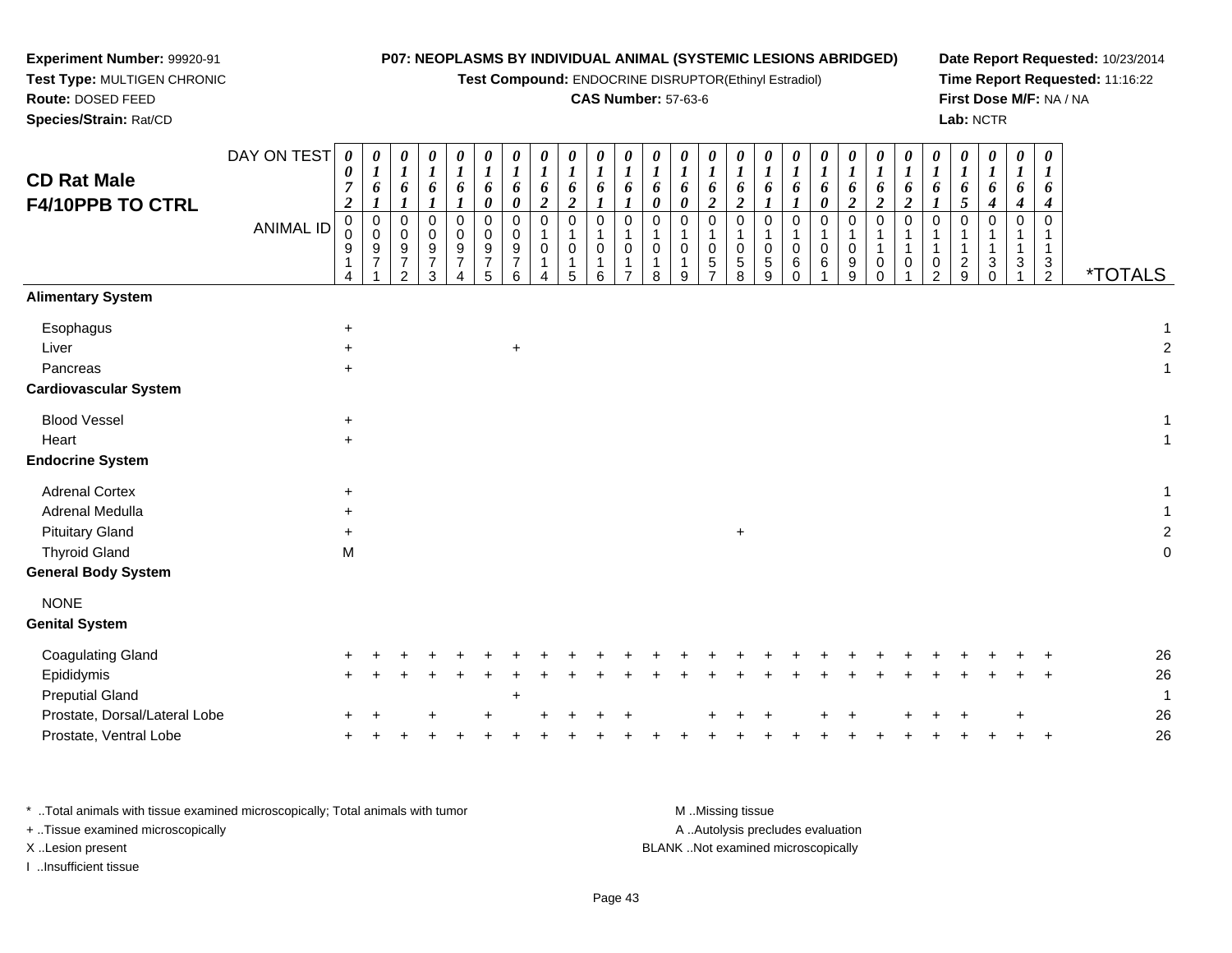#### **Test Type:** MULTIGEN CHRONIC**Route:** DOSED FEED **Species/Strain:** Rat/CD**Test Compound:** ENDOCRINE DISRUPTOR(Ethinyl Estradiol)**CAS Number:** 57-63-6**Time Report Requested:** 11:16:22**First Dose M/F:** NA / NA**Lab:** NCTRDAY ON TEST**CD Rat Male F4/10PPB TO CTRL**ANIMAL ID*0 0 7 2* 0 0 9 1 4 $\ddot{}$ *0 1 6 1* 0 0 9 7 1*0 1 6 1* 0 0 9 7 2*0 1 6 1* 0 0 9 7 3*0 1 6 1* 0 0 9 7 4*0 1 6 0* 0 0 9 7 5*0 1 6 0* 0 0 9 7 6*0 1 6 2* 0 1 0 1 4*0 1 6 2* 0 1 0 1 5*0 1 6 1* 0 1 0 1 6*0 1 6 1* 0 1 0 1 7*0 1 6 0* 0 1 0 1 8*0 1 6 0* 0 1 0 1 9*0 1 6 2* 0 1 0 5 7*0 1 6 2* 0 1 0 5 8*0 1 6 1* 0 1 0 5 9*0 1 6 1* 0 1 0 6 0*0 1 6 0* 0 1 0 6 1 $\ddot{}$ *0 1 6 2* 0 1 0 9 9*0 1 6 2* 0 1 1 0 0*0 1 6 2* 0 1 1 0 1*0 1 6 1* 0 1 1 0 2*0 1 6 5* 0 1 1 2 9*0 1 6 4* 0 1 1 3 0*0 1 6 4* 0 1 1 3 1*0 1 6 4* 0 1 1 3 $\frac{5}{2}$ <sup>2</sup> \*TOTALS26 Rete Testes <sup>+</sup> <sup>+</sup> <sup>+</sup> <sup>+</sup> <sup>+</sup> <sup>+</sup> <sup>+</sup> <sup>+</sup> <sup>+</sup> <sup>+</sup> <sup>+</sup> <sup>+</sup> <sup>+</sup> <sup>+</sup> <sup>+</sup> <sup>+</sup> <sup>+</sup> <sup>+</sup> <sup>+</sup> <sup>+</sup> <sup>+</sup> <sup>+</sup> <sup>+</sup> <sup>+</sup> <sup>+</sup> <sup>+</sup> <sup>26</sup> Seminal Vesiclee + <sup>+</sup> <sup>+</sup> <sup>+</sup> <sup>+</sup> <sup>+</sup> <sup>+</sup> <sup>+</sup> <sup>+</sup> <sup>+</sup> <sup>+</sup> <sup>+</sup> <sup>+</sup> <sup>+</sup> <sup>+</sup> <sup>+</sup> <sup>+</sup> <sup>+</sup> <sup>+</sup> <sup>+</sup> <sup>+</sup> <sup>+</sup> <sup>+</sup> <sup>+</sup> <sup>+</sup> <sup>+</sup> <sup>26</sup> Testes <sup>+</sup> <sup>+</sup> <sup>+</sup> <sup>+</sup> <sup>+</sup> <sup>+</sup> <sup>+</sup> <sup>+</sup> <sup>+</sup> <sup>+</sup> <sup>+</sup> <sup>+</sup> <sup>+</sup> <sup>+</sup> <sup>+</sup> <sup>+</sup> <sup>+</sup> <sup>+</sup> <sup>+</sup> <sup>+</sup> <sup>+</sup> <sup>+</sup> <sup>+</sup> <sup>+</sup> <sup>+</sup> <sup>+</sup> <sup>26</sup> **Hematopoietic System**Bone Marroww  $+$  1 Spleenn  $+$  $\ddot{\phantom{a}}$ **Thymus**  <sup>+</sup> $\ddot{\phantom{a}}$ **Integumentary System**Mammary Glandd M <sup>+</sup> <sup>+</sup> <sup>+</sup> <sup>+</sup> <sup>+</sup> <sup>+</sup> <sup>+</sup> <sup>+</sup> <sup>+</sup> <sup>+</sup> <sup>+</sup> <sup>+</sup> <sup>+</sup> <sup>+</sup> <sup>+</sup> <sup>+</sup> <sup>+</sup> <sup>+</sup> <sup>+</sup> <sup>+</sup> <sup>+</sup> <sup>+</sup> <sup>+</sup> <sup>+</sup> <sup>+</sup> <sup>25</sup> **Skin** n  $+$  $\ddot{\phantom{a}}$

**P07: NEOPLASMS BY INDIVIDUAL ANIMAL (SYSTEMIC LESIONS ABRIDGED)**

**Date Report Requested:** 10/23/2014

**Musculoskeletal System**

**Experiment Number:** 99920-91

| musculoskeletal əystem        |           |  |
|-------------------------------|-----------|--|
| Bone<br><b>Nervous System</b> | $\ddot{}$ |  |
| Brain                         | $\ddot{}$ |  |
| <b>Spinal Cord</b>            | $\ddot{}$ |  |
| <b>Respiratory System</b>     |           |  |
| Lung                          | $\ddot{}$ |  |
| Trachea                       | $\ddot{}$ |  |
|                               |           |  |

**Special Senses System**

\* ..Total animals with tissue examined microscopically; Total animals with tumor **M** ..Missing tissue M ..Missing tissue

+ ..Tissue examined microscopically

I ..Insufficient tissue

A ..Autolysis precludes evaluation

X ..Lesion present BLANK ..Not examined microscopically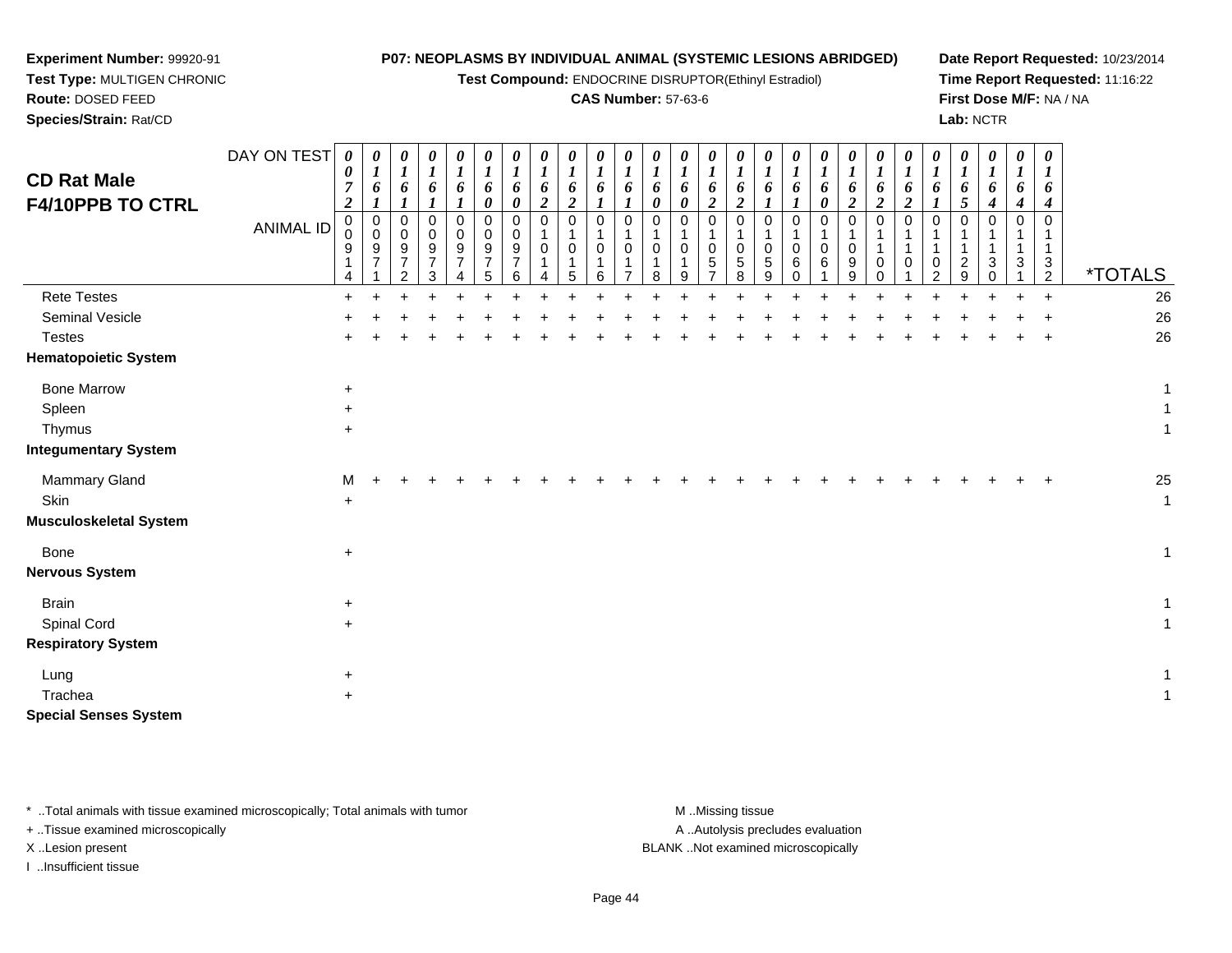#### **Experiment Number:** 99920-91 **Test Type:** MULTIGEN CHRONIC**P07: NEOPLASMS BY INDIVIDUAL ANIMAL (SYSTEMIC LESIONS ABRIDGED)Test Compound:** ENDOCRINE DISRUPTOR(Ethinyl Estradiol)

**Route:** DOSED FEED

**Species/Strain:** Rat/CD

**CAS Number:** 57-63-6

**Date Report Requested:** 10/23/2014**Time Report Requested:** 11:16:22**First Dose M/F:** NA / NA**Lab:** NCTR

| <b>CD Rat Male</b><br><b>F4/10PPB TO CTRL</b>                            | DAY ON TEST<br>ANIMAL ID | 0<br>$\boldsymbol{\theta}$<br>$\overline{7}$<br>2<br>9 | 0<br>$\overline{\phantom{a}}$<br>$\mathbf{I}$<br>6<br>$_{\rm 0}^{\rm 0}$<br>$\frac{9}{7}$ | 0<br>6<br>0<br>0<br>9<br>$\rightarrow$<br>$\mathcal{P}$ | 0<br>$\mathbf{r}$<br>6<br>$\pmb{0}$<br>$\mathbf 0$<br>$\boldsymbol{9}$<br>$\overline{ }$<br>3 | 0<br>6<br>$\mathbf 0$<br>$\boldsymbol{9}$<br>$\rightarrow$ | $\boldsymbol{\theta}$<br>6<br>0<br>0<br>$\mathbf 0$<br>$\boldsymbol{9}$<br>$\rightarrow$<br>5 | $\boldsymbol{\theta}$<br>$\bm{b}$<br>0<br>0<br>$\mathbf 0$<br>9<br>$\rightarrow$<br>ี | 0<br>6<br>$\overline{\mathbf{2}}$<br>0<br>0 | 0<br>6<br>$\sim$<br>0<br>г. | 0<br>6<br>0<br>0<br>6 | $\boldsymbol{\theta}$<br>$\bm{o}$<br>0<br>0<br>$\overline{ }$ | $\boldsymbol{\theta}$<br>$\bm{b}$<br>$\boldsymbol{\theta}$<br>0<br>$\mathbf 0$<br>R | 0<br>6<br>0<br>0<br>0<br>a | 0<br>6<br>$\mathbf{\Omega}$<br>∠<br>0<br>$\begin{smallmatrix}0\0\0\end{smallmatrix}$<br>$\rightarrow$ | $\boldsymbol{\theta}$<br>$\bm{b}$<br>$\rightarrow$<br>0<br>$\overline{5}$<br>8 | $\boldsymbol{\theta}$<br>6<br>0<br>0<br>$\sqrt{5}$<br>9 | $\boldsymbol{\theta}$<br>6<br>0<br>$\,6\,$ | $\boldsymbol{\theta}$<br>6<br>0<br>0<br>0<br>6 | 0<br>$\mathbf{I}$<br>6<br><u>ำ</u><br>0<br>$_{9}^{\rm 0}$<br>9 | 0<br>$\bm{b}$<br>$\overline{2}$<br>0<br>$\pmb{0}$ | 0<br>0<br>0<br>0 | $\boldsymbol{\theta}$<br>$\overline{ }$<br>6<br>0<br>$\boldsymbol{0}$<br>$\Omega$ | $\boldsymbol{\theta}$<br>$\bm{o}$<br>$\mathcal{L}$<br>$\overline{c}$<br>9 | $\boldsymbol{\theta}$<br>6<br>4<br>0<br>3<br>$\Omega$ | $\boldsymbol{\theta}$<br>$\mathbf{I}$<br>6<br>4<br>0<br>3 | 0<br>6<br>4<br>0<br>3<br>2 | <i><b>*TOTALS</b></i> |    |
|--------------------------------------------------------------------------|--------------------------|--------------------------------------------------------|-------------------------------------------------------------------------------------------|---------------------------------------------------------|-----------------------------------------------------------------------------------------------|------------------------------------------------------------|-----------------------------------------------------------------------------------------------|---------------------------------------------------------------------------------------|---------------------------------------------|-----------------------------|-----------------------|---------------------------------------------------------------|-------------------------------------------------------------------------------------|----------------------------|-------------------------------------------------------------------------------------------------------|--------------------------------------------------------------------------------|---------------------------------------------------------|--------------------------------------------|------------------------------------------------|----------------------------------------------------------------|---------------------------------------------------|------------------|-----------------------------------------------------------------------------------|---------------------------------------------------------------------------|-------------------------------------------------------|-----------------------------------------------------------|----------------------------|-----------------------|----|
| <b>NONE</b><br><b>Urinary System</b><br>Kidney<br><b>Urinary Bladder</b> |                          | $\ddot{}$<br>$\ddot{}$                                 |                                                                                           |                                                         |                                                                                               |                                                            |                                                                                               |                                                                                       |                                             |                             |                       |                                                               |                                                                                     |                            |                                                                                                       |                                                                                |                                                         |                                            |                                                |                                                                |                                                   |                  |                                                                                   |                                                                           |                                                       |                                                           |                            |                       |    |
| <b>SYSTEMIC LESIONS</b><br>Multiple Organ                                |                          | $\pm$                                                  |                                                                                           |                                                         |                                                                                               |                                                            |                                                                                               |                                                                                       |                                             |                             |                       |                                                               |                                                                                     |                            |                                                                                                       |                                                                                |                                                         |                                            |                                                |                                                                |                                                   |                  |                                                                                   |                                                                           |                                                       |                                                           | $\div$                     |                       | 26 |

\* ..Total animals with tissue examined microscopically; Total animals with tumor **M** . Missing tissue M ..Missing tissue

+ ..Tissue examined microscopically

I ..Insufficient tissue

A ..Autolysis precludes evaluation X ..Lesion present BLANK ..Not examined microscopically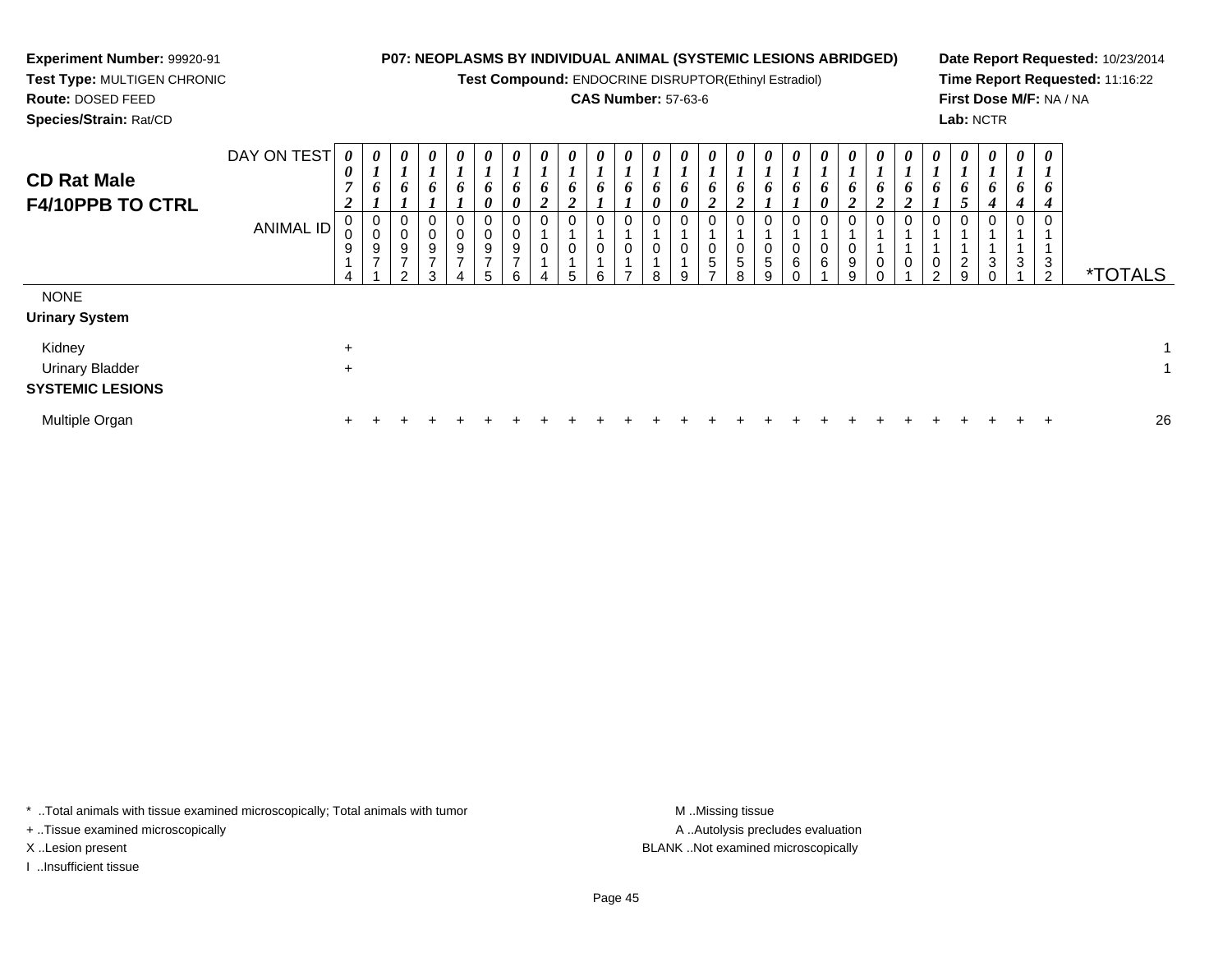**Test Compound:** ENDOCRINE DISRUPTOR(Ethinyl Estradiol)

### **CAS Number:** 57-63-6

**Date Report Requested:** 10/23/2014**Time Report Requested:** 11:16:22**First Dose M/F:** NA / NA**Lab:** NCTR

| <b>Species/Strain: Rat/CD</b>          |                  |                                                                           |                                       |                                    |                       |                                                           |                                           |                                    |                                   |                                    |                                 |                                               |                           |                                           |                            |                     |                        |                       |                       |                                       |                     |                                         |                                  |               | Lab: NCTR                             |                                           |                       |
|----------------------------------------|------------------|---------------------------------------------------------------------------|---------------------------------------|------------------------------------|-----------------------|-----------------------------------------------------------|-------------------------------------------|------------------------------------|-----------------------------------|------------------------------------|---------------------------------|-----------------------------------------------|---------------------------|-------------------------------------------|----------------------------|---------------------|------------------------|-----------------------|-----------------------|---------------------------------------|---------------------|-----------------------------------------|----------------------------------|---------------|---------------------------------------|-------------------------------------------|-----------------------|
| <b>CD Rat Male</b>                     | DAY ON TEST      | 0                                                                         | $\boldsymbol{\theta}$<br>$\mathbf{I}$ | 0<br>$\boldsymbol{I}$              | $\boldsymbol{\theta}$ | 0                                                         | $\boldsymbol{\theta}$<br>$\boldsymbol{l}$ | $\boldsymbol{\theta}$              | $\boldsymbol{\theta}$<br>$\bm{l}$ | $\boldsymbol{\theta}$              | $\boldsymbol{\theta}$           | $\boldsymbol{\theta}$                         | 0                         | $\boldsymbol{\theta}$<br>$\boldsymbol{l}$ | $\boldsymbol{\theta}$      | 0                   | $\theta$               | $\boldsymbol{\theta}$ | $\boldsymbol{\theta}$ | $\boldsymbol{\theta}$<br>$\mathbf{I}$ | 0                   | $\boldsymbol{\theta}$<br>$\overline{ }$ | 0<br>$\bm{l}$                    | 0             | $\boldsymbol{\theta}$<br>$\mathbf{I}$ | $\boldsymbol{\theta}$<br>$\boldsymbol{l}$ |                       |
| <b>F4/50PPB TO CTRL</b>                |                  | 6                                                                         | 6                                     | $\bm{o}$                           | O.                    | 6                                                         | 6                                         | 6                                  | 6                                 | $\bm{o}$                           | $\bm{o}$                        | 6                                             | 6                         | 6<br>$\mathbf{\hat{z}}$                   | 6                          | 6                   | o                      | $\bm{o}$<br>0         | 6                     | 6<br>$\mathbf{\Omega}$<br>∠           | 6                   | 6                                       | o                                | $\bm{o}$<br>4 | 6<br>2                                | 6<br>0                                    |                       |
|                                        | <b>ANIMAL ID</b> | $\mathbf{0}$<br>0<br>$\boldsymbol{9}$<br>$\overline{ }$<br>$\overline{ }$ | 0<br>0<br>9<br>⇁<br>8                 | 0<br>0<br>9<br>$\overline{ }$<br>9 | 0<br>9<br>8           | 0<br>$\mathbf 0$<br>$\begin{array}{c} 9 \\ 8 \end{array}$ | 0<br>$\frac{0}{9}$<br>$\,8\,$<br>$\sim$   | 0<br>0<br>$\overline{2}$<br>$\sim$ | 0<br>0<br>$\boldsymbol{2}$        | 0<br>0<br>$\overline{2}$<br>$\sim$ | 0<br>0<br>$\boldsymbol{2}$<br>3 | $\mathbf 0$<br>$\boldsymbol{0}$<br>$\sqrt{2}$ | 0<br>0<br>$\sqrt{2}$<br>5 | 0<br>$_{6}^{\rm 0}$<br>$\mathfrak{p}$     | 0<br>$\mathbf 0$<br>6<br>3 | 0<br>$_{6}^{\rm 0}$ | 0<br>0<br>$\,6\,$<br>5 | 0<br>0<br>6<br>6      | 0<br>3                | 0<br>0<br>4                           | 0<br>$\pmb{0}$<br>5 | 0<br>$\pmb{0}$<br>6                     | 0<br>$\pmb{0}$<br>$\overline{ }$ | 0<br>3<br>3   | 0<br>3<br>4                           | 3<br>5                                    | <i><b>*TOTALS</b></i> |
| <b>Alimentary System</b>               |                  |                                                                           |                                       |                                    |                       |                                                           |                                           |                                    |                                   |                                    |                                 |                                               |                           |                                           |                            |                     |                        |                       |                       |                                       |                     |                                         |                                  |               |                                       |                                           |                       |
| Liver<br><b>Cardiovascular System</b>  |                  | $+$                                                                       | $\div$                                | $\div$                             |                       |                                                           |                                           |                                    |                                   |                                    |                                 |                                               |                           |                                           |                            |                     |                        |                       |                       |                                       |                     |                                         |                                  |               | $\pm$                                 |                                           | 25                    |
| <b>NONE</b><br><b>Endocrine System</b> |                  |                                                                           |                                       |                                    |                       |                                                           |                                           |                                    |                                   |                                    |                                 |                                               |                           |                                           |                            |                     |                        |                       |                       |                                       |                     |                                         |                                  |               |                                       |                                           |                       |

| <b>Adrenal Cortex</b>      |  |  |  |  |  |  |  |  |  |  |  |  |  | 25  |
|----------------------------|--|--|--|--|--|--|--|--|--|--|--|--|--|-----|
| Adrenal Medulla            |  |  |  |  |  |  |  |  |  |  |  |  |  | -25 |
| <b>Pituitary Gland</b>     |  |  |  |  |  |  |  |  |  |  |  |  |  | -25 |
| Thyroid Gland              |  |  |  |  |  |  |  |  |  |  |  |  |  | 25  |
| <b>General Body System</b> |  |  |  |  |  |  |  |  |  |  |  |  |  |     |

NONE

### **Genital System**

**Experiment Number:** 99920-91**Test Type:** MULTIGEN CHRONIC

**Route:** DOSED FEED

| Coagulating Gland             |         |     |  |  |                         |  |  |  |  |  |  |  |           | -24 |
|-------------------------------|---------|-----|--|--|-------------------------|--|--|--|--|--|--|--|-----------|-----|
| Epididymis                    |         |     |  |  |                         |  |  |  |  |  |  |  |           | 25  |
| Prostate, Dorsal/Lateral Lobe | $+$ $-$ | $+$ |  |  | + + + + + + + + + + + + |  |  |  |  |  |  |  | + + + + + | 25  |
| Prostate, Ventral Lobe        |         |     |  |  |                         |  |  |  |  |  |  |  |           | 25  |
| <b>Rete Testes</b>            |         |     |  |  |                         |  |  |  |  |  |  |  |           | 25  |
| Seminal Vesicle               |         |     |  |  |                         |  |  |  |  |  |  |  |           | 25  |
| <b>Testes</b>                 |         |     |  |  |                         |  |  |  |  |  |  |  |           | 25  |
|                               |         |     |  |  |                         |  |  |  |  |  |  |  |           |     |

\* ..Total animals with tissue examined microscopically; Total animals with tumor **M** ...Missing tissue M ...Missing tissue

+ ..Tissue examined microscopically

I ..Insufficient tissue

A ..Autolysis precludes evaluation

X ..Lesion present BLANK ..Not examined microscopically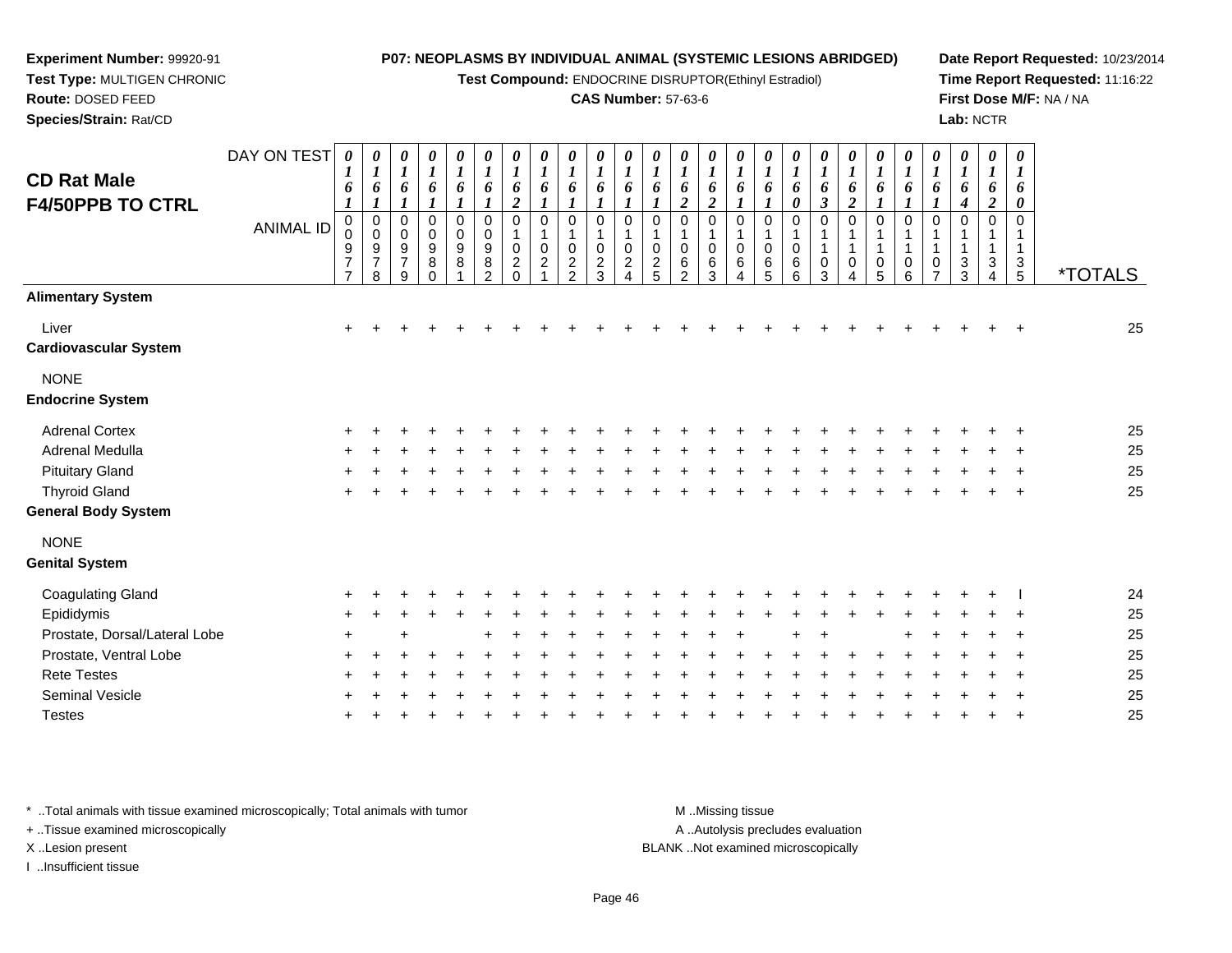**Test Compound:** ENDOCRINE DISRUPTOR(Ethinyl Estradiol)

### **CAS Number:** 57-63-6

**Date Report Requested:** 10/23/2014 **Time Report Requested:** 11:16:22**First Dose M/F:** NA / NA**Lab:** NCTR

| <b>CD Rat Male</b>                          | DAY ON TEST      | 1<br>6                                            | $\boldsymbol{\theta}$<br>$\boldsymbol{l}$<br>6 | 0<br>$\boldsymbol{l}$<br>6                     | $\pmb{\theta}$<br>$\boldsymbol{l}$<br>6<br>$\boldsymbol{l}$                        | 0<br>$\boldsymbol{l}$<br>6<br>$\boldsymbol{l}$       | 0<br>$\boldsymbol{l}$<br>6                                                          | 0<br>$\boldsymbol{l}$<br>6<br>$\overline{2}$                  | 0<br>$\boldsymbol{l}$<br>6            | 0<br>$\boldsymbol{l}$<br>6                                     | $\frac{\theta}{I}$<br>6                           | $\begin{matrix} 0 \\ 1 \end{matrix}$<br>6                        | 0<br>$\boldsymbol{l}$<br>6                | 0<br>$\boldsymbol{l}$<br>6<br>$\boldsymbol{2}$                      | $\begin{matrix} 0 \\ 1 \end{matrix}$<br>6<br>$\boldsymbol{2}$             | $\frac{\theta}{I}$<br>6                                  | $\boldsymbol{\theta}$<br>$\boldsymbol{l}$<br>6 | 6<br>0                          | 0<br>$\boldsymbol{l}$<br>6<br>$\boldsymbol{\beta}$ | 0<br>$\boldsymbol{l}$<br>6<br>$\overline{c}$ | 0<br>$\boldsymbol{l}$<br>6                 | 0<br>$\boldsymbol{l}$<br>6                   | 0<br>$\boldsymbol{l}$<br>6      | 0<br>$\boldsymbol{l}$<br>6<br>4 | 0<br>$\boldsymbol{l}$<br>6<br>$\overline{c}$ | 0<br>6<br>$\boldsymbol{\theta}$ |                       |
|---------------------------------------------|------------------|---------------------------------------------------|------------------------------------------------|------------------------------------------------|------------------------------------------------------------------------------------|------------------------------------------------------|-------------------------------------------------------------------------------------|---------------------------------------------------------------|---------------------------------------|----------------------------------------------------------------|---------------------------------------------------|------------------------------------------------------------------|-------------------------------------------|---------------------------------------------------------------------|---------------------------------------------------------------------------|----------------------------------------------------------|------------------------------------------------|---------------------------------|----------------------------------------------------|----------------------------------------------|--------------------------------------------|----------------------------------------------|---------------------------------|---------------------------------|----------------------------------------------|---------------------------------|-----------------------|
| <b>F4/50PPB TO CTRL</b>                     | <b>ANIMAL ID</b> | $\pmb{0}$<br>0<br>$\frac{9}{7}$<br>$\overline{7}$ | $\pmb{0}$<br>$\pmb{0}$<br>$\frac{9}{7}$<br>8   | $\pmb{0}$<br>$\mathbf 0$<br>$\frac{9}{7}$<br>9 | $\pmb{0}$<br>$\pmb{0}$<br>$\boldsymbol{9}$<br>$\begin{matrix} 8 \\ 0 \end{matrix}$ | $\pmb{0}$<br>$\overline{0}$<br>$\boldsymbol{9}$<br>8 | $\mathbf 0$<br>$\pmb{0}$<br>$\begin{array}{c} 9 \\ 8 \end{array}$<br>$\mathfrak{p}$ | $\mathbf 0$<br>1<br>$\mathbf 0$<br>$\overline{c}$<br>$\Omega$ | $\Omega$<br>$\mathbf 0$<br>$\sqrt{2}$ | $\mathbf 0$<br>$\mathbf 0$<br>$\overline{c}$<br>$\mathfrak{p}$ | $\mathbf 0$<br>$\mathsf 0$<br>$\overline{c}$<br>3 | $\mathbf 0$<br>$\mathsf 0$<br>$\boldsymbol{2}$<br>$\overline{A}$ | $\mathbf 0$<br>$\pmb{0}$<br>$\frac{2}{5}$ | $\pmb{0}$<br>$\mathbf{1}$<br>$\pmb{0}$<br>$\,6\,$<br>$\overline{2}$ | $\mathbf 0$<br>$\mathbf{1}$<br>$\begin{array}{c} 0 \\ 6 \\ 3 \end{array}$ | $\mathbf 0$<br>$\mathbf{1}$<br>$\pmb{0}$<br>$\,6\,$<br>4 | $\mathbf 0$<br>$\mathbf 1$<br>0<br>6<br>5      | $\mathbf 0$<br>1<br>0<br>6<br>6 | 0<br>1<br>0<br>3                                   | $\mathbf 0$<br>0<br>4                        | $\mathbf 0$<br>-1<br>$\mathbf 1$<br>0<br>5 | $\mathbf 0$<br>$\mathbf 1$<br>$\pmb{0}$<br>6 | $\Omega$<br>0<br>$\overline{7}$ | $\Omega$<br>$\frac{3}{3}$       | $\Omega$<br>3<br>$\overline{4}$              | $\Omega$<br>1<br>$\frac{3}{5}$  | <i><b>*TOTALS</b></i> |
| <b>Hematopoietic System</b>                 |                  |                                                   |                                                |                                                |                                                                                    |                                                      |                                                                                     |                                                               |                                       |                                                                |                                                   |                                                                  |                                           |                                                                     |                                                                           |                                                          |                                                |                                 |                                                    |                                              |                                            |                                              |                                 |                                 |                                              |                                 |                       |
| <b>Bone Marrow</b>                          |                  |                                                   |                                                |                                                |                                                                                    |                                                      |                                                                                     |                                                               |                                       |                                                                |                                                   |                                                                  |                                           |                                                                     |                                                                           |                                                          |                                                |                                 |                                                    |                                              |                                            |                                              |                                 |                                 |                                              |                                 | 25                    |
| Spleen                                      |                  |                                                   |                                                |                                                |                                                                                    |                                                      |                                                                                     |                                                               |                                       |                                                                |                                                   |                                                                  |                                           |                                                                     |                                                                           |                                                          |                                                |                                 |                                                    |                                              |                                            |                                              |                                 |                                 |                                              |                                 | 25                    |
| Thymus                                      |                  |                                                   |                                                |                                                |                                                                                    |                                                      |                                                                                     |                                                               |                                       |                                                                |                                                   |                                                                  |                                           |                                                                     |                                                                           |                                                          |                                                |                                 |                                                    |                                              |                                            |                                              |                                 |                                 |                                              |                                 | 25                    |
| <b>Integumentary System</b>                 |                  |                                                   |                                                |                                                |                                                                                    |                                                      |                                                                                     |                                                               |                                       |                                                                |                                                   |                                                                  |                                           |                                                                     |                                                                           |                                                          |                                                |                                 |                                                    |                                              |                                            |                                              |                                 |                                 |                                              |                                 |                       |
| Mammary Gland                               |                  | $\ddot{}$                                         |                                                |                                                |                                                                                    |                                                      |                                                                                     |                                                               |                                       |                                                                |                                                   |                                                                  |                                           |                                                                     |                                                                           |                                                          |                                                |                                 |                                                    |                                              |                                            |                                              |                                 |                                 |                                              | $\overline{ }$                  | 25                    |
| <b>Musculoskeletal System</b>               |                  |                                                   |                                                |                                                |                                                                                    |                                                      |                                                                                     |                                                               |                                       |                                                                |                                                   |                                                                  |                                           |                                                                     |                                                                           |                                                          |                                                |                                 |                                                    |                                              |                                            |                                              |                                 |                                 |                                              |                                 |                       |
| Bone<br><b>Nervous System</b>               |                  | $\ddot{}$                                         |                                                |                                                |                                                                                    |                                                      |                                                                                     |                                                               |                                       |                                                                |                                                   |                                                                  |                                           |                                                                     |                                                                           |                                                          |                                                |                                 |                                                    |                                              |                                            |                                              |                                 |                                 |                                              | $\overline{ }$                  | 25                    |
| <b>NONE</b><br><b>Respiratory System</b>    |                  |                                                   |                                                |                                                |                                                                                    |                                                      |                                                                                     |                                                               |                                       |                                                                |                                                   |                                                                  |                                           |                                                                     |                                                                           |                                                          |                                                |                                 |                                                    |                                              |                                            |                                              |                                 |                                 |                                              |                                 |                       |
| <b>NONE</b><br><b>Special Senses System</b> |                  |                                                   |                                                |                                                |                                                                                    |                                                      |                                                                                     |                                                               |                                       |                                                                |                                                   |                                                                  |                                           |                                                                     |                                                                           |                                                          |                                                |                                 |                                                    |                                              |                                            |                                              |                                 |                                 |                                              |                                 |                       |
| <b>NONE</b><br><b>Urinary System</b>        |                  |                                                   |                                                |                                                |                                                                                    |                                                      |                                                                                     |                                                               |                                       |                                                                |                                                   |                                                                  |                                           |                                                                     |                                                                           |                                                          |                                                |                                 |                                                    |                                              |                                            |                                              |                                 |                                 |                                              |                                 |                       |
| Kidney<br><b>SYSTEMIC LESIONS</b>           |                  | $\pm$                                             |                                                |                                                |                                                                                    |                                                      |                                                                                     |                                                               |                                       |                                                                |                                                   |                                                                  |                                           |                                                                     |                                                                           |                                                          |                                                |                                 |                                                    |                                              |                                            |                                              |                                 |                                 |                                              |                                 | 25                    |

\* ..Total animals with tissue examined microscopically; Total animals with tumor **M** ...Missing tissue M ...Missing tissue A ..Autolysis precludes evaluation + ..Tissue examined microscopically X ..Lesion present BLANK ..Not examined microscopically

I ..Insufficient tissue

Multiple Organ

n  $+$ 

**Experiment Number:** 99920-91**Test Type:** MULTIGEN CHRONIC

**Route:** DOSED FEED**Species/Strain:** Rat/CD

Page 47

<sup>+</sup> <sup>+</sup> <sup>+</sup> <sup>+</sup> <sup>+</sup> <sup>+</sup> <sup>+</sup> <sup>+</sup> <sup>+</sup> <sup>+</sup> <sup>+</sup> <sup>+</sup> <sup>+</sup> <sup>+</sup> <sup>+</sup> <sup>+</sup> <sup>+</sup> <sup>+</sup> <sup>+</sup> <sup>+</sup> <sup>+</sup> <sup>+</sup> <sup>+</sup> <sup>+</sup> <sup>25</sup>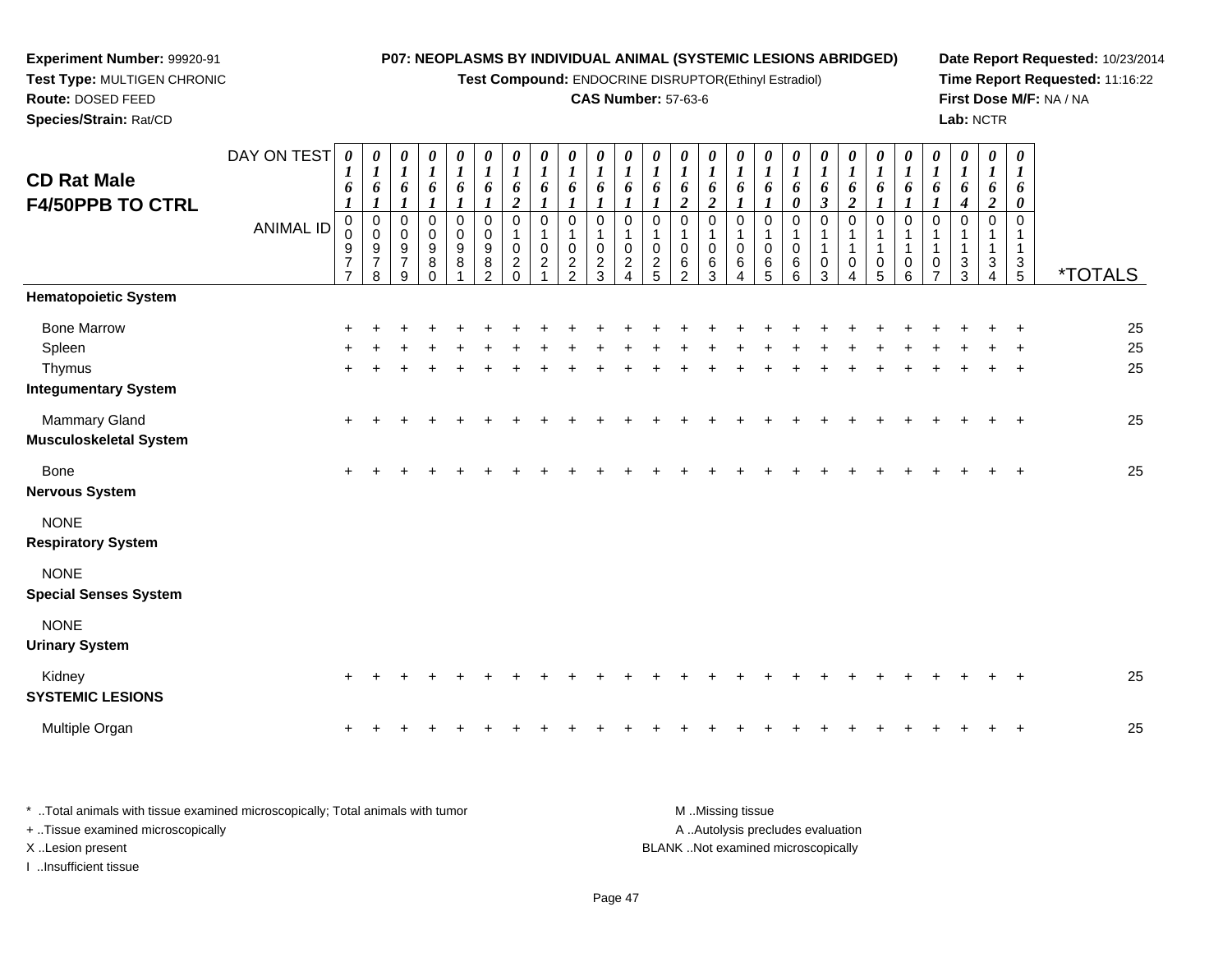**Experiment Number:** 99920-91 **Test Type:** MULTIGEN CHRONIC**Route:** DOSED FEED**Species/Strain:** Rat/CD

**P07: NEOPLASMS BY INDIVIDUAL ANIMAL (SYSTEMIC LESIONS ABRIDGED)**

**Test Compound:** ENDOCRINE DISRUPTOR(Ethinyl Estradiol)

**CAS Number:** 57-63-6

**Date Report Requested:** 10/23/2014**Time Report Requested:** 11:16:22**First Dose M/F:** NA / NA**Lab:** NCTR

\*\*\*END OF MALE DATA\*\*\*

\* ..Total animals with tissue examined microscopically; Total animals with tumor

+ ..Tissue examined microscopically

I ..Insufficient tissue

A ..Autolysis precludes evaluation X ..Lesion present BLANK ..Not examined microscopically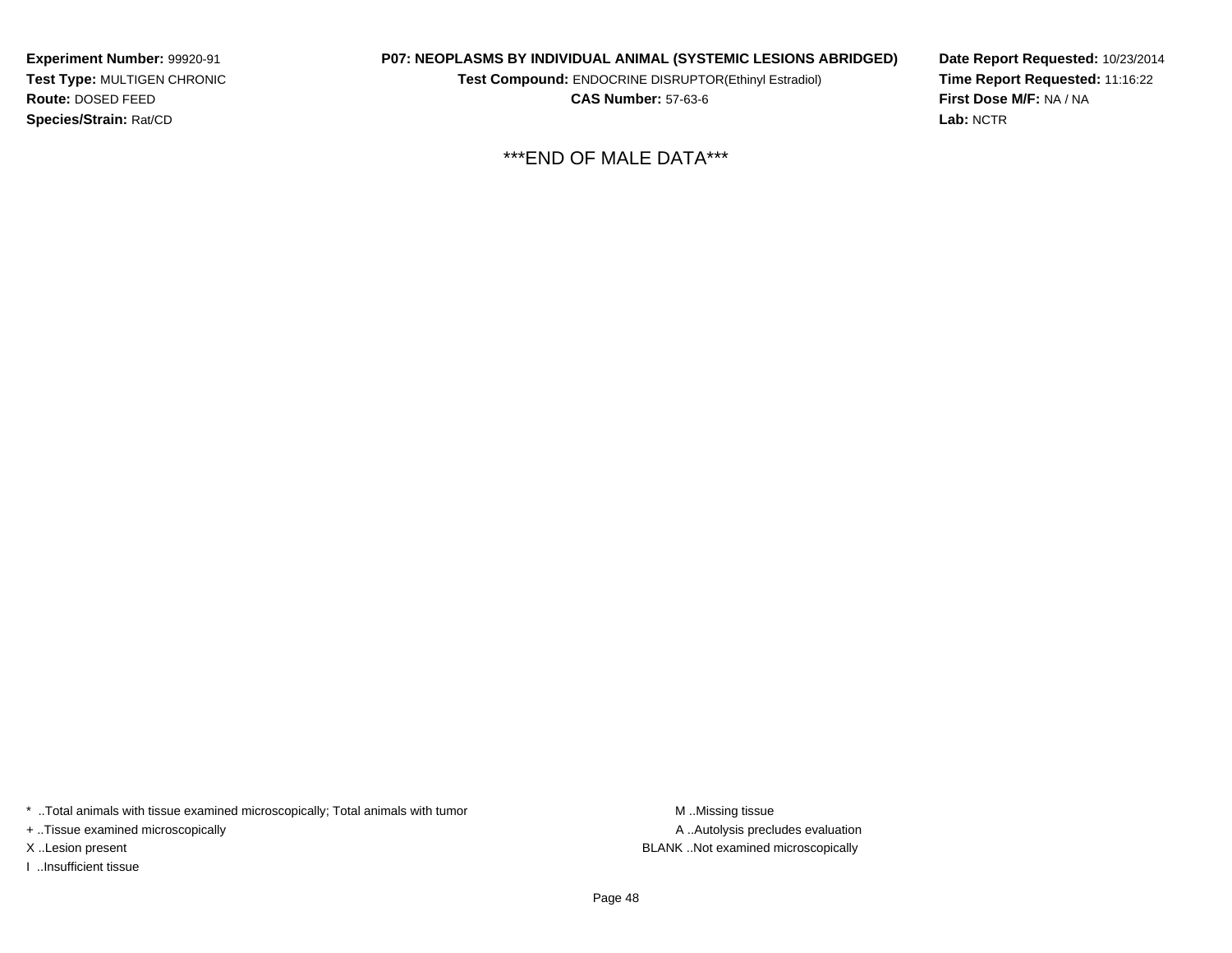**Test Compound:** ENDOCRINE DISRUPTOR(Ethinyl Estradiol)

### **CAS Number:** 57-63-6

**Date Report Requested:** 10/23/2014**Time Report Requested:** 11:16:22**First Dose M/F:** NA / NA**Lab:** NCTR

| <b>CD Rat Female</b><br><b>FO CONTROL</b>          | DAY ON TEST<br><b>ANIMAL ID</b> | 0<br>4<br>0<br>$\pmb{0}$<br>0<br>0<br>$\mathbf 1$<br>8 | 0<br>$\boldsymbol{l}$<br>4<br>$\boldsymbol{\theta}$<br>$\mathbf 0$<br>0<br>0<br>1<br>9 | 0<br>$\boldsymbol{l}$<br>$\boldsymbol{4}$<br>$\pmb{\theta}$<br>$\pmb{0}$<br>0<br>$\pmb{0}$<br>$\overline{c}$ | 0<br>$\boldsymbol{l}$<br>$\boldsymbol{4}$<br>$\pmb{\theta}$<br>0<br>0<br>$\pmb{0}$<br>$\overline{c}$<br>$\overline{2}$ | $\pmb{\theta}$<br>$\boldsymbol{l}$<br>$\boldsymbol{4}$<br>$\boldsymbol{\theta}$<br>$\pmb{0}$<br>$\mathbf 0$<br>0<br>$\overline{2}$<br>$\mathbf{3}$ | 0<br>$\boldsymbol{l}$<br>$\boldsymbol{4}$<br>8<br>$\mathbf 0$<br>$\mathbf 0$<br>$\overline{0}$<br>5<br>8 | $\boldsymbol{\theta}$<br>$\boldsymbol{l}$<br>$\boldsymbol{4}$<br>8<br>$\pmb{0}$<br>0<br>0<br>$\sqrt{5}$<br>9 | 0<br>$\boldsymbol{l}$<br>4<br>8<br>$\mathbf 0$<br>0<br>$\mathbf 0$<br>6<br>0 | 0<br>$\boldsymbol{l}$<br>4<br>8<br>$\mathbf 0$<br>0<br>0<br>6 | 0<br>$\boldsymbol{l}$<br>4<br>8<br>$\mathbf 0$<br>0<br>$\mathbf 0$<br>6<br>$\mathcal{P}$ | 0<br>1<br>4<br>$\boldsymbol{g}$<br>$\mathbf 0$<br>0<br>$\mathbf 0$<br>9<br>9 | 0<br>1<br>4<br>9<br>0<br>0<br>1<br>0<br>$\Omega$ | 0<br>$\bm{l}$<br>$\boldsymbol{4}$<br>9<br>0<br>0<br>1<br>$\mathbf 0$ | 0<br>$\boldsymbol{l}$<br>4<br>9<br>$\mathbf 0$<br>0<br>1<br>0<br>2 | 0<br>$\boldsymbol{l}$<br>$\boldsymbol{4}$<br>9<br>$\mathbf 0$<br>0<br>1<br>0<br>3 | 0<br>$\boldsymbol{l}$<br>$\sqrt{5}$<br>0<br>$\mathbf 0$<br>0<br>$\mathbf 1$<br>3<br>9 | $\boldsymbol{\theta}$<br>$\boldsymbol{l}$<br>$\mathfrak{I}$<br>$\boldsymbol{\theta}$<br>$\mathbf 0$<br>0<br>$\mathbf{1}$<br>4<br>$\Omega$ | 0<br>$\boldsymbol{l}$<br>$\sqrt{5}$<br>0<br>$\mathbf 0$<br>0<br>4 | $\boldsymbol{\theta}$<br>$\mathfrak{s}$<br>0<br>$\mathbf 0$<br>0<br>1<br>4<br>2 | 0<br>5<br>0<br>$\pmb{0}$<br>0<br>4<br>3 | 0<br>5<br>3<br>$\mathbf 0$<br>0<br>$\overline{7}$<br>9 | $\pmb{\theta}$<br>$\boldsymbol{l}$<br>$\sqrt{5}$<br>$\boldsymbol{\beta}$<br>$\mathbf 0$<br>0<br>8<br>0 | $\pmb{\theta}$<br>$\boldsymbol{l}$<br>$\mathfrak{H}$<br>$\mathfrak{z}$<br>$\mathbf 0$<br>0<br>$\mathbf{1}$<br>8 | $\boldsymbol{\theta}$<br>$\bm{l}$<br>$\mathfrak{s}$<br>$\boldsymbol{\beta}$<br>$\pmb{0}$<br>0<br>$\mathbf{1}$<br>8<br>2 | $\boldsymbol{\theta}$<br>$\boldsymbol{l}$<br>5<br>3<br>$\mathbf 0$<br>0<br>$\mathbf{1}$<br>8<br>3 | <i><b>*TOTALS</b></i> |
|----------------------------------------------------|---------------------------------|--------------------------------------------------------|----------------------------------------------------------------------------------------|--------------------------------------------------------------------------------------------------------------|------------------------------------------------------------------------------------------------------------------------|----------------------------------------------------------------------------------------------------------------------------------------------------|----------------------------------------------------------------------------------------------------------|--------------------------------------------------------------------------------------------------------------|------------------------------------------------------------------------------|---------------------------------------------------------------|------------------------------------------------------------------------------------------|------------------------------------------------------------------------------|--------------------------------------------------|----------------------------------------------------------------------|--------------------------------------------------------------------|-----------------------------------------------------------------------------------|---------------------------------------------------------------------------------------|-------------------------------------------------------------------------------------------------------------------------------------------|-------------------------------------------------------------------|---------------------------------------------------------------------------------|-----------------------------------------|--------------------------------------------------------|--------------------------------------------------------------------------------------------------------|-----------------------------------------------------------------------------------------------------------------|-------------------------------------------------------------------------------------------------------------------------|---------------------------------------------------------------------------------------------------|-----------------------|
| <b>Alimentary System</b>                           |                                 |                                                        |                                                                                        |                                                                                                              |                                                                                                                        |                                                                                                                                                    |                                                                                                          |                                                                                                              |                                                                              |                                                               |                                                                                          |                                                                              |                                                  |                                                                      |                                                                    |                                                                                   |                                                                                       |                                                                                                                                           |                                                                   |                                                                                 |                                         |                                                        |                                                                                                        |                                                                                                                 |                                                                                                                         |                                                                                                   |                       |
| Liver<br><b>Cardiovascular System</b>              |                                 | $\ddot{}$                                              |                                                                                        |                                                                                                              |                                                                                                                        |                                                                                                                                                    |                                                                                                          |                                                                                                              |                                                                              |                                                               |                                                                                          |                                                                              |                                                  |                                                                      |                                                                    |                                                                                   |                                                                                       |                                                                                                                                           |                                                                   |                                                                                 |                                         |                                                        |                                                                                                        |                                                                                                                 |                                                                                                                         |                                                                                                   | 25                    |
| <b>NONE</b><br><b>Endocrine System</b>             |                                 |                                                        |                                                                                        |                                                                                                              |                                                                                                                        |                                                                                                                                                    |                                                                                                          |                                                                                                              |                                                                              |                                                               |                                                                                          |                                                                              |                                                  |                                                                      |                                                                    |                                                                                   |                                                                                       |                                                                                                                                           |                                                                   |                                                                                 |                                         |                                                        |                                                                                                        |                                                                                                                 |                                                                                                                         |                                                                                                   |                       |
| <b>Adrenal Cortex</b>                              |                                 |                                                        |                                                                                        |                                                                                                              |                                                                                                                        |                                                                                                                                                    |                                                                                                          |                                                                                                              |                                                                              |                                                               |                                                                                          |                                                                              |                                                  |                                                                      |                                                                    |                                                                                   |                                                                                       |                                                                                                                                           |                                                                   |                                                                                 |                                         |                                                        |                                                                                                        |                                                                                                                 |                                                                                                                         |                                                                                                   | 25                    |
| Adrenal Medulla                                    |                                 |                                                        |                                                                                        |                                                                                                              |                                                                                                                        |                                                                                                                                                    |                                                                                                          |                                                                                                              |                                                                              |                                                               |                                                                                          |                                                                              |                                                  |                                                                      |                                                                    |                                                                                   |                                                                                       |                                                                                                                                           |                                                                   |                                                                                 |                                         |                                                        |                                                                                                        |                                                                                                                 |                                                                                                                         |                                                                                                   | 25                    |
| <b>Pituitary Gland</b>                             |                                 |                                                        |                                                                                        |                                                                                                              |                                                                                                                        |                                                                                                                                                    |                                                                                                          |                                                                                                              |                                                                              |                                                               |                                                                                          |                                                                              |                                                  |                                                                      |                                                                    |                                                                                   |                                                                                       |                                                                                                                                           |                                                                   |                                                                                 |                                         |                                                        |                                                                                                        |                                                                                                                 |                                                                                                                         |                                                                                                   | 25                    |
| <b>Thyroid Gland</b><br><b>General Body System</b> |                                 | +                                                      |                                                                                        |                                                                                                              |                                                                                                                        |                                                                                                                                                    |                                                                                                          |                                                                                                              |                                                                              |                                                               |                                                                                          |                                                                              |                                                  |                                                                      |                                                                    |                                                                                   |                                                                                       |                                                                                                                                           |                                                                   |                                                                                 |                                         |                                                        |                                                                                                        |                                                                                                                 |                                                                                                                         | $\ddot{}$                                                                                         | 25                    |
| <b>NONE</b><br><b>Genital System</b>               |                                 |                                                        |                                                                                        |                                                                                                              |                                                                                                                        |                                                                                                                                                    |                                                                                                          |                                                                                                              |                                                                              |                                                               |                                                                                          |                                                                              |                                                  |                                                                      |                                                                    |                                                                                   |                                                                                       |                                                                                                                                           |                                                                   |                                                                                 |                                         |                                                        |                                                                                                        |                                                                                                                 |                                                                                                                         |                                                                                                   |                       |
| <b>Clitoral Gland</b>                              |                                 |                                                        |                                                                                        |                                                                                                              |                                                                                                                        |                                                                                                                                                    |                                                                                                          |                                                                                                              |                                                                              |                                                               |                                                                                          |                                                                              | $\ddot{}$                                        |                                                                      | $\ddot{}$                                                          |                                                                                   |                                                                                       |                                                                                                                                           |                                                                   |                                                                                 |                                         |                                                        |                                                                                                        |                                                                                                                 |                                                                                                                         |                                                                                                   | 2                     |
| Ovary                                              |                                 |                                                        |                                                                                        |                                                                                                              |                                                                                                                        |                                                                                                                                                    |                                                                                                          |                                                                                                              |                                                                              |                                                               |                                                                                          |                                                                              |                                                  |                                                                      |                                                                    |                                                                                   |                                                                                       |                                                                                                                                           |                                                                   |                                                                                 |                                         |                                                        |                                                                                                        |                                                                                                                 |                                                                                                                         |                                                                                                   | 25                    |
| Oviduct                                            |                                 |                                                        |                                                                                        |                                                                                                              |                                                                                                                        |                                                                                                                                                    |                                                                                                          |                                                                                                              |                                                                              |                                                               |                                                                                          |                                                                              |                                                  |                                                                      |                                                                    |                                                                                   |                                                                                       |                                                                                                                                           |                                                                   |                                                                                 |                                         | M                                                      |                                                                                                        |                                                                                                                 |                                                                                                                         |                                                                                                   | 24                    |
| <b>Uterus</b>                                      |                                 |                                                        |                                                                                        |                                                                                                              |                                                                                                                        |                                                                                                                                                    |                                                                                                          |                                                                                                              |                                                                              |                                                               |                                                                                          |                                                                              |                                                  |                                                                      |                                                                    |                                                                                   |                                                                                       |                                                                                                                                           |                                                                   |                                                                                 |                                         |                                                        |                                                                                                        |                                                                                                                 |                                                                                                                         |                                                                                                   | 25                    |
| Vagina<br><b>Hematopoietic System</b>              |                                 |                                                        |                                                                                        |                                                                                                              |                                                                                                                        |                                                                                                                                                    |                                                                                                          |                                                                                                              |                                                                              |                                                               |                                                                                          |                                                                              |                                                  |                                                                      |                                                                    |                                                                                   |                                                                                       |                                                                                                                                           |                                                                   |                                                                                 |                                         |                                                        |                                                                                                        |                                                                                                                 |                                                                                                                         | $\ddot{}$                                                                                         | 25                    |
| <b>Bone Marrow</b>                                 |                                 | $\ddot{}$                                              |                                                                                        |                                                                                                              |                                                                                                                        |                                                                                                                                                    |                                                                                                          |                                                                                                              |                                                                              |                                                               |                                                                                          |                                                                              |                                                  |                                                                      |                                                                    |                                                                                   |                                                                                       |                                                                                                                                           |                                                                   |                                                                                 |                                         |                                                        |                                                                                                        |                                                                                                                 |                                                                                                                         |                                                                                                   | 25                    |
|                                                    |                                 |                                                        |                                                                                        |                                                                                                              |                                                                                                                        |                                                                                                                                                    |                                                                                                          |                                                                                                              |                                                                              |                                                               |                                                                                          |                                                                              |                                                  |                                                                      |                                                                    |                                                                                   |                                                                                       |                                                                                                                                           |                                                                   |                                                                                 |                                         |                                                        |                                                                                                        |                                                                                                                 |                                                                                                                         |                                                                                                   |                       |

\* ..Total animals with tissue examined microscopically; Total animals with tumor **M** . Missing tissue M ..Missing tissue A ..Autolysis precludes evaluation + ..Tissue examined microscopically X ..Lesion present BLANK ..Not examined microscopicallyI ..Insufficient tissue

**Experiment Number:** 99920-91**Test Type:** MULTIGEN CHRONIC

**Route:** DOSED FEED**Species/Strain:** Rat/CD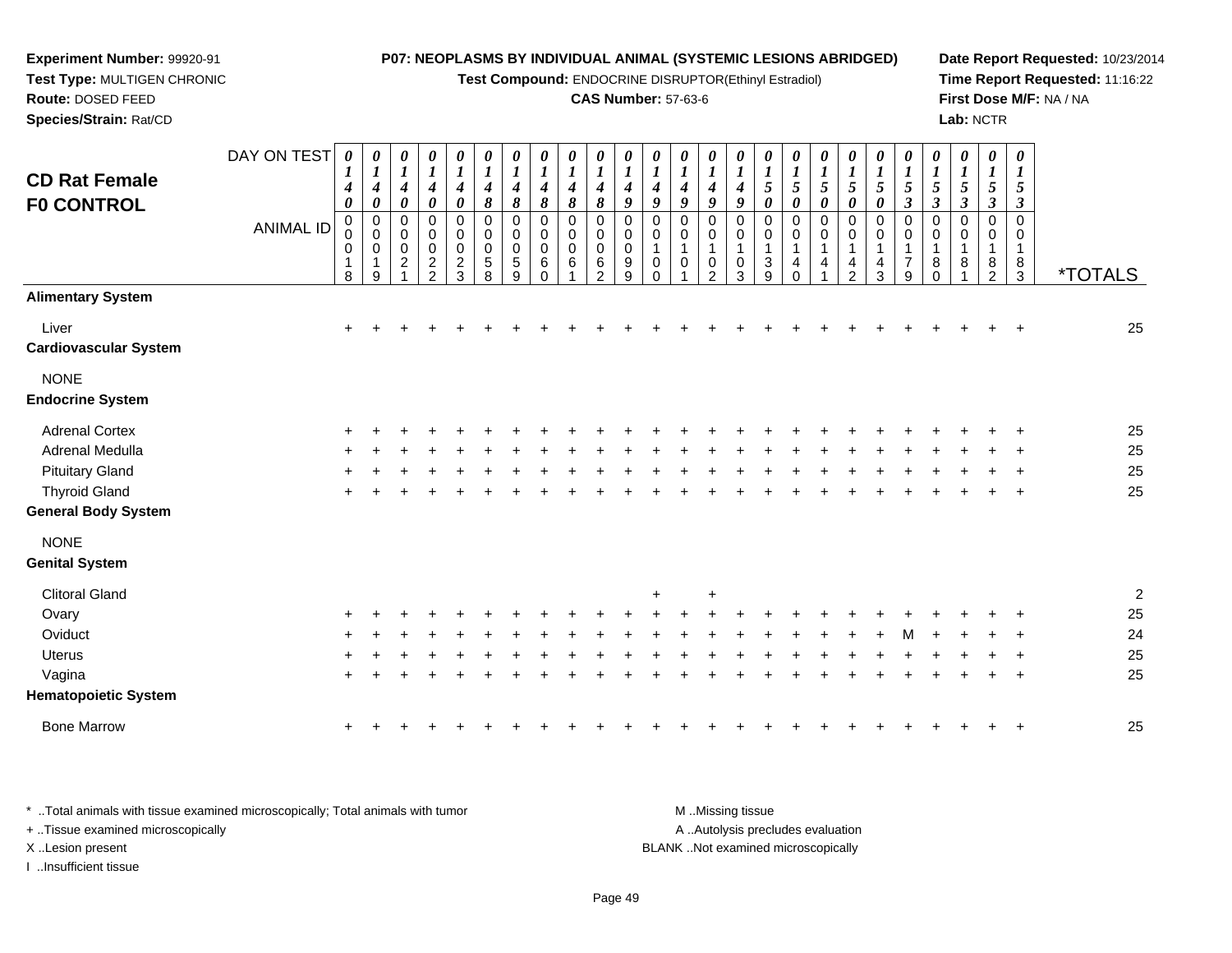**Test Compound:** ENDOCRINE DISRUPTOR(Ethinyl Estradiol)

### **CAS Number:** 57-63-6

*0 1*

*0 1*

*0 1*

*0 1*

*0 1*

*0 1*

*0 1*

*0 1*

*0 1*

*0 1*

*0 1*

*0 1*

*0 1*

*0 1*

**Date Report Requested:** 10/23/2014**Time Report Requested:** 11:16:22**First Dose M/F:** NA / NA**Lab:** NCTR

| Test Type: MULTIGEN CHRONIC |                |          |   |          |               |   |          |                       | <b>Test Compound: ENDOCRIN</b> |  |
|-----------------------------|----------------|----------|---|----------|---------------|---|----------|-----------------------|--------------------------------|--|
| <b>Route: DOSED FEED</b>    |                |          |   |          |               |   |          |                       | <b>CAS Numb</b>                |  |
| Species/Strain: Rat/CD      |                |          |   |          |               |   |          |                       |                                |  |
|                             | DAY ON TEST    |          |   | $\theta$ | 0             | U | $\theta$ | $\boldsymbol{\theta}$ | 0                              |  |
| <b>CD Rat Female</b>        |                |          | 4 | 4        | 4             |   |          |                       |                                |  |
| <b>FO CONTROL</b>           |                | $\theta$ |   | 0        | $\Omega$<br>σ | 8 | 8        |                       | 8                              |  |
|                             | <b>ANIIMAI</b> |          | 0 |          |               |   |          |                       |                                |  |

**Experiment Number:** 99920-91

| <b>F0 CONTROL</b>                                      |                  | 0                           | 0                                    | 0                                               | 0                                                  | 0                                                        | 8                                             | 8                             | 8                          | 8                          | 8                                 | 9                     | 9                                                                   | 9                                                    | 9                                                 | 9           | $\boldsymbol{\theta}$ | 0           | 0           | 0                                         | 0                        | $\boldsymbol{\beta}$               | $\boldsymbol{\beta}$ | $\boldsymbol{\beta}$ | $\boldsymbol{\beta}$              | $\boldsymbol{\beta}$                                        |                       |
|--------------------------------------------------------|------------------|-----------------------------|--------------------------------------|-------------------------------------------------|----------------------------------------------------|----------------------------------------------------------|-----------------------------------------------|-------------------------------|----------------------------|----------------------------|-----------------------------------|-----------------------|---------------------------------------------------------------------|------------------------------------------------------|---------------------------------------------------|-------------|-----------------------|-------------|-------------|-------------------------------------------|--------------------------|------------------------------------|----------------------|----------------------|-----------------------------------|-------------------------------------------------------------|-----------------------|
|                                                        | <b>ANIMAL ID</b> | 0<br>0<br>$\mathbf{1}$<br>8 | $_{\rm 0}^{\rm 0}$<br>$\pmb{0}$<br>9 | 0<br>$\mathsf{O}\xspace$<br>0<br>$\overline{c}$ | 0<br>$\pmb{0}$<br>$\pmb{0}$<br>$\overline{c}$<br>2 | $\pmb{0}$<br>$\pmb{0}$<br>$\,0\,$<br>$\overline{c}$<br>3 | 0<br>$\pmb{0}$<br>$\,0\,$<br>$\mathbf 5$<br>8 | 0<br>$\pmb{0}$<br>0<br>5<br>9 | 0<br>0<br>$\mathbf 0$<br>6 | 0<br>0<br>$\mathbf 0$<br>6 | 0<br>0<br>0<br>6<br>$\mathcal{P}$ | 0<br>0<br>0<br>9<br>9 | $\mathbf 0$<br>$\pmb{0}$<br>$\mathbf{1}$<br>$\mathbf 0$<br>$\Omega$ | $\pmb{0}$<br>$\pmb{0}$<br>$\mathbf 1$<br>$\mathbf 0$ | 0<br>$\boldsymbol{0}$<br>1<br>0<br>$\overline{2}$ | 0<br>0<br>3 | 0<br>0<br>3<br>9      | 0<br>0<br>4 | 0<br>0<br>4 | 0<br>$\pmb{0}$<br>1<br>4<br>$\mathcal{P}$ | 0<br>$\pmb{0}$<br>4<br>3 | 0<br>0<br>1<br>$\overline{7}$<br>9 | 0<br>$\Omega$<br>8   | 0<br>0<br>8          | 0<br>0<br>1<br>8<br>$\mathcal{P}$ | $\mathbf 0$<br>$\mathbf 0$<br>$\mathbf{1}$<br>$\frac{8}{3}$ | <i><b>*TOTALS</b></i> |
| Spleen                                                 |                  | $+$                         |                                      |                                                 |                                                    |                                                          |                                               |                               |                            |                            |                                   |                       |                                                                     |                                                      |                                                   |             |                       |             |             |                                           |                          |                                    |                      |                      |                                   | $+$                                                         | 25                    |
| Thymus                                                 |                  | $+$                         |                                      |                                                 |                                                    |                                                          |                                               |                               |                            |                            |                                   |                       |                                                                     |                                                      |                                                   |             |                       |             |             |                                           |                          |                                    |                      |                      |                                   | $+$                                                         | 25                    |
| <b>Integumentary System</b>                            |                  |                             |                                      |                                                 |                                                    |                                                          |                                               |                               |                            |                            |                                   |                       |                                                                     |                                                      |                                                   |             |                       |             |             |                                           |                          |                                    |                      |                      |                                   |                                                             |                       |
| Mammary Gland<br>Skin<br><b>Musculoskeletal System</b> |                  | $+$                         |                                      |                                                 |                                                    |                                                          |                                               |                               |                            |                            |                                   |                       |                                                                     |                                                      |                                                   |             | $\ddot{}$             |             |             |                                           |                          |                                    | $\ddot{}$            |                      |                                   | $+$                                                         | 25<br>$\overline{c}$  |
| Bone<br><b>Nervous System</b>                          |                  | $+$                         |                                      |                                                 |                                                    |                                                          |                                               |                               |                            |                            |                                   |                       |                                                                     |                                                      |                                                   |             |                       |             |             |                                           |                          |                                    |                      |                      |                                   | $^{+}$                                                      | 25                    |
| <b>NONE</b><br><b>Respiratory System</b>               |                  |                             |                                      |                                                 |                                                    |                                                          |                                               |                               |                            |                            |                                   |                       |                                                                     |                                                      |                                                   |             |                       |             |             |                                           |                          |                                    |                      |                      |                                   |                                                             |                       |
| <b>NONE</b><br><b>Special Senses System</b>            |                  |                             |                                      |                                                 |                                                    |                                                          |                                               |                               |                            |                            |                                   |                       |                                                                     |                                                      |                                                   |             |                       |             |             |                                           |                          |                                    |                      |                      |                                   |                                                             |                       |
| <b>NONE</b><br><b>Urinary System</b>                   |                  |                             |                                      |                                                 |                                                    |                                                          |                                               |                               |                            |                            |                                   |                       |                                                                     |                                                      |                                                   |             |                       |             |             |                                           |                          |                                    |                      |                      |                                   |                                                             |                       |
| Kidney<br><b>SYSTEMIC LESIONS</b>                      |                  | $+$                         |                                      |                                                 |                                                    |                                                          |                                               |                               |                            |                            |                                   |                       |                                                                     |                                                      |                                                   |             |                       |             |             |                                           |                          |                                    |                      |                      |                                   | $^{+}$                                                      | 25                    |
| Multiple Organ                                         |                  | $\ddot{}$                   |                                      |                                                 |                                                    |                                                          |                                               |                               |                            |                            |                                   |                       |                                                                     |                                                      |                                                   |             |                       |             |             |                                           |                          |                                    |                      |                      |                                   | $+$                                                         | 25                    |

\* ..Total animals with tissue examined microscopically; Total animals with tumor A ..Autolysis precludes evaluation + ..Tissue examined microscopically X ..Lesion present BLANK ..Not examined microscopicallyI ..Insufficient tissue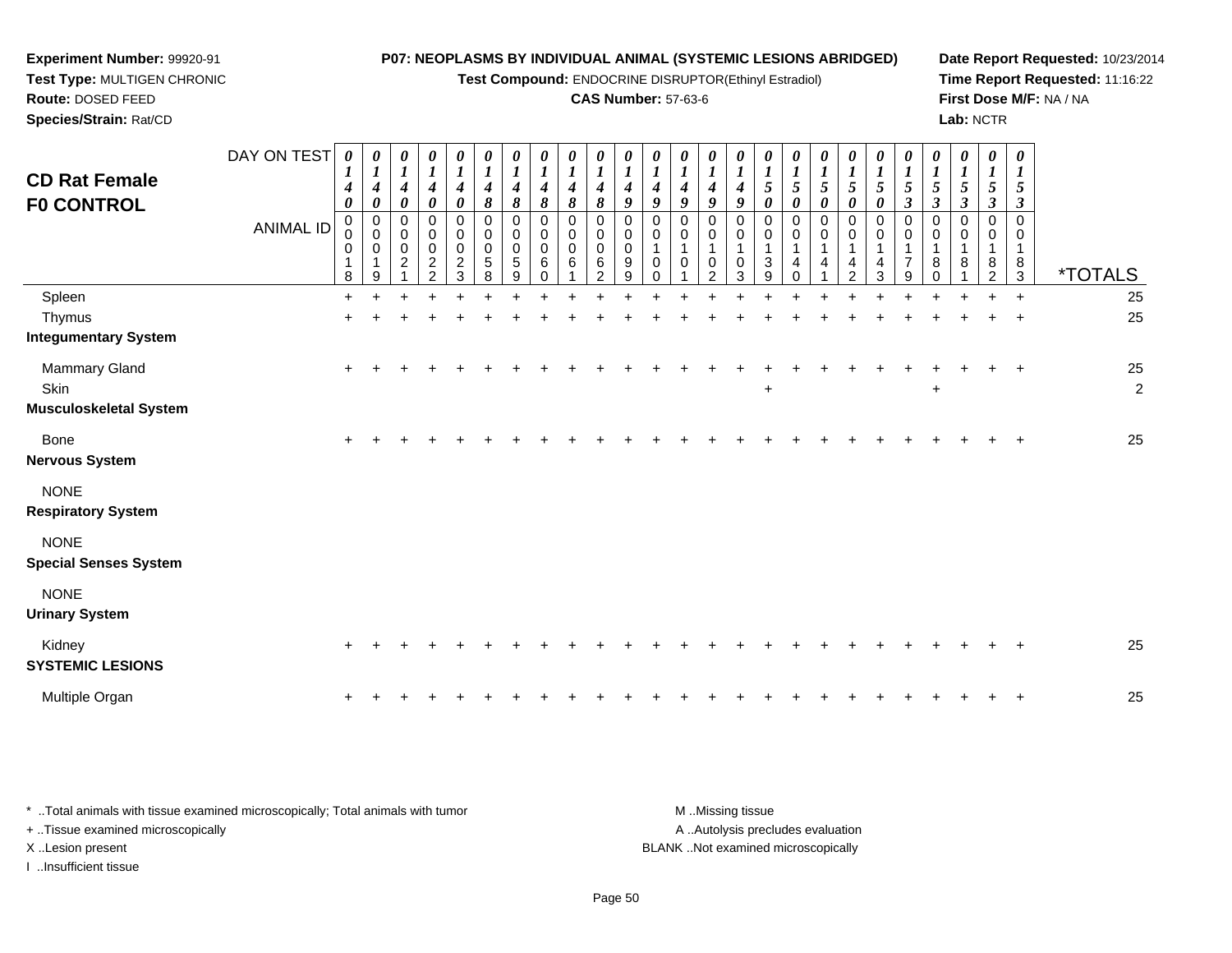**Test Compound:** ENDOCRINE DISRUPTOR(Ethinyl Estradiol)

### **CAS Number:** 57-63-6

**Date Report Requested:** 10/23/2014 **Time Report Requested:** 11:16:22**First Dose M/F:** NA / NA**Lab:** NCTR

| <b>CD Rat Female</b><br>F0 2.0 PPB                                             | DAY ON TEST      | $\boldsymbol{\theta}$<br>1<br>4<br>$\boldsymbol{\theta}$ | $\boldsymbol{\theta}$<br>$\boldsymbol{l}$<br>4<br>$\boldsymbol{\theta}$ | 0<br>$\boldsymbol{I}$<br>$\boldsymbol{4}$<br>$\boldsymbol{\theta}$ | $\boldsymbol{\theta}$<br>$\boldsymbol{l}$<br>$\boldsymbol{4}$<br>$\pmb{\theta}$ | 0<br>$\boldsymbol{l}$<br>$\boldsymbol{4}$<br>$\boldsymbol{\theta}$ | $\boldsymbol{\theta}$<br>$\boldsymbol{l}$<br>4<br>8 | 0<br>$\bm{l}$<br>4<br>8         | $\boldsymbol{\theta}$<br>$\boldsymbol{l}$<br>4<br>8 | $\pmb{\theta}$<br>$\boldsymbol{l}$<br>4<br>8 | $\boldsymbol{\theta}$<br>$\boldsymbol{l}$<br>4<br>8 | 0<br>$\boldsymbol{l}$<br>4<br>9                         | 0<br>$\boldsymbol{l}$<br>$\boldsymbol{4}$<br>9 | $\pmb{\theta}$<br>$\boldsymbol{l}$<br>4<br>9 | 0<br>$\boldsymbol{l}$<br>4<br>9                        | 0<br>$\bm{l}$<br>4<br>9          | $\boldsymbol{\theta}$<br>$\boldsymbol{l}$<br>$\sqrt{5}$<br>$\boldsymbol{\theta}$ | $\pmb{\theta}$<br>$\boldsymbol{l}$<br>$\sqrt{5}$<br>$\boldsymbol{\theta}$ | 0<br>$\boldsymbol{l}$<br>$\sqrt{5}$<br>$\boldsymbol{\theta}$ | 0<br>$\boldsymbol{l}$<br>$\mathfrak{s}$<br>$\pmb{\theta}$ | 0<br>$\boldsymbol{l}$<br>$\sqrt{5}$<br>$\pmb{\theta}$ | 0<br>$\boldsymbol{l}$<br>$\mathfrak{H}$<br>$\mathfrak{z}$ | $\boldsymbol{\theta}$<br>$\boldsymbol{l}$<br>$\sqrt{5}$<br>$\mathfrak{z}$ | 0<br>$\bm{l}$<br>5<br>$\boldsymbol{\beta}$ | $\boldsymbol{\theta}$<br>$\boldsymbol{l}$<br>5<br>$\boldsymbol{\beta}$ | $\pmb{\theta}$<br>$\boldsymbol{l}$<br>5<br>$\boldsymbol{\beta}$ |                       |                    |
|--------------------------------------------------------------------------------|------------------|----------------------------------------------------------|-------------------------------------------------------------------------|--------------------------------------------------------------------|---------------------------------------------------------------------------------|--------------------------------------------------------------------|-----------------------------------------------------|---------------------------------|-----------------------------------------------------|----------------------------------------------|-----------------------------------------------------|---------------------------------------------------------|------------------------------------------------|----------------------------------------------|--------------------------------------------------------|----------------------------------|----------------------------------------------------------------------------------|---------------------------------------------------------------------------|--------------------------------------------------------------|-----------------------------------------------------------|-------------------------------------------------------|-----------------------------------------------------------|---------------------------------------------------------------------------|--------------------------------------------|------------------------------------------------------------------------|-----------------------------------------------------------------|-----------------------|--------------------|
|                                                                                | <b>ANIMAL ID</b> | 0<br>0<br>$\overline{\mathbf{c}}$<br>$\Omega$            | $\,0\,$<br>0<br>0<br>$\frac{2}{4}$                                      | $\pmb{0}$<br>$\pmb{0}$<br>$\pmb{0}$<br>$rac{2}{5}$                 | $\pmb{0}$<br>$\pmb{0}$<br>$\pmb{0}$<br>$\frac{2}{6}$                            | $\mathbf 0$<br>0<br>0<br>$\frac{2}{7}$                             | $\mathbf 0$<br>0<br>0<br>6<br>3                     | 0<br>0<br>$\mathbf 0$<br>6<br>4 | $\mathbf 0$<br>0<br>0<br>6<br>5                     | $\mathbf 0$<br>0<br>0<br>6<br>6              | $\pmb{0}$<br>0<br>$\pmb{0}$<br>6                    | 0<br>$\boldsymbol{0}$<br>$\mathbf{1}$<br>$\pmb{0}$<br>4 | $\pmb{0}$<br>0<br>1<br>$\pmb{0}$<br>5          | 0<br>0<br>$\mathbf{1}$<br>$\pmb{0}$<br>6     | 0<br>0<br>$\mathbf 1$<br>$\mathbf 0$<br>$\overline{7}$ | 0<br>0<br>$\mathbf{1}$<br>0<br>8 | 0<br>0<br>$\mathbf 1$<br>4<br>4                                                  | $\pmb{0}$<br>0<br>1<br>4<br>5                                             | $\pmb{0}$<br>0<br>1<br>$\overline{\mathbf{r}}$<br>6          | $\pmb{0}$<br>$\pmb{0}$<br>1<br>4<br>$\overline{7}$        | $\pmb{0}$<br>$\pmb{0}$<br>$\mathbf 1$<br>4<br>8       | $\mathbf 0$<br>0<br>$\mathbf 1$<br>8<br>4                 | 0<br>0<br>1<br>8<br>5                                                     | 0<br>0<br>1<br>8<br>6                      | 0<br>0<br>$\mathbf 1$<br>8<br>$\overline{7}$                           | $\mathbf 0$<br>0<br>$\mathbf 1$<br>8<br>8                       | <i><b>*TOTALS</b></i> |                    |
| <b>Alimentary System</b>                                                       |                  |                                                          |                                                                         |                                                                    |                                                                                 |                                                                    |                                                     |                                 |                                                     |                                              |                                                     |                                                         |                                                |                                              |                                                        |                                  |                                                                                  |                                                                           |                                                              |                                                           |                                                       |                                                           |                                                                           |                                            |                                                                        |                                                                 |                       |                    |
| Liver<br><b>Cardiovascular System</b>                                          |                  |                                                          |                                                                         |                                                                    |                                                                                 |                                                                    |                                                     |                                 |                                                     |                                              |                                                     |                                                         |                                                |                                              |                                                        | $\ddot{}$                        |                                                                                  |                                                                           |                                                              | $\ddot{}$                                                 |                                                       |                                                           |                                                                           |                                            |                                                                        |                                                                 |                       | $\overline{c}$     |
| <b>NONE</b><br><b>Endocrine System</b>                                         |                  |                                                          |                                                                         |                                                                    |                                                                                 |                                                                    |                                                     |                                 |                                                     |                                              |                                                     |                                                         |                                                |                                              |                                                        |                                  |                                                                                  |                                                                           |                                                              |                                                           |                                                       |                                                           |                                                                           |                                            |                                                                        |                                                                 |                       |                    |
| <b>NONE</b><br><b>General Body System</b>                                      |                  |                                                          |                                                                         |                                                                    |                                                                                 |                                                                    |                                                     |                                 |                                                     |                                              |                                                     |                                                         |                                                |                                              |                                                        |                                  |                                                                                  |                                                                           |                                                              |                                                           |                                                       |                                                           |                                                                           |                                            |                                                                        |                                                                 |                       |                    |
| <b>NONE</b><br><b>Genital System</b>                                           |                  |                                                          |                                                                         |                                                                    |                                                                                 |                                                                    |                                                     |                                 |                                                     |                                              |                                                     |                                                         |                                                |                                              |                                                        |                                  |                                                                                  |                                                                           |                                                              |                                                           |                                                       |                                                           |                                                                           |                                            |                                                                        |                                                                 |                       |                    |
| <b>Clitoral Gland</b>                                                          |                  |                                                          |                                                                         |                                                                    |                                                                                 |                                                                    |                                                     |                                 |                                                     |                                              |                                                     |                                                         |                                                |                                              |                                                        |                                  |                                                                                  |                                                                           |                                                              |                                                           | $\pm$                                                 |                                                           |                                                                           |                                            |                                                                        |                                                                 |                       | $\mathbf{1}$       |
| Ovary                                                                          |                  |                                                          |                                                                         |                                                                    |                                                                                 |                                                                    |                                                     |                                 |                                                     |                                              |                                                     |                                                         |                                                |                                              |                                                        |                                  |                                                                                  |                                                                           |                                                              |                                                           |                                                       |                                                           |                                                                           |                                            |                                                                        |                                                                 |                       | 25                 |
| Oviduct                                                                        |                  |                                                          |                                                                         |                                                                    |                                                                                 |                                                                    |                                                     |                                 |                                                     |                                              |                                                     |                                                         |                                                |                                              |                                                        |                                  |                                                                                  |                                                                           |                                                              |                                                           |                                                       |                                                           |                                                                           |                                            |                                                                        |                                                                 |                       | 25                 |
| Uterus                                                                         |                  |                                                          |                                                                         |                                                                    |                                                                                 |                                                                    |                                                     |                                 |                                                     |                                              |                                                     |                                                         |                                                |                                              |                                                        |                                  |                                                                                  |                                                                           |                                                              |                                                           |                                                       |                                                           |                                                                           |                                            |                                                                        |                                                                 |                       | 25                 |
| Vagina<br><b>Hematopoietic System</b>                                          |                  |                                                          |                                                                         |                                                                    |                                                                                 |                                                                    |                                                     |                                 |                                                     |                                              |                                                     |                                                         |                                                |                                              |                                                        |                                  |                                                                                  |                                                                           |                                                              |                                                           |                                                       |                                                           |                                                                           |                                            |                                                                        |                                                                 |                       | 25                 |
| <b>NONE</b>                                                                    |                  |                                                          |                                                                         |                                                                    |                                                                                 |                                                                    |                                                     |                                 |                                                     |                                              |                                                     |                                                         |                                                |                                              |                                                        |                                  |                                                                                  |                                                                           |                                                              |                                                           |                                                       |                                                           |                                                                           |                                            |                                                                        |                                                                 |                       |                    |
| <b>Integumentary System</b>                                                    |                  |                                                          |                                                                         |                                                                    |                                                                                 |                                                                    |                                                     |                                 |                                                     |                                              |                                                     |                                                         |                                                |                                              |                                                        |                                  |                                                                                  |                                                                           |                                                              |                                                           |                                                       |                                                           |                                                                           |                                            |                                                                        |                                                                 |                       |                    |
| Mammary Gland<br>Skin                                                          |                  | +                                                        |                                                                         |                                                                    | $\ddot{}$<br>$\ddot{}$                                                          |                                                                    |                                                     |                                 |                                                     |                                              |                                                     |                                                         |                                                |                                              |                                                        |                                  | $\ddot{}$                                                                        |                                                                           |                                                              |                                                           | $\ddot{}$                                             |                                                           |                                                                           |                                            |                                                                        | $\ddot{}$                                                       |                       | 25<br>$\mathbf{3}$ |
| * Total animals with tissue examined microscopically; Total animals with tumor |                  |                                                          |                                                                         |                                                                    |                                                                                 |                                                                    |                                                     |                                 |                                                     |                                              |                                                     |                                                         |                                                |                                              | M Missing tissue                                       |                                  |                                                                                  |                                                                           |                                                              |                                                           |                                                       |                                                           |                                                                           |                                            |                                                                        |                                                                 |                       |                    |

+ ..Tissue examined microscopically

**Experiment Number:** 99920-91**Test Type:** MULTIGEN CHRONIC

**Route:** DOSED FEED**Species/Strain:** Rat/CD

I ..Insufficient tissue

A ..Autolysis precludes evaluation X ..Lesion present BLANK ..Not examined microscopically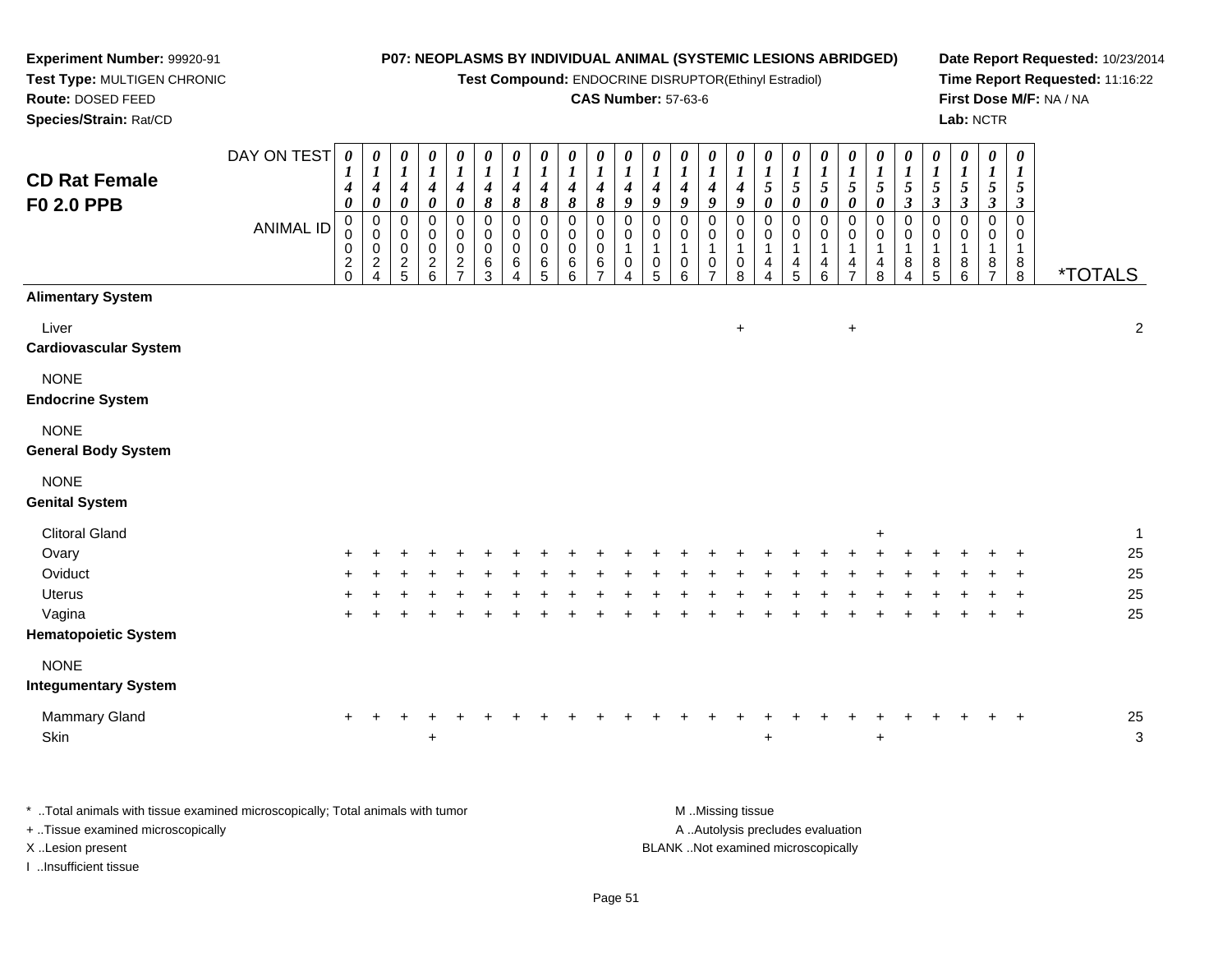**Test Compound:** ENDOCRINE DISRUPTOR(Ethinyl Estradiol)

### **CAS Number:** 57-63-6

**Date Report Requested:** 10/23/2014**Time Report Requested:** 11:16:23**First Dose M/F:** NA / NA**Lab:** NCTR

 **Test Type:** MULTIGEN CHRONIC**Route:** DOSED FEED**Species/Strain:** Rat/CD

**Experiment Number:** 99920-91

| <b>CD Rat Female</b><br><b>F0 2.0 PPB</b>   | DAY ON TEST<br><b>ANIMAL ID</b> | 0<br>$\boldsymbol{l}$<br>$\boldsymbol{4}$<br>0<br>$_{\rm 0}^{\rm 0}$<br>$\pmb{0}$<br>$\boldsymbol{2}$<br>$\Omega$ | 0<br>$\boldsymbol{l}$<br>$\boldsymbol{4}$<br>$\boldsymbol{\theta}$<br>0<br>$\pmb{0}$<br>$\pmb{0}$<br>$\sqrt{2}$<br>$\overline{\mathbf{4}}$ | $\boldsymbol{l}$<br>4<br>0<br>0<br>$\pmb{0}$<br>$\pmb{0}$<br>$\frac{2}{5}$ | 0<br>$\boldsymbol{l}$<br>4<br>$\boldsymbol{\theta}$<br>$\pmb{0}$<br>$\pmb{0}$<br>$\pmb{0}$<br>$\frac{2}{6}$ | 0<br>$\boldsymbol{l}$<br>$\boldsymbol{4}$<br>0<br>0<br>$\pmb{0}$<br>$\pmb{0}$<br>$\frac{2}{7}$ | 0<br>$\boldsymbol{l}$<br>$\boldsymbol{4}$<br>8<br>0<br>$\pmb{0}$<br>0<br>6<br>3 | 0<br>$\boldsymbol{l}$<br>$\boldsymbol{4}$<br>8<br>0<br>$\pmb{0}$<br>$\mathbf 0$<br>$\,6$ | 0<br>$\boldsymbol{l}$<br>$\boldsymbol{4}$<br>$\pmb{8}$<br>0<br>$\pmb{0}$<br>$\pmb{0}$<br>$\,6$<br>5 | 0<br>$\boldsymbol{l}$<br>$\pmb{8}$<br>0<br>0<br>$\pmb{0}$<br>$\,6$<br>6 | 0<br>$\boldsymbol{l}$<br>$\overline{\mathcal{A}}$<br>8<br>0<br>0<br>$\mathbf 0$<br>6 | $\boldsymbol{\theta}$<br>$\boldsymbol{l}$<br>$\boldsymbol{4}$<br>9<br>0<br>$\boldsymbol{0}$<br>0 | $\begin{bmatrix} 0 \\ 1 \\ 4 \end{bmatrix}$<br>$\boldsymbol{g}$<br>0<br>$\mathsf 0$<br>$\mathbf{1}$<br>$\pmb{0}$<br>5 | 0<br>$\boldsymbol{I}$<br>$\boldsymbol{4}$<br>$\boldsymbol{9}$<br>0<br>$\pmb{0}$<br>$\mathbf{1}$<br>0<br>6 | 0<br>$\boldsymbol{l}$<br>$\boldsymbol{4}$<br>9<br>0<br>$\pmb{0}$<br>$\mathbf{1}$<br>0<br>$\overline{ }$ | 0<br>4<br>9<br>0<br>$\pmb{0}$<br>4<br>0<br>8 | 0<br>$\boldsymbol{l}$<br>$\mathfrak{S}$<br>0<br>0<br>0<br>$\overline{ }$<br>4<br>4 | 0<br>$\boldsymbol{l}$<br>$\sqrt{5}$<br>$\pmb{\theta}$<br>0<br>0<br>4<br>5 | $\boldsymbol{l}$<br>5<br>0<br>0<br>0<br>4<br>6 | $\boldsymbol{\theta}$<br>1<br>5<br>$\boldsymbol{\theta}$<br>0<br>0<br>4<br>⇁ | 0<br>$\boldsymbol{l}$<br>$\sqrt{5}$<br>$\boldsymbol{\theta}$<br>0<br>$\mathbf 0$<br>4<br>8 | 0<br>$\boldsymbol{l}$<br>$\sqrt{5}$<br>$\boldsymbol{\beta}$<br>0<br>0<br>8<br>$\overline{4}$ | 0<br>$\boldsymbol{l}$<br>5<br>$\mathfrak{z}$<br>0<br>0<br>1<br>$\,8\,$<br>5 | 0<br>$\boldsymbol{l}$<br>$\mathfrak{s}$<br>$\boldsymbol{\beta}$<br>$\,0\,$<br>$\mathbf 0$<br>$\mathbf{1}$<br>8<br>6 | 0<br>$\boldsymbol{l}$<br>$\mathfrak{s}$<br>$\boldsymbol{\beta}$<br>0<br>0<br>$\mathbf{1}$<br>8<br>$\overline{7}$ | 0<br>$\boldsymbol{l}$<br>$\sqrt{5}$<br>$\boldsymbol{\beta}$<br>0<br>$\mathbf 1$<br>$\bf 8$<br>8 | <i><b>*TOTALS</b></i> |
|---------------------------------------------|---------------------------------|-------------------------------------------------------------------------------------------------------------------|--------------------------------------------------------------------------------------------------------------------------------------------|----------------------------------------------------------------------------|-------------------------------------------------------------------------------------------------------------|------------------------------------------------------------------------------------------------|---------------------------------------------------------------------------------|------------------------------------------------------------------------------------------|-----------------------------------------------------------------------------------------------------|-------------------------------------------------------------------------|--------------------------------------------------------------------------------------|--------------------------------------------------------------------------------------------------|-----------------------------------------------------------------------------------------------------------------------|-----------------------------------------------------------------------------------------------------------|---------------------------------------------------------------------------------------------------------|----------------------------------------------|------------------------------------------------------------------------------------|---------------------------------------------------------------------------|------------------------------------------------|------------------------------------------------------------------------------|--------------------------------------------------------------------------------------------|----------------------------------------------------------------------------------------------|-----------------------------------------------------------------------------|---------------------------------------------------------------------------------------------------------------------|------------------------------------------------------------------------------------------------------------------|-------------------------------------------------------------------------------------------------|-----------------------|
| <b>Musculoskeletal System</b>               |                                 |                                                                                                                   |                                                                                                                                            |                                                                            |                                                                                                             |                                                                                                |                                                                                 |                                                                                          |                                                                                                     |                                                                         |                                                                                      |                                                                                                  |                                                                                                                       |                                                                                                           |                                                                                                         |                                              |                                                                                    |                                                                           |                                                |                                                                              |                                                                                            |                                                                                              |                                                                             |                                                                                                                     |                                                                                                                  |                                                                                                 |                       |
| <b>NONE</b><br><b>Nervous System</b>        |                                 |                                                                                                                   |                                                                                                                                            |                                                                            |                                                                                                             |                                                                                                |                                                                                 |                                                                                          |                                                                                                     |                                                                         |                                                                                      |                                                                                                  |                                                                                                                       |                                                                                                           |                                                                                                         |                                              |                                                                                    |                                                                           |                                                |                                                                              |                                                                                            |                                                                                              |                                                                             |                                                                                                                     |                                                                                                                  |                                                                                                 |                       |
| <b>NONE</b><br><b>Respiratory System</b>    |                                 |                                                                                                                   |                                                                                                                                            |                                                                            |                                                                                                             |                                                                                                |                                                                                 |                                                                                          |                                                                                                     |                                                                         |                                                                                      |                                                                                                  |                                                                                                                       |                                                                                                           |                                                                                                         |                                              |                                                                                    |                                                                           |                                                |                                                                              |                                                                                            |                                                                                              |                                                                             |                                                                                                                     |                                                                                                                  |                                                                                                 |                       |
| <b>NONE</b><br><b>Special Senses System</b> |                                 |                                                                                                                   |                                                                                                                                            |                                                                            |                                                                                                             |                                                                                                |                                                                                 |                                                                                          |                                                                                                     |                                                                         |                                                                                      |                                                                                                  |                                                                                                                       |                                                                                                           |                                                                                                         |                                              |                                                                                    |                                                                           |                                                |                                                                              |                                                                                            |                                                                                              |                                                                             |                                                                                                                     |                                                                                                                  |                                                                                                 |                       |
| <b>NONE</b><br><b>Urinary System</b>        |                                 |                                                                                                                   |                                                                                                                                            |                                                                            |                                                                                                             |                                                                                                |                                                                                 |                                                                                          |                                                                                                     |                                                                         |                                                                                      |                                                                                                  |                                                                                                                       |                                                                                                           |                                                                                                         |                                              |                                                                                    |                                                                           |                                                |                                                                              |                                                                                            |                                                                                              |                                                                             |                                                                                                                     |                                                                                                                  |                                                                                                 |                       |
| Kidney<br><b>SYSTEMIC LESIONS</b>           |                                 | $\pm$                                                                                                             |                                                                                                                                            |                                                                            |                                                                                                             |                                                                                                |                                                                                 |                                                                                          |                                                                                                     |                                                                         |                                                                                      |                                                                                                  |                                                                                                                       |                                                                                                           |                                                                                                         |                                              |                                                                                    |                                                                           |                                                |                                                                              |                                                                                            |                                                                                              |                                                                             |                                                                                                                     |                                                                                                                  | $\ddot{}$                                                                                       | 25                    |
| Multiple Organ                              |                                 |                                                                                                                   |                                                                                                                                            |                                                                            |                                                                                                             |                                                                                                |                                                                                 |                                                                                          |                                                                                                     |                                                                         |                                                                                      |                                                                                                  |                                                                                                                       |                                                                                                           |                                                                                                         |                                              |                                                                                    |                                                                           |                                                |                                                                              |                                                                                            |                                                                                              |                                                                             |                                                                                                                     |                                                                                                                  | $\ddot{}$                                                                                       | 25                    |

\* ..Total animals with tissue examined microscopically; Total animals with tumor **M** . Missing tissue M ..Missing tissue A ..Autolysis precludes evaluation + ..Tissue examined microscopically X ..Lesion present BLANK ..Not examined microscopicallyI ..Insufficient tissue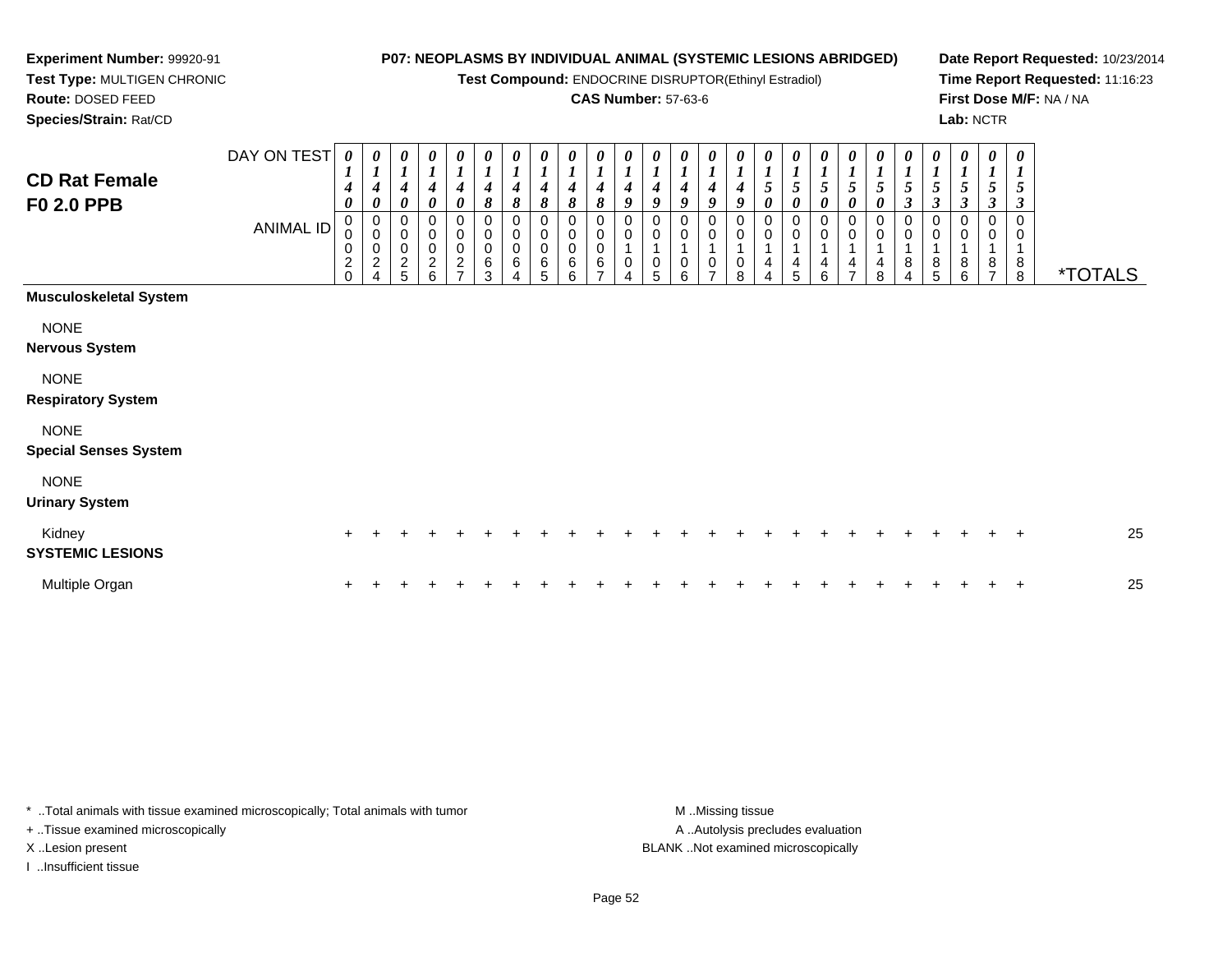**Test Compound:** ENDOCRINE DISRUPTOR(Ethinyl Estradiol)

### **CAS Number:** 57-63-6

**Date Report Requested:** 10/23/2014**Time Report Requested:** 11:16:23**First Dose M/F:** NA / NA**Lab:** NCTR

| <b>CD Rat Female</b><br><b>F0 10 PPB</b>   | DAY ON TEST<br><b>ANIMAL ID</b> | $\boldsymbol{\theta}$<br>$\boldsymbol{4}$<br>$\boldsymbol{\theta}$<br>$\mathbf 0$<br>0<br>$\mathbf 0$<br>$\frac{2}{8}$ | 0<br>$\boldsymbol{\mathit{1}}$<br>$\boldsymbol{4}$<br>$\boldsymbol{\theta}$<br>$\mathbf 0$<br>$\mathbf 0$<br>$\mathbf 0$<br>$\frac{2}{9}$ | $\boldsymbol{\theta}$<br>$\boldsymbol{l}$<br>$\boldsymbol{4}$<br>$\pmb{\theta}$<br>0<br>0<br>$\mathbf 0$<br>$\mathbf{3}$<br>$\mathbf 0$ | $\boldsymbol{\theta}$<br>$\boldsymbol{l}$<br>$\boldsymbol{4}$<br>$\pmb{\theta}$<br>$\mathbf 0$<br>$\mathbf 0$<br>$\mathbf 0$<br>3 | $\boldsymbol{\theta}$<br>$\boldsymbol{l}$<br>$\boldsymbol{4}$<br>$\pmb{\theta}$<br>$\pmb{0}$<br>$\pmb{0}$<br>$\pmb{0}$<br>$\ensuremath{\mathsf{3}}$<br>$\overline{2}$ | 0<br>$\boldsymbol{l}$<br>$\boldsymbol{4}$<br>8<br>0<br>0<br>$\mathsf 0$<br>$\,6\,$<br>8 | 0<br>$\boldsymbol{l}$<br>$\boldsymbol{4}$<br>8<br>0<br>0<br>0<br>$\,6\,$<br>9 | 0<br>$\boldsymbol{l}$<br>$\boldsymbol{4}$<br>$\pmb{8}$<br>0<br>$\mathbf 0$<br>$\mathbf 0$<br>$\overline{7}$<br>$\mathbf 0$ | 0<br>$\boldsymbol{l}$<br>$\boldsymbol{4}$<br>8<br>0<br>$\mathsf 0$<br>$\pmb{0}$<br>$\overline{7}$ | 0<br>$\boldsymbol{l}$<br>$\boldsymbol{4}$<br>$\boldsymbol{\delta}$<br>0<br>0<br>$\mathbf 0$<br>$\overline{7}$<br>$\overline{2}$ | 0<br>$\boldsymbol{l}$<br>4<br>$\boldsymbol{9}$<br>0<br>0<br>0<br>9 | $\boldsymbol{\theta}$<br>$\boldsymbol{l}$<br>$\boldsymbol{4}$<br>$\boldsymbol{9}$<br>0<br>0<br>$\mathbf{1}$<br>1<br>$\Omega$ | $\frac{\theta}{I}$<br>$\boldsymbol{4}$<br>9<br>0<br>$\pmb{0}$<br>$\mathbf{1}$<br>1 | $\frac{\theta}{I}$<br>$\boldsymbol{4}$<br>9<br>$\mathbf 0$<br>0<br>$\mathbf{1}$<br>1<br>2 | 0<br>$\boldsymbol{l}$<br>$\boldsymbol{4}$<br>9<br>0<br>$\pmb{0}$<br>$\mathbf{1}$<br>$\mathbf{1}$<br>3 | $\boldsymbol{\theta}$<br>$\frac{1}{5}$<br>$\pmb{\theta}$<br>0<br>$\mathbf 0$<br>$\mathbf{1}$<br>$\overline{4}$<br>9 | $\frac{\theta}{I}$<br>$\pmb{\theta}$<br>0<br>$\pmb{0}$<br>$\mathbf{1}$<br>$\,$ 5 $\,$<br>$\mathbf 0$ | $\boldsymbol{\theta}$<br>$\frac{1}{5}$<br>$\boldsymbol{\theta}$<br>0<br>0<br>$\mathbf{1}$<br>5<br>1 | 0<br>$\frac{1}{5}$<br>$\pmb{\theta}$<br>0<br>0<br>$\mathbf{1}$<br>$\sqrt{5}$<br>$\overline{c}$ | 0<br>$\boldsymbol{l}$<br>$\mathfrak{s}$<br>$\pmb{\theta}$<br>0<br>0<br>$\mathbf{1}$<br>$\sqrt{5}$<br>3 | 0<br>$\boldsymbol{l}$<br>$\mathfrak{s}$<br>$\boldsymbol{\mathfrak{z}}$<br>0<br>0<br>$\mathbf{1}$<br>8<br>9 | $\boldsymbol{\theta}$<br>$\boldsymbol{l}$<br>$\sqrt{5}$<br>$\boldsymbol{\beta}$<br>0<br>0<br>$\mathbf{1}$<br>9<br>$\mathbf 0$ | 0<br>$\boldsymbol{l}$<br>$\mathfrak{s}$<br>$\mathfrak{z}$<br>0<br>0<br>$\mathbf{1}$<br>9 | 0<br>$\boldsymbol{l}$<br>$\sqrt{5}$<br>$\boldsymbol{\beta}$<br>$\mathbf 0$<br>0<br>$\mathbf{1}$<br>9<br>$\overline{2}$ | 0<br>1<br>5<br>3<br>$\Omega$<br>0<br>$\mathbf{1}$<br>9<br>$\mathbf{3}$ | <i><b>*TOTALS</b></i> |
|--------------------------------------------|---------------------------------|------------------------------------------------------------------------------------------------------------------------|-------------------------------------------------------------------------------------------------------------------------------------------|-----------------------------------------------------------------------------------------------------------------------------------------|-----------------------------------------------------------------------------------------------------------------------------------|-----------------------------------------------------------------------------------------------------------------------------------------------------------------------|-----------------------------------------------------------------------------------------|-------------------------------------------------------------------------------|----------------------------------------------------------------------------------------------------------------------------|---------------------------------------------------------------------------------------------------|---------------------------------------------------------------------------------------------------------------------------------|--------------------------------------------------------------------|------------------------------------------------------------------------------------------------------------------------------|------------------------------------------------------------------------------------|-------------------------------------------------------------------------------------------|-------------------------------------------------------------------------------------------------------|---------------------------------------------------------------------------------------------------------------------|------------------------------------------------------------------------------------------------------|-----------------------------------------------------------------------------------------------------|------------------------------------------------------------------------------------------------|--------------------------------------------------------------------------------------------------------|------------------------------------------------------------------------------------------------------------|-------------------------------------------------------------------------------------------------------------------------------|------------------------------------------------------------------------------------------|------------------------------------------------------------------------------------------------------------------------|------------------------------------------------------------------------|-----------------------|
| <b>Alimentary System</b>                   |                                 |                                                                                                                        |                                                                                                                                           |                                                                                                                                         |                                                                                                                                   |                                                                                                                                                                       |                                                                                         |                                                                               |                                                                                                                            |                                                                                                   |                                                                                                                                 |                                                                    |                                                                                                                              |                                                                                    |                                                                                           |                                                                                                       |                                                                                                                     |                                                                                                      |                                                                                                     |                                                                                                |                                                                                                        |                                                                                                            |                                                                                                                               |                                                                                          |                                                                                                                        |                                                                        |                       |
| Liver<br><b>Cardiovascular System</b>      |                                 |                                                                                                                        |                                                                                                                                           |                                                                                                                                         |                                                                                                                                   | $\ddot{}$                                                                                                                                                             |                                                                                         |                                                                               |                                                                                                                            |                                                                                                   |                                                                                                                                 |                                                                    |                                                                                                                              |                                                                                    |                                                                                           |                                                                                                       |                                                                                                                     |                                                                                                      |                                                                                                     |                                                                                                |                                                                                                        |                                                                                                            |                                                                                                                               | $\ddot{}$                                                                                |                                                                                                                        |                                                                        | 2                     |
| <b>NONE</b><br><b>Endocrine System</b>     |                                 |                                                                                                                        |                                                                                                                                           |                                                                                                                                         |                                                                                                                                   |                                                                                                                                                                       |                                                                                         |                                                                               |                                                                                                                            |                                                                                                   |                                                                                                                                 |                                                                    |                                                                                                                              |                                                                                    |                                                                                           |                                                                                                       |                                                                                                                     |                                                                                                      |                                                                                                     |                                                                                                |                                                                                                        |                                                                                                            |                                                                                                                               |                                                                                          |                                                                                                                        |                                                                        |                       |
| <b>NONE</b><br><b>General Body System</b>  |                                 |                                                                                                                        |                                                                                                                                           |                                                                                                                                         |                                                                                                                                   |                                                                                                                                                                       |                                                                                         |                                                                               |                                                                                                                            |                                                                                                   |                                                                                                                                 |                                                                    |                                                                                                                              |                                                                                    |                                                                                           |                                                                                                       |                                                                                                                     |                                                                                                      |                                                                                                     |                                                                                                |                                                                                                        |                                                                                                            |                                                                                                                               |                                                                                          |                                                                                                                        |                                                                        |                       |
| <b>NONE</b><br><b>Genital System</b>       |                                 |                                                                                                                        |                                                                                                                                           |                                                                                                                                         |                                                                                                                                   |                                                                                                                                                                       |                                                                                         |                                                                               |                                                                                                                            |                                                                                                   |                                                                                                                                 |                                                                    |                                                                                                                              |                                                                                    |                                                                                           |                                                                                                       |                                                                                                                     |                                                                                                      |                                                                                                     |                                                                                                |                                                                                                        |                                                                                                            |                                                                                                                               |                                                                                          |                                                                                                                        |                                                                        |                       |
| <b>Clitoral Gland</b>                      |                                 |                                                                                                                        |                                                                                                                                           |                                                                                                                                         |                                                                                                                                   |                                                                                                                                                                       |                                                                                         |                                                                               |                                                                                                                            |                                                                                                   |                                                                                                                                 |                                                                    |                                                                                                                              |                                                                                    |                                                                                           |                                                                                                       |                                                                                                                     |                                                                                                      |                                                                                                     |                                                                                                |                                                                                                        | $\ddot{}$                                                                                                  |                                                                                                                               |                                                                                          |                                                                                                                        |                                                                        | 2                     |
| Ovary                                      |                                 |                                                                                                                        |                                                                                                                                           |                                                                                                                                         |                                                                                                                                   |                                                                                                                                                                       |                                                                                         |                                                                               |                                                                                                                            |                                                                                                   |                                                                                                                                 |                                                                    |                                                                                                                              |                                                                                    |                                                                                           |                                                                                                       |                                                                                                                     |                                                                                                      |                                                                                                     |                                                                                                |                                                                                                        |                                                                                                            |                                                                                                                               |                                                                                          |                                                                                                                        |                                                                        | 25                    |
| Oviduct                                    |                                 |                                                                                                                        |                                                                                                                                           |                                                                                                                                         |                                                                                                                                   |                                                                                                                                                                       |                                                                                         |                                                                               |                                                                                                                            |                                                                                                   |                                                                                                                                 |                                                                    |                                                                                                                              |                                                                                    |                                                                                           |                                                                                                       |                                                                                                                     |                                                                                                      |                                                                                                     |                                                                                                |                                                                                                        |                                                                                                            |                                                                                                                               |                                                                                          |                                                                                                                        |                                                                        | 25                    |
| Uterus                                     |                                 |                                                                                                                        |                                                                                                                                           |                                                                                                                                         |                                                                                                                                   |                                                                                                                                                                       |                                                                                         |                                                                               |                                                                                                                            |                                                                                                   |                                                                                                                                 |                                                                    |                                                                                                                              |                                                                                    |                                                                                           |                                                                                                       |                                                                                                                     |                                                                                                      |                                                                                                     |                                                                                                |                                                                                                        |                                                                                                            |                                                                                                                               |                                                                                          |                                                                                                                        |                                                                        | 25                    |
| Vagina<br><b>Hematopoietic System</b>      |                                 |                                                                                                                        |                                                                                                                                           |                                                                                                                                         |                                                                                                                                   |                                                                                                                                                                       |                                                                                         |                                                                               |                                                                                                                            |                                                                                                   |                                                                                                                                 |                                                                    |                                                                                                                              |                                                                                    |                                                                                           |                                                                                                       |                                                                                                                     |                                                                                                      |                                                                                                     |                                                                                                |                                                                                                        |                                                                                                            |                                                                                                                               |                                                                                          |                                                                                                                        | $\ddot{}$                                                              | 25                    |
| <b>NONE</b><br><b>Integumentary System</b> |                                 |                                                                                                                        |                                                                                                                                           |                                                                                                                                         |                                                                                                                                   |                                                                                                                                                                       |                                                                                         |                                                                               |                                                                                                                            |                                                                                                   |                                                                                                                                 |                                                                    |                                                                                                                              |                                                                                    |                                                                                           |                                                                                                       |                                                                                                                     |                                                                                                      |                                                                                                     |                                                                                                |                                                                                                        |                                                                                                            |                                                                                                                               |                                                                                          |                                                                                                                        |                                                                        |                       |
| Mammary Gland<br>Skin                      |                                 | $\ddot{}$                                                                                                              |                                                                                                                                           |                                                                                                                                         |                                                                                                                                   |                                                                                                                                                                       |                                                                                         |                                                                               |                                                                                                                            |                                                                                                   |                                                                                                                                 |                                                                    |                                                                                                                              |                                                                                    |                                                                                           |                                                                                                       |                                                                                                                     |                                                                                                      |                                                                                                     |                                                                                                |                                                                                                        |                                                                                                            |                                                                                                                               |                                                                                          |                                                                                                                        |                                                                        | 25<br>$\mathbf 1$     |

\* ..Total animals with tissue examined microscopically; Total animals with tumor **M** . Missing tissue M ..Missing tissue A ..Autolysis precludes evaluation + ..Tissue examined microscopically X ..Lesion present BLANK ..Not examined microscopicallyI ..Insufficient tissue

**Experiment Number:** 99920-91**Test Type:** MULTIGEN CHRONIC

**Route:** DOSED FEED**Species/Strain:** Rat/CD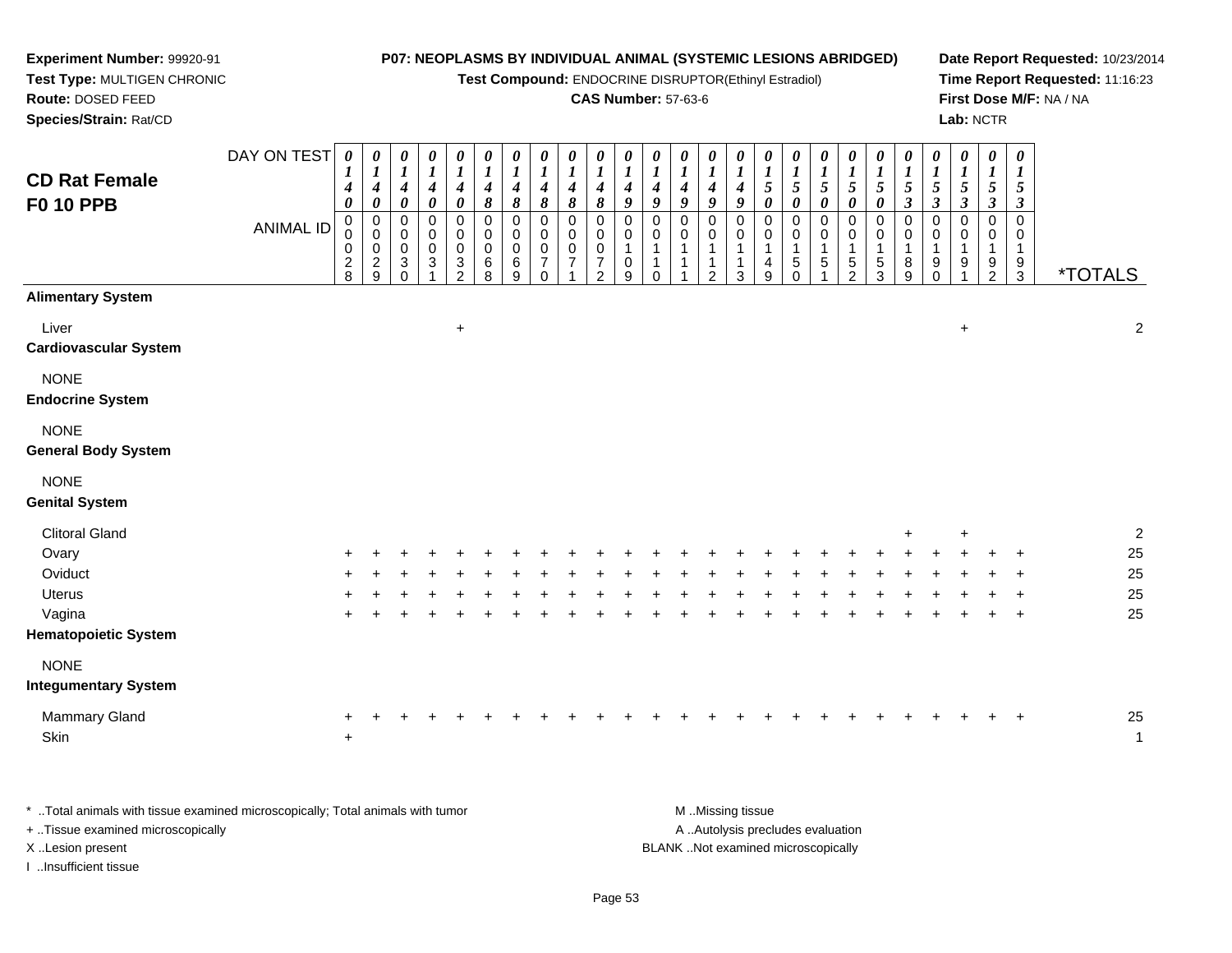**Test Compound:** ENDOCRINE DISRUPTOR(Ethinyl Estradiol)

### **CAS Number:** 57-63-6

**Date Report Requested:** 10/23/2014**Time Report Requested:** 11:16:23**First Dose M/F:** NA / NA**Lab:** NCTR

 **Test Type:** MULTIGEN CHRONIC**Route:** DOSED FEED**Species/Strain:** Rat/CD

**Experiment Number:** 99920-91

| <b>CD Rat Female</b><br><b>F0 10 PPB</b>    | DAY ON TEST<br><b>ANIMAL ID</b> | $\boldsymbol{\theta}$<br>$\boldsymbol{l}$<br>$\boldsymbol{4}$<br>$\theta$<br>$\pmb{0}$<br>$\pmb{0}$<br>$\pmb{0}$<br>$\frac{2}{8}$ | 0<br>$\boldsymbol{4}$<br>0<br>0<br>$\mathsf 0$<br>$\pmb{0}$<br>$\boldsymbol{2}$<br>9 | 0<br>$\boldsymbol{l}$<br>$\boldsymbol{4}$<br>$\boldsymbol{\theta}$<br>0<br>$\pmb{0}$<br>$\pmb{0}$<br>$\sqrt{3}$<br>$\Omega$ | 1<br>$\boldsymbol{4}$<br>0<br>0<br>$\mathsf 0$<br>$\pmb{0}$<br>$\ensuremath{\mathsf{3}}$ | $\boldsymbol{\theta}$<br>$\boldsymbol{4}$<br>0<br>0<br>$\pmb{0}$<br>$\pmb{0}$<br>3<br>$\mathfrak{p}$ | 0<br>$\boldsymbol{l}$<br>4<br>8<br>0<br>$\pmb{0}$<br>$\pmb{0}$<br>6<br>8 | 0<br>$\boldsymbol{l}$<br>$\boldsymbol{4}$<br>8<br>0<br>$\mathsf 0$<br>0<br>$\,6$<br>9 | 0<br>$\boldsymbol{l}$<br>$\boldsymbol{4}$<br>8<br>0<br>$\pmb{0}$<br>$\pmb{0}$<br>$\overline{\mathbf{7}}$<br>$\Omega$ | 0<br>$\boldsymbol{l}$<br>$\boldsymbol{4}$<br>8<br>0<br>$\begin{matrix} 0 \\ 0 \end{matrix}$<br>$\overline{7}$ | 0<br>$\boldsymbol{l}$<br>4<br>8<br>0<br>$\pmb{0}$<br>$\mathbf 0$<br>$\overline{7}$<br>$\mathfrak{p}$ | $\boldsymbol{\theta}$<br>4<br>9<br>0<br>9 | U<br>4<br>$\boldsymbol{q}$<br>0 | 0<br>4<br>Q<br>0<br>0 | 0<br>4<br>9<br>0<br>$\mathbf 0$<br>$\mathcal{P}$ | 0<br>$\boldsymbol{4}$<br>$\boldsymbol{Q}$<br>0<br>$\mathbf 0$<br>1<br>3 | 0<br>$\mathfrak{s}$<br>0<br>0<br>$\pmb{0}$<br>$\overline{4}$<br>9 | 0<br>$5\overline{)}$<br>$\boldsymbol{\theta}$<br>0<br>$\mathbf 0$<br>1<br>$\overline{5}$<br>$\Omega$ | $\boldsymbol{\theta}$<br>$\sqrt{5}$<br>$\boldsymbol{\theta}$<br>0<br>0<br>5 | $\boldsymbol{\theta}$<br>$\mathfrak{s}$<br>0<br>0<br>$\mathbf 0$<br>5<br>C. | 0<br>$\boldsymbol{l}$<br>5<br>$\pmb{\theta}$<br>$\pmb{0}$<br>$\pmb{0}$<br>1<br>$\,$ 5 $\,$<br>3 | 0<br>$\boldsymbol{I}$<br>$\mathfrak{s}$<br>3<br>0<br>$\pmb{0}$<br>$\mathbf{1}$<br>$\bf 8$<br>9 | 0<br>$\boldsymbol{l}$<br>$\sqrt{5}$<br>3<br>0<br>1<br>9<br>C | 0<br>$\mathbf{I}$<br>5<br>$\boldsymbol{\beta}$<br>0<br>1<br>9 | 0<br>$\boldsymbol{l}$<br>5<br>3<br>0<br>0<br>$\mathbf 1$<br>9<br>$\overline{2}$ | $\boldsymbol{\theta}$<br>5<br>3<br>0<br>0<br>9<br>3 | <i><b>*TOTALS</b></i> |
|---------------------------------------------|---------------------------------|-----------------------------------------------------------------------------------------------------------------------------------|--------------------------------------------------------------------------------------|-----------------------------------------------------------------------------------------------------------------------------|------------------------------------------------------------------------------------------|------------------------------------------------------------------------------------------------------|--------------------------------------------------------------------------|---------------------------------------------------------------------------------------|----------------------------------------------------------------------------------------------------------------------|---------------------------------------------------------------------------------------------------------------|------------------------------------------------------------------------------------------------------|-------------------------------------------|---------------------------------|-----------------------|--------------------------------------------------|-------------------------------------------------------------------------|-------------------------------------------------------------------|------------------------------------------------------------------------------------------------------|-----------------------------------------------------------------------------|-----------------------------------------------------------------------------|-------------------------------------------------------------------------------------------------|------------------------------------------------------------------------------------------------|--------------------------------------------------------------|---------------------------------------------------------------|---------------------------------------------------------------------------------|-----------------------------------------------------|-----------------------|
| <b>Musculoskeletal System</b>               |                                 |                                                                                                                                   |                                                                                      |                                                                                                                             |                                                                                          |                                                                                                      |                                                                          |                                                                                       |                                                                                                                      |                                                                                                               |                                                                                                      |                                           |                                 |                       |                                                  |                                                                         |                                                                   |                                                                                                      |                                                                             |                                                                             |                                                                                                 |                                                                                                |                                                              |                                                               |                                                                                 |                                                     |                       |
| <b>NONE</b><br><b>Nervous System</b>        |                                 |                                                                                                                                   |                                                                                      |                                                                                                                             |                                                                                          |                                                                                                      |                                                                          |                                                                                       |                                                                                                                      |                                                                                                               |                                                                                                      |                                           |                                 |                       |                                                  |                                                                         |                                                                   |                                                                                                      |                                                                             |                                                                             |                                                                                                 |                                                                                                |                                                              |                                                               |                                                                                 |                                                     |                       |
| <b>NONE</b><br><b>Respiratory System</b>    |                                 |                                                                                                                                   |                                                                                      |                                                                                                                             |                                                                                          |                                                                                                      |                                                                          |                                                                                       |                                                                                                                      |                                                                                                               |                                                                                                      |                                           |                                 |                       |                                                  |                                                                         |                                                                   |                                                                                                      |                                                                             |                                                                             |                                                                                                 |                                                                                                |                                                              |                                                               |                                                                                 |                                                     |                       |
| <b>NONE</b><br><b>Special Senses System</b> |                                 |                                                                                                                                   |                                                                                      |                                                                                                                             |                                                                                          |                                                                                                      |                                                                          |                                                                                       |                                                                                                                      |                                                                                                               |                                                                                                      |                                           |                                 |                       |                                                  |                                                                         |                                                                   |                                                                                                      |                                                                             |                                                                             |                                                                                                 |                                                                                                |                                                              |                                                               |                                                                                 |                                                     |                       |
| <b>NONE</b><br><b>Urinary System</b>        |                                 |                                                                                                                                   |                                                                                      |                                                                                                                             |                                                                                          |                                                                                                      |                                                                          |                                                                                       |                                                                                                                      |                                                                                                               |                                                                                                      |                                           |                                 |                       |                                                  |                                                                         |                                                                   |                                                                                                      |                                                                             |                                                                             |                                                                                                 |                                                                                                |                                                              |                                                               |                                                                                 |                                                     |                       |
| Kidney<br><b>SYSTEMIC LESIONS</b>           |                                 | $+$                                                                                                                               |                                                                                      |                                                                                                                             |                                                                                          |                                                                                                      |                                                                          |                                                                                       |                                                                                                                      |                                                                                                               |                                                                                                      |                                           |                                 |                       |                                                  |                                                                         |                                                                   |                                                                                                      |                                                                             |                                                                             |                                                                                                 |                                                                                                |                                                              |                                                               | $^+$                                                                            | $+$                                                 | 25                    |
| Multiple Organ                              |                                 |                                                                                                                                   |                                                                                      |                                                                                                                             |                                                                                          |                                                                                                      |                                                                          |                                                                                       |                                                                                                                      |                                                                                                               |                                                                                                      |                                           |                                 |                       |                                                  |                                                                         |                                                                   |                                                                                                      |                                                                             |                                                                             |                                                                                                 |                                                                                                |                                                              |                                                               |                                                                                 | $\overline{+}$                                      | 25                    |

\* ..Total animals with tissue examined microscopically; Total animals with tumor **M** . Missing tissue M ..Missing tissue + ..Tissue examined microscopically

I ..Insufficient tissue

A ..Autolysis precludes evaluation X ..Lesion present BLANK ..Not examined microscopically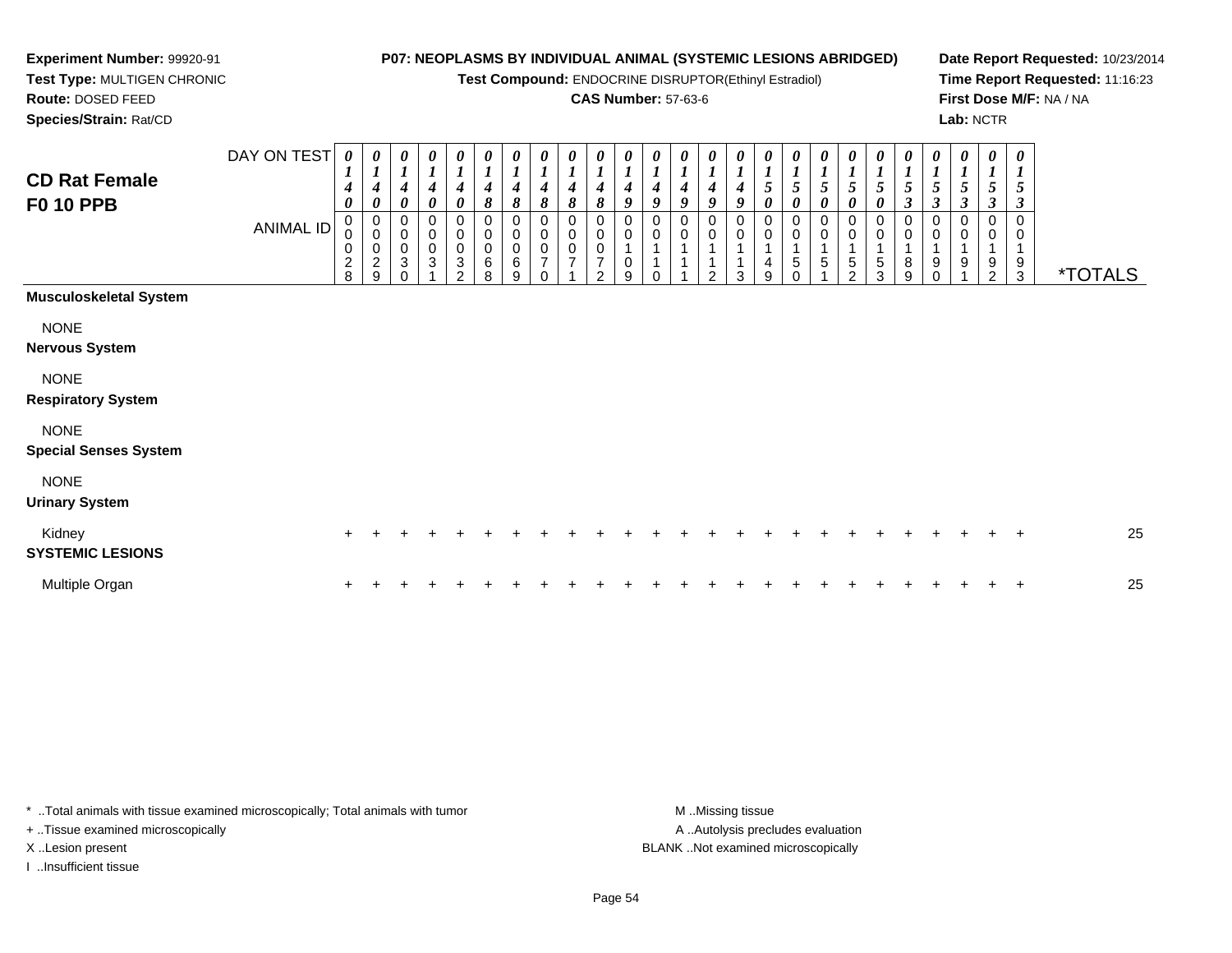**Test Compound:** ENDOCRINE DISRUPTOR(Ethinyl Estradiol)

### **CAS Number:** 57-63-6

**Date Report Requested:** 10/23/2014**Time Report Requested:** 11:16:23**First Dose M/F:** NA / NA**Lab:** NCTR

|                                                    |             |                                                               |                                                        |                                                     |                                        |                                                                    |                                      |                               |                                                                    |                              |                                 |             |                                                |                       |                                 |             |                                                     |                                               |                     |                                   |                       |        |                           |             | Lab: NCTR                                                 |                                                    |                       |
|----------------------------------------------------|-------------|---------------------------------------------------------------|--------------------------------------------------------|-----------------------------------------------------|----------------------------------------|--------------------------------------------------------------------|--------------------------------------|-------------------------------|--------------------------------------------------------------------|------------------------------|---------------------------------|-------------|------------------------------------------------|-----------------------|---------------------------------|-------------|-----------------------------------------------------|-----------------------------------------------|---------------------|-----------------------------------|-----------------------|--------|---------------------------|-------------|-----------------------------------------------------------|----------------------------------------------------|-----------------------|
| <b>CD Rat Female</b><br><b>F0 50 PPB</b>           | DAY ON TEST | 0<br>$\boldsymbol{4}$<br>0                                    | $\theta$<br>$\mathbf{I}$<br>4<br>$\boldsymbol{\theta}$ | U<br>$\boldsymbol{l}$<br>4<br>$\boldsymbol{\theta}$ | 0<br>4<br>0                            | $\boldsymbol{\theta}$<br>$\boldsymbol{l}$<br>$\boldsymbol{4}$<br>0 | 0<br>4<br>8                          | 0<br>4<br>$\pmb{8}$           | 0<br>$\boldsymbol{l}$<br>$\boldsymbol{4}$<br>$\boldsymbol{\delta}$ | $\overline{4}$<br>8          | $\boldsymbol{\theta}$<br>4<br>8 | 0<br>4<br>9 | 0<br>$\boldsymbol{l}$<br>$\boldsymbol{4}$<br>9 | 0<br>4<br>9           | $\boldsymbol{\theta}$<br>4<br>9 | 0<br>4<br>9 | $\boldsymbol{\theta}$<br>5<br>$\boldsymbol{\theta}$ | 0<br>$5\overline{)}$<br>$\boldsymbol{\theta}$ | 0<br>5<br>0         | 0<br>5<br>0                       | 0<br>5<br>0           | 3      | U<br>$\boldsymbol{\beta}$ | 0<br>3      | 0<br>$\boldsymbol{l}$<br>$\mathfrak{s}$<br>$\mathfrak{z}$ | 0<br>$\boldsymbol{l}$<br>5<br>$\boldsymbol{\beta}$ |                       |
|                                                    | ANIMAL ID   | 0<br>$\pmb{0}$<br>$\pmb{0}$<br>$\ensuremath{\mathsf{3}}$<br>3 | $\pmb{0}$<br>$\mathbf 0$<br>$\pmb{0}$<br>3             | $\mathbf 0$<br>$\mathbf 0$<br>3                     | 0<br>$\pmb{0}$<br>0<br>$\sqrt{3}$<br>6 | 0<br>$\mathbf 0$<br>0<br>$\sqrt{3}$<br>$\overline{z}$              | $\mathbf 0$<br>$\mathbf 0$<br>7<br>3 | 0<br>0<br>0<br>$\overline{ }$ | 0<br>$\pmb{0}$<br>$\mathbf 0$<br>$\overline{7}$<br>5               | $\mathbf 0$<br>$\Omega$<br>6 | 0<br>0<br>0                     | 0<br>0      | 0<br>0<br>5                                    | 0<br>$\mathbf 0$<br>6 | 0<br>0<br>$\overline{ }$        | 8           | $\Omega$<br>$\Omega$<br>5                           | 0<br>5<br>5                                   | $\pmb{0}$<br>5<br>6 | 0<br>$\sqrt{5}$<br>$\overline{ }$ | $\mathbf 0$<br>5<br>8 | 0<br>9 | 9<br>5                    | 0<br>9<br>6 | 0<br>0<br>9<br>$\overline{z}$                             | $\mathbf 0$<br>0<br>1<br>9<br>8                    | <i><b>*TOTALS</b></i> |
| <b>Alimentary System</b>                           |             |                                                               |                                                        |                                                     |                                        |                                                                    |                                      |                               |                                                                    |                              |                                 |             |                                                |                       |                                 |             |                                                     |                                               |                     |                                   |                       |        |                           |             |                                                           |                                                    |                       |
| Liver<br><b>Cardiovascular System</b>              |             | $\pm$                                                         |                                                        |                                                     |                                        |                                                                    |                                      |                               |                                                                    |                              |                                 |             |                                                |                       |                                 |             |                                                     |                                               |                     |                                   |                       |        |                           |             |                                                           | $\pm$                                              | 25                    |
| <b>NONE</b><br><b>Endocrine System</b>             |             |                                                               |                                                        |                                                     |                                        |                                                                    |                                      |                               |                                                                    |                              |                                 |             |                                                |                       |                                 |             |                                                     |                                               |                     |                                   |                       |        |                           |             |                                                           |                                                    |                       |
| <b>Adrenal Cortex</b>                              |             |                                                               |                                                        |                                                     |                                        |                                                                    |                                      |                               |                                                                    |                              |                                 |             |                                                |                       |                                 |             |                                                     |                                               |                     |                                   |                       |        |                           |             |                                                           |                                                    | 25                    |
| Adrenal Medulla                                    |             |                                                               |                                                        |                                                     |                                        |                                                                    |                                      |                               |                                                                    |                              |                                 |             |                                                |                       |                                 |             |                                                     |                                               |                     |                                   |                       |        |                           |             | $\pm$                                                     | $+$                                                | 25                    |
| <b>Pituitary Gland</b>                             |             |                                                               |                                                        |                                                     |                                        |                                                                    |                                      |                               |                                                                    |                              |                                 |             |                                                |                       |                                 |             |                                                     |                                               |                     |                                   |                       |        |                           |             | +                                                         | $+$                                                | 25                    |
| <b>Thyroid Gland</b><br><b>General Body System</b> |             |                                                               |                                                        |                                                     |                                        |                                                                    |                                      |                               |                                                                    |                              |                                 |             |                                                |                       |                                 |             |                                                     |                                               |                     |                                   |                       |        |                           |             | $\pm$                                                     | $+$                                                | 25                    |

NONE

**Experiment Number:** 99920-91**Test Type:** MULTIGEN CHRONIC

**Route:** DOSED FEED

| <b>Genital System</b>       |     |     |  |  |  |  |     |        |     |  |     |     |  |         |    |  |
|-----------------------------|-----|-----|--|--|--|--|-----|--------|-----|--|-----|-----|--|---------|----|--|
| Ovary                       | $+$ | $+$ |  |  |  |  |     |        |     |  |     |     |  | $+$     | 25 |  |
| Oviduct                     | $+$ | $+$ |  |  |  |  |     |        | $+$ |  | ÷.  |     |  | $+$     | 25 |  |
| <b>Uterus</b>               | $+$ |     |  |  |  |  |     |        |     |  | ÷   |     |  | $+$     | 25 |  |
| Vagina                      | $+$ | $+$ |  |  |  |  | $+$ | $\div$ | $+$ |  | $+$ | $+$ |  | $+$ $+$ | 25 |  |
| <b>Hematopoietic System</b> |     |     |  |  |  |  |     |        |     |  |     |     |  |         |    |  |
| <b>Bone Marrow</b>          | $+$ | $+$ |  |  |  |  |     |        |     |  |     |     |  | $+$     | 25 |  |
| Spleen                      | $+$ |     |  |  |  |  |     |        |     |  |     |     |  | $+$     | 25 |  |
|                             |     |     |  |  |  |  |     |        |     |  |     |     |  |         |    |  |

\* ..Total animals with tissue examined microscopically; Total animals with tumor **M** . Missing tissue M ..Missing tissue A ..Autolysis precludes evaluation + ..Tissue examined microscopically X ..Lesion present BLANK ..Not examined microscopicallyI ..Insufficient tissue

Page 55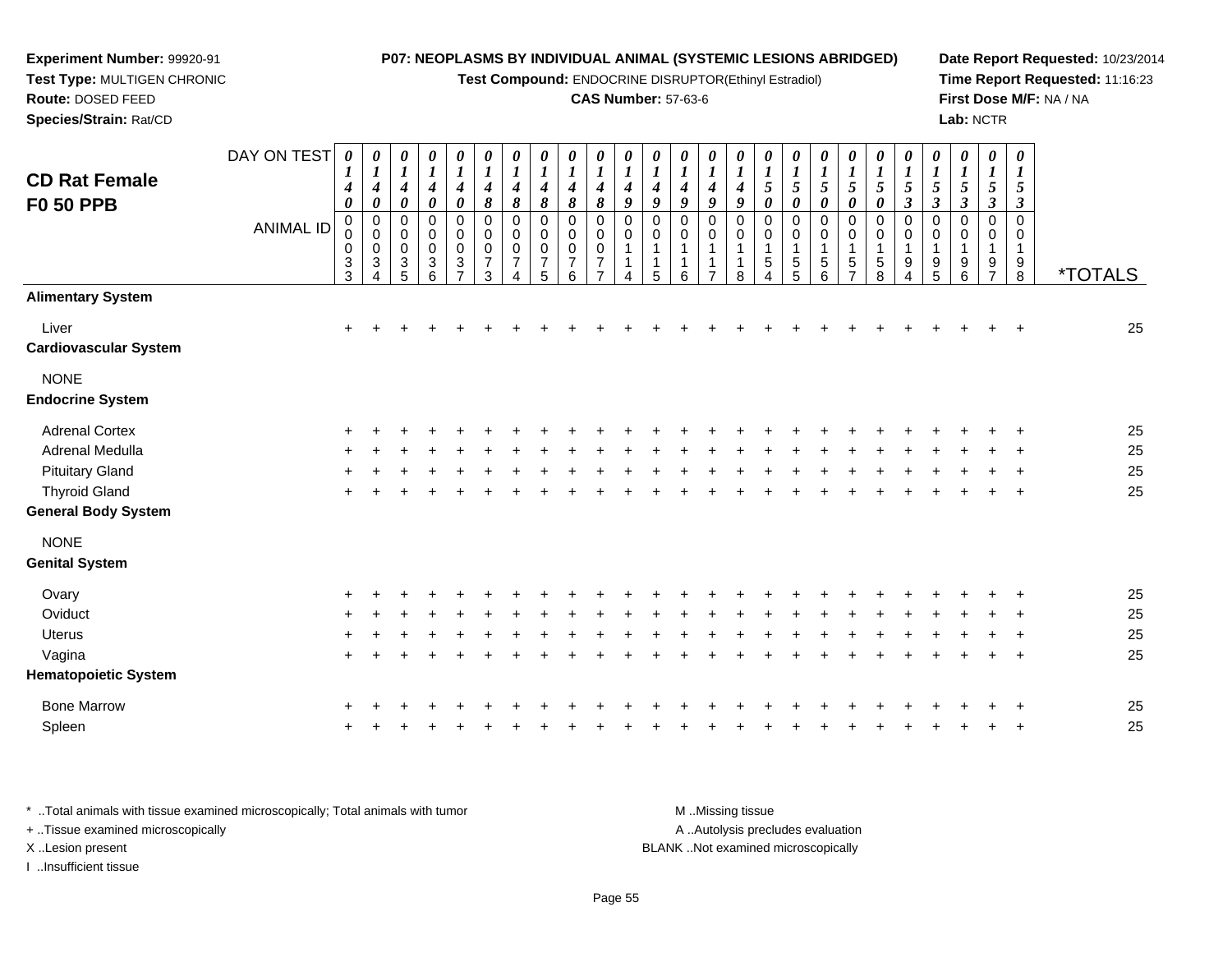**Test Compound:** ENDOCRINE DISRUPTOR(Ethinyl Estradiol)

### **CAS Number:** 57-63-6

**Date Report Requested:** 10/23/2014**Time Report Requested:** 11:16:23**First Dose M/F:** NA / NA**Lab:** NCTR

| <b>CD Rat Female</b><br><b>F0 50 PPB</b>       | DAY ON TEST<br><b>ANIMAL ID</b> | $\boldsymbol{\theta}$<br>$\boldsymbol{l}$<br>$\boldsymbol{4}$<br>$\boldsymbol{\theta}$<br>0<br>0<br>$\pmb{0}$<br>$\sqrt{3}$<br>3 | 0<br>$\boldsymbol{l}$<br>4<br>0<br>$\pmb{0}$<br>$\pmb{0}$<br>$\pmb{0}$<br>$\sqrt{3}$ | 0<br>$\boldsymbol{l}$<br>4<br>0<br>0<br>$\pmb{0}$<br>$\mathbf 0$<br>3<br>5 | 0<br>$\boldsymbol{l}$<br>$\boldsymbol{4}$<br>0<br>0<br>$\pmb{0}$<br>$\pmb{0}$<br>$\ensuremath{\mathsf{3}}$<br>6 | 0<br>1<br>$\boldsymbol{4}$<br>0<br>0<br>0<br>0<br>$\ensuremath{\mathsf{3}}$<br>$\overline{ }$ | 0<br>$\boldsymbol{l}$<br>$\boldsymbol{4}$<br>8<br>0<br>$\pmb{0}$<br>$\pmb{0}$<br>$\overline{7}$<br>3 | 0<br>$\boldsymbol{l}$<br>$\boldsymbol{4}$<br>8<br>0<br>0<br>$\pmb{0}$<br>$\overline{7}$<br>4 | 0<br>$\boldsymbol{l}$<br>4<br>8<br>0<br>0<br>0<br>$\overline{7}$<br>5 | $\pmb{\theta}$<br>$\boldsymbol{l}$<br>4<br>8<br>0<br>0<br>$\mathbf 0$<br>$\overline{7}$<br>6 | $\boldsymbol{\theta}$<br>$\boldsymbol{l}$<br>4<br>8<br>$\Omega$<br>$\mathbf 0$<br>$\mathbf 0$<br>$\overline{7}$ | 0<br>$\boldsymbol{l}$<br>4<br>9<br>0<br>$\mathbf 0$ | $\boldsymbol{\theta}$<br>4<br>9<br>0<br>0<br>5 | $\boldsymbol{\theta}$<br>$\boldsymbol{l}$<br>$\boldsymbol{4}$<br>9<br>$\Omega$<br>0<br>$\overline{A}$<br>6 | $\pmb{\theta}$<br>$\boldsymbol{l}$<br>$\boldsymbol{4}$<br>9<br>0<br>0<br>$\mathbf 1$<br>$\mathbf{1}$<br>$\overline{ }$ | $\pmb{\theta}$<br>$\boldsymbol{l}$<br>$\boldsymbol{4}$<br>9<br>0<br>0<br>$\mathbf{1}$<br>$\mathbf{1}$<br>8 | 0<br>$\overline{\mathbf{I}}$<br>$5\overline{)}$<br>0<br>0<br>0<br>5<br>4 | 0<br>$\boldsymbol{l}$<br>5<br>$\boldsymbol{\theta}$<br>0<br>0<br>5<br>5 | $\boldsymbol{\theta}$<br>$\boldsymbol{l}$<br>5<br>$\boldsymbol{\theta}$<br>0<br>0<br>1<br>$\,$ 5 $\,$<br>6 | $\begin{matrix} 0 \\ 1 \end{matrix}$<br>5<br>$\pmb{\theta}$<br>$\,0\,$<br>$\pmb{0}$<br>1<br>$\sqrt{5}$<br>$\overline{\phantom{a}}$ | 0<br>$\boldsymbol{l}$<br>$\sqrt{5}$<br>$\boldsymbol{\theta}$<br>$\mathbf 0$<br>$\pmb{0}$<br>1<br>$\sqrt{5}$<br>8 | 0<br>$\boldsymbol{l}$<br>$\sqrt{5}$<br>3<br>0<br>0<br>9<br>$\overline{4}$ | $\boldsymbol{\theta}$<br>$\boldsymbol{l}$<br>5<br>$\boldsymbol{\beta}$<br>0<br>0<br>$\mathbf 1$<br>9<br>5 | 0<br>$\mathbf{I}$<br>5<br>3<br>0<br>0<br>9<br>6 | 0<br>$\boldsymbol{l}$<br>5<br>$\boldsymbol{\beta}$<br>$\mathbf 0$<br>0<br>-1<br>9<br>$\overline{z}$ | $\boldsymbol{\theta}$<br>$\boldsymbol{l}$<br>5<br>$\boldsymbol{\beta}$<br>$\Omega$<br>0<br>1<br>9<br>8 | <i><b>*TOTALS</b></i> |
|------------------------------------------------|---------------------------------|----------------------------------------------------------------------------------------------------------------------------------|--------------------------------------------------------------------------------------|----------------------------------------------------------------------------|-----------------------------------------------------------------------------------------------------------------|-----------------------------------------------------------------------------------------------|------------------------------------------------------------------------------------------------------|----------------------------------------------------------------------------------------------|-----------------------------------------------------------------------|----------------------------------------------------------------------------------------------|-----------------------------------------------------------------------------------------------------------------|-----------------------------------------------------|------------------------------------------------|------------------------------------------------------------------------------------------------------------|------------------------------------------------------------------------------------------------------------------------|------------------------------------------------------------------------------------------------------------|--------------------------------------------------------------------------|-------------------------------------------------------------------------|------------------------------------------------------------------------------------------------------------|------------------------------------------------------------------------------------------------------------------------------------|------------------------------------------------------------------------------------------------------------------|---------------------------------------------------------------------------|-----------------------------------------------------------------------------------------------------------|-------------------------------------------------|-----------------------------------------------------------------------------------------------------|--------------------------------------------------------------------------------------------------------|-----------------------|
| Thymus<br><b>Integumentary System</b>          |                                 | $\ddot{}$                                                                                                                        | $+$                                                                                  |                                                                            | $\div$                                                                                                          |                                                                                               |                                                                                                      |                                                                                              |                                                                       |                                                                                              |                                                                                                                 |                                                     |                                                |                                                                                                            |                                                                                                                        |                                                                                                            |                                                                          |                                                                         |                                                                                                            |                                                                                                                                    |                                                                                                                  | ÷                                                                         | $+$                                                                                                       | $\ddot{}$                                       | $+$                                                                                                 | $+$                                                                                                    | 25                    |
| Mammary Gland<br><b>Musculoskeletal System</b> |                                 | $\ddot{}$                                                                                                                        |                                                                                      |                                                                            |                                                                                                                 |                                                                                               |                                                                                                      |                                                                                              |                                                                       |                                                                                              |                                                                                                                 |                                                     |                                                |                                                                                                            |                                                                                                                        |                                                                                                            |                                                                          |                                                                         |                                                                                                            |                                                                                                                                    |                                                                                                                  |                                                                           |                                                                                                           |                                                 |                                                                                                     | $\ddot{}$                                                                                              | 25                    |
| Bone<br><b>Nervous System</b>                  |                                 | $\ddot{}$                                                                                                                        |                                                                                      |                                                                            |                                                                                                                 |                                                                                               |                                                                                                      |                                                                                              |                                                                       |                                                                                              |                                                                                                                 |                                                     |                                                |                                                                                                            |                                                                                                                        |                                                                                                            |                                                                          |                                                                         |                                                                                                            |                                                                                                                                    |                                                                                                                  |                                                                           |                                                                                                           |                                                 |                                                                                                     |                                                                                                        | 25                    |
| <b>NONE</b><br><b>Respiratory System</b>       |                                 |                                                                                                                                  |                                                                                      |                                                                            |                                                                                                                 |                                                                                               |                                                                                                      |                                                                                              |                                                                       |                                                                                              |                                                                                                                 |                                                     |                                                |                                                                                                            |                                                                                                                        |                                                                                                            |                                                                          |                                                                         |                                                                                                            |                                                                                                                                    |                                                                                                                  |                                                                           |                                                                                                           |                                                 |                                                                                                     |                                                                                                        |                       |
| <b>NONE</b><br><b>Special Senses System</b>    |                                 |                                                                                                                                  |                                                                                      |                                                                            |                                                                                                                 |                                                                                               |                                                                                                      |                                                                                              |                                                                       |                                                                                              |                                                                                                                 |                                                     |                                                |                                                                                                            |                                                                                                                        |                                                                                                            |                                                                          |                                                                         |                                                                                                            |                                                                                                                                    |                                                                                                                  |                                                                           |                                                                                                           |                                                 |                                                                                                     |                                                                                                        |                       |
| <b>NONE</b><br><b>Urinary System</b>           |                                 |                                                                                                                                  |                                                                                      |                                                                            |                                                                                                                 |                                                                                               |                                                                                                      |                                                                                              |                                                                       |                                                                                              |                                                                                                                 |                                                     |                                                |                                                                                                            |                                                                                                                        |                                                                                                            |                                                                          |                                                                         |                                                                                                            |                                                                                                                                    |                                                                                                                  |                                                                           |                                                                                                           |                                                 |                                                                                                     |                                                                                                        |                       |
| Kidney<br><b>SYSTEMIC LESIONS</b>              |                                 |                                                                                                                                  |                                                                                      |                                                                            |                                                                                                                 |                                                                                               |                                                                                                      |                                                                                              |                                                                       |                                                                                              |                                                                                                                 |                                                     |                                                |                                                                                                            |                                                                                                                        |                                                                                                            |                                                                          |                                                                         |                                                                                                            |                                                                                                                                    |                                                                                                                  |                                                                           |                                                                                                           |                                                 |                                                                                                     |                                                                                                        | 25                    |

Multiple Organn  $+$ <sup>+</sup> <sup>+</sup> <sup>+</sup> <sup>+</sup> <sup>+</sup> <sup>+</sup> <sup>+</sup> <sup>+</sup> <sup>+</sup> <sup>+</sup> <sup>+</sup> <sup>+</sup> <sup>+</sup> <sup>+</sup> <sup>+</sup> <sup>+</sup> <sup>+</sup> <sup>+</sup> <sup>+</sup> <sup>+</sup> <sup>+</sup> <sup>+</sup> <sup>+</sup> <sup>+</sup> <sup>25</sup>

\* ..Total animals with tissue examined microscopically; Total animals with tumor **M** ...Missing tissue M ...Missing tissue A ..Autolysis precludes evaluation + ..Tissue examined microscopically X ..Lesion present BLANK ..Not examined microscopicallyI ..Insufficient tissue

**Experiment Number:** 99920-91**Test Type:** MULTIGEN CHRONIC

**Route:** DOSED FEED**Species/Strain:** Rat/CD

Page 56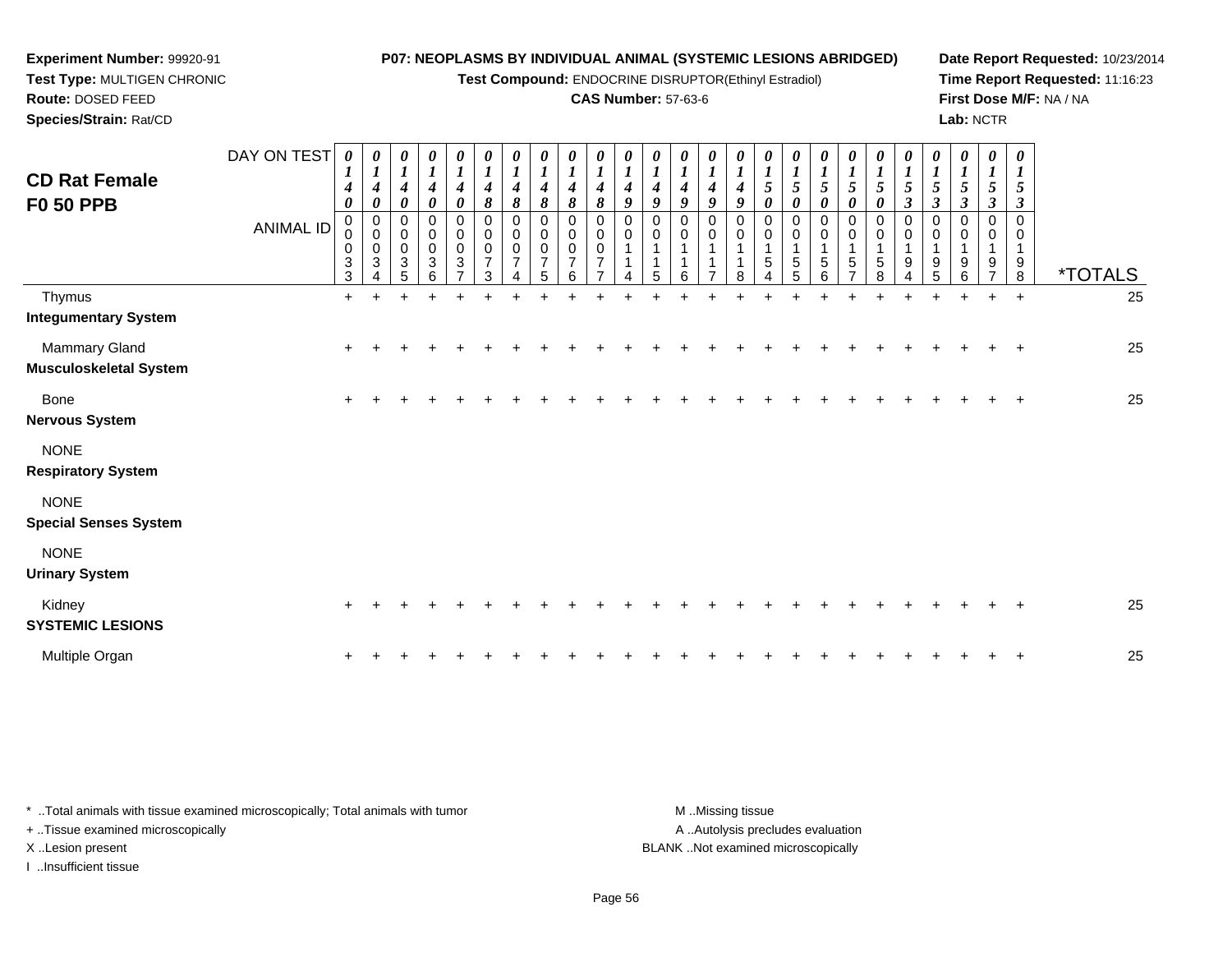**Test Compound:** ENDOCRINE DISRUPTOR(Ethinyl Estradiol)

### **CAS Number:** 57-63-6

**Date Report Requested:** 10/23/2014**Time Report Requested:** 11:16:23**First Dose M/F:** NA / NA**Lab:** NCTR

| <b>CD Rat Female</b><br><b>F1 Control</b>          | DAY ON TEST<br><b>ANIMAL ID</b> | 0<br>1<br>6<br>$\boldsymbol{l}$<br>$\pmb{0}$<br>0<br>$\boldsymbol{2}$<br>$\overline{\mathbf{4}}$<br>$\overline{4}$ | $\boldsymbol{\theta}$<br>$\bm{l}$<br>6<br>$\boldsymbol{l}$<br>$\pmb{0}$<br>$\pmb{0}$<br>$\sqrt{2}$<br>4<br>5 | 0<br>$\boldsymbol{l}$<br>6<br>$\mathbf 0$<br>$\pmb{0}$<br>$\overline{c}$<br>$\overline{4}$<br>6 | 0<br>$\boldsymbol{l}$<br>6<br>1<br>0<br>$\mathbf 0$<br>$\boldsymbol{2}$<br>$\overline{\mathbf{4}}$<br>7 | 0<br>$\boldsymbol{l}$<br>6<br>0<br>0<br>$\pmb{0}$<br>$\boldsymbol{2}$<br>4<br>8 | 0<br>$\boldsymbol{l}$<br>6<br>$\boldsymbol{l}$<br>$\mathbf 0$<br>$\mathbf 0$<br>$\boldsymbol{2}$<br>8<br>5 | 0<br>$\boldsymbol{l}$<br>6<br>$\boldsymbol{\mathit{1}}$<br>0<br>$\pmb{0}$<br>$\overline{2}$<br>8<br>6 | 0<br>$\boldsymbol{l}$<br>6<br>1<br>0<br>0<br>$\overline{c}$<br>8 | 0<br>$\boldsymbol{l}$<br>6<br>$\boldsymbol{l}$<br>$\pmb{0}$<br>0<br>$\overline{c}$<br>8<br>8 | 0<br>$\boldsymbol{l}$<br>6<br>0<br>$\mathbf 0$<br>0<br>$\overline{c}$<br>8<br>9 | $\boldsymbol{\theta}$<br>1<br>6<br>$\mathbf 0$<br>0<br>3<br>$\overline{c}$<br>$\overline{\phantom{a}}$ | 0<br>1<br>6<br>0<br>0<br>$\mathbf{3}$<br>$\frac{2}{8}$ | 0<br>$\bm{l}$<br>6<br>$\mathbf 0$<br>$\mathbf 0$<br>$\sqrt{3}$<br>$\overline{2}$<br>9 | 0<br>$\bm{l}$<br>6<br>1<br>$\mathbf 0$<br>0<br>3<br>$\mathbf{3}$<br>$\Omega$ | 0<br>$\boldsymbol{l}$<br>6<br>$\boldsymbol{2}$<br>$\mathbf 0$<br>0<br>$\mathbf{3}$<br>6<br>9 | 0<br>$\boldsymbol{l}$<br>$\mathfrak{s}$<br>9<br>0<br>$\pmb{0}$<br>$\ensuremath{\mathsf{3}}$<br>$\overline{7}$<br>$\Omega$ | $\boldsymbol{\theta}$<br>$\boldsymbol{l}$<br>6<br>$\boldsymbol{2}$<br>$\mathbf 0$<br>$\mathbf 0$<br>$\mathbf{3}$<br>$\overline{7}$ | 0<br>$\boldsymbol{l}$<br>6<br>$\boldsymbol{2}$<br>$\pmb{0}$<br>$\pmb{0}$<br>$\ensuremath{\mathsf{3}}$<br>$\overline{7}$<br>2 | $\boldsymbol{\theta}$<br>1<br>6<br>$\boldsymbol{2}$<br>$\mathbf 0$<br>$\mathbf 0$<br>$\mathbf{3}$<br>$\overline{7}$<br>3 | 0<br>$\boldsymbol{l}$<br>6<br>$\boldsymbol{2}$<br>$\mathbf 0$<br>$\mathbf 0$<br>4 | 0<br>1<br>6<br>$\overline{\mathbf{c}}$<br>$\mathbf 0$<br>0<br>4<br>$\mathcal{P}$ | 0<br>$\boldsymbol{l}$<br>6<br>$\boldsymbol{2}$<br>$\mathbf 0$<br>0<br>4<br>3 | 0<br>$\boldsymbol{l}$<br>6<br>$\boldsymbol{2}$<br>$\mathbf 0$<br>0<br>4<br>$\mathbf 1$ | 0<br>$\boldsymbol{l}$<br>6<br>$\boldsymbol{2}$<br>$\mathbf 0$<br>0<br>4<br>1<br>5 | 0<br>$\boldsymbol{l}$<br>6<br>2<br>$\mathbf 0$<br>0<br>4<br>1<br>6 | <i><b>*TOTALS</b></i> |
|----------------------------------------------------|---------------------------------|--------------------------------------------------------------------------------------------------------------------|--------------------------------------------------------------------------------------------------------------|-------------------------------------------------------------------------------------------------|---------------------------------------------------------------------------------------------------------|---------------------------------------------------------------------------------|------------------------------------------------------------------------------------------------------------|-------------------------------------------------------------------------------------------------------|------------------------------------------------------------------|----------------------------------------------------------------------------------------------|---------------------------------------------------------------------------------|--------------------------------------------------------------------------------------------------------|--------------------------------------------------------|---------------------------------------------------------------------------------------|------------------------------------------------------------------------------|----------------------------------------------------------------------------------------------|---------------------------------------------------------------------------------------------------------------------------|------------------------------------------------------------------------------------------------------------------------------------|------------------------------------------------------------------------------------------------------------------------------|--------------------------------------------------------------------------------------------------------------------------|-----------------------------------------------------------------------------------|----------------------------------------------------------------------------------|------------------------------------------------------------------------------|----------------------------------------------------------------------------------------|-----------------------------------------------------------------------------------|--------------------------------------------------------------------|-----------------------|
| <b>Alimentary System</b>                           |                                 |                                                                                                                    |                                                                                                              |                                                                                                 |                                                                                                         |                                                                                 |                                                                                                            |                                                                                                       |                                                                  |                                                                                              |                                                                                 |                                                                                                        |                                                        |                                                                                       |                                                                              |                                                                                              |                                                                                                                           |                                                                                                                                    |                                                                                                                              |                                                                                                                          |                                                                                   |                                                                                  |                                                                              |                                                                                        |                                                                                   |                                                                    |                       |
| Liver<br>Cardiovascular System                     |                                 | $\ddot{}$                                                                                                          |                                                                                                              |                                                                                                 |                                                                                                         |                                                                                 |                                                                                                            |                                                                                                       |                                                                  |                                                                                              |                                                                                 |                                                                                                        |                                                        |                                                                                       |                                                                              |                                                                                              |                                                                                                                           |                                                                                                                                    |                                                                                                                              |                                                                                                                          |                                                                                   |                                                                                  |                                                                              |                                                                                        |                                                                                   |                                                                    | 25                    |
| <b>NONE</b><br><b>Endocrine System</b>             |                                 |                                                                                                                    |                                                                                                              |                                                                                                 |                                                                                                         |                                                                                 |                                                                                                            |                                                                                                       |                                                                  |                                                                                              |                                                                                 |                                                                                                        |                                                        |                                                                                       |                                                                              |                                                                                              |                                                                                                                           |                                                                                                                                    |                                                                                                                              |                                                                                                                          |                                                                                   |                                                                                  |                                                                              |                                                                                        |                                                                                   |                                                                    |                       |
| <b>Adrenal Cortex</b>                              |                                 |                                                                                                                    |                                                                                                              |                                                                                                 |                                                                                                         |                                                                                 |                                                                                                            |                                                                                                       |                                                                  |                                                                                              |                                                                                 |                                                                                                        |                                                        |                                                                                       |                                                                              |                                                                                              |                                                                                                                           |                                                                                                                                    |                                                                                                                              |                                                                                                                          |                                                                                   |                                                                                  |                                                                              |                                                                                        |                                                                                   |                                                                    | 25                    |
| Adrenal Medulla                                    |                                 |                                                                                                                    |                                                                                                              |                                                                                                 |                                                                                                         |                                                                                 |                                                                                                            |                                                                                                       |                                                                  |                                                                                              |                                                                                 |                                                                                                        |                                                        |                                                                                       |                                                                              |                                                                                              |                                                                                                                           |                                                                                                                                    |                                                                                                                              |                                                                                                                          |                                                                                   |                                                                                  |                                                                              |                                                                                        |                                                                                   |                                                                    | 25                    |
| <b>Pituitary Gland</b>                             |                                 |                                                                                                                    |                                                                                                              |                                                                                                 |                                                                                                         |                                                                                 |                                                                                                            |                                                                                                       |                                                                  |                                                                                              |                                                                                 |                                                                                                        |                                                        |                                                                                       |                                                                              |                                                                                              |                                                                                                                           |                                                                                                                                    |                                                                                                                              |                                                                                                                          |                                                                                   |                                                                                  |                                                                              |                                                                                        |                                                                                   |                                                                    | 25                    |
| <b>Thyroid Gland</b><br><b>General Body System</b> |                                 |                                                                                                                    |                                                                                                              |                                                                                                 |                                                                                                         |                                                                                 |                                                                                                            |                                                                                                       |                                                                  |                                                                                              |                                                                                 |                                                                                                        |                                                        |                                                                                       |                                                                              |                                                                                              |                                                                                                                           |                                                                                                                                    |                                                                                                                              |                                                                                                                          |                                                                                   |                                                                                  |                                                                              |                                                                                        |                                                                                   |                                                                    | 25                    |
| <b>NONE</b><br><b>Genital System</b>               |                                 |                                                                                                                    |                                                                                                              |                                                                                                 |                                                                                                         |                                                                                 |                                                                                                            |                                                                                                       |                                                                  |                                                                                              |                                                                                 |                                                                                                        |                                                        |                                                                                       |                                                                              |                                                                                              |                                                                                                                           |                                                                                                                                    |                                                                                                                              |                                                                                                                          |                                                                                   |                                                                                  |                                                                              |                                                                                        |                                                                                   |                                                                    |                       |
| <b>Clitoral Gland</b>                              |                                 |                                                                                                                    |                                                                                                              |                                                                                                 |                                                                                                         |                                                                                 |                                                                                                            |                                                                                                       |                                                                  |                                                                                              |                                                                                 |                                                                                                        |                                                        |                                                                                       |                                                                              |                                                                                              |                                                                                                                           |                                                                                                                                    |                                                                                                                              |                                                                                                                          |                                                                                   |                                                                                  | $\ddot{}$                                                                    |                                                                                        |                                                                                   |                                                                    | 1                     |
| Ovary                                              |                                 |                                                                                                                    |                                                                                                              |                                                                                                 |                                                                                                         |                                                                                 |                                                                                                            |                                                                                                       |                                                                  |                                                                                              |                                                                                 |                                                                                                        |                                                        |                                                                                       |                                                                              |                                                                                              |                                                                                                                           |                                                                                                                                    |                                                                                                                              |                                                                                                                          |                                                                                   |                                                                                  |                                                                              |                                                                                        |                                                                                   |                                                                    | 25                    |
| Oviduct                                            |                                 |                                                                                                                    |                                                                                                              |                                                                                                 |                                                                                                         |                                                                                 |                                                                                                            |                                                                                                       |                                                                  |                                                                                              |                                                                                 |                                                                                                        |                                                        |                                                                                       |                                                                              |                                                                                              |                                                                                                                           |                                                                                                                                    |                                                                                                                              |                                                                                                                          |                                                                                   |                                                                                  |                                                                              |                                                                                        |                                                                                   |                                                                    | 25                    |
| <b>Uterus</b>                                      |                                 |                                                                                                                    |                                                                                                              |                                                                                                 |                                                                                                         |                                                                                 |                                                                                                            |                                                                                                       |                                                                  |                                                                                              |                                                                                 |                                                                                                        |                                                        |                                                                                       |                                                                              |                                                                                              |                                                                                                                           |                                                                                                                                    |                                                                                                                              |                                                                                                                          |                                                                                   |                                                                                  |                                                                              |                                                                                        |                                                                                   |                                                                    | 25                    |
| Vagina<br><b>Hematopoietic System</b>              |                                 |                                                                                                                    |                                                                                                              |                                                                                                 |                                                                                                         |                                                                                 |                                                                                                            |                                                                                                       |                                                                  |                                                                                              |                                                                                 |                                                                                                        |                                                        |                                                                                       |                                                                              |                                                                                              |                                                                                                                           |                                                                                                                                    |                                                                                                                              |                                                                                                                          |                                                                                   |                                                                                  |                                                                              |                                                                                        |                                                                                   |                                                                    | 24                    |
| <b>Bone Marrow</b>                                 |                                 | $\ddot{}$                                                                                                          |                                                                                                              |                                                                                                 |                                                                                                         |                                                                                 |                                                                                                            |                                                                                                       |                                                                  |                                                                                              |                                                                                 |                                                                                                        |                                                        |                                                                                       |                                                                              |                                                                                              |                                                                                                                           |                                                                                                                                    |                                                                                                                              |                                                                                                                          |                                                                                   |                                                                                  |                                                                              |                                                                                        |                                                                                   |                                                                    | 25                    |
|                                                    |                                 |                                                                                                                    |                                                                                                              |                                                                                                 |                                                                                                         |                                                                                 |                                                                                                            |                                                                                                       |                                                                  |                                                                                              |                                                                                 |                                                                                                        |                                                        |                                                                                       |                                                                              |                                                                                              |                                                                                                                           |                                                                                                                                    |                                                                                                                              |                                                                                                                          |                                                                                   |                                                                                  |                                                                              |                                                                                        |                                                                                   |                                                                    |                       |

\* ..Total animals with tissue examined microscopically; Total animals with tumor **M** ...Missing tissue M ...Missing tissue A ..Autolysis precludes evaluation + ..Tissue examined microscopically X ..Lesion present BLANK ..Not examined microscopicallyI ..Insufficient tissue

**Experiment Number:** 99920-91**Test Type:** MULTIGEN CHRONIC

**Route:** DOSED FEED**Species/Strain:** Rat/CD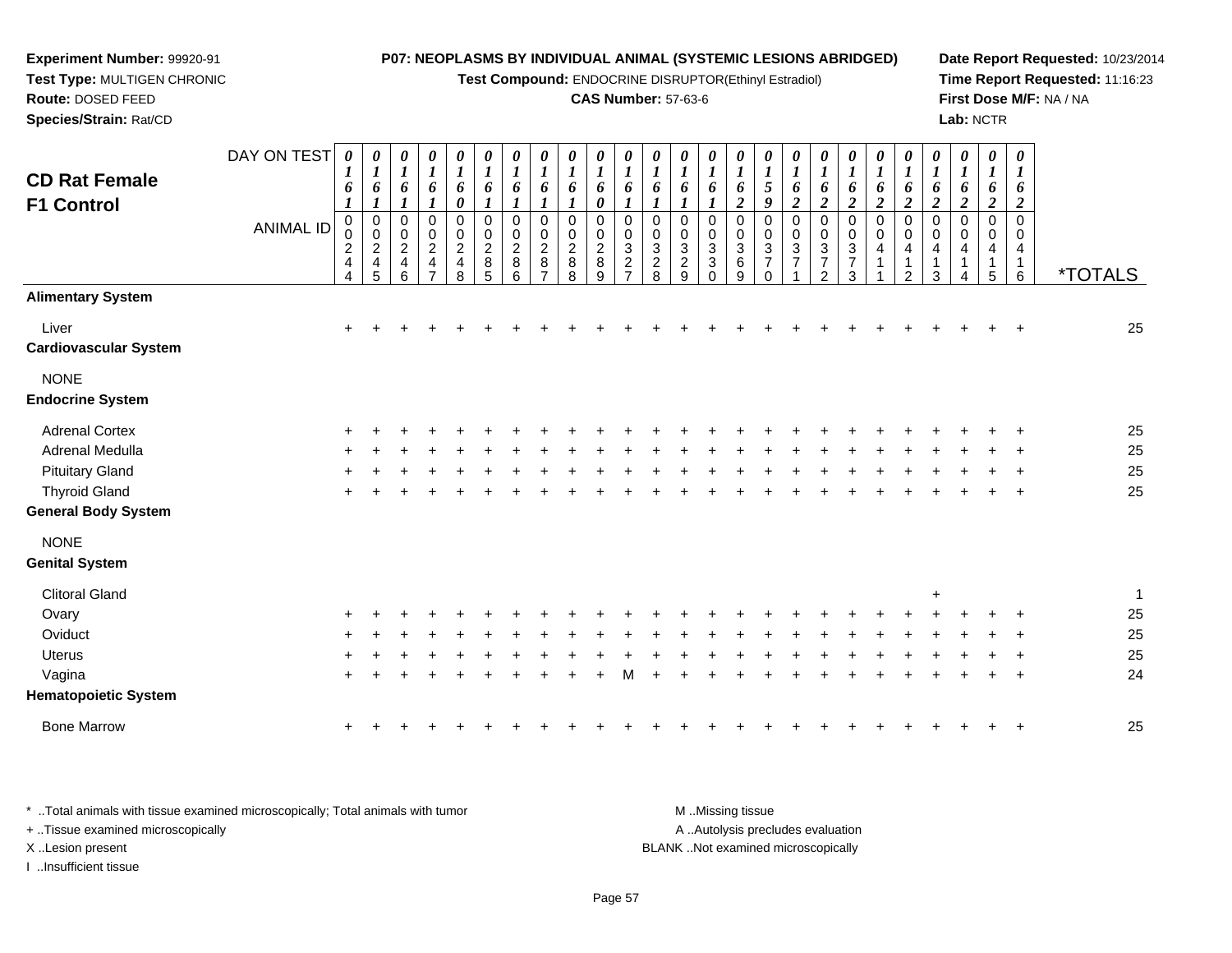**Test Compound:** ENDOCRINE DISRUPTOR(Ethinyl Estradiol)

### **CAS Number:** 57-63-6

**Date Report Requested:** 10/23/2014 **Time Report Requested:** 11:16:23**First Dose M/F:** NA / NA**Lab:** NCTR

| Species/Strain: Rat/CD                                |             |                                                   |                              |                                                |                                          |                                                      |                                        |                                                      |                           |                                    |                         |                                             |                                                              |                                 |                   |                         |                                                          |                                                |                                    |                                               |                       |                               |                          |                       | Lab: NCTR |                          |                       |                       |
|-------------------------------------------------------|-------------|---------------------------------------------------|------------------------------|------------------------------------------------|------------------------------------------|------------------------------------------------------|----------------------------------------|------------------------------------------------------|---------------------------|------------------------------------|-------------------------|---------------------------------------------|--------------------------------------------------------------|---------------------------------|-------------------|-------------------------|----------------------------------------------------------|------------------------------------------------|------------------------------------|-----------------------------------------------|-----------------------|-------------------------------|--------------------------|-----------------------|-----------|--------------------------|-----------------------|-----------------------|
|                                                       | DAY ON TEST | $\boldsymbol{\theta}$<br>$\mathbf{I}$             | 0<br>$\mathbf{I}$            | $\boldsymbol{\theta}$<br>$\boldsymbol{l}$      | $\boldsymbol{\theta}$<br>$\mathbf{I}$    | $\boldsymbol{\theta}$                                | $\boldsymbol{\theta}$                  | $\boldsymbol{\theta}$                                | $\boldsymbol{\theta}$     | 0                                  | $\boldsymbol{\theta}$   | $\boldsymbol{\theta}$                       | $\theta$                                                     | $\boldsymbol{\theta}$           | 0<br>$\mathbf{I}$ | $\boldsymbol{\theta}$   | $\boldsymbol{\theta}$                                    | $\boldsymbol{\theta}$                          | $\boldsymbol{\theta}$              | 0                                             | $\boldsymbol{\theta}$ | $\boldsymbol{\theta}$         | $\boldsymbol{\theta}$    | $\boldsymbol{\theta}$ |           | $\boldsymbol{\theta}$    | $\boldsymbol{\theta}$ |                       |
| <b>CD Rat Female</b><br><b>F1 Control</b>             |             | 6                                                 | 6<br><b>L</b>                | 6                                              | 6                                        | 6                                                    | $\bm{b}$                               | $\bm{o}$                                             | o                         | 6                                  | 6                       | $\bm{o}$                                    | $\bm{o}$                                                     | 6                               | 6                 | 6                       | $\mathcal{L}$                                            | $\bm{o}$<br>◢                                  | o                                  | 6                                             | 6                     | $\bm{o}$                      | $\bm{o}$<br>$\epsilon$   | o                     |           | 6<br>◢                   | 6<br>$\boldsymbol{2}$ |                       |
|                                                       | ANIMAL ID   | 0<br>$\pmb{0}$<br>$\frac{2}{4}$<br>$\overline{4}$ | 0<br>0<br>$\frac{2}{4}$<br>5 | $\overline{2}$<br>$\overline{\mathbf{4}}$<br>ĥ | 0<br>0<br>$\frac{2}{4}$<br>$\rightarrow$ | 0<br>0<br>$\sqrt{2}$<br>$\overline{\mathbf{4}}$<br>8 | 0<br>$\mathbf 0$<br>$\frac{2}{8}$<br>5 | 0<br>0<br>$\begin{array}{c} 2 \\ 8 \end{array}$<br>6 | $\overline{2}$<br>$\,8\,$ | 0<br>0<br>$\frac{2}{8}$<br>$\circ$ | 0<br>$\frac{2}{8}$<br>9 | $\mathbf 0$<br>$\sqrt{3}$<br>$\overline{2}$ | 0<br>0<br>$\ensuremath{\mathsf{3}}$<br>$\boldsymbol{2}$<br>8 | 3<br>$\overline{2}$<br>$\Omega$ | 0<br>0<br>3<br>3  | 0<br>$\frac{3}{6}$<br>9 | $\pmb{0}$<br>$\pmb{0}$<br>$\mathbf{3}$<br>$\overline{ }$ | 0<br>$\pmb{0}$<br>$\sqrt{3}$<br>$\overline{ }$ | $\mathbf 0$<br>3<br>$\overline{ }$ | 0<br>0<br>$\mathbf{3}$<br>$\overline{ }$<br>◠ | 0<br>4                | $\mathbf 0$<br>$\overline{4}$ | 0<br>$\pmb{0}$<br>4<br>3 | 4                     |           | 0<br>$\pmb{0}$<br>4<br>5 | 0<br>4<br>6           | <i><b>*TOTALS</b></i> |
| Spleen                                                |             |                                                   |                              |                                                |                                          |                                                      |                                        |                                                      |                           |                                    |                         |                                             |                                                              |                                 |                   |                         |                                                          |                                                |                                    |                                               |                       |                               |                          |                       |           | $\div$                   | $\pm$                 | 25                    |
| Thymus                                                |             |                                                   |                              |                                                |                                          |                                                      |                                        |                                                      |                           |                                    |                         |                                             |                                                              |                                 |                   |                         |                                                          |                                                |                                    |                                               |                       |                               |                          |                       |           |                          | $\pm$                 | 25                    |
| <b>Integumentary System</b>                           |             |                                                   |                              |                                                |                                          |                                                      |                                        |                                                      |                           |                                    |                         |                                             |                                                              |                                 |                   |                         |                                                          |                                                |                                    |                                               |                       |                               |                          |                       |           |                          |                       |                       |
| <b>Mammary Gland</b><br><b>Musculoskeletal System</b> |             |                                                   |                              |                                                |                                          |                                                      |                                        |                                                      |                           |                                    |                         |                                             |                                                              |                                 |                   |                         |                                                          |                                                |                                    |                                               |                       |                               |                          |                       |           |                          | $+$                   | 25                    |
| Bone                                                  |             |                                                   |                              |                                                |                                          |                                                      |                                        |                                                      |                           |                                    |                         |                                             |                                                              |                                 |                   |                         |                                                          |                                                |                                    |                                               |                       |                               |                          |                       |           |                          | ÷                     | 25                    |

**Nervous System**

NONE**Respiratory System**

**Experiment Number:** 99920-91**Test Type:** MULTIGEN CHRONIC

**Route:** DOSED FEED

NONE

**Special Senses System**

NONE

**Urinary System**

| Kidney<br>SYSTEMIC LESIONS |  |  |  |  |  |  |  |  |  |  |  |  |  | 25 |
|----------------------------|--|--|--|--|--|--|--|--|--|--|--|--|--|----|
| Multiple Organ             |  |  |  |  |  |  |  |  |  |  |  |  |  | 25 |

| * Total animals with tissue examined microscopically; Total animals with tumor | M Missing tissue                   |
|--------------------------------------------------------------------------------|------------------------------------|
| + Tissue examined microscopically                                              | A Autolysis precludes evaluation   |
| X Lesion present                                                               | BLANK Not examined microscopically |
| Insufficient tissue                                                            |                                    |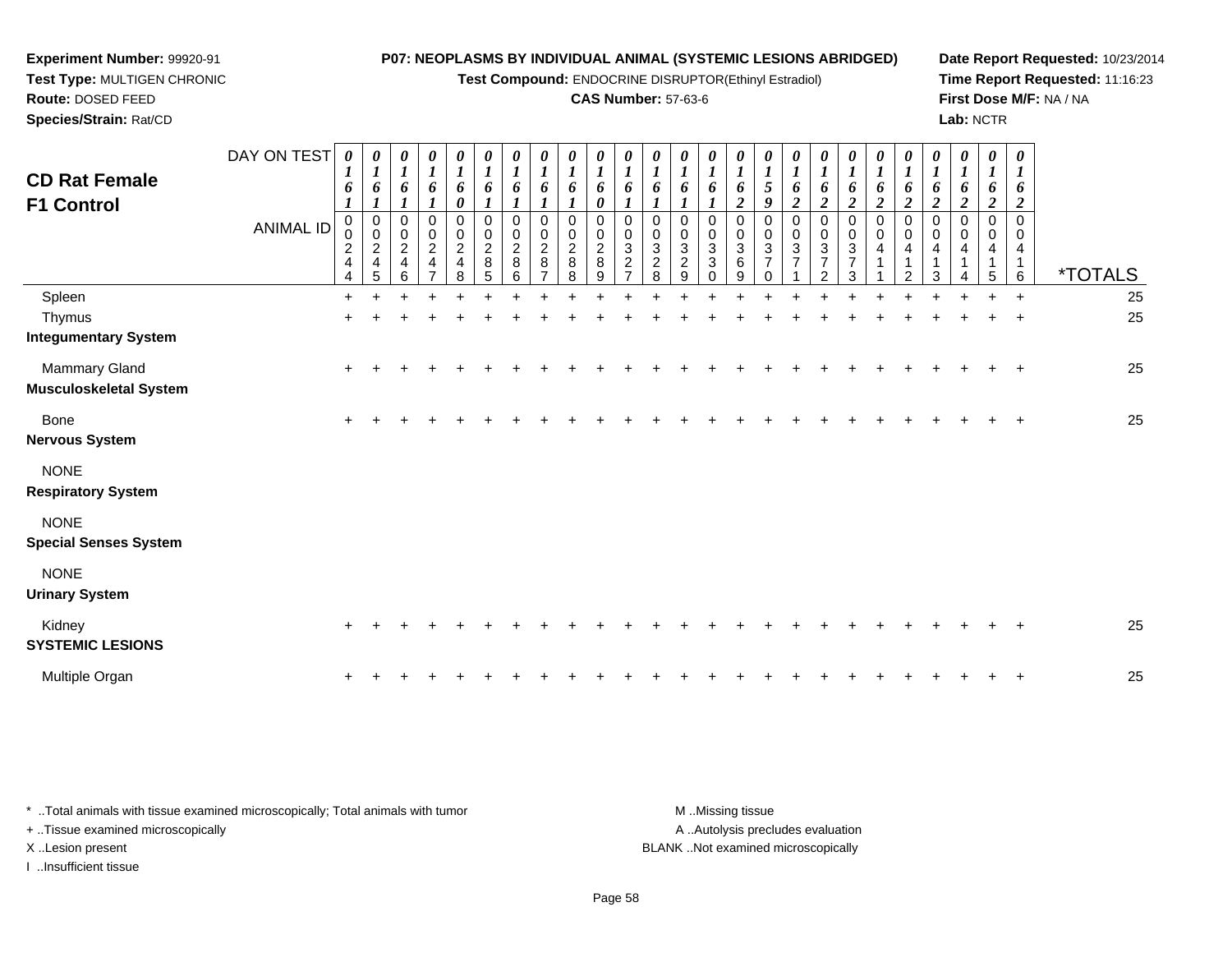**Test Compound:** ENDOCRINE DISRUPTOR(Ethinyl Estradiol)

### **CAS Number:** 57-63-6

7

**Date Report Requested:** 10/23/2014**Time Report Requested:** 11:16:23**First Dose M/F:** NA / NA**Lab:** NCTR

0 \*TOTALS

 **Species/Strain:** Rat/CDDAY ON TEST**CD Rat FemaleF1 2.0 PPB**ANIMAL ID*0 1 6 1* 0 0 2 4 9*0 1 6 1*0<br>0<br>0<br>5<br>0 *0 1 6 1* 0 0 2 5 1*0 1 6 1* 0 0 2 5 2*0 1 6 1* 0 0 2 5 3*0 1 6 2* 00<br>9<br>0<br>0 *0 1 6 2* 0 0 2 9 1*0 1 6 2*0<br>0<br>2<br>9<br>2 *0 1 6 1* 0 0 2 9 3*0 1 6 1* 0 0 2 9 4*0 1 6 2* 0 0 3 3 1*0 1 6 2* 0 0 3 3 2*0 1 6 2* 0 0 3 3 3*0 1 6 2* 0 0 3 3 4*0 1 6 2* 0 0 3 3 5**Alimentary System**

#### **NONE**

**Cardiovascular System**

**Experiment Number:** 99920-91**Test Type:** MULTIGEN CHRONIC

**Route:** DOSED FEED

#### NONE

#### **Endocrine System**

Thyroid Gland $\alpha$  +  $\overline{1}$ **General Body System**

### NONE

#### **Genital System**

| <b>Clitoral Gland</b>       | +   |         |     |     |  |    |  |   |     | $\pm$ |   |   |   |     |   |     |    |        |  |         | C  |
|-----------------------------|-----|---------|-----|-----|--|----|--|---|-----|-------|---|---|---|-----|---|-----|----|--------|--|---------|----|
| Ovary                       |     | $+$ $+$ | $+$ | $+$ |  |    |  |   |     |       |   |   |   |     |   |     |    |        |  | $+$ $+$ | 25 |
| Oviduct                     | $+$ | -+      | $+$ |     |  |    |  |   | ÷   |       |   |   |   | $+$ |   | $+$ | ÷. |        |  | $+$ $+$ | 25 |
| <b>Uterus</b>               | $+$ |         | $+$ |     |  |    |  |   |     |       |   |   |   |     |   |     |    |        |  | $+$ $+$ | 25 |
| Vagina                      | $+$ | +       | $+$ | $+$ |  | ÷. |  | ÷ | $+$ |       | ÷ | ÷ | ÷ | $+$ | ÷ | ÷   | ÷  | $\div$ |  | $+$ $+$ | 25 |
| <b>Hematopoietic System</b> |     |         |     |     |  |    |  |   |     |       |   |   |   |     |   |     |    |        |  |         |    |
| <b>NONE</b>                 |     |         |     |     |  |    |  |   |     |       |   |   |   |     |   |     |    |        |  |         |    |
| <b>Integumentary System</b> |     |         |     |     |  |    |  |   |     |       |   |   |   |     |   |     |    |        |  |         |    |

| 25<br>Mammary Gland |
|---------------------|
|---------------------|

\* ..Total animals with tissue examined microscopically; Total animals with tumor **M** ..Missing tissue M ..Missing tissue A ..Autolysis precludes evaluation + ..Tissue examined microscopically X ..Lesion present BLANK ..Not examined microscopicallyI ..Insufficient tissue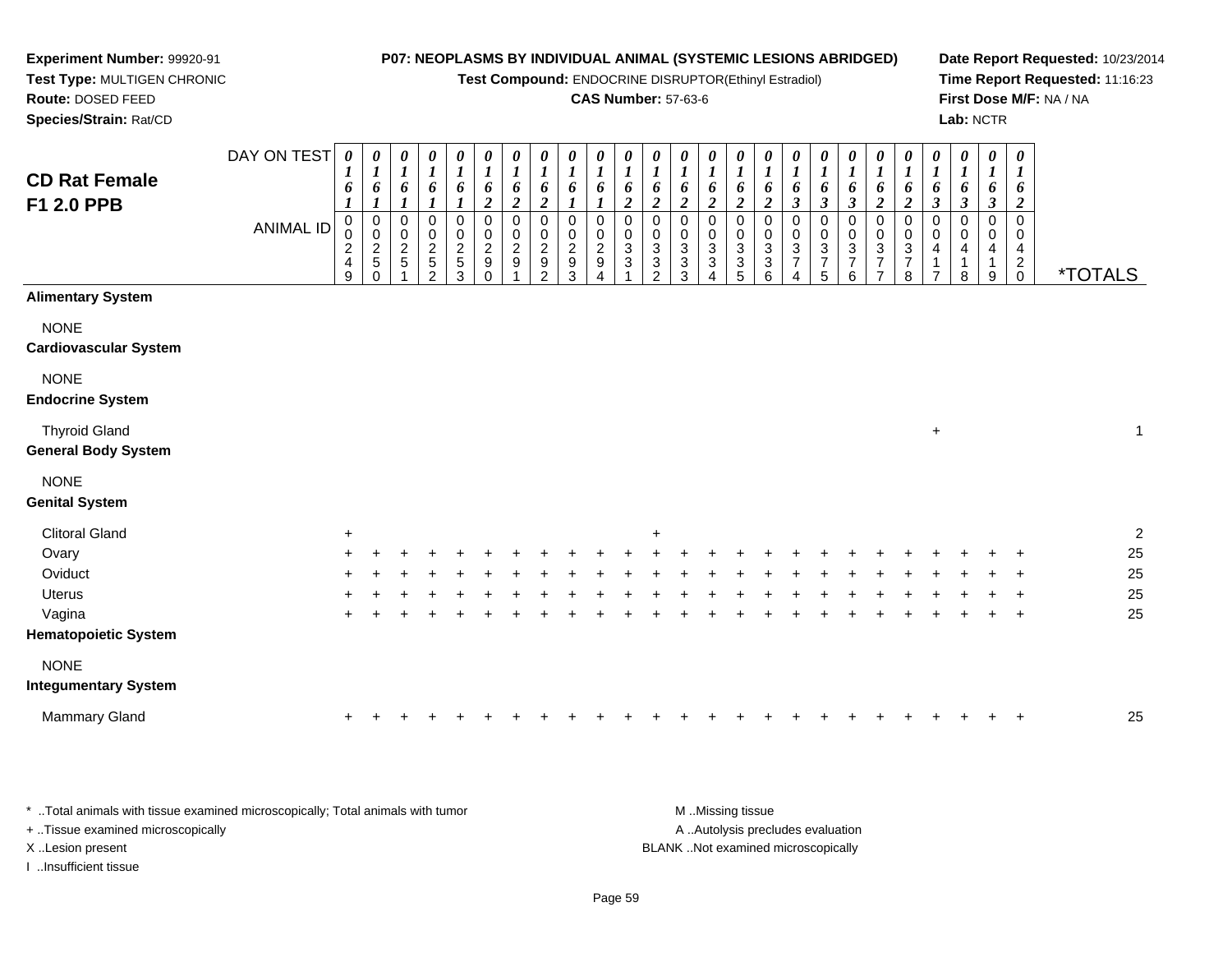**Test Compound:** ENDOCRINE DISRUPTOR(Ethinyl Estradiol)

### **CAS Number:** 57-63-6

**Date Report Requested:** 10/23/2014**Time Report Requested:** 11:16:24**First Dose M/F:** NA / NA**Lab:** NCTR

 **Test Type:** MULTIGEN CHRONIC**Route:** DOSED FEED**Species/Strain:** Rat/CD

**Experiment Number:** 99920-91

| <b>CD Rat Female</b><br>F1 2.0 PPB          | DAY ON TEST<br><b>ANIMAL ID</b> | 0<br>1<br>6<br>$\pmb{0}$<br>$\pmb{0}$<br>$\overline{\mathbf{c}}$<br>$\overline{4}$<br>9 | 0<br>$\boldsymbol{l}$<br>6<br>$\mathbf 0$<br>$\mathsf 0$<br>$\frac{2}{5}$<br>$\Omega$ | 0<br>$\boldsymbol{l}$<br>6<br>1<br>0<br>$\pmb{0}$<br>$\frac{2}{5}$ | 0<br>$\boldsymbol{l}$<br>6<br>1<br>$\pmb{0}$<br>$\frac{2}{5}$<br>C | 0<br>1<br>6<br>0<br>$\frac{0}{2}$<br>3 | 0<br>$\boldsymbol{l}$<br>6<br>$\overline{2}$<br>0<br>$\mathsf{O}\xspace$<br>$\frac{2}{9}$<br>$\Omega$ | 0<br>$\boldsymbol{l}$<br>6<br>$\overline{2}$<br>0<br>$\frac{0}{2}$ | $\boldsymbol{\theta}$<br>$\boldsymbol{l}$<br>6<br>$\boldsymbol{2}$<br>$\pmb{0}$<br>$\frac{0}{2}$<br>$\Omega$ | 0<br>$\boldsymbol{l}$<br>6<br>0<br>0<br>$\frac{2}{9}$<br>3 | $\boldsymbol{\theta}$<br>$\boldsymbol{l}$<br>6<br>0<br>0<br>$\frac{2}{9}$ | 0<br>$\boldsymbol{l}$<br>2<br>$\mathbf 0$<br>0<br>$\overline{3}$<br>3 | 0<br>1<br>6<br>2<br>0<br>0<br>$\mathbf{3}$<br>3<br>$\mathfrak{p}$ | 0<br>$\boldsymbol{l}$<br>6<br>$\overline{\mathbf{c}}$<br>0<br>$\mathbf 0$<br>$\mathbf{3}$<br>3<br>3 | 0<br>$\boldsymbol{l}$<br>6<br>$\boldsymbol{2}$<br>0<br>0<br>$\ensuremath{\mathsf{3}}$<br>$\ensuremath{\mathsf{3}}$ | $\pmb{\theta}$<br>$\boldsymbol{l}$<br>6<br>$\boldsymbol{2}$<br>0<br>$\pmb{0}$<br>$\ensuremath{\mathsf{3}}$<br>3<br>5 | 0<br>$\boldsymbol{l}$<br>6<br>$\boldsymbol{2}$<br>$\,0\,$<br>$\,0\,$<br>$\frac{3}{3}$<br>6 | $\boldsymbol{\theta}$<br>$\boldsymbol{l}$<br>6<br>$\boldsymbol{\beta}$<br>0<br>$\pmb{0}$<br>$\overline{3}$<br>$\overline{7}$<br>4 | $\boldsymbol{l}$<br>6<br>$\boldsymbol{\beta}$<br>$\begin{array}{c} 0 \\ 3 \\ 7 \end{array}$<br>5 | 0<br>$\boldsymbol{l}$<br>6<br>$\boldsymbol{\beta}$<br>0<br>$\pmb{0}$<br>$\ensuremath{\mathsf{3}}$<br>$\overline{7}$<br>6 | 0<br>$\boldsymbol{l}$<br>6<br>$\overline{c}$<br>0<br>$\pmb{0}$<br>3<br>$\overline{7}$<br>$\overline{ }$ | 0<br>$\boldsymbol{l}$<br>6<br>$\overline{c}$<br>0<br>$\pmb{0}$<br>$\ensuremath{\mathsf{3}}$<br>$\overline{7}$<br>8 | $\pmb{\theta}$<br>$\boldsymbol{l}$<br>6<br>$\mathfrak{z}$<br>0<br>$\pmb{0}$<br>4<br>1<br>$\overline{ }$ | $\boldsymbol{\theta}$<br>$\boldsymbol{l}$<br>6<br>$\boldsymbol{\beta}$<br>0<br>$\pmb{0}$<br>4<br>8 | $\boldsymbol{\theta}$<br>$\boldsymbol{l}$<br>6<br>$\boldsymbol{\beta}$<br>0<br>0<br>4<br>9 | 0<br>$\boldsymbol{l}$<br>6<br>$\boldsymbol{2}$<br>$\mathbf 0$<br>4<br>$\overline{a}$<br>$\mathbf 0$ | <i><b>*TOTALS</b></i> |
|---------------------------------------------|---------------------------------|-----------------------------------------------------------------------------------------|---------------------------------------------------------------------------------------|--------------------------------------------------------------------|--------------------------------------------------------------------|----------------------------------------|-------------------------------------------------------------------------------------------------------|--------------------------------------------------------------------|--------------------------------------------------------------------------------------------------------------|------------------------------------------------------------|---------------------------------------------------------------------------|-----------------------------------------------------------------------|-------------------------------------------------------------------|-----------------------------------------------------------------------------------------------------|--------------------------------------------------------------------------------------------------------------------|----------------------------------------------------------------------------------------------------------------------|--------------------------------------------------------------------------------------------|-----------------------------------------------------------------------------------------------------------------------------------|--------------------------------------------------------------------------------------------------|--------------------------------------------------------------------------------------------------------------------------|---------------------------------------------------------------------------------------------------------|--------------------------------------------------------------------------------------------------------------------|---------------------------------------------------------------------------------------------------------|----------------------------------------------------------------------------------------------------|--------------------------------------------------------------------------------------------|-----------------------------------------------------------------------------------------------------|-----------------------|
| <b>Musculoskeletal System</b>               |                                 |                                                                                         |                                                                                       |                                                                    |                                                                    |                                        |                                                                                                       |                                                                    |                                                                                                              |                                                            |                                                                           |                                                                       |                                                                   |                                                                                                     |                                                                                                                    |                                                                                                                      |                                                                                            |                                                                                                                                   |                                                                                                  |                                                                                                                          |                                                                                                         |                                                                                                                    |                                                                                                         |                                                                                                    |                                                                                            |                                                                                                     |                       |
| <b>NONE</b><br><b>Nervous System</b>        |                                 |                                                                                         |                                                                                       |                                                                    |                                                                    |                                        |                                                                                                       |                                                                    |                                                                                                              |                                                            |                                                                           |                                                                       |                                                                   |                                                                                                     |                                                                                                                    |                                                                                                                      |                                                                                            |                                                                                                                                   |                                                                                                  |                                                                                                                          |                                                                                                         |                                                                                                                    |                                                                                                         |                                                                                                    |                                                                                            |                                                                                                     |                       |
| <b>NONE</b><br><b>Respiratory System</b>    |                                 |                                                                                         |                                                                                       |                                                                    |                                                                    |                                        |                                                                                                       |                                                                    |                                                                                                              |                                                            |                                                                           |                                                                       |                                                                   |                                                                                                     |                                                                                                                    |                                                                                                                      |                                                                                            |                                                                                                                                   |                                                                                                  |                                                                                                                          |                                                                                                         |                                                                                                                    |                                                                                                         |                                                                                                    |                                                                                            |                                                                                                     |                       |
| <b>NONE</b><br><b>Special Senses System</b> |                                 |                                                                                         |                                                                                       |                                                                    |                                                                    |                                        |                                                                                                       |                                                                    |                                                                                                              |                                                            |                                                                           |                                                                       |                                                                   |                                                                                                     |                                                                                                                    |                                                                                                                      |                                                                                            |                                                                                                                                   |                                                                                                  |                                                                                                                          |                                                                                                         |                                                                                                                    |                                                                                                         |                                                                                                    |                                                                                            |                                                                                                     |                       |
| <b>NONE</b><br><b>Urinary System</b>        |                                 |                                                                                         |                                                                                       |                                                                    |                                                                    |                                        |                                                                                                       |                                                                    |                                                                                                              |                                                            |                                                                           |                                                                       |                                                                   |                                                                                                     |                                                                                                                    |                                                                                                                      |                                                                                            |                                                                                                                                   |                                                                                                  |                                                                                                                          |                                                                                                         |                                                                                                                    |                                                                                                         |                                                                                                    |                                                                                            |                                                                                                     |                       |
| Kidney<br><b>SYSTEMIC LESIONS</b>           |                                 |                                                                                         |                                                                                       |                                                                    |                                                                    |                                        |                                                                                                       |                                                                    |                                                                                                              |                                                            |                                                                           |                                                                       |                                                                   |                                                                                                     |                                                                                                                    |                                                                                                                      |                                                                                            |                                                                                                                                   |                                                                                                  |                                                                                                                          |                                                                                                         |                                                                                                                    |                                                                                                         |                                                                                                    |                                                                                            | $\pm$                                                                                               | 25                    |
| Multiple Organ                              |                                 |                                                                                         |                                                                                       |                                                                    |                                                                    |                                        |                                                                                                       |                                                                    |                                                                                                              |                                                            |                                                                           |                                                                       |                                                                   |                                                                                                     |                                                                                                                    |                                                                                                                      |                                                                                            |                                                                                                                                   |                                                                                                  |                                                                                                                          |                                                                                                         |                                                                                                                    |                                                                                                         |                                                                                                    |                                                                                            | $\pm$                                                                                               | 25                    |

\* ..Total animals with tissue examined microscopically; Total animals with tumor **M** . Missing tissue M ..Missing tissue + ..Tissue examined microscopically X ..Lesion present BLANK ..Not examined microscopically

I ..Insufficient tissue

A ..Autolysis precludes evaluation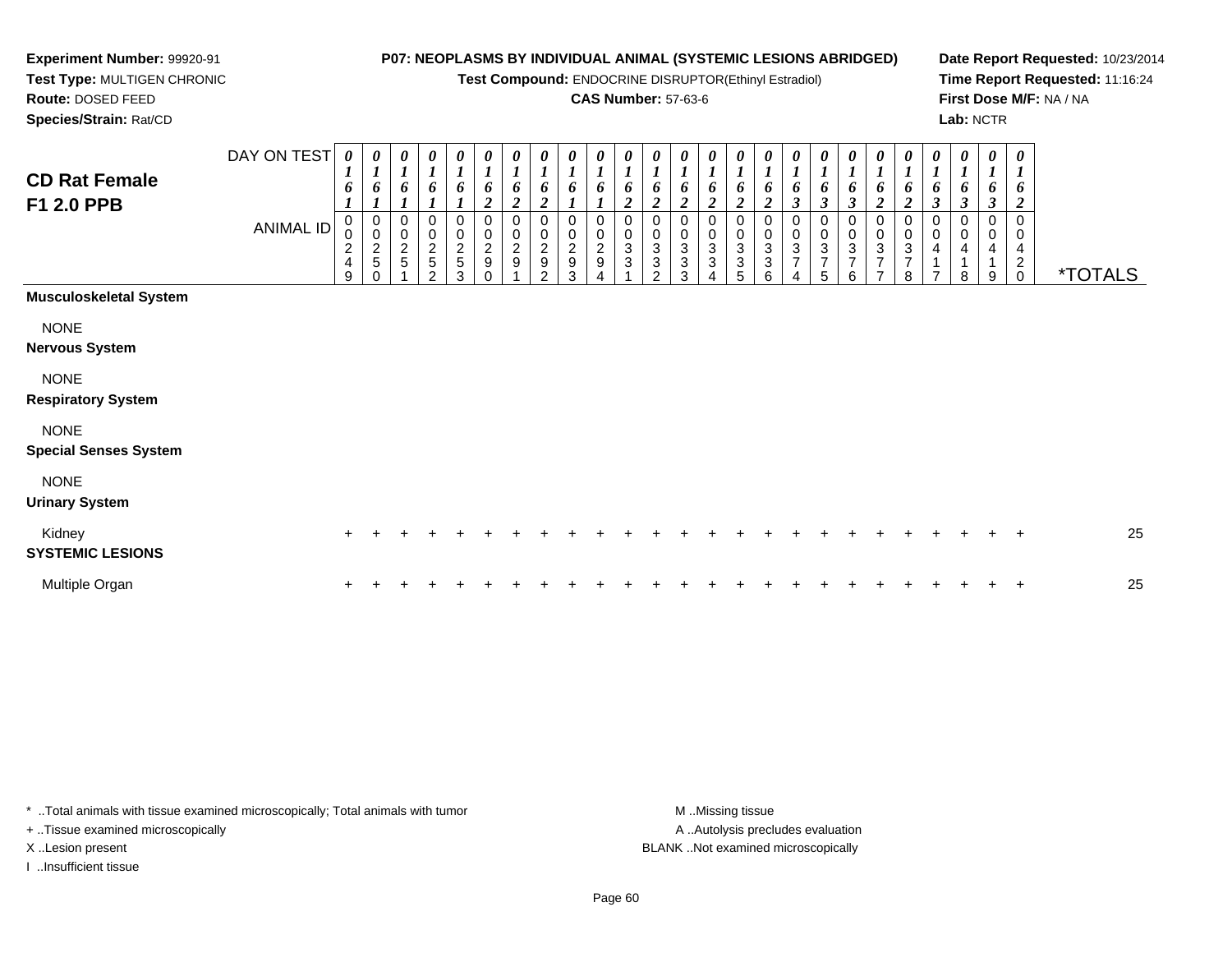**Test Compound:** ENDOCRINE DISRUPTOR(Ethinyl Estradiol)

### **CAS Number:** 57-63-6

**Date Report Requested:** 10/23/2014**Time Report Requested:** 11:16:24**First Dose M/F:** NA / NA**Lab:** NCTR

| <b>CD Rat Female</b><br><b>F1 10 PPB</b>    | DAY ON TEST<br><b>ANIMAL ID</b> | 0<br>6<br>0<br>0<br>$\frac{2}{5}$<br>4 | 0<br>$\overline{ }$<br>6<br>$\frac{2}{5}$<br>5 | $\boldsymbol{\theta}$<br>$\boldsymbol{l}$<br>6<br>0<br>$\boldsymbol{2}$<br>$\sqrt{5}$<br>6 | 0<br>$\boldsymbol{l}$<br>6<br>$\pmb{0}$<br>$\begin{array}{c} 0 \\ 2 \\ 5 \end{array}$<br>$\overline{ }$ | $\boldsymbol{\theta}$<br>$\boldsymbol{l}$<br>6<br>0<br>$\begin{array}{c} 0 \\ 2 \\ 5 \end{array}$<br>8 | 0<br>$\boldsymbol{l}$<br>6<br>$\boldsymbol{2}$<br>0<br>0<br>$\frac{2}{9}$<br>5 | $\boldsymbol{\theta}$<br>$\boldsymbol{l}$<br>6<br>0<br>0<br>$\frac{2}{9}$<br>6 | 0<br>$\boldsymbol{l}$<br>6<br>0<br>$\frac{0}{2}$<br>⇁ | 0<br>6<br>0<br>$\boldsymbol{2}$<br>9<br>8 | 0<br>$\boldsymbol{l}$<br>0<br>$\overline{c}$<br>9<br>9 | 0<br>o<br>$\boldsymbol{2}$<br>0<br>3 | $\boldsymbol{\theta}$<br>6<br>$\boldsymbol{2}$<br>0<br>$_{3}^{\rm 0}$<br>3<br>8 | 0<br>6<br>$\overline{c}$<br>0<br>3<br>3<br>9 | 0<br>$\boldsymbol{l}$<br>6<br>$\boldsymbol{2}$<br>0<br>3<br>4<br>$\Omega$ | $\boldsymbol{\theta}$<br>$\boldsymbol{l}$<br>6<br>$\boldsymbol{2}$<br>$\mathbf 0$<br>3<br>4 | 0<br>6<br>C<br>0<br>0<br>$\ensuremath{\mathsf{3}}$<br>$\overline{7}$<br>9 | 0<br>$\boldsymbol{l}$<br>6<br>$\overline{2}$<br>0<br>3<br>8 | 0<br>$\boldsymbol{l}$<br>6<br>$\boldsymbol{2}$<br>0<br>$\ensuremath{\mathsf{3}}$<br>8 | 0<br>$\boldsymbol{l}$<br>6<br>2<br>$\mathbf 0$<br>3<br>8<br>2 | 0<br>6<br>2<br>0<br>$\frac{0}{3}$<br>8<br>3 | 0<br>6<br>$\overline{\mathbf{c}}$<br>0<br>0<br>4<br>$\overline{c}$ | 0<br>1<br>6<br>$\overline{c}$<br>0<br>0<br>4<br>$\frac{2}{2}$ | 0<br>$\boldsymbol{l}$<br>6<br>0<br>4<br>$\frac{2}{3}$ | 0<br>$\boldsymbol{l}$<br>6<br>0<br>0<br>4<br>$\frac{2}{4}$ | 0<br>1<br>6<br>0<br>0<br>0<br>4<br>$rac{2}{5}$ | <i><b>*TOTALS</b></i> |
|---------------------------------------------|---------------------------------|----------------------------------------|------------------------------------------------|--------------------------------------------------------------------------------------------|---------------------------------------------------------------------------------------------------------|--------------------------------------------------------------------------------------------------------|--------------------------------------------------------------------------------|--------------------------------------------------------------------------------|-------------------------------------------------------|-------------------------------------------|--------------------------------------------------------|--------------------------------------|---------------------------------------------------------------------------------|----------------------------------------------|---------------------------------------------------------------------------|---------------------------------------------------------------------------------------------|---------------------------------------------------------------------------|-------------------------------------------------------------|---------------------------------------------------------------------------------------|---------------------------------------------------------------|---------------------------------------------|--------------------------------------------------------------------|---------------------------------------------------------------|-------------------------------------------------------|------------------------------------------------------------|------------------------------------------------|-----------------------|
| <b>Alimentary System</b>                    |                                 |                                        |                                                |                                                                                            |                                                                                                         |                                                                                                        |                                                                                |                                                                                |                                                       |                                           |                                                        |                                      |                                                                                 |                                              |                                                                           |                                                                                             |                                                                           |                                                             |                                                                                       |                                                               |                                             |                                                                    |                                                               |                                                       |                                                            |                                                |                       |
| <b>NONE</b><br><b>Cardiovascular System</b> |                                 |                                        |                                                |                                                                                            |                                                                                                         |                                                                                                        |                                                                                |                                                                                |                                                       |                                           |                                                        |                                      |                                                                                 |                                              |                                                                           |                                                                                             |                                                                           |                                                             |                                                                                       |                                                               |                                             |                                                                    |                                                               |                                                       |                                                            |                                                |                       |
| <b>NONE</b><br><b>Endocrine System</b>      |                                 |                                        |                                                |                                                                                            |                                                                                                         |                                                                                                        |                                                                                |                                                                                |                                                       |                                           |                                                        |                                      |                                                                                 |                                              |                                                                           |                                                                                             |                                                                           |                                                             |                                                                                       |                                                               |                                             |                                                                    |                                                               |                                                       |                                                            |                                                |                       |
| <b>NONE</b><br><b>General Body System</b>   |                                 |                                        |                                                |                                                                                            |                                                                                                         |                                                                                                        |                                                                                |                                                                                |                                                       |                                           |                                                        |                                      |                                                                                 |                                              |                                                                           |                                                                                             |                                                                           |                                                             |                                                                                       |                                                               |                                             |                                                                    |                                                               |                                                       |                                                            |                                                |                       |
| <b>NONE</b><br><b>Genital System</b>        |                                 |                                        |                                                |                                                                                            |                                                                                                         |                                                                                                        |                                                                                |                                                                                |                                                       |                                           |                                                        |                                      |                                                                                 |                                              |                                                                           |                                                                                             |                                                                           |                                                             |                                                                                       |                                                               |                                             |                                                                    |                                                               |                                                       |                                                            |                                                |                       |
| Ovary                                       |                                 |                                        |                                                |                                                                                            |                                                                                                         |                                                                                                        |                                                                                |                                                                                |                                                       |                                           |                                                        |                                      |                                                                                 |                                              |                                                                           |                                                                                             |                                                                           |                                                             |                                                                                       |                                                               |                                             |                                                                    |                                                               |                                                       |                                                            |                                                | 25                    |
| Oviduct                                     |                                 |                                        |                                                |                                                                                            |                                                                                                         |                                                                                                        |                                                                                |                                                                                |                                                       |                                           |                                                        |                                      |                                                                                 |                                              |                                                                           |                                                                                             |                                                                           |                                                             |                                                                                       |                                                               |                                             |                                                                    |                                                               |                                                       |                                                            | $\ddot{}$                                      | 25                    |
| <b>Uterus</b>                               |                                 | ÷                                      |                                                |                                                                                            |                                                                                                         |                                                                                                        | ÷                                                                              |                                                                                |                                                       |                                           |                                                        |                                      |                                                                                 |                                              |                                                                           |                                                                                             |                                                                           |                                                             |                                                                                       |                                                               |                                             |                                                                    | $\pm$                                                         |                                                       | $\pm$                                                      | $\div$                                         | 25                    |

### **Hematopoietic System**

<sup>+</sup>

a  $+$ 

**Experiment Number:** 99920-91**Test Type:** MULTIGEN CHRONIC

**Route:** DOSED FEED**Species/Strain:** Rat/CD

Vagina

#### **Integumentary System**

| Mammary Gland          |  |  |  |  |  |  |  |  |  |  |  |  |  | 25 |
|------------------------|--|--|--|--|--|--|--|--|--|--|--|--|--|----|
| Musculoskeletal System |  |  |  |  |  |  |  |  |  |  |  |  |  |    |

<sup>+</sup> <sup>+</sup> <sup>+</sup> <sup>+</sup> <sup>+</sup> <sup>+</sup> <sup>+</sup> <sup>+</sup> <sup>+</sup> <sup>+</sup> <sup>+</sup> <sup>+</sup> <sup>+</sup> <sup>+</sup> <sup>+</sup> <sup>+</sup> <sup>+</sup> <sup>+</sup> <sup>+</sup> <sup>+</sup> <sup>+</sup> <sup>+</sup> <sup>+</sup> <sup>+</sup> <sup>25</sup>

<sup>+</sup> <sup>+</sup> <sup>+</sup> <sup>+</sup> <sup>+</sup> <sup>+</sup> <sup>+</sup> <sup>+</sup> <sup>+</sup> <sup>+</sup> <sup>+</sup> <sup>+</sup> <sup>+</sup> <sup>+</sup> <sup>+</sup> <sup>+</sup> <sup>+</sup> <sup>+</sup> <sup>+</sup> <sup>+</sup> <sup>+</sup> <sup>+</sup> <sup>+</sup> <sup>+</sup> <sup>25</sup>

\* ..Total animals with tissue examined microscopically; Total animals with tumor **M** ...Missing tissue M ...Missing tissue A .. Autolysis precludes evaluation + ..Tissue examined microscopically X ..Lesion present BLANK ..Not examined microscopicallyI ..Insufficient tissue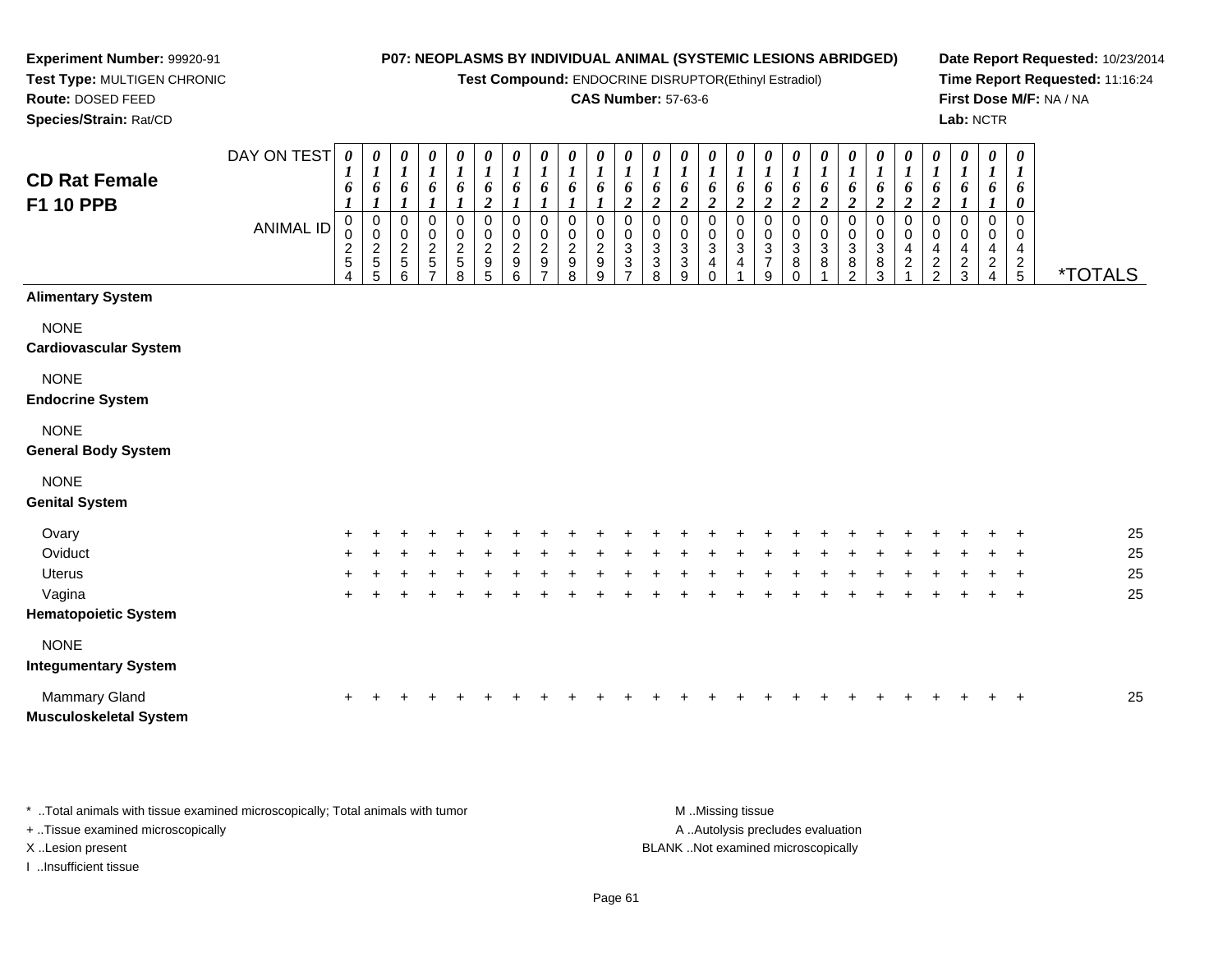**Test Compound:** ENDOCRINE DISRUPTOR(Ethinyl Estradiol)

### **CAS Number:** 57-63-6

**Date Report Requested:** 10/23/2014**Time Report Requested:** 11:16:24**First Dose M/F:** NA / NA**Lab:** NCTR

 **Test Type:** MULTIGEN CHRONIC**Route:** DOSED FEED**Species/Strain:** Rat/CD

**Experiment Number:** 99920-91

| <b>CD Rat Female</b><br><b>F1 10 PPB</b>    | DAY ON TEST<br>ANIMAL ID | $\boldsymbol{\theta}$<br>$\boldsymbol{l}$<br>6<br>$\mathbf{I}$<br>0<br>0<br>$rac{2}{5}$<br>4 | $\boldsymbol{\theta}$<br>$\boldsymbol{l}$<br>6<br>1<br>$\mathbf 0$<br>0<br>$\frac{2}{5}$<br>5 | $\boldsymbol{\mathit{U}}$<br>$\boldsymbol{l}$<br>6<br>0<br>$\pmb{0}$<br>$\sqrt{2}$<br>$\sqrt{5}$<br>6 | $\frac{\boldsymbol{\theta}}{\boldsymbol{I}}$<br>6<br>0<br>$\begin{array}{c} 0 \\ 2 \\ 5 \end{array}$<br>$\overline{ }$ | $\boldsymbol{\theta}$<br>$\boldsymbol{l}$<br>6<br>0<br>$\pmb{0}$<br>$\frac{2}{5}$<br>8 | 0<br>$\boldsymbol{l}$<br>6<br>$\boldsymbol{2}$<br>0<br>$\pmb{0}$<br>$\overline{\mathbf{c}}$<br>9<br>5 | 0<br>$\boldsymbol{l}$<br>6<br>0<br>$\pmb{0}$<br>$\boldsymbol{2}$<br>$\boldsymbol{9}$<br>6 | 0<br>$\boldsymbol{l}$<br>6<br>0<br>0<br>$\overline{\mathbf{c}}$<br>9<br>⇁ | 0<br>$\boldsymbol{l}$<br>6<br>0<br>$\pmb{0}$<br>$\boldsymbol{2}$<br>$\boldsymbol{9}$<br>8 | $\boldsymbol{\mathit{U}}$<br>$\boldsymbol{l}$<br>6<br>1<br>$\mathbf 0$<br>$\overline{c}$<br>9<br>9 | 0<br>$\boldsymbol{l}$<br>6<br>2<br>0<br>$\pmb{0}$<br>$\,$ 3 $\,$<br>3 | 0<br>6<br>2<br>0<br>0<br>3<br>3<br>8 | 0<br>$\boldsymbol{l}$<br>6<br>2<br>0<br>$\pmb{0}$<br>$\ensuremath{\mathsf{3}}$<br>$\mathbf{3}$<br>9 | $\boldsymbol{\theta}$<br>$\boldsymbol{l}$<br>6<br>2<br>0<br>$\pmb{0}$<br>$\ensuremath{\mathsf{3}}$<br>$\overline{\mathbf{4}}$<br>$\Omega$ | 0<br>$\boldsymbol{l}$<br>6<br>2<br>0<br>$\pmb{0}$<br>$\ensuremath{\mathsf{3}}$<br>$\overline{\mathbf{4}}$ | $\boldsymbol{\theta}$<br>$\boldsymbol{l}$<br>6<br>$\boldsymbol{2}$<br>0<br>$_{3}^{\rm 0}$<br>$\overline{7}$<br>9 | $\boldsymbol{l}$<br>6<br>2<br>$_3^0$<br>8 | $\boldsymbol{\mathit{U}}$<br>6<br>2<br>0<br>$\pmb{0}$<br>$\sqrt{3}$<br>8 | 0<br>$\boldsymbol{l}$<br>6<br>$\overline{2}$<br>0<br>$_{3}^{\rm 0}$<br>8<br>$\mathcal{P}$ | 0<br>$\boldsymbol{l}$<br>6<br>$\boldsymbol{2}$<br>0<br>$\frac{0}{3}$<br>$\bf 8$<br>3 | 0<br>$\boldsymbol{l}$<br>6<br>2<br>0<br>$\,0\,$<br>4<br>$\overline{c}$ | 0<br>$\boldsymbol{l}$<br>6<br>$\boldsymbol{2}$<br>0<br>$\pmb{0}$<br>4<br>$\boldsymbol{2}$<br>2 | $\frac{\theta}{I}$<br>6<br>0<br>$\mathbf 0$<br>4<br>$\overline{c}$<br>3 | 0<br>$\boldsymbol{l}$<br>6<br>0<br>0<br>4<br>$\overline{c}$<br>4 | $\boldsymbol{\theta}$<br>$\boldsymbol{l}$<br>6<br>0<br>$\mathbf 0$<br>$\mathbf 0$<br>4<br>$rac{2}{5}$ | <i><b>*TOTALS</b></i> |
|---------------------------------------------|--------------------------|----------------------------------------------------------------------------------------------|-----------------------------------------------------------------------------------------------|-------------------------------------------------------------------------------------------------------|------------------------------------------------------------------------------------------------------------------------|----------------------------------------------------------------------------------------|-------------------------------------------------------------------------------------------------------|-------------------------------------------------------------------------------------------|---------------------------------------------------------------------------|-------------------------------------------------------------------------------------------|----------------------------------------------------------------------------------------------------|-----------------------------------------------------------------------|--------------------------------------|-----------------------------------------------------------------------------------------------------|-------------------------------------------------------------------------------------------------------------------------------------------|-----------------------------------------------------------------------------------------------------------|------------------------------------------------------------------------------------------------------------------|-------------------------------------------|--------------------------------------------------------------------------|-------------------------------------------------------------------------------------------|--------------------------------------------------------------------------------------|------------------------------------------------------------------------|------------------------------------------------------------------------------------------------|-------------------------------------------------------------------------|------------------------------------------------------------------|-------------------------------------------------------------------------------------------------------|-----------------------|
| <b>NONE</b><br><b>Nervous System</b>        |                          |                                                                                              |                                                                                               |                                                                                                       |                                                                                                                        |                                                                                        |                                                                                                       |                                                                                           |                                                                           |                                                                                           |                                                                                                    |                                                                       |                                      |                                                                                                     |                                                                                                                                           |                                                                                                           |                                                                                                                  |                                           |                                                                          |                                                                                           |                                                                                      |                                                                        |                                                                                                |                                                                         |                                                                  |                                                                                                       |                       |
| <b>NONE</b><br><b>Respiratory System</b>    |                          |                                                                                              |                                                                                               |                                                                                                       |                                                                                                                        |                                                                                        |                                                                                                       |                                                                                           |                                                                           |                                                                                           |                                                                                                    |                                                                       |                                      |                                                                                                     |                                                                                                                                           |                                                                                                           |                                                                                                                  |                                           |                                                                          |                                                                                           |                                                                                      |                                                                        |                                                                                                |                                                                         |                                                                  |                                                                                                       |                       |
| <b>NONE</b><br><b>Special Senses System</b> |                          |                                                                                              |                                                                                               |                                                                                                       |                                                                                                                        |                                                                                        |                                                                                                       |                                                                                           |                                                                           |                                                                                           |                                                                                                    |                                                                       |                                      |                                                                                                     |                                                                                                                                           |                                                                                                           |                                                                                                                  |                                           |                                                                          |                                                                                           |                                                                                      |                                                                        |                                                                                                |                                                                         |                                                                  |                                                                                                       |                       |
| Eye<br><b>Urinary System</b>                |                          |                                                                                              |                                                                                               |                                                                                                       |                                                                                                                        |                                                                                        |                                                                                                       |                                                                                           |                                                                           |                                                                                           |                                                                                                    |                                                                       |                                      |                                                                                                     |                                                                                                                                           |                                                                                                           |                                                                                                                  |                                           |                                                                          |                                                                                           |                                                                                      |                                                                        |                                                                                                | $\ddot{}$                                                               |                                                                  |                                                                                                       | $\mathbf 1$           |
| Kidney<br><b>SYSTEMIC LESIONS</b>           |                          | $\ddot{}$                                                                                    |                                                                                               |                                                                                                       |                                                                                                                        |                                                                                        |                                                                                                       |                                                                                           |                                                                           |                                                                                           |                                                                                                    |                                                                       |                                      |                                                                                                     |                                                                                                                                           |                                                                                                           |                                                                                                                  |                                           |                                                                          |                                                                                           |                                                                                      |                                                                        |                                                                                                |                                                                         |                                                                  | $\div$                                                                                                | 25                    |
| Multiple Organ                              |                          | ÷                                                                                            |                                                                                               |                                                                                                       |                                                                                                                        |                                                                                        |                                                                                                       |                                                                                           |                                                                           |                                                                                           |                                                                                                    |                                                                       |                                      |                                                                                                     |                                                                                                                                           |                                                                                                           |                                                                                                                  |                                           |                                                                          |                                                                                           |                                                                                      |                                                                        |                                                                                                |                                                                         |                                                                  | $\ddot{}$                                                                                             | 25                    |

\* ..Total animals with tissue examined microscopically; Total animals with tumor **M** . Missing tissue M ..Missing tissue A ..Autolysis precludes evaluation + ..Tissue examined microscopically X ..Lesion present BLANK ..Not examined microscopicallyI ..Insufficient tissue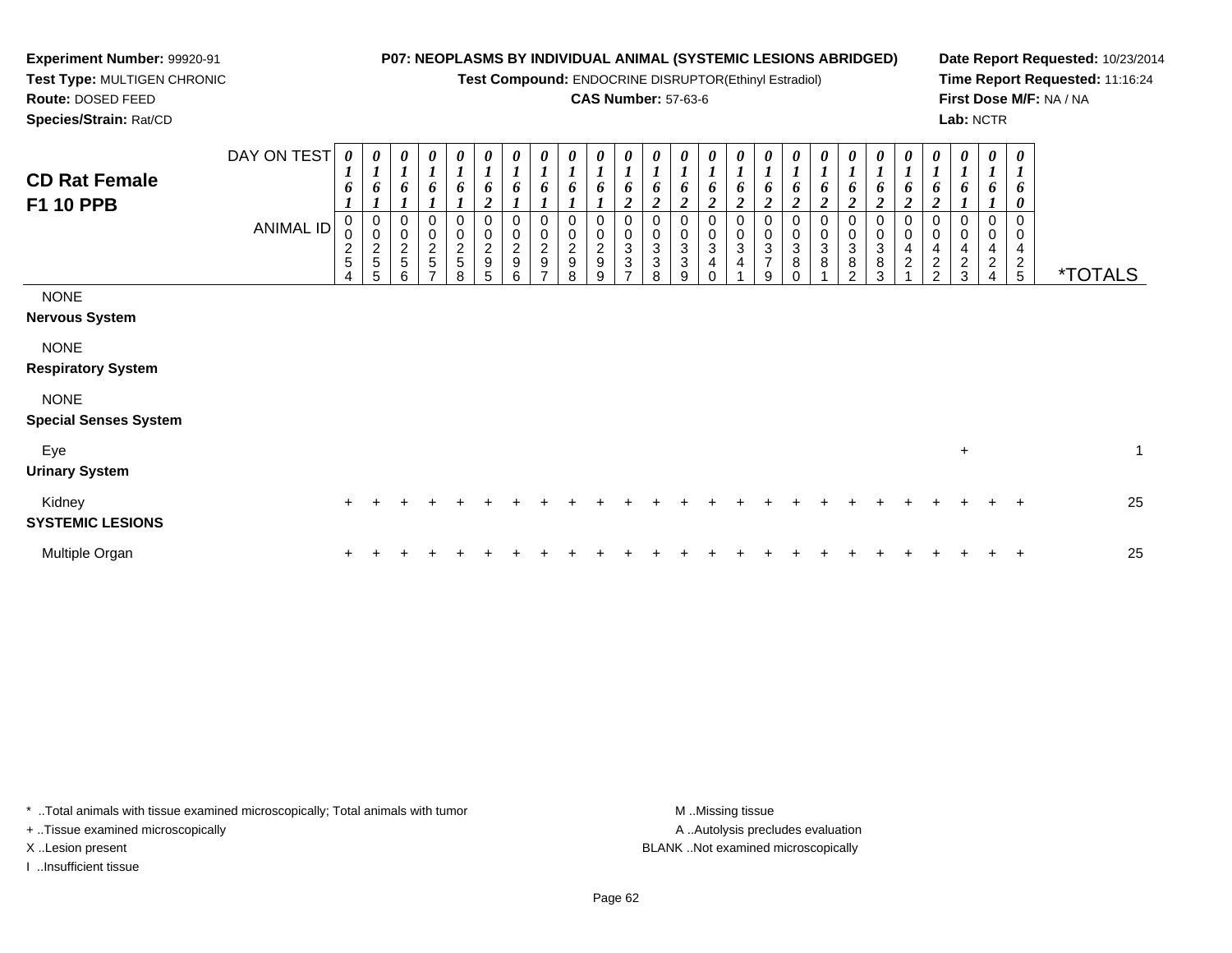**Test Compound:** ENDOCRINE DISRUPTOR(Ethinyl Estradiol)

### **CAS Number:** 57-63-6

**Date Report Requested:** 10/23/2014**Time Report Requested:** 11:16:24**First Dose M/F:** NA / NA**Lab:** NCTR

| <b>CD Rat Female</b><br>F1 50 PPB                  | DAY ON TEST<br><b>ANIMAL ID</b> | 0<br>1<br>6<br>1<br>$\pmb{0}$<br>0<br>$\frac{2}{5}$<br>9 | $\boldsymbol{\theta}$<br>$\bm{l}$<br>6<br>0<br>$\pmb{0}$<br>$\pmb{0}$<br>$\sqrt{2}$<br>6<br>$\Omega$ | 0<br>$\boldsymbol{l}$<br>6<br>$\pmb{\theta}$<br>$\mathbf 0$<br>$\pmb{0}$<br>$\boldsymbol{2}$<br>6 | 0<br>$\boldsymbol{l}$<br>6<br>$\pmb{\theta}$<br>0<br>$\mathbf 0$<br>$\frac{2}{6}$<br>$\mathcal{P}$ | 0<br>$\boldsymbol{l}$<br>6<br>$\pmb{\theta}$<br>0<br>$\pmb{0}$<br>$\boldsymbol{2}$<br>$\,6\,$<br>3 | 0<br>$\boldsymbol{l}$<br>6<br>$\boldsymbol{l}$<br>$\boldsymbol{0}$<br>$\mathbf 0$<br>$\mathbf{3}$<br>$\mathbf 0$<br>$\Omega$ | 0<br>$\boldsymbol{l}$<br>6<br>$\boldsymbol{\mathit{1}}$<br>0<br>$\mathbf 0$<br>$\mathbf{3}$<br>$\mathbf 0$ | 0<br>$\boldsymbol{l}$<br>6<br>$\boldsymbol{l}$<br>0<br>0<br>$\mathbf{3}$<br>$\mathbf 0$<br>$\mathcal{P}$ | 0<br>$\boldsymbol{l}$<br>6<br>$\boldsymbol{l}$<br>$\pmb{0}$<br>0<br>3<br>0<br>3 | 0<br>$\boldsymbol{l}$<br>6<br>0<br>$\mathbf 0$<br>0<br>3<br>0 | $\boldsymbol{\theta}$<br>1<br>6<br>$\mathbf 0$<br>0<br>$\mathbf{3}$<br>4<br>$\mathcal{P}$ | 0<br>1<br>6<br>0<br>0<br>$\mathbf{3}$<br>4<br>3 | 0<br>1<br>6<br>$\Omega$<br>0<br>$\sqrt{3}$<br>$\overline{4}$<br>Δ | 0<br>$\bm{l}$<br>6<br>1<br>$\mathbf 0$<br>0<br>$\sqrt{3}$<br>4<br>5 | 0<br>$\boldsymbol{l}$<br>6<br>$\mathbf 0$<br>0<br>$\mathbf{3}$<br>4<br>6 | 0<br>$\boldsymbol{l}$<br>6<br>$\boldsymbol{2}$<br>$\mathbf 0$<br>$\,0\,$<br>$\sqrt{3}$<br>8<br>4 | $\boldsymbol{\theta}$<br>$\boldsymbol{l}$<br>6<br>$\boldsymbol{2}$<br>$\mathbf 0$<br>0<br>3<br>8<br>5 | 0<br>$\boldsymbol{l}$<br>6<br>$\boldsymbol{2}$<br>$\pmb{0}$<br>$\pmb{0}$<br>$\ensuremath{\mathsf{3}}$<br>8<br>6 | $\boldsymbol{\theta}$<br>1<br>6<br>$\boldsymbol{2}$<br>$\mathbf 0$<br>0<br>$\mathbf{3}$<br>8 | 0<br>$\boldsymbol{l}$<br>6<br>$\boldsymbol{2}$<br>$\mathbf 0$<br>$\pmb{0}$<br>$\ensuremath{\mathsf{3}}$<br>8<br>8 | 0<br>1<br>6<br>$\overline{\mathbf{c}}$<br>$\mathbf 0$<br>0<br>4<br>$\overline{c}$<br>6 | 0<br>$\boldsymbol{l}$<br>6<br>$\boldsymbol{2}$<br>$\mathbf 0$<br>0<br>$\overline{4}$<br>$\overline{2}$<br>$\overline{ }$ | 0<br>$\boldsymbol{l}$<br>6<br>$\boldsymbol{2}$<br>$\mathbf 0$<br>0<br>$\overline{4}$<br>$\overline{2}$<br>8 | 0<br>$\boldsymbol{l}$<br>6<br>1<br>$\mathbf 0$<br>0<br>4<br>$\overline{c}$<br>9 | 0<br>$\boldsymbol{l}$<br>6<br>$\mathbf 0$<br>0<br>4<br>3<br>$\Omega$ | <i><b>*TOTALS</b></i> |
|----------------------------------------------------|---------------------------------|----------------------------------------------------------|------------------------------------------------------------------------------------------------------|---------------------------------------------------------------------------------------------------|----------------------------------------------------------------------------------------------------|----------------------------------------------------------------------------------------------------|------------------------------------------------------------------------------------------------------------------------------|------------------------------------------------------------------------------------------------------------|----------------------------------------------------------------------------------------------------------|---------------------------------------------------------------------------------|---------------------------------------------------------------|-------------------------------------------------------------------------------------------|-------------------------------------------------|-------------------------------------------------------------------|---------------------------------------------------------------------|--------------------------------------------------------------------------|--------------------------------------------------------------------------------------------------|-------------------------------------------------------------------------------------------------------|-----------------------------------------------------------------------------------------------------------------|----------------------------------------------------------------------------------------------|-------------------------------------------------------------------------------------------------------------------|----------------------------------------------------------------------------------------|--------------------------------------------------------------------------------------------------------------------------|-------------------------------------------------------------------------------------------------------------|---------------------------------------------------------------------------------|----------------------------------------------------------------------|-----------------------|
| <b>Alimentary System</b>                           |                                 |                                                          |                                                                                                      |                                                                                                   |                                                                                                    |                                                                                                    |                                                                                                                              |                                                                                                            |                                                                                                          |                                                                                 |                                                               |                                                                                           |                                                 |                                                                   |                                                                     |                                                                          |                                                                                                  |                                                                                                       |                                                                                                                 |                                                                                              |                                                                                                                   |                                                                                        |                                                                                                                          |                                                                                                             |                                                                                 |                                                                      |                       |
| Liver<br>Cardiovascular System                     |                                 | $\ddot{}$                                                |                                                                                                      |                                                                                                   |                                                                                                    |                                                                                                    |                                                                                                                              |                                                                                                            |                                                                                                          |                                                                                 |                                                               |                                                                                           |                                                 |                                                                   |                                                                     |                                                                          |                                                                                                  |                                                                                                       |                                                                                                                 |                                                                                              |                                                                                                                   |                                                                                        |                                                                                                                          |                                                                                                             |                                                                                 |                                                                      | 25                    |
| <b>NONE</b><br><b>Endocrine System</b>             |                                 |                                                          |                                                                                                      |                                                                                                   |                                                                                                    |                                                                                                    |                                                                                                                              |                                                                                                            |                                                                                                          |                                                                                 |                                                               |                                                                                           |                                                 |                                                                   |                                                                     |                                                                          |                                                                                                  |                                                                                                       |                                                                                                                 |                                                                                              |                                                                                                                   |                                                                                        |                                                                                                                          |                                                                                                             |                                                                                 |                                                                      |                       |
| <b>Adrenal Cortex</b>                              |                                 |                                                          |                                                                                                      |                                                                                                   |                                                                                                    |                                                                                                    |                                                                                                                              |                                                                                                            |                                                                                                          |                                                                                 |                                                               |                                                                                           |                                                 |                                                                   |                                                                     |                                                                          |                                                                                                  |                                                                                                       |                                                                                                                 |                                                                                              |                                                                                                                   |                                                                                        |                                                                                                                          |                                                                                                             |                                                                                 |                                                                      | 25                    |
| Adrenal Medulla                                    |                                 |                                                          |                                                                                                      |                                                                                                   |                                                                                                    |                                                                                                    |                                                                                                                              |                                                                                                            |                                                                                                          |                                                                                 |                                                               |                                                                                           |                                                 |                                                                   |                                                                     |                                                                          |                                                                                                  |                                                                                                       |                                                                                                                 |                                                                                              |                                                                                                                   |                                                                                        |                                                                                                                          |                                                                                                             |                                                                                 |                                                                      | 25                    |
| <b>Pituitary Gland</b>                             |                                 |                                                          |                                                                                                      |                                                                                                   |                                                                                                    |                                                                                                    |                                                                                                                              |                                                                                                            |                                                                                                          |                                                                                 |                                                               |                                                                                           |                                                 |                                                                   |                                                                     |                                                                          |                                                                                                  |                                                                                                       |                                                                                                                 |                                                                                              |                                                                                                                   |                                                                                        |                                                                                                                          |                                                                                                             |                                                                                 |                                                                      | 25                    |
| <b>Thyroid Gland</b><br><b>General Body System</b> |                                 |                                                          |                                                                                                      |                                                                                                   |                                                                                                    |                                                                                                    |                                                                                                                              |                                                                                                            |                                                                                                          |                                                                                 |                                                               |                                                                                           |                                                 |                                                                   |                                                                     |                                                                          |                                                                                                  |                                                                                                       |                                                                                                                 |                                                                                              |                                                                                                                   |                                                                                        |                                                                                                                          |                                                                                                             |                                                                                 |                                                                      | 25                    |
| <b>NONE</b><br><b>Genital System</b>               |                                 |                                                          |                                                                                                      |                                                                                                   |                                                                                                    |                                                                                                    |                                                                                                                              |                                                                                                            |                                                                                                          |                                                                                 |                                                               |                                                                                           |                                                 |                                                                   |                                                                     |                                                                          |                                                                                                  |                                                                                                       |                                                                                                                 |                                                                                              |                                                                                                                   |                                                                                        |                                                                                                                          |                                                                                                             |                                                                                 |                                                                      |                       |
| <b>Clitoral Gland</b>                              |                                 |                                                          |                                                                                                      |                                                                                                   |                                                                                                    |                                                                                                    |                                                                                                                              |                                                                                                            |                                                                                                          |                                                                                 |                                                               |                                                                                           |                                                 |                                                                   |                                                                     |                                                                          |                                                                                                  |                                                                                                       |                                                                                                                 |                                                                                              |                                                                                                                   | $\ddot{}$                                                                              |                                                                                                                          |                                                                                                             |                                                                                 |                                                                      | 1                     |
| Ovary                                              |                                 |                                                          |                                                                                                      |                                                                                                   |                                                                                                    |                                                                                                    |                                                                                                                              |                                                                                                            |                                                                                                          |                                                                                 |                                                               |                                                                                           |                                                 |                                                                   |                                                                     |                                                                          |                                                                                                  |                                                                                                       |                                                                                                                 |                                                                                              |                                                                                                                   |                                                                                        |                                                                                                                          |                                                                                                             |                                                                                 |                                                                      | 25                    |
| Oviduct                                            |                                 |                                                          |                                                                                                      |                                                                                                   |                                                                                                    |                                                                                                    |                                                                                                                              |                                                                                                            |                                                                                                          |                                                                                 |                                                               |                                                                                           |                                                 |                                                                   |                                                                     |                                                                          |                                                                                                  |                                                                                                       |                                                                                                                 |                                                                                              |                                                                                                                   |                                                                                        |                                                                                                                          |                                                                                                             |                                                                                 |                                                                      | 25                    |
| <b>Uterus</b>                                      |                                 |                                                          |                                                                                                      |                                                                                                   |                                                                                                    |                                                                                                    |                                                                                                                              |                                                                                                            |                                                                                                          |                                                                                 |                                                               |                                                                                           |                                                 |                                                                   |                                                                     |                                                                          |                                                                                                  |                                                                                                       |                                                                                                                 |                                                                                              |                                                                                                                   |                                                                                        |                                                                                                                          |                                                                                                             |                                                                                 |                                                                      | 25                    |
| Vagina<br><b>Hematopoietic System</b>              |                                 |                                                          |                                                                                                      |                                                                                                   |                                                                                                    |                                                                                                    |                                                                                                                              |                                                                                                            |                                                                                                          |                                                                                 |                                                               |                                                                                           |                                                 |                                                                   |                                                                     |                                                                          |                                                                                                  |                                                                                                       |                                                                                                                 |                                                                                              |                                                                                                                   |                                                                                        |                                                                                                                          |                                                                                                             |                                                                                 |                                                                      | 25                    |
| <b>Bone Marrow</b>                                 |                                 | $\ddot{}$                                                |                                                                                                      |                                                                                                   |                                                                                                    |                                                                                                    |                                                                                                                              |                                                                                                            |                                                                                                          |                                                                                 |                                                               |                                                                                           |                                                 |                                                                   |                                                                     |                                                                          |                                                                                                  |                                                                                                       |                                                                                                                 |                                                                                              |                                                                                                                   |                                                                                        |                                                                                                                          |                                                                                                             |                                                                                 |                                                                      | 25                    |
|                                                    |                                 |                                                          |                                                                                                      |                                                                                                   |                                                                                                    |                                                                                                    |                                                                                                                              |                                                                                                            |                                                                                                          |                                                                                 |                                                               |                                                                                           |                                                 |                                                                   |                                                                     |                                                                          |                                                                                                  |                                                                                                       |                                                                                                                 |                                                                                              |                                                                                                                   |                                                                                        |                                                                                                                          |                                                                                                             |                                                                                 |                                                                      |                       |

\* ..Total animals with tissue examined microscopically; Total animals with tumor **M** ...Missing tissue M ...Missing tissue A ..Autolysis precludes evaluation + ..Tissue examined microscopically X ..Lesion present BLANK ..Not examined microscopicallyI ..Insufficient tissue

**Experiment Number:** 99920-91**Test Type:** MULTIGEN CHRONIC

**Route:** DOSED FEED**Species/Strain:** Rat/CD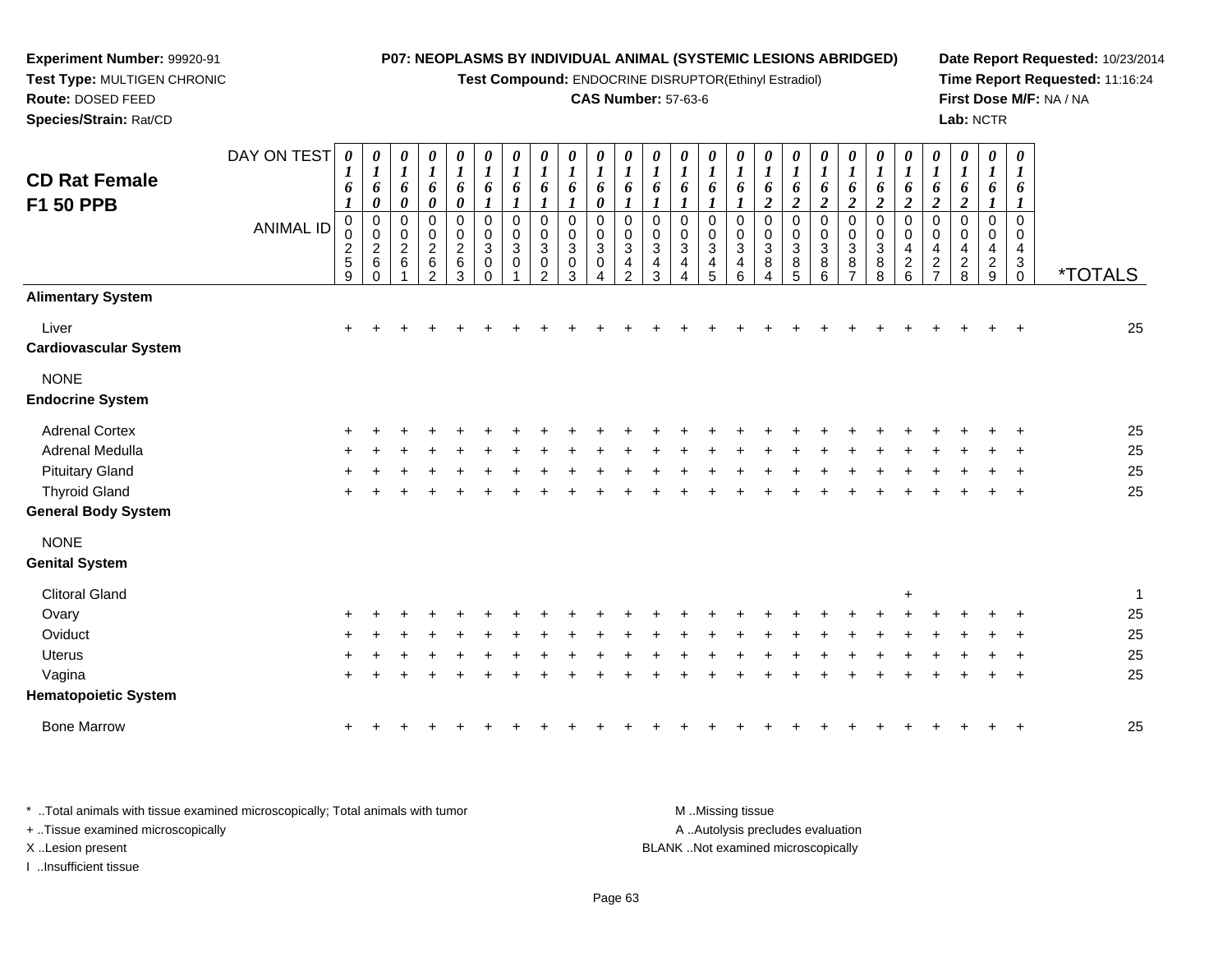**Test Compound:** ENDOCRINE DISRUPTOR(Ethinyl Estradiol)

# **CAS Number:** 57-63-6

0<br>0<br>2<br>2

0<br>0<br>2<br>2

0<br>0<br>2<br>2

0<br>0<br>2<br>2

*1 6*

**Date Report Requested:** 10/23/2014**Time Report Requested:** 11:16:24**First Dose M/F:** NA / NA**Lab:** NCTR

| <b>Route: DOSED FEED</b><br>Species/Strain: Rat/CD |                  |             |        |             |        |                          |             |             |             |             |                            |             | <b>CAS Number: 57-63-6</b> |             |             |             |             |                                           |
|----------------------------------------------------|------------------|-------------|--------|-------------|--------|--------------------------|-------------|-------------|-------------|-------------|----------------------------|-------------|----------------------------|-------------|-------------|-------------|-------------|-------------------------------------------|
|                                                    | DAY ON TEST      | 0           | 0      | 0           |        | 0<br>п.                  | 0<br>п      | 0           | 0           | 0           | $\boldsymbol{\theta}$<br>× | 0           | 0                          | $\theta$    | 0           | 0           | 0           | $\boldsymbol{\theta}$<br>$\boldsymbol{l}$ |
| <b>CD Rat Female</b><br><b>F1 50 PPB</b>           |                  | o           | 6<br>0 | 6<br>0      | 6      | 6<br>0                   | o           | o           | 6           | n           | 6<br>0                     | o           | 6                          | 6           | 6           | o           | o<br>ി<br>∠ | 6<br>$\overline{2}$                       |
|                                                    | <b>ANIMAL ID</b> | 0<br>◠      | 0<br>⌒ | 0<br>0<br>2 | 0<br>2 | 0<br>0<br>$\overline{2}$ | 0<br>0<br>3 | 0<br>0<br>3 | 0<br>0<br>3 | 0<br>0<br>3 | $\mathbf 0$<br>0<br>3      | 0<br>0<br>3 | 0<br>0<br>3                | 0<br>0<br>3 | 0<br>0<br>3 | 0<br>0<br>3 | 0<br>0<br>3 | $\mathbf 0$<br>$\mathbf 0$<br>3           |
|                                                    |                  | ے<br>5<br>9 | 6      | 6           | 6<br>ົ | 6<br>3                   | 0<br>0      | $\Omega$    | 0<br>◠      | 3           | 0<br>4                     | 4<br>ົ      | 4<br>3                     | 4<br>4      | 4<br>5      | 4<br>6      | 8<br>4      | 8<br>5                                    |
| Spleen                                             |                  | ÷           |        |             |        |                          |             |             |             |             |                            |             |                            |             |             |             |             | ÷                                         |

**Experiment Number:** 99920-91**Test Type:** MULTIGEN CHRONIC

|                               | 9   | $\mathbf 0$ | $\overline{2}$ | 3 | $\mathbf 0$ | 2 | 3 | 4 | 2 | 3 | 4 | 5 | 6 | 4 | 5 | 6         | $\overline{7}$ | 8 | 6 | $\overline{7}$ | 8 | 9         | $\mathbf 0$ | <i><b>*TOTALS</b></i> |
|-------------------------------|-----|-------------|----------------|---|-------------|---|---|---|---|---|---|---|---|---|---|-----------|----------------|---|---|----------------|---|-----------|-------------|-----------------------|
| Spleen                        | $+$ |             |                |   |             |   |   |   |   |   |   |   |   |   |   |           |                |   |   |                |   | $\ddot{}$ | $+$         | 25                    |
| Thymus                        | $+$ |             |                |   |             |   |   |   |   |   |   |   |   |   |   |           |                |   |   |                |   | $+$       | $+$         | 25                    |
| <b>Integumentary System</b>   |     |             |                |   |             |   |   |   |   |   |   |   |   |   |   |           |                |   |   |                |   |           |             |                       |
| <b>Mammary Gland</b>          | $+$ |             |                |   |             |   |   |   |   |   |   |   |   |   |   |           |                |   |   |                |   |           | $+$         | 25                    |
| <b>Musculoskeletal System</b> |     |             |                |   |             |   |   |   |   |   |   |   |   |   |   |           |                |   |   |                |   |           |             |                       |
| Bone                          | $+$ |             |                |   |             |   |   |   |   |   |   |   |   |   |   |           |                |   |   |                |   |           | $+$         | 25                    |
| <b>Nervous System</b>         |     |             |                |   |             |   |   |   |   |   |   |   |   |   |   |           |                |   |   |                |   |           |             |                       |
| <b>NONE</b>                   |     |             |                |   |             |   |   |   |   |   |   |   |   |   |   |           |                |   |   |                |   |           |             |                       |
| <b>Respiratory System</b>     |     |             |                |   |             |   |   |   |   |   |   |   |   |   |   |           |                |   |   |                |   |           |             |                       |
| <b>NONE</b>                   |     |             |                |   |             |   |   |   |   |   |   |   |   |   |   |           |                |   |   |                |   |           |             |                       |
| <b>Special Senses System</b>  |     |             |                |   |             |   |   |   |   |   |   |   |   |   |   |           |                |   |   |                |   |           |             |                       |
| Eye                           |     |             |                |   |             |   |   |   |   |   |   |   |   |   |   | $\ddot{}$ |                |   |   |                |   |           |             | $\mathbf{1}$          |
| <b>Urinary System</b>         |     |             |                |   |             |   |   |   |   |   |   |   |   |   |   |           |                |   |   |                |   |           |             |                       |
| Kidney                        | $+$ |             |                |   |             |   |   |   |   |   |   |   |   |   |   |           |                |   |   |                |   |           | $^{+}$      | 25                    |
| <b>SYSTEMIC LESIONS</b>       |     |             |                |   |             |   |   |   |   |   |   |   |   |   |   |           |                |   |   |                |   |           |             |                       |
| Multiple Organ                | $+$ |             |                |   |             |   |   |   |   |   |   |   |   |   |   |           |                |   |   |                |   |           | $^{+}$      | 25                    |

| Total animals with tissue examined microscopically; Total animals with tumor | M Missing tissue                   |
|------------------------------------------------------------------------------|------------------------------------|
| + Tissue examined microscopically                                            | A  Autolysis precludes evaluation  |
| X Lesion present                                                             | BLANK Not examined microscopically |
| Insufficient tissue                                                          |                                    |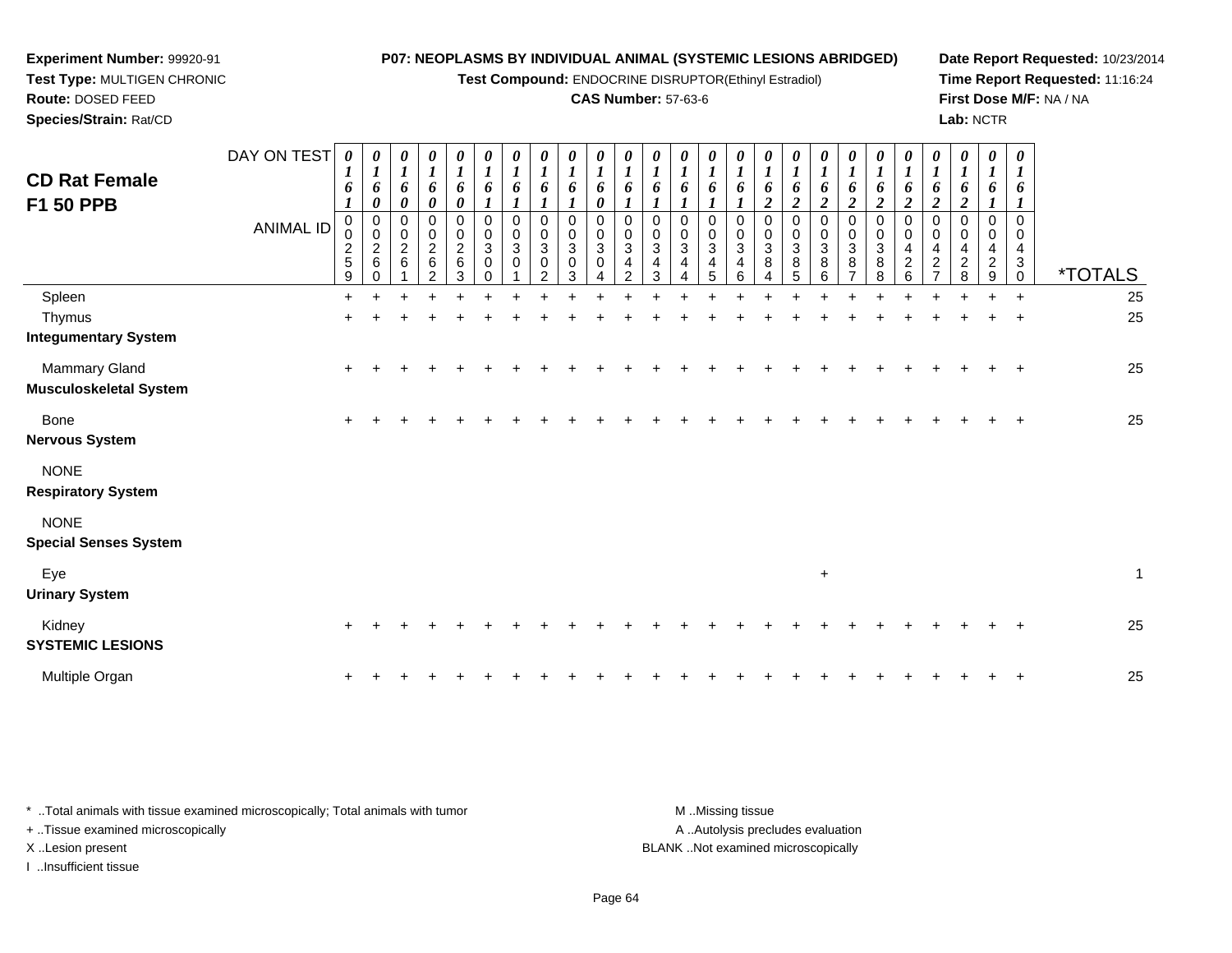**Test Compound:** ENDOCRINE DISRUPTOR(Ethinyl Estradiol)

### **CAS Number:** 57-63-6

**Date Report Requested:** 10/23/2014**Time Report Requested:** 11:16:24**First Dose M/F:** NA / NA**Lab:** NCTR

| Species/Strain: Rat/CD                                          |             |                                            |                                                                          |                                                                    |                                                              |                                                                 |                                                         |                                   |                                                  |                                   |                                     |                                                     |                                    |                                                       |                                 |                                                      |                                                                           |                                            |                                 |                       |                       |                                             |                                                  |                                       | Lab: NCTR                     |                                    |                       |
|-----------------------------------------------------------------|-------------|--------------------------------------------|--------------------------------------------------------------------------|--------------------------------------------------------------------|--------------------------------------------------------------|-----------------------------------------------------------------|---------------------------------------------------------|-----------------------------------|--------------------------------------------------|-----------------------------------|-------------------------------------|-----------------------------------------------------|------------------------------------|-------------------------------------------------------|---------------------------------|------------------------------------------------------|---------------------------------------------------------------------------|--------------------------------------------|---------------------------------|-----------------------|-----------------------|---------------------------------------------|--------------------------------------------------|---------------------------------------|-------------------------------|------------------------------------|-----------------------|
|                                                                 | DAY ON TEST | $\boldsymbol{\theta}$                      | 0<br>$\mathbf{I}$                                                        | $\boldsymbol{\theta}$<br>$\boldsymbol{l}$                          | $\frac{\theta}{\tau}$<br>$\mathbf{I}$                        | $\boldsymbol{\theta}$<br>$\mathbf{I}$                           | $\boldsymbol{\theta}$                                   | 0<br><b>L</b>                     | 0<br>$\boldsymbol{l}$                            | 0<br>$\mathbf{r}$<br>$\mathbf{I}$ | $\boldsymbol{\theta}$               | $\boldsymbol{\theta}$                               | 0<br><b>L</b>                      | $\boldsymbol{\theta}$                                 | 0<br>$\mathbf{I}$               | $\boldsymbol{\theta}$<br>x.                          | $\boldsymbol{\theta}$                                                     | 0<br><b>L</b>                              | $\boldsymbol{\theta}$           | 0                     | 0<br>L                | $\boldsymbol{\theta}$<br>$\overline{ }$     | 0<br><b>L</b>                                    | $\boldsymbol{\theta}$<br>$\mathbf{I}$ | 0<br>$\mathbf{I}$             | 0<br>x.                            |                       |
| <b>CD Rat Female</b><br><b>F2 CONTROL</b>                       |             | 6                                          | $\bm{o}$<br>L                                                            | 6                                                                  | 6                                                            | 6                                                               | $\bm{b}$                                                | $\bm{o}$<br>$\boldsymbol{2}$      | 6<br>$\overline{c}$                              | 6                                 | 6                                   | $\bm{o}$                                            | $\bm{o}$                           | 6                                                     | 6                               | 6                                                    | 6                                                                         | $\bm{b}$                                   | 6                               | 6                     | 6                     | $\bm{b}$<br>$\mathcal{L}$                   | $\bm{o}$<br>4                                    | 6<br>J                                | 6<br>$5\overline{)}$          | 6<br>$\boldsymbol{2}$              |                       |
|                                                                 | ANIMAL ID   | 0<br>$\pmb{0}$<br>4<br>$\overline{ }$<br>4 | $\begin{smallmatrix} 0\\0 \end{smallmatrix}$<br>4<br>$\overline{ }$<br>5 | 0<br>$\mathbf 0$<br>$\overline{\mathbf{4}}$<br>$\overline{ }$<br>ี | 0<br>0<br>$\overline{4}$<br>$\overline{ }$<br>$\overline{ }$ | 0<br>$\pmb{0}$<br>$\overline{\mathbf{4}}$<br>$\rightarrow$<br>8 | 0<br>$\pmb{0}$<br>$\overline{4}$<br>$\overline{ }$<br>9 | 0<br>$\pmb{0}$<br>$\sqrt{5}$<br>9 | $\boldsymbol{0}$<br>$\sqrt{5}$<br>$\overline{2}$ | 0<br>0<br>5<br>$\overline{a}$     | 0<br>0<br>$\frac{5}{2}$<br>$\Omega$ | 0<br>$\pmb{0}$<br>$\sqrt{5}$<br>$\overline{2}$<br>3 | 0<br>0<br>$\sqrt{5}$<br>$\sqrt{2}$ | $\boldsymbol{0}$<br>$\sqrt{5}$<br>$\overline{c}$<br>5 | 0<br>$\mathbf 0$<br>5<br>6<br>5 | 0<br>$\begin{array}{c} 0 \\ 5 \end{array}$<br>6<br>6 | 0<br>$\pmb{0}$<br>$\begin{array}{c} 5 \\ 6 \end{array}$<br>$\overline{ }$ | 0<br>$\pmb{0}$<br>$\sqrt{5}$<br>$\,6$<br>8 | $\mathbf 0$<br>6<br>$\mathbf 0$ | 0<br>0<br>6<br>0<br>8 | 0<br>0<br>6<br>0<br>9 | $\pmb{0}$<br>$\,6\,$<br>$\overline{5}$<br>ົ | 0<br>$\pmb{0}$<br>$\,6\,$<br>$\overline{5}$<br>3 | $\mathbf 0$<br>6<br>5                 | 0<br>$\pmb{0}$<br>6<br>6<br>9 | 0<br>0<br>6<br>$\overline{ }$<br>0 | <i><b>*TOTALS</b></i> |
| <b>Alimentary System</b>                                        |             |                                            |                                                                          |                                                                    |                                                              |                                                                 |                                                         |                                   |                                                  |                                   |                                     |                                                     |                                    |                                                       |                                 |                                                      |                                                                           |                                            |                                 |                       |                       |                                             |                                                  |                                       |                               |                                    |                       |
| Intestine Small, Ileum<br>Liver<br><b>Cardiovascular System</b> |             | $\pm$                                      |                                                                          |                                                                    | $\ddot{}$                                                    |                                                                 |                                                         |                                   |                                                  |                                   |                                     |                                                     |                                    |                                                       |                                 |                                                      |                                                                           |                                            |                                 |                       | ÷.                    |                                             | $\pm$                                            |                                       | $+$                           | $\pm$                              | 25                    |
| <b>NONE</b>                                                     |             |                                            |                                                                          |                                                                    |                                                              |                                                                 |                                                         |                                   |                                                  |                                   |                                     |                                                     |                                    |                                                       |                                 |                                                      |                                                                           |                                            |                                 |                       |                       |                                             |                                                  |                                       |                               |                                    |                       |

### **Endocrine System**

**Experiment Number:** 99920-91**Test Type:** MULTIGEN CHRONIC

**Route:** DOSED FEED

| Adrenal Cortex      |  |  |  |  |  |  |  |  |  |  |  |  | -25 |
|---------------------|--|--|--|--|--|--|--|--|--|--|--|--|-----|
| Adrenal Medulla     |  |  |  |  |  |  |  |  |  |  |  |  | -25 |
| Pituitary Gland     |  |  |  |  |  |  |  |  |  |  |  |  | -25 |
| Thyroid Gland       |  |  |  |  |  |  |  |  |  |  |  |  | -25 |
| Sanaral Dady Custam |  |  |  |  |  |  |  |  |  |  |  |  |     |

# **General Body System**

| <b>NONE</b>           |         |     |     |             |         |  |     |     |                               |         |         |         |         |               |     |         |         |     |             |         |    |
|-----------------------|---------|-----|-----|-------------|---------|--|-----|-----|-------------------------------|---------|---------|---------|---------|---------------|-----|---------|---------|-----|-------------|---------|----|
| <b>Genital System</b> |         |     |     |             |         |  |     |     |                               |         |         |         |         |               |     |         |         |     |             |         |    |
| <b>Clitoral Gland</b> |         |     |     |             |         |  |     |     |                               |         |         |         |         |               |     | $\pm$   |         |     |             |         |    |
| Ovary                 |         |     |     |             |         |  |     |     | + + + + + + + + + + + + + + + |         |         |         |         | + + + + + + + |     |         |         |     | $+$ $+$ $+$ |         | 25 |
| Oviduct               |         |     |     | + + + + + + | $\pm$ . |  |     |     | + + + + + +                   | $+$ $-$ | $\pm$ . |         | $+$ $+$ | $+$           | $+$ |         | $+$ $+$ | $+$ |             | $+$ $+$ | 25 |
| <b>Uterus</b>         | $+$ $+$ | $+$ | $+$ |             |         |  | $+$ | $+$ |                               | $+$ $+$ | $+$ $-$ | $+$ $-$ | $+$ $-$ | $+$ $+$       |     | $+$ $+$ |         |     |             | $+$ $+$ | 25 |
| Vagina                | $+$ $+$ |     |     |             |         |  |     |     |                               |         |         |         |         |               |     |         |         |     |             | $+$ $+$ | 25 |
|                       |         |     |     |             |         |  |     |     |                               |         |         |         |         |               |     |         |         |     |             |         |    |

**Hematopoietic System**

\* ..Total animals with tissue examined microscopically; Total animals with tumor **M** ...Missing tissue M ...Missing tissue

+ ..Tissue examined microscopically

I ..Insufficient tissue

A .. Autolysis precludes evaluation

X ..Lesion present BLANK ..Not examined microscopically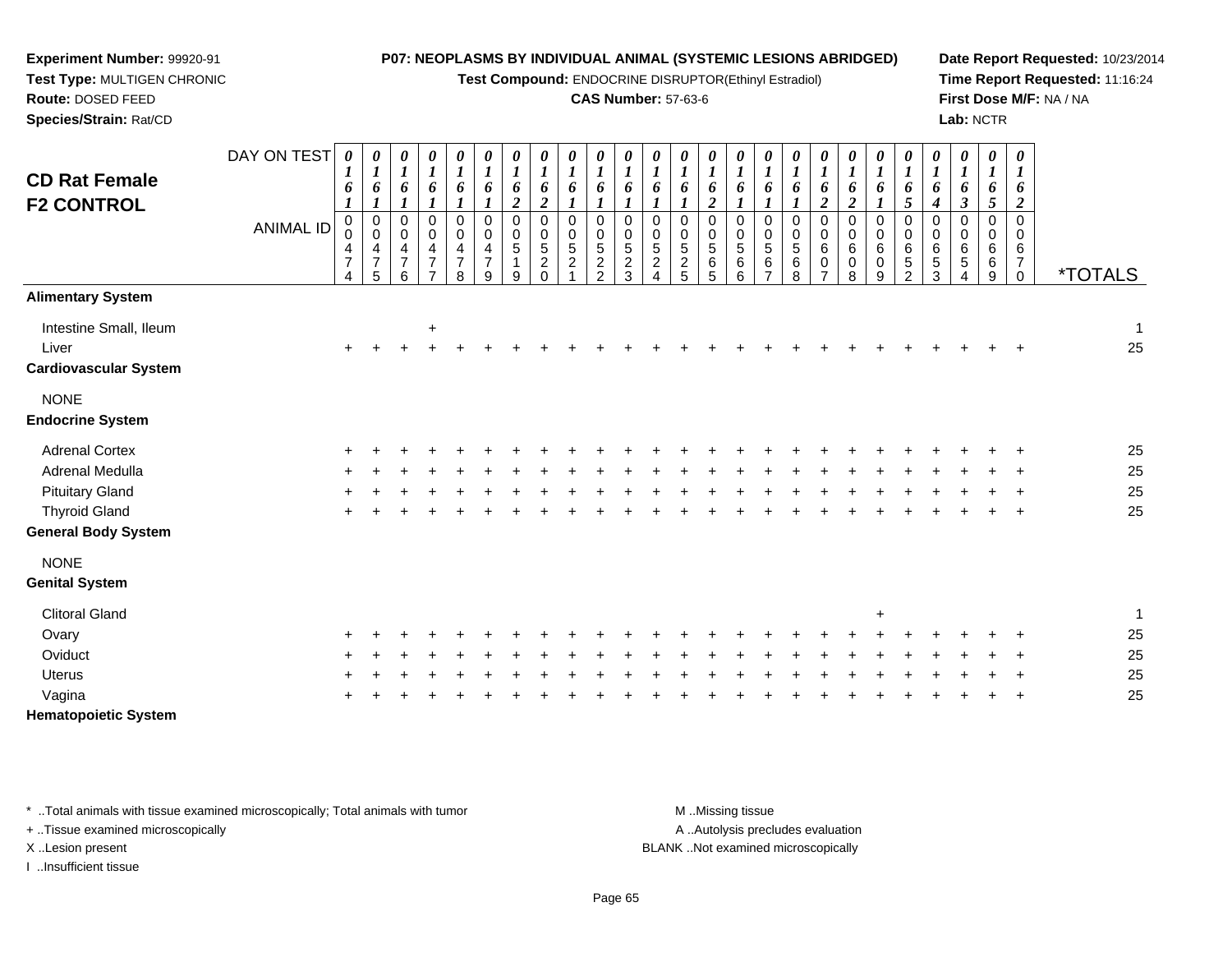**Test Compound:** ENDOCRINE DISRUPTOR(Ethinyl Estradiol)

## **CAS Number:** 57-63-6

**Date Report Requested:** 10/23/2014 **Time Report Requested:** 11:16:24**First Dose M/F:** NA / NA**Lab:** NCTR

**Experiment Number:** 99920-91 **Test Type:** MULTIGEN CHRONIC**Route:** DOSED FEED**Species/Strain:** Rat/CD

| <b>CD Rat Female</b><br><b>F2 CONTROL</b>                             | DAY ON TEST<br><b>ANIMAL ID</b> | 0<br>$\boldsymbol{l}$<br>6<br>$\pmb{0}$<br>$\mathsf{O}\xspace$<br>4<br>$\overline{7}$<br>4 | 0<br>$\boldsymbol{l}$<br>6<br>$\boldsymbol{l}$<br>0<br>$\mathbf 0$<br>4<br>$\overline{7}$<br>5 | 0<br>$\boldsymbol{l}$<br>6<br>0<br>0<br>4<br>$\overline{7}$<br>6 | 0<br>$\boldsymbol{l}$<br>6<br>$\mathbf 0$<br>0<br>4<br>$\overline{7}$<br>$\overline{ }$ | 0<br>$\boldsymbol{l}$<br>6<br>0<br>0<br>4<br>$\overline{7}$<br>8 | 0<br>$\boldsymbol{l}$<br>6<br>1<br>0<br>$\mathsf 0$<br>4<br>$\overline{7}$<br>9 | 0<br>$\boldsymbol{l}$<br>6<br>$\boldsymbol{2}$<br>$\boldsymbol{0}$<br>$\pmb{0}$<br>5<br>1<br>9 | 0<br>$\overline{\mathbf{I}}$<br>6<br>$\boldsymbol{2}$<br>$\pmb{0}$<br>$\mathbf 0$<br>$\sqrt{5}$<br>$\overline{c}$<br>$\mathbf 0$ | $\frac{\theta}{I}$<br>6<br>$\Omega$<br>$\mathbf 0$<br>5<br>$\overline{c}$ | 0<br>$\boldsymbol{l}$<br>6<br>0<br>0<br>5<br>$\overline{c}$<br>2 | $\boldsymbol{\theta}$<br>$\boldsymbol{l}$<br>6<br>$\Omega$<br>0<br>5<br>$\overline{2}$<br>3 | 0<br>$\boldsymbol{l}$<br>6<br>$\Omega$<br>0<br>5<br>$\overline{c}$ | 0<br>$\boldsymbol{l}$<br>6<br>0<br>0<br>5<br>$\overline{c}$<br>5 | 0<br>$\boldsymbol{l}$<br>6<br>$\boldsymbol{2}$<br>$\Omega$<br>$\mathbf 0$<br>5<br>6<br>5 | 0<br>$\boldsymbol{l}$<br>6<br>$\mathbf 0$<br>$\mathbf 0$<br>$\sqrt{5}$<br>$\,6$<br>6 | 0<br>$\overline{\mathbf{I}}$<br>6<br>$\Omega$<br>0<br>5<br>6<br>$\overline{7}$ | 0<br>$\boldsymbol{l}$<br>6<br>0<br>0<br>5<br>6<br>8 | $\boldsymbol{\theta}$<br>$\boldsymbol{l}$<br>6<br>$\boldsymbol{2}$<br>$\Omega$<br>0<br>6<br>0<br>$\overline{7}$ | 0<br>$\boldsymbol{l}$<br>6<br>$\overline{2}$<br>$\mathbf 0$<br>0<br>6<br>0<br>8 | 0<br>$\boldsymbol{l}$<br>6<br>0<br>0<br>6<br>0<br>9 | 0<br>$\boldsymbol{l}$<br>6<br>5<br>$\Omega$<br>$\pmb{0}$<br>6<br>$\,$ 5 $\,$<br>2 | 0<br>$\boldsymbol{l}$<br>6<br>$\boldsymbol{4}$<br>$\mathbf 0$<br>0<br>6<br>$\sqrt{5}$<br>3 | 0<br>$\boldsymbol{l}$<br>6<br>$\mathfrak{z}$<br>$\Omega$<br>0<br>6<br>5<br>4 | $\pmb{\theta}$<br>$\boldsymbol{l}$<br>6<br>$\mathfrak{H}$<br>0<br>0<br>6<br>6<br>9 | $\boldsymbol{\theta}$<br>$\boldsymbol{l}$<br>6<br>$\overline{2}$<br>$\mathbf 0$<br>$\mathbf 0$<br>6<br>7<br>$\mathbf 0$ | <i><b>*TOTALS</b></i> |
|-----------------------------------------------------------------------|---------------------------------|--------------------------------------------------------------------------------------------|------------------------------------------------------------------------------------------------|------------------------------------------------------------------|-----------------------------------------------------------------------------------------|------------------------------------------------------------------|---------------------------------------------------------------------------------|------------------------------------------------------------------------------------------------|----------------------------------------------------------------------------------------------------------------------------------|---------------------------------------------------------------------------|------------------------------------------------------------------|---------------------------------------------------------------------------------------------|--------------------------------------------------------------------|------------------------------------------------------------------|------------------------------------------------------------------------------------------|--------------------------------------------------------------------------------------|--------------------------------------------------------------------------------|-----------------------------------------------------|-----------------------------------------------------------------------------------------------------------------|---------------------------------------------------------------------------------|-----------------------------------------------------|-----------------------------------------------------------------------------------|--------------------------------------------------------------------------------------------|------------------------------------------------------------------------------|------------------------------------------------------------------------------------|-------------------------------------------------------------------------------------------------------------------------|-----------------------|
| <b>Bone Marrow</b><br>Spleen<br>Thymus<br><b>Integumentary System</b> |                                 | $\ddot{}$                                                                                  |                                                                                                |                                                                  |                                                                                         |                                                                  |                                                                                 |                                                                                                |                                                                                                                                  |                                                                           |                                                                  |                                                                                             |                                                                    |                                                                  |                                                                                          |                                                                                      |                                                                                |                                                     |                                                                                                                 |                                                                                 |                                                     |                                                                                   |                                                                                            |                                                                              |                                                                                    | $\ddot{}$                                                                                                               | 25<br>25<br>25        |
| Mammary Gland<br>Adenoma<br><b>Musculoskeletal System</b>             |                                 |                                                                                            |                                                                                                |                                                                  |                                                                                         |                                                                  |                                                                                 |                                                                                                |                                                                                                                                  |                                                                           |                                                                  |                                                                                             |                                                                    |                                                                  |                                                                                          |                                                                                      |                                                                                | X                                                   |                                                                                                                 |                                                                                 |                                                     |                                                                                   |                                                                                            |                                                                              |                                                                                    |                                                                                                                         | 25<br>$\mathbf{1}$    |
| Bone<br><b>Nervous System</b>                                         |                                 |                                                                                            |                                                                                                |                                                                  |                                                                                         |                                                                  |                                                                                 |                                                                                                |                                                                                                                                  |                                                                           |                                                                  |                                                                                             |                                                                    |                                                                  |                                                                                          |                                                                                      |                                                                                |                                                     |                                                                                                                 |                                                                                 |                                                     |                                                                                   |                                                                                            |                                                                              |                                                                                    |                                                                                                                         | 25                    |
| <b>NONE</b><br><b>Respiratory System</b>                              |                                 |                                                                                            |                                                                                                |                                                                  |                                                                                         |                                                                  |                                                                                 |                                                                                                |                                                                                                                                  |                                                                           |                                                                  |                                                                                             |                                                                    |                                                                  |                                                                                          |                                                                                      |                                                                                |                                                     |                                                                                                                 |                                                                                 |                                                     |                                                                                   |                                                                                            |                                                                              |                                                                                    |                                                                                                                         |                       |
| <b>NONE</b><br><b>Special Senses System</b>                           |                                 |                                                                                            |                                                                                                |                                                                  |                                                                                         |                                                                  |                                                                                 |                                                                                                |                                                                                                                                  |                                                                           |                                                                  |                                                                                             |                                                                    |                                                                  |                                                                                          |                                                                                      |                                                                                |                                                     |                                                                                                                 |                                                                                 |                                                     |                                                                                   |                                                                                            |                                                                              |                                                                                    |                                                                                                                         |                       |
| <b>NONE</b><br><b>Urinary System</b>                                  |                                 |                                                                                            |                                                                                                |                                                                  |                                                                                         |                                                                  |                                                                                 |                                                                                                |                                                                                                                                  |                                                                           |                                                                  |                                                                                             |                                                                    |                                                                  |                                                                                          |                                                                                      |                                                                                |                                                     |                                                                                                                 |                                                                                 |                                                     |                                                                                   |                                                                                            |                                                                              |                                                                                    |                                                                                                                         |                       |
| Kidney<br><b>SYSTEMIC LESIONS</b>                                     |                                 |                                                                                            |                                                                                                |                                                                  |                                                                                         |                                                                  |                                                                                 |                                                                                                |                                                                                                                                  |                                                                           |                                                                  |                                                                                             |                                                                    |                                                                  |                                                                                          |                                                                                      |                                                                                |                                                     |                                                                                                                 |                                                                                 |                                                     |                                                                                   |                                                                                            |                                                                              |                                                                                    |                                                                                                                         | 25                    |
| Multiple Organ                                                        |                                 |                                                                                            |                                                                                                |                                                                  |                                                                                         |                                                                  |                                                                                 |                                                                                                |                                                                                                                                  |                                                                           |                                                                  |                                                                                             |                                                                    |                                                                  |                                                                                          |                                                                                      |                                                                                |                                                     |                                                                                                                 |                                                                                 |                                                     |                                                                                   |                                                                                            |                                                                              |                                                                                    |                                                                                                                         | 25                    |

| Total animals with tissue examined microscopically; Total animals with tumor | M Missing tissue                   |
|------------------------------------------------------------------------------|------------------------------------|
| + . Tissue examined microscopically                                          | A Autolysis precludes evaluation   |
| X Lesion present                                                             | BLANK Not examined microscopically |
| …Insufficient tissue                                                         |                                    |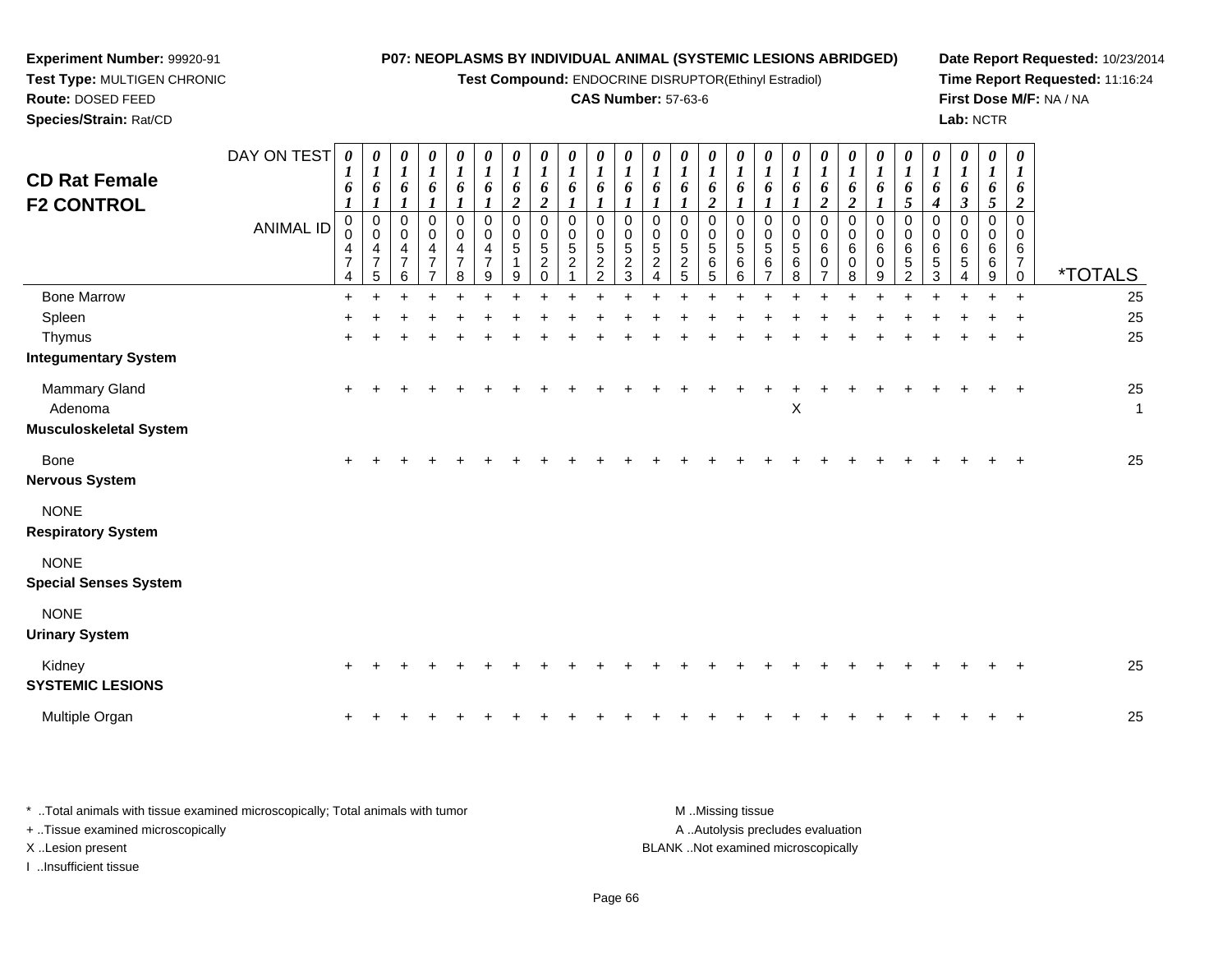**Test Compound:** ENDOCRINE DISRUPTOR(Ethinyl Estradiol)

### **CAS Number:** 57-63-6

**Date Report Requested:** 10/23/2014**Time Report Requested:** 11:16:24**First Dose M/F:** NA / NA**Lab:** NCTR

\*TOTALS

0<br>0<br>6<br>1

1

1

| Species/Strain: Rat/CD       |                  |                                        |                  |                                 |                              |                                 |                       |                       |                            |                              |                            |                                    |                       |                       |                  |                                 |                       |                       |                                              |
|------------------------------|------------------|----------------------------------------|------------------|---------------------------------|------------------------------|---------------------------------|-----------------------|-----------------------|----------------------------|------------------------------|----------------------------|------------------------------------|-----------------------|-----------------------|------------------|---------------------------------|-----------------------|-----------------------|----------------------------------------------|
|                              | DAY ON TEST      | 0                                      | 0                | 0<br>1                          | 0                            | 0<br>1                          | 0                     | 0                     | 0<br>1                     | 0                            | 0                          | 0                                  | 0                     | 0                     | 0                | 0                               | $\boldsymbol{\theta}$ | 0                     | $\boldsymbol{\theta}$                        |
| <b>CD Rat Female</b>         |                  | 6                                      | o                | 6                               | 6                            | 6                               | 6                     | 6<br>0                | 6<br>0                     | o<br>$\overline{2}$          | 6                          | o                                  | 6                     | 6                     | 6                | 6                               | 6                     | o                     | 6                                            |
| F <sub>2</sub> 2.0 PPB       | <b>ANIMAL ID</b> | 0<br>$\mathbf 0$<br>4<br>8<br>$\Omega$ | 0<br>0<br>4<br>8 | $\mathbf 0$<br>0<br>4<br>8<br>2 | $\Omega$<br>0<br>4<br>8<br>3 | $\mathbf 0$<br>0<br>4<br>8<br>4 | 0<br>0<br>4<br>8<br>5 | 0<br>0<br>4<br>8<br>6 | $\mathbf 0$<br>0<br>4<br>8 | $\Omega$<br>0<br>5<br>2<br>6 | $\mathbf 0$<br>0<br>5<br>2 | 0<br>0<br>5<br>$\overline{c}$<br>8 | 0<br>0<br>5<br>2<br>9 | 0<br>0<br>5<br>3<br>0 | 0<br>0<br>5<br>3 | $\mathbf 0$<br>0<br>5<br>3<br>2 | 0<br>0<br>5<br>3<br>3 | 0<br>0<br>5<br>6<br>9 | $\mathbf 0$<br>0<br>5<br>$\overline{7}$<br>0 |
| <b>Alimentary System</b>     |                  |                                        |                  |                                 |                              |                                 |                       |                       |                            |                              |                            |                                    |                       |                       |                  |                                 |                       |                       |                                              |
| <b>NONE</b>                  |                  |                                        |                  |                                 |                              |                                 |                       |                       |                            |                              |                            |                                    |                       |                       |                  |                                 |                       |                       |                                              |
| <b>Cardiovascular System</b> |                  |                                        |                  |                                 |                              |                                 |                       |                       |                            |                              |                            |                                    |                       |                       |                  |                                 |                       |                       |                                              |
| <b>NONE</b><br>.             |                  |                                        |                  |                                 |                              |                                 |                       |                       |                            |                              |                            |                                    |                       |                       |                  |                                 |                       |                       |                                              |

**Endocrine System**

#### NONE

#### **General Body System**

**Experiment Number:** 99920-91**Test Type:** MULTIGEN CHRONIC

**Route:** DOSED FEED

### NONE

#### **Genital System**

| <b>Clitoral Gland</b>                      |     |  |  |  |  |   |  | $\overline{+}$ |  |   |    |     |   | $\ddot{}$ |         |         | 2  |
|--------------------------------------------|-----|--|--|--|--|---|--|----------------|--|---|----|-----|---|-----------|---------|---------|----|
| Ovary                                      | $+$ |  |  |  |  |   |  |                |  |   |    |     |   |           |         | $+$     | 25 |
| Oviduct                                    | $+$ |  |  |  |  |   |  |                |  | ÷ |    |     |   |           |         | $+$ $+$ | 25 |
| Uterus                                     | $+$ |  |  |  |  |   |  |                |  |   |    |     |   |           | $+$ $-$ | $+$     | 25 |
| Vagina                                     | $+$ |  |  |  |  | ÷ |  |                |  | ÷ | ÷. | $+$ | ÷ |           |         | $+$ $+$ | 25 |
| <b>Hematopoietic System</b>                |     |  |  |  |  |   |  |                |  |   |    |     |   |           |         |         |    |
| <b>NONE</b><br><b>Integumentary System</b> |     |  |  |  |  |   |  |                |  |   |    |     |   |           |         |         |    |
| <b>Mammary Gland</b>                       | $+$ |  |  |  |  |   |  |                |  |   |    |     |   |           |         | $+$     | 25 |

\* ..Total animals with tissue examined microscopically; Total animals with tumor **M** ...Missing tissue M ...Missing tissue A .. Autolysis precludes evaluation + ..Tissue examined microscopically X ..Lesion present BLANK ..Not examined microscopicallyI ..Insufficient tissue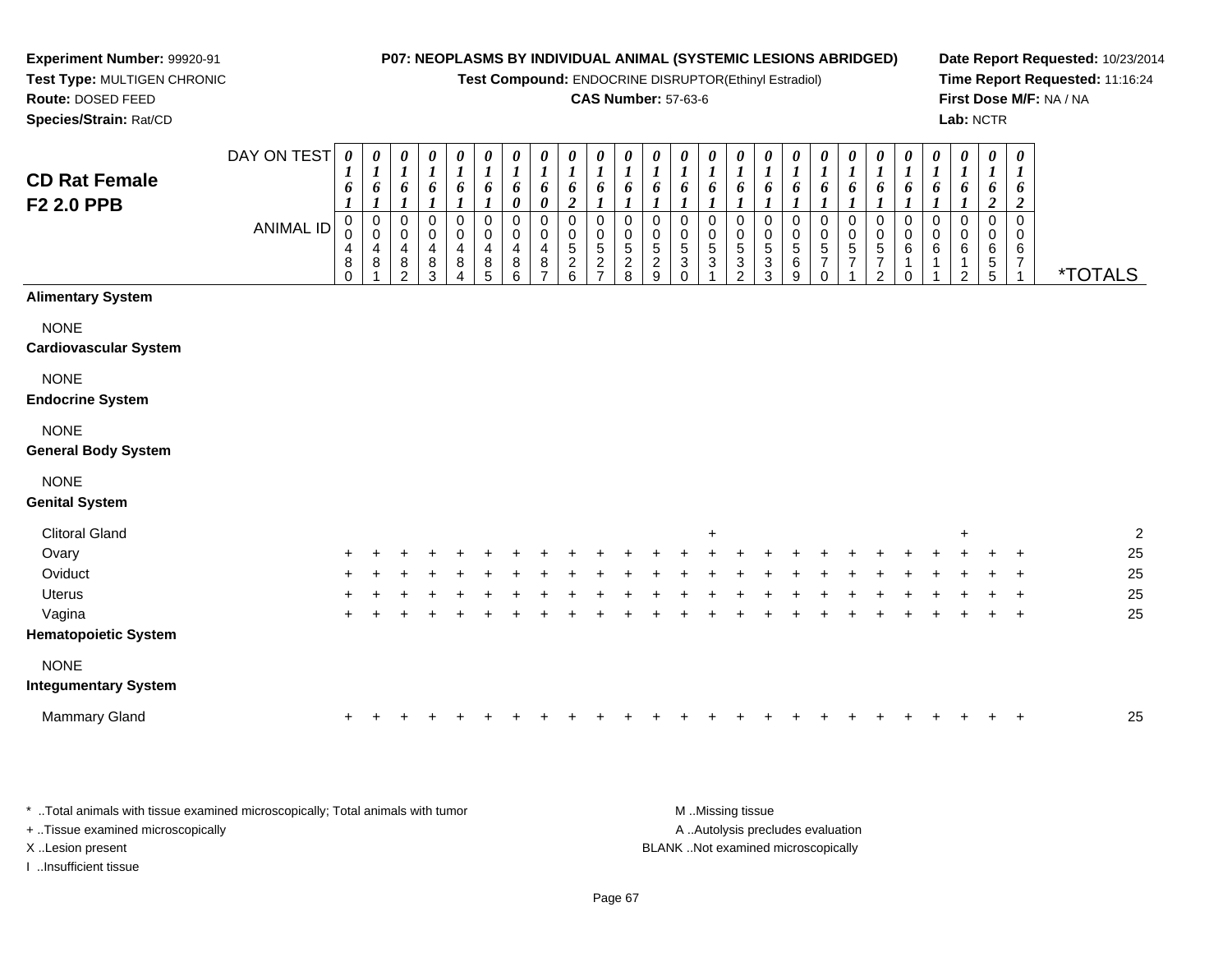**Test Compound:** ENDOCRINE DISRUPTOR(Ethinyl Estradiol)

### **CAS Number:** 57-63-6

**Date Report Requested:** 10/23/2014**Time Report Requested:** 11:16:24**First Dose M/F:** NA / NA**Lab:** NCTR

 **Test Type:** MULTIGEN CHRONIC**Route:** DOSED FEED**Species/Strain:** Rat/CD

**Experiment Number:** 99920-91

| <b>CD Rat Female</b><br><b>F2 2.0 PPB</b>   | DAY ON TEST<br>ANIMAL ID | $\boldsymbol{\theta}$<br>$\boldsymbol{l}$<br>6<br>0<br>$\,0\,$<br>$\overline{\mathbf{r}}$<br>$\bf 8$<br>$\Omega$ | 0<br>$\boldsymbol{l}$<br>6<br>$\pmb{0}$<br>$\pmb{0}$<br>$\overline{\mathbf{r}}$<br>$\bf8$ | 0<br>$\boldsymbol{l}$<br>6<br>0<br>$\pmb{0}$<br>$\overline{4}$<br>$\, 8$<br>2 | 0<br>$\boldsymbol{l}$<br>0<br>4<br>8<br>3 | $\boldsymbol{\theta}$<br>$\boldsymbol{l}$<br>6<br>0<br>$\,0\,$<br>4<br>8 | $\frac{\theta}{I}$<br>6<br>0<br>$\overline{0}$<br>$\overline{\mathbf{4}}$<br>$\bf 8$<br>5 | 0<br>$\boldsymbol{l}$<br>6<br>0<br>0<br>$\pmb{0}$<br>$^{\,4}_{\,8}$<br>6 | $\boldsymbol{\theta}$<br>$\boldsymbol{l}$<br>6<br>0<br>0<br>$\pmb{0}$<br>$\overline{\mathbf{4}}$<br>$\bf 8$<br>$\overline{ }$ | $\begin{matrix} 0 \\ 1 \end{matrix}$<br>6<br>$\overline{2}$<br>0<br>$\begin{array}{c} 0 \\ 5 \end{array}$<br>$\overline{c}$<br>6 | $\boldsymbol{\theta}$<br>$\mathbf{r}$<br>6<br>0<br>0<br>$\,$ 5 $\,$<br>$\overline{2}$<br>$\overline{ }$ | 0<br>$\boldsymbol{l}$<br>0<br>5<br>$\overline{\mathbf{c}}$<br>8 | $\boldsymbol{\theta}$<br>$\mathbf{r}$<br>6<br>0<br>0<br>5<br>$\boldsymbol{2}$<br>9 | $\boldsymbol{\theta}$<br>6<br>$\mathbf 0$<br>5<br>3<br>$\Omega$ | 0<br>$\boldsymbol{l}$<br>6<br>$\pmb{0}$<br>$\sqrt{5}$<br>$\mathbf{3}$ | 0<br>$\boldsymbol{l}$<br>6<br>0<br>$\pmb{0}$<br>$\sqrt{5}$<br>$\sqrt{3}$<br>2 | 0<br>$\mathbf{I}$<br>6<br>0<br>$\begin{array}{c} 0 \\ 5 \end{array}$<br>3<br>3 | $\boldsymbol{\theta}$<br>6<br>0<br>$\pmb{0}$<br>$\,$ 5 $\,$<br>$\,6$<br>9 | 0<br>0<br>5<br>$\overline{7}$ | $\boldsymbol{\theta}$<br>$\mathbf{r}$<br>6<br>0<br>$\pmb{0}$<br>5<br>$\overline{7}$ | $\frac{\theta}{I}$<br>6<br>0<br>$\mathbf 0$<br>5<br>7<br>2 | 0<br>$\boldsymbol{l}$<br>6<br>0<br>$\pmb{0}$<br>$\,6$ | $\boldsymbol{\theta}$<br>$\boldsymbol{l}$<br>6<br>0<br>$\pmb{0}$<br>$\,6$<br>1 | 0<br>$\boldsymbol{l}$<br>6<br>0<br>0<br>6<br>$\overline{A}$<br>$\overline{2}$ | 0<br>$\boldsymbol{l}$<br>6<br>$\boldsymbol{2}$<br>0<br>0<br>6<br>$\sqrt{5}$<br>5 | $\pmb{\theta}$<br>$\boldsymbol{l}$<br>6<br>$\overline{2}$<br>$\Omega$<br>0<br>6<br>7 | <i><b>*TOTALS</b></i> |
|---------------------------------------------|--------------------------|------------------------------------------------------------------------------------------------------------------|-------------------------------------------------------------------------------------------|-------------------------------------------------------------------------------|-------------------------------------------|--------------------------------------------------------------------------|-------------------------------------------------------------------------------------------|--------------------------------------------------------------------------|-------------------------------------------------------------------------------------------------------------------------------|----------------------------------------------------------------------------------------------------------------------------------|---------------------------------------------------------------------------------------------------------|-----------------------------------------------------------------|------------------------------------------------------------------------------------|-----------------------------------------------------------------|-----------------------------------------------------------------------|-------------------------------------------------------------------------------|--------------------------------------------------------------------------------|---------------------------------------------------------------------------|-------------------------------|-------------------------------------------------------------------------------------|------------------------------------------------------------|-------------------------------------------------------|--------------------------------------------------------------------------------|-------------------------------------------------------------------------------|----------------------------------------------------------------------------------|--------------------------------------------------------------------------------------|-----------------------|
| <b>Musculoskeletal System</b>               |                          |                                                                                                                  |                                                                                           |                                                                               |                                           |                                                                          |                                                                                           |                                                                          |                                                                                                                               |                                                                                                                                  |                                                                                                         |                                                                 |                                                                                    |                                                                 |                                                                       |                                                                               |                                                                                |                                                                           |                               |                                                                                     |                                                            |                                                       |                                                                                |                                                                               |                                                                                  |                                                                                      |                       |
| <b>NONE</b><br><b>Nervous System</b>        |                          |                                                                                                                  |                                                                                           |                                                                               |                                           |                                                                          |                                                                                           |                                                                          |                                                                                                                               |                                                                                                                                  |                                                                                                         |                                                                 |                                                                                    |                                                                 |                                                                       |                                                                               |                                                                                |                                                                           |                               |                                                                                     |                                                            |                                                       |                                                                                |                                                                               |                                                                                  |                                                                                      |                       |
| <b>NONE</b><br><b>Respiratory System</b>    |                          |                                                                                                                  |                                                                                           |                                                                               |                                           |                                                                          |                                                                                           |                                                                          |                                                                                                                               |                                                                                                                                  |                                                                                                         |                                                                 |                                                                                    |                                                                 |                                                                       |                                                                               |                                                                                |                                                                           |                               |                                                                                     |                                                            |                                                       |                                                                                |                                                                               |                                                                                  |                                                                                      |                       |
| <b>NONE</b><br><b>Special Senses System</b> |                          |                                                                                                                  |                                                                                           |                                                                               |                                           |                                                                          |                                                                                           |                                                                          |                                                                                                                               |                                                                                                                                  |                                                                                                         |                                                                 |                                                                                    |                                                                 |                                                                       |                                                                               |                                                                                |                                                                           |                               |                                                                                     |                                                            |                                                       |                                                                                |                                                                               |                                                                                  |                                                                                      |                       |
| <b>NONE</b><br><b>Urinary System</b>        |                          |                                                                                                                  |                                                                                           |                                                                               |                                           |                                                                          |                                                                                           |                                                                          |                                                                                                                               |                                                                                                                                  |                                                                                                         |                                                                 |                                                                                    |                                                                 |                                                                       |                                                                               |                                                                                |                                                                           |                               |                                                                                     |                                                            |                                                       |                                                                                |                                                                               |                                                                                  |                                                                                      |                       |
| Kidney<br><b>SYSTEMIC LESIONS</b>           |                          | $+$                                                                                                              |                                                                                           |                                                                               |                                           |                                                                          |                                                                                           |                                                                          |                                                                                                                               |                                                                                                                                  |                                                                                                         |                                                                 |                                                                                    |                                                                 |                                                                       |                                                                               |                                                                                |                                                                           |                               |                                                                                     |                                                            |                                                       |                                                                                |                                                                               |                                                                                  | $_{+}$                                                                               | 25                    |
| Multiple Organ                              |                          |                                                                                                                  |                                                                                           |                                                                               |                                           |                                                                          |                                                                                           |                                                                          |                                                                                                                               |                                                                                                                                  |                                                                                                         |                                                                 |                                                                                    |                                                                 |                                                                       |                                                                               |                                                                                |                                                                           |                               |                                                                                     |                                                            |                                                       |                                                                                |                                                                               |                                                                                  | $\ddot{}$                                                                            | 25                    |

\* ..Total animals with tissue examined microscopically; Total animals with tumor **M** . Missing tissue M ..Missing tissue + ..Tissue examined microscopically

I ..Insufficient tissue

A ..Autolysis precludes evaluation X ..Lesion present BLANK ..Not examined microscopically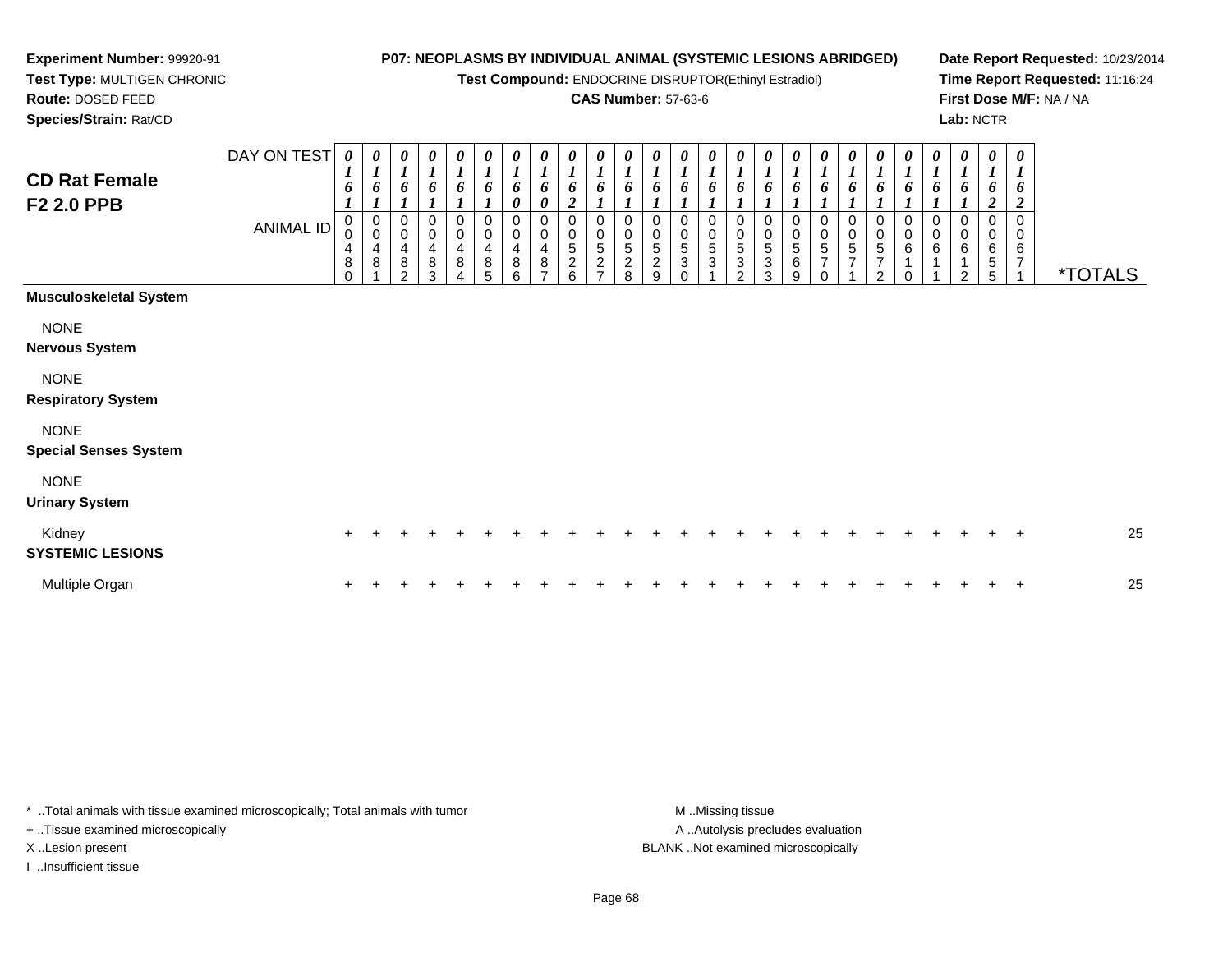**Test Compound:** ENDOCRINE DISRUPTOR(Ethinyl Estradiol)

### **CAS Number:** 57-63-6

**Date Report Requested:** 10/23/2014**Time Report Requested:** 11:16:25**First Dose M/F:** NA / NA**Lab:** NCTR

| <b>CD Rat Female</b><br><b>F2 10 PPB</b>   | DAY ON TEST<br><b>ANIMAL ID</b> | 0<br>1<br>6<br>$\boldsymbol{l}$<br>$\mathbf 0$<br>0<br>4<br>8<br>8 | $\boldsymbol{\theta}$<br>$\boldsymbol{l}$<br>6<br>$\boldsymbol{l}$<br>0<br>0<br>4<br>$\bf 8$<br>9 | 0<br>$\boldsymbol{l}$<br>6<br>$\boldsymbol{l}$<br>$\mathbf 0$<br>0<br>4<br>9<br>$\Omega$ | $\boldsymbol{\theta}$<br>$\boldsymbol{l}$<br>6<br>$\boldsymbol{l}$<br>$\mathbf 0$<br>$\mathbf 0$<br>$\frac{5}{3}$ | $\frac{\boldsymbol{0}}{\boldsymbol{1}}$<br>6<br>0<br>$\pmb{0}$<br>$\frac{5}{3}$ | 0<br>$\boldsymbol{l}$<br>6<br>0<br>$\boldsymbol{0}$<br>$\mathbf 5$<br>$\ensuremath{\mathsf{3}}$<br>6 | $\boldsymbol{\theta}$<br>$\boldsymbol{l}$<br>6<br>1<br>$\pmb{0}$<br>$\pmb{0}$<br>5<br>$\mathbf{3}$<br>$\overline{7}$ | 0<br>$\boldsymbol{l}$<br>6<br>$\mathbf 0$<br>0<br>5<br>3<br>8 | $\pmb{\theta}$<br>$\boldsymbol{l}$<br>6<br>$\Omega$<br>0<br>$\sqrt{5}$<br>$\overline{7}$<br>3 | 0<br>$\boldsymbol{l}$<br>6<br>1<br>0<br>0<br>5<br>$\overline{7}$ | $\pmb{\theta}$<br>$\boldsymbol{l}$<br>6<br>$\mathbf 0$<br>0<br>5<br>7<br>5 | 0<br>$\boldsymbol{l}$<br>6<br>0<br>0<br>$\frac{5}{7}$<br>6 | 0<br>$\boldsymbol{l}$<br>6<br>1<br>0<br>0<br>$\frac{5}{7}$<br>$\overline{7}$ | 0<br>$\boldsymbol{l}$<br>6<br>1<br>$\mathbf 0$<br>$\mathbf 0$<br>$\sqrt{5}$<br>$\overline{7}$<br>8 | $\boldsymbol{\theta}$<br>$\boldsymbol{l}$<br>6<br>$\mathbf{I}$<br>$\pmb{0}$<br>$\pmb{0}$<br>$\,$ 5 $\,$<br>$\overline{7}$<br>9 | 0<br>$\boldsymbol{l}$<br>6<br>0<br>0<br>5<br>8<br>$\Omega$ | $\pmb{\theta}$<br>$\boldsymbol{l}$<br>6<br>1<br>0<br>0<br>5<br>8 | $\boldsymbol{\theta}$<br>$\boldsymbol{l}$<br>6<br>$\boldsymbol{\beta}$<br>$\mathbf 0$<br>0<br>$\,6$<br>1<br>3 | 0<br>$\boldsymbol{l}$<br>6<br>$\overline{c}$<br>0<br>0<br>6<br>1<br>$\overline{A}$ | 0<br>$\boldsymbol{l}$<br>6<br>0<br>0<br>$\,6$<br>1<br>6 | 0<br>$\boldsymbol{l}$<br>6<br>0<br>0<br>6<br>1<br>$\overline{7}$ | $\pmb{\theta}$<br>$\boldsymbol{l}$<br>6<br>1<br>$\mathbf 0$<br>0<br>6<br>$\mathbf 1$<br>8 | 0<br>$\boldsymbol{l}$<br>6<br>0<br>0<br>6<br>1<br>9 | $\pmb{\theta}$<br>$\boldsymbol{l}$<br>6<br>$\boldsymbol{I}$<br>0<br>0<br>$\,6\,$<br>$^2_{0}$ | $\boldsymbol{\theta}$<br>$\boldsymbol{l}$<br>6<br>$\mathfrak{z}$<br>$\mathbf 0$<br>$\mathbf 0$<br>$\,6$<br>$\begin{array}{c} 5 \\ 6 \end{array}$ | <i><b>*TOTALS</b></i> |              |
|--------------------------------------------|---------------------------------|--------------------------------------------------------------------|---------------------------------------------------------------------------------------------------|------------------------------------------------------------------------------------------|-------------------------------------------------------------------------------------------------------------------|---------------------------------------------------------------------------------|------------------------------------------------------------------------------------------------------|----------------------------------------------------------------------------------------------------------------------|---------------------------------------------------------------|-----------------------------------------------------------------------------------------------|------------------------------------------------------------------|----------------------------------------------------------------------------|------------------------------------------------------------|------------------------------------------------------------------------------|----------------------------------------------------------------------------------------------------|--------------------------------------------------------------------------------------------------------------------------------|------------------------------------------------------------|------------------------------------------------------------------|---------------------------------------------------------------------------------------------------------------|------------------------------------------------------------------------------------|---------------------------------------------------------|------------------------------------------------------------------|-------------------------------------------------------------------------------------------|-----------------------------------------------------|----------------------------------------------------------------------------------------------|--------------------------------------------------------------------------------------------------------------------------------------------------|-----------------------|--------------|
| <b>Alimentary System</b>                   |                                 |                                                                    |                                                                                                   |                                                                                          |                                                                                                                   |                                                                                 |                                                                                                      |                                                                                                                      |                                                               |                                                                                               |                                                                  |                                                                            |                                                            |                                                                              |                                                                                                    |                                                                                                                                |                                                            |                                                                  |                                                                                                               |                                                                                    |                                                         |                                                                  |                                                                                           |                                                     |                                                                                              |                                                                                                                                                  |                       |              |
| Liver<br><b>Cardiovascular System</b>      |                                 |                                                                    |                                                                                                   |                                                                                          |                                                                                                                   |                                                                                 |                                                                                                      | $+$ $+$                                                                                                              |                                                               |                                                                                               |                                                                  |                                                                            |                                                            |                                                                              |                                                                                                    |                                                                                                                                |                                                            |                                                                  |                                                                                                               |                                                                                    |                                                         |                                                                  | $\ddot{}$                                                                                 |                                                     |                                                                                              |                                                                                                                                                  |                       | $\sqrt{3}$   |
| <b>NONE</b><br><b>Endocrine System</b>     |                                 |                                                                    |                                                                                                   |                                                                                          |                                                                                                                   |                                                                                 |                                                                                                      |                                                                                                                      |                                                               |                                                                                               |                                                                  |                                                                            |                                                            |                                                                              |                                                                                                    |                                                                                                                                |                                                            |                                                                  |                                                                                                               |                                                                                    |                                                         |                                                                  |                                                                                           |                                                     |                                                                                              |                                                                                                                                                  |                       |              |
| <b>NONE</b><br><b>General Body System</b>  |                                 |                                                                    |                                                                                                   |                                                                                          |                                                                                                                   |                                                                                 |                                                                                                      |                                                                                                                      |                                                               |                                                                                               |                                                                  |                                                                            |                                                            |                                                                              |                                                                                                    |                                                                                                                                |                                                            |                                                                  |                                                                                                               |                                                                                    |                                                         |                                                                  |                                                                                           |                                                     |                                                                                              |                                                                                                                                                  |                       |              |
| <b>NONE</b><br><b>Genital System</b>       |                                 |                                                                    |                                                                                                   |                                                                                          |                                                                                                                   |                                                                                 |                                                                                                      |                                                                                                                      |                                                               |                                                                                               |                                                                  |                                                                            |                                                            |                                                                              |                                                                                                    |                                                                                                                                |                                                            |                                                                  |                                                                                                               |                                                                                    |                                                         |                                                                  |                                                                                           |                                                     |                                                                                              |                                                                                                                                                  |                       |              |
| <b>Clitoral Gland</b>                      |                                 |                                                                    |                                                                                                   |                                                                                          |                                                                                                                   |                                                                                 |                                                                                                      |                                                                                                                      |                                                               |                                                                                               |                                                                  |                                                                            | $\ddot{}$                                                  |                                                                              |                                                                                                    |                                                                                                                                |                                                            |                                                                  |                                                                                                               |                                                                                    |                                                         |                                                                  |                                                                                           |                                                     |                                                                                              |                                                                                                                                                  |                       | $\mathbf{1}$ |
| Ovary                                      |                                 |                                                                    |                                                                                                   |                                                                                          |                                                                                                                   |                                                                                 |                                                                                                      |                                                                                                                      |                                                               |                                                                                               |                                                                  |                                                                            |                                                            |                                                                              |                                                                                                    |                                                                                                                                |                                                            |                                                                  |                                                                                                               |                                                                                    |                                                         |                                                                  |                                                                                           |                                                     |                                                                                              |                                                                                                                                                  |                       | 25           |
| Oviduct                                    |                                 |                                                                    |                                                                                                   |                                                                                          |                                                                                                                   |                                                                                 |                                                                                                      |                                                                                                                      |                                                               |                                                                                               |                                                                  |                                                                            |                                                            |                                                                              |                                                                                                    |                                                                                                                                |                                                            |                                                                  |                                                                                                               |                                                                                    |                                                         |                                                                  |                                                                                           |                                                     |                                                                                              |                                                                                                                                                  |                       | 25           |
| <b>Uterus</b>                              |                                 |                                                                    |                                                                                                   |                                                                                          |                                                                                                                   |                                                                                 |                                                                                                      |                                                                                                                      |                                                               |                                                                                               |                                                                  |                                                                            |                                                            |                                                                              |                                                                                                    |                                                                                                                                |                                                            |                                                                  |                                                                                                               |                                                                                    |                                                         |                                                                  |                                                                                           |                                                     |                                                                                              |                                                                                                                                                  |                       | 25           |
| Vagina                                     |                                 | ÷                                                                  |                                                                                                   |                                                                                          |                                                                                                                   |                                                                                 |                                                                                                      |                                                                                                                      |                                                               |                                                                                               |                                                                  |                                                                            |                                                            |                                                                              |                                                                                                    |                                                                                                                                |                                                            |                                                                  |                                                                                                               |                                                                                    |                                                         |                                                                  |                                                                                           |                                                     |                                                                                              | $\overline{ }$                                                                                                                                   |                       | 25           |
| <b>Hematopoietic System</b>                |                                 |                                                                    |                                                                                                   |                                                                                          |                                                                                                                   |                                                                                 |                                                                                                      |                                                                                                                      |                                                               |                                                                                               |                                                                  |                                                                            |                                                            |                                                                              |                                                                                                    |                                                                                                                                |                                                            |                                                                  |                                                                                                               |                                                                                    |                                                         |                                                                  |                                                                                           |                                                     |                                                                                              |                                                                                                                                                  |                       |              |
| <b>NONE</b><br><b>Integumentary System</b> |                                 |                                                                    |                                                                                                   |                                                                                          |                                                                                                                   |                                                                                 |                                                                                                      |                                                                                                                      |                                                               |                                                                                               |                                                                  |                                                                            |                                                            |                                                                              |                                                                                                    |                                                                                                                                |                                                            |                                                                  |                                                                                                               |                                                                                    |                                                         |                                                                  |                                                                                           |                                                     |                                                                                              |                                                                                                                                                  |                       |              |
| Mammary Gland                              |                                 |                                                                    |                                                                                                   |                                                                                          |                                                                                                                   |                                                                                 |                                                                                                      |                                                                                                                      |                                                               |                                                                                               |                                                                  |                                                                            |                                                            |                                                                              |                                                                                                    |                                                                                                                                |                                                            |                                                                  |                                                                                                               |                                                                                    |                                                         |                                                                  |                                                                                           |                                                     |                                                                                              |                                                                                                                                                  |                       | 25           |

\* ..Total animals with tissue examined microscopically; Total animals with tumor **M** ...Missing tissue M ...Missing tissue A ..Autolysis precludes evaluation + ..Tissue examined microscopically X ..Lesion present BLANK ..Not examined microscopicallyI ..Insufficient tissue

**Experiment Number:** 99920-91**Test Type:** MULTIGEN CHRONIC

**Route:** DOSED FEED**Species/Strain:** Rat/CD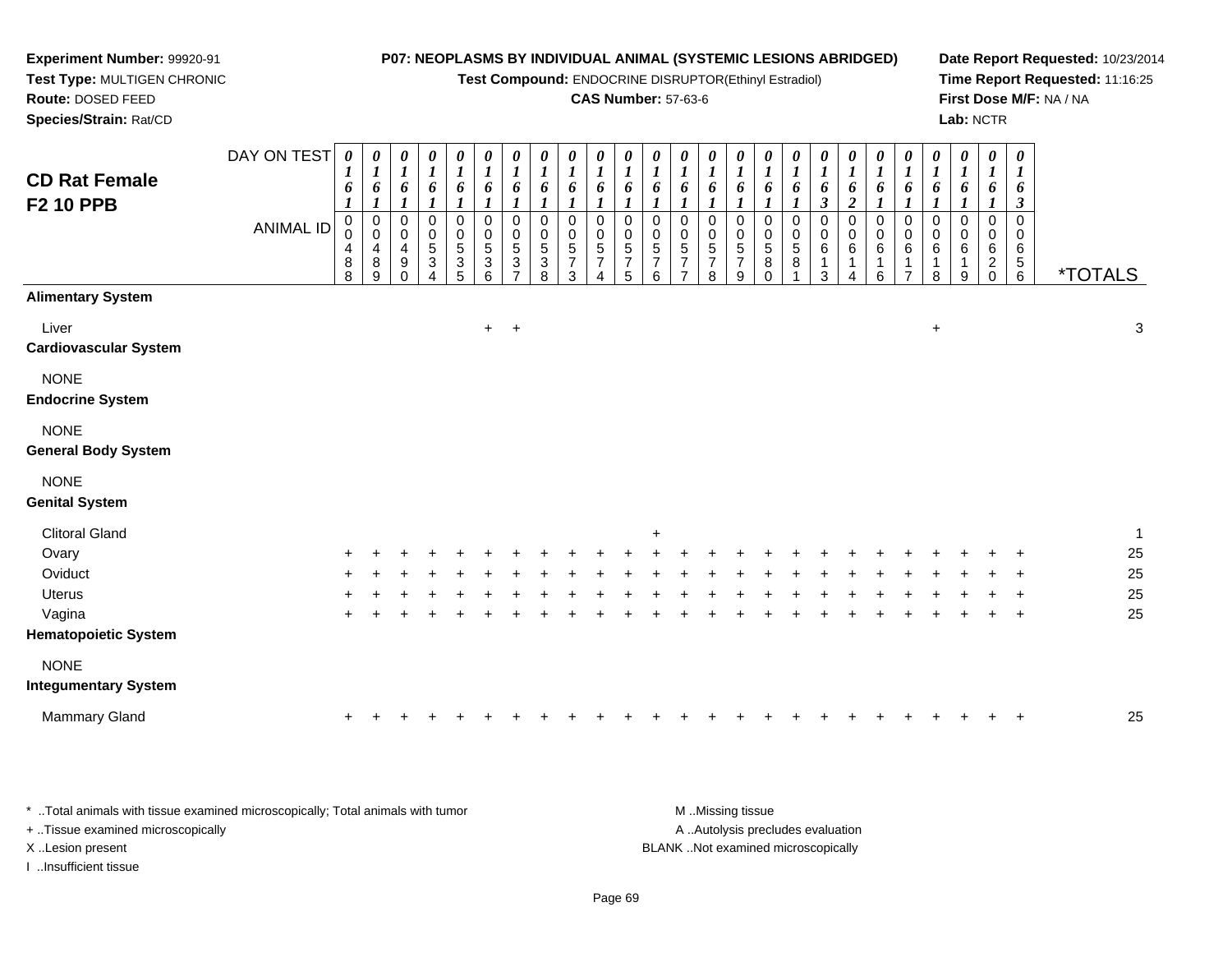**Test Compound:** ENDOCRINE DISRUPTOR(Ethinyl Estradiol)

### **CAS Number:** 57-63-6

**Date Report Requested:** 10/23/2014**Time Report Requested:** 11:16:25**First Dose M/F:** NA / NA**Lab:** NCTR

 **Test Type:** MULTIGEN CHRONIC**Route:** DOSED FEED**Species/Strain:** Rat/CD

**Experiment Number:** 99920-91

| <b>CD Rat Female</b><br><b>F2 10 PPB</b>    | DAY ON TEST<br><b>ANIMAL ID</b> | 0<br>6<br>0<br>$\pmb{0}$<br>4<br>8<br>8 | 0<br>$\boldsymbol{l}$<br>6<br>$\mathbf 0$<br>$\mathbf 0$<br>$\overline{\mathbf{4}}$<br>8<br>9 | 0<br>$\boldsymbol{l}$<br>6<br>0<br>$\pmb{0}$<br>$\overline{4}$<br>$\boldsymbol{9}$<br>$\Omega$ | $\pmb{\theta}$<br>$\boldsymbol{l}$<br>6<br>0<br>$\pmb{0}$<br>$\mathbf 5$<br>$\ensuremath{\mathsf{3}}$ | $\begin{matrix} 0 \\ 1 \end{matrix}$<br>6<br>$\begin{array}{c} 0 \\ 0 \\ 5 \\ 3 \end{array}$<br>$\overline{5}$ | 0<br>$\boldsymbol{l}$<br>6<br>0<br>$\frac{0}{5}$<br>$6\phantom{a}$ | 0<br>$\boldsymbol{l}$<br>6<br>0<br>$\begin{array}{c} 0 \\ 5 \end{array}$<br>$\ensuremath{\mathsf{3}}$<br>$\overline{ }$ | 0<br>1<br>6<br>0<br>$\pmb{0}$<br>$\sqrt{5}$<br>$\ensuremath{\mathsf{3}}$<br>8 | 0<br>6<br>0<br>0<br>5<br>$\overline{7}$<br>3 | 0<br>$\boldsymbol{l}$<br>6<br>0<br>$\pmb{0}$<br>5<br>$\overline{7}$<br>4 | 0<br>$\boldsymbol{l}$<br>6<br>$\mathbf 0$<br>$\boldsymbol{0}$<br>5<br>$\overline{7}$<br>5 | 0<br>6<br>0<br>$\overline{0}$<br>5<br>$\overline{7}$<br>6 | 0<br>6<br>0<br>$\boldsymbol{0}$<br>$\frac{5}{7}$<br>$\overline{ }$ | 0<br>$\boldsymbol{l}$<br>6<br>0<br>0<br>$\,$ 5 $\,$<br>$\boldsymbol{7}$<br>8 | 0<br>$\boldsymbol{l}$<br>6<br>0<br>$\mathbf 0$<br>$\overline{5}$<br>$\overline{7}$<br>9 | 0<br>6<br>0<br>$\mathbf 0$<br>$\,$ 5 $\,$<br>$\bf 8$<br>∩ | 0<br>6<br>0<br>$\pmb{0}$<br>$\mathbf 5$<br>8 | 6<br>3<br>$\mathbf 0$<br>6<br>3 | 0<br>6<br>$\overline{\mathbf{c}}$<br>0<br>$\pmb{0}$<br>$\,6$<br>4 | 0<br>6<br>0<br>$\pmb{0}$<br>$\,6$<br>6 | 0<br>6<br>0<br>$\pmb{0}$<br>6<br>$\overline{ }$ | $\boldsymbol{\theta}$<br>$\boldsymbol{l}$<br>6<br>0<br>$\mathbf 0$<br>$\,6\,$<br>1<br>8 | $\pmb{\theta}$<br>$\boldsymbol{l}$<br>6<br>0<br>$\,0\,$<br>$\,6$<br>1<br>9 | $\boldsymbol{\theta}$<br>$\boldsymbol{l}$<br>6<br>0<br>$\pmb{0}$<br>$\,6$<br>$\sqrt{2}$<br>$\mathbf 0$ | 0<br>$\boldsymbol{l}$<br>6<br>3<br>0<br>$\mathbf 0$<br>6<br>$\,$ 5 $\,$<br>6 | <i><b>*TOTALS</b></i> |
|---------------------------------------------|---------------------------------|-----------------------------------------|-----------------------------------------------------------------------------------------------|------------------------------------------------------------------------------------------------|-------------------------------------------------------------------------------------------------------|----------------------------------------------------------------------------------------------------------------|--------------------------------------------------------------------|-------------------------------------------------------------------------------------------------------------------------|-------------------------------------------------------------------------------|----------------------------------------------|--------------------------------------------------------------------------|-------------------------------------------------------------------------------------------|-----------------------------------------------------------|--------------------------------------------------------------------|------------------------------------------------------------------------------|-----------------------------------------------------------------------------------------|-----------------------------------------------------------|----------------------------------------------|---------------------------------|-------------------------------------------------------------------|----------------------------------------|-------------------------------------------------|-----------------------------------------------------------------------------------------|----------------------------------------------------------------------------|--------------------------------------------------------------------------------------------------------|------------------------------------------------------------------------------|-----------------------|
| <b>Musculoskeletal System</b>               |                                 |                                         |                                                                                               |                                                                                                |                                                                                                       |                                                                                                                |                                                                    |                                                                                                                         |                                                                               |                                              |                                                                          |                                                                                           |                                                           |                                                                    |                                                                              |                                                                                         |                                                           |                                              |                                 |                                                                   |                                        |                                                 |                                                                                         |                                                                            |                                                                                                        |                                                                              |                       |
| <b>NONE</b><br><b>Nervous System</b>        |                                 |                                         |                                                                                               |                                                                                                |                                                                                                       |                                                                                                                |                                                                    |                                                                                                                         |                                                                               |                                              |                                                                          |                                                                                           |                                                           |                                                                    |                                                                              |                                                                                         |                                                           |                                              |                                 |                                                                   |                                        |                                                 |                                                                                         |                                                                            |                                                                                                        |                                                                              |                       |
| <b>NONE</b><br><b>Respiratory System</b>    |                                 |                                         |                                                                                               |                                                                                                |                                                                                                       |                                                                                                                |                                                                    |                                                                                                                         |                                                                               |                                              |                                                                          |                                                                                           |                                                           |                                                                    |                                                                              |                                                                                         |                                                           |                                              |                                 |                                                                   |                                        |                                                 |                                                                                         |                                                                            |                                                                                                        |                                                                              |                       |
| <b>NONE</b><br><b>Special Senses System</b> |                                 |                                         |                                                                                               |                                                                                                |                                                                                                       |                                                                                                                |                                                                    |                                                                                                                         |                                                                               |                                              |                                                                          |                                                                                           |                                                           |                                                                    |                                                                              |                                                                                         |                                                           |                                              |                                 |                                                                   |                                        |                                                 |                                                                                         |                                                                            |                                                                                                        |                                                                              |                       |
| <b>NONE</b><br><b>Urinary System</b>        |                                 |                                         |                                                                                               |                                                                                                |                                                                                                       |                                                                                                                |                                                                    |                                                                                                                         |                                                                               |                                              |                                                                          |                                                                                           |                                                           |                                                                    |                                                                              |                                                                                         |                                                           |                                              |                                 |                                                                   |                                        |                                                 |                                                                                         |                                                                            |                                                                                                        |                                                                              |                       |
| Kidney<br><b>SYSTEMIC LESIONS</b>           |                                 | $\pm$                                   |                                                                                               |                                                                                                |                                                                                                       |                                                                                                                |                                                                    |                                                                                                                         |                                                                               |                                              |                                                                          |                                                                                           |                                                           |                                                                    |                                                                              |                                                                                         |                                                           |                                              |                                 |                                                                   |                                        |                                                 |                                                                                         |                                                                            |                                                                                                        | $\ddot{}$                                                                    | 25                    |
| Multiple Organ                              |                                 |                                         |                                                                                               |                                                                                                |                                                                                                       |                                                                                                                |                                                                    |                                                                                                                         |                                                                               |                                              |                                                                          |                                                                                           |                                                           |                                                                    |                                                                              |                                                                                         |                                                           |                                              |                                 |                                                                   |                                        |                                                 |                                                                                         |                                                                            |                                                                                                        | $\ddot{}$                                                                    | 25                    |

\* ..Total animals with tissue examined microscopically; Total animals with tumor **M** . Missing tissue M ..Missing tissue + ..Tissue examined microscopically

I ..Insufficient tissue

A ..Autolysis precludes evaluation X ..Lesion present BLANK ..Not examined microscopically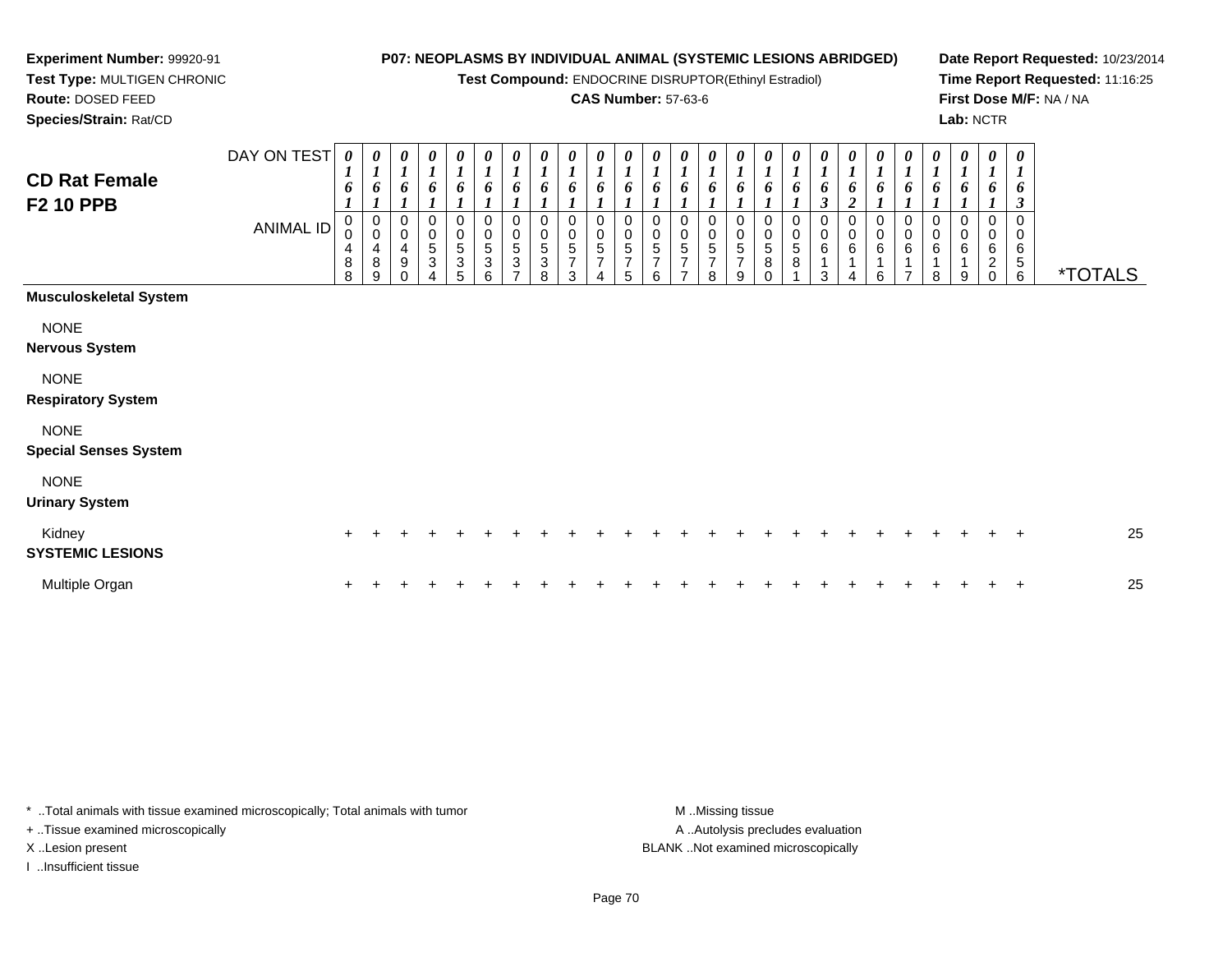**Test Compound:** ENDOCRINE DISRUPTOR(Ethinyl Estradiol)

### **CAS Number:** 57-63-6

**Date Report Requested:** 10/23/2014**Time Report Requested:** 11:16:25**First Dose M/F:** NA / NA**Lab:** NCTR

> *1 6*

**Route:** DOSED FEED **Species/Strain:** Rat/CDDAY ON TEST **CD Rat FemaleF2 50 PPB***0 1 6 10 1 6 10 1 6 10 1 6 0 1 6 0 1 6 0 1 6 10 1 6 10 1 6 10 1 6 1*

**Experiment Number:** 99920-91**Test Type:** MULTIGEN CHRONIC

| <b>CD Rat Female</b><br><b>F2 50 PPB</b>           | DAY ON TEST<br><b>ANIMAL ID</b> | 0<br>$\boldsymbol{l}$<br>6<br>$\begin{smallmatrix}0\\0\end{smallmatrix}$<br>$\overline{\mathbf{4}}$ | 0<br>$\boldsymbol{l}$<br>6<br>$\boldsymbol{l}$<br>$\mathbf 0$<br>$\mathbf 0$<br>$\overline{4}$ | 0<br>$\boldsymbol{l}$<br>6<br>$\boldsymbol{l}$<br>$\mathsf 0$<br>$\mathbf 0$<br>$\overline{4}$ | 0<br>$\boldsymbol{l}$<br>6<br>$\boldsymbol{2}$<br>$\overline{0}$<br>0<br>$\,$ 5 $\,$ | 0<br>$\boldsymbol{l}$<br>6<br>$\overline{2}$<br>$\pmb{0}$<br>$\begin{array}{c} 0 \\ 5 \end{array}$ | 0<br>$\boldsymbol{l}$<br>6<br>$\overline{2}$<br>$\pmb{0}$<br>$\begin{array}{c} 0 \\ 5 \end{array}$ | 0<br>$\boldsymbol{l}$<br>6<br>$\pmb{0}$<br>$\pmb{0}$<br>$\overline{5}$ | 0<br>$\boldsymbol{l}$<br>6<br>$\pmb{0}$<br>$\begin{array}{c} 0 \\ 5 \end{array}$ | $\boldsymbol{\theta}$<br>$\boldsymbol{l}$<br>6<br>$\mathbf 0$<br>0<br>$\sqrt{5}$ | 0<br>1<br>6<br>1<br>$\mathbf 0$<br>0<br>5 | 0<br>6<br>$\mathbf 0$<br>0<br>$\sqrt{5}$ | $\boldsymbol{\theta}$<br>$\boldsymbol{l}$<br>6<br>$\mathbf 0$<br>0<br>$\overline{5}$ | 0<br>$\boldsymbol{l}$<br>6<br>$\mathbf 0$<br>$\pmb{0}$<br>$\overline{5}$ | 0<br>$\boldsymbol{l}$<br>6<br>$\overline{\mathbf{c}}$<br>$\mathbf 0$<br>$\mathbf 0$<br>$\,6\,$ | 0<br>$\boldsymbol{l}$<br>6<br>$\overline{2}$<br>$\mathbf 0$<br>$_{6}^{\rm 0}$ | 0<br>$\boldsymbol{l}$<br>6<br>$\mathbf 0$<br>$\mathbf 0$<br>$\,6\,$ | $\boldsymbol{l}$<br>6<br>$\mathbf 0$<br>0<br>6 | 0<br>$\boldsymbol{l}$<br>6<br>$\mathbf 0$<br>$\pmb{0}$<br>$\,6$ | $\boldsymbol{\theta}$<br>$\boldsymbol{l}$<br>6<br>0<br>0<br>6 | 0<br>$\boldsymbol{l}$<br>6<br>$\mathbf 0$<br>$\pmb{0}$<br>$\,6$ | 0<br>$\boldsymbol{l}$<br>6<br>$\pmb{0}$<br>$\pmb{0}$<br>$\,6$ | 0<br>$\boldsymbol{l}$<br>6<br>$\mathbf 0$<br>0<br>$\,6\,$ | 0<br>1<br>6<br>$\mathbf 0$<br>0<br>6 | 0<br>1<br>6<br>4<br>$\Omega$<br>0<br>6 | 0<br>6<br>4<br>$\mathbf 0$<br>$\mathbf 0$<br>$\,6$ |                       |
|----------------------------------------------------|---------------------------------|-----------------------------------------------------------------------------------------------------|------------------------------------------------------------------------------------------------|------------------------------------------------------------------------------------------------|--------------------------------------------------------------------------------------|----------------------------------------------------------------------------------------------------|----------------------------------------------------------------------------------------------------|------------------------------------------------------------------------|----------------------------------------------------------------------------------|----------------------------------------------------------------------------------|-------------------------------------------|------------------------------------------|--------------------------------------------------------------------------------------|--------------------------------------------------------------------------|------------------------------------------------------------------------------------------------|-------------------------------------------------------------------------------|---------------------------------------------------------------------|------------------------------------------------|-----------------------------------------------------------------|---------------------------------------------------------------|-----------------------------------------------------------------|---------------------------------------------------------------|-----------------------------------------------------------|--------------------------------------|----------------------------------------|----------------------------------------------------|-----------------------|
|                                                    |                                 | $\boldsymbol{9}$                                                                                    | $\boldsymbol{9}$<br>$\overline{2}$                                                             | $\boldsymbol{9}$<br>3                                                                          | $\ensuremath{\mathsf{3}}$<br>9                                                       | $\overline{4}$<br>$\Omega$                                                                         | 4                                                                                                  | 4<br>$\overline{2}$                                                    | $\overline{\mathbf{4}}$<br>3                                                     | $\bf8$<br>2                                                                      | 8<br>3                                    | 8<br>4                                   | $\bf 8$<br>5                                                                         | 8<br>6                                                                   | $\overline{c}$<br>$\overline{1}$                                                               | $\frac{2}{2}$                                                                 | $\sqrt{2}$<br>3                                                     | $\overline{c}$<br>$\overline{4}$               | $\sqrt{2}$<br>5                                                 | $\begin{array}{c} 2 \\ 6 \end{array}$                         | $\boldsymbol{2}$                                                | $\boldsymbol{2}$<br>8                                         | $\overline{c}$<br>$\boldsymbol{9}$                        | 3<br>$\Omega$                        | 5                                      | $\sqrt{5}$<br>8                                    | <i><b>*TOTALS</b></i> |
| <b>Alimentary System</b>                           |                                 |                                                                                                     |                                                                                                |                                                                                                |                                                                                      |                                                                                                    |                                                                                                    |                                                                        |                                                                                  |                                                                                  |                                           |                                          |                                                                                      |                                                                          |                                                                                                |                                                                               |                                                                     |                                                |                                                                 |                                                               |                                                                 |                                                               |                                                           |                                      |                                        |                                                    |                       |
| Liver<br><b>Cardiovascular System</b>              |                                 | $+$                                                                                                 |                                                                                                |                                                                                                |                                                                                      |                                                                                                    |                                                                                                    |                                                                        |                                                                                  |                                                                                  |                                           |                                          |                                                                                      |                                                                          |                                                                                                |                                                                               |                                                                     |                                                |                                                                 |                                                               |                                                                 |                                                               |                                                           |                                      |                                        | $\overline{+}$                                     | 25                    |
| <b>NONE</b><br><b>Endocrine System</b>             |                                 |                                                                                                     |                                                                                                |                                                                                                |                                                                                      |                                                                                                    |                                                                                                    |                                                                        |                                                                                  |                                                                                  |                                           |                                          |                                                                                      |                                                                          |                                                                                                |                                                                               |                                                                     |                                                |                                                                 |                                                               |                                                                 |                                                               |                                                           |                                      |                                        |                                                    |                       |
| <b>Adrenal Cortex</b>                              |                                 | $\div$                                                                                              |                                                                                                |                                                                                                |                                                                                      |                                                                                                    |                                                                                                    |                                                                        |                                                                                  |                                                                                  |                                           |                                          |                                                                                      |                                                                          |                                                                                                |                                                                               |                                                                     |                                                |                                                                 |                                                               |                                                                 |                                                               |                                                           |                                      |                                        |                                                    | 25                    |
| Adrenal Medulla                                    |                                 |                                                                                                     |                                                                                                |                                                                                                |                                                                                      |                                                                                                    |                                                                                                    |                                                                        |                                                                                  |                                                                                  |                                           |                                          |                                                                                      |                                                                          |                                                                                                |                                                                               |                                                                     |                                                |                                                                 |                                                               |                                                                 |                                                               |                                                           |                                      |                                        |                                                    | 25                    |
| <b>Pituitary Gland</b>                             |                                 | $\div$                                                                                              |                                                                                                |                                                                                                |                                                                                      |                                                                                                    |                                                                                                    |                                                                        |                                                                                  |                                                                                  |                                           |                                          |                                                                                      |                                                                          |                                                                                                |                                                                               |                                                                     |                                                |                                                                 |                                                               |                                                                 |                                                               |                                                           |                                      |                                        |                                                    | 25                    |
| <b>Thyroid Gland</b><br><b>General Body System</b> |                                 |                                                                                                     |                                                                                                |                                                                                                |                                                                                      |                                                                                                    |                                                                                                    |                                                                        |                                                                                  |                                                                                  |                                           |                                          |                                                                                      |                                                                          |                                                                                                |                                                                               |                                                                     |                                                |                                                                 |                                                               |                                                                 |                                                               |                                                           |                                      |                                        |                                                    | 25                    |
| <b>NONE</b><br><b>Genital System</b>               |                                 |                                                                                                     |                                                                                                |                                                                                                |                                                                                      |                                                                                                    |                                                                                                    |                                                                        |                                                                                  |                                                                                  |                                           |                                          |                                                                                      |                                                                          |                                                                                                |                                                                               |                                                                     |                                                |                                                                 |                                                               |                                                                 |                                                               |                                                           |                                      |                                        |                                                    |                       |
| Ovary                                              |                                 |                                                                                                     |                                                                                                |                                                                                                |                                                                                      |                                                                                                    |                                                                                                    |                                                                        |                                                                                  |                                                                                  |                                           |                                          |                                                                                      |                                                                          |                                                                                                |                                                                               |                                                                     |                                                |                                                                 |                                                               |                                                                 |                                                               |                                                           |                                      |                                        |                                                    | 25                    |
| Oviduct                                            |                                 |                                                                                                     |                                                                                                |                                                                                                |                                                                                      |                                                                                                    |                                                                                                    |                                                                        |                                                                                  |                                                                                  |                                           |                                          |                                                                                      |                                                                          |                                                                                                |                                                                               |                                                                     |                                                |                                                                 |                                                               |                                                                 |                                                               |                                                           |                                      |                                        |                                                    | 25                    |
| <b>Uterus</b>                                      |                                 |                                                                                                     |                                                                                                |                                                                                                |                                                                                      |                                                                                                    |                                                                                                    |                                                                        |                                                                                  |                                                                                  |                                           |                                          |                                                                                      |                                                                          |                                                                                                |                                                                               |                                                                     |                                                |                                                                 |                                                               |                                                                 |                                                               |                                                           |                                      |                                        |                                                    | 25                    |
| Vagina<br><b>Hematopoietic System</b>              |                                 | $\ddot{}$                                                                                           |                                                                                                |                                                                                                | м                                                                                    |                                                                                                    |                                                                                                    | м                                                                      |                                                                                  |                                                                                  |                                           |                                          |                                                                                      |                                                                          |                                                                                                |                                                                               |                                                                     |                                                |                                                                 |                                                               |                                                                 |                                                               |                                                           |                                      |                                        |                                                    | 23                    |
| <b>Bone Marrow</b>                                 |                                 |                                                                                                     |                                                                                                |                                                                                                |                                                                                      |                                                                                                    |                                                                                                    |                                                                        |                                                                                  |                                                                                  |                                           |                                          |                                                                                      |                                                                          |                                                                                                |                                                                               |                                                                     |                                                |                                                                 |                                                               |                                                                 |                                                               |                                                           |                                      |                                        |                                                    | 25                    |
| Spleen                                             |                                 |                                                                                                     |                                                                                                |                                                                                                |                                                                                      |                                                                                                    |                                                                                                    |                                                                        |                                                                                  |                                                                                  |                                           |                                          |                                                                                      |                                                                          |                                                                                                |                                                                               |                                                                     |                                                |                                                                 |                                                               |                                                                 |                                                               |                                                           |                                      |                                        |                                                    | 25                    |

\* ..Total animals with tissue examined microscopically; Total animals with tumor **M** ..Missing tissue M ..Missing tissue A ..Autolysis precludes evaluation + ..Tissue examined microscopically X ..Lesion present BLANK ..Not examined microscopicallyI ..Insufficient tissue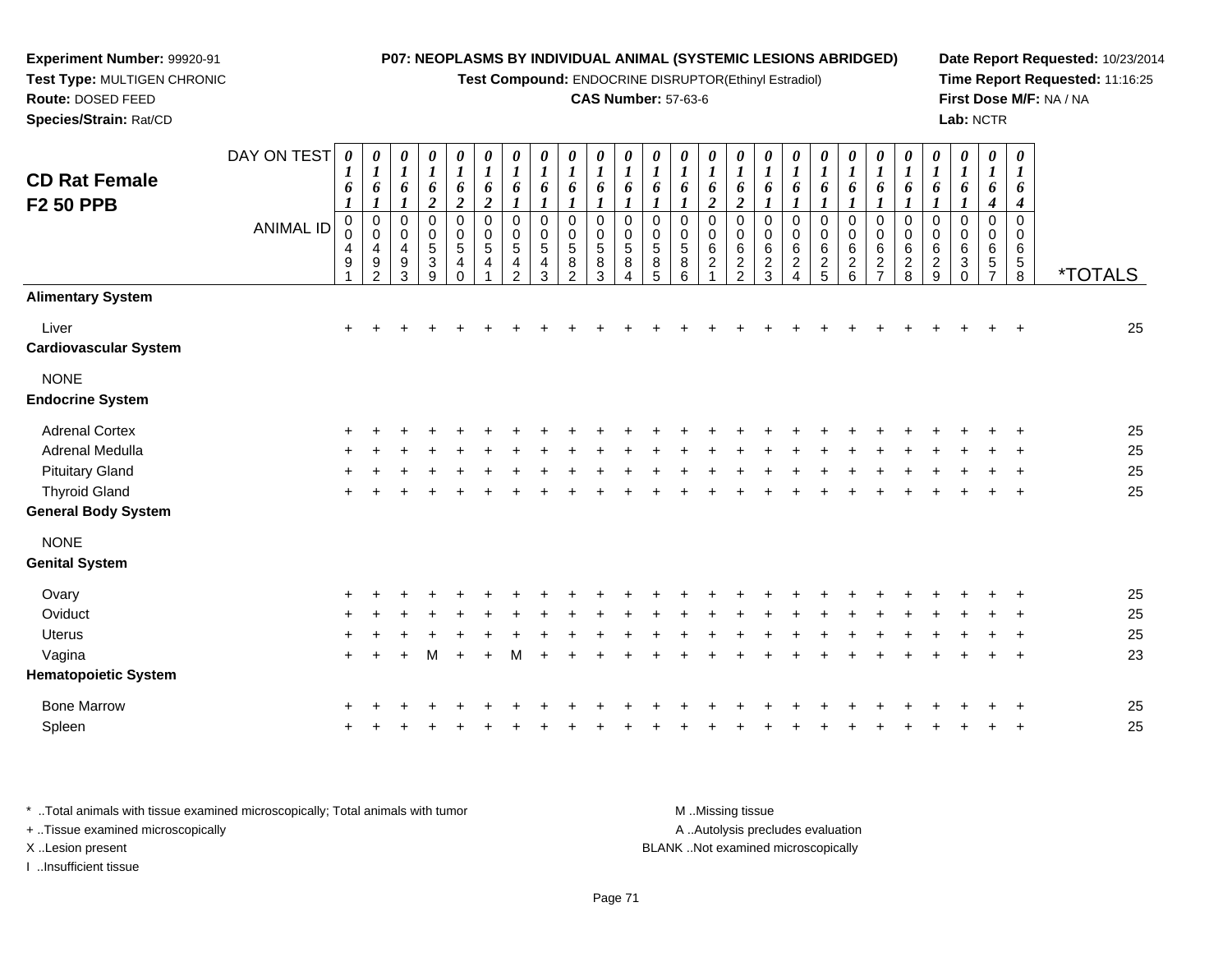**Test Compound:** ENDOCRINE DISRUPTOR(Ethinyl Estradiol)

### **CAS Number:** 57-63-6

**Date Report Requested:** 10/23/2014**Time Report Requested:** 11:16:25**First Dose M/F:** NA / NA**Lab:** NCTR

| <b>CD Rat Female</b><br><b>F2 50 PPB</b>       | DAY ON TEST<br><b>ANIMAL ID</b> | 0<br>$\boldsymbol{I}$<br>6<br>$\boldsymbol{l}$<br>0<br>0<br>4<br>9 | 0<br>$\boldsymbol{l}$<br>6<br>$\boldsymbol{l}$<br>0<br>$\mathbf 0$<br>4<br>$\boldsymbol{9}$<br>$\overline{2}$ | $\boldsymbol{\theta}$<br>$\boldsymbol{l}$<br>6<br>$\boldsymbol{l}$<br>0<br>$\pmb{0}$<br>$\overline{4}$<br>$9\,$<br>3 | $\frac{\theta}{I}$<br>6<br>$\boldsymbol{2}$<br>$\pmb{0}$<br>$\pmb{0}$<br>$\overline{5}$<br>$\ensuremath{\mathsf{3}}$<br>9 | $\frac{\boldsymbol{\theta}}{\boldsymbol{I}}$<br>6<br>$\overline{2}$<br>0<br>$\mathbf 0$<br>5<br>$\overline{4}$<br>$\Omega$ | 0<br>$\boldsymbol{l}$<br>6<br>$\boldsymbol{2}$<br>$\pmb{0}$<br>$\pmb{0}$<br>$\sqrt{5}$<br>$\overline{4}$ | $\boldsymbol{\theta}$<br>$\boldsymbol{l}$<br>6<br>$\boldsymbol{l}$<br>$\pmb{0}$<br>$\pmb{0}$<br>$\sqrt{5}$<br>4<br>$\overline{2}$ | $\frac{\theta}{I}$<br>6<br>$\boldsymbol{\eta}$<br>$\pmb{0}$<br>$\begin{array}{c} 0 \\ 5 \end{array}$<br>$\overline{\mathbf{4}}$<br>3 | $\frac{\theta}{I}$<br>6<br>0<br>0<br>5<br>8<br>$\overline{2}$ | $\frac{\theta}{I}$<br>6<br>$\mathbf 0$<br>5<br>8<br>3 | 0<br>6<br>$\Omega$<br>$\mathbf 0$<br>5<br>8<br>Δ | $\frac{\theta}{I}$<br>6<br>0<br>$\pmb{0}$<br>$\sqrt{5}$<br>8<br>5 | $\boldsymbol{\theta}$<br>6<br>0<br>0<br>5<br>8<br>6 | 0<br>$\boldsymbol{l}$<br>6<br>$\boldsymbol{2}$<br>0<br>$\pmb{0}$<br>6<br>$\overline{c}$ | $\boldsymbol{\theta}$<br>$\boldsymbol{l}$<br>6<br>$\overline{2}$<br>$\mathbf 0$<br>$\pmb{0}$<br>6<br>$\sqrt{2}$<br>$\overline{2}$ | $\boldsymbol{\theta}$<br>$\boldsymbol{l}$<br>6<br>$\mathbf 0$<br>$\pmb{0}$<br>$\,6\,$<br>$\frac{2}{3}$ | 0<br>6<br>0<br>$\pmb{0}$<br>$\,6$<br>$\frac{2}{4}$ | 6<br>0<br>6<br>$\frac{2}{5}$ | 6<br>0<br>0<br>6<br>$\boldsymbol{2}$<br>$6\phantom{1}6$ | $\boldsymbol{\theta}$<br>6<br>0<br>0<br>$\,6\,$<br>$\overline{c}$<br>$\overline{ }$ | $\boldsymbol{\theta}$<br>6<br>0<br>$\mathbf 0$<br>6<br>$\frac{2}{8}$ | $\boldsymbol{\theta}$<br>6<br>$\pmb{0}$<br>6<br>$\frac{2}{9}$ | 6<br>$\Omega$<br>$\mathbf 0$<br>6<br>3<br>0 | 0<br>6<br>4<br>$\Omega$<br>$\mathbf 0$<br>$\,6\,$<br>5<br>$\overline{ }$ | 0<br>6<br>4<br>$\Omega$<br>$\Omega$<br>6<br>$\sqrt{5}$<br>8 | <i><b>*TOTALS</b></i> |
|------------------------------------------------|---------------------------------|--------------------------------------------------------------------|---------------------------------------------------------------------------------------------------------------|----------------------------------------------------------------------------------------------------------------------|---------------------------------------------------------------------------------------------------------------------------|----------------------------------------------------------------------------------------------------------------------------|----------------------------------------------------------------------------------------------------------|-----------------------------------------------------------------------------------------------------------------------------------|--------------------------------------------------------------------------------------------------------------------------------------|---------------------------------------------------------------|-------------------------------------------------------|--------------------------------------------------|-------------------------------------------------------------------|-----------------------------------------------------|-----------------------------------------------------------------------------------------|-----------------------------------------------------------------------------------------------------------------------------------|--------------------------------------------------------------------------------------------------------|----------------------------------------------------|------------------------------|---------------------------------------------------------|-------------------------------------------------------------------------------------|----------------------------------------------------------------------|---------------------------------------------------------------|---------------------------------------------|--------------------------------------------------------------------------|-------------------------------------------------------------|-----------------------|
| Thymus<br><b>Integumentary System</b>          |                                 | $\ddot{}$                                                          | $\pm$                                                                                                         |                                                                                                                      |                                                                                                                           |                                                                                                                            |                                                                                                          |                                                                                                                                   |                                                                                                                                      |                                                               |                                                       |                                                  |                                                                   |                                                     |                                                                                         |                                                                                                                                   |                                                                                                        |                                                    |                              |                                                         |                                                                                     | +                                                                    | +                                                             | $\ddot{}$                                   | $\ddot{}$                                                                | $\ddot{}$                                                   | 25                    |
| Mammary Gland<br><b>Musculoskeletal System</b> |                                 | ÷                                                                  |                                                                                                               |                                                                                                                      |                                                                                                                           |                                                                                                                            |                                                                                                          |                                                                                                                                   |                                                                                                                                      |                                                               |                                                       |                                                  |                                                                   |                                                     |                                                                                         |                                                                                                                                   |                                                                                                        |                                                    |                              |                                                         |                                                                                     |                                                                      |                                                               |                                             |                                                                          |                                                             | 25                    |
| Bone<br><b>Nervous System</b>                  |                                 | $\ddot{}$                                                          |                                                                                                               |                                                                                                                      |                                                                                                                           |                                                                                                                            |                                                                                                          |                                                                                                                                   |                                                                                                                                      |                                                               |                                                       |                                                  |                                                                   |                                                     |                                                                                         |                                                                                                                                   |                                                                                                        |                                                    |                              |                                                         |                                                                                     |                                                                      |                                                               |                                             |                                                                          |                                                             | 25                    |
| <b>NONE</b><br><b>Respiratory System</b>       |                                 |                                                                    |                                                                                                               |                                                                                                                      |                                                                                                                           |                                                                                                                            |                                                                                                          |                                                                                                                                   |                                                                                                                                      |                                                               |                                                       |                                                  |                                                                   |                                                     |                                                                                         |                                                                                                                                   |                                                                                                        |                                                    |                              |                                                         |                                                                                     |                                                                      |                                                               |                                             |                                                                          |                                                             |                       |
| <b>NONE</b><br><b>Special Senses System</b>    |                                 |                                                                    |                                                                                                               |                                                                                                                      |                                                                                                                           |                                                                                                                            |                                                                                                          |                                                                                                                                   |                                                                                                                                      |                                                               |                                                       |                                                  |                                                                   |                                                     |                                                                                         |                                                                                                                                   |                                                                                                        |                                                    |                              |                                                         |                                                                                     |                                                                      |                                                               |                                             |                                                                          |                                                             |                       |
| <b>NONE</b><br><b>Urinary System</b>           |                                 |                                                                    |                                                                                                               |                                                                                                                      |                                                                                                                           |                                                                                                                            |                                                                                                          |                                                                                                                                   |                                                                                                                                      |                                                               |                                                       |                                                  |                                                                   |                                                     |                                                                                         |                                                                                                                                   |                                                                                                        |                                                    |                              |                                                         |                                                                                     |                                                                      |                                                               |                                             |                                                                          |                                                             |                       |
| Kidney<br><b>SYSTEMIC LESIONS</b>              |                                 | +                                                                  |                                                                                                               |                                                                                                                      |                                                                                                                           |                                                                                                                            |                                                                                                          |                                                                                                                                   |                                                                                                                                      |                                                               |                                                       |                                                  |                                                                   |                                                     |                                                                                         |                                                                                                                                   |                                                                                                        |                                                    |                              |                                                         |                                                                                     |                                                                      |                                                               |                                             |                                                                          |                                                             | 25                    |
| Multiple Organ                                 |                                 |                                                                    |                                                                                                               |                                                                                                                      |                                                                                                                           |                                                                                                                            |                                                                                                          |                                                                                                                                   |                                                                                                                                      |                                                               |                                                       |                                                  |                                                                   |                                                     |                                                                                         |                                                                                                                                   |                                                                                                        |                                                    |                              |                                                         |                                                                                     |                                                                      |                                                               |                                             |                                                                          |                                                             | 25                    |

\* ..Total animals with tissue examined microscopically; Total animals with tumor **M** . Missing tissue M ..Missing tissue A ..Autolysis precludes evaluation + ..Tissue examined microscopically X ..Lesion present BLANK ..Not examined microscopicallyI ..Insufficient tissue

**Experiment Number:** 99920-91**Test Type:** MULTIGEN CHRONIC

**Route:** DOSED FEED**Species/Strain:** Rat/CD

Page 72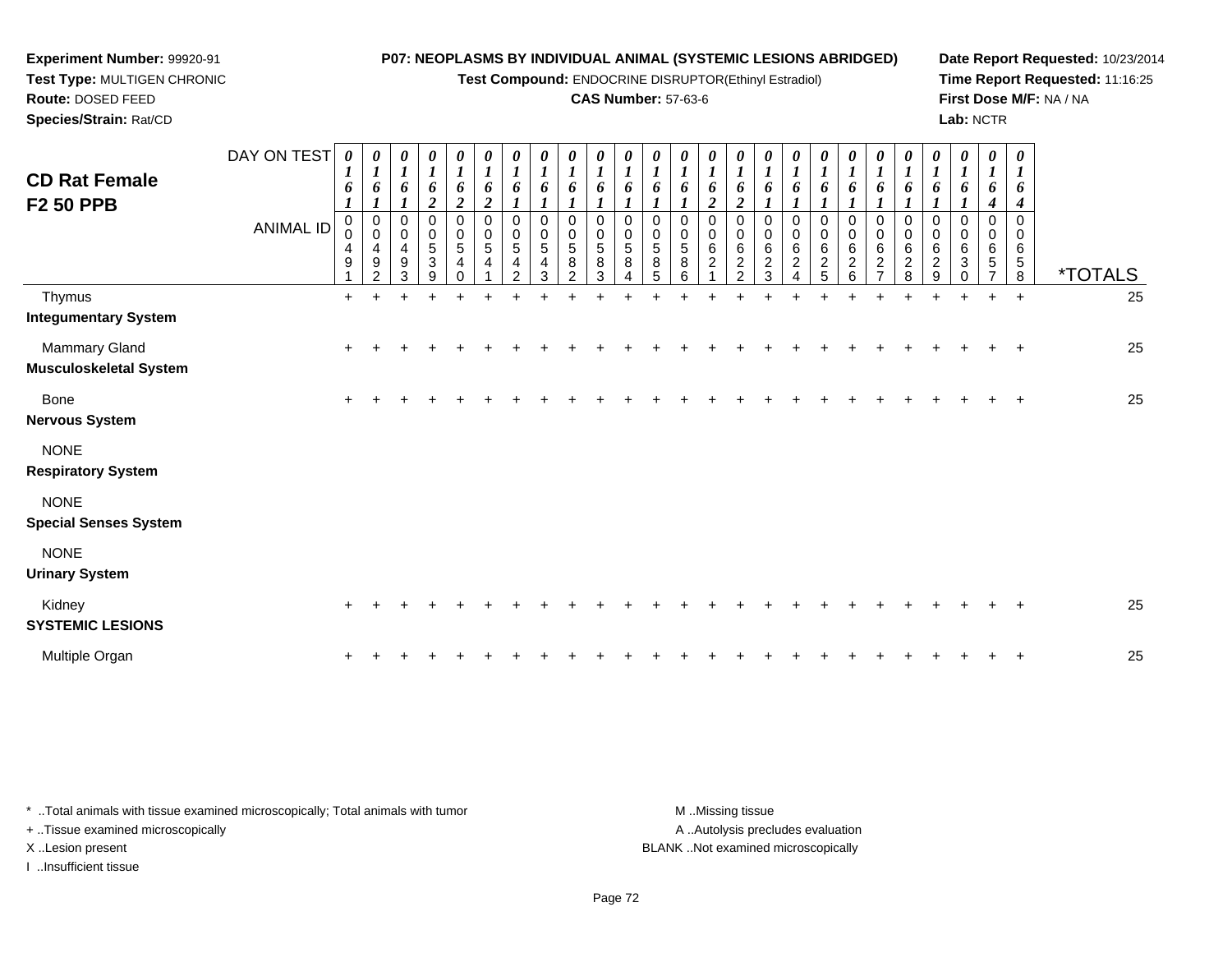**Test Compound:** ENDOCRINE DISRUPTOR(Ethinyl Estradiol)

*0 1*

0<br>0<br>0<br>0

**Date Report Requested:** 10/23/2014**Time Report Requested:** 11:16:25**First Dose M/F:** NA / NA**Lab:** NCTR

 $2 - 2 - 1 - 2$ 

**Route:** DOSED FEED **Species/Strain:** Rat/CD**CAS Number:** 57-63-6DAY ON TEST**CD Rat Female F3 CONTROL**ANIMAL ID*0 1 6 1*0<br>0<br>0<br>0 *0 1 6 1*0<br>0<br>0<br>0 *0 1 6 1* 0 0 7 1*0 1 6 1* 0 0 7 1*0 1 6 1* 0 0 7 1*0 1 6 2* 0 0 7 5*0 1 6 1* 0 0 7 5*0 1 6 1* 0 0 7 5*0 1 6 1* 0 0 7 5*0 1 6 1* 0 0 7 5*0 1 6 1* 0 0 7 5*0 1 6 2* 0 0 7 9*0 1 6 2* 0 0 7 9*0 1 6 1* 0 0 79

**Experiment Number:** 99920-91**Test Type:** MULTIGEN CHRONIC

|                              |                | 8         | 9 | 0 | 2 | 3 | 4 | 5 | 6 | 8 | 8 | 9 | 0         | 2 | 2 | 3 | 4 | 5 | 6 | $\mathbf{0}$ | 2              | $\cdot$<br><b>IOIALS</b> |
|------------------------------|----------------|-----------|---|---|---|---|---|---|---|---|---|---|-----------|---|---|---|---|---|---|--------------|----------------|--------------------------|
| <b>Alimentary System</b>     |                |           |   |   |   |   |   |   |   |   |   |   |           |   |   |   |   |   |   |              |                |                          |
| Liver                        | $\ddot{}$      |           |   |   |   |   |   |   |   |   |   |   |           |   |   |   |   |   |   |              | $+$            | 25                       |
| <b>Cardiovascular System</b> |                |           |   |   |   |   |   |   |   |   |   |   |           |   |   |   |   |   |   |              |                |                          |
| <b>NONE</b>                  |                |           |   |   |   |   |   |   |   |   |   |   |           |   |   |   |   |   |   |              |                |                          |
| <b>Endocrine System</b>      |                |           |   |   |   |   |   |   |   |   |   |   |           |   |   |   |   |   |   |              |                |                          |
| <b>Adrenal Cortex</b>        |                | $\ddot{}$ |   |   |   |   |   |   |   |   |   |   |           |   |   |   |   |   |   |              | $^{+}$         | 25                       |
| Adrenal Medulla              | $\overline{+}$ |           |   |   |   |   |   |   |   |   |   |   |           |   |   |   |   |   |   |              | $\overline{+}$ | 25                       |
| <b>Pituitary Gland</b>       |                | $\ddot{}$ |   |   |   |   |   |   |   |   |   |   | $\ddot{}$ |   |   |   |   |   |   |              | $^{+}$         | 25                       |
| <b>Thyroid Gland</b>         |                | $\ddot{}$ |   |   |   |   |   |   |   |   |   |   |           |   |   |   |   |   |   |              | $^{+}$         | 25                       |
| <b>General Body System</b>   |                |           |   |   |   |   |   |   |   |   |   |   |           |   |   |   |   |   |   |              |                |                          |
| <b>NONE</b>                  |                |           |   |   |   |   |   |   |   |   |   |   |           |   |   |   |   |   |   |              |                |                          |
| <b>Genital System</b>        |                |           |   |   |   |   |   |   |   |   |   |   |           |   |   |   |   |   |   |              |                |                          |
| Ovary                        |                | $\ddot{}$ |   |   |   |   |   |   |   |   |   |   |           |   |   |   |   |   |   |              | $\div$         | 25                       |
| Oviduct                      |                | $\ddot{}$ |   |   |   |   |   |   |   |   |   |   |           |   |   |   |   |   |   |              | $\ddot{}$      | 25                       |
| Uterus                       |                | $\ddot{}$ |   |   |   |   |   |   |   |   |   |   |           |   |   |   |   |   |   |              | $+$            | 25                       |
| Vagina                       |                | $\ddot{}$ |   |   |   |   |   |   |   |   |   |   |           |   |   |   |   |   |   |              | $+$            | 25                       |
| <b>Hematopoietic System</b>  |                |           |   |   |   |   |   |   |   |   |   |   |           |   |   |   |   |   |   |              |                |                          |
| <b>Bone Marrow</b>           |                | $\ddot{}$ |   |   |   |   |   |   |   |   |   |   |           |   |   |   |   |   |   |              | $\overline{+}$ | 25                       |
| Spleen                       |                | $\ddot{}$ |   |   |   |   |   |   |   |   |   |   |           |   |   |   |   |   |   |              | $\overline{+}$ | 25                       |
|                              |                |           |   |   |   |   |   |   |   |   |   |   |           |   |   |   |   |   |   |              |                |                          |

\* ..Total animals with tissue examined microscopically; Total animals with tumor **M** ..Missing tissue M ..Missing tissue A ..Autolysis precludes evaluation + ..Tissue examined microscopically X ..Lesion present BLANK ..Not examined microscopicallyI ..Insufficient tissue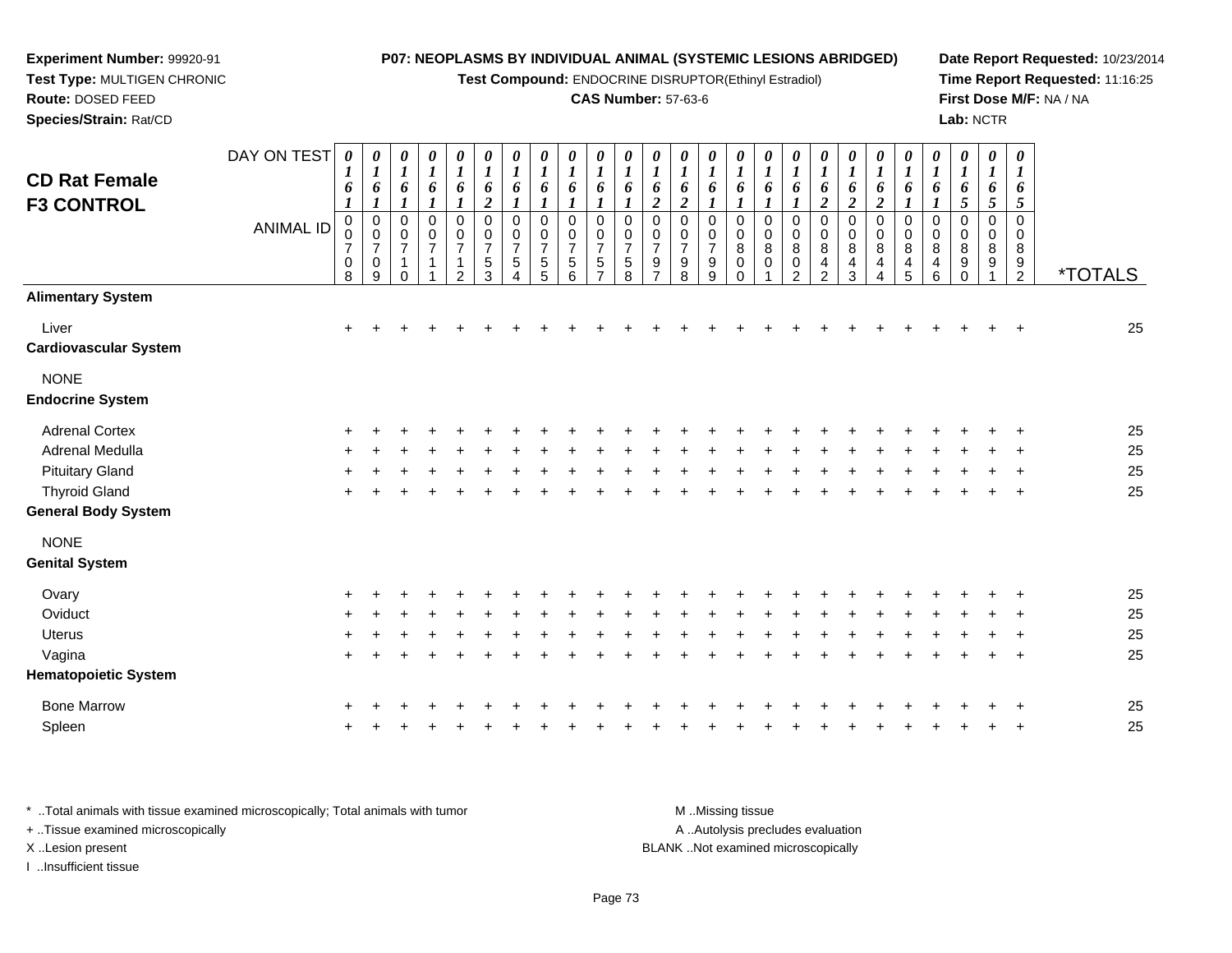**Test Compound:** ENDOCRINE DISRUPTOR(Ethinyl Estradiol)

### **CAS Number:** 57-63-6

**Date Report Requested:** 10/23/2014**Time Report Requested:** 11:16:25**First Dose M/F:** NA / NA**Lab:** NCTR

| <b>CD Rat Female</b><br><b>F3 CONTROL</b>   | DAY ON TEST<br><b>ANIMAL ID</b> | 0<br>$\boldsymbol{l}$<br>6<br>0<br>0<br>$\overline{7}$<br>$\pmb{0}$<br>8 | $\boldsymbol{\theta}$<br>$\boldsymbol{l}$<br>6<br>$\pmb{0}$<br>0<br>$\overline{7}$<br>$\mathbf 0$<br>9 | 0<br>$\boldsymbol{l}$<br>6<br>$\pmb{0}$<br>0<br>$\overline{7}$<br>$\Omega$ | 0<br>$\boldsymbol{l}$<br>6<br>$\mathbf 0$<br>0<br>7 | 0<br>$\boldsymbol{l}$<br>6<br>0<br>0<br>$\overline{7}$<br>2 | 0<br>$\boldsymbol{l}$<br>6<br>$\boldsymbol{2}$<br>$\mathbf 0$<br>0<br>$\overline{7}$<br>5<br>3 | 0<br>$\boldsymbol{l}$<br>6<br>0<br>0<br>$\overline{7}$<br>5 | 0<br>$\boldsymbol{l}$<br>6<br>$\Omega$<br>0<br>$\overline{7}$<br>5<br>5 | $\boldsymbol{\theta}$<br>$\boldsymbol{l}$<br>6<br>1<br>$\Omega$<br>0<br>7<br>5<br>6 | 0<br>$\boldsymbol{l}$<br>6<br>$\Omega$<br>0<br>7<br>5 | $\boldsymbol{\theta}$<br>1<br>6<br>$\Omega$<br>0<br>5<br>8 | $\boldsymbol{\theta}$<br>1<br>6<br>$\boldsymbol{2}$<br>0<br>0<br>9 | 0<br>$\boldsymbol{I}$<br>6<br>2<br>0<br>0<br>$\overline{7}$<br>9<br>8 | 0<br>$\boldsymbol{l}$<br>6<br>0<br>0<br>$\overline{7}$<br>9<br>9 | 0<br>6<br>$\Omega$<br>0<br>8<br>0 | 0<br>6<br>$\Omega$<br>0<br>8<br>0 | $\boldsymbol{\theta}$<br>$\boldsymbol{l}$<br>6<br>$\Omega$<br>0<br>8<br>$\mathbf 0$<br>$\mathcal{P}$ | $\boldsymbol{\theta}$<br>$\boldsymbol{l}$<br>6<br>$\boldsymbol{2}$<br>0<br>0<br>8<br>4<br>2 | $\boldsymbol{\theta}$<br>$\boldsymbol{l}$<br>6<br>$\boldsymbol{2}$<br>$\mathbf 0$<br>$\mathbf 0$<br>8<br>4<br>3 | 0<br>$\boldsymbol{l}$<br>6<br>$\boldsymbol{2}$<br>$\pmb{0}$<br>0<br>$\bf 8$<br>4 | 0<br>1<br>6<br>0<br>0<br>8<br>4<br>5 | 0<br>$\boldsymbol{l}$<br>6<br>$\Omega$<br>0<br>8<br>4<br>6 | 0<br>$\boldsymbol{l}$<br>6<br>5<br>$\mathbf 0$<br>0<br>8<br>9 | 0<br>$\boldsymbol{l}$<br>6<br>5<br>0<br>0<br>8<br>9 | $\boldsymbol{\theta}$<br>$\boldsymbol{l}$<br>6<br>5<br>$\Omega$<br>0<br>8<br>9<br>$\overline{2}$ | <i><b>*TOTALS</b></i> |    |
|---------------------------------------------|---------------------------------|--------------------------------------------------------------------------|--------------------------------------------------------------------------------------------------------|----------------------------------------------------------------------------|-----------------------------------------------------|-------------------------------------------------------------|------------------------------------------------------------------------------------------------|-------------------------------------------------------------|-------------------------------------------------------------------------|-------------------------------------------------------------------------------------|-------------------------------------------------------|------------------------------------------------------------|--------------------------------------------------------------------|-----------------------------------------------------------------------|------------------------------------------------------------------|-----------------------------------|-----------------------------------|------------------------------------------------------------------------------------------------------|---------------------------------------------------------------------------------------------|-----------------------------------------------------------------------------------------------------------------|----------------------------------------------------------------------------------|--------------------------------------|------------------------------------------------------------|---------------------------------------------------------------|-----------------------------------------------------|--------------------------------------------------------------------------------------------------|-----------------------|----|
| Thymus<br><b>Integumentary System</b>       |                                 | $+$                                                                      | $\div$                                                                                                 | $\div$                                                                     | $\ddot{}$                                           | ÷                                                           |                                                                                                | $\ddot{}$                                                   |                                                                         |                                                                                     |                                                       |                                                            |                                                                    |                                                                       | ÷                                                                |                                   | $\div$                            | ÷                                                                                                    |                                                                                             |                                                                                                                 | $\div$                                                                           | $\ddot{}$                            | $\ddot{}$                                                  | $\ddot{}$                                                     | $\ddot{+}$                                          | $+$                                                                                              |                       | 25 |
| Mammary Gland<br>Musculoskeletal System     |                                 | $\ddot{}$                                                                |                                                                                                        |                                                                            |                                                     |                                                             |                                                                                                |                                                             |                                                                         |                                                                                     |                                                       |                                                            |                                                                    |                                                                       |                                                                  |                                   |                                   |                                                                                                      |                                                                                             |                                                                                                                 |                                                                                  |                                      |                                                            |                                                               |                                                     |                                                                                                  |                       | 25 |
| Bone<br><b>Nervous System</b>               |                                 | $\ddot{}$                                                                |                                                                                                        |                                                                            |                                                     |                                                             |                                                                                                |                                                             |                                                                         |                                                                                     |                                                       |                                                            |                                                                    |                                                                       |                                                                  |                                   |                                   |                                                                                                      |                                                                                             |                                                                                                                 |                                                                                  |                                      |                                                            |                                                               |                                                     |                                                                                                  |                       | 25 |
| <b>NONE</b><br><b>Respiratory System</b>    |                                 |                                                                          |                                                                                                        |                                                                            |                                                     |                                                             |                                                                                                |                                                             |                                                                         |                                                                                     |                                                       |                                                            |                                                                    |                                                                       |                                                                  |                                   |                                   |                                                                                                      |                                                                                             |                                                                                                                 |                                                                                  |                                      |                                                            |                                                               |                                                     |                                                                                                  |                       |    |
| <b>NONE</b><br><b>Special Senses System</b> |                                 |                                                                          |                                                                                                        |                                                                            |                                                     |                                                             |                                                                                                |                                                             |                                                                         |                                                                                     |                                                       |                                                            |                                                                    |                                                                       |                                                                  |                                   |                                   |                                                                                                      |                                                                                             |                                                                                                                 |                                                                                  |                                      |                                                            |                                                               |                                                     |                                                                                                  |                       |    |
| <b>NONE</b><br><b>Urinary System</b>        |                                 |                                                                          |                                                                                                        |                                                                            |                                                     |                                                             |                                                                                                |                                                             |                                                                         |                                                                                     |                                                       |                                                            |                                                                    |                                                                       |                                                                  |                                   |                                   |                                                                                                      |                                                                                             |                                                                                                                 |                                                                                  |                                      |                                                            |                                                               |                                                     |                                                                                                  |                       |    |
| Kidney<br><b>SYSTEMIC LESIONS</b>           |                                 | $\ddot{}$                                                                |                                                                                                        |                                                                            |                                                     |                                                             |                                                                                                |                                                             |                                                                         |                                                                                     |                                                       |                                                            |                                                                    |                                                                       |                                                                  |                                   |                                   |                                                                                                      |                                                                                             |                                                                                                                 |                                                                                  |                                      |                                                            |                                                               |                                                     |                                                                                                  |                       | 25 |
| Multiple Organ                              |                                 | $\ddot{}$                                                                |                                                                                                        |                                                                            |                                                     |                                                             |                                                                                                |                                                             |                                                                         |                                                                                     |                                                       |                                                            |                                                                    |                                                                       |                                                                  |                                   |                                   |                                                                                                      |                                                                                             |                                                                                                                 |                                                                                  |                                      |                                                            |                                                               |                                                     |                                                                                                  |                       | 25 |

\* ..Total animals with tissue examined microscopically; Total animals with tumor **M** . Missing tissue M ..Missing tissue A ..Autolysis precludes evaluation + ..Tissue examined microscopically X ..Lesion present BLANK ..Not examined microscopicallyI ..Insufficient tissue

**Experiment Number:** 99920-91**Test Type:** MULTIGEN CHRONIC

**Route:** DOSED FEED**Species/Strain:** Rat/CD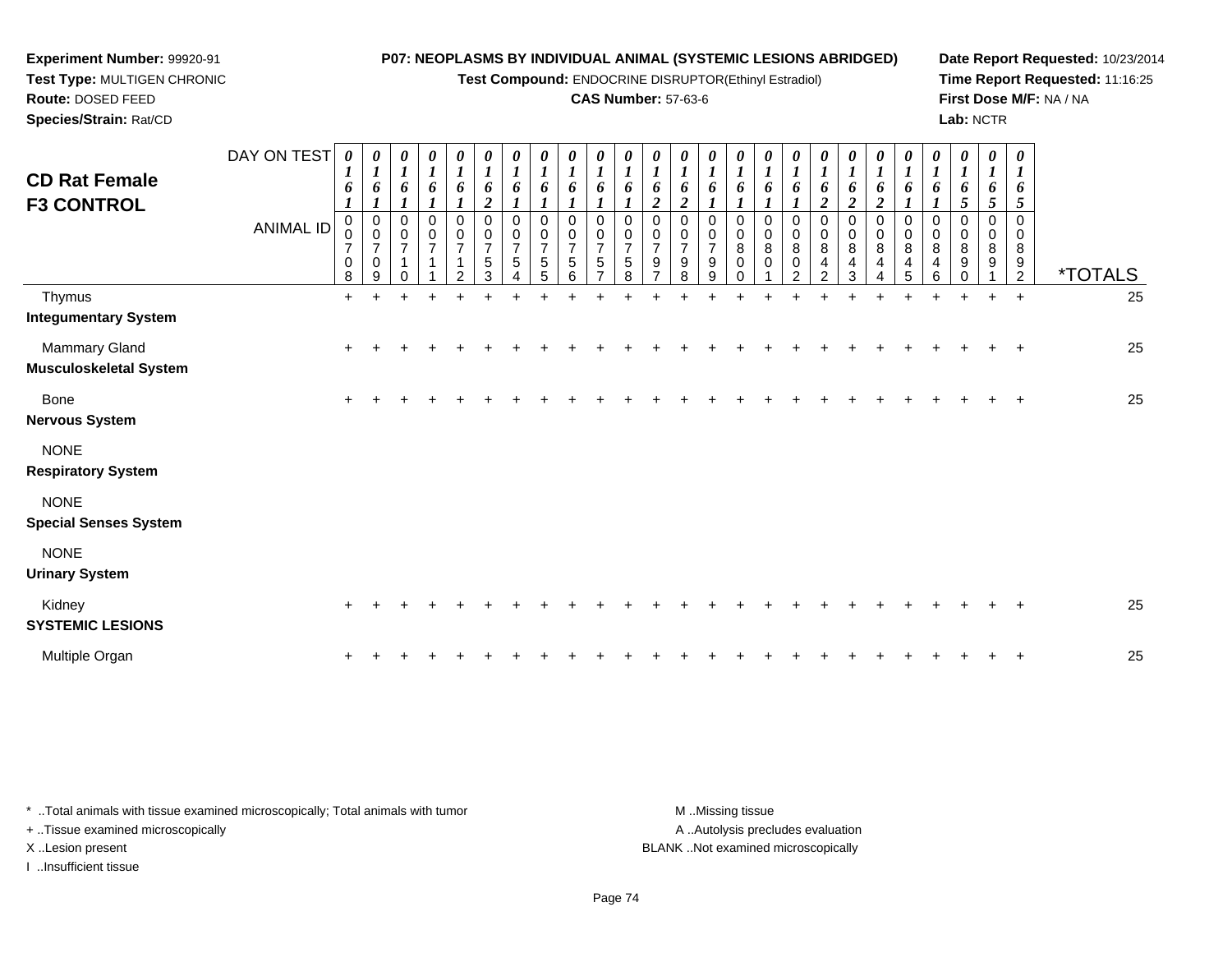**Test Compound:** ENDOCRINE DISRUPTOR(Ethinyl Estradiol)

# **CAS Number:** 57-63-6

**Date Report Requested:** 10/23/2014 **Time Report Requested:** 11:16:25**First Dose M/F:** NA / NA**Lab:** NCTR

| <b>CD Rat Female</b><br><b>F3/2PPB TO CTRL</b>           | DAY ON TEST<br>ANIMAL ID | 0<br>1<br>6<br>$\begin{smallmatrix} 0\\0 \end{smallmatrix}$<br>$\overline{7}$<br>1<br>3 | $\boldsymbol{\theta}$<br>$\bm{l}$<br>6<br>-1<br>0<br>$\mathbf 0$<br>$\overline{7}$<br>$\mathbf 1$<br>4 | 0<br>$\boldsymbol{l}$<br>6<br>1<br>0<br>0<br>$\overline{7}$<br>1<br>5 | $\pmb{\theta}$<br>$\boldsymbol{l}$<br>6<br>1<br>0<br>$\pmb{0}$<br>$\overline{7}$<br>1<br>6 | 0<br>$\boldsymbol{l}$<br>6<br>1<br>0<br>$\boldsymbol{0}$<br>$\overline{7}$ | $\pmb{\theta}$<br>$\boldsymbol{l}$<br>6<br>1<br>0<br>$\pmb{0}$<br>7<br>4<br>8 | $\pmb{\theta}$<br>$\boldsymbol{l}$<br>6<br>1<br>0<br>$\,0\,$<br>7<br>$\mathbf 5$<br>9 | $\pmb{\theta}$<br>$\boldsymbol{l}$<br>6<br>0<br>$\pmb{0}$<br>$\overline{\mathbf{7}}$<br>6<br>$\Omega$ | 0<br>$\boldsymbol{l}$<br>6<br>0<br>0<br>$\overline{7}$<br>6 | 0<br>$\boldsymbol{l}$<br>6<br>$\boldsymbol{l}$<br>0<br>0<br>$\overline{7}$<br>6<br>$\overline{2}$ | 0<br>$\boldsymbol{l}$<br>6<br>1<br>$\Omega$<br>0<br>$\overline{7}$<br>6<br>3 | $\pmb{\theta}$<br>$\boldsymbol{l}$<br>6<br>0<br>$\mathbf 0$<br>$\overline{7}$<br>6 | 0<br>$\boldsymbol{l}$<br>6<br>0<br>0<br>8<br>$\pmb{0}$<br>3 | $\pmb{\theta}$<br>$\boldsymbol{l}$<br>6<br>0<br>$\boldsymbol{0}$<br>$\bf 8$<br>$\pmb{0}$<br>4 | $\boldsymbol{\theta}$<br>$\boldsymbol{l}$<br>6<br>0<br>$\pmb{0}$<br>$\,$ 8 $\,$<br>$\pmb{0}$<br>5 | $\pmb{\theta}$<br>$\boldsymbol{l}$<br>6<br>0<br>$\,0\,$<br>$\bf8$<br>$\mathsf 0$<br>6 | $\pmb{\theta}$<br>$\boldsymbol{l}$<br>6<br>0<br>$\pmb{0}$<br>$\,8\,$<br>0<br>$\overline{ }$ | 0<br>$\boldsymbol{l}$<br>6<br>$\boldsymbol{2}$<br>0<br>0<br>8<br>$\overline{4}$<br>$\overline{7}$ | $\boldsymbol{\theta}$<br>$\boldsymbol{l}$<br>6<br>0<br>0<br>8<br>4<br>8 | 0<br>$\boldsymbol{l}$<br>6<br>0<br>$\boldsymbol{0}$<br>$\bf 8$<br>4<br>9 | 0<br>$\boldsymbol{l}$<br>6<br>1<br>0<br>0<br>8<br>5<br>0 | $\pmb{\theta}$<br>$\boldsymbol{l}$<br>6<br>1<br>0<br>$\mathbf 0$<br>8<br>5 | $\pmb{\theta}$<br>$\boldsymbol{l}$<br>6<br>$\boldsymbol{l}$<br>0<br>$\mathbf 0$<br>8<br>$\mathbf 5$<br>$\overline{2}$ | $\pmb{\theta}$<br>$\boldsymbol{l}$<br>6<br>5<br>0<br>0<br>8<br>9<br>$\mathbf{3}$ | $\boldsymbol{\theta}$<br>1<br>6<br>5<br>$\Omega$<br>0<br>8<br>9<br>$\overline{4}$ | <i><b>*TOTALS</b></i> |
|----------------------------------------------------------|--------------------------|-----------------------------------------------------------------------------------------|--------------------------------------------------------------------------------------------------------|-----------------------------------------------------------------------|--------------------------------------------------------------------------------------------|----------------------------------------------------------------------------|-------------------------------------------------------------------------------|---------------------------------------------------------------------------------------|-------------------------------------------------------------------------------------------------------|-------------------------------------------------------------|---------------------------------------------------------------------------------------------------|------------------------------------------------------------------------------|------------------------------------------------------------------------------------|-------------------------------------------------------------|-----------------------------------------------------------------------------------------------|---------------------------------------------------------------------------------------------------|---------------------------------------------------------------------------------------|---------------------------------------------------------------------------------------------|---------------------------------------------------------------------------------------------------|-------------------------------------------------------------------------|--------------------------------------------------------------------------|----------------------------------------------------------|----------------------------------------------------------------------------|-----------------------------------------------------------------------------------------------------------------------|----------------------------------------------------------------------------------|-----------------------------------------------------------------------------------|-----------------------|
| <b>Alimentary System</b>                                 |                          |                                                                                         |                                                                                                        |                                                                       |                                                                                            |                                                                            |                                                                               |                                                                                       |                                                                                                       |                                                             |                                                                                                   |                                                                              |                                                                                    |                                                             |                                                                                               |                                                                                                   |                                                                                       |                                                                                             |                                                                                                   |                                                                         |                                                                          |                                                          |                                                                            |                                                                                                                       |                                                                                  |                                                                                   |                       |
| Intestine Small, Jejunum<br><b>Cardiovascular System</b> |                          |                                                                                         |                                                                                                        |                                                                       |                                                                                            |                                                                            |                                                                               |                                                                                       |                                                                                                       |                                                             |                                                                                                   |                                                                              |                                                                                    |                                                             |                                                                                               |                                                                                                   |                                                                                       |                                                                                             |                                                                                                   |                                                                         |                                                                          | $\ddot{}$                                                |                                                                            |                                                                                                                       |                                                                                  |                                                                                   | 1                     |
| <b>NONE</b><br><b>Endocrine System</b>                   |                          |                                                                                         |                                                                                                        |                                                                       |                                                                                            |                                                                            |                                                                               |                                                                                       |                                                                                                       |                                                             |                                                                                                   |                                                                              |                                                                                    |                                                             |                                                                                               |                                                                                                   |                                                                                       |                                                                                             |                                                                                                   |                                                                         |                                                                          |                                                          |                                                                            |                                                                                                                       |                                                                                  |                                                                                   |                       |
| <b>NONE</b><br><b>General Body System</b>                |                          |                                                                                         |                                                                                                        |                                                                       |                                                                                            |                                                                            |                                                                               |                                                                                       |                                                                                                       |                                                             |                                                                                                   |                                                                              |                                                                                    |                                                             |                                                                                               |                                                                                                   |                                                                                       |                                                                                             |                                                                                                   |                                                                         |                                                                          |                                                          |                                                                            |                                                                                                                       |                                                                                  |                                                                                   |                       |
| <b>NONE</b><br><b>Genital System</b>                     |                          |                                                                                         |                                                                                                        |                                                                       |                                                                                            |                                                                            |                                                                               |                                                                                       |                                                                                                       |                                                             |                                                                                                   |                                                                              |                                                                                    |                                                             |                                                                                               |                                                                                                   |                                                                                       |                                                                                             |                                                                                                   |                                                                         |                                                                          |                                                          |                                                                            |                                                                                                                       |                                                                                  |                                                                                   |                       |
| <b>Clitoral Gland</b>                                    |                          |                                                                                         |                                                                                                        |                                                                       |                                                                                            |                                                                            |                                                                               |                                                                                       |                                                                                                       |                                                             | $\ddot{}$                                                                                         |                                                                              |                                                                                    |                                                             |                                                                                               |                                                                                                   |                                                                                       |                                                                                             |                                                                                                   | ٠                                                                       | $\ddot{}$                                                                |                                                          |                                                                            |                                                                                                                       |                                                                                  |                                                                                   | 3                     |
| Ovary                                                    |                          |                                                                                         |                                                                                                        |                                                                       |                                                                                            |                                                                            |                                                                               |                                                                                       |                                                                                                       |                                                             |                                                                                                   |                                                                              |                                                                                    |                                                             |                                                                                               |                                                                                                   |                                                                                       |                                                                                             |                                                                                                   |                                                                         |                                                                          |                                                          |                                                                            |                                                                                                                       |                                                                                  |                                                                                   | 25                    |
| Oviduct                                                  |                          |                                                                                         |                                                                                                        |                                                                       |                                                                                            |                                                                            |                                                                               |                                                                                       |                                                                                                       |                                                             |                                                                                                   |                                                                              |                                                                                    |                                                             |                                                                                               |                                                                                                   |                                                                                       |                                                                                             |                                                                                                   |                                                                         |                                                                          |                                                          |                                                                            |                                                                                                                       |                                                                                  |                                                                                   | 25                    |
| <b>Uterus</b>                                            |                          |                                                                                         |                                                                                                        |                                                                       |                                                                                            |                                                                            |                                                                               |                                                                                       |                                                                                                       |                                                             |                                                                                                   |                                                                              |                                                                                    |                                                             |                                                                                               |                                                                                                   |                                                                                       |                                                                                             |                                                                                                   |                                                                         |                                                                          |                                                          |                                                                            |                                                                                                                       |                                                                                  |                                                                                   | 25                    |
| Vagina                                                   |                          | $\ddot{}$                                                                               |                                                                                                        |                                                                       |                                                                                            |                                                                            |                                                                               |                                                                                       |                                                                                                       |                                                             |                                                                                                   |                                                                              |                                                                                    |                                                             |                                                                                               |                                                                                                   |                                                                                       |                                                                                             |                                                                                                   |                                                                         |                                                                          |                                                          |                                                                            |                                                                                                                       |                                                                                  | $\ddot{}$                                                                         | 25                    |
| <b>Hematopoietic System</b>                              |                          |                                                                                         |                                                                                                        |                                                                       |                                                                                            |                                                                            |                                                                               |                                                                                       |                                                                                                       |                                                             |                                                                                                   |                                                                              |                                                                                    |                                                             |                                                                                               |                                                                                                   |                                                                                       |                                                                                             |                                                                                                   |                                                                         |                                                                          |                                                          |                                                                            |                                                                                                                       |                                                                                  |                                                                                   |                       |
| <b>NONE</b>                                              |                          |                                                                                         |                                                                                                        |                                                                       |                                                                                            |                                                                            |                                                                               |                                                                                       |                                                                                                       |                                                             |                                                                                                   |                                                                              |                                                                                    |                                                             |                                                                                               |                                                                                                   |                                                                                       |                                                                                             |                                                                                                   |                                                                         |                                                                          |                                                          |                                                                            |                                                                                                                       |                                                                                  |                                                                                   |                       |

#### **Integumentary System**

**Experiment Number:** 99920-91**Test Type:** MULTIGEN CHRONIC

**Route:** DOSED FEED**Species/Strain:** Rat/CD

| Mammary Gland |  |  |  |  |  |  |  |  |  |  |  |  |  |  |  |  |  |  |  |  |  |  |  |  |  |  | 25 |
|---------------|--|--|--|--|--|--|--|--|--|--|--|--|--|--|--|--|--|--|--|--|--|--|--|--|--|--|----|
|---------------|--|--|--|--|--|--|--|--|--|--|--|--|--|--|--|--|--|--|--|--|--|--|--|--|--|--|----|

| * Total animals with tissue examined microscopically; Total animals with tumor | M Missing tissue                   |
|--------------------------------------------------------------------------------|------------------------------------|
| + Tissue examined microscopically                                              | A Autolysis precludes evaluation   |
| X Lesion present                                                               | BLANK Not examined microscopically |
| …Insufficient tissue                                                           |                                    |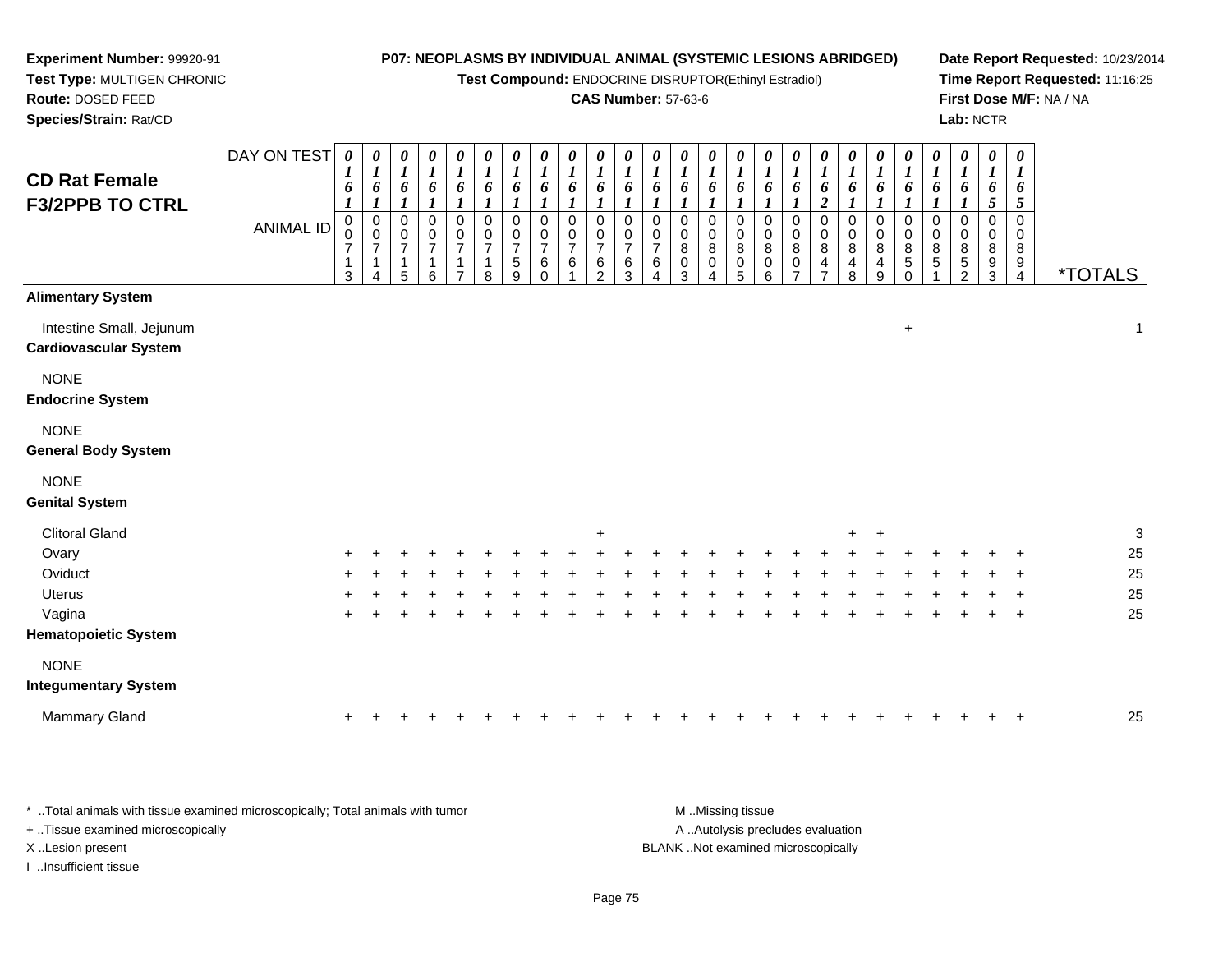**Test Compound:** ENDOCRINE DISRUPTOR(Ethinyl Estradiol)

#### **CAS Number:** 57-63-6

**Date Report Requested:** 10/23/2014**Time Report Requested:** 11:16:25**First Dose M/F:** NA / NA**Lab:** NCTR

<sup>4</sup> \*TOTALS

**Route:** DOSED FEED **Species/Strain:** Rat/CDDAY ON TEST**CD Rat Female F3/2PPB TO CTRL**ANIMAL ID*0 1 6 1* 0 0 7 1 3*0 1 6 1* 0 0 7 1 4*0 1 6 1* 0 0 7 1 5*0 1 6 1* 0 0 7 1 6*0 1 6 1* 0 0 7 1 7*0 1 6 1* 0 0 7 1 8*0 1 6 1* 0 0 7 5 9*0 1 6 1*0<br>0<br>0<br>0<br>0 *0 1 6 1*0<br>0<br>7<br>6<br>1 *0 1 6 1* 0 0 7 6 2*0 1 6 1* 0 0 7 6 3*0 1 6 1* 0 0 7 6 4*0 1 6 1* 0 0 8 0 3*0 1 6 1* 0 0 8 0 4*0 1 6 1* 0 0 8 0 5*0 1 6 1* 0 0 8 0 6*0 1 6 1* 0 0 8 07

# **Musculoskeletal System**

**Experiment Number:** 99920-91**Test Type:** MULTIGEN CHRONIC

NONE

**Nervous System**

NONE

**Respiratory System**

NONE

**Special Senses System**

NONE

**Urinary System**

| Kidney<br><b>SYSTEMIC LESIONS</b> |  |  |  |  |  |  |  |  |  |  |  |  |  | 25 |
|-----------------------------------|--|--|--|--|--|--|--|--|--|--|--|--|--|----|
| Multiple Organ                    |  |  |  |  |  |  |  |  |  |  |  |  |  | 25 |

\* ..Total animals with tissue examined microscopically; Total animals with tumor **M** ..Missing tissue M ..Missing tissue + ..Tissue examined microscopically

I ..Insufficient tissue

A ..Autolysis precludes evaluation X ..Lesion present BLANK ..Not examined microscopically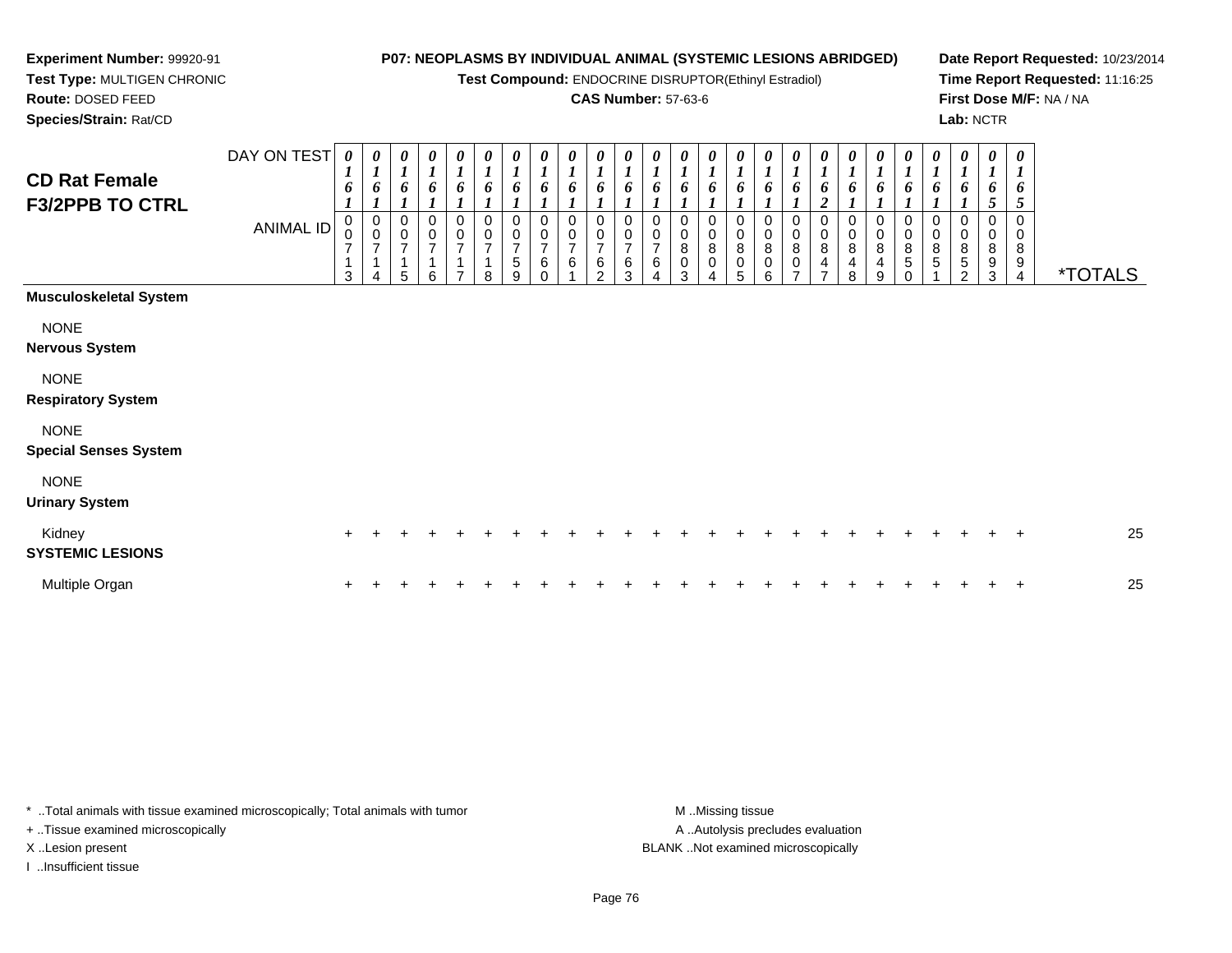**Test Compound:** ENDOCRINE DISRUPTOR(Ethinyl Estradiol)

### **CAS Number:** 57-63-6

**Date Report Requested:** 10/23/2014**Time Report Requested:** 11:16:25**First Dose M/F:** NA / NA**Lab:** NCTR

| <b>CD Rat Female</b><br>F3/10PPB TO CTRL    | DAY ON TEST<br><b>ANIMAL ID</b> | 0<br>1<br>6<br>0<br>9 | 0<br>$\boldsymbol{l}$<br>$\overline{7}$<br>$\overline{c}$ | 0<br>$\boldsymbol{l}$<br>6<br>0<br>0<br>$\overline{7}$<br>$\overline{c}$ | 0<br>$\frac{1}{5}$<br>9<br>$\frac{0}{7}$<br>$\frac{2}{2}$ | 0<br>$\boldsymbol{l}$<br>$\sqrt{5}$<br>9<br>$\frac{0}{7}$<br>$\frac{2}{3}$ | $\boldsymbol{\theta}$<br>$\boldsymbol{l}$<br>6<br>0<br>$\frac{0}{7}$<br>6<br>5 | 0<br>$\boldsymbol{l}$<br>6<br>0<br>0<br>$\frac{0}{7}$<br>6<br>6 | 0<br>$\boldsymbol{l}$<br>6<br>0<br>0<br>0<br>$\overline{7}$<br>6 | 0<br>$\boldsymbol{l}$<br>6<br>0<br>0<br>0<br>$\overline{7}$<br>6<br>8 | 0<br>$\boldsymbol{l}$<br>$\overline{ }$<br>6<br>9 | 0<br>$\boldsymbol{l}$<br>6<br>0<br>8<br>0<br>8 | 0<br>6<br>0<br>0<br>8<br>0<br>9 | 0<br>1<br>6<br>0<br>0<br>8 | 0<br>$\boldsymbol{l}$<br>6<br>0<br>8 | $\boldsymbol{\theta}$<br>o<br>0<br>8<br>c | 0<br>$\boldsymbol{l}$<br>6<br>0<br>$\bf8$<br>$\sqrt{5}$<br>3 | $\pmb{\theta}$<br>$\boldsymbol{l}$<br>6<br>0<br>$\bf 8$<br>$\mathbf 5$<br>4 | 0<br>$\boldsymbol{l}$<br>8<br>5<br>5 | $\boldsymbol{\theta}$<br>$\boldsymbol{l}$<br>0<br>$\boldsymbol{0}$<br>$\bf8$<br>5<br>6 | $\begin{matrix} 0 \\ 1 \end{matrix}$<br>6<br>0<br>$_{\rm 0}^{\rm 0}$<br>$\mathbf 5$<br>- | 0<br>6<br>0<br>8<br>5<br>8 | 0<br>$\boldsymbol{l}$<br>6<br>5<br>0<br>$\bf 8$<br>9<br>5 | 0<br>$\boldsymbol{l}$<br>6<br>5<br>0<br>8<br>9<br>6 | 0<br>$\boldsymbol{l}$<br>6<br>5<br>0<br>0<br>$\,8\,$<br>9 | $\boldsymbol{\theta}$<br>$\mathbf{I}$<br>6<br>5<br>0<br>8<br>9<br>8 | <i><b>*TOTALS</b></i> |    |
|---------------------------------------------|---------------------------------|-----------------------|-----------------------------------------------------------|--------------------------------------------------------------------------|-----------------------------------------------------------|----------------------------------------------------------------------------|--------------------------------------------------------------------------------|-----------------------------------------------------------------|------------------------------------------------------------------|-----------------------------------------------------------------------|---------------------------------------------------|------------------------------------------------|---------------------------------|----------------------------|--------------------------------------|-------------------------------------------|--------------------------------------------------------------|-----------------------------------------------------------------------------|--------------------------------------|----------------------------------------------------------------------------------------|------------------------------------------------------------------------------------------|----------------------------|-----------------------------------------------------------|-----------------------------------------------------|-----------------------------------------------------------|---------------------------------------------------------------------|-----------------------|----|
| <b>Alimentary System</b>                    |                                 |                       |                                                           |                                                                          |                                                           |                                                                            |                                                                                |                                                                 |                                                                  |                                                                       |                                                   |                                                |                                 |                            |                                      |                                           |                                                              |                                                                             |                                      |                                                                                        |                                                                                          |                            |                                                           |                                                     |                                                           |                                                                     |                       |    |
| <b>NONE</b><br><b>Cardiovascular System</b> |                                 |                       |                                                           |                                                                          |                                                           |                                                                            |                                                                                |                                                                 |                                                                  |                                                                       |                                                   |                                                |                                 |                            |                                      |                                           |                                                              |                                                                             |                                      |                                                                                        |                                                                                          |                            |                                                           |                                                     |                                                           |                                                                     |                       |    |
| <b>NONE</b><br><b>Endocrine System</b>      |                                 |                       |                                                           |                                                                          |                                                           |                                                                            |                                                                                |                                                                 |                                                                  |                                                                       |                                                   |                                                |                                 |                            |                                      |                                           |                                                              |                                                                             |                                      |                                                                                        |                                                                                          |                            |                                                           |                                                     |                                                           |                                                                     |                       |    |
| <b>NONE</b><br><b>General Body System</b>   |                                 |                       |                                                           |                                                                          |                                                           |                                                                            |                                                                                |                                                                 |                                                                  |                                                                       |                                                   |                                                |                                 |                            |                                      |                                           |                                                              |                                                                             |                                      |                                                                                        |                                                                                          |                            |                                                           |                                                     |                                                           |                                                                     |                       |    |
| <b>NONE</b><br><b>Genital System</b>        |                                 |                       |                                                           |                                                                          |                                                           |                                                                            |                                                                                |                                                                 |                                                                  |                                                                       |                                                   |                                                |                                 |                            |                                      |                                           |                                                              |                                                                             |                                      |                                                                                        |                                                                                          |                            |                                                           |                                                     |                                                           |                                                                     |                       |    |
| Ovary                                       |                                 | ÷.                    |                                                           |                                                                          |                                                           |                                                                            |                                                                                |                                                                 |                                                                  |                                                                       |                                                   |                                                |                                 |                            |                                      |                                           |                                                              |                                                                             |                                      |                                                                                        |                                                                                          |                            |                                                           |                                                     |                                                           | $\div$                                                              |                       | 24 |
| Oviduct                                     |                                 | $\ddot{}$             |                                                           |                                                                          |                                                           |                                                                            |                                                                                |                                                                 |                                                                  |                                                                       |                                                   |                                                |                                 |                            |                                      |                                           |                                                              |                                                                             |                                      |                                                                                        | м                                                                                        | $\ddot{}$                  | +                                                         |                                                     |                                                           | ÷                                                                   |                       | 24 |
|                                             |                                 |                       |                                                           |                                                                          |                                                           |                                                                            |                                                                                |                                                                 |                                                                  |                                                                       |                                                   |                                                |                                 |                            |                                      |                                           |                                                              |                                                                             |                                      |                                                                                        |                                                                                          |                            |                                                           |                                                     |                                                           |                                                                     |                       |    |

|  |  |  | <b>Hematopoietic System</b> |
|--|--|--|-----------------------------|
|--|--|--|-----------------------------|

<sup>+</sup>

a  $+$ 

**Experiment Number:** 99920-91**Test Type:** MULTIGEN CHRONIC

**Route:** DOSED FEED**Species/Strain:** Rat/CD

#### NONE

Uterus

Vagina

#### **Integumentary System**

| Mammary Gland                 |  |  |  |  |  |  |  |  |  |  |  |  |  | 25 |
|-------------------------------|--|--|--|--|--|--|--|--|--|--|--|--|--|----|
| <b>Musculoskeletal System</b> |  |  |  |  |  |  |  |  |  |  |  |  |  |    |

<sup>+</sup> <sup>+</sup> <sup>+</sup> <sup>+</sup> <sup>+</sup> <sup>+</sup> <sup>+</sup> <sup>+</sup> <sup>+</sup> <sup>+</sup> <sup>+</sup> <sup>+</sup> <sup>+</sup> <sup>+</sup> <sup>+</sup> <sup>+</sup> <sup>+</sup> <sup>+</sup> <sup>+</sup> <sup>+</sup> <sup>+</sup> <sup>+</sup> <sup>+</sup> <sup>+</sup> <sup>25</sup>

<sup>+</sup> <sup>+</sup> <sup>+</sup> <sup>+</sup> <sup>+</sup> <sup>+</sup> <sup>+</sup> <sup>+</sup> <sup>+</sup> <sup>+</sup> <sup>+</sup> <sup>+</sup> <sup>+</sup> <sup>+</sup> <sup>+</sup> <sup>+</sup> <sup>+</sup> <sup>+</sup> <sup>+</sup> <sup>+</sup> <sup>+</sup> <sup>+</sup> <sup>+</sup> <sup>+</sup> <sup>25</sup>

\* ..Total animals with tissue examined microscopically; Total animals with tumor **M** ...Missing tissue M ...Missing tissue A .. Autolysis precludes evaluation + ..Tissue examined microscopically X ..Lesion present BLANK ..Not examined microscopicallyI ..Insufficient tissue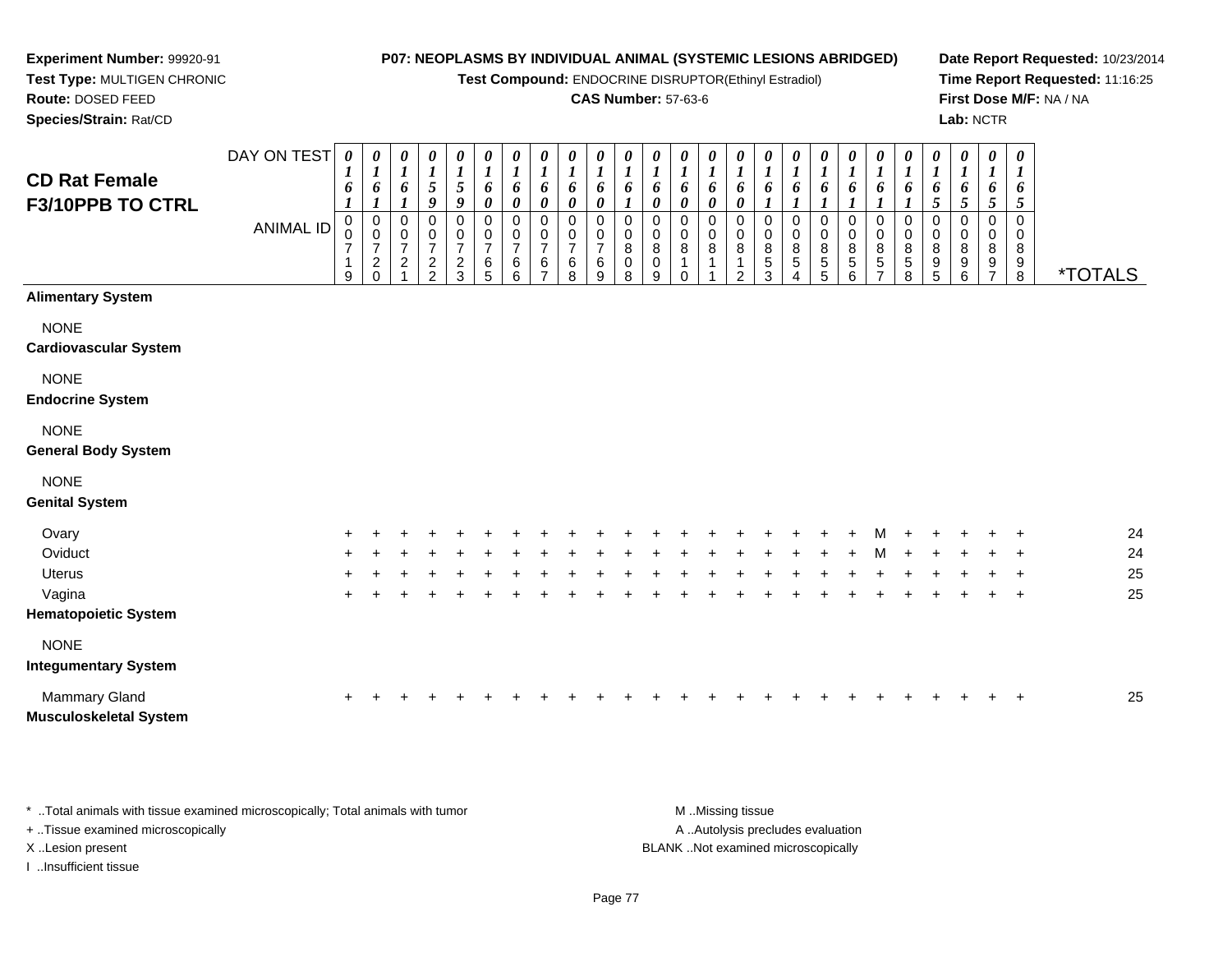**Test Compound:** ENDOCRINE DISRUPTOR(Ethinyl Estradiol)

## **CAS Number:** 57-63-6

**Date Report Requested:** 10/23/2014**Time Report Requested:** 11:16:26**First Dose M/F:** NA / NA**Lab:** NCTR

 **Test Type:** MULTIGEN CHRONIC**Route:** DOSED FEED

**Experiment Number:** 99920-91

**Species/Strain:** Rat/CD

| <b>CD Rat Female</b><br>F3/10PPB TO CTRL    | DAY ON TEST<br><b>ANIMAL ID</b> | 0<br>6<br>0<br>$\mathbf 0$<br>$\overline{ }$<br>9 | 0<br>$\boldsymbol{l}$<br>6<br>$\mathbf 0$<br>$\mathbf 0$<br>$\overline{7}$<br>$\boldsymbol{2}$<br>$\Omega$ | 0<br>$\boldsymbol{l}$<br>6<br>0<br>0<br>$\overline{7}$<br>$\sqrt{2}$ | $\boldsymbol{\theta}$<br>$\frac{1}{5}$<br>9<br>$\mathbf 0$<br>$\boldsymbol{0}$<br>$\frac{7}{2}$<br>$\mathcal{P}$ | 0<br>$\boldsymbol{l}$<br>$\sqrt{5}$<br>9<br>0<br>$\pmb{0}$<br>$\overline{7}$<br>$\frac{2}{3}$ | 0<br>6<br>0<br>0<br>$\mathbf 0$<br>$\overline{7}$<br>6<br>5 | 0<br>$\boldsymbol{l}$<br>6<br>0<br>0<br>$\frac{0}{7}$<br>$\,6\,$<br>6 | $\boldsymbol{\theta}$<br>$\boldsymbol{l}$<br>$\pmb{6}$<br>0<br>0<br>$\pmb{0}$<br>$\overline{7}$<br>$\,6\,$<br>$\overline{ }$ | $\frac{\boldsymbol{\theta}}{\boldsymbol{I}}$<br>6<br>0<br>$\mathbf 0$<br>$\mathbf 0$<br>$\overline{7}$<br>$\,6\,$<br>8 | $\frac{\theta}{1}$<br>6<br>0<br>0<br>$\,0\,$<br>$\overline{7}$<br>$\,6$<br>9 | $\boldsymbol{l}$<br>6<br>8<br>$\pmb{0}$<br>8 | 6<br>8<br>0<br>9 | 0<br>6<br>0<br>0<br>0<br>$\bf 8$ | 0<br>1<br>6<br>0<br>0<br>$\boldsymbol{0}$<br>8 | 0<br>$\boldsymbol{l}$<br>6<br>0<br>0<br>$\pmb{0}$<br>8<br>າ | 0<br>6<br>0<br>0<br>$\bf 8$<br>$\mathbf 5$<br>3 | 0<br>$\boldsymbol{l}$<br>6<br>0<br>0<br>8<br>5<br>4 | 0<br>$\boldsymbol{l}$<br>6<br>0<br>0<br>$\bf 8$<br>$\sqrt{5}$<br>5 | $\boldsymbol{l}$<br>6<br>0<br>$\bf 8$<br>5<br>6 | 0<br>1<br>6<br>0<br>$_{\rm 8}^{\rm 0}$<br>5 | 0<br>6<br>0<br>$\mathbf 0$<br>$\bf 8$<br>5<br>8 | 0<br>$\boldsymbol{l}$<br>6<br>0<br>$\bf 8$<br>9<br>5 | 0<br>$\boldsymbol{l}$<br>6<br>5<br>0<br>$\pmb{0}$<br>8<br>9<br>6 | 0<br>$\boldsymbol{l}$<br>6<br>5<br>0<br>$\pmb{0}$<br>$\bf 8$<br>9<br>$\overline{z}$ | 0<br>1<br>6<br>5<br>0<br>0<br>8<br>9<br>8 | <i><b>*TOTALS</b></i> |
|---------------------------------------------|---------------------------------|---------------------------------------------------|------------------------------------------------------------------------------------------------------------|----------------------------------------------------------------------|------------------------------------------------------------------------------------------------------------------|-----------------------------------------------------------------------------------------------|-------------------------------------------------------------|-----------------------------------------------------------------------|------------------------------------------------------------------------------------------------------------------------------|------------------------------------------------------------------------------------------------------------------------|------------------------------------------------------------------------------|----------------------------------------------|------------------|----------------------------------|------------------------------------------------|-------------------------------------------------------------|-------------------------------------------------|-----------------------------------------------------|--------------------------------------------------------------------|-------------------------------------------------|---------------------------------------------|-------------------------------------------------|------------------------------------------------------|------------------------------------------------------------------|-------------------------------------------------------------------------------------|-------------------------------------------|-----------------------|
| <b>NONE</b><br><b>Nervous System</b>        |                                 |                                                   |                                                                                                            |                                                                      |                                                                                                                  |                                                                                               |                                                             |                                                                       |                                                                                                                              |                                                                                                                        |                                                                              |                                              |                  |                                  |                                                |                                                             |                                                 |                                                     |                                                                    |                                                 |                                             |                                                 |                                                      |                                                                  |                                                                                     |                                           |                       |
| <b>NONE</b><br><b>Respiratory System</b>    |                                 |                                                   |                                                                                                            |                                                                      |                                                                                                                  |                                                                                               |                                                             |                                                                       |                                                                                                                              |                                                                                                                        |                                                                              |                                              |                  |                                  |                                                |                                                             |                                                 |                                                     |                                                                    |                                                 |                                             |                                                 |                                                      |                                                                  |                                                                                     |                                           |                       |
| <b>NONE</b><br><b>Special Senses System</b> |                                 |                                                   |                                                                                                            |                                                                      |                                                                                                                  |                                                                                               |                                                             |                                                                       |                                                                                                                              |                                                                                                                        |                                                                              |                                              |                  |                                  |                                                |                                                             |                                                 |                                                     |                                                                    |                                                 |                                             |                                                 |                                                      |                                                                  |                                                                                     |                                           |                       |
| <b>NONE</b><br><b>Urinary System</b>        |                                 |                                                   |                                                                                                            |                                                                      |                                                                                                                  |                                                                                               |                                                             |                                                                       |                                                                                                                              |                                                                                                                        |                                                                              |                                              |                  |                                  |                                                |                                                             |                                                 |                                                     |                                                                    |                                                 |                                             |                                                 |                                                      |                                                                  |                                                                                     |                                           |                       |
| Kidney<br><b>SYSTEMIC LESIONS</b>           |                                 | $\pm$                                             |                                                                                                            |                                                                      |                                                                                                                  |                                                                                               |                                                             |                                                                       |                                                                                                                              |                                                                                                                        |                                                                              |                                              |                  |                                  |                                                |                                                             |                                                 |                                                     |                                                                    |                                                 |                                             |                                                 |                                                      |                                                                  |                                                                                     | $\pm$                                     | 25                    |
| Multiple Organ                              |                                 |                                                   |                                                                                                            |                                                                      |                                                                                                                  |                                                                                               |                                                             |                                                                       |                                                                                                                              |                                                                                                                        |                                                                              |                                              |                  |                                  |                                                |                                                             |                                                 |                                                     |                                                                    |                                                 |                                             |                                                 |                                                      |                                                                  |                                                                                     | $\mathbf +$                               | 25                    |

\* ..Total animals with tissue examined microscopically; Total animals with tumor **M** . Missing tissue M ..Missing tissue A ..Autolysis precludes evaluation + ..Tissue examined microscopically X ..Lesion present BLANK ..Not examined microscopicallyI ..Insufficient tissue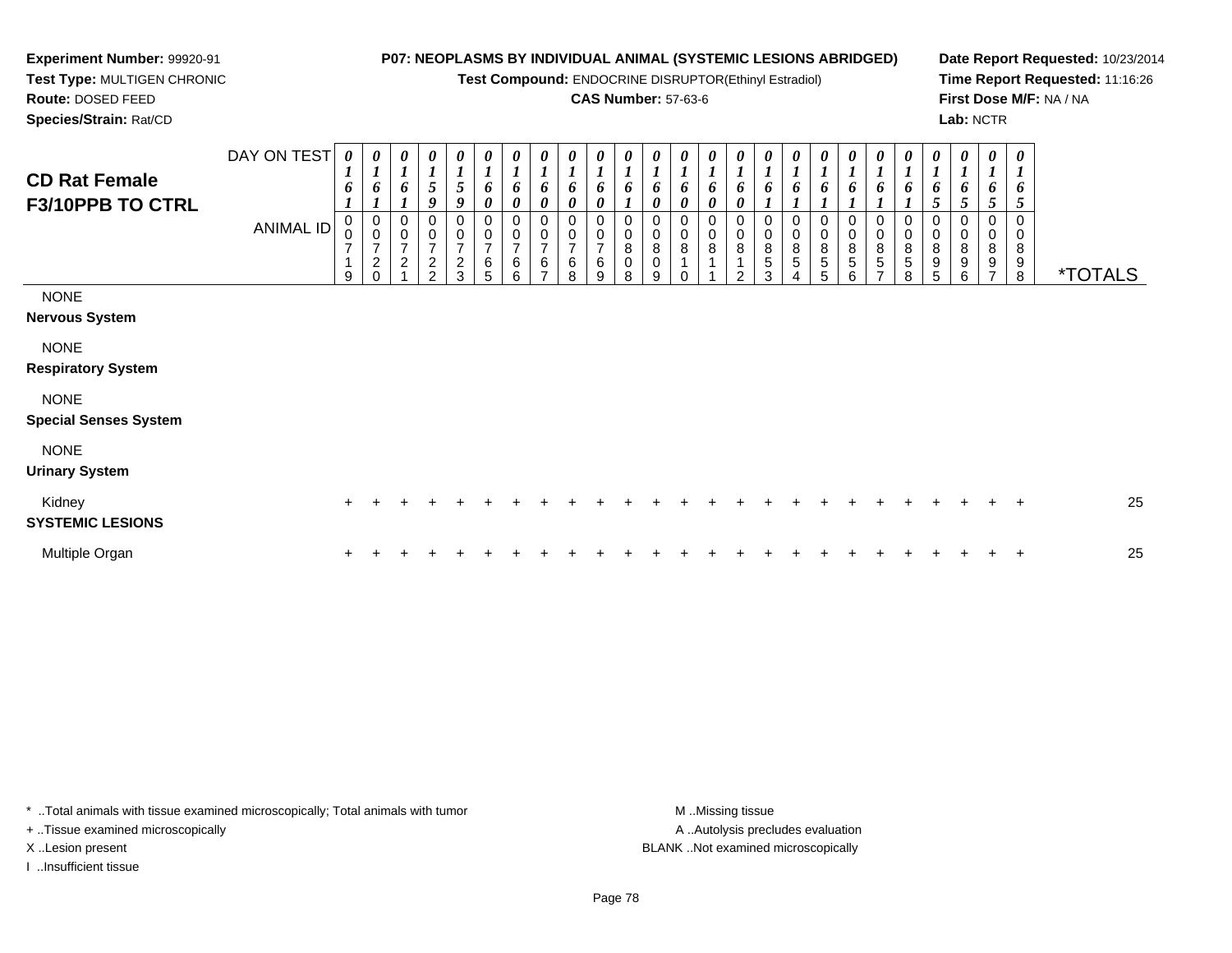**Test Compound:** ENDOCRINE DISRUPTOR(Ethinyl Estradiol)

## **CAS Number:** 57-63-6

**Date Report Requested:** 10/23/2014**Time Report Requested:** 11:16:26**First Dose M/F:** NA / NA**Lab:** NCTR

 **Test Type:** MULTIGEN CHRONIC**Route:** DOSED FEED**Species/Strain:** Rat/CD

**Experiment Number:** 99920-91

| <b>CD Rat Female</b><br><b>F3/50PPB TO CTRL</b> | DAY ON TEST<br><b>ANIMAL ID</b> | 0<br>$\boldsymbol{l}$<br>6<br>$\boldsymbol{l}$<br>$\pmb{0}$<br>$\mathbf 0$<br>$\overline{7}$<br>$\boldsymbol{2}$<br>$\overline{4}$ | 0<br>$\boldsymbol{l}$<br>6<br>$\boldsymbol{l}$<br>0<br>$\mathsf{O}\xspace$<br>$\overline{7}$<br>$\overline{2}$<br>5 | 0<br>$\boldsymbol{l}$<br>6<br>$\boldsymbol{l}$<br>0<br>0<br>$\overline{7}$<br>$\boldsymbol{2}$<br>6 | 0<br>$\boldsymbol{l}$<br>6<br>$\boldsymbol{l}$<br>$\pmb{0}$<br>$\mathbf 0$<br>$\overline{7}$<br>$\overline{2}$<br>$\overline{7}$ | 0<br>$\boldsymbol{l}$<br>6<br>0<br>0<br>0<br>$\overline{7}$<br>$\overline{\mathbf{c}}$<br>8 | 0<br>$\boldsymbol{l}$<br>6<br>$\boldsymbol{\theta}$<br>$\pmb{0}$<br>$\boldsymbol{0}$<br>$\overline{7}$<br>$\sqrt{2}$<br>9 | 0<br>$\boldsymbol{l}$<br>6<br>$\boldsymbol{l}$<br>0<br>$\pmb{0}$<br>$\overline{7}$<br>$\overline{7}$<br>$\Omega$ | 0<br>$\boldsymbol{l}$<br>6<br>$\boldsymbol{l}$<br>$\mathbf 0$<br>$\mathbf 0$<br>$\overline{7}$<br>$\overline{7}$ | 0<br>$\boldsymbol{l}$<br>6<br>$\boldsymbol{l}$<br>0<br>0<br>$\overline{7}$<br>$\overline{7}$<br>2 | $\pmb{\theta}$<br>$\boldsymbol{l}$<br>6<br>1<br>0<br>$\mathbf 0$<br>$\overline{7}$<br>$\overline{7}$<br>3 | 0<br>$\boldsymbol{l}$<br>6<br>1<br>$\Omega$<br>$\Omega$<br>$\overline{7}$<br>$\overline{7}$ | 0<br>$\boldsymbol{l}$<br>6<br>$\pmb{\theta}$<br>$\Omega$<br>$\Omega$<br>$\overline{7}$<br>$\overline{7}$<br>5 | 0<br>$\boldsymbol{l}$<br>6<br>$\mathbf 0$<br>0<br>8<br>1<br>3 | $\pmb{\theta}$<br>$\boldsymbol{l}$<br>6<br>$\boldsymbol{l}$<br>0<br>$\mathbf 0$<br>8<br>-1<br>4 | $\boldsymbol{\theta}$<br>$\boldsymbol{l}$<br>6<br>$\boldsymbol{l}$<br>0<br>$\mathbf 0$<br>8<br>$\mathbf 1$<br>5 | $\boldsymbol{\theta}$<br>$\boldsymbol{l}$<br>6<br>$\boldsymbol{l}$<br>0<br>$\pmb{0}$<br>$\bf 8$<br>1<br>6 | 0<br>$\boldsymbol{l}$<br>6<br>$\boldsymbol{l}$<br>$\mathbf 0$<br>$\mathbf 0$<br>$\,8\,$<br>1<br>$\overline{ }$ | 0<br>$\boldsymbol{l}$<br>6<br>$\boldsymbol{l}$<br>$\pmb{0}$<br>$\pmb{0}$<br>$\bf 8$<br>$\mathbf 1$<br>8 | 0<br>$\boldsymbol{l}$<br>6<br>$\boldsymbol{2}$<br>$\pmb{0}$<br>$\mathbf 0$<br>8<br>$\sqrt{5}$<br>9 | $\pmb{\theta}$<br>$\boldsymbol{l}$<br>6<br>$\boldsymbol{2}$<br>$\pmb{0}$<br>$\pmb{0}$<br>8<br>6<br>$\Omega$ | 0<br>$\boldsymbol{l}$<br>6<br>$\overline{2}$<br>0<br>$\mathbf 0$<br>8<br>$\,6\,$ | 0<br>$\boldsymbol{l}$<br>6<br>$\boldsymbol{2}$<br>$\pmb{0}$<br>$\pmb{0}$<br>$\bf 8$<br>$\,6\,$<br>$\overline{2}$ | 0<br>$\boldsymbol{l}$<br>6<br>$\boldsymbol{l}$<br>0<br>$\pmb{0}$<br>$\bf 8$<br>$\,6\,$<br>3 | $\pmb{\theta}$<br>$\boldsymbol{l}$<br>6<br>$\boldsymbol{\mathit{1}}$<br>$\pmb{0}$<br>$\pmb{0}$<br>8<br>$\,6\,$<br>4 | $\boldsymbol{\theta}$<br>$\boldsymbol{l}$<br>6<br>$\mathfrak{I}$<br>$\mathbf 0$<br>0<br>8<br>9<br>9 | <i><b>*TOTALS</b></i> |
|-------------------------------------------------|---------------------------------|------------------------------------------------------------------------------------------------------------------------------------|---------------------------------------------------------------------------------------------------------------------|-----------------------------------------------------------------------------------------------------|----------------------------------------------------------------------------------------------------------------------------------|---------------------------------------------------------------------------------------------|---------------------------------------------------------------------------------------------------------------------------|------------------------------------------------------------------------------------------------------------------|------------------------------------------------------------------------------------------------------------------|---------------------------------------------------------------------------------------------------|-----------------------------------------------------------------------------------------------------------|---------------------------------------------------------------------------------------------|---------------------------------------------------------------------------------------------------------------|---------------------------------------------------------------|-------------------------------------------------------------------------------------------------|-----------------------------------------------------------------------------------------------------------------|-----------------------------------------------------------------------------------------------------------|----------------------------------------------------------------------------------------------------------------|---------------------------------------------------------------------------------------------------------|----------------------------------------------------------------------------------------------------|-------------------------------------------------------------------------------------------------------------|----------------------------------------------------------------------------------|------------------------------------------------------------------------------------------------------------------|---------------------------------------------------------------------------------------------|---------------------------------------------------------------------------------------------------------------------|-----------------------------------------------------------------------------------------------------|-----------------------|
| <b>Alimentary System</b>                        |                                 |                                                                                                                                    |                                                                                                                     |                                                                                                     |                                                                                                                                  |                                                                                             |                                                                                                                           |                                                                                                                  |                                                                                                                  |                                                                                                   |                                                                                                           |                                                                                             |                                                                                                               |                                                               |                                                                                                 |                                                                                                                 |                                                                                                           |                                                                                                                |                                                                                                         |                                                                                                    |                                                                                                             |                                                                                  |                                                                                                                  |                                                                                             |                                                                                                                     |                                                                                                     |                       |
| Liver<br><b>Cardiovascular System</b>           |                                 | $\ddot{}$                                                                                                                          |                                                                                                                     |                                                                                                     |                                                                                                                                  |                                                                                             |                                                                                                                           |                                                                                                                  |                                                                                                                  |                                                                                                   |                                                                                                           |                                                                                             |                                                                                                               |                                                               |                                                                                                 |                                                                                                                 |                                                                                                           |                                                                                                                |                                                                                                         |                                                                                                    |                                                                                                             |                                                                                  |                                                                                                                  |                                                                                             |                                                                                                                     |                                                                                                     | 25                    |
| <b>NONE</b><br><b>Endocrine System</b>          |                                 |                                                                                                                                    |                                                                                                                     |                                                                                                     |                                                                                                                                  |                                                                                             |                                                                                                                           |                                                                                                                  |                                                                                                                  |                                                                                                   |                                                                                                           |                                                                                             |                                                                                                               |                                                               |                                                                                                 |                                                                                                                 |                                                                                                           |                                                                                                                |                                                                                                         |                                                                                                    |                                                                                                             |                                                                                  |                                                                                                                  |                                                                                             |                                                                                                                     |                                                                                                     |                       |
| <b>Adrenal Cortex</b>                           |                                 |                                                                                                                                    |                                                                                                                     |                                                                                                     |                                                                                                                                  |                                                                                             |                                                                                                                           |                                                                                                                  |                                                                                                                  |                                                                                                   |                                                                                                           |                                                                                             |                                                                                                               |                                                               |                                                                                                 |                                                                                                                 |                                                                                                           |                                                                                                                |                                                                                                         |                                                                                                    |                                                                                                             |                                                                                  |                                                                                                                  |                                                                                             |                                                                                                                     |                                                                                                     | 25                    |
| Adrenal Medulla                                 |                                 |                                                                                                                                    |                                                                                                                     |                                                                                                     |                                                                                                                                  |                                                                                             |                                                                                                                           |                                                                                                                  |                                                                                                                  |                                                                                                   |                                                                                                           |                                                                                             |                                                                                                               |                                                               |                                                                                                 |                                                                                                                 |                                                                                                           |                                                                                                                |                                                                                                         |                                                                                                    |                                                                                                             |                                                                                  |                                                                                                                  |                                                                                             |                                                                                                                     |                                                                                                     | 25                    |
| <b>Pituitary Gland</b>                          |                                 |                                                                                                                                    |                                                                                                                     |                                                                                                     |                                                                                                                                  |                                                                                             |                                                                                                                           |                                                                                                                  |                                                                                                                  |                                                                                                   |                                                                                                           |                                                                                             |                                                                                                               |                                                               |                                                                                                 |                                                                                                                 |                                                                                                           |                                                                                                                |                                                                                                         |                                                                                                    |                                                                                                             |                                                                                  |                                                                                                                  |                                                                                             |                                                                                                                     |                                                                                                     | 25                    |
| <b>Thyroid Gland</b>                            |                                 | $\div$                                                                                                                             |                                                                                                                     |                                                                                                     |                                                                                                                                  |                                                                                             |                                                                                                                           |                                                                                                                  |                                                                                                                  |                                                                                                   |                                                                                                           |                                                                                             |                                                                                                               |                                                               |                                                                                                 |                                                                                                                 |                                                                                                           |                                                                                                                |                                                                                                         |                                                                                                    |                                                                                                             |                                                                                  |                                                                                                                  |                                                                                             | $\pm$                                                                                                               | $\ddot{}$                                                                                           | 25                    |
| <b>General Body System</b>                      |                                 |                                                                                                                                    |                                                                                                                     |                                                                                                     |                                                                                                                                  |                                                                                             |                                                                                                                           |                                                                                                                  |                                                                                                                  |                                                                                                   |                                                                                                           |                                                                                             |                                                                                                               |                                                               |                                                                                                 |                                                                                                                 |                                                                                                           |                                                                                                                |                                                                                                         |                                                                                                    |                                                                                                             |                                                                                  |                                                                                                                  |                                                                                             |                                                                                                                     |                                                                                                     |                       |
| <b>NONE</b>                                     |                                 |                                                                                                                                    |                                                                                                                     |                                                                                                     |                                                                                                                                  |                                                                                             |                                                                                                                           |                                                                                                                  |                                                                                                                  |                                                                                                   |                                                                                                           |                                                                                             |                                                                                                               |                                                               |                                                                                                 |                                                                                                                 |                                                                                                           |                                                                                                                |                                                                                                         |                                                                                                    |                                                                                                             |                                                                                  |                                                                                                                  |                                                                                             |                                                                                                                     |                                                                                                     |                       |
| <b>Genital System</b>                           |                                 |                                                                                                                                    |                                                                                                                     |                                                                                                     |                                                                                                                                  |                                                                                             |                                                                                                                           |                                                                                                                  |                                                                                                                  |                                                                                                   |                                                                                                           |                                                                                             |                                                                                                               |                                                               |                                                                                                 |                                                                                                                 |                                                                                                           |                                                                                                                |                                                                                                         |                                                                                                    |                                                                                                             |                                                                                  |                                                                                                                  |                                                                                             |                                                                                                                     |                                                                                                     |                       |
| Ovary                                           |                                 |                                                                                                                                    |                                                                                                                     |                                                                                                     |                                                                                                                                  |                                                                                             |                                                                                                                           |                                                                                                                  |                                                                                                                  |                                                                                                   |                                                                                                           |                                                                                             |                                                                                                               |                                                               |                                                                                                 |                                                                                                                 |                                                                                                           |                                                                                                                |                                                                                                         |                                                                                                    |                                                                                                             |                                                                                  |                                                                                                                  |                                                                                             |                                                                                                                     |                                                                                                     | 25                    |
| Oviduct                                         |                                 |                                                                                                                                    |                                                                                                                     |                                                                                                     |                                                                                                                                  |                                                                                             |                                                                                                                           |                                                                                                                  |                                                                                                                  |                                                                                                   |                                                                                                           |                                                                                             |                                                                                                               |                                                               |                                                                                                 |                                                                                                                 |                                                                                                           |                                                                                                                |                                                                                                         |                                                                                                    |                                                                                                             |                                                                                  |                                                                                                                  |                                                                                             |                                                                                                                     |                                                                                                     | 25                    |
| <b>Uterus</b>                                   |                                 |                                                                                                                                    |                                                                                                                     |                                                                                                     |                                                                                                                                  |                                                                                             |                                                                                                                           |                                                                                                                  |                                                                                                                  |                                                                                                   |                                                                                                           |                                                                                             |                                                                                                               |                                                               |                                                                                                 |                                                                                                                 |                                                                                                           |                                                                                                                |                                                                                                         |                                                                                                    |                                                                                                             |                                                                                  |                                                                                                                  |                                                                                             |                                                                                                                     |                                                                                                     | 25                    |
| Vagina                                          |                                 | $+$                                                                                                                                |                                                                                                                     |                                                                                                     |                                                                                                                                  |                                                                                             |                                                                                                                           |                                                                                                                  |                                                                                                                  |                                                                                                   |                                                                                                           |                                                                                             |                                                                                                               |                                                               |                                                                                                 |                                                                                                                 |                                                                                                           |                                                                                                                |                                                                                                         |                                                                                                    |                                                                                                             |                                                                                  |                                                                                                                  |                                                                                             |                                                                                                                     | $\ddot{}$                                                                                           | 25                    |
| <b>Hematopoietic System</b>                     |                                 |                                                                                                                                    |                                                                                                                     |                                                                                                     |                                                                                                                                  |                                                                                             |                                                                                                                           |                                                                                                                  |                                                                                                                  |                                                                                                   |                                                                                                           |                                                                                             |                                                                                                               |                                                               |                                                                                                 |                                                                                                                 |                                                                                                           |                                                                                                                |                                                                                                         |                                                                                                    |                                                                                                             |                                                                                  |                                                                                                                  |                                                                                             |                                                                                                                     |                                                                                                     |                       |
| <b>Bone Marrow</b>                              |                                 |                                                                                                                                    |                                                                                                                     |                                                                                                     |                                                                                                                                  |                                                                                             |                                                                                                                           |                                                                                                                  |                                                                                                                  |                                                                                                   |                                                                                                           |                                                                                             |                                                                                                               |                                                               |                                                                                                 |                                                                                                                 |                                                                                                           |                                                                                                                |                                                                                                         |                                                                                                    |                                                                                                             |                                                                                  |                                                                                                                  |                                                                                             |                                                                                                                     |                                                                                                     | 25                    |
| Spleen                                          |                                 |                                                                                                                                    |                                                                                                                     |                                                                                                     |                                                                                                                                  |                                                                                             |                                                                                                                           |                                                                                                                  |                                                                                                                  |                                                                                                   |                                                                                                           |                                                                                             |                                                                                                               |                                                               |                                                                                                 |                                                                                                                 |                                                                                                           |                                                                                                                |                                                                                                         |                                                                                                    |                                                                                                             |                                                                                  |                                                                                                                  |                                                                                             |                                                                                                                     |                                                                                                     | 25                    |

\* ..Total animals with tissue examined microscopically; Total animals with tumor **M** . Missing tissue M ..Missing tissue A ..Autolysis precludes evaluation + ..Tissue examined microscopically X ..Lesion present BLANK ..Not examined microscopicallyI ..Insufficient tissue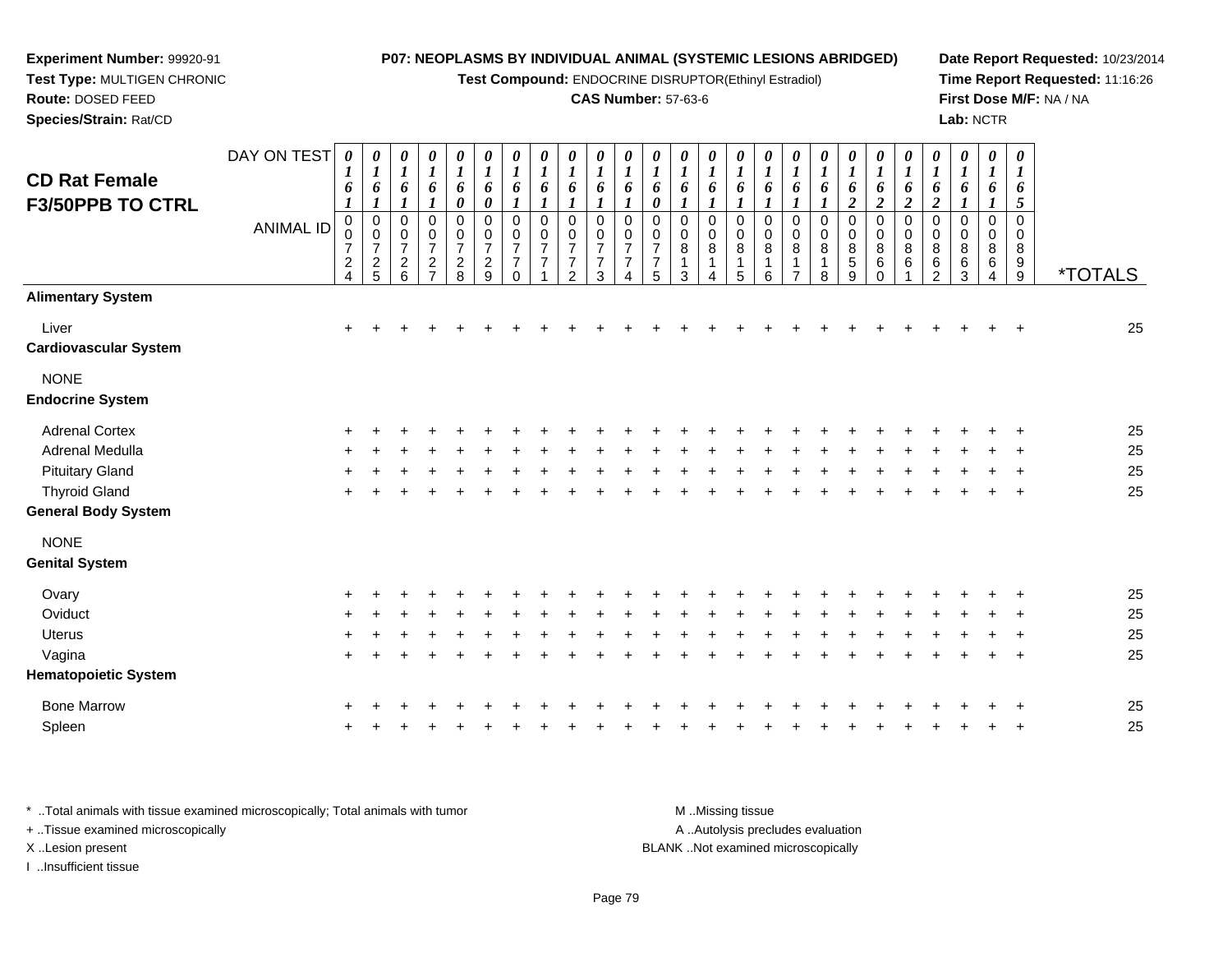**Test Compound:** ENDOCRINE DISRUPTOR(Ethinyl Estradiol)

## **CAS Number:** 57-63-6

**Date Report Requested:** 10/23/2014 **Time Report Requested:** 11:16:26**First Dose M/F:** NA / NA**Lab:** NCTR

**Experiment Number:** 99920-91

| <b>CD Rat Female</b><br><b>F3/50PPB TO CTRL</b>        | <b>ANIMAL ID</b> | $\boldsymbol{l}$<br>6<br>$\boldsymbol{l}$<br>0<br>0<br>$\overline{7}$<br>$\overline{c}$<br>4 | $\boldsymbol{l}$<br>6<br>$\boldsymbol{l}$<br>0<br>$\pmb{0}$<br>$\overline{7}$<br>$\frac{2}{5}$ | $\bm{l}$<br>6<br>0<br>$\mathbf 0$<br>$\overline{7}$<br>$\overline{c}$<br>6 | $\boldsymbol{l}$<br>6<br>0<br>$\pmb{0}$<br>$\overline{7}$<br>$\boldsymbol{2}$ | $\boldsymbol{l}$<br>$\boldsymbol{\delta}$<br>0<br>0<br>$\pmb{0}$<br>$\overline{7}$<br>$\boldsymbol{2}$<br>8 | $\boldsymbol{l}$<br>6<br>$\boldsymbol{\theta}$<br>0<br>$\pmb{0}$<br>$\boldsymbol{7}$<br>$\overline{c}$<br>9 | 6<br>0<br>0<br>$\overline{7}$<br>$\overline{7}$ | 6<br>0<br>0<br>$\overline{7}$<br>$\overline{7}$ | 6<br>$\Omega$<br>0<br>$\overline{7}$<br>7<br>$\overline{c}$ | 1<br>6 | 6<br>$\Omega$<br>0 | 6<br>0<br>0<br>0<br>$\overline{7}$<br>$\overline{7}$<br>5 | 6<br>0<br>0<br>8<br>3 | $\boldsymbol{l}$<br>6<br>0<br>0<br>8<br>1 | $\boldsymbol{l}$<br>6<br>0<br>$\,0\,$<br>8<br>1<br>5 | $\boldsymbol{l}$<br>6<br>0<br>0<br>$\bf 8$<br>1<br>6 | $\boldsymbol{l}$<br>6<br>0<br>$\bf 8$ | 6<br>0<br>0<br>8 | 6<br>$\boldsymbol{2}$<br>0<br>0<br>$\bf 8$<br>5<br>9 | 1<br>6<br>$\boldsymbol{2}$<br>0<br>$\pmb{0}$<br>8<br>6<br>0 | $\boldsymbol{l}$<br>6<br>$\boldsymbol{2}$<br>0<br>$\mathbf 0$<br>8<br>6 | 6<br>$\overline{2}$<br>0<br>0<br>8<br>6<br>ົ | 6<br>$\Omega$<br>0<br>8<br>6<br>3 | 1<br>6<br>0<br>0<br>8<br>6 | $\boldsymbol{l}$<br>6<br>5<br>$\Omega$<br>0<br>8<br>9<br>9 | <i><b>*TOTALS</b></i> |
|--------------------------------------------------------|------------------|----------------------------------------------------------------------------------------------|------------------------------------------------------------------------------------------------|----------------------------------------------------------------------------|-------------------------------------------------------------------------------|-------------------------------------------------------------------------------------------------------------|-------------------------------------------------------------------------------------------------------------|-------------------------------------------------|-------------------------------------------------|-------------------------------------------------------------|--------|--------------------|-----------------------------------------------------------|-----------------------|-------------------------------------------|------------------------------------------------------|------------------------------------------------------|---------------------------------------|------------------|------------------------------------------------------|-------------------------------------------------------------|-------------------------------------------------------------------------|----------------------------------------------|-----------------------------------|----------------------------|------------------------------------------------------------|-----------------------|
| Thymus                                                 |                  | $\ddot{}$                                                                                    |                                                                                                |                                                                            |                                                                               |                                                                                                             |                                                                                                             |                                                 |                                                 |                                                             |        |                    |                                                           |                       |                                           |                                                      |                                                      |                                       |                  |                                                      |                                                             |                                                                         |                                              |                                   | +                          | $\overline{+}$                                             | 25                    |
| <b>Integumentary System</b>                            |                  |                                                                                              |                                                                                                |                                                                            |                                                                               |                                                                                                             |                                                                                                             |                                                 |                                                 |                                                             |        |                    |                                                           |                       |                                           |                                                      |                                                      |                                       |                  |                                                      |                                                             |                                                                         |                                              |                                   |                            |                                                            |                       |
| Mammary Gland<br>Skin<br><b>Musculoskeletal System</b> |                  | $\ddot{}$                                                                                    |                                                                                                |                                                                            |                                                                               |                                                                                                             |                                                                                                             |                                                 |                                                 |                                                             |        |                    |                                                           |                       |                                           |                                                      |                                                      |                                       |                  | $\ddot{}$                                            |                                                             |                                                                         |                                              |                                   |                            | $\ddot{}$                                                  | 25<br>$\mathbf{1}$    |
| Bone<br><b>Nervous System</b>                          |                  | $\pm$                                                                                        |                                                                                                |                                                                            |                                                                               |                                                                                                             |                                                                                                             |                                                 |                                                 |                                                             |        |                    |                                                           |                       |                                           |                                                      |                                                      |                                       |                  |                                                      |                                                             |                                                                         |                                              |                                   |                            |                                                            | 25                    |
| <b>NONE</b><br><b>Respiratory System</b>               |                  |                                                                                              |                                                                                                |                                                                            |                                                                               |                                                                                                             |                                                                                                             |                                                 |                                                 |                                                             |        |                    |                                                           |                       |                                           |                                                      |                                                      |                                       |                  |                                                      |                                                             |                                                                         |                                              |                                   |                            |                                                            |                       |
| <b>NONE</b><br><b>Special Senses System</b>            |                  |                                                                                              |                                                                                                |                                                                            |                                                                               |                                                                                                             |                                                                                                             |                                                 |                                                 |                                                             |        |                    |                                                           |                       |                                           |                                                      |                                                      |                                       |                  |                                                      |                                                             |                                                                         |                                              |                                   |                            |                                                            |                       |
| <b>NONE</b><br><b>Urinary System</b>                   |                  |                                                                                              |                                                                                                |                                                                            |                                                                               |                                                                                                             |                                                                                                             |                                                 |                                                 |                                                             |        |                    |                                                           |                       |                                           |                                                      |                                                      |                                       |                  |                                                      |                                                             |                                                                         |                                              |                                   |                            |                                                            |                       |
| Kidney<br><b>SYSTEMIC LESIONS</b>                      |                  | $\ddot{}$                                                                                    |                                                                                                |                                                                            |                                                                               |                                                                                                             |                                                                                                             |                                                 |                                                 |                                                             |        |                    |                                                           |                       |                                           |                                                      |                                                      |                                       |                  |                                                      |                                                             |                                                                         |                                              |                                   |                            |                                                            | 25                    |
| Multiple Organ                                         |                  |                                                                                              |                                                                                                |                                                                            |                                                                               |                                                                                                             |                                                                                                             |                                                 |                                                 |                                                             |        |                    |                                                           |                       |                                           |                                                      |                                                      |                                       |                  |                                                      |                                                             |                                                                         |                                              |                                   |                            |                                                            | 25                    |

| Total animals with tissue examined microscopically; Total animals with tumor | M Missing tissue                   |
|------------------------------------------------------------------------------|------------------------------------|
| + Tissue examined microscopically                                            | A  Autolysis precludes evaluation  |
| X Lesion present                                                             | BLANK Not examined microscopically |
| Insufficient tissue                                                          |                                    |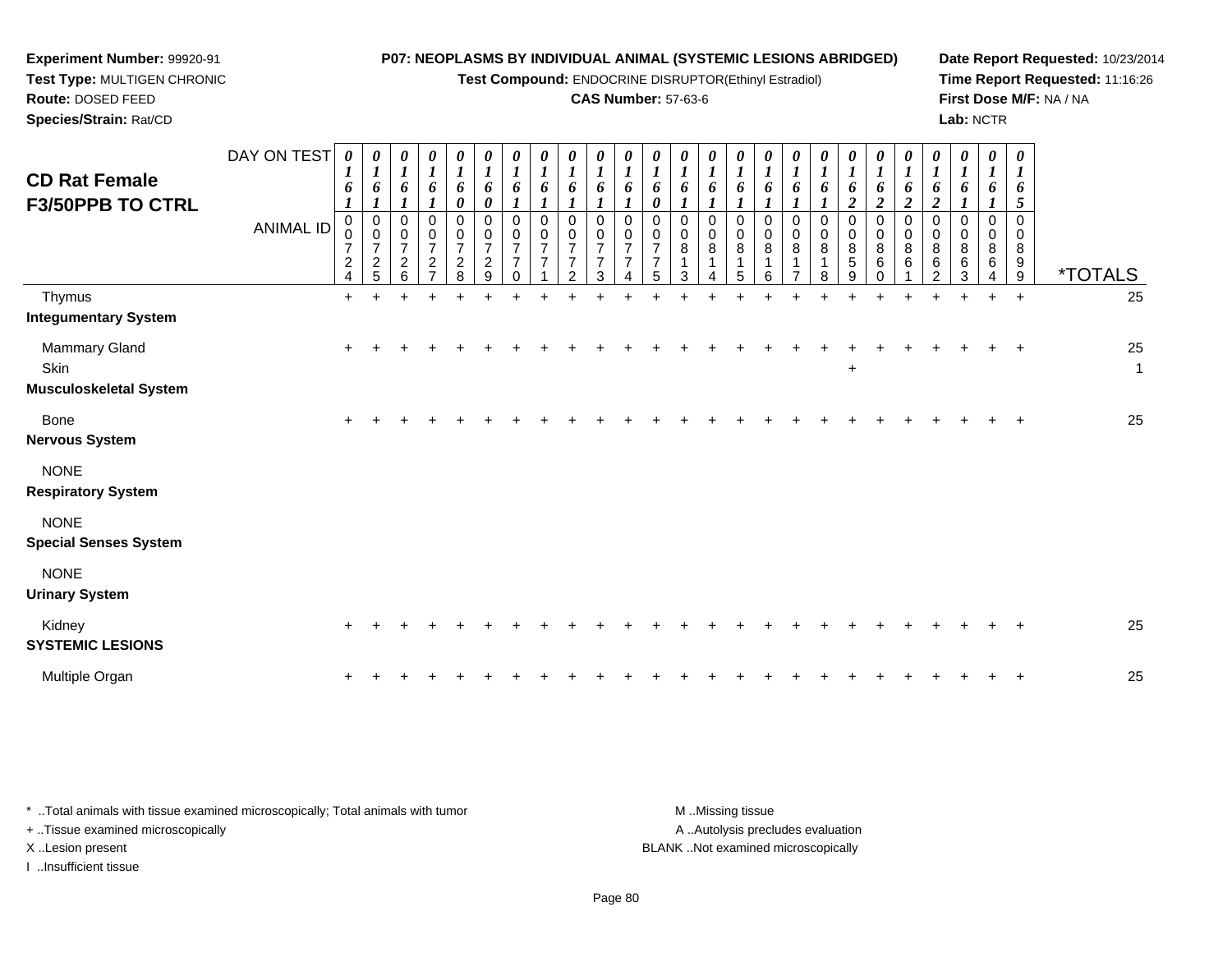**Test Compound:** ENDOCRINE DISRUPTOR(Ethinyl Estradiol)

#### **CAS Number:** 57-63-6

**Date Report Requested:** 10/23/2014**Time Report Requested:** 11:16:26**First Dose M/F:** NA / NA**Lab:** NCTR

 **Species/Strain:** Rat/CDDAY ON TEST**CD Rat FemaleF4 CONTROL**ANIMAL ID*0 1 6 1* 0 0 9 4 0*0 1 6 1* 0 0 9 4 1*0 1 6 0* 0 0 9 4 2*0 1 6 0* 0 0 9 4 3*0 1 5 9* 0 0 9 4 4*0 1 6 0* 0 0 9 8 3*0 1 6 0* 0 0 9 8 4*0 1 6 0* 0 0 9 8 5*0 1 5 9* 0 0 9 8 6*0 1 5 9* 0 0 9 8 7*0 1 6 0* 0 1 0 2 6*0 1 6 0* 0 1 0 2 7*0 1 6 0* 0 1 0 2 8*0 1 6 0* 0 1 0 2 9*0 1 6 1* 0 1 0 6 7*0 1 6 0* 0 1 0 6 8*0 1 6 0* 0 1 0 6 9*0 1 6 0* 0 1 0 7 0*0 1 6 0* 0 1 0 7 1*0 1 6 0* 0 1 0 7 2*0 1 6 2* 0 1 1 0 8*0 1 6 2* 0 1 1 0 9*0 1 6 2* 0 1 1 1 0*0 1 6 5* 0 1 1 3 6*0 1 6 4* 0 1 13<br>7 <sup>7</sup> \*TOTALS**Alimentary System**Liver $\mathsf{r}$  + <sup>+</sup> <sup>+</sup> <sup>+</sup> <sup>+</sup> <sup>+</sup> <sup>+</sup> <sup>+</sup> <sup>+</sup> <sup>+</sup> <sup>+</sup> <sup>+</sup> <sup>+</sup> <sup>+</sup> <sup>+</sup> <sup>+</sup> <sup>+</sup> <sup>+</sup> <sup>+</sup> <sup>+</sup> <sup>+</sup> <sup>+</sup> <sup>+</sup> <sup>+</sup> <sup>+</sup> <sup>25</sup> **Cardiovascular System**NONE **Endocrine System**Adrenal Cortex $\times$  + <sup>+</sup> <sup>+</sup> <sup>+</sup> <sup>+</sup> <sup>+</sup> <sup>+</sup> <sup>+</sup> <sup>+</sup> <sup>+</sup> <sup>+</sup> <sup>+</sup> <sup>+</sup> <sup>+</sup> <sup>+</sup> <sup>+</sup> <sup>+</sup> <sup>+</sup> <sup>+</sup> <sup>+</sup> <sup>+</sup> <sup>+</sup> <sup>+</sup> <sup>+</sup> <sup>+</sup> <sup>25</sup> Adrenal Medullaa  $+$  <sup>+</sup> <sup>+</sup> <sup>+</sup> <sup>+</sup> <sup>+</sup> <sup>+</sup> <sup>+</sup> <sup>+</sup> <sup>+</sup> <sup>+</sup> <sup>+</sup> <sup>+</sup> <sup>+</sup> <sup>+</sup> <sup>+</sup> <sup>+</sup> <sup>+</sup> <sup>+</sup> <sup>+</sup> <sup>+</sup> <sup>+</sup> <sup>+</sup> <sup>+</sup> <sup>+</sup> <sup>25</sup> Pituitary Gland $\alpha$  + <sup>+</sup> <sup>+</sup> <sup>+</sup> <sup>+</sup> <sup>+</sup> <sup>+</sup> <sup>+</sup> <sup>+</sup> <sup>+</sup> <sup>+</sup> <sup>+</sup> <sup>+</sup> <sup>+</sup> <sup>+</sup> <sup>+</sup> <sup>+</sup> <sup>+</sup> <sup>+</sup> <sup>+</sup> <sup>+</sup> <sup>+</sup> <sup>+</sup> <sup>+</sup> <sup>+</sup> <sup>25</sup> Thyroid Glandd  $+$  <sup>+</sup> <sup>+</sup> <sup>+</sup> <sup>+</sup> <sup>+</sup> <sup>+</sup> <sup>+</sup> <sup>+</sup> <sup>+</sup> <sup>+</sup> <sup>+</sup> <sup>+</sup> <sup>+</sup> <sup>+</sup> <sup>+</sup> <sup>+</sup> <sup>+</sup> <sup>+</sup> <sup>+</sup> <sup>+</sup> <sup>+</sup> <sup>+</sup> <sup>+</sup> <sup>+</sup> <sup>25</sup> **General Body System**NONE**Genital System**

**Experiment Number:** 99920-91**Test Type:** MULTIGEN CHRONIC

**Route:** DOSED FEED

| <b>Clitoral Gland</b>       |     |         | ÷   |     |         |     |         |         |         |             |        |     |         | $\pm$ |                 |              |         |             |             |         |         | $\div$ |         | 3  |
|-----------------------------|-----|---------|-----|-----|---------|-----|---------|---------|---------|-------------|--------|-----|---------|-------|-----------------|--------------|---------|-------------|-------------|---------|---------|--------|---------|----|
| Ovary                       | $+$ | $+$ $-$ |     |     |         |     |         |         | $\pm$ . | $+$         | $\div$ | $+$ | $+$ $-$ | $+$   |                 |              |         |             | $+$ $+$ $-$ |         | $+$ $+$ |        | $+$ $+$ | 25 |
| Oviduct                     | $+$ |         |     |     |         |     |         |         | $+$ $-$ | $+$         | ÷      | $+$ | $+$     | $+$   | $\pm$           | $\leftarrow$ | $+$     | $+$         | $+$         | $+$     | $+$     |        | $+$ $+$ | 25 |
| <b>Uterus</b>               |     | $+$ $+$ |     | $+$ | $+$     | $+$ | $+$     |         | $+$     |             | $\div$ | $+$ | $+$     | $+$   | $\pm$ .         | $\pm$ .      | $+$ $-$ | $+$         | $+$         | $+$     | $+$     |        | $+$ $+$ | 25 |
| Vagina                      |     | $+$ $+$ | $+$ | $+$ | $+$     |     | $+$ $-$ | $+$ $-$ |         | $+$ $+$ $+$ |        |     |         |       | $+$ $+$ $+$ $+$ | $+$          |         |             |             | + + + + | $+$     |        | $+$ $+$ | 25 |
| <b>Hematopoietic System</b> |     |         |     |     |         |     |         |         |         |             |        |     |         |       |                 |              |         |             |             |         |         |        |         |    |
| <b>Bone Marrow</b>          |     | $+$ $+$ |     | $+$ | $+$ $-$ |     | $+$ $+$ |         |         | + + + +     |        |     |         |       | $+$ $+$ $+$     | $+$ $-$      |         | $+$ $+$ $+$ |             |         |         |        | $+$ $+$ | 25 |

\* ..Total animals with tissue examined microscopically; Total animals with tumor **M** ..Missing tissue M ..Missing tissue A ..Autolysis precludes evaluation + ..Tissue examined microscopically X ..Lesion present BLANK ..Not examined microscopicallyI ..Insufficient tissue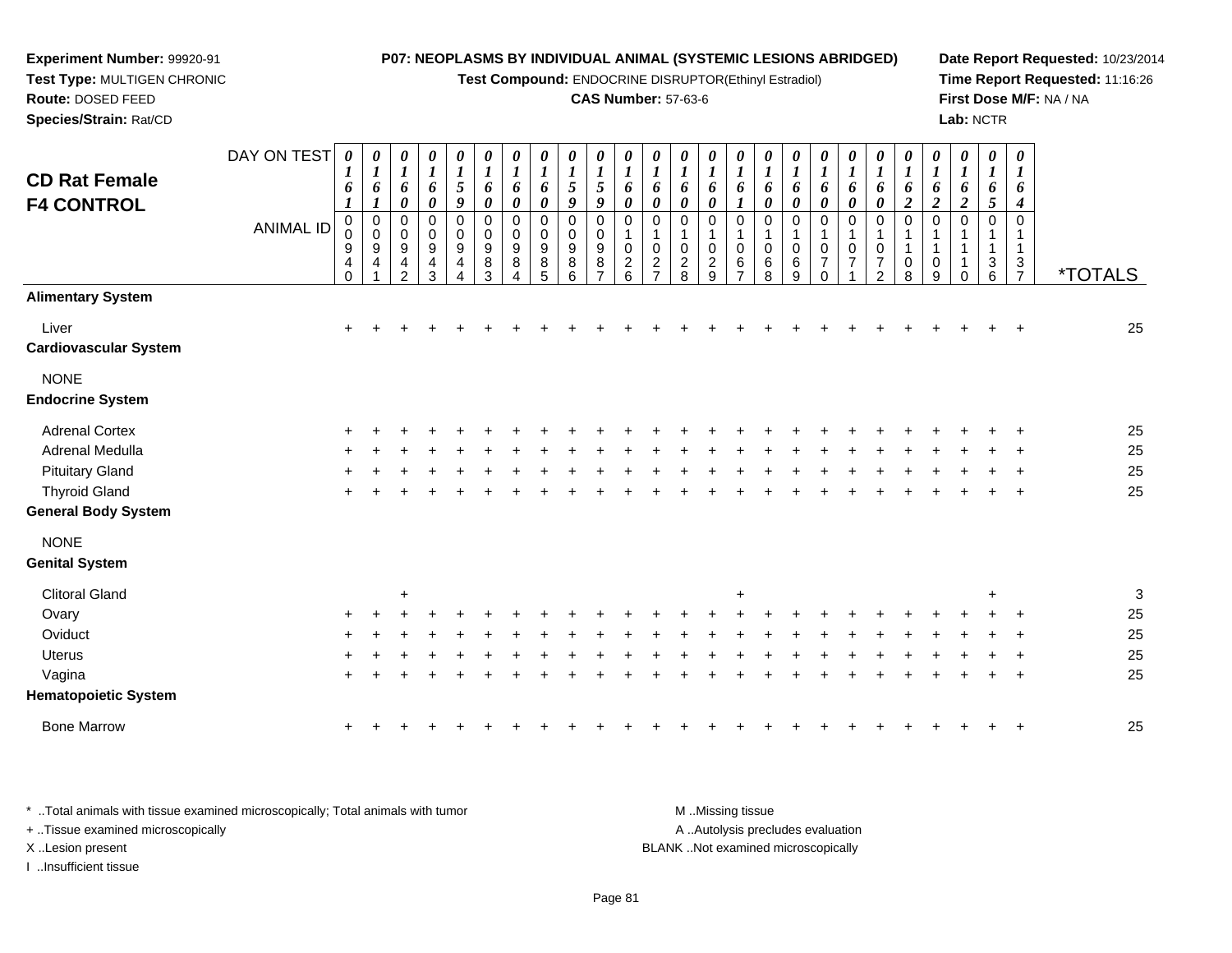**Test Compound: ENDOCRINE DISRUPTOR(Ethinyl Estradiol)** 

#### **CAS Number:** 57-63-6

**Date Report Requested:** 10/23/2014 **Time Report Requested:** 11:16:26**First Dose M/F:** NA / NA**Lab:** NCTR

| <b>Route: DOSED FEED</b><br>Species/Strain: Rat/CD |                                 |                                                                |                                                                                       |                                             |                         |                       |                                                          |                                                                                                               |                                                                              |                                           | <b>CAS Number: 57-63-6</b> |                                                                     |                                             |                                                                              |                                                                            |                         |                                                                     |                                                     |                  |                    |                                                |                    |        |                  | Lab: NCTR                  |                                                                       | First Dose M/F: NA / NA |
|----------------------------------------------------|---------------------------------|----------------------------------------------------------------|---------------------------------------------------------------------------------------|---------------------------------------------|-------------------------|-----------------------|----------------------------------------------------------|---------------------------------------------------------------------------------------------------------------|------------------------------------------------------------------------------|-------------------------------------------|----------------------------|---------------------------------------------------------------------|---------------------------------------------|------------------------------------------------------------------------------|----------------------------------------------------------------------------|-------------------------|---------------------------------------------------------------------|-----------------------------------------------------|------------------|--------------------|------------------------------------------------|--------------------|--------|------------------|----------------------------|-----------------------------------------------------------------------|-------------------------|
| <b>CD Rat Female</b><br><b>F4 CONTROL</b>          | DAY ON TEST<br><b>ANIMAL ID</b> | $\boldsymbol{\theta}$<br>$\mathbf{I}$<br>6<br>0<br>0<br>9<br>4 | 0<br>$\mathbf{I}$<br>6<br>-<br>$\overline{0}$<br>$\mathbf 0$<br>$\boldsymbol{9}$<br>4 | 0<br>6<br>0<br>$\Omega$<br>9<br>4<br>$\sim$ | $\theta$<br>0<br>9<br>3 | 0<br>Q<br>0<br>0<br>9 | 0<br>6<br>$\boldsymbol{\theta}$<br>0<br>0<br>9<br>8<br>3 | $\boldsymbol{\theta}$<br>$\overline{ }$<br>6<br>$\boldsymbol{\theta}$<br>0<br>0<br>$\boldsymbol{9}$<br>8<br>4 | $\boldsymbol{\theta}$<br>6<br>$\boldsymbol{\theta}$<br>0<br>0<br>9<br>8<br>5 | $\boldsymbol{\theta}$<br>9<br>8<br>$\sim$ | 0<br>O.<br>9<br>8          | $\boldsymbol{\theta}$<br>6<br>$\boldsymbol{\theta}$<br>U<br>2<br>Р. | 0<br>o<br>0<br>0<br>0<br>2<br>$\rightarrow$ | $\boldsymbol{\theta}$<br>o<br>$\boldsymbol{\theta}$<br>$\mathbf 0$<br>2<br>8 | 0<br>6<br>$\boldsymbol{\theta}$<br>$\mathbf 0$<br>0<br>$\overline{c}$<br>9 | 0<br>6<br>$\Omega$<br>6 | $\boldsymbol{\theta}$<br>6<br>$\boldsymbol{\theta}$<br>6<br>$\circ$ | 0<br>6<br>$\boldsymbol{\theta}$<br>0<br>0<br>6<br>9 | 0<br>o<br>0<br>0 | $\theta$<br>o<br>0 | $\boldsymbol{\theta}$<br>6<br>0<br>0<br>0<br>ົ | 0<br>6<br>$\Omega$ | 0<br>0 | 0<br>o<br>◢<br>0 | 0<br>6<br>J<br>0<br>3<br>6 | $\boldsymbol{\theta}$<br>$\mathbf{I}$<br>6<br>4<br>0<br>$\frac{3}{7}$ | <i><b>*TOTALS</b></i>   |
| Spleen                                             |                                 |                                                                |                                                                                       |                                             |                         |                       |                                                          |                                                                                                               |                                                                              |                                           |                            |                                                                     |                                             |                                                                              |                                                                            |                         |                                                                     |                                                     |                  |                    |                                                |                    |        |                  |                            |                                                                       | 25                      |
| Thymus                                             |                                 |                                                                |                                                                                       |                                             |                         |                       |                                                          |                                                                                                               |                                                                              |                                           |                            |                                                                     |                                             |                                                                              |                                                                            |                         |                                                                     |                                                     |                  |                    |                                                |                    |        |                  |                            | $\overline{ }$                                                        | 25                      |
| Integumentary System                               |                                 |                                                                |                                                                                       |                                             |                         |                       |                                                          |                                                                                                               |                                                                              |                                           |                            |                                                                     |                                             |                                                                              |                                                                            |                         |                                                                     |                                                     |                  |                    |                                                |                    |        |                  |                            |                                                                       |                         |

**Experiment Number:** 99920-91**Test Type:** MULTIGEN CHRONIC

| Thymus                       | $+$  | $+$   |  |  |  |  |  |  |  |    |  |  |        |   |     |         | $+$ | 25 |  |
|------------------------------|------|-------|--|--|--|--|--|--|--|----|--|--|--------|---|-----|---------|-----|----|--|
| <b>Integumentary System</b>  |      |       |  |  |  |  |  |  |  |    |  |  |        |   |     |         |     |    |  |
| Mammary Gland                | $+$  | $\pm$ |  |  |  |  |  |  |  | ÷. |  |  | $\div$ | ÷ | $+$ | $+$ $+$ |     | 25 |  |
| Musculoskeletal System       |      |       |  |  |  |  |  |  |  |    |  |  |        |   |     |         |     |    |  |
| Bone                         | $+$  |       |  |  |  |  |  |  |  |    |  |  |        |   |     |         | $+$ | 25 |  |
| <b>Nervous System</b>        |      |       |  |  |  |  |  |  |  |    |  |  |        |   |     |         |     |    |  |
| <b>NONE</b>                  |      |       |  |  |  |  |  |  |  |    |  |  |        |   |     |         |     |    |  |
| <b>Respiratory System</b>    |      |       |  |  |  |  |  |  |  |    |  |  |        |   |     |         |     |    |  |
| <b>NONE</b>                  |      |       |  |  |  |  |  |  |  |    |  |  |        |   |     |         |     |    |  |
| <b>Special Senses System</b> |      |       |  |  |  |  |  |  |  |    |  |  |        |   |     |         |     |    |  |
| <b>NONE</b>                  |      |       |  |  |  |  |  |  |  |    |  |  |        |   |     |         |     |    |  |
| <b>Urinary System</b>        |      |       |  |  |  |  |  |  |  |    |  |  |        |   |     |         |     |    |  |
| Kidney                       | $+$  | $\pm$ |  |  |  |  |  |  |  |    |  |  |        |   |     |         | $+$ | 25 |  |
| <b>SYSTEMIC LESIONS</b>      |      |       |  |  |  |  |  |  |  |    |  |  |        |   |     |         |     |    |  |
| Multiple Organ               | $^+$ |       |  |  |  |  |  |  |  |    |  |  |        |   |     |         | $+$ | 25 |  |
|                              |      |       |  |  |  |  |  |  |  |    |  |  |        |   |     |         |     |    |  |

| * Total animals with tissue examined microscopically; Total animals with tumor | M Missing tissue                   |
|--------------------------------------------------------------------------------|------------------------------------|
| + Tissue examined microscopically                                              | A Autolysis precludes evaluation   |
| X Lesion present                                                               | BLANK Not examined microscopically |
| …Insufficient tissue                                                           |                                    |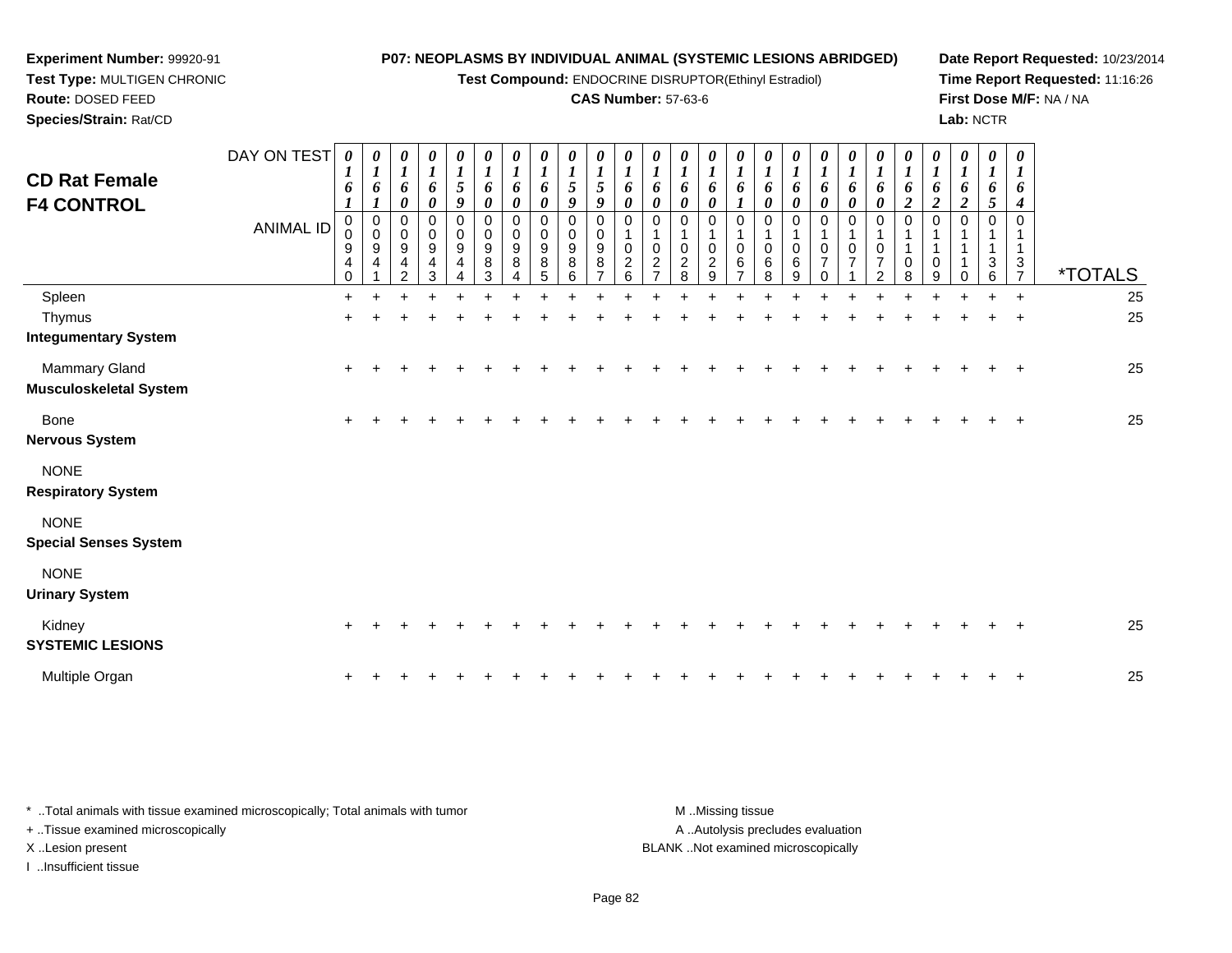**Test Compound:** ENDOCRINE DISRUPTOR(Ethinyl Estradiol)

### **CAS Number:** 57-63-6

**Date Report Requested:** 10/23/2014**Time Report Requested:** 11:16:26**First Dose M/F:** NA / NA**Lab:** NCTR

1 1 1

\*TOTALS

| <b>CD Rat Female</b><br><b>F4/2PPB TO CTRL</b> | DAY ON TEST<br>ANIMAL ID | $\boldsymbol{\theta}$<br>1<br>6<br>0<br>0<br>9<br>4<br>5 | $\boldsymbol{\theta}$<br>1<br>6<br>0<br>$\mathbf 0$<br>9<br>4<br>6 | $\boldsymbol{\theta}$<br>1<br>6<br>0<br>0<br>9<br>4<br>7 | $\boldsymbol{\theta}$<br>1<br>6<br>0<br>0<br>9<br>4<br>8 | 0<br>7<br>6<br>0<br>0<br>9<br>4<br>9 | $\boldsymbol{\theta}$<br>$\boldsymbol{l}$<br>6<br>0<br>0<br>9<br>$\,8\,$<br>8 | 0<br>1<br>6<br>2<br>0<br>0<br>9<br>8<br>9 | 0<br>6<br>0<br>0<br>9<br>9<br>0 | $\boldsymbol{\theta}$<br>1<br>6<br>0<br>0<br>9<br>9 | 0<br>6<br>0<br>9<br>9<br>2 | $\boldsymbol{\theta}$<br>$\boldsymbol{l}$<br>6<br>0<br>0<br>9<br>9<br>3 | $\boldsymbol{\theta}$<br>6<br>0<br>0<br>3<br>0 | 0<br>6<br>0<br>$\pmb{0}$<br>3 | 0<br>$\boldsymbol{l}$<br>6<br>0<br>0<br>3<br>2 | 0<br>6<br>0<br>0<br>3<br>3 | $\boldsymbol{\theta}$<br>6<br>0<br>0<br>0<br>3<br>4 | $\boldsymbol{\theta}$<br>6<br>0<br>0<br>0<br>3<br>5 | 0<br>$\boldsymbol{l}$<br>6<br>0<br>0<br>7<br>3 | 0<br>1<br>6<br>0<br>0<br>7<br>4 | $\boldsymbol{\theta}$<br>$\boldsymbol{l}$<br>6<br>$\boldsymbol{l}$<br>0<br>0<br>$\overline{7}$<br>5 |
|------------------------------------------------|--------------------------|----------------------------------------------------------|--------------------------------------------------------------------|----------------------------------------------------------|----------------------------------------------------------|--------------------------------------|-------------------------------------------------------------------------------|-------------------------------------------|---------------------------------|-----------------------------------------------------|----------------------------|-------------------------------------------------------------------------|------------------------------------------------|-------------------------------|------------------------------------------------|----------------------------|-----------------------------------------------------|-----------------------------------------------------|------------------------------------------------|---------------------------------|-----------------------------------------------------------------------------------------------------|
| <b>Alimentary System</b>                       |                          |                                                          |                                                                    |                                                          |                                                          |                                      |                                                                               |                                           |                                 |                                                     |                            |                                                                         |                                                |                               |                                                |                            |                                                     |                                                     |                                                |                                 |                                                                                                     |
| <b>NONE</b>                                    |                          |                                                          |                                                                    |                                                          |                                                          |                                      |                                                                               |                                           |                                 |                                                     |                            |                                                                         |                                                |                               |                                                |                            |                                                     |                                                     |                                                |                                 |                                                                                                     |
| <b>Cardiovascular System</b>                   |                          |                                                          |                                                                    |                                                          |                                                          |                                      |                                                                               |                                           |                                 |                                                     |                            |                                                                         |                                                |                               |                                                |                            |                                                     |                                                     |                                                |                                 |                                                                                                     |
| <b>NONE</b>                                    |                          |                                                          |                                                                    |                                                          |                                                          |                                      |                                                                               |                                           |                                 |                                                     |                            |                                                                         |                                                |                               |                                                |                            |                                                     |                                                     |                                                |                                 |                                                                                                     |
| <b>Endocrine System</b>                        |                          |                                                          |                                                                    |                                                          |                                                          |                                      |                                                                               |                                           |                                 |                                                     |                            |                                                                         |                                                |                               |                                                |                            |                                                     |                                                     |                                                |                                 |                                                                                                     |
| <b>NONE</b><br><b>General Body System</b>      |                          |                                                          |                                                                    |                                                          |                                                          |                                      |                                                                               |                                           |                                 |                                                     |                            |                                                                         |                                                |                               |                                                |                            |                                                     |                                                     |                                                |                                 |                                                                                                     |

# NONE

#### **Genital System**

**Experiment Number:** 99920-91**Test Type:** MULTIGEN CHRONIC

**Route:** DOSED FEED**Species/Strain:** Rat/CD

| Ovary                         | $+$ |  |    |  |  |   |     |  |   |   |     |     |        |   |   | $+$ $+$ | 25 |
|-------------------------------|-----|--|----|--|--|---|-----|--|---|---|-----|-----|--------|---|---|---------|----|
| Oviduct                       | $+$ |  |    |  |  | ÷ |     |  |   |   |     |     |        | ÷ |   | $+$ $+$ | 25 |
| <b>Uterus</b>                 | $+$ |  |    |  |  | ÷ |     |  |   |   |     |     |        |   |   | $+$     | 25 |
| Vagina                        | $+$ |  | ÷. |  |  |   | $+$ |  | ÷ | ÷ | $+$ | $+$ | $\div$ |   | ÷ | $+$ $+$ | 25 |
| <b>Hematopoietic System</b>   |     |  |    |  |  |   |     |  |   |   |     |     |        |   |   |         |    |
| <b>NONE</b>                   |     |  |    |  |  |   |     |  |   |   |     |     |        |   |   |         |    |
| <b>Integumentary System</b>   |     |  |    |  |  |   |     |  |   |   |     |     |        |   |   |         |    |
| <b>Mammary Gland</b>          | $+$ |  |    |  |  |   |     |  |   |   |     |     |        |   |   | $+$ $+$ | 25 |
| <b>Musculoskeletal System</b> |     |  |    |  |  |   |     |  |   |   |     |     |        |   |   |         |    |

\* ..Total animals with tissue examined microscopically; Total animals with tumor **M** ...Missing tissue M ...Missing tissue A .. Autolysis precludes evaluation + ..Tissue examined microscopically X ..Lesion present BLANK ..Not examined microscopicallyI ..Insufficient tissue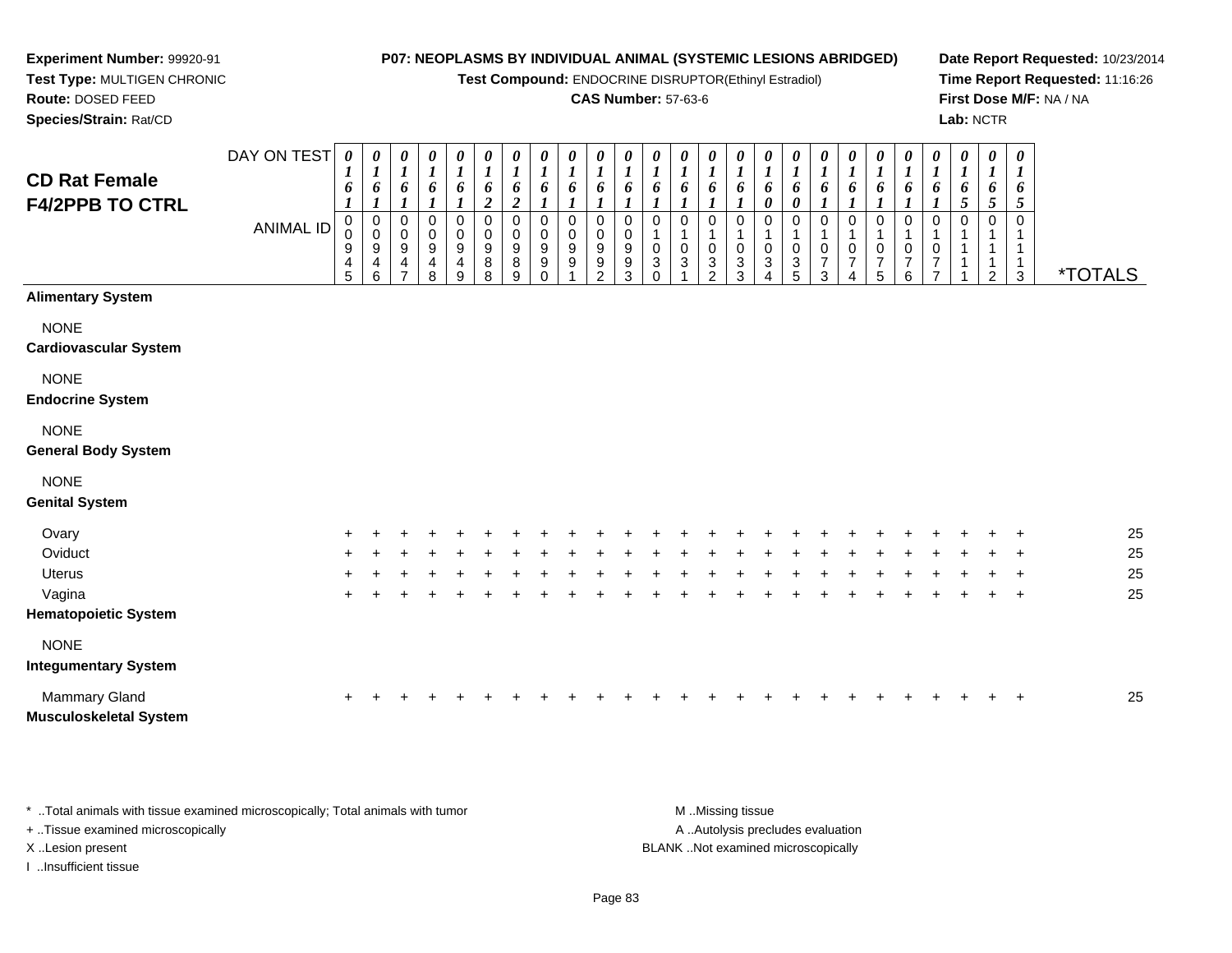**Test Compound:** ENDOCRINE DISRUPTOR(Ethinyl Estradiol)

### **CAS Number:** 57-63-6

**Date Report Requested:** 10/23/2014**Time Report Requested:** 11:16:26**First Dose M/F:** NA / NA**Lab:** NCTR

 **Test Type:** MULTIGEN CHRONIC**Route:** DOSED FEED**Species/Strain:** Rat/CD

**Experiment Number:** 99920-91

| <b>CD Rat Female</b><br><b>F4/2PPB TO CTRL</b> | DAY ON TEST<br><b>ANIMAL ID</b> | 0<br>6<br>$\pmb{0}$<br>$\pmb{0}$<br>9<br>$\overline{\mathbf{4}}$<br>5 | 0<br>$\boldsymbol{l}$<br>6<br>0<br>$\mathbf 0$<br>9<br>4<br>6 | $\boldsymbol{\theta}$<br>$\boldsymbol{l}$<br>6<br>0<br>$\pmb{0}$<br>9<br>$\overline{\mathbf{4}}$<br>$\overline{ }$ | $\boldsymbol{\theta}$<br>$\boldsymbol{l}$<br>6<br>0<br>$\pmb{0}$<br>$\boldsymbol{9}$<br>$\overline{\mathbf{4}}$<br>8 | $\frac{\boldsymbol{\theta}}{\boldsymbol{I}}$<br>6<br>$\mathbf{I}$<br>$\begin{smallmatrix}0\0\0\9\end{smallmatrix}$<br>$\overline{\mathbf{4}}$<br>9 | 0<br>$\boldsymbol{I}$<br>6<br>$\overline{c}$<br>0<br>$_{9}^{\rm 0}$<br>$\bf 8$<br>8 | $\boldsymbol{\theta}$<br>$\boldsymbol{l}$<br>6<br>$\overline{2}$<br>0<br>0<br>$\boldsymbol{9}$<br>$\bf 8$<br>9 | $\boldsymbol{\theta}$<br>$\boldsymbol{l}$<br>6<br>0<br>$\pmb{0}$<br>$\boldsymbol{9}$<br>9<br>$\Omega$ | 0<br>$\boldsymbol{l}$<br>6<br>0<br>$\pmb{0}$<br>$\boldsymbol{9}$<br>9 | $\boldsymbol{\theta}$<br>$\boldsymbol{l}$<br>6<br>0<br>$\pmb{0}$<br>$\boldsymbol{9}$<br>9<br>$\mathcal{P}$ | 1<br>0<br>0<br>9<br>9<br>3 | 6<br>$\Omega$<br>0<br>3<br>$\Omega$ | 0<br>$\boldsymbol{l}$<br>6<br>$\mathbf{0}$<br>$\mathsf{O}$<br>3 | 0<br>$\boldsymbol{l}$<br>6<br>0<br>0<br>$\ensuremath{\mathsf{3}}$<br>$\mathcal{P}$ | 0<br>$\boldsymbol{l}$<br>6<br>$\mathbf 0$<br>1<br>$\boldsymbol{0}$<br>3<br>3 | 0<br>$\boldsymbol{l}$<br>6<br>$\pmb{\theta}$<br>0<br>$\mathbf 0$<br>$\ensuremath{\mathsf{3}}$<br>4 | 0<br>$\boldsymbol{l}$<br>6<br>$\boldsymbol{\theta}$<br>0<br>0<br>$\sqrt{3}$<br>5 | U<br>$\boldsymbol{l}$<br>6<br>0<br>$\overline{7}$<br>3 | $\boldsymbol{l}$<br>$\bm{o}$<br>0<br>$\mathbf 0$<br>$\overline{7}$<br>4 | $\boldsymbol{l}$<br>6<br>0<br>0<br>$\overline{7}$<br>5 | $\boldsymbol{\theta}$<br>$\boldsymbol{I}$<br>6<br>$\mathbf 0$<br>$\pmb{0}$<br>$\overline{7}$<br>6 | 0<br>$\boldsymbol{l}$<br>6<br>$\boldsymbol{l}$<br>0<br>$\mathbf 0$<br>7<br>$\overline{ }$ | 0<br>$\boldsymbol{l}$<br>6<br>5<br>0 | 0<br>$\boldsymbol{l}$<br>6<br>5<br>0<br>2 | 0<br>1<br>6<br>5<br>3 | <i><b>*TOTALS</b></i> |
|------------------------------------------------|---------------------------------|-----------------------------------------------------------------------|---------------------------------------------------------------|--------------------------------------------------------------------------------------------------------------------|----------------------------------------------------------------------------------------------------------------------|----------------------------------------------------------------------------------------------------------------------------------------------------|-------------------------------------------------------------------------------------|----------------------------------------------------------------------------------------------------------------|-------------------------------------------------------------------------------------------------------|-----------------------------------------------------------------------|------------------------------------------------------------------------------------------------------------|----------------------------|-------------------------------------|-----------------------------------------------------------------|------------------------------------------------------------------------------------|------------------------------------------------------------------------------|----------------------------------------------------------------------------------------------------|----------------------------------------------------------------------------------|--------------------------------------------------------|-------------------------------------------------------------------------|--------------------------------------------------------|---------------------------------------------------------------------------------------------------|-------------------------------------------------------------------------------------------|--------------------------------------|-------------------------------------------|-----------------------|-----------------------|
| <b>NONE</b><br><b>Nervous System</b>           |                                 |                                                                       |                                                               |                                                                                                                    |                                                                                                                      |                                                                                                                                                    |                                                                                     |                                                                                                                |                                                                                                       |                                                                       |                                                                                                            |                            |                                     |                                                                 |                                                                                    |                                                                              |                                                                                                    |                                                                                  |                                                        |                                                                         |                                                        |                                                                                                   |                                                                                           |                                      |                                           |                       |                       |
| <b>NONE</b><br><b>Respiratory System</b>       |                                 |                                                                       |                                                               |                                                                                                                    |                                                                                                                      |                                                                                                                                                    |                                                                                     |                                                                                                                |                                                                                                       |                                                                       |                                                                                                            |                            |                                     |                                                                 |                                                                                    |                                                                              |                                                                                                    |                                                                                  |                                                        |                                                                         |                                                        |                                                                                                   |                                                                                           |                                      |                                           |                       |                       |
| <b>NONE</b><br><b>Special Senses System</b>    |                                 |                                                                       |                                                               |                                                                                                                    |                                                                                                                      |                                                                                                                                                    |                                                                                     |                                                                                                                |                                                                                                       |                                                                       |                                                                                                            |                            |                                     |                                                                 |                                                                                    |                                                                              |                                                                                                    |                                                                                  |                                                        |                                                                         |                                                        |                                                                                                   |                                                                                           |                                      |                                           |                       |                       |
| <b>NONE</b><br><b>Urinary System</b>           |                                 |                                                                       |                                                               |                                                                                                                    |                                                                                                                      |                                                                                                                                                    |                                                                                     |                                                                                                                |                                                                                                       |                                                                       |                                                                                                            |                            |                                     |                                                                 |                                                                                    |                                                                              |                                                                                                    |                                                                                  |                                                        |                                                                         |                                                        |                                                                                                   |                                                                                           |                                      |                                           |                       |                       |
| Kidney<br><b>SYSTEMIC LESIONS</b>              |                                 | $\div$                                                                |                                                               |                                                                                                                    |                                                                                                                      |                                                                                                                                                    |                                                                                     |                                                                                                                |                                                                                                       |                                                                       |                                                                                                            |                            |                                     |                                                                 |                                                                                    |                                                                              |                                                                                                    |                                                                                  |                                                        |                                                                         |                                                        |                                                                                                   |                                                                                           |                                      |                                           | $\ddot{}$             | 25                    |
| Multiple Organ                                 |                                 |                                                                       |                                                               |                                                                                                                    |                                                                                                                      |                                                                                                                                                    |                                                                                     |                                                                                                                |                                                                                                       |                                                                       |                                                                                                            |                            |                                     |                                                                 |                                                                                    |                                                                              |                                                                                                    |                                                                                  |                                                        |                                                                         |                                                        |                                                                                                   |                                                                                           |                                      |                                           | $\pm$                 | 25                    |

\* ..Total animals with tissue examined microscopically; Total animals with tumor **M** . Missing tissue M ..Missing tissue A ..Autolysis precludes evaluation + ..Tissue examined microscopically X ..Lesion present BLANK ..Not examined microscopicallyI ..Insufficient tissue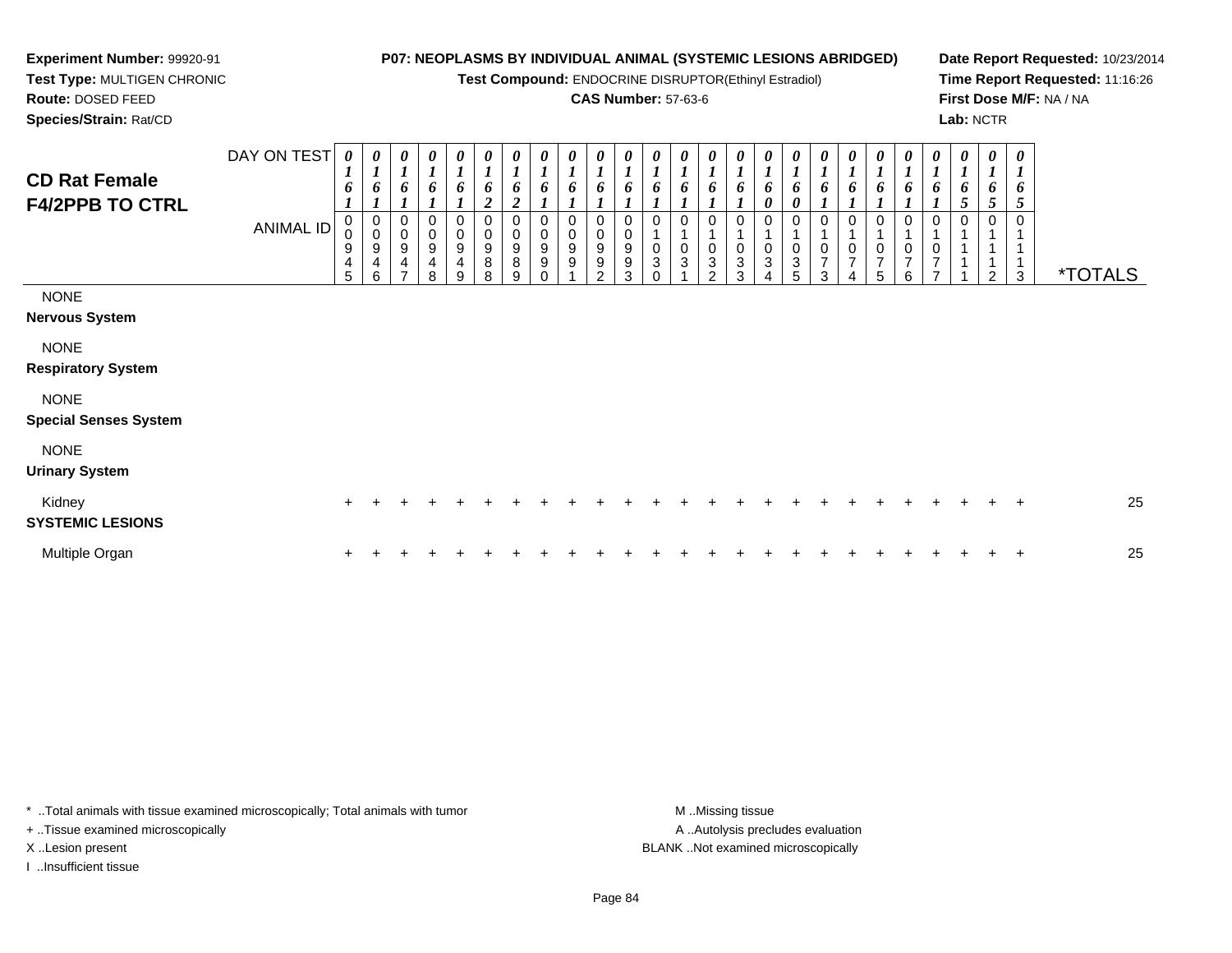**Test Compound:** ENDOCRINE DISRUPTOR(Ethinyl Estradiol)

### **CAS Number:** 57-63-6

**Date Report Requested:** 10/23/2014**Time Report Requested:** 11:16:26**First Dose M/F:** NA / NA**Lab:** NCTR

DAY ON TEST**CD Rat Female F4/10PPB TO CTR**ANIMAL ID*0 0 9 3* 0 0 9 1 5*0 1 6 1* 00<br>9<br>5<br>0 *0 1 6 1* 0 0 9 5 1*0 1 6 0* 0 0 9 5 2*0 1 5 9* 0 0 9 5 3*0 1 5 9* 0 0 9 5 4*0 1 6 0* 0 0 9 9 4*0 1 6 0* 0 0 9 9 5*0 1 6 0* 0 0 9 9 6*0 1 6 0* 0 0 9 9 7*0 1 6 0* 0 0 9 9 8*0 1 6 1* 0 1 0 3 6*0 1 6 1* 0 1 0 3 7*0 1 6 1* 0 1 0 3 8*0 1 6 1* 0 1 0 3 9*0 1 6 1* 0 1 0 4 0*0 1 6 1* 0 1 0 4 1*0 1 6 2* 0 1 0 7 8*0 1 6 2* 0 1 0 7 9*0 1 6 2* 0 1 0 8 0*0 1 6 2* 0 1 0 8 1*0 1 6 1* 0 1 0 8 2*0 1 6 1* 0 1 0 8 3*0 1 6 5* 0 1 1 1 4*0 1 6 4* 0 1 1 1 5*0 1 6 4* 0 1 1 1 $\overline{6}$ 6 \*TOTALS**Alimentary SystemEsophagus**  $\mathsf{S}$  +  $\ddot{\phantom{a}}$ Liver $\mathsf{r}$  +  $\ddot{\phantom{a}}$ Pancreas <sup>+</sup> $\ddot{\phantom{a}}$ **Cardiovascular System**Blood Vessel $\mathbf{+}$  $\ddot{\phantom{a}}$ Heart <sup>+</sup> $\ddot{\phantom{a}}$ **Endocrine System**Adrenal Cortex $\times$  + <sup>+</sup> <sup>2</sup> Adrenal Medullaa  $+$  <sup>+</sup> <sup>2</sup> Pituitary Gland $\alpha$  +  $\ddot{\phantom{a}}$ Thyroid Glandd  $+$  $\ddot{\phantom{a}}$ **General Body SystemNONE Genital System**Clitoral Glandd M  $\blacksquare$ Ovary $\mathsf y$  <sup>+</sup> <sup>+</sup> <sup>+</sup> <sup>+</sup> <sup>+</sup> <sup>+</sup> <sup>+</sup> <sup>+</sup> <sup>+</sup> <sup>+</sup> <sup>+</sup> <sup>+</sup> <sup>+</sup> <sup>+</sup> <sup>+</sup> <sup>+</sup> <sup>+</sup> <sup>+</sup> <sup>+</sup> <sup>+</sup> <sup>+</sup> <sup>+</sup> <sup>+</sup> <sup>+</sup> <sup>+</sup> <sup>26</sup> **Oviduct**  $\frac{1}{2}$  <sup>+</sup> <sup>+</sup> <sup>+</sup> <sup>+</sup> <sup>+</sup> <sup>+</sup> <sup>+</sup> <sup>+</sup> <sup>+</sup> <sup>+</sup> <sup>+</sup> <sup>+</sup> <sup>+</sup> <sup>+</sup> <sup>+</sup> <sup>+</sup> <sup>+</sup> <sup>+</sup> <sup>+</sup> <sup>+</sup> <sup>+</sup> <sup>+</sup> <sup>+</sup> <sup>+</sup> <sup>+</sup> <sup>26</sup> Uterus <sup>+</sup><sup>+</sup> <sup>+</sup> <sup>+</sup> <sup>+</sup> <sup>+</sup> <sup>+</sup> <sup>+</sup> <sup>+</sup> <sup>+</sup> <sup>+</sup> <sup>+</sup> <sup>+</sup> <sup>+</sup> <sup>+</sup> <sup>+</sup> <sup>+</sup> <sup>+</sup> <sup>+</sup> <sup>+</sup> <sup>+</sup> <sup>+</sup> <sup>+</sup> <sup>+</sup> <sup>+</sup> <sup>+</sup> <sup>26</sup>

\* ..Total animals with tissue examined microscopically; Total animals with tumor M ...Missing tissue M ...Missing tissue A ..Autolysis precludes evaluation + ..Tissue examined microscopically X ..Lesion present BLANK ..Not examined microscopicallyI ..Insufficient tissue

**Experiment Number:** 99920-91**Test Type:** MULTIGEN CHRONIC

**Route:** DOSED FEED**Species/Strain:** Rat/CD

Vagina

a  $+$ 

<sup>+</sup> <sup>+</sup> <sup>+</sup> <sup>+</sup> <sup>+</sup> <sup>+</sup> <sup>+</sup> <sup>+</sup> <sup>+</sup> <sup>+</sup> <sup>+</sup> <sup>+</sup> <sup>+</sup> <sup>+</sup> <sup>+</sup> <sup>+</sup> <sup>+</sup> <sup>+</sup> <sup>+</sup> <sup>+</sup> <sup>+</sup> <sup>+</sup> <sup>+</sup> <sup>+</sup> <sup>+</sup> <sup>26</sup>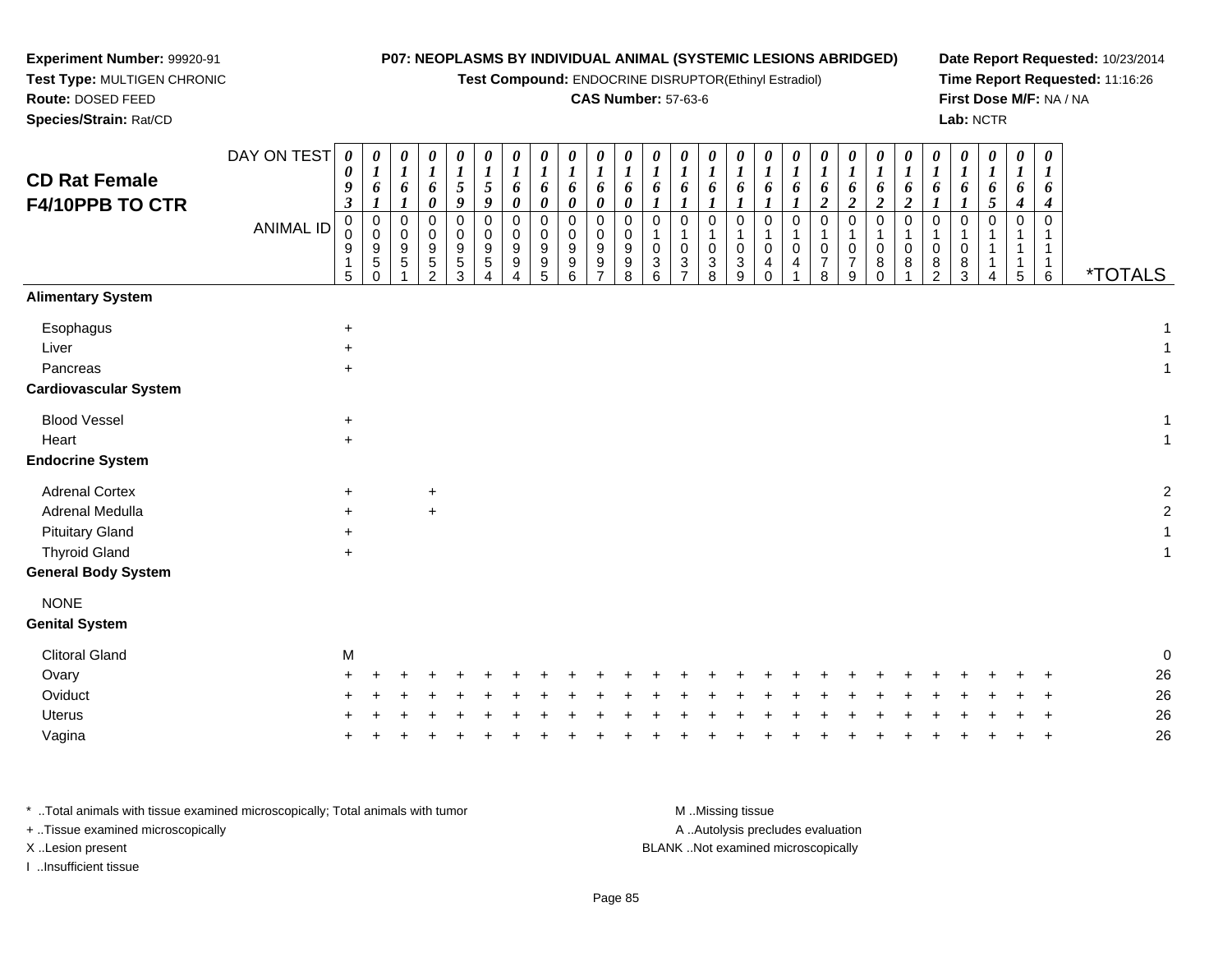**Test Compound:** ENDOCRINE DISRUPTOR(Ethinyl Estradiol)

### **CAS Number:** 57-63-6

**Date Report Requested:** 10/23/2014**Time Report Requested:** 11:16:27**First Dose M/F:** NA / NA**Lab:** NCTR

DAY ON TEST**CD Rat Female F4/10PPB TO CTR**ANIMAL ID*0 0 9 3* 0 0 9 1 5*0 1 6 1* 0 0 9 5 0*0 1 6 1* 0 0 9 5 1*0 1 6 0* 0 0 9 5 2*0 1 5 9* 0 0 9 5 3*0 1 5 9* 0 0 9 5 4*0 1 6 0* 0 0 9 9 4*0 1 6 0* 0 0 9 9 5*0 1 6 0* 0 0 9 9 6*0 1 6 0* 0 0 9 9 7*0 1 6 0* 0 0 9 9 8*0 1 6 1* 0 1 0 3 6*0 1 6 1* 0 1 0 3 7*0 1 6 1* 0 1 0 3 8*0 1 6 1* 0 1 0 3 9*0 1 6 1* 0 1 0 4 0*0 1 6 1* 0 1 0 4 1*0 1 6 2* 0 1 0 7 8*0 1 6 2* 0 1 0 7 9*0 1 6 2* 0 1 0 8 0*0 1 6 2* 0 1 0 8 1*0 1 6 1* 0 1 0 8 2*0 1 6 1* 0 1 0 8 3*0 1 6 5* 0 1 1 1 4*0 1 6 4* 0 1 1 1 5*0 1 6 4* 0 1 1 1 $\overline{6}$ 6 \*TOTALS**Hematopoietic System**Bone Marroww  $+$  1 Lymph Node $e$  +  $\ddot{\phantom{a}}$ Lymph Node, Mandibularr +  $\ddot{\phantom{a}}$ Spleenn  $+$  $+$  2 Thymus <sup>+</sup> $\ddot{\phantom{a}}$ **Integumentary System**Mammary Gland $\alpha$  + <sup>+</sup> <sup>+</sup> <sup>+</sup> <sup>+</sup> <sup>+</sup> <sup>+</sup> <sup>+</sup> <sup>+</sup> <sup>+</sup> <sup>+</sup> <sup>+</sup> <sup>+</sup> <sup>+</sup> <sup>+</sup> <sup>+</sup> <sup>+</sup> <sup>+</sup> <sup>+</sup> <sup>+</sup> <sup>+</sup> <sup>+</sup> <sup>+</sup> <sup>+</sup> <sup>+</sup> <sup>+</sup> <sup>26</sup> **Skin** n  $+$  $\ddot{\phantom{a}}$ **Musculoskeletal System**Bone $e$  +  $\ddot{\phantom{a}}$ **Nervous SystemBrain** n  $+$  $\ddot{\phantom{a}}$ Spinal Cordd M M<sub>o</sub> and the contract of the contract of the contract of the contract of the contract of the contract of the contract of the contract of the contract of the contract of the contract of the contract of the contract of the c **Respiratory System**Lungg  $\rightarrow$  $\ddot{\phantom{a}}$ Tracheaa  $+$  $\ddot{\phantom{a}}$ 

**Special Senses System**

**Experiment Number:** 99920-91**Test Type:** MULTIGEN CHRONIC

**Route:** DOSED FEED**Species/Strain:** Rat/CD

NONE

\* ..Total animals with tissue examined microscopically; Total animals with tumor M ...Missing tissue M ...Missing tissue + ..Tissue examined microscopically X ..Lesion present BLANK ..Not examined microscopically

I ..Insufficient tissue

A ..Autolysis precludes evaluation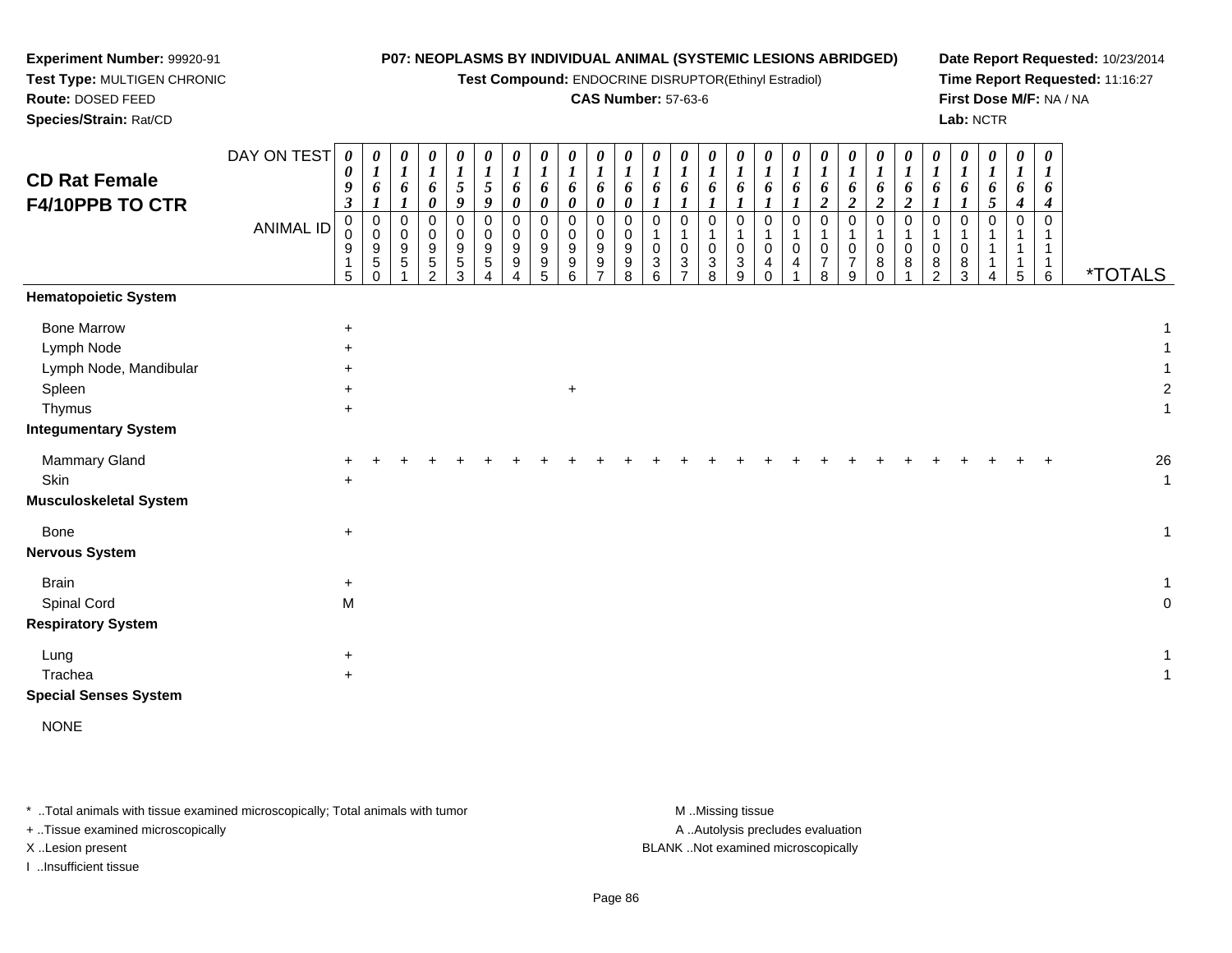| <b>Experiment Number: 99920-91</b><br>Test Type: MULTIGEN CHRONIC<br><b>Route: DOSED FEED</b><br>Species/Strain: Rat/CD |                                 |                                                |                                |             |                                                       |                  |             |                                 |   | <b>P07: NEOPLASMS BY INDIVIDUAL ANIMAL (SYSTEMIC LESIONS ABRIDGED)</b><br>Test Compound: ENDOCRINE DISRUPTOR(Ethinyl Estradiol)<br><b>CAS Number: 57-63-6</b> |        |                                            |                            |                  |  |                            |                     |   |   | Lab: NCTR          |              |             | First Dose M/F: NA / NA | Date Report Requested: 10/23/2014<br>Time Report Requested: 11:16:27 |
|-------------------------------------------------------------------------------------------------------------------------|---------------------------------|------------------------------------------------|--------------------------------|-------------|-------------------------------------------------------|------------------|-------------|---------------------------------|---|---------------------------------------------------------------------------------------------------------------------------------------------------------------|--------|--------------------------------------------|----------------------------|------------------|--|----------------------------|---------------------|---|---|--------------------|--------------|-------------|-------------------------|----------------------------------------------------------------------|
| <b>CD Rat Female</b><br><b>F4/10PPB TO CTR</b>                                                                          | DAY ON TEST<br><b>ANIMAL ID</b> | $\boldsymbol{\theta}$<br>0<br>9<br>0<br>9<br>5 | 0<br>6<br>0<br>9<br>$\sqrt{5}$ | 0<br>6<br>9 | 0<br>6<br>0<br>0<br>$\boldsymbol{9}$<br>5<br>$\Omega$ | 0<br>0<br>9<br>5 | 0<br>9<br>9 | $\boldsymbol{\theta}$<br>9<br>9 | 9 | 9<br>9                                                                                                                                                        | U<br>3 | 0<br>6<br>0<br>$\mathbf 0$<br>$\mathbf{3}$ | $\boldsymbol{\theta}$<br>3 | 0<br>0<br>3<br>a |  | $\boldsymbol{\theta}$<br>8 | 0<br>$\overline{ }$ | 8 | 8 | $\theta$<br>8<br>3 | 0<br>n.<br>4 | 0<br>6<br>5 | 0<br>6                  | <i><b>*TOTALS</b></i>                                                |
| <b>Urinary System</b>                                                                                                   |                                 |                                                |                                |             |                                                       |                  |             |                                 |   |                                                                                                                                                               |        |                                            |                            |                  |  |                            |                     |   |   |                    |              |             |                         |                                                                      |
| Kidney<br><b>Urinary Bladder</b><br><b>SYSTEMIC LESIONS</b>                                                             |                                 | M                                              |                                |             |                                                       |                  |             |                                 |   |                                                                                                                                                               |        |                                            |                            |                  |  |                            |                     |   |   |                    |              |             |                         | 26<br>0                                                              |
| Multiple Organ                                                                                                          |                                 |                                                |                                |             |                                                       |                  |             |                                 |   |                                                                                                                                                               |        |                                            |                            |                  |  |                            |                     |   |   |                    |              |             |                         | 26                                                                   |

\* ..Total animals with tissue examined microscopically; Total animals with tumor M..Missing tissue M ..Missing tissue

X

+ ..Tissue examined microscopically

Lymphoma Malignant

I ..Insufficient tissue

A ..Autolysis precludes evaluation X ..Lesion present BLANK ..Not examined microscopically

 $\chi$  and  $\eta$  and  $\eta$  and  $\eta$  and  $\eta$  and  $\eta$  and  $\eta$  and  $\eta$  and  $\eta$  and  $\eta$  and  $\eta$  and  $\eta$  and  $\eta$  and  $\eta$  and  $\eta$  and  $\eta$  and  $\eta$  and  $\eta$  and  $\eta$  and  $\eta$  and  $\eta$  and  $\eta$  and  $\eta$  and  $\eta$  and  $\eta$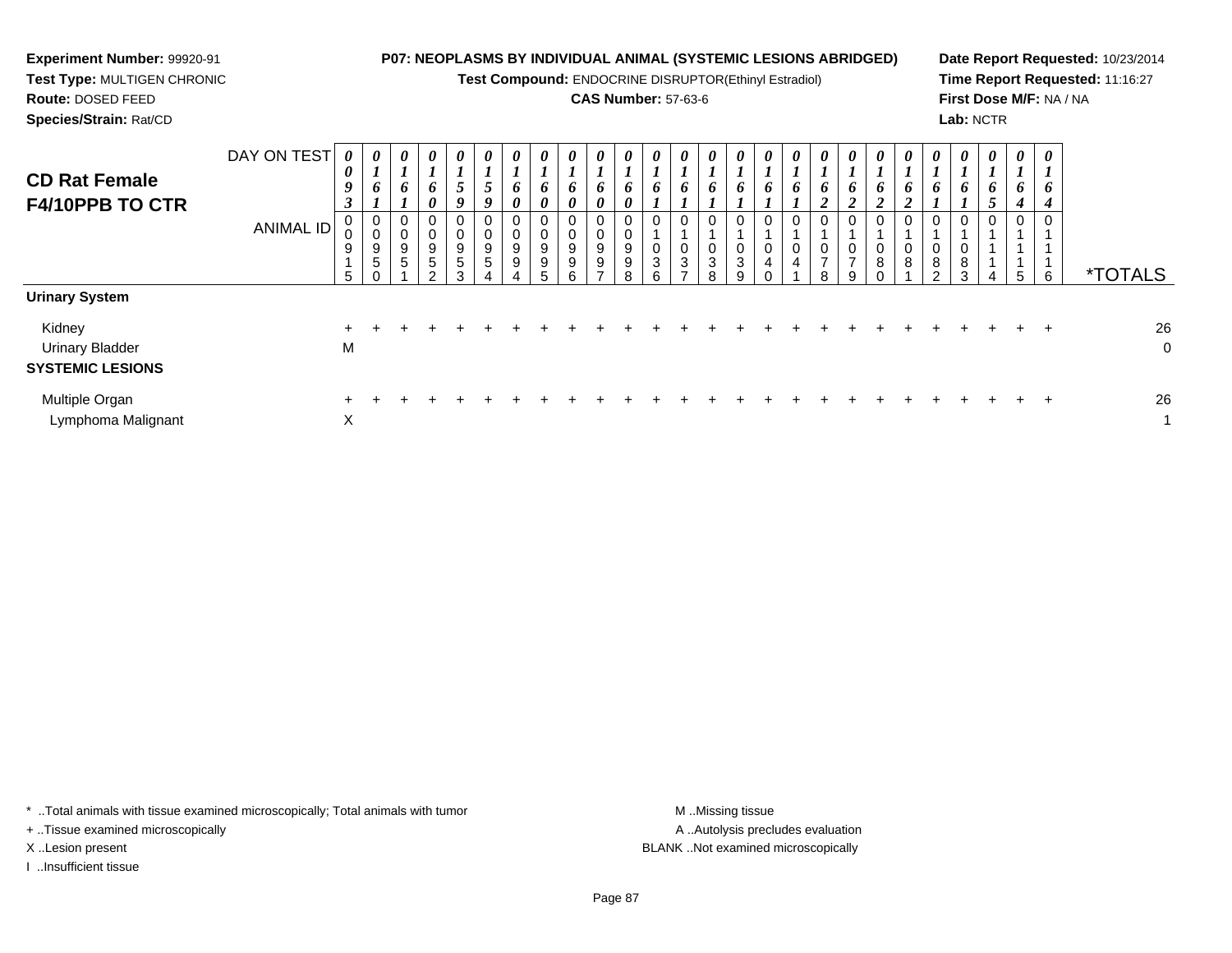**Test Compound:** ENDOCRINE DISRUPTOR(Ethinyl Estradiol)

### **CAS Number:** 57-63-6

**Date Report Requested:** 10/23/2014**Time Report Requested:** 11:16:27**First Dose M/F:** NA / NA**Lab:** NCTR

|                                                 | DAY ON TEST      | $\pmb{\theta}$                                       | 0                                                      | 0                                                 | 0                                    | 0                                                                | $\boldsymbol{\theta}$                            | 0                                            | 0                                                           | 0                                         | 0                                              | 0                                 | 0                                                | 0                                 | 0                                         | 0                                         | 0                                              | 0                                          | 0                | 0                                    | 0                             | 0                                 | $\boldsymbol{\theta}$      | $\boldsymbol{\theta}$                               | 0                                         | 0                                         |                       |
|-------------------------------------------------|------------------|------------------------------------------------------|--------------------------------------------------------|---------------------------------------------------|--------------------------------------|------------------------------------------------------------------|--------------------------------------------------|----------------------------------------------|-------------------------------------------------------------|-------------------------------------------|------------------------------------------------|-----------------------------------|--------------------------------------------------|-----------------------------------|-------------------------------------------|-------------------------------------------|------------------------------------------------|--------------------------------------------|------------------|--------------------------------------|-------------------------------|-----------------------------------|----------------------------|-----------------------------------------------------|-------------------------------------------|-------------------------------------------|-----------------------|
| <b>CD Rat Female</b><br><b>F4/50PPB TO CTRL</b> |                  | 6<br>$\boldsymbol{l}$                                | $\boldsymbol{l}$<br>6<br>1                             | 1<br>6                                            | $\boldsymbol{l}$<br>6<br>0           | $\boldsymbol{l}$<br>6<br>$\boldsymbol{\theta}$                   | $\boldsymbol{l}$<br>6<br>$\boldsymbol{\theta}$   | $\boldsymbol{l}$<br>6<br>$\boldsymbol{l}$    | $\boldsymbol{l}$<br>6                                       | $\boldsymbol{l}$<br>6<br>$\boldsymbol{l}$ | $\bm{l}$<br>6<br>0                             | 1<br>6<br>$\boldsymbol{\theta}$   | 6                                                | $\boldsymbol{I}$<br>6             | 1<br>6                                    | $\boldsymbol{l}$<br>6<br>0                | $\boldsymbol{l}$<br>6<br>$\boldsymbol{\theta}$ | $\boldsymbol{l}$<br>6                      | 6                | 6                                    | 6                             | 6                                 | $\boldsymbol{l}$<br>6<br>4 | $\boldsymbol{l}$<br>6<br>4                          | $\boldsymbol{l}$<br>6<br>$\boldsymbol{2}$ | $\boldsymbol{\mathit{1}}$<br>6<br>0       |                       |
|                                                 | <b>ANIMAL ID</b> | 0<br>0<br>$\begin{array}{c} 9 \\ 5 \\ 5 \end{array}$ | $\pmb{0}$<br>$\mathbf 0$<br>$\boldsymbol{9}$<br>5<br>6 | $\pmb{0}$<br>$\mathbf 0$<br>$\boldsymbol{9}$<br>5 | 0<br>0<br>$\boldsymbol{9}$<br>5<br>8 | $\mathbf 0$<br>$\pmb{0}$<br>$\boldsymbol{9}$<br>$\,$ 5 $\,$<br>9 | $\mathbf 0$<br>$\mathbf 0$<br>9<br>6<br>$\Omega$ | 0<br>$\pmb{0}$<br>$\boldsymbol{9}$<br>9<br>9 | $\mathbf 0$<br>$\mathbf{1}$<br>$\mathbf 0$<br>0<br>$\Omega$ | 0<br>0<br>$\Omega$                        | $\mathbf 0$<br>$\Omega$<br>0<br>$\mathfrak{p}$ | $\mathbf 0$<br>$\Omega$<br>0<br>3 | $\mathbf 0$<br>$\mathbf 0$<br>4<br>$\mathcal{P}$ | $\Omega$<br>$\mathbf 0$<br>4<br>3 | $\mathbf 0$<br>1<br>$\mathbf 0$<br>4<br>4 | $\mathbf 0$<br>1<br>$\mathbf 0$<br>4<br>5 | 0<br>$\mathbf 1$<br>$\pmb{0}$<br>4<br>6        | 0<br>$\mathbf{1}$<br>$\mathbf 0$<br>8<br>4 | 0<br>0<br>8<br>5 | $\mathbf 0$<br>$\mathbf 0$<br>8<br>6 | $\mathbf 0$<br>$\pmb{0}$<br>8 | $\Omega$<br>$\mathbf 0$<br>8<br>8 | $\Omega$                   | $\mathbf 0$<br>1<br>$\mathbf 1$<br>$\mathbf 1$<br>8 | $\mathbf 0$<br>-1<br>1<br>9               | 0<br>1<br>1<br>$\overline{a}$<br>$\Omega$ | <i><b>*TOTALS</b></i> |
| <b>Alimentary System</b>                        |                  |                                                      |                                                        |                                                   |                                      |                                                                  |                                                  |                                              |                                                             |                                           |                                                |                                   |                                                  |                                   |                                           |                                           |                                                |                                            |                  |                                      |                               |                                   |                            |                                                     |                                           |                                           |                       |
| Liver<br><b>Cardiovascular System</b>           |                  | $\ddot{}$                                            |                                                        |                                                   |                                      |                                                                  |                                                  |                                              |                                                             |                                           |                                                |                                   |                                                  |                                   |                                           |                                           |                                                |                                            |                  |                                      |                               |                                   |                            |                                                     |                                           |                                           | 25                    |
| <b>NONE</b><br><b>Endocrine System</b>          |                  |                                                      |                                                        |                                                   |                                      |                                                                  |                                                  |                                              |                                                             |                                           |                                                |                                   |                                                  |                                   |                                           |                                           |                                                |                                            |                  |                                      |                               |                                   |                            |                                                     |                                           |                                           |                       |
| <b>Adrenal Cortex</b>                           |                  |                                                      |                                                        |                                                   |                                      |                                                                  |                                                  |                                              |                                                             |                                           |                                                |                                   |                                                  |                                   |                                           |                                           |                                                |                                            |                  |                                      |                               |                                   |                            |                                                     |                                           |                                           | 25                    |
| Adrenal Medulla                                 |                  |                                                      |                                                        |                                                   |                                      |                                                                  |                                                  |                                              |                                                             |                                           |                                                |                                   |                                                  |                                   |                                           |                                           |                                                |                                            |                  |                                      |                               |                                   |                            |                                                     |                                           |                                           | 25                    |
| <b>Pituitary Gland</b>                          |                  |                                                      |                                                        |                                                   |                                      |                                                                  |                                                  |                                              |                                                             |                                           |                                                |                                   |                                                  |                                   |                                           |                                           |                                                |                                            |                  |                                      |                               |                                   |                            |                                                     |                                           |                                           | 25                    |
| <b>Thyroid Gland</b>                            |                  | $\pm$                                                |                                                        |                                                   |                                      |                                                                  |                                                  |                                              |                                                             |                                           |                                                |                                   |                                                  |                                   |                                           |                                           |                                                |                                            |                  |                                      |                               |                                   |                            |                                                     |                                           | $\ddot{}$                                 | 25                    |
| General Body System                             |                  |                                                      |                                                        |                                                   |                                      |                                                                  |                                                  |                                              |                                                             |                                           |                                                |                                   |                                                  |                                   |                                           |                                           |                                                |                                            |                  |                                      |                               |                                   |                            |                                                     |                                           |                                           |                       |
| <b>NONE</b>                                     |                  |                                                      |                                                        |                                                   |                                      |                                                                  |                                                  |                                              |                                                             |                                           |                                                |                                   |                                                  |                                   |                                           |                                           |                                                |                                            |                  |                                      |                               |                                   |                            |                                                     |                                           |                                           |                       |
| <b>Genital System</b>                           |                  |                                                      |                                                        |                                                   |                                      |                                                                  |                                                  |                                              |                                                             |                                           |                                                |                                   |                                                  |                                   |                                           |                                           |                                                |                                            |                  |                                      |                               |                                   |                            |                                                     |                                           |                                           |                       |
| Ovary                                           |                  |                                                      |                                                        |                                                   |                                      |                                                                  |                                                  |                                              |                                                             |                                           |                                                |                                   |                                                  |                                   |                                           |                                           |                                                |                                            |                  |                                      |                               |                                   |                            |                                                     |                                           |                                           | 25                    |
| Oviduct                                         |                  | +                                                    |                                                        |                                                   |                                      |                                                                  |                                                  |                                              |                                                             |                                           |                                                |                                   |                                                  |                                   |                                           |                                           |                                                |                                            |                  |                                      |                               |                                   |                            |                                                     |                                           |                                           | 25                    |
| <b>Uterus</b>                                   |                  |                                                      |                                                        |                                                   |                                      |                                                                  |                                                  |                                              |                                                             |                                           |                                                |                                   |                                                  |                                   |                                           |                                           |                                                |                                            |                  |                                      |                               |                                   |                            |                                                     |                                           |                                           | 25                    |
| Vagina                                          |                  | $\pm$                                                |                                                        |                                                   |                                      |                                                                  |                                                  |                                              |                                                             |                                           |                                                |                                   |                                                  |                                   |                                           |                                           |                                                |                                            |                  |                                      |                               |                                   |                            |                                                     |                                           | $\ddot{}$                                 | 25                    |
| <b>Hematopoietic System</b>                     |                  |                                                      |                                                        |                                                   |                                      |                                                                  |                                                  |                                              |                                                             |                                           |                                                |                                   |                                                  |                                   |                                           |                                           |                                                |                                            |                  |                                      |                               |                                   |                            |                                                     |                                           |                                           |                       |
| <b>Bone Marrow</b>                              |                  |                                                      |                                                        |                                                   |                                      |                                                                  |                                                  |                                              |                                                             |                                           |                                                |                                   |                                                  |                                   |                                           |                                           |                                                |                                            |                  |                                      |                               |                                   |                            |                                                     |                                           |                                           | 25                    |
| Spleen                                          |                  |                                                      |                                                        |                                                   |                                      |                                                                  |                                                  |                                              |                                                             |                                           |                                                |                                   |                                                  |                                   |                                           |                                           |                                                |                                            |                  |                                      |                               |                                   |                            |                                                     |                                           |                                           | 25                    |
|                                                 |                  |                                                      |                                                        |                                                   |                                      |                                                                  |                                                  |                                              |                                                             |                                           |                                                |                                   |                                                  |                                   |                                           |                                           |                                                |                                            |                  |                                      |                               |                                   |                            |                                                     |                                           |                                           |                       |

\* ..Total animals with tissue examined microscopically; Total animals with tumor **M** . Missing tissue M ..Missing tissue A ..Autolysis precludes evaluation + ..Tissue examined microscopically X ..Lesion present BLANK ..Not examined microscopicallyI ..Insufficient tissue

**Experiment Number:** 99920-91**Test Type:** MULTIGEN CHRONIC

**Route:** DOSED FEED**Species/Strain:** Rat/CD